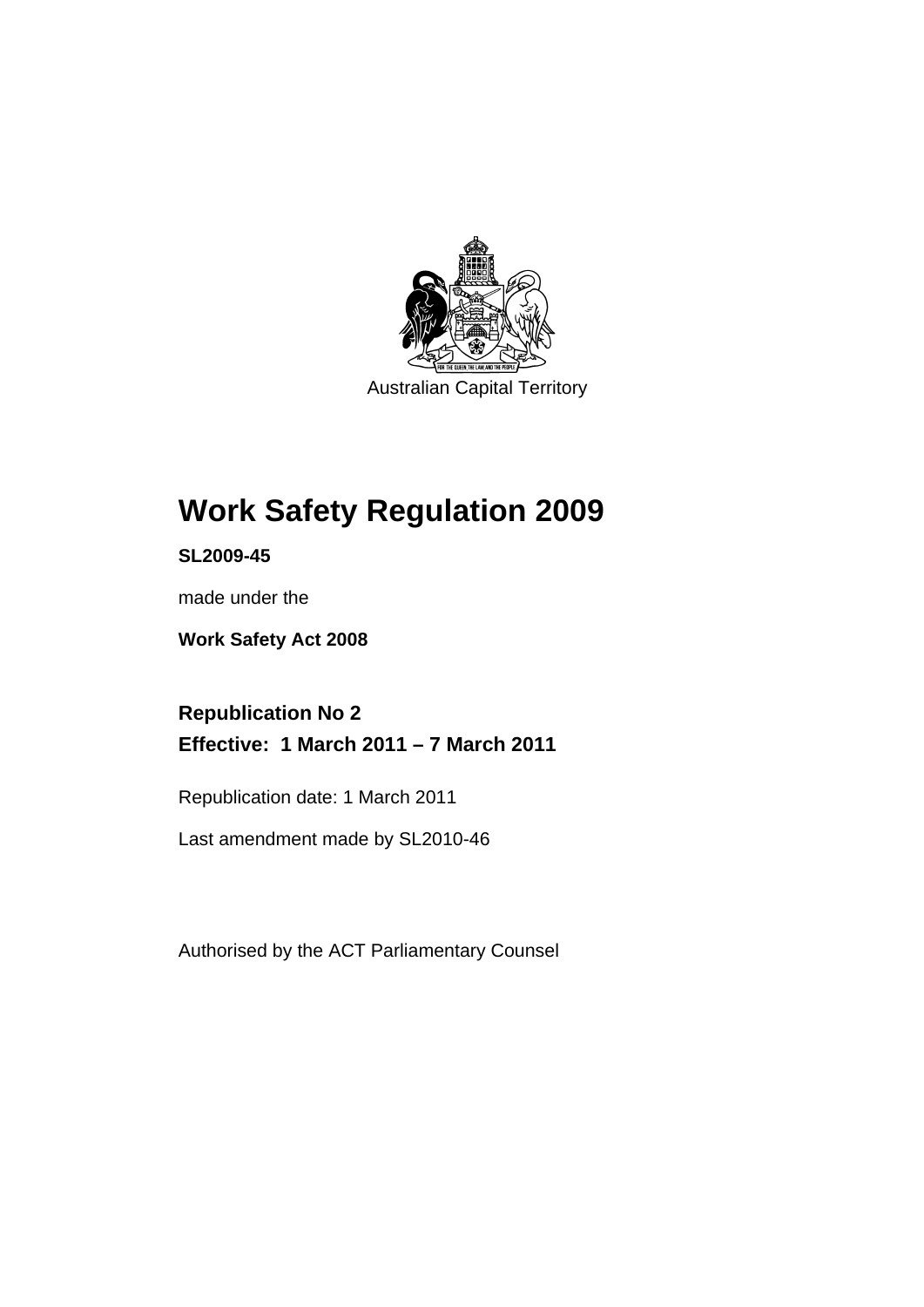# **About this republication**

#### **The republished law**

This is a republication of the *Work Safety Regulation 2009*, made under the *[Work Safety Act](#page-14-0)  [2008](#page-14-0)* (including any amendment made under the *Legislation Act 2001*, part 11.3 (Editorial changes)) as in force on 1 March 2011*.* It also includes any commencement, amendment, repeal or expiry affecting the republished law to 1 March 2011.

The legislation history and amendment history of the republished law are set out in endnotes 3 and 4.

### **Kinds of republications**

The Parliamentary Counsel's Office prepares 2 kinds of republications of ACT laws (see the ACT legislation register at www.legislation.act.gov.au):

- authorised republications to which the *Legislation Act 2001* applies
- unauthorised republications.

The status of this republication appears on the bottom of each page.

### **Editorial changes**

The *Legislation Act 2001, part 11.3* authorises the Parliamentary Counsel to make editorial amendments and other changes of a formal nature when preparing a law for republication. Editorial changes do not change the effect of the law, but have effect as if they had been made by an Act commencing on the republication date (see *Legislation Act 2001*, s 115 and s 117). The changes are made if the Parliamentary Counsel considers they are desirable to bring the law into line, or more closely into line, with current legislative drafting practice.

This republication does not include amendments made under part 11.3 (see endnote 1).

#### **Uncommenced provisions and amendments**

If a provision of the republished law has not commenced or is affected by an uncommenced amendment, the symbol  $\mathbf{U}$  appears immediately before the provision heading. The text of the uncommenced provision  $\overline{or}$  amendment appears only in the last endnote.

#### **Modifications**

If a provision of the republished law is affected by a current modification, the symbol  $\mathbf{M}$ appears immediately before the provision heading. The text of the modifying provision appears in the endnotes. For the legal status of modifications, see *Legislation Act 2001*, section 95.

#### **Penalties**

At the republication date, the value of a penalty unit for an offence against this law is \$110 for an individual and \$550 for a corporation (see *Legislation Act 2001*, s 133).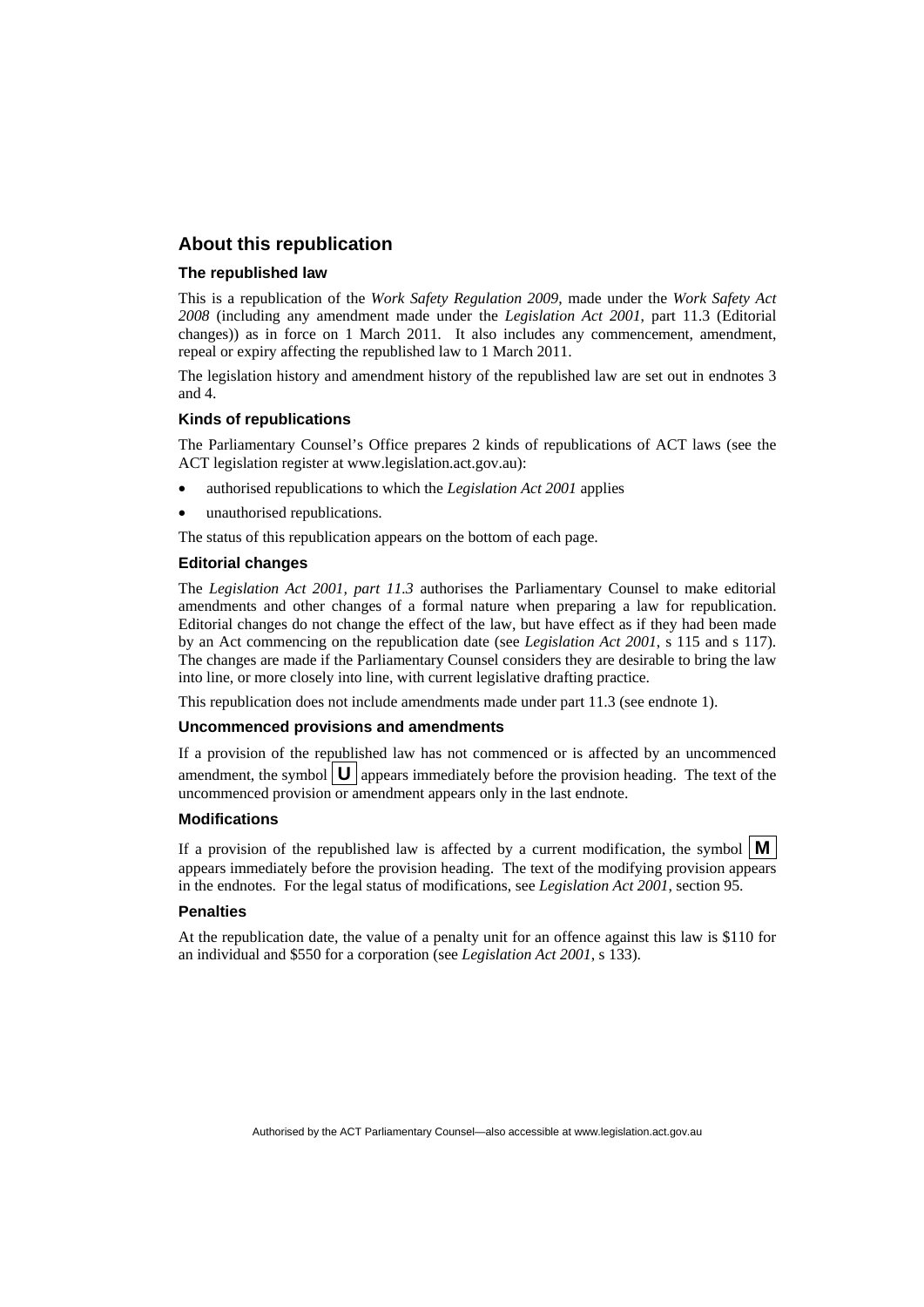

# **[Work Safety Regulation 2009](#page-14-0)**

made under the

**[Work Safety Act 2008](#page-14-0)** 

# **Contents**

| Part 1         | <b>Preliminary</b>                                           |            |
|----------------|--------------------------------------------------------------|------------|
| 1              | Name of regulation                                           | 2          |
| 3              | Dictionary                                                   | 2          |
| 4              | <b>Notes</b>                                                 | 2          |
| 5              | Offences against regulation—application of Criminal Code etc | 3          |
| Part 2         | Injury and dangerous occurrence reporting<br>and records     |            |
| 6              | Period of incapacity for work—Act, s 36 (b)                  | 4          |
| 7              | Requirements for notice—Act, s 38 (2)                        | 4          |
| 8              | Keeping information given by chief executive                 | 5          |
| 9              | Content of records                                           | 6          |
| R <sub>2</sub> | Work Safety Regulation 2009                                  | contents 1 |
| 01/03/11       | Effective: 01/03/11-07/03/11                                 |            |

Page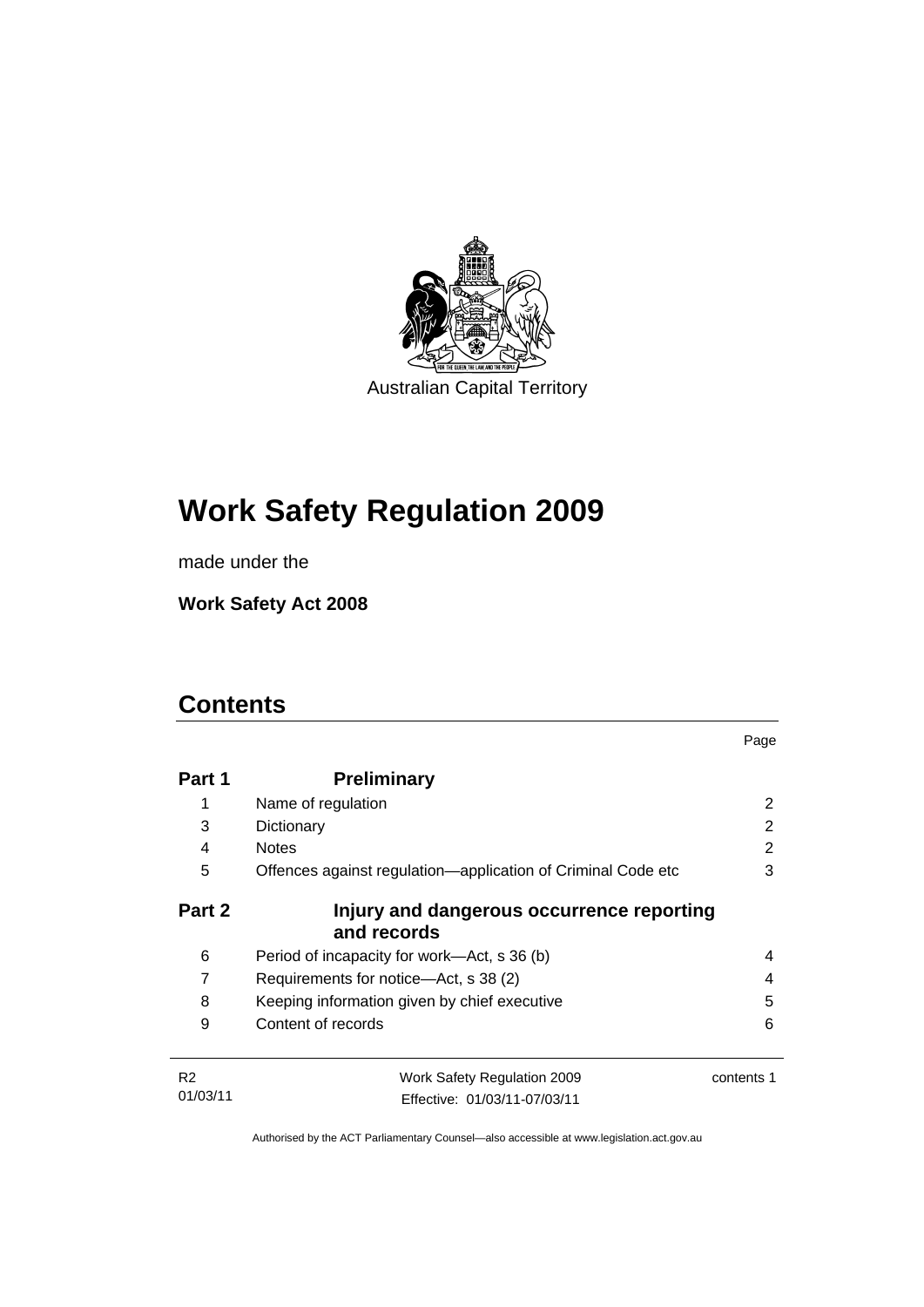# **Contents**

|                     |                                                                                 | Page           |
|---------------------|---------------------------------------------------------------------------------|----------------|
| Part 3              | <b>Facilities</b>                                                               |                |
| Division 3.1        | <b>Amenities</b>                                                                |                |
| 10                  | Person conducting a business or undertaking to provide amenities                | $\overline{7}$ |
| 11                  | Amenities to be safe and clean                                                  | 8              |
| 12                  | Facility for personal belongings                                                | 8              |
| 13                  | Facility for changing clothes                                                   | 9              |
| 14                  | Facility for changing clothes-temporary workplaces                              | 10             |
| 15                  | Meal facility                                                                   | 11             |
| 16                  | <b>Combined facilities</b>                                                      | 11             |
| 17                  | <b>Toilet facility</b>                                                          | 12             |
| 18                  | Washing facility                                                                | 13             |
| 19                  | Shower facility                                                                 |                |
| 20                  | Drinking water                                                                  |                |
| 21                  | Seating<br>14                                                                   |                |
| 22                  | Working space                                                                   | 15             |
| <b>Division 3.2</b> | <b>First aid and sickness</b>                                                   |                |
| 23                  | First aid                                                                       | 16             |
| 24                  | Arrangements for sick workers                                                   | 17             |
| Part 4              | <b>Work safety representatives</b>                                              |                |
| <b>Division 4.1</b> | Work safety representatives-election process                                    |                |
| 25                  | Work safety representative-eligibility                                          | 18             |
| 26                  | Election process—number of work safety representatives                          | 18             |
| 27                  | Election process-worker consultation unit may ask others to conduct<br>election | 19             |
| 28                  | Election process-notice of election of work safety representatives              | 19             |
| 29                  | Election process-replacement work safety representatives                        | 20             |
| 30                  | Work safety representative-deputy                                               | 21             |
| <b>Division 4.2</b> | Work safety representatives-general                                             |                |
| 31                  | Work safety representative—additional function—Act, s 58 (2)                    | 21             |
| 32                  | Work safety representative—exercising functions—Act, s 58 (3)                   | 22             |
| 33                  | Work safety representative-access to information                                | 23             |

contents 2 Work Safety Regulation 2009 Effective: 01/03/11-07/03/11

R2 01/03/11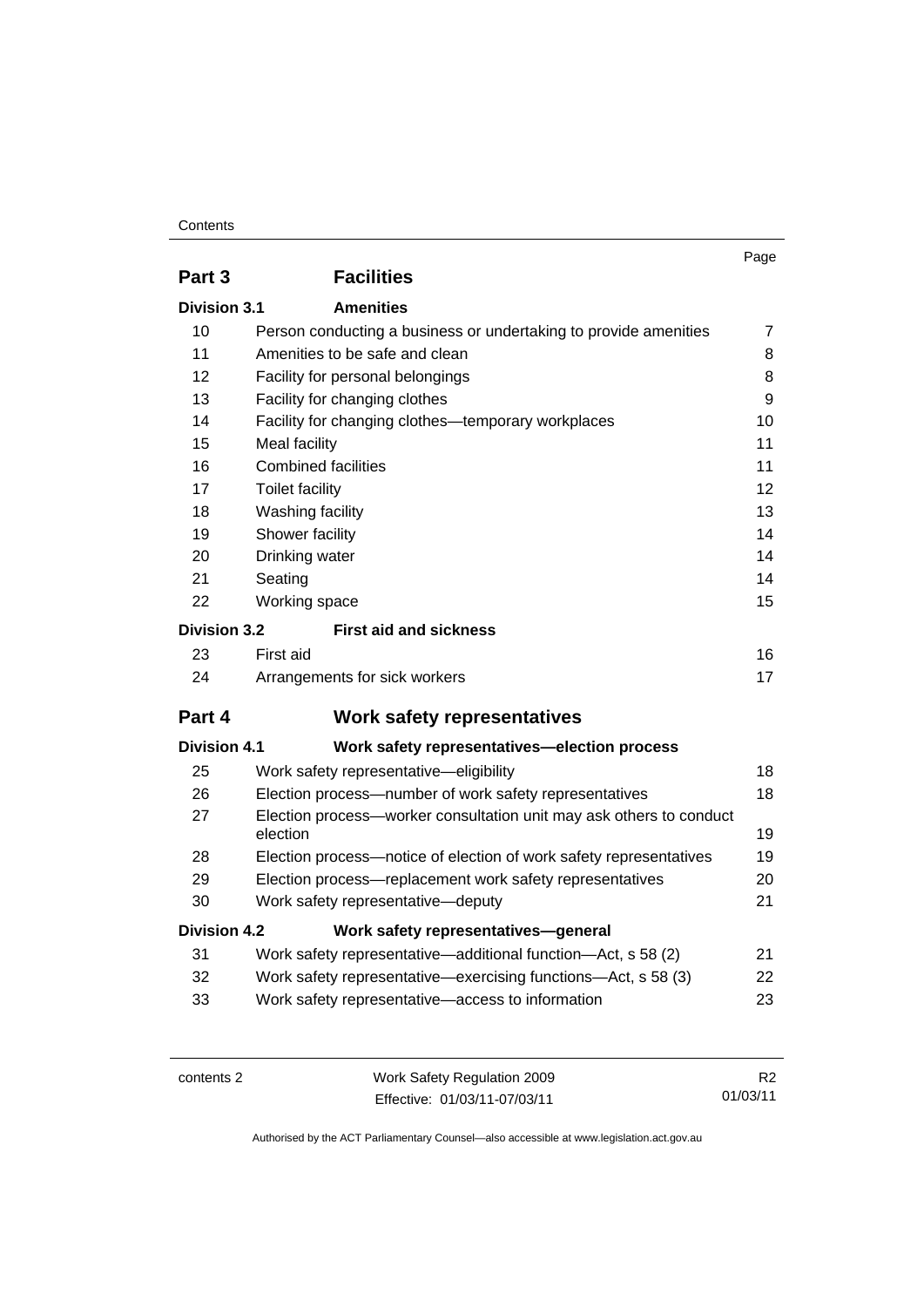|                     |                                                                                                       | Page       |
|---------------------|-------------------------------------------------------------------------------------------------------|------------|
| <b>Division 4.3</b> | Work safety representatives-conditions of office                                                      |            |
| 34                  | Work safety representative-term of office                                                             | 24         |
| 35                  | Work safety representative—application for disqualification                                           | 24         |
| 36                  | Work safety representative-grounds for disqualification                                               | 25         |
| 37                  | Work safety representative-notice of intention to disqualify                                          | 26         |
| 38                  | Work safety representative-disqualification                                                           | 26         |
| 39                  | Work safety representative-revocation of disqualification                                             | 28         |
| 40                  | Work safety representative-approved training                                                          | 28         |
| 41                  | Work safety representative-refresher training                                                         | 29         |
| Division 4.4        | Work safety representatives—employer's duties                                                         |            |
| 42                  | Work safety representative—employer to allow for time to exercise<br>functions and undertake training | 30         |
| 43                  | Work safety representative-employer to provide facilities                                             | 31         |
| <b>Division 4.5</b> | Work safety representatives-provisional improvement<br>notices                                        |            |
| 44                  | Provisional improvement notice-Act, dict, def provisional<br>improvement notice                       | 32         |
| 45                  | Provisional improvement notice-issue of notice                                                        | 32         |
| 46                  | Provisional improvement notice-content of notice                                                      | 33         |
| 47                  | Provisional improvement notice-service of notice on chief executive<br>etc                            | 33         |
| 48                  | Provisional improvement notice—service of notice on other employers<br>etc                            | 34         |
| 49                  | Provisional improvement notice-display                                                                | 35         |
| 50                  | Provisional improvement notice-compliance                                                             | 35         |
| 51                  | Provisional improvement notice-revocation of notice                                                   | 36         |
| 52                  | Provisional improvement notice-review                                                                 | 37         |
| <b>Division 4.6</b> | Work safety representatives-emergency procedures                                                      |            |
| 53                  | Emergency procedure                                                                                   | 38         |
| 54                  | Emergency procedure-alternative work                                                                  | 39         |
| Part 5              | <b>Work safety committees</b>                                                                         |            |
| <b>Division 5.1</b> | Work safety committees-establishment                                                                  |            |
| 55                  | Work safety committee-eligibility                                                                     | 40         |
| R <sub>2</sub>      | Work Safety Regulation 2009                                                                           | contents 3 |

01/03/11 Effective: 01/03/11-07/03/11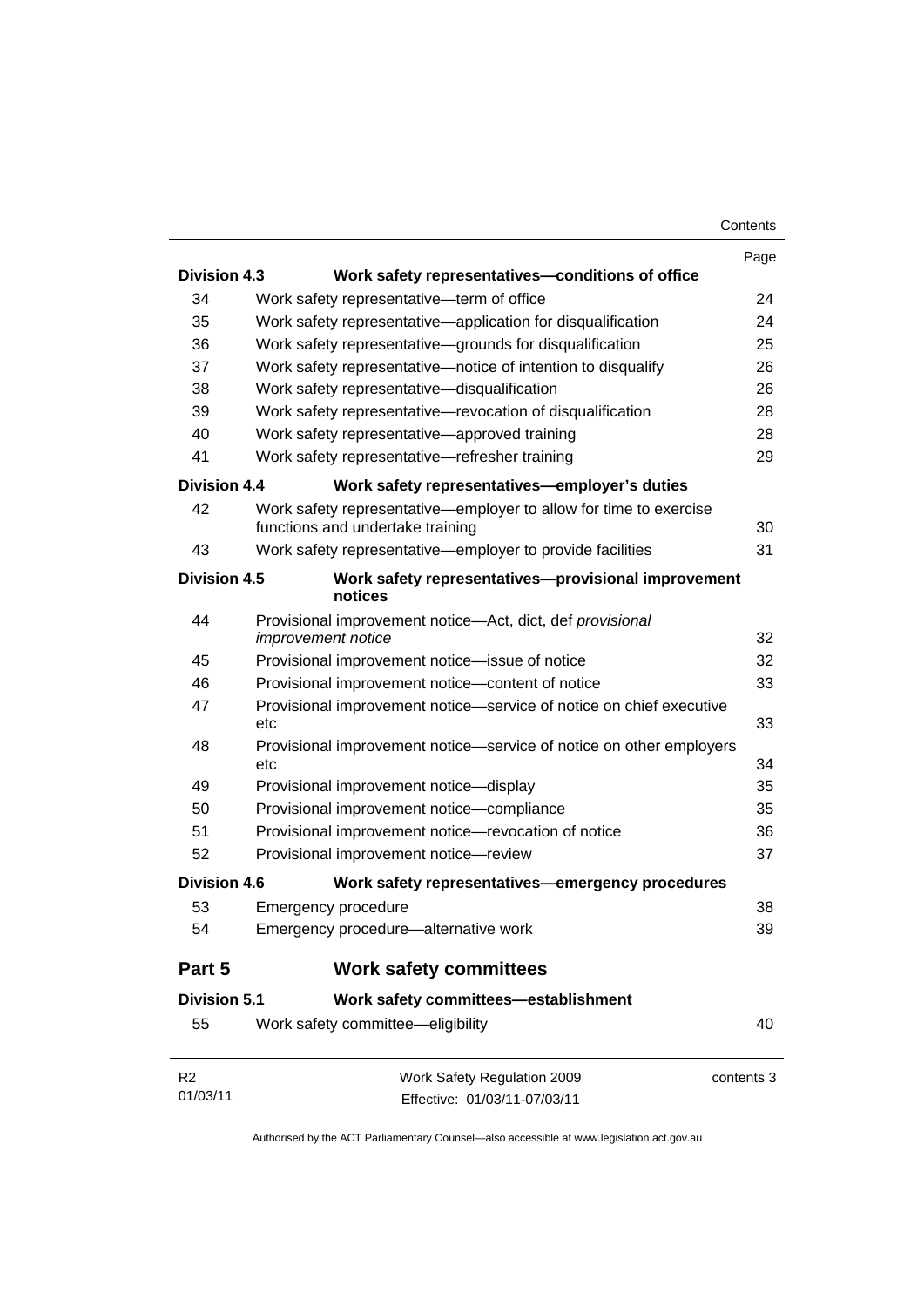|                     |                                                                                                  | Page           |
|---------------------|--------------------------------------------------------------------------------------------------|----------------|
| 56                  | Election process-worker consultation unit may ask others to conduct<br>election                  | 40             |
| 57                  | Election process-notice of election of work safety committee<br>members                          | 41             |
| <b>Division 5.2</b> | Work safety committees-general                                                                   |                |
| 58                  | Work safety committee—exercising functions                                                       | 42             |
| 59                  | Work safety committee-governance                                                                 | 42             |
| 60                  | Work safety committee-employer's duties                                                          | 43             |
| Part 6              | <b>Authorised representatives</b>                                                                |                |
| 61                  | Authorised representative—training—Act, s 62 (2) (b)                                             | 45             |
| 62                  | Authorised representative-application for disqualification                                       | 45             |
| 63                  | Authorised representative-grounds for disqualification                                           | 45             |
| 64                  | Authorised representative-notice of intention to disqualify                                      | 46             |
| 65                  | Authorised representative-disqualification                                                       | 47             |
| 66                  | Authorised representative-revocation of disqualification                                         | 48             |
| Part 7              | <b>Particular safety measures</b>                                                                |                |
| <b>Division 7.1</b> | <b>Entry and exit</b>                                                                            |                |
| 67                  | Entry to and exit from workplaces                                                                | 49             |
| 68                  | Movement within workplaces                                                                       | 49             |
| <b>Division 7.2</b> | Personal protective and safety equipment                                                         |                |
| 69                  | Person conducting business or undertaking to provide personal<br>protective and safety equipment | 50             |
| 70                  | Responsibilities of users of personal protective and safety equipment                            | 52             |
| 71                  | Certain personal protective and safety equipment to be provided                                  | 53             |
| 72                  | Air supplied respiratory equipment                                                               | 54             |
| Division 7.3        | <b>Prevention of falls</b>                                                                       |                |
| 73                  | Meaning of anchorage-div 7.3                                                                     | 56             |
| 74                  | Protection against falls                                                                         | 56             |
| 75                  | Protection against falls-maintenance work                                                        | 58             |
| 76                  | Use of safety harness, safety line and anchorage                                                 | 58             |
| 77                  | Use of ladders                                                                                   | 60             |
| 78                  | Use of particular types of ladders                                                               | 60             |
| contents 4          | Work Safety Regulation 2009                                                                      | R <sub>2</sub> |
|                     | Effective: 01/03/11-07/03/11                                                                     | 01/03/11       |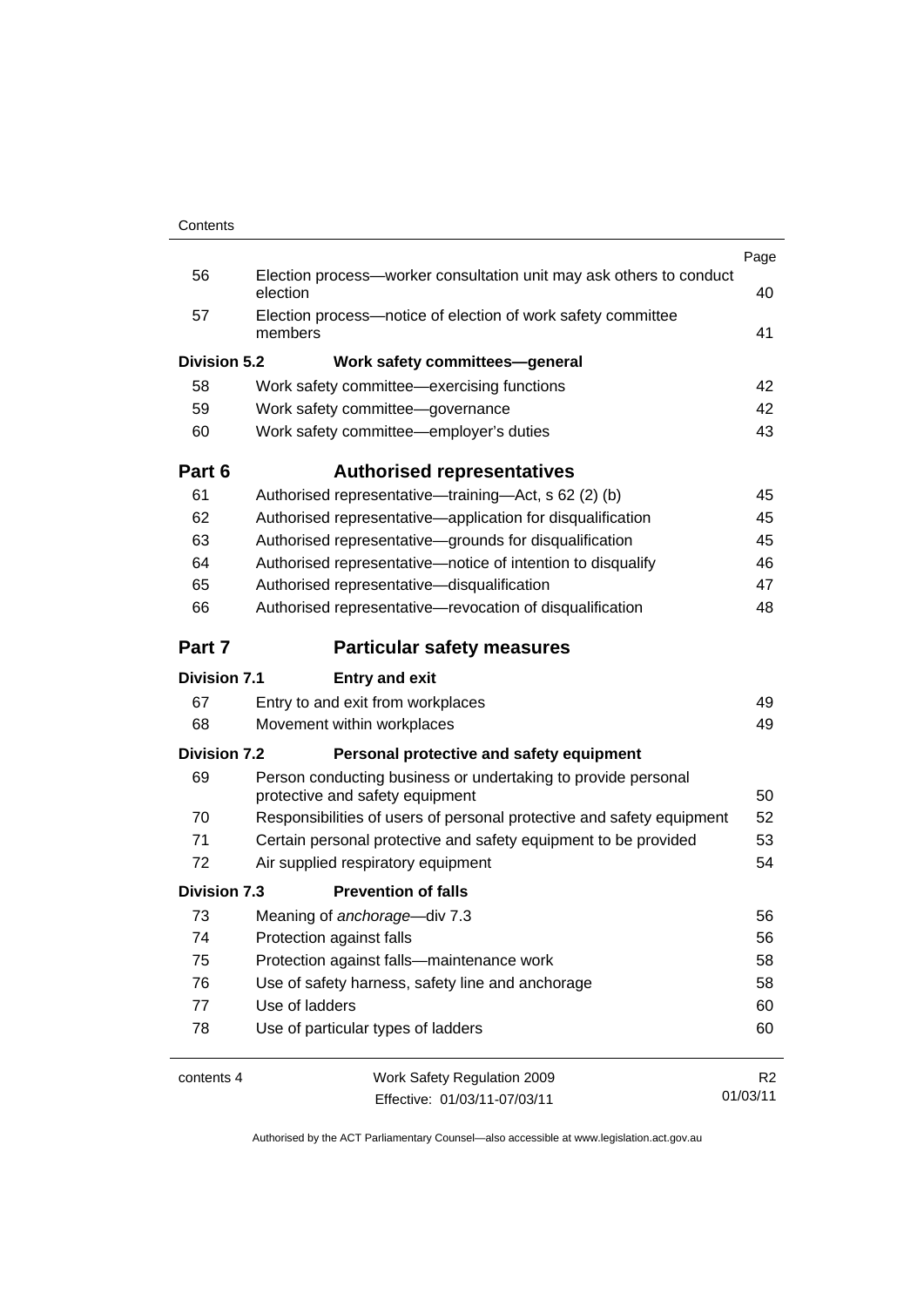|                     |                                                                                | Contents   |
|---------------------|--------------------------------------------------------------------------------|------------|
|                     |                                                                                | Page       |
| <b>Division 7.4</b> | <b>Atmosphere and ventilation</b>                                              |            |
| 79                  | Definitions-div 7.4                                                            | 62         |
| 80                  | Ventilation                                                                    | 63         |
| 81                  | Unsafe oxygen levels-particular measures                                       | 63         |
| 82                  | Unsafe levels of unclassified inhalable dust-particular measures               | 64         |
| 83                  | Unsafe levels of oxygen and unclassified inhalable dust-entry                  | 65         |
| 84                  | Monitoring levels of oxygen and unclassified inhalable dust                    | 66         |
| <b>Division 7.5</b> | <b>Heat and cold</b>                                                           |            |
| 85                  | Air temperature                                                                | 67         |
| 86                  | Heat-particular measures                                                       | 67         |
| 87                  | Cold-particular measures                                                       | 68         |
| Division 7.6        | <b>Surfaces and floors</b>                                                     |            |
| 88                  | Floors-general                                                                 | 68         |
| 89                  | Floors that become slippery                                                    | 69         |
| 90                  | Floors-hard surfaces                                                           | 70         |
| <b>Division 7.7</b> | <b>Electricity</b>                                                             |            |
| 91                  | Definitions-div 7.7                                                            | 70         |
| 92                  | Electricity-measures for electrical installations                              | 71         |
| 93                  | Electricity-measures for articles of electrical equipment                      | 73         |
| 94                  | Electricity-measures for preventing contact                                    | 74         |
| <b>Division 7.8</b> | <b>Confined spaces</b>                                                         |            |
| 95                  | Definitions-div 7.8                                                            | 76         |
| 96                  | Design etc-confined spaces                                                     | 77         |
| 97                  | Hazard identification and risk assessment-confined spaces                      | 78         |
| 98                  | Entry to and work in confined spaces                                           | 79         |
| 99                  | Isolation and control of potentially hazardous services-particular<br>measures | 82         |
| 100                 | Clearing containment before entry-particular measures                          | 83         |
| 101                 | Unsafe level of oxygen and atmospheric contaminants                            | 84         |
| 102                 | Entry permits-particular measures                                              | 85         |
| 103                 | Standby people-particular measures                                             | 87         |
| 104                 | Emergencies-particular measures                                                | 88         |
| 105                 | Entry protection-particular measures                                           | 90         |
|                     |                                                                                |            |
| R <sub>2</sub>      | Work Safety Regulation 2009                                                    | contents 5 |

01/03/11

Authorised by the ACT Parliamentary Counsel—also accessible at www.legislation.act.gov.au

Effective: 01/03/11-07/03/11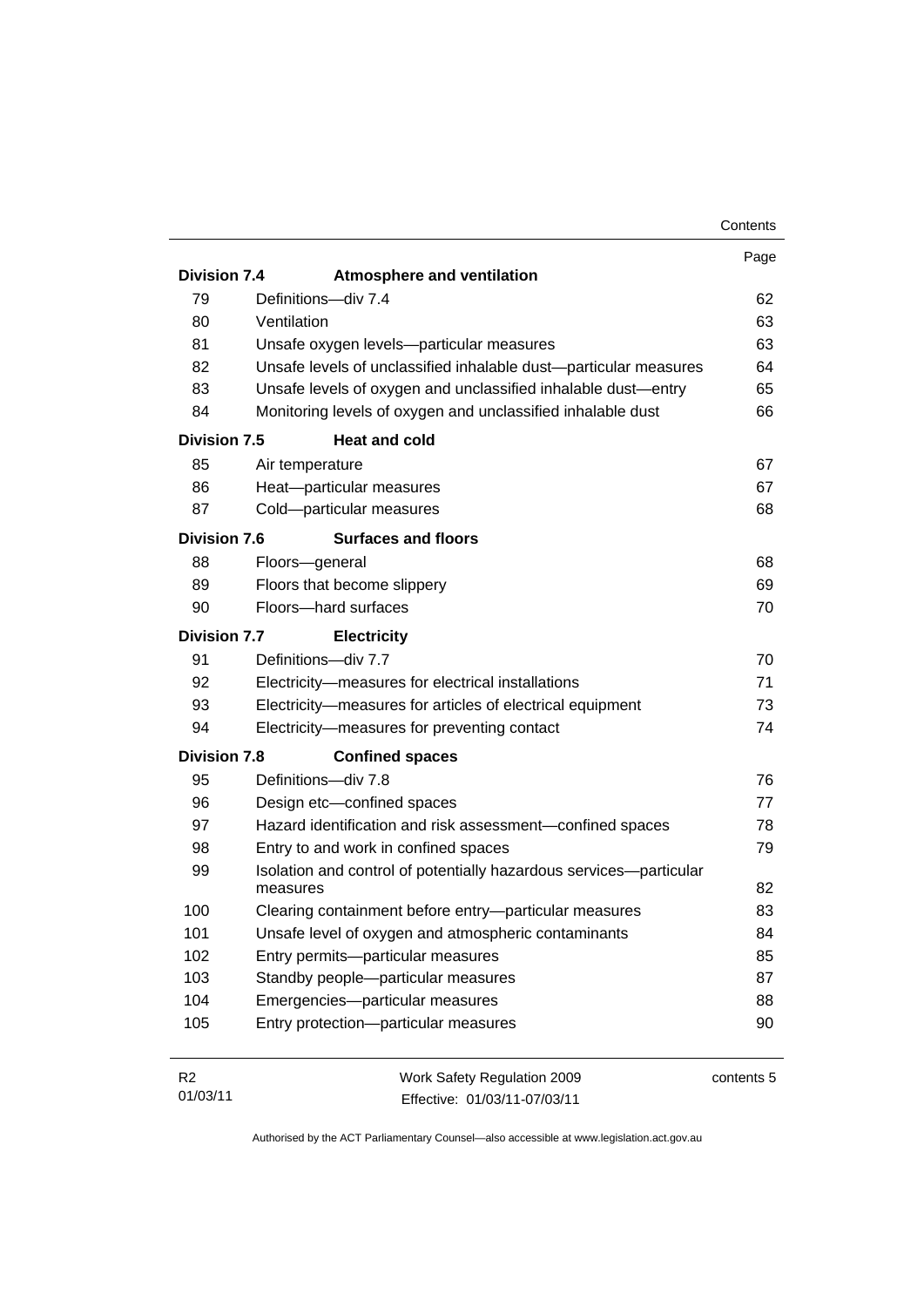#### **Contents**

|                      |                                                                          | Page           |
|----------------------|--------------------------------------------------------------------------|----------------|
| 106                  | Atmospheric testing and monitoring—particular measures                   | 90             |
| 107                  | Training about confined spaces                                           | 91             |
| 108                  | Record keeping                                                           | 93             |
| Division 7.9         | Lighting                                                                 |                |
| 109                  | Person conducting business or undertaking to provide lighting            | 94             |
| <b>Division 7.10</b> | <b>Noise management</b>                                                  |                |
| 110                  | Definitions-div 7.10                                                     | 95             |
| 111                  | Working out $L_{C,peak}$ value—div 7.10                                  | 95             |
| 112                  | Noise management-duties of designers etc                                 | 95             |
| 113                  | Noise management-duties of person conducting business or<br>undertaking  | 96             |
| 114                  | Noise management-duties of workers                                       | 97             |
| Division 7.11        | <b>Isolated work</b>                                                     |                |
| 115                  | Isolated workers                                                         | 98             |
| Division 7.12        | Fire and explosion                                                       |                |
| 116                  | Fire and explosion-risk control                                          | 99             |
| 117                  | Fire and explosion-facilities                                            | 101            |
| <b>Division 7.13</b> | <b>Emergency procedures</b>                                              |                |
| 118                  | Person conducting business or undertaking to provide for emergencies 102 |                |
| Part 8               | <b>Licensing high risk work</b>                                          |                |
| <b>Division 8.1</b>  | <b>Important concepts</b>                                                |                |
| 119                  | Definitions-pt 8                                                         | 104            |
| <b>Division 8.2</b>  | <b>High risk work licence</b>                                            |                |
| 120                  | Carrying out high risk work without licence                              | 107            |
| 121                  | Allowing unlicensed person to carry out work                             | 107            |
| 122                  | Licence application                                                      | 108            |
| 123                  | Licence issue<br>110                                                     |                |
| 124                  | Licence conditions                                                       | 111            |
| 125                  | Failing to comply with condition of licence                              | 111            |
| 126                  | Form of licence                                                          | 112            |
| 127                  | Term of licence                                                          | 112            |
|                      |                                                                          |                |
| contents 6           | Work Safety Regulation 2009                                              | R <sub>2</sub> |

Effective: 01/03/11-07/03/11

01/03/11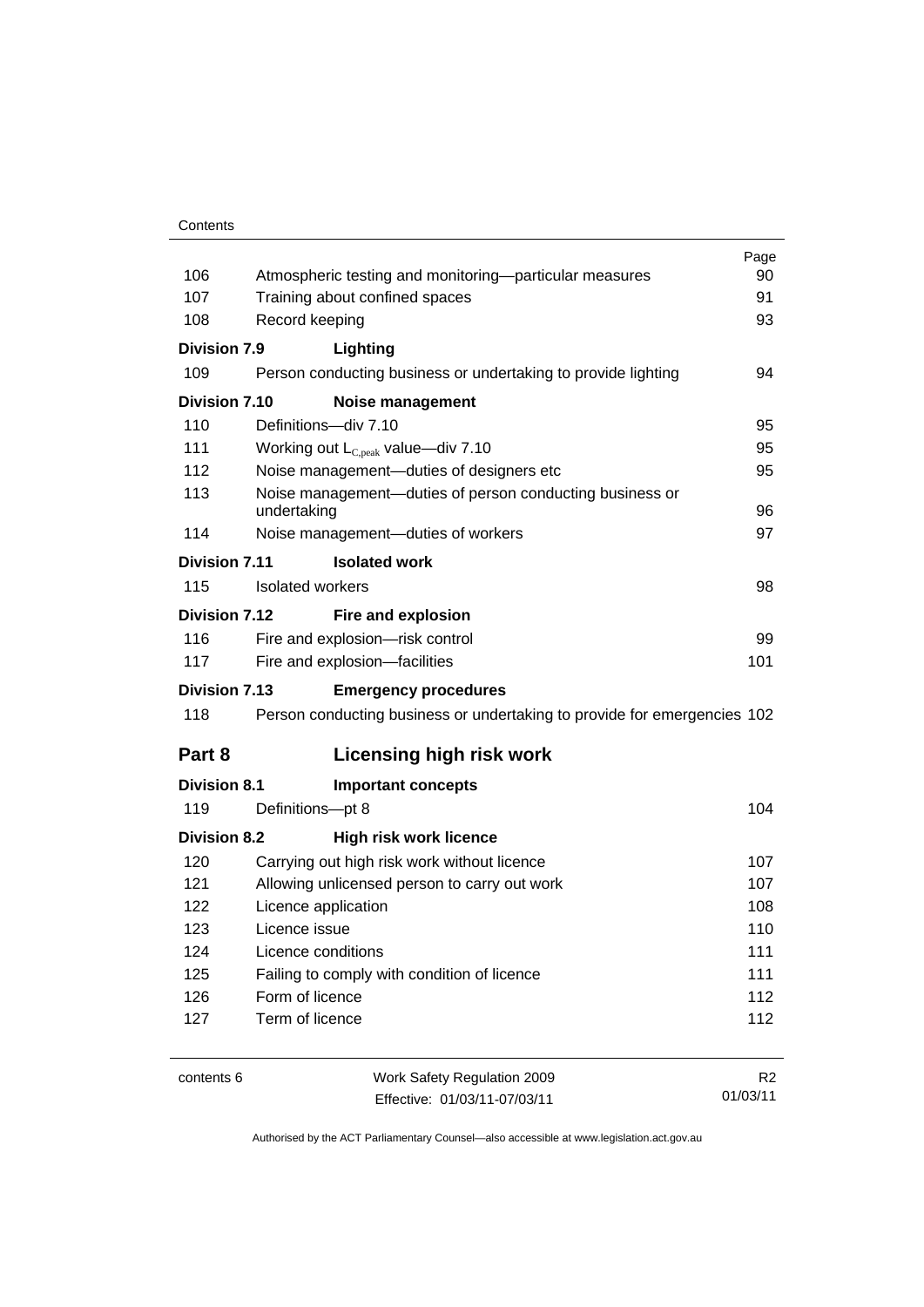| 128                 | Renewal of licence                                                                                    | Page<br>112 |
|---------------------|-------------------------------------------------------------------------------------------------------|-------------|
| 129                 | Issue of renewed licence                                                                              | 113         |
| 130                 | Application to vary licence                                                                           | 115         |
| 131                 | Variation of licence                                                                                  | 116         |
| 132                 | Licensee not to hold other licence                                                                    | 117         |
| 133                 | Replacement of lost etc licence                                                                       | 118         |
| <b>Division 8.3</b> | <b>Suspension or cancellation of licence</b>                                                          |             |
| 134                 | Grounds for compulsory cancellation of licence                                                        | 119         |
| 135                 | Compulsory cancellation of licence                                                                    | 119         |
| 136                 | Grounds for discretionary cancellation of licence                                                     | 120         |
| 137                 | Discretionary cancellation of licence                                                                 | 121         |
| 138                 | Suspension of licence after notice                                                                    | 122         |
| 139                 | Immediate suspension of licence                                                                       | 123         |
| 140                 | Review of licence suspension or cancellation                                                          | 123         |
| 141                 | Surrender of suspended or cancelled licence                                                           | 125         |
| 142                 | Cooperation with other jurisdictions                                                                  | 126         |
|                     |                                                                                                       |             |
| <b>Division 8.4</b> | <b>Trainees under supervision</b>                                                                     |             |
| 143                 | Supervisor's obligations                                                                              | 126         |
| 144                 | Trainee's obligations                                                                                 | 127         |
| <b>Division 8.5</b> | <b>Training and assessment</b>                                                                        |             |
| 145                 | Training and assessment                                                                               | 128         |
| 146                 | Chief executive may issue directions                                                                  | 129         |
| 147                 | Exemption from training                                                                               | 129         |
| 148                 | Assessor qualifications                                                                               | 129         |
| 149                 | Statement of attainment                                                                               | 131         |
| 150                 | Registered training organisation-agreement with chief executive to<br>provide training and assessment | 131         |
| 151                 | Improperly issuing statement of attainment                                                            | 132         |
| 152                 | Improperly obtaining statement of attainment                                                          | 132         |
| <b>Division 8.6</b> | <b>Administration</b>                                                                                 |             |
| 153                 | Keeping and providing records of training and assessment                                              | 133         |
| 154                 | Cooperation with licensing authorities                                                                | 133         |
| 155                 | Cooperation with registered training organisations                                                    | 134         |
| R2                  | Work Safety Regulation 2009                                                                           | contents 7  |
| 01/03/11            | Effective: 01/03/11-07/03/11                                                                          |             |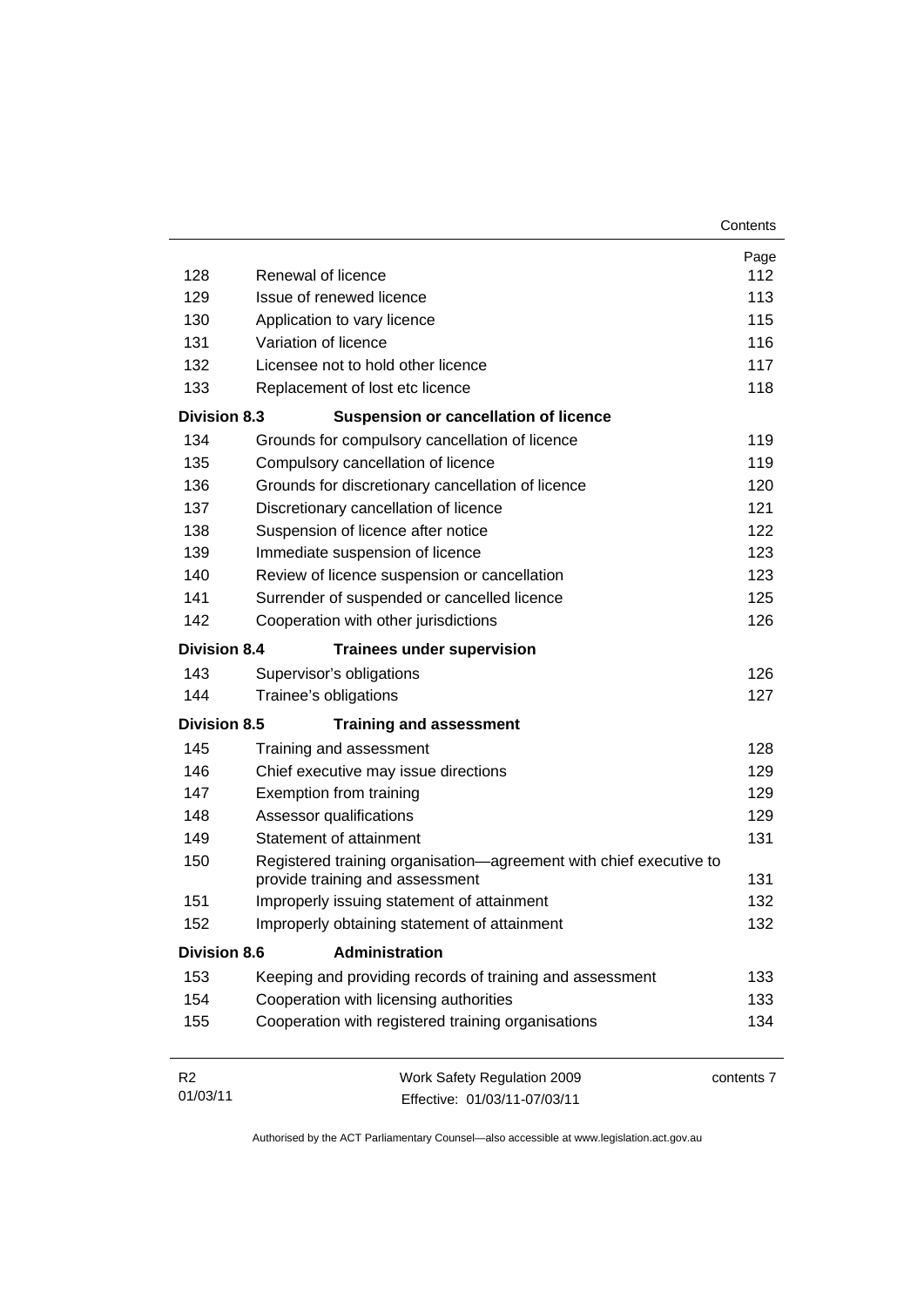# **Contents**

|                     |                                                                                                    | Page |
|---------------------|----------------------------------------------------------------------------------------------------|------|
| <b>Division 8.7</b> | <b>Exemptions</b>                                                                                  |      |
| 156                 | Application for exemption                                                                          | 134  |
| 157                 | Grant of exemption                                                                                 | 135  |
| 158                 | <b>Exemption conditions</b>                                                                        | 136  |
| 159                 | Failing to comply with condition of exemption                                                      | 137  |
| 160                 | Notice of exemption                                                                                | 137  |
| <b>Division 8.8</b> | <b>Miscellaneous</b>                                                                               |      |
| 161                 | Chief executive may make inquiries                                                                 | 137  |
| 162                 | Guidelines                                                                                         | 138  |
| 163                 | Production of licence etc on request                                                               | 138  |
| 164                 | Production of information etc on request                                                           | 140  |
| 165                 | Licensee's change of address                                                                       | 140  |
| Part 9              | <b>Construction induction training</b>                                                             |      |
| <b>Division 9.1</b> | Definitions-pt 9                                                                                   |      |
| 166                 | Definitions-pt 9                                                                                   | 141  |
| <b>Division 9.2</b> | Requirement to hold construction induction training<br>card                                        |      |
| 167                 | Person on construction site without construction induction training card 144                       |      |
| 168                 | Allowing worker to be on construction site without construction<br>induction training card         | 145  |
| 169                 | Allowing person to be on construction site without construction<br>induction training card         | 145  |
| Division 9.3        | <b>Construction induction training</b>                                                             |      |
| 170                 | Construction induction training and assessment                                                     | 146  |
| 171                 | Construction induction training-registered training organisation<br>agreement with chief executive | 147  |
| 172                 | Construction induction training-trainer qualifications                                             | 147  |
| 173                 | Construction induction training-statement of attainment                                            | 147  |
| 174                 | Construction induction training-improperly issuing statement of<br>attainment                      | 148  |
| 175                 | Construction induction training—improperly obtaining statement of<br>attainment                    | 148  |

| contents 8 | Work Safety Regulation 2009  | R <sub>2</sub> |
|------------|------------------------------|----------------|
|            | Effective: 01/03/11-07/03/11 | 01/03/11       |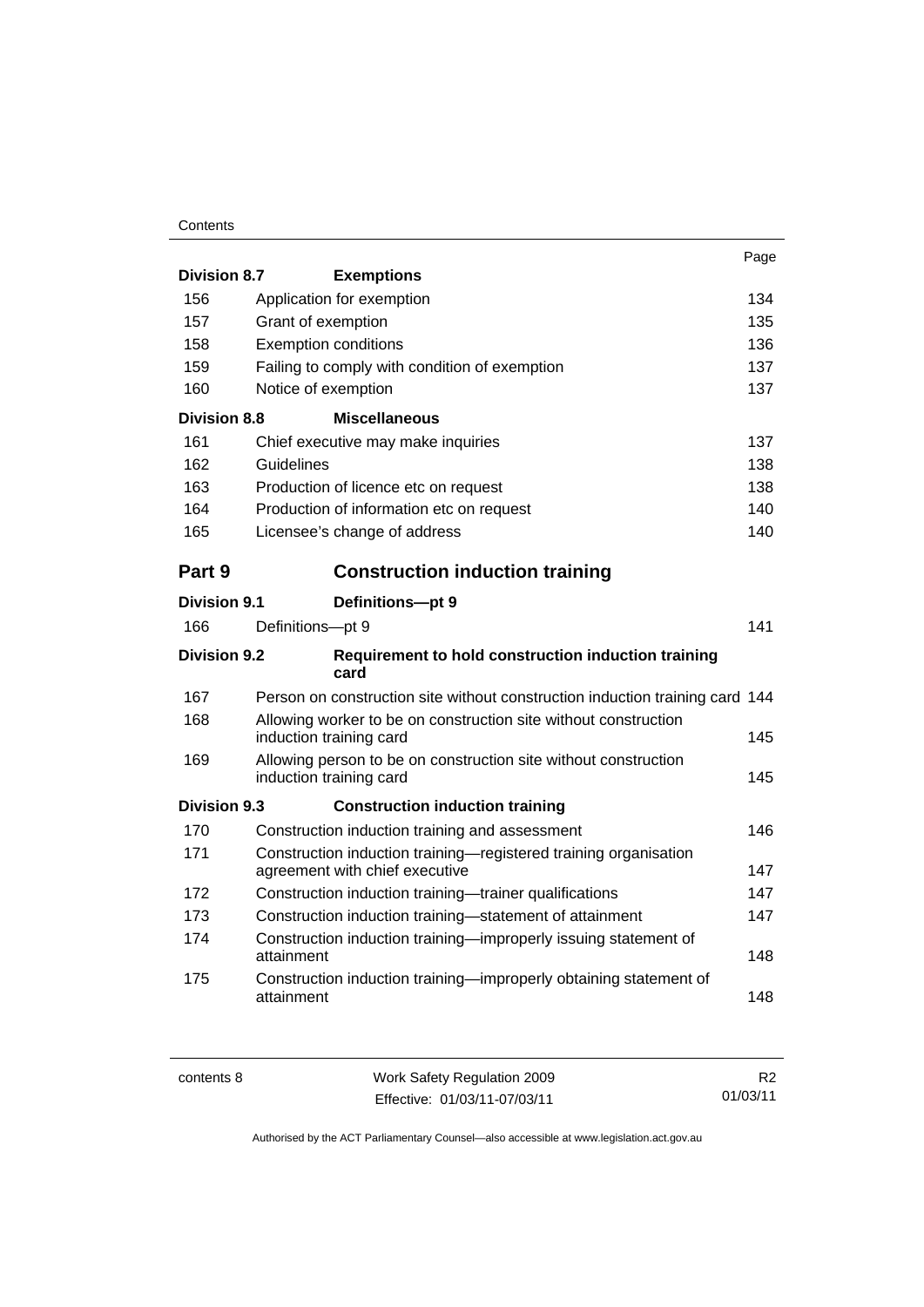|                            |                                                                                         | Contents   |  |
|----------------------------|-----------------------------------------------------------------------------------------|------------|--|
|                            |                                                                                         | Page       |  |
| <b>Division 9.4</b>        | <b>Construction induction training card</b>                                             |            |  |
| 176                        | Construction induction training card—application                                        | 149        |  |
| 177                        | Construction induction training card-issue                                              | 150        |  |
| 178                        | Construction induction training card-form                                               | 150        |  |
| 179                        | Production of construction induction training card to inspector on<br>request           | 150        |  |
| 180                        | Replacement of lost etc card                                                            | 151        |  |
| Division 9.5               | Cancellation of construction induction training card                                    |            |  |
| 181                        | Grounds for cancellation of construction induction training card                        | 152        |  |
| 182                        | Cancellation of construction induction training card                                    | 152        |  |
| 183                        | Surrender of cancelled construction induction training card                             | 153        |  |
| Division 9.6               | <b>Miscellaneous</b>                                                                    |            |  |
|                            |                                                                                         |            |  |
| 184                        | Employer to keep training records                                                       | 153        |  |
| 185                        | Chief executive to cooperate with other jurisdictions                                   | 154        |  |
| Part 10                    | Carrying out manual tasks                                                               |            |  |
| 186                        | Meaning of manual task-pt 10                                                            | 156        |  |
| 187                        | Person conducting business or undertaking must give information etc                     | 156        |  |
| 188                        | Person in control of premises, plant or system must give information<br>etc             | 158        |  |
| 189                        | Person in control of design, manufacture, import or supply must give<br>information etc | 160        |  |
| Part 11                    | Incorporated documents                                                                  |            |  |
| 190                        | Meaning of incorporated document                                                        | 162        |  |
| 191                        | Inspection of incorporated documents                                                    | 163        |  |
| 192                        | Notification of certain incorporated documents                                          | 163        |  |
| Part 12                    | <b>Reviewable decisions</b>                                                             |            |  |
| 193                        | Reviewable decision-Act, s 174 (b)                                                      | 166        |  |
| 194                        | Notice of reviewable decision-Act, s 175 (1)                                            | 166        |  |
| 195                        | Internal review of certain decisions-Act, s 176 (1)                                     | 166        |  |
| Part 13                    | <b>Transitional</b>                                                                     |            |  |
| 196                        | Definitions-pt 13                                                                       | 167        |  |
| R <sub>2</sub><br>01/03/11 | Work Safety Regulation 2009<br>Effective: 01/03/11-07/03/11                             | contents 9 |  |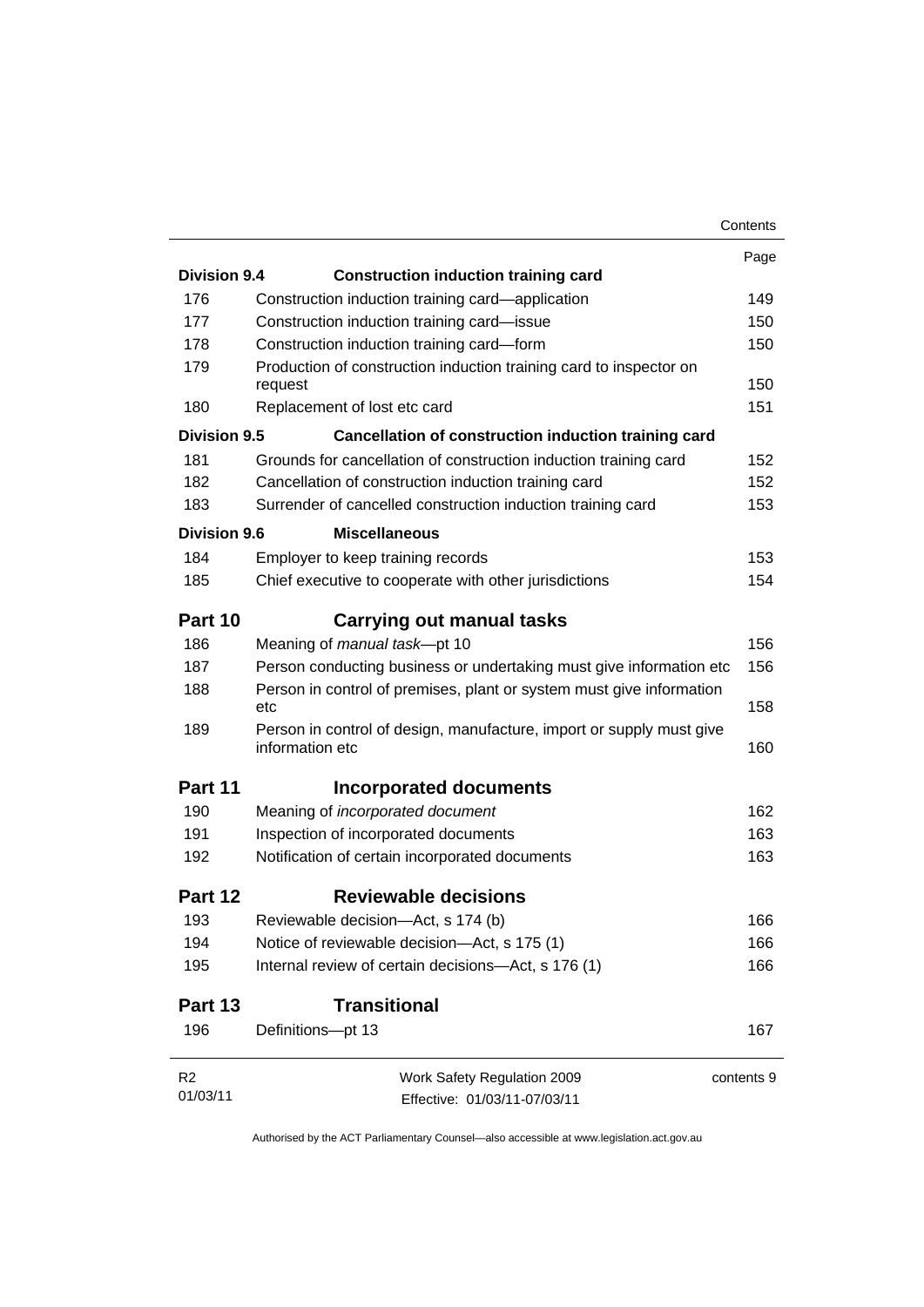|      |                                                                              | Page |
|------|------------------------------------------------------------------------------|------|
| 197  | Transitional—continuing application of repealed regulation in relation       |      |
|      | to scheduled work etc                                                        | 168  |
| 198  | Transitional—application of regulation in relation to scheduled work etc 168 |      |
| 199  | Transitional—certificates of competency                                      | 169  |
| 200  | Transitional—converting certificate of competency to licence                 | 170  |
| -201 | Expiry-pt 13                                                                 | 172  |

| <b>Schedule 1</b> | <b>High risk work</b>             | 173 |
|-------------------|-----------------------------------|-----|
| <b>Part 1.1</b>   | Definitions-sch 1                 | 173 |
| 1.1               | <b>Boilers</b>                    | 173 |
| 1.2               | Boom-type elevating work platform | 174 |
| 1.3               | Bridge crane                      | 175 |
| 1.4               | Crane                             | 175 |
| 1.5               | Direct-fired process heater       | 176 |
| 1.6               | Derrick crane                     | 176 |
| 1.7               | Dogging work                      | 176 |
| 1.8               | Forklift truck                    | 177 |
| 1.9               | Gantry crane                      | 177 |
| 1.10              | Hoist                             | 177 |
| 1.11              | Materials hoist                   | 178 |
| 1.12              | Mobile crane                      | 178 |
| 1.13              | Non-slewing mobile crane          | 178 |
| 1.14              | Order-picking forklift truck      | 178 |
| 1.15              | Outrigger                         | 178 |
| 1.16              | Personnel and materials hoist     | 178 |
| 1.17              | Portal boom crane                 | 179 |
| 1.18              | Reciprocating steam engine        | 179 |
| 1.19              | Rigging work                      | 179 |
| 1.20              | Scaffolding work                  | 179 |
| 1.21              | Self-erecting tower crane         | 180 |
| 1.22              | Slewing mobile crane              | 180 |
| 1.23              | Slinging techniques               | 180 |
| 1.24              | <b>Stabiliser</b>                 | 180 |

| contents 10 |  |
|-------------|--|
|-------------|--|

Work Safety Regulation 2009 Effective: 01/03/11-07/03/11

R2 01/03/11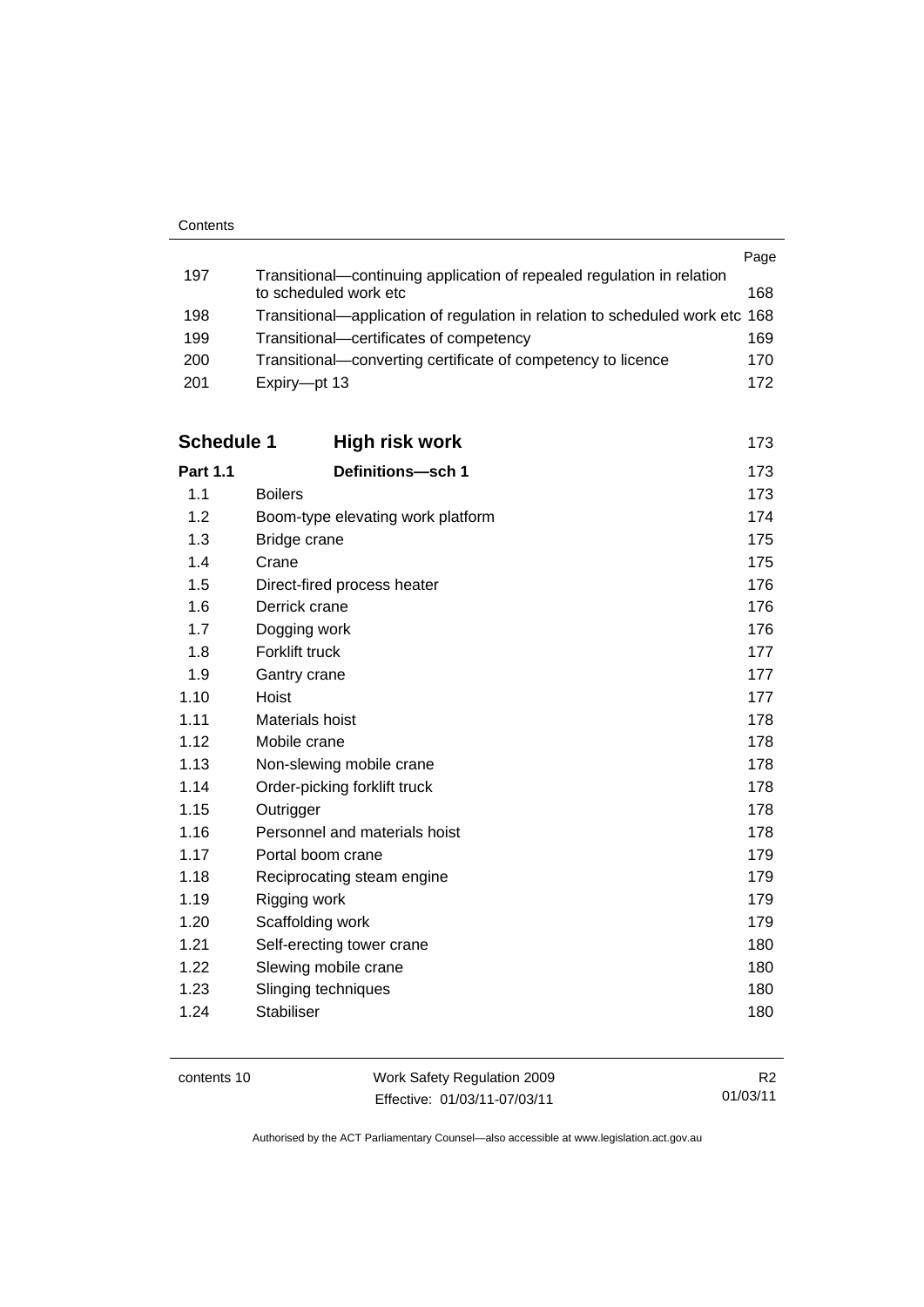|                   |                       |                                       | Contents |
|-------------------|-----------------------|---------------------------------------|----------|
|                   |                       |                                       | Page     |
| 1.25              | Tower crane           |                                       | 180      |
| 1.26              | Turbine               |                                       | 181      |
| 1.27              | Vehicle-loading crane |                                       | 181      |
| 1.28              |                       | Vehicle-mounted concrete-placing boom | 181      |
| <b>Part 1.2</b>   |                       | <b>Classes of high risk work</b>      | 182      |
|                   |                       |                                       |          |
| <b>Schedule 2</b> |                       | <b>Corresponding laws</b>             | 189      |
|                   |                       |                                       |          |
| <b>Schedule 3</b> |                       | <b>Reviewable decisions</b>           | 190      |
| <b>Part 3.1</b>   |                       | <b>Reviewable decisions</b>           | 190      |
| <b>Part 3.2</b>   |                       | Internal review of decisions          | 200      |
|                   |                       |                                       |          |
| <b>Dictionary</b> |                       |                                       | 201      |
|                   |                       |                                       |          |
| <b>Endnotes</b>   |                       |                                       |          |
|                   |                       |                                       |          |

|   | About the endnotes     | 209 |
|---|------------------------|-----|
| 2 | Abbreviation key       | 209 |
| 3 | Legislation history    | 210 |
| 4 | Amendment history      | 210 |
| 5 | Earlier republications | 211 |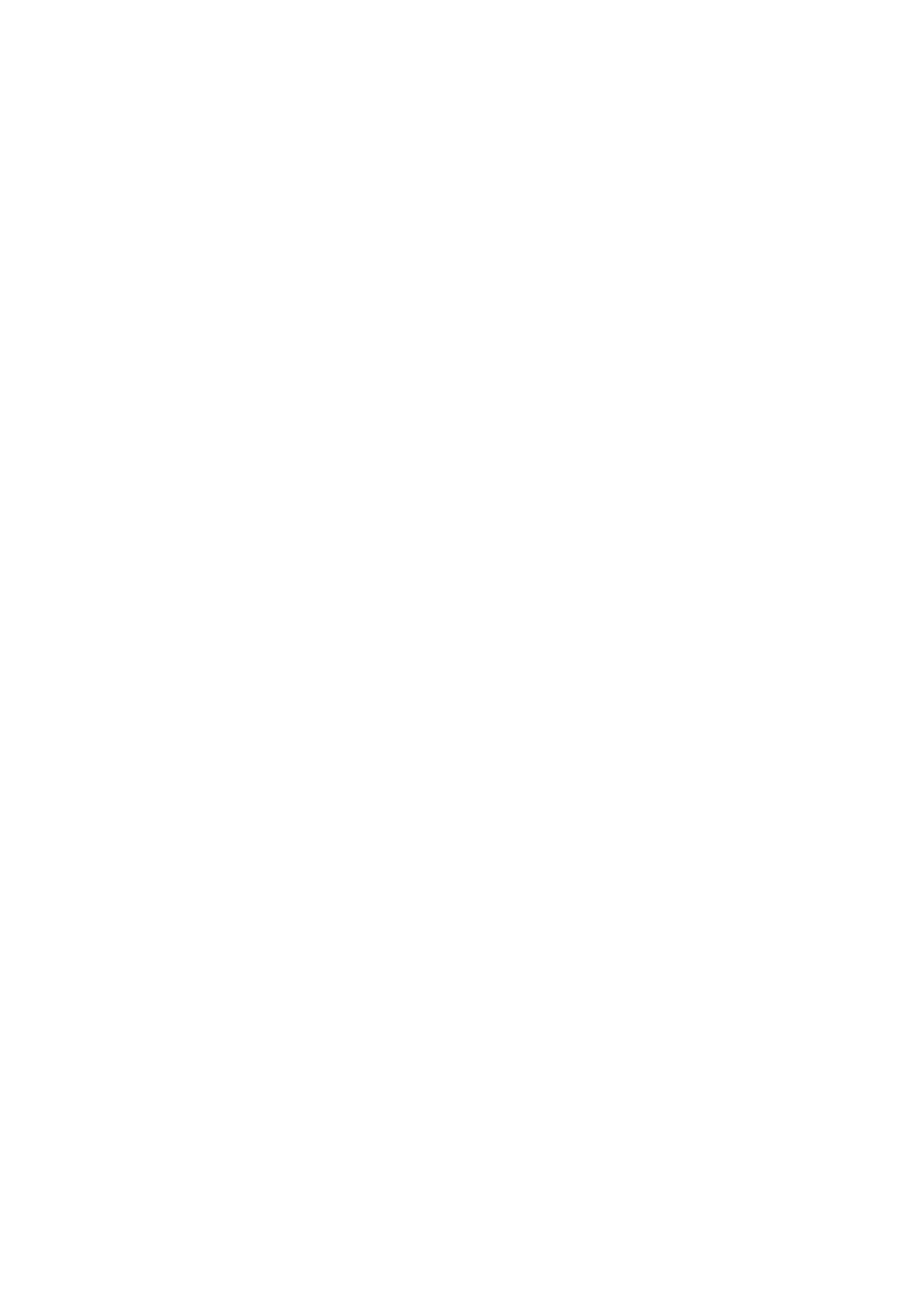<span id="page-14-0"></span>

# **Work Safety Regulation 2009**

made under the

l

**Work Safety Act 2008** 

R2 01/03/11 Work Safety Regulation 2009 Effective: 01/03/11-07/03/11

page 1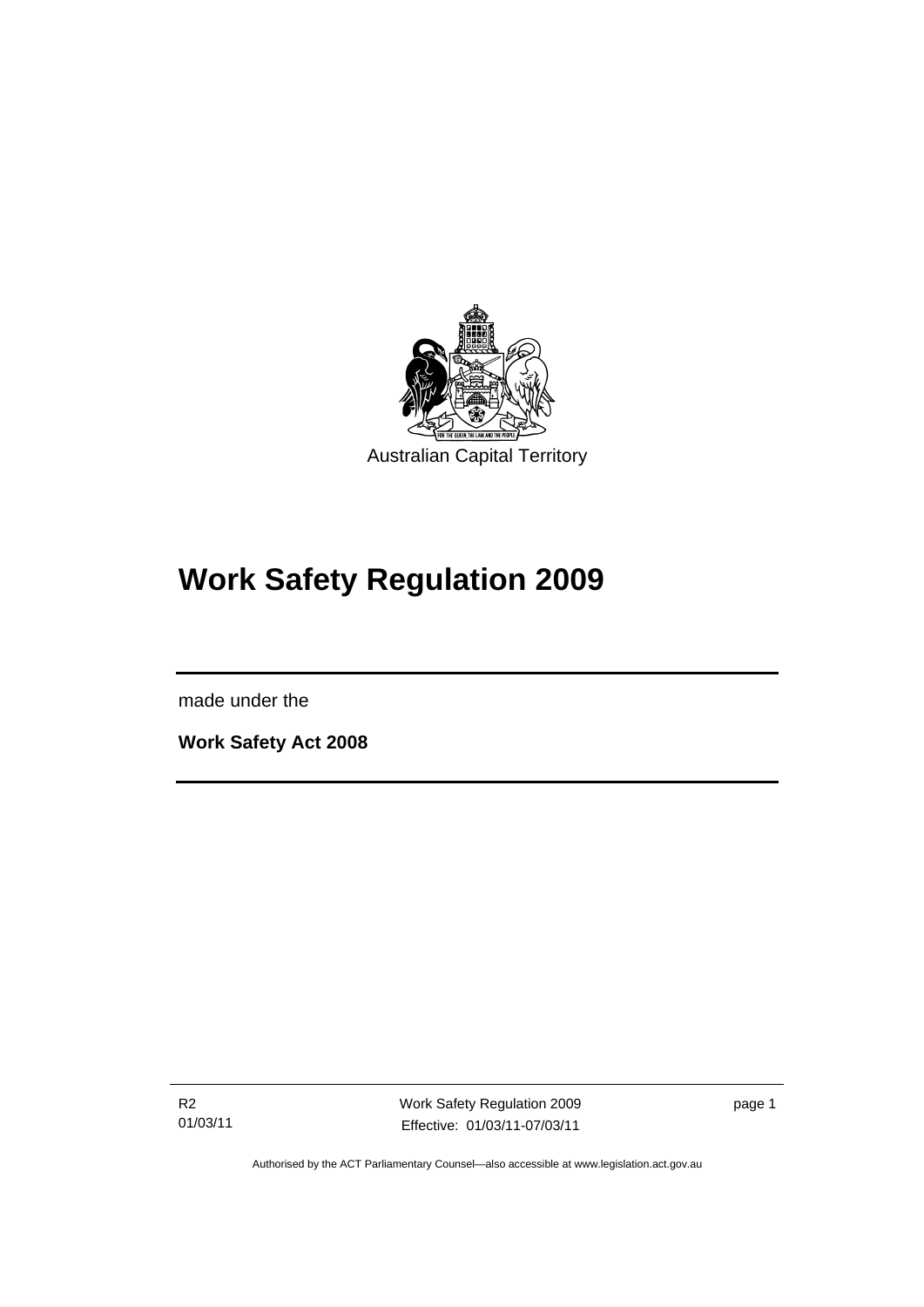#### <span id="page-15-0"></span>Part 1 **Preliminary**

Section 1

# **Part 1** Preliminary

# **1 Name of regulation**

This regulation is the *Work Safety Regulation 2009*.

# **3 Dictionary**

The dictionary at the end of this regulation is part of this regulation.

*Note 1* The dictionary at the end of this regulation defines certain terms used in this regulation, and includes references (*signpost definitions*) to other terms defined elsewhere.

> For example, the signpost definition '*dangerous substance*—see the *Dangerous Substances Act 2004*, section 10.' is defined in that dictionary and the definition applies to this regulation.

*Note 2* A definition in the dictionary (including a signpost definition) applies to the entire regulation unless the definition, or another provision of the regulation, provides otherwise or the contrary intention otherwise appears (see Legislation Act, s 155 and s 156 (1)).

## **4 Notes**

A note included in this regulation is explanatory and is not part of this regulation.

*Note* See the Legislation Act, s 127 (1), (4) and (5) for the legal status of notes.

Authorised by the ACT Parliamentary Counsel—also accessible at www.legislation.act.gov.au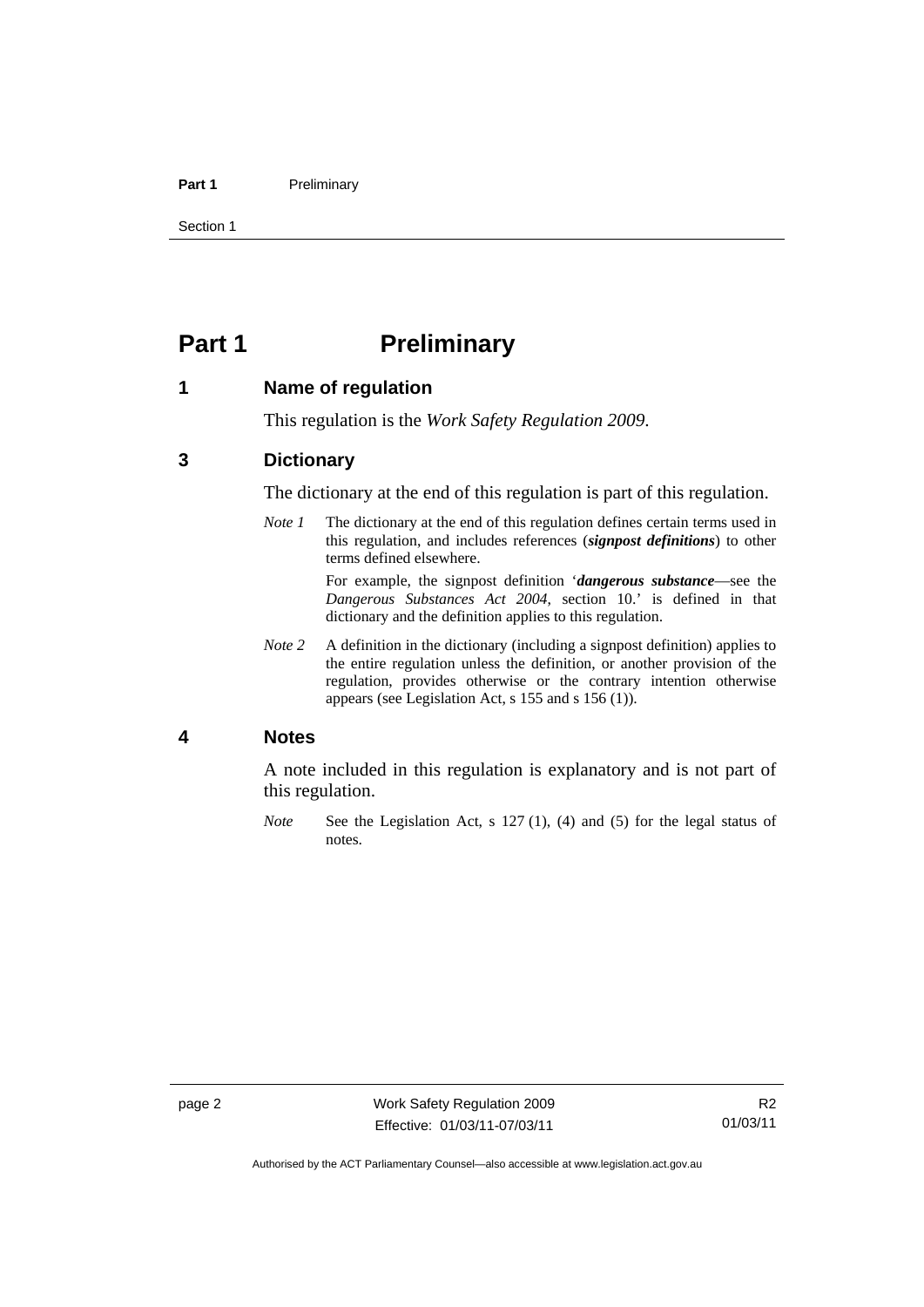# <span id="page-16-0"></span>**5 Offences against regulation—application of Criminal Code etc**

Other legislation applies in relation to offences against this regulation.

*Note 1 Criminal Code*

The Criminal Code, ch 2 applies to all offences against this regulation (see Code, pt 2.1).

The chapter sets out the general principles of criminal responsibility (including burdens of proof and general defences), and defines terms used for offences to which the Code applies (eg *conduct*, *intention*, *recklessness* and *strict liability*).

*Note 2 Penalty units* 

The Legislation Act, s 133 deals with the meaning of offence penalties that are expressed in penalty units.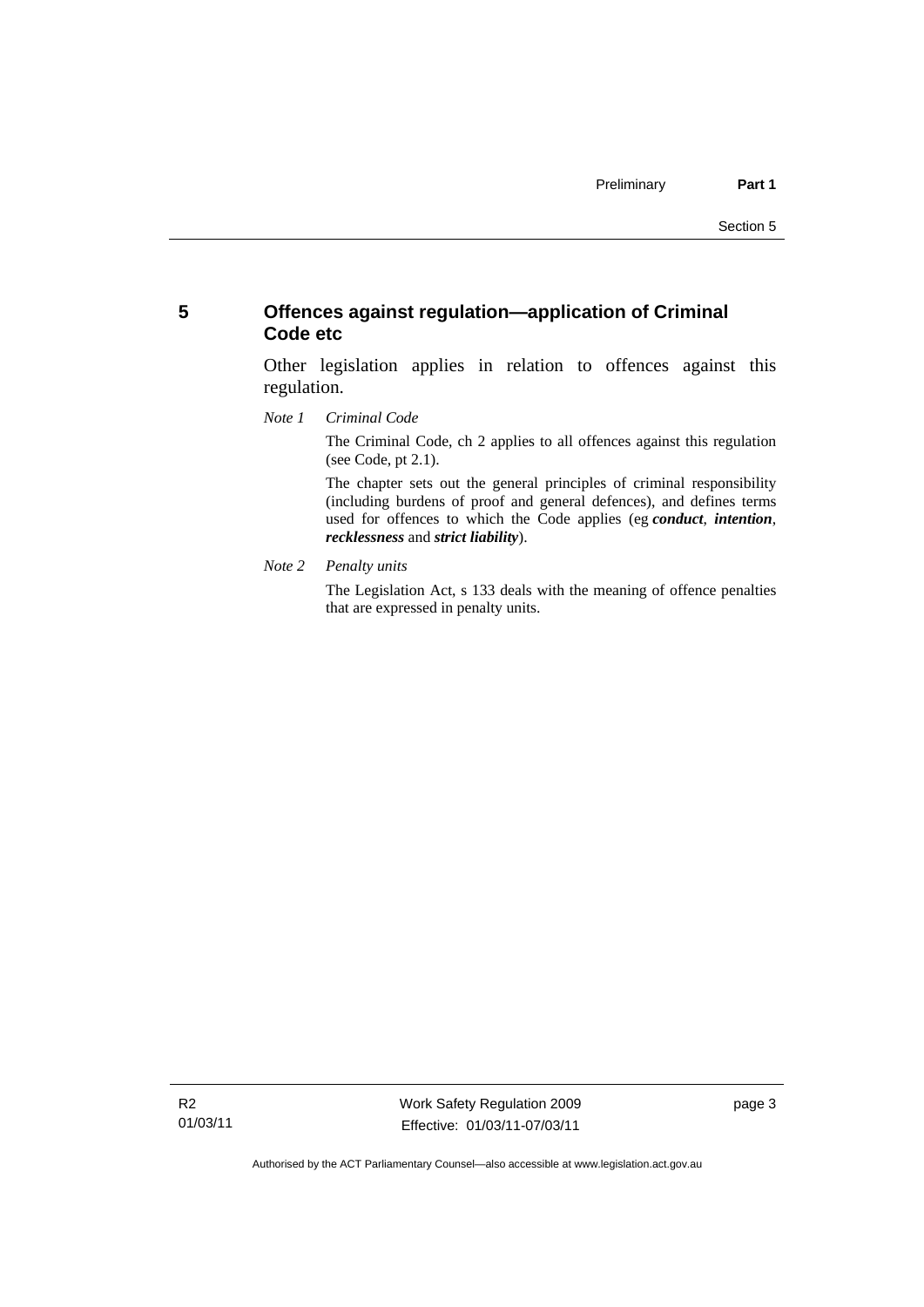# <span id="page-17-0"></span>**Part 2 Injury and dangerous occurrence reporting and records**

# **6 Period of incapacity for work—Act, s 36 (b)**

The period of incapacity for work is 7 days.

# **7 Requirements for notice—Act, s 38 (2)**

- (1) For the Act, section 38 (2) (a), the following are the times for giving notice:
	- (a) if the serious event involves the death of a worker or another person—
		- (i) as soon as possible, but not later than 2 hours after the event; and
		- (ii) in writing not later than 48 hours after the event;
	- (b) for a serious event mentioned in the Act, section 36 (b)—
		- (i) as soon as possible; and
		- (ii) in writing not later than 8 days after the event;
	- (c) if the serious event involves a serious injury to any person—
		- (i) as soon as possible; and
		- (ii) in writing not later than 48 hours after the event;
	- (d) for any other serious event—
		- (i) as soon as possible; and
		- (ii) in writing not later than 48 hours after the event.

Authorised by the ACT Parliamentary Counsel—also accessible at www.legislation.act.gov.au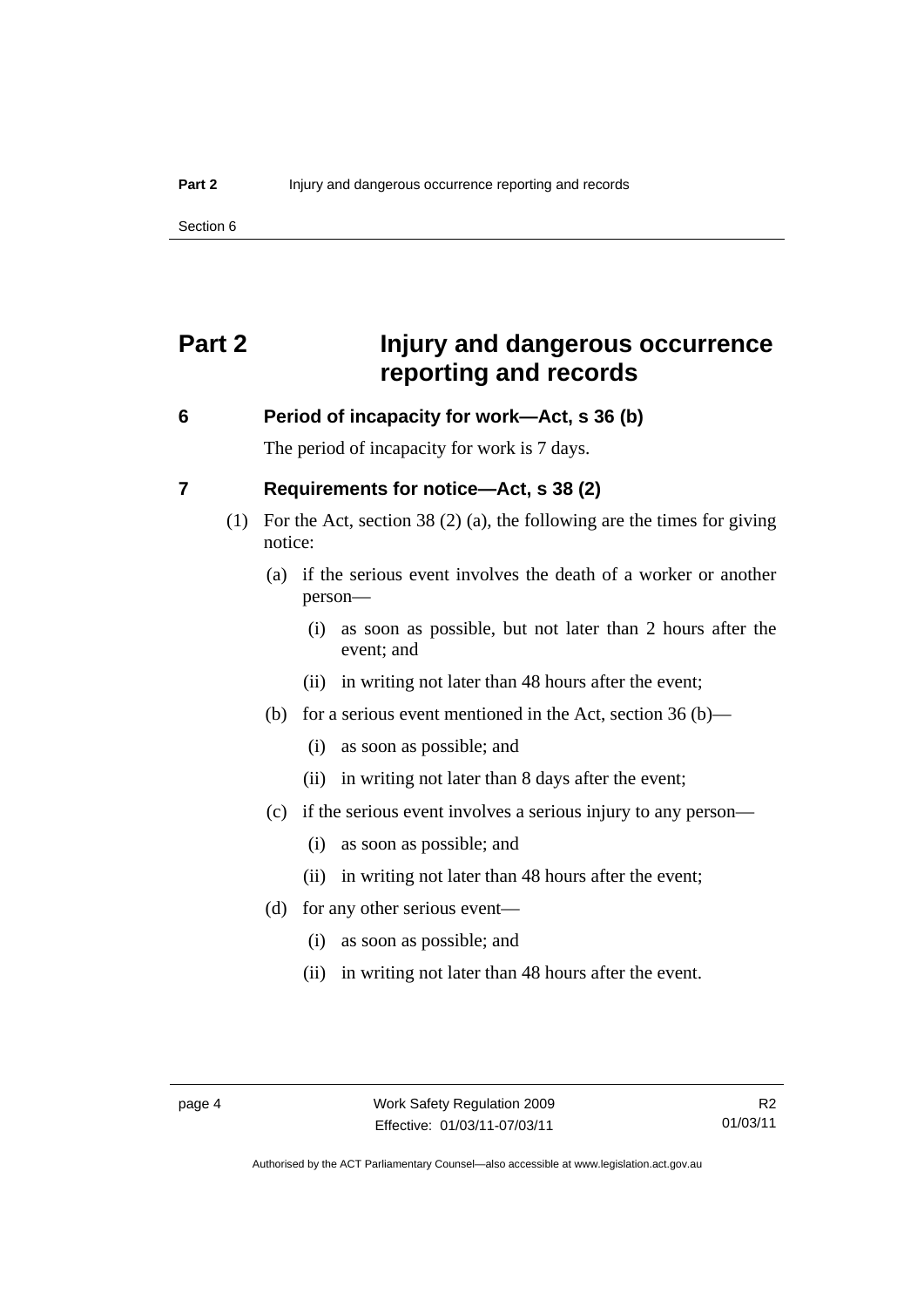- <span id="page-18-0"></span> (2) For the Act, section 38 (2) (b), the following are the methods for giving notice:
	- (a) in writing;
	- (b) by telephone;
	- (c) by facsimile or other electronic means.
- (3) If the chief executive receives notice other than in writing, the chief executive must give the employer—
	- (a) details of the information received; or
	- (b) an acknowledgment of receiving the notice.
	- *Note* If a form is approved under the Act, s 229 for the notice, the form must be used.

### **8 Keeping information given by chief executive**

- (1) This section applies if a person conducting a business or undertaking at a workplace gives notice of an event other than in writing and the chief executive gives the person—
	- (a) a copy of the information received; or
	- (b) an acknowledgement of receiving the notice.
- (2) A person conducting a business or undertaking at a workplace commits an offence if—
	- (a) a copy or acknowledgement mentioned in subsection (1) is given to the person; and
	- (b) the person does not keep the copy or acknowledgement for 5 years after the day it is given.

Maximum penalty: 10 penalty units.

(3) An offence against this section is a strict liability offence.

page 5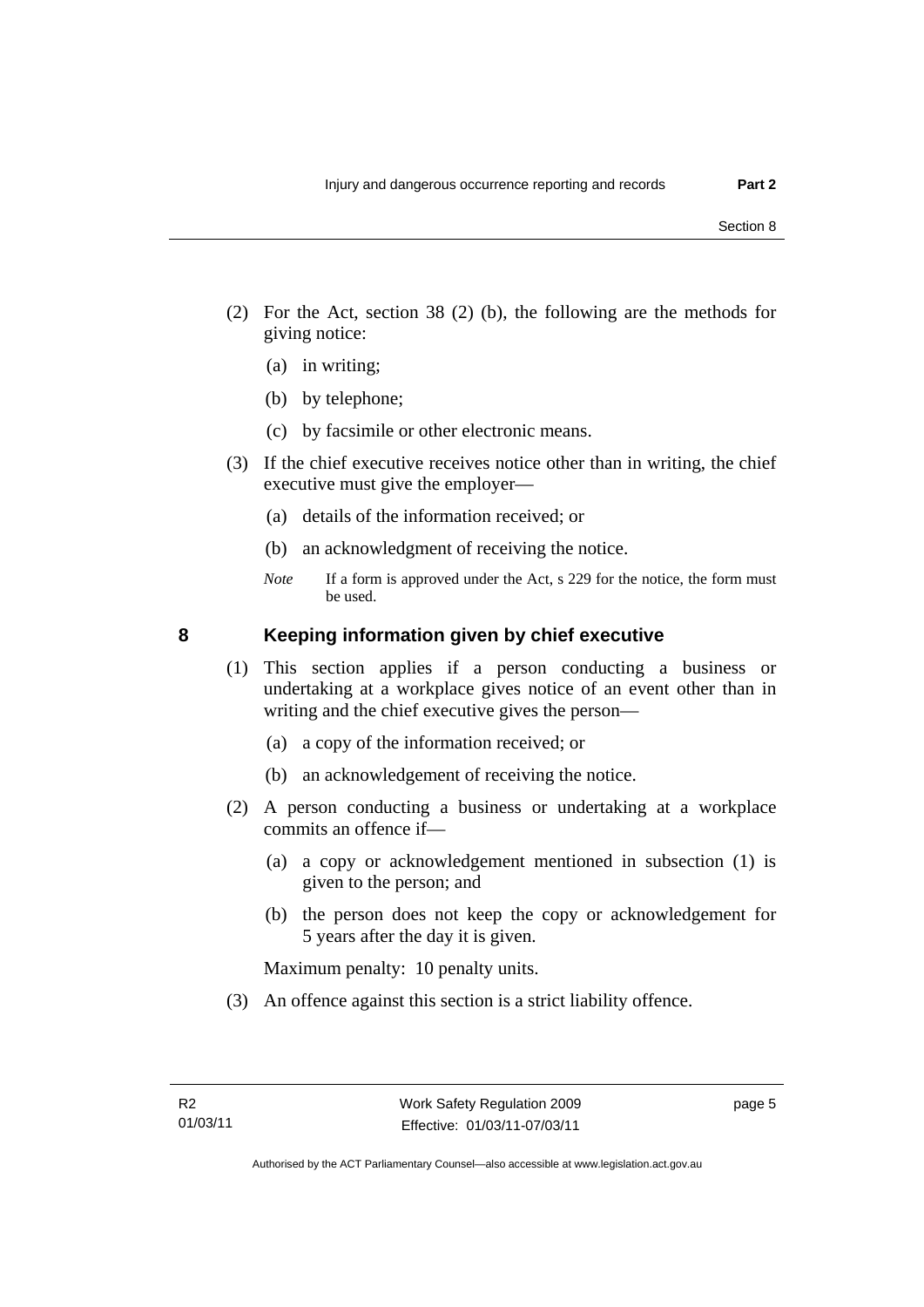<span id="page-19-0"></span>Section 9

# **9 Content of records**

- (1) The chief executive may approve the content of a record required to be maintained under the Act, section 39.
- (2) An approval is a notifiable instrument.

*Note* A notifiable instrument must be notified under the Legislation Act.

page 6 Work Safety Regulation 2009 Effective: 01/03/11-07/03/11

R2 01/03/11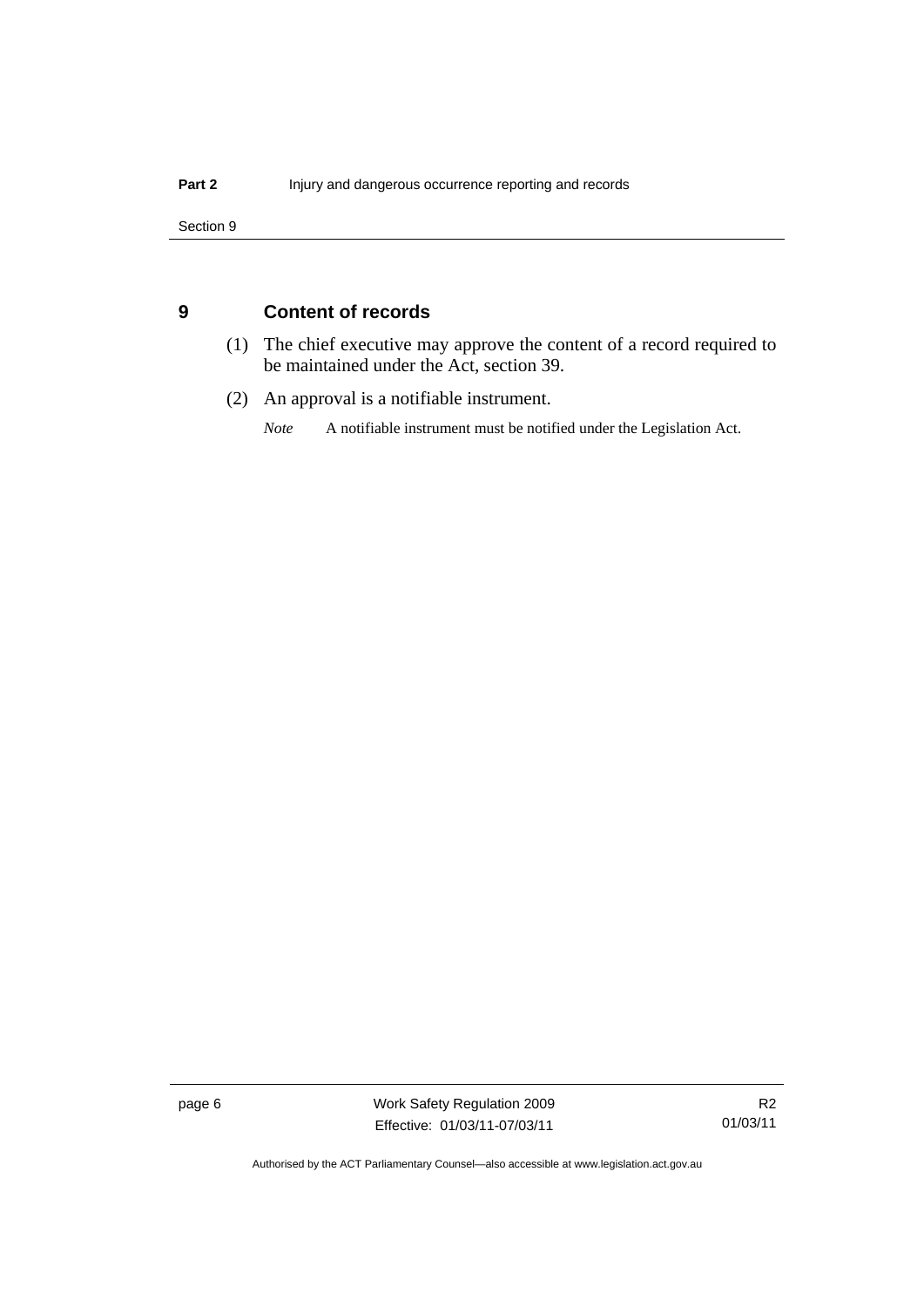# <span id="page-20-0"></span>**Part 3 Facilities**

# **Division 3.1 Amenities**

# **10 Person conducting a business or undertaking to provide amenities**

 (1) A person conducting a business or undertaking at a workplace commits an offence if the person does not provide adequate amenities for workers while they are at the workplace.

Maximum penalty: 20 penalty units.

- (2) What is adequate for subsection (1) must be decided having regard to the circumstances, including—
	- (a) the nature of the work undertaken at the workplace; and
	- (b) the size, nature and location of the workplace; and
	- (c) the number of workers at the workplace and their characteristics including gender, age and special needs.
- (3) In this section:

*amenities* means facilities for the welfare or personal hygiene needs of people.

# **Examples**

- 1 toilets
- 2 seating
- 3 meal rooms
- 4 change rooms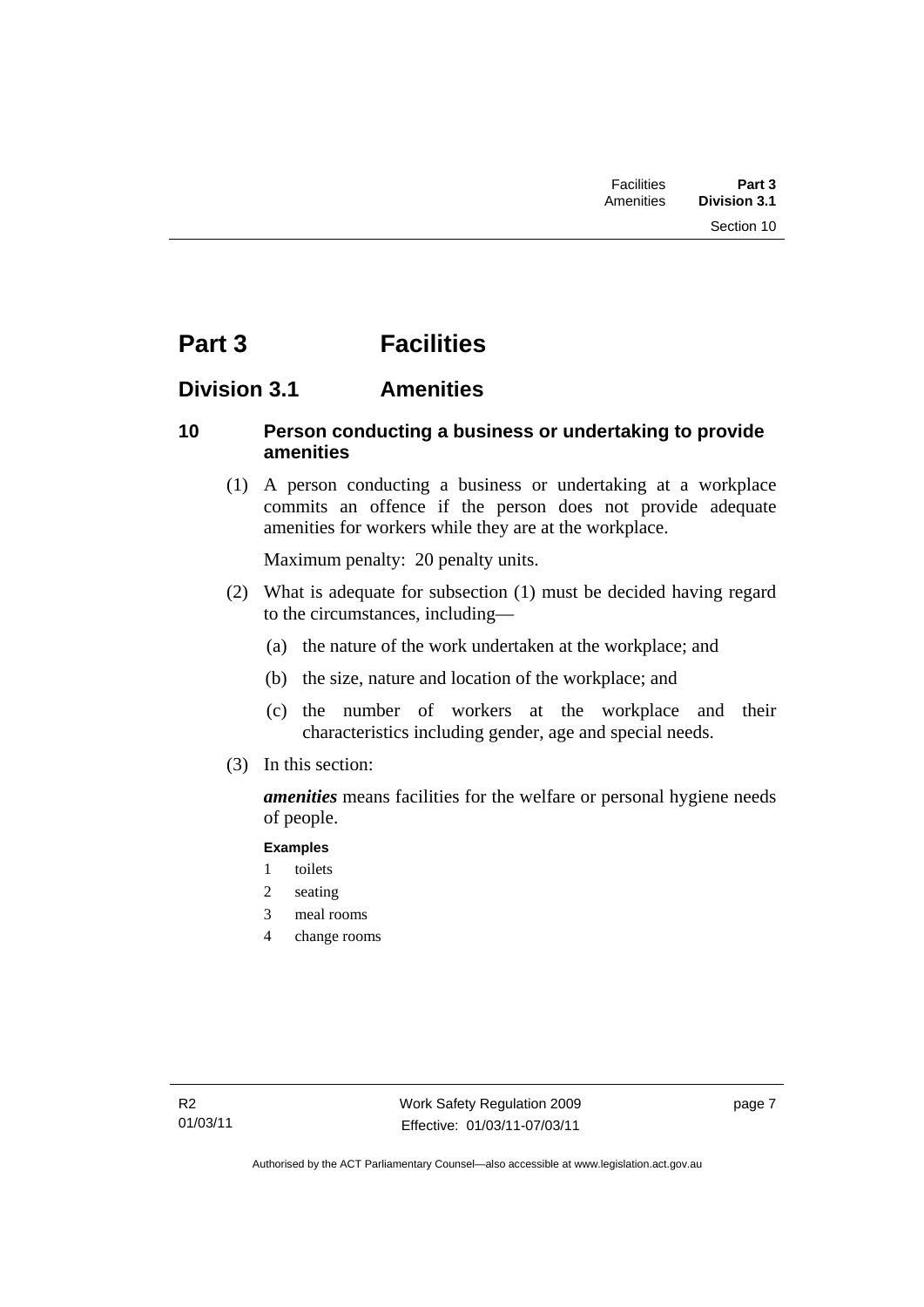- <span id="page-21-0"></span>5 drinking water
- 6 lockers for personal belongings
- 7 showers or washing facilities
- *Note* An example is part of the regulation, is not exhaustive and may extend, but does not limit, the meaning of the provision in which it appears (see Legislation Act, s 126 and s 132).

# **11 Amenities to be safe and clean**

 (1) A person conducting a business or undertaking at a workplace commits an offence if amenities at the workplace are not kept safe and clean.

Maximum penalty: 20 penalty units.

 (2) A person in control of premises commits an offence if amenities at the premises are not kept safe and clean.

Maximum penalty: 20 penalty units.

- (3) An offence against this section is a strict liability offence.
- (4) In this section:

*amenities*—see section 10 (3).

# **12 Facility for personal belongings**

 (1) A person conducting a business or undertaking at a workplace commits an offence if the person does not provide workers at the workplace with access to a facility for keeping clothes and personal belongings.

Maximum penalty: 10 penalty units.

(2) An offence against this section is a strict liability offence.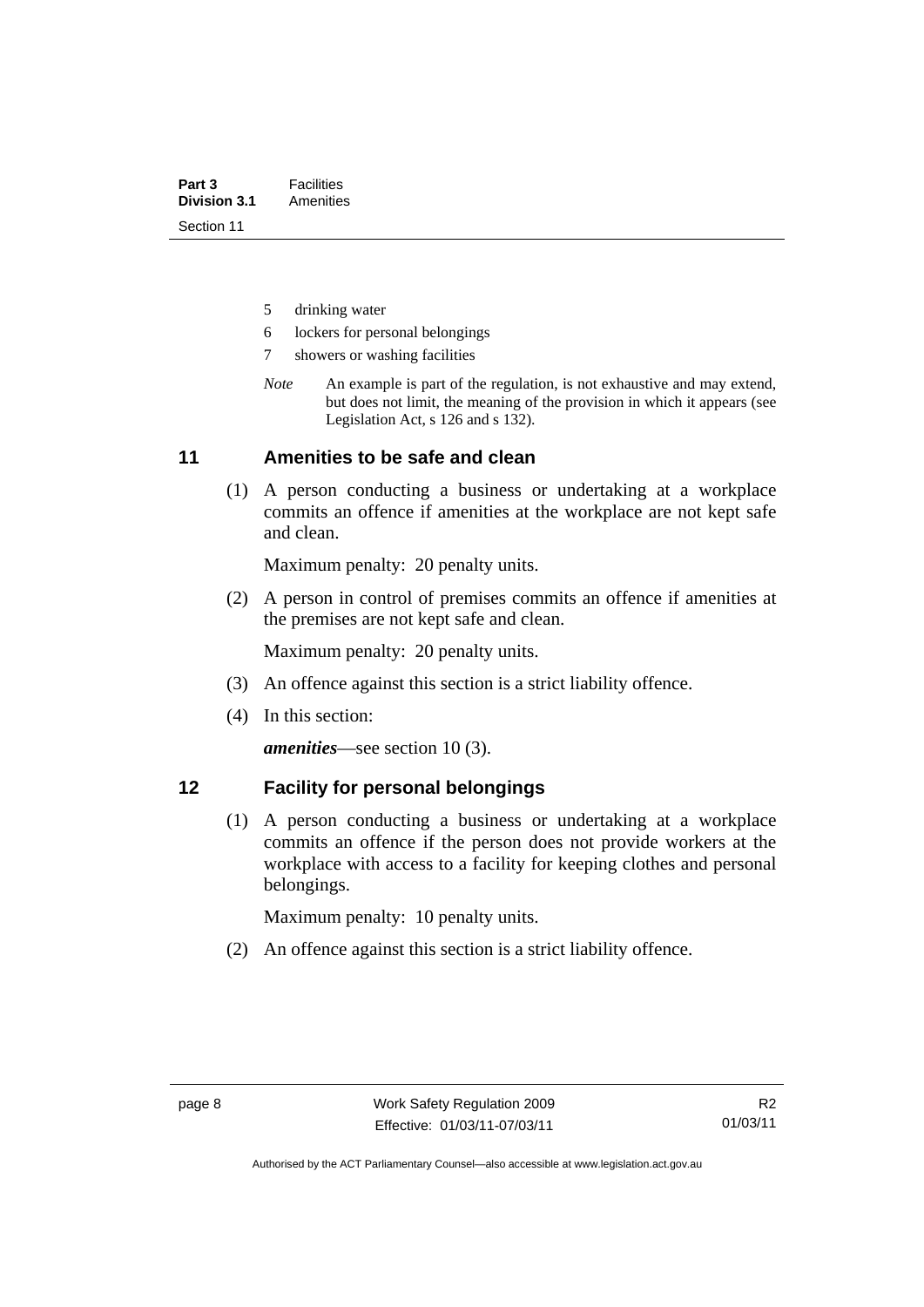Section 13

# <span id="page-22-0"></span>**13 Facility for changing clothes**

- (1) This section applies if—
	- (a) a worker needs to change clothes before, during or after work because of the nature of the work or the usual working conditions; and
	- (b) the work is usually performed at the same place; and
	- (c) the workplace is in or near a building where a changing facility for the workers can be provided.
- (2) A person conducting a business or undertaking at a workplace commits an offence if the person does not provide—
	- (a) a separate changing facility for male and female workers at or near the workplace; or
	- (b) if the person ensures privacy and security between male and female workers—a single changing facility at or near the workplace.

Maximum penalty: 10 penalty units.

- (3) An offence against this section is a strict liability offence.
- (4) In this section:

*changing facility* means a place for changing clothes—

- (a) with enough space and seating for the maximum number of people who may be changing at a particular time; and
- (b) with a reasonable number of mirrors and shelves; and
- (c) that is hygienic; and
- (d) that gives reasonable privacy.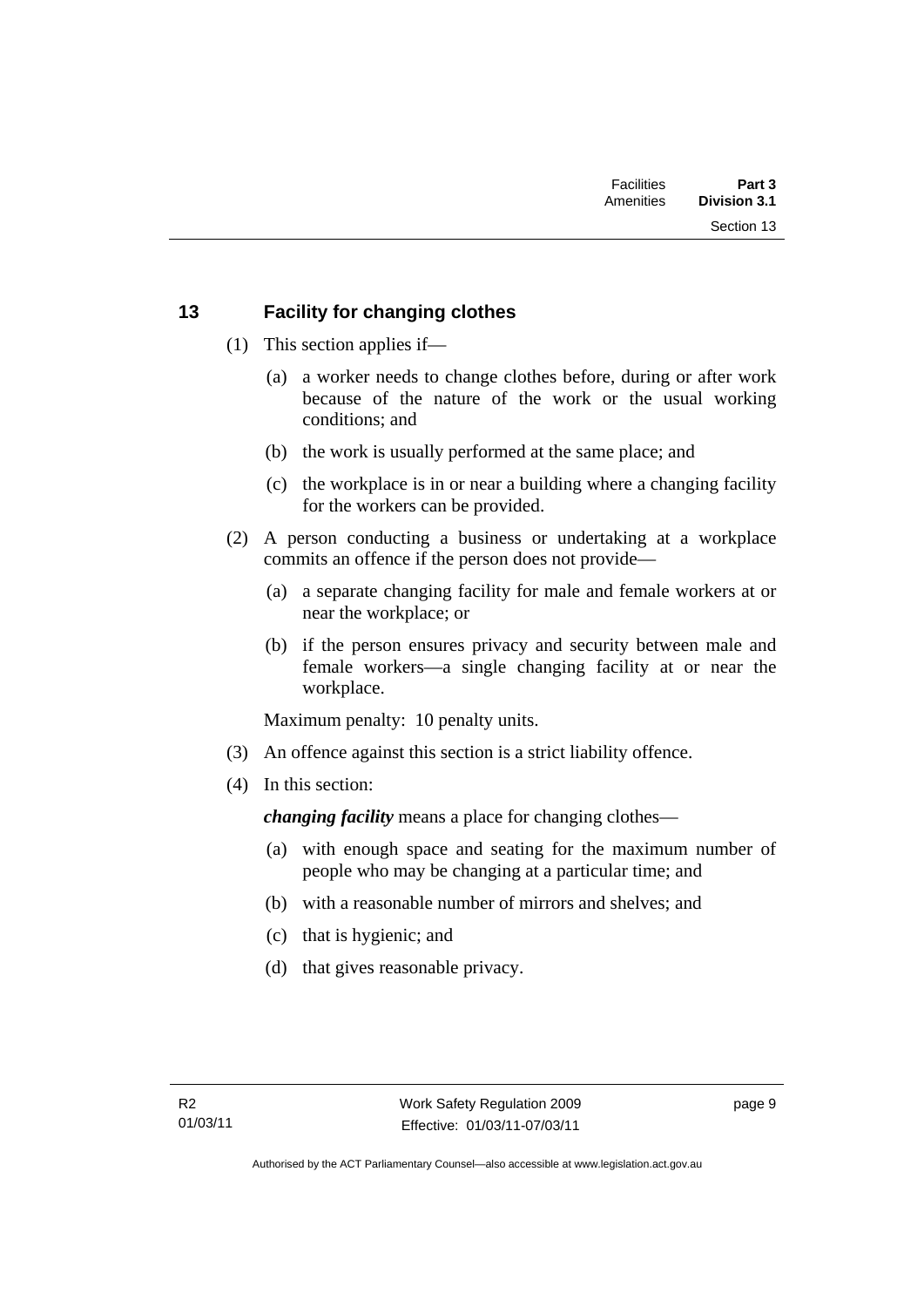# <span id="page-23-0"></span>**14 Facility for changing clothes—temporary workplaces**

- (1) This section applies if—
	- (a) a worker needs to change clothes before, during or after work because of the nature of the work or the usual working conditions; and
	- (b) either—
		- (i) the work is not usually performed at the same place; or
		- (ii) the workplace is not in or near a building where a changing facility for the workers can be provided.
- (2) A person conducting a business or undertaking at a workplace commits an offence if the person does not provide—
	- (a) a separate temporary changing facility for male and female workers in the person's business or undertaking; or
	- (b) if the person ensures privacy and security between male and female workers—a single temporary changing facility.

Maximum penalty: 10 penalty units.

- (3) An offence against this section is a strict liability offence.
- (4) In this section:

*temporary changing facility* means a place for changing clothes that—

- (a) is accessible from the workplace; and
- (b) is hygienic; and
- (c) gives reasonable privacy.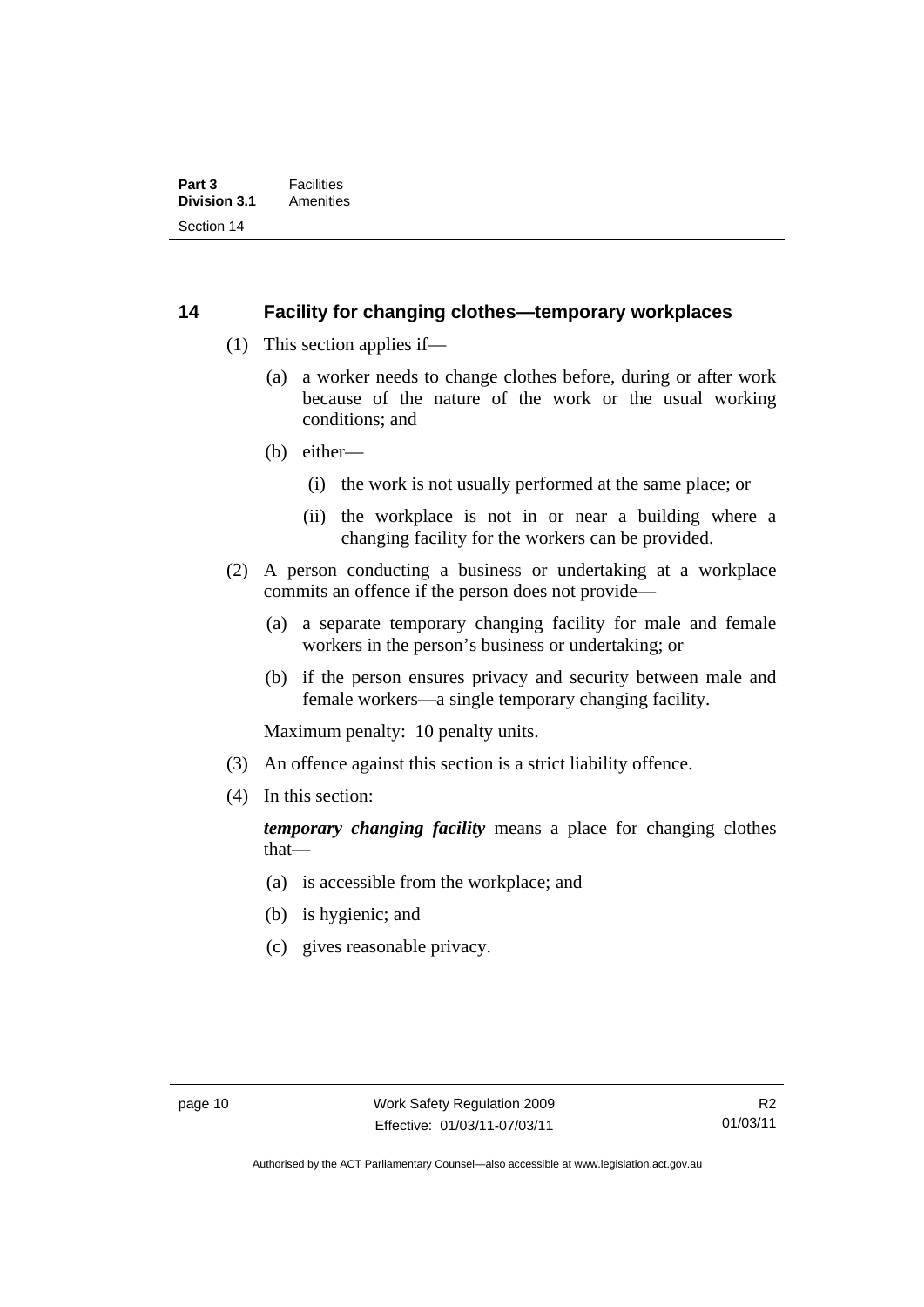<span id="page-24-0"></span>

| Part 3<br><b>Division 3.1</b> | <b>Facilities</b><br>Amenities |  |
|-------------------------------|--------------------------------|--|
| Section 15                    |                                |  |
|                               |                                |  |

# **15 Meal facility**

- (1) This section applies if it is reasonable for a meal facility to be provided for workers at the person's workplace because of the nature of the work or the usual working conditions.
- (2) A person conducting a business or undertaking at a workplace commits an offence if the person does not provide workers at the workplace with access to a meal facility.

Maximum penalty: 10 penalty units.

- (3) An offence against this section is a strict liability offence.
- (4) In this section:

*meal facility* means a facility where a meal can be eaten that is—

- (a) accessible from the workplace; and
- (b) hygienic; and
- (c) protected from the weather.

# **16 Combined facilities**

- (1) A person conducting a business or undertaking at a workplace may provide a required facility as part of a combined facility if—
	- (a) it is reasonable for combined facilities to be provided for workers because of the nature of the work or the usual working conditions; and
	- (b) if the combined facility includes a meal facility—the health or welfare of anyone eating in the combined facility will not be adversely affected because the facilities are combined.
- (2) In this section:

*required facility* means a facility required under, and complying with, any of the following:

(a) section 12 (Facility for personal belongings);

page 11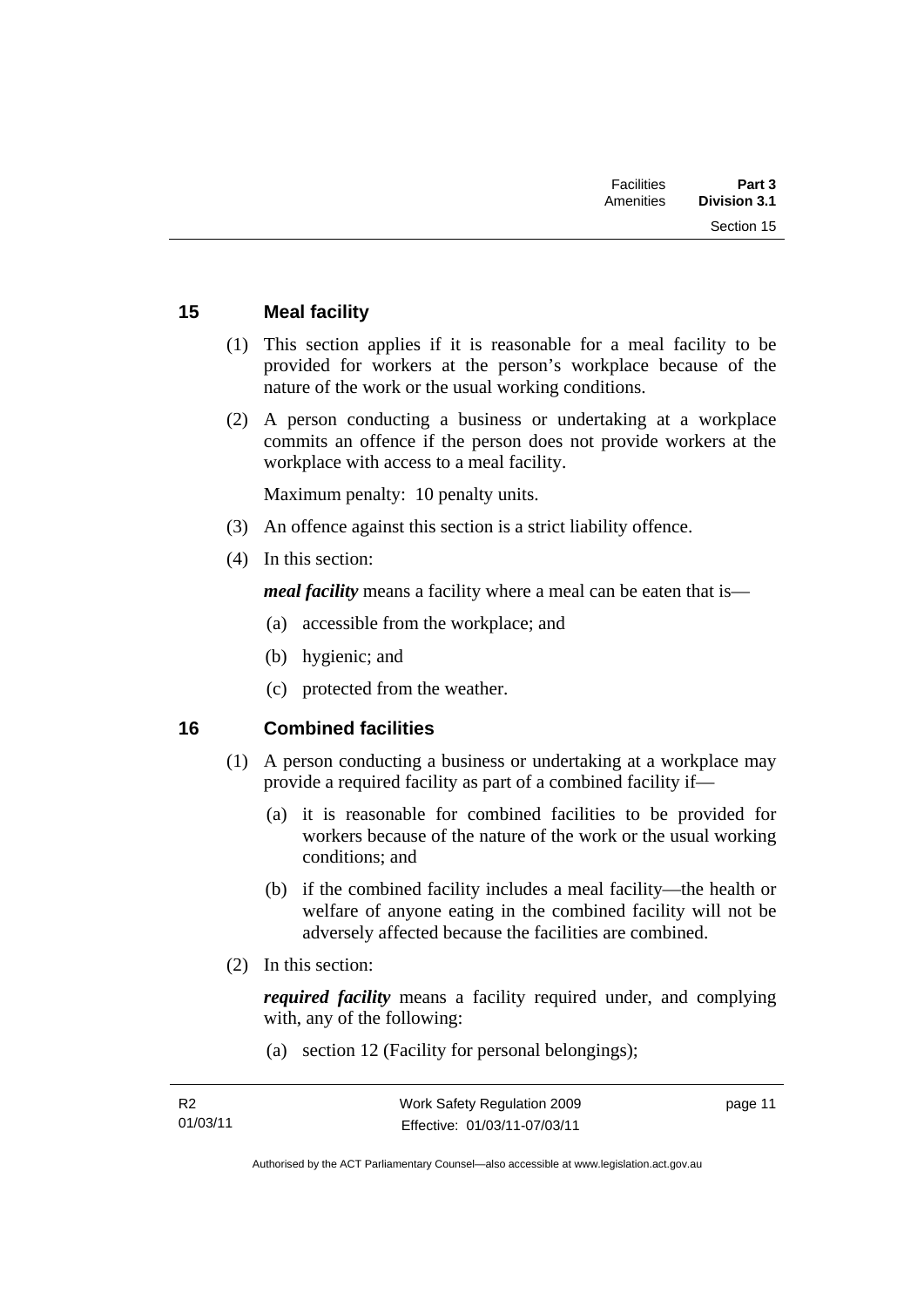- <span id="page-25-0"></span>(b) section 13 (Facility for changing clothes);
- (c) section 14 (Facility for changing clothes—temporary workplaces);
- (d) section 15 (Meal facility).

# **17 Toilet facility**

 (1) A person conducting a business or undertaking at a workplace commits an offence if the person does not provide access to a toilet facility for workers at the workplace.

Maximum penalty: 20 penalty units.

 (2) A person conducting a business or undertaking at a workplace commits an offence if the person does not provide workers at the workplace with adequate and hygienic means for the disposal of sanitary items.

Maximum penalty: 20 penalty units.

- (3) A person conducting a business or undertaking at a workplace commits an offence if the person does not provide—
	- (a) a separate toilet facility for male and female workers at the workplace; or
	- (b) privacy and security between male and female workers using a toilet facility at the workplace.

Maximum penalty: 20 penalty units.

- (4) This section does not apply to a person conducting a business or undertaking in relation to a temporary workplace if—
	- (a) not more than 5 people are working at the workplace; and
	- (b) premises with a toilet facility are accessible from the workplace; and

Authorised by the ACT Parliamentary Counsel—also accessible at www.legislation.act.gov.au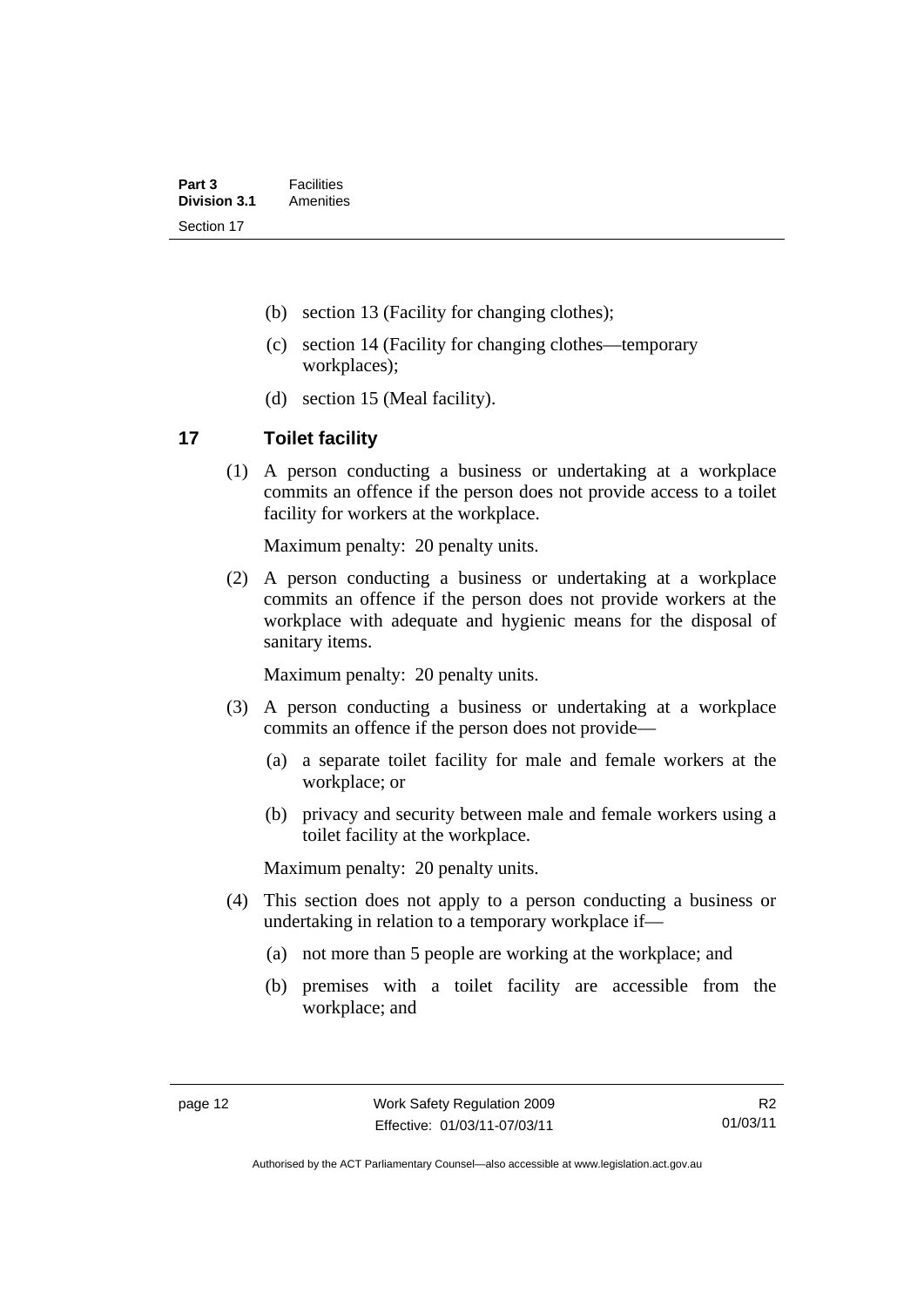<span id="page-26-0"></span>

| Part 3<br><b>Division 3.1</b> | <b>Facilities</b><br>Amenities |  |
|-------------------------------|--------------------------------|--|
| Section 18                    |                                |  |

- (c) the owner of the premises gives permission for workers to use the toilet facility.
- (5) An offence against this section is a strict liability offence.
- (6) In this section:

*toilet facility* means a toilet that is—

- (a) accessible from the workplace; and
- (b) hygienic; and
- (c) protected from the weather; and
- (d) kept in a clean and hygienic working condition.

# **18 Washing facility**

 (1) A person conducting a business or undertaking at a workplace commits an offence if the person does not provide workers at the workplace with access to a washing facility.

Maximum penalty: 20 penalty units.

- (2) A person conducting a business or undertaking at a workplace commits an offence if the person does not—
	- (a) ensure that each washing facility at the workplace has running water; or
	- (b) if it is not reasonably practicable for a washing facility to have running water—workers have access to clean water near the facility.

Maximum penalty: 20 penalty units.

- (3) An offence against this section is a strict liability offence.
- (4) In this section:

*washing facility* means a facility set aside for use to wash and dry the hands, arms, neck and face.

page 13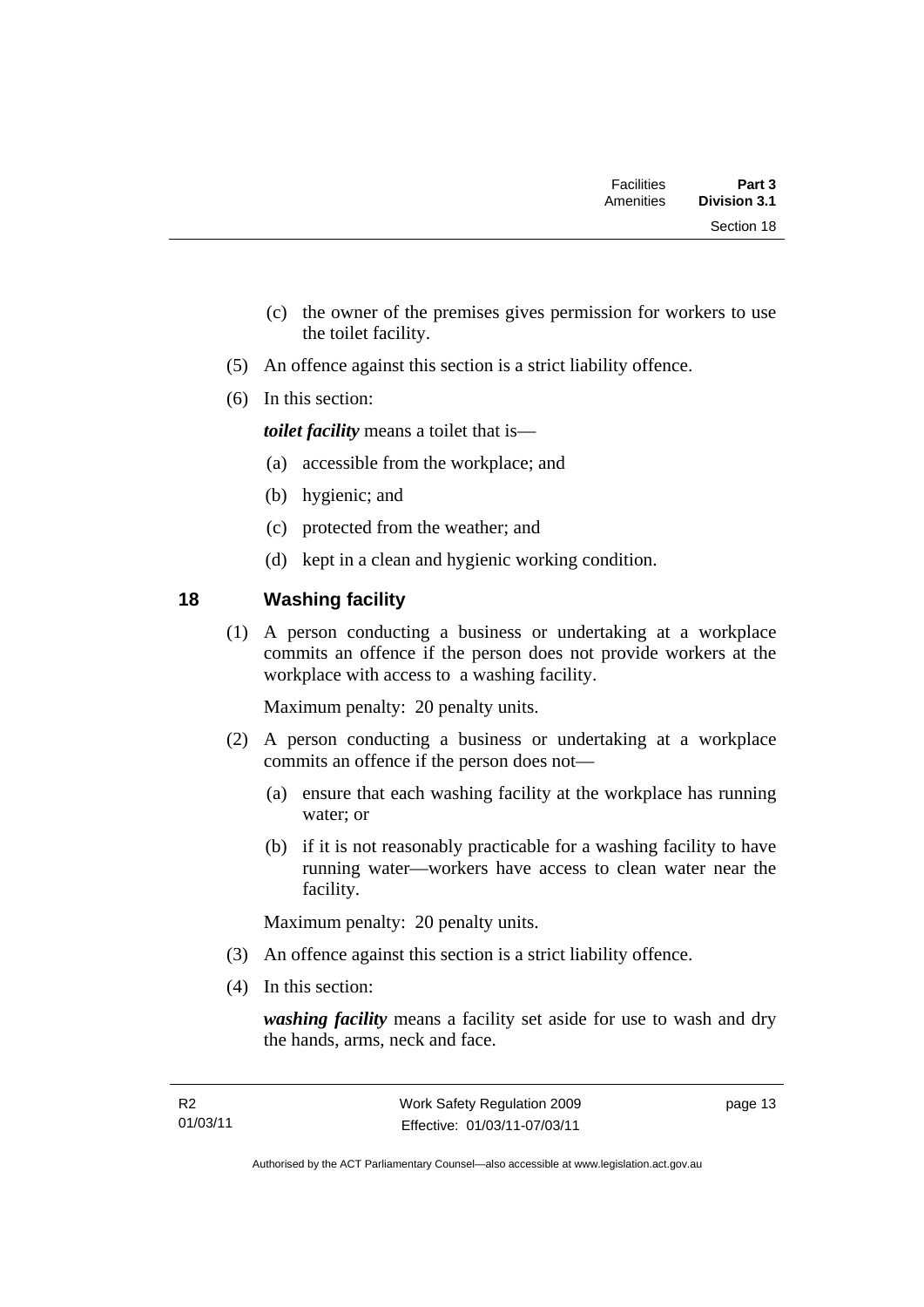# <span id="page-27-0"></span>**19 Shower facility**

- (1) This section applies if a worker carrying out work in relation to a business or undertaking needs to shower before, during or after work because of the nature of the work or the usual working conditions.
- (2) A person conducting a business or undertaking at a workplace commits an offence if the person does not ensure that a worker for the business or undertaking has access to shower facilities.

Maximum penalty: 20 penalty units.

 (3) A person conducting a business or undertaking at a workplace commits an offence if the person does not ensure privacy and security between male and female workers using shower facilities.

Maximum penalty: 20 penalty units.

(4) An offence against this section is a strict liability offence.

# **20 Drinking water**

 (1) A person conducting a business or undertaking at a workplace commits an offence if drinking water is not provided for workers at the workplace.

Maximum penalty: 20 penalty units.

(2) An offence against this section is a strict liability offence.

# **21 Seating**

- (1) A person conducting a business or undertaking at a workplace commits an offence if—
	- (a) it is reasonable for a worker at the workplace to work while seated; and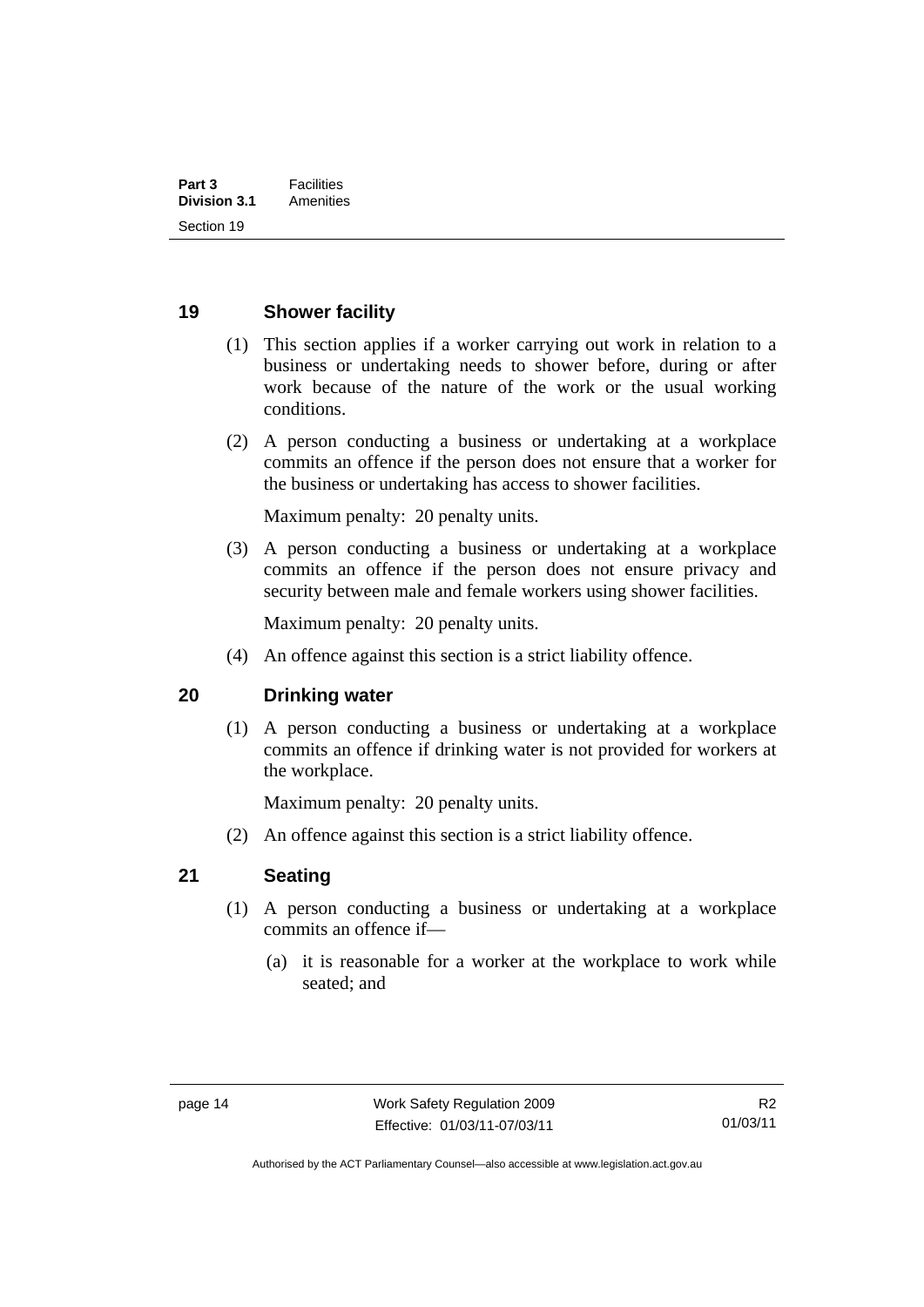<span id="page-28-0"></span>(b) the person does not provide seating for the worker.

Maximum penalty: 20 penalty units.

- (2) A person conducting a business or undertaking at a workplace commits an offence if—
	- (a) it is reasonable for a worker at the workplace to perform some tasks while seated; and
	- (b) the person does not make seating available for the worker to use from time to time.

Maximum penalty: 20 penalty units.

- (3) An offence against this section is a strict liability offence.
- (4) What is reasonable for subsection (1) or (2) must be decided having regard to the nature of the work undertaken by the worker.
- (5) In this section:

*seating* means a place for a person to sit that—

- (a) is ergonomically sound; and
- (b) provides suitable support; and
- (c) is adequate for the type of work.

# **22 Working space**

 (1) A person conducting a business or undertaking at a workplace commits an offence if the person does not provide sufficient working space at the workplace to allow workers to work safely.

*Note* For specific requirements for confined spaces, see div 7.8.

Maximum penalty: 20 penalty units.

(2) An offence against this section is a strict liability offence.

page 15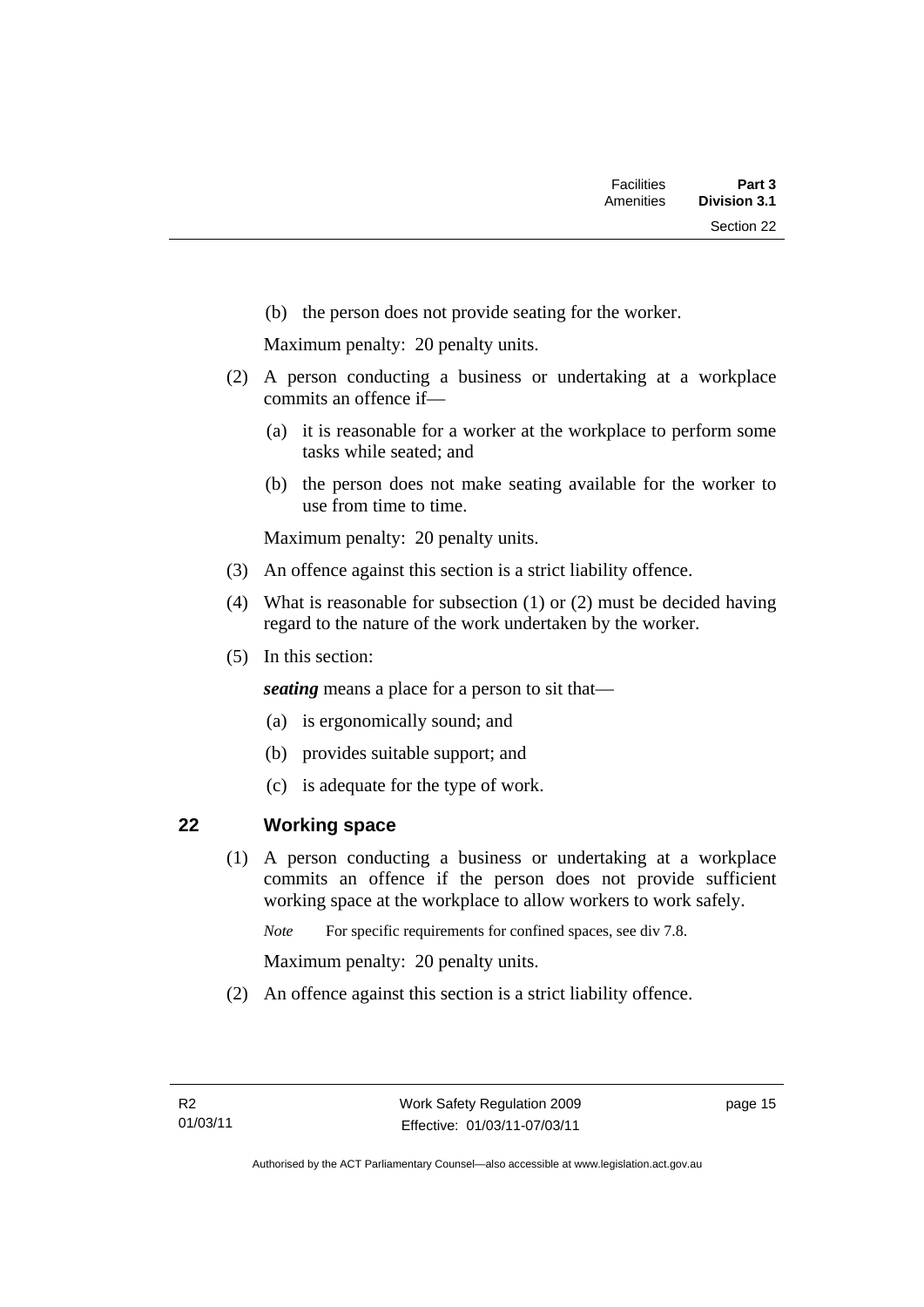# <span id="page-29-0"></span>**Division 3.2 First aid and sickness**

# **23 First aid**

 (1) A person conducting a business or undertaking at a workplace commits an offence if the person does not provide adequate first aid equipment at the workplace so that each person at the workplace has access to the equipment.

Maximum penalty: 20 penalty units.

 (2) A person conducting a business or undertaking at a workplace commits an offence if the person does not ensure that an adequate number of people trained in first aid are available to give first aid at the workplace.

Maximum penalty: 20 penalty units.

- (3) What is adequate for subsections (1) and (2) must be decided having regard to—
	- (a) the nature of the work undertaken at the workplace; and
	- (b) the size and location of the workplace; and
	- (c) the number of workers at the workplace and their characteristics including gender, age and special needs.
- (4) In this section:

*first aid* means the immediate treatment or care of a person who is injured or who becomes sick.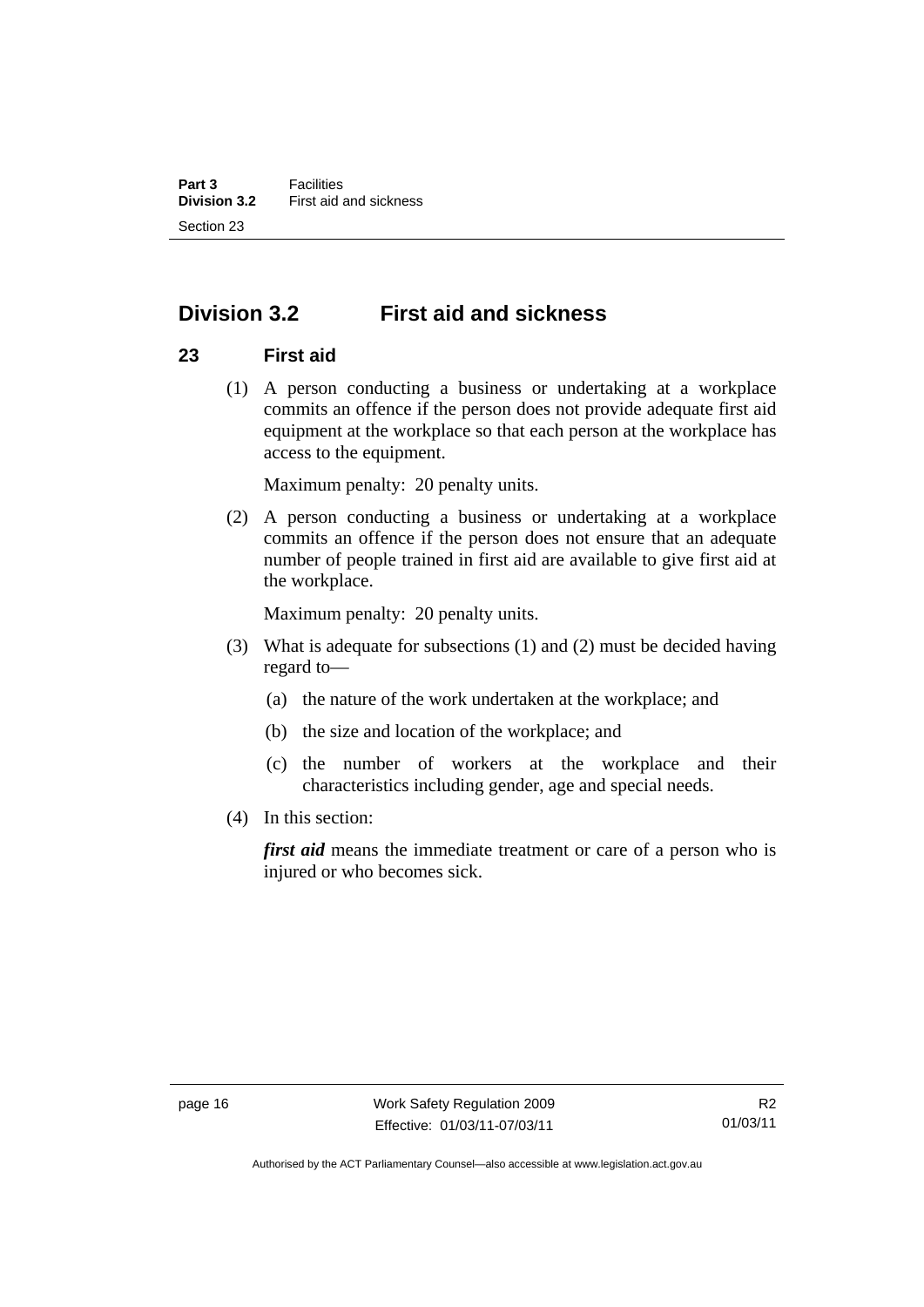# <span id="page-30-0"></span>**24 Arrangements for sick workers**

- (1) A person conducting a business or undertaking at a workplace commits an offence if the person does not—
	- (a) provide a first-aid room or health centre at the workplace; or
	- (b) make adequate arrangements to ensure the wellbeing of a worker who is injured, or becomes sick, at the workplace.

Maximum penalty: 20 penalty units.

(2) An offence against this section is a strict liability offence.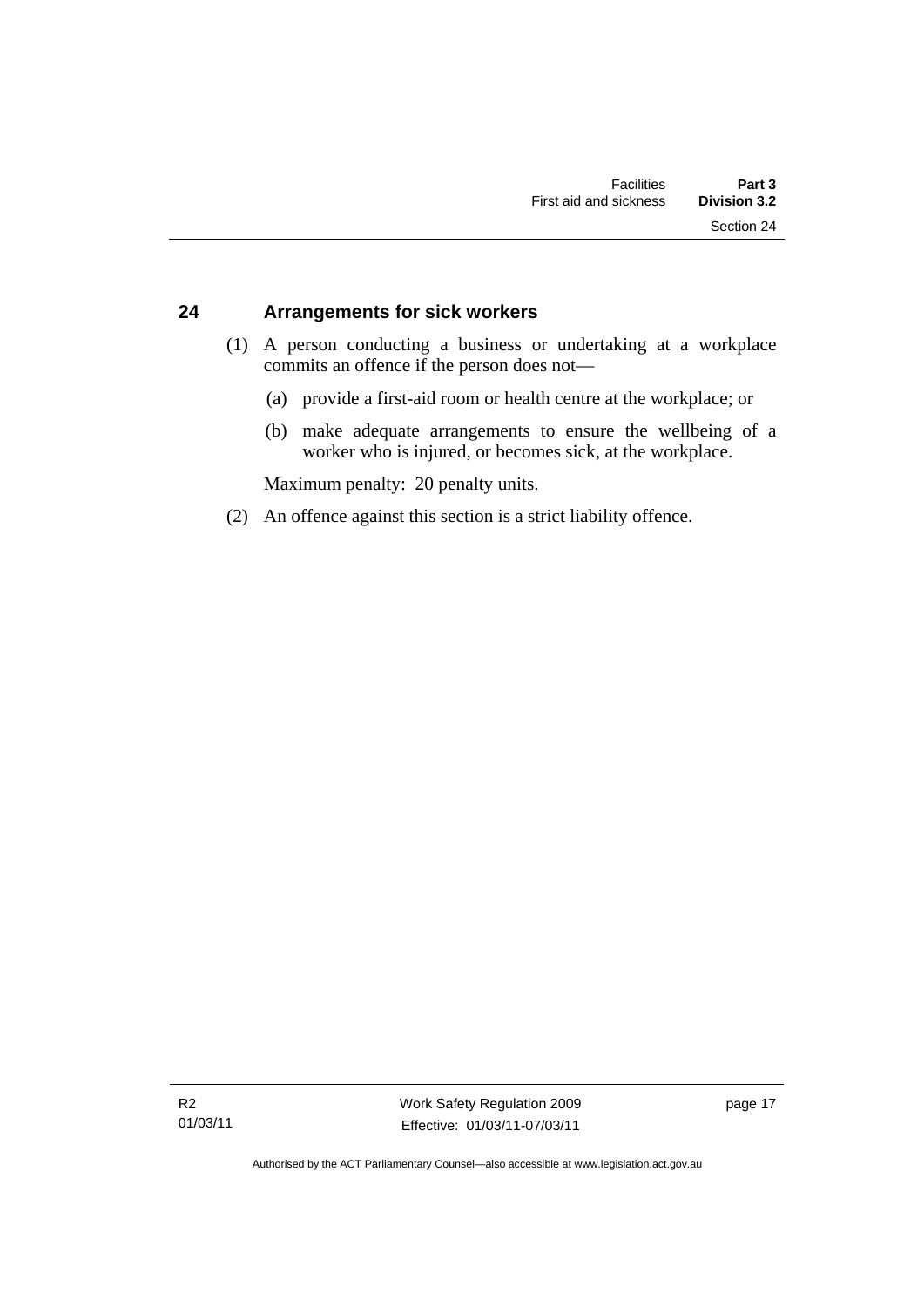# <span id="page-31-0"></span>**Part 4 Work safety representatives**

# **Division 4.1 Work safety representatives—election process**

# **25 Work safety representative—eligibility**

- (1) A person is eligible to be a work safety representative for a worker consultation unit if the person is—
	- (a) a represented worker; or
	- (b) if a worker from the relevant worker consultation unit has not nominated for the position—a suitably qualified person.
- (2) In this section:

*suitably qualified person* means a person who—

- (a) holds at least a certificate IV in occupational health and safety; and
- (b) has completed an approved training course; and
- (c) is approved by each employer for the worker consultation unit.
- *Note Approved training course*—see s 40.

# **26 Election process—number of work safety representatives**

A worker consultation unit may elect more than 1 eligible person as a work safety representative for the unit.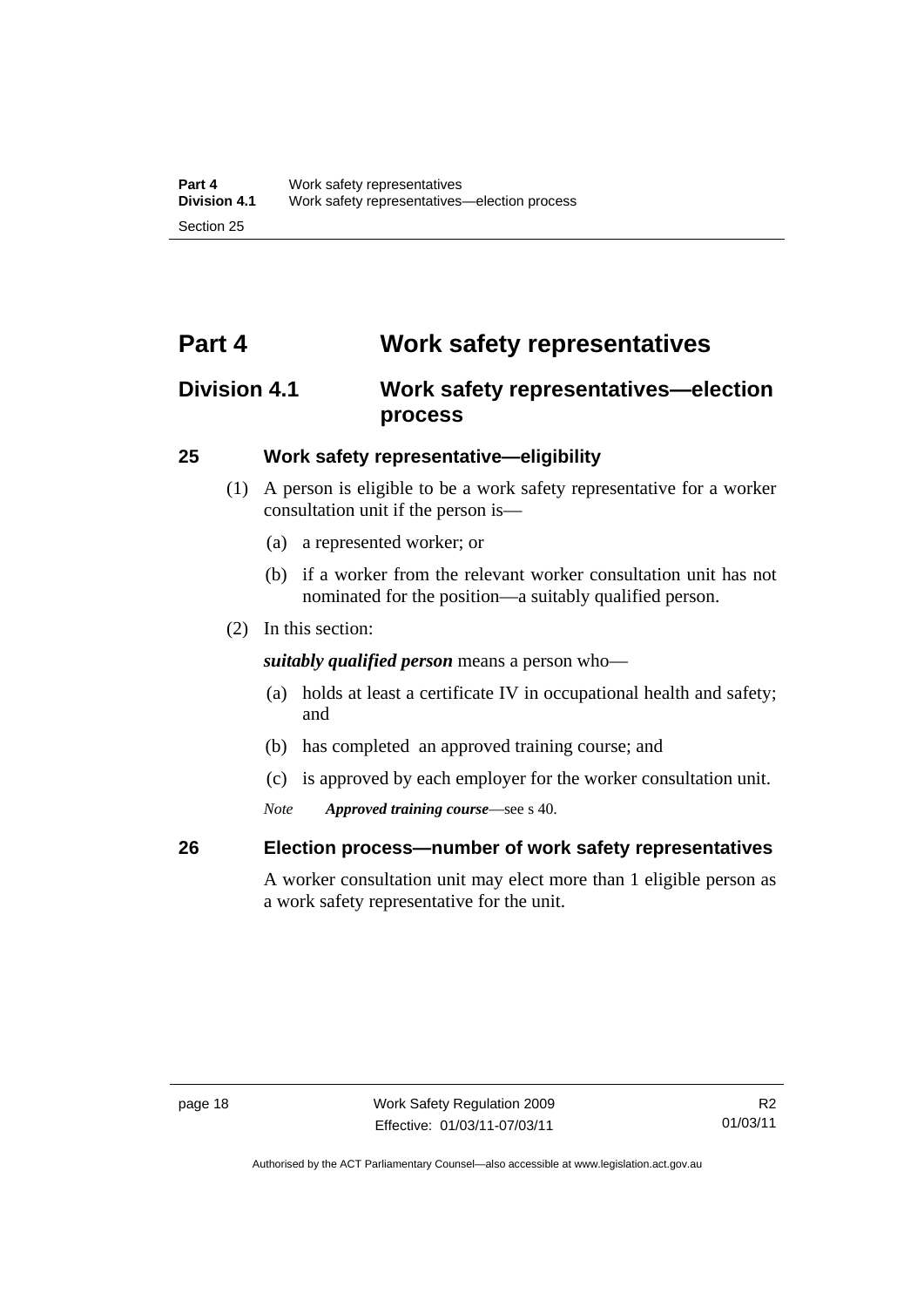# <span id="page-32-0"></span>**27 Election process—worker consultation unit may ask others to conduct election**

- (1) A worker consultation unit may ask any of the following people to conduct the election of a work safety representative on behalf of the unit:
	- (a) an employer of a worker in the unit;
	- (b) if a worker in the unit is, or is eligible to be, a member of a registered organisation—the registered organisation;
	- (c) someone else.
- (2) An employer commits an offence if—
	- (a) a worker consultation unit asks the employer to conduct the election of a work safety representative; and
	- (b) the employer does not conduct the election within 42 days after the day the employer is asked.

Maximum penalty: 10 penalty units.

(3) An offence against subsection (2) is a strict liability offence.

# **28 Election process—notice of election of work safety representatives**

- (1) This section applies if a work safety representative is elected for a worker consultation unit.
- (2) The person who conducted the election must give notice of the result of the election to—
	- (a) each represented worker's employer; and
	- (b) if the worker consultation unit had a work safety representative before the election (a *previous work safety representative*) who is replaced by the elected work safety representative—the previous work safety representative.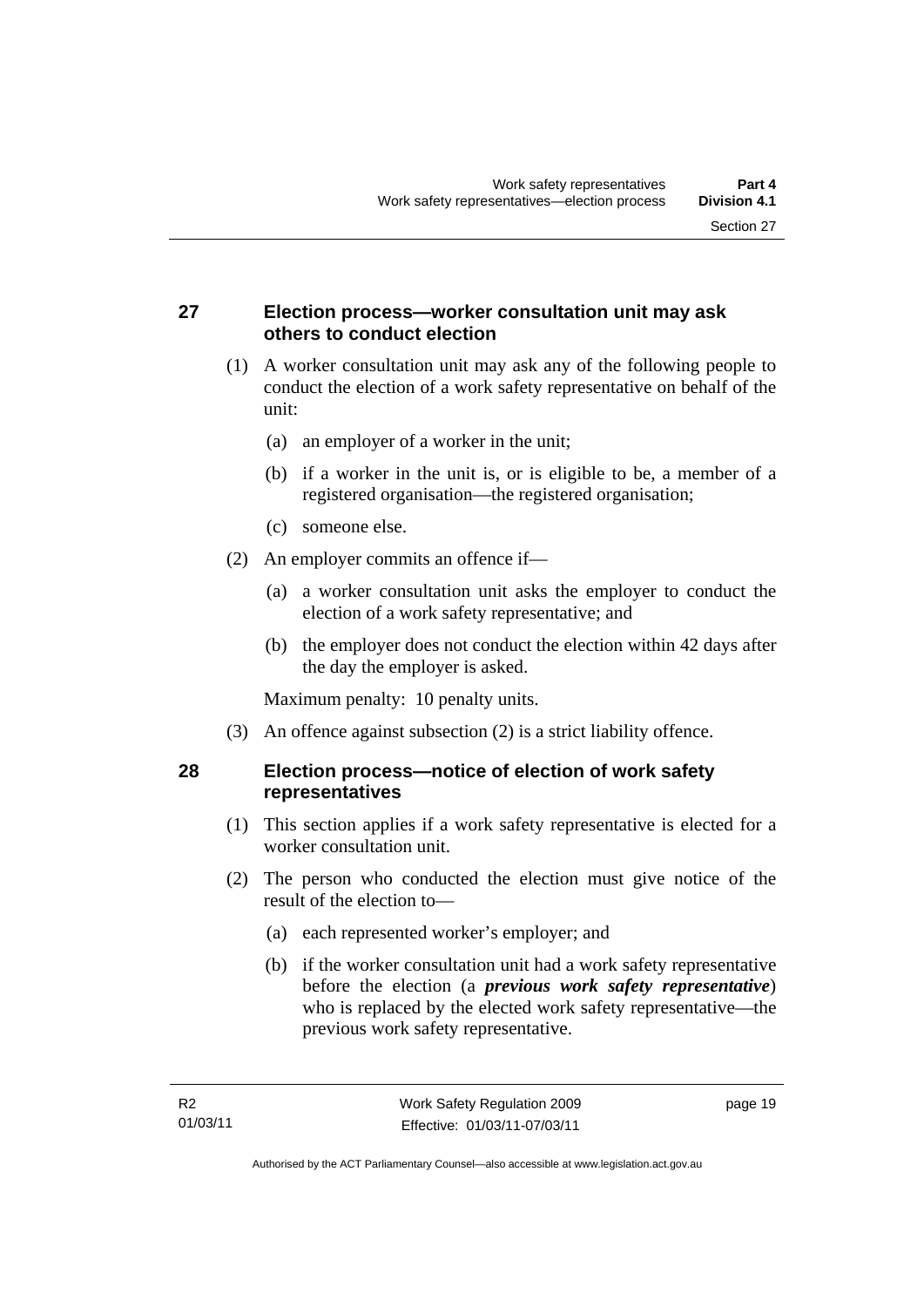- <span id="page-33-0"></span>(3) The notice must include the work safety representative's name.
- (4) An employer must, if given notice of the election of a work safety representative for a worker consultation unit, tell workers in the unit the employer engages to carry out work that the person elected is a work safety representative.

### **Examples—how to tell workers who elected work safety representative is**

- 1 email
- 2 notice posted
- 3 staff handbook
- *Note 1* The Act, pt 6 (Compliance measures) imposes requirements on people who are required to do something under a provision of this regulation.
- *Note 2* An example is part of the regulation, is not exhaustive and may extend, but does not limit, the meaning of the provision in which it appears (see Legislation Act, s 126 and s 132).

# **29 Election process—replacement work safety representatives**

- (1) This section applies if—
	- (a) a worker consultation unit has a work safety representative (a *previous work safety representative*); and
	- (b) the worker consultation unit elects a work safety representative to replace the previous work safety representative.
- (2) The previous work safety representative stops being a work safety representative when given notice under section 28 of the result of the election.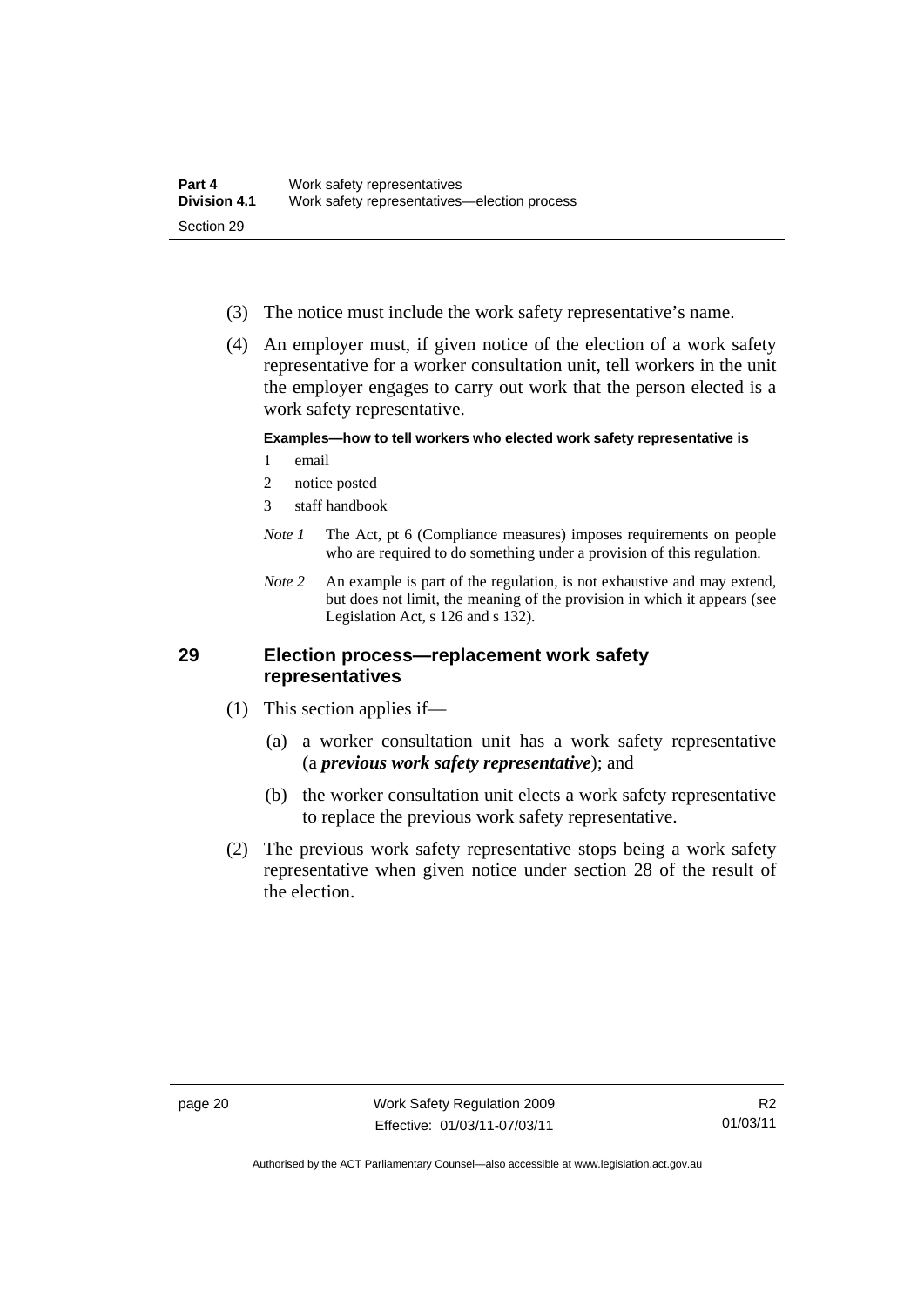# <span id="page-34-0"></span>**30 Work safety representative—deputy**

- (1) A deputy work safety representative may be elected for each work safety representative in the same way that the work safety representative is elected.
- (2) If the work safety representative stops being the representative, or is unable to exercise the functions of a representative—
	- (a) the deputy work safety representative may exercise the work safety representative's functions; and
	- (b) the Act (other than this section) applies to the deputy work safety representative as if the deputy were the work safety representative.
	- *Note* A reference to an Act includes a reference to the statutory instruments made or in force under the Act, including any regulation (see Legislation Act, s 104).

# **Division 4.2 Work safety representatives—general**

# **31 Work safety representative—additional function—Act, s 58 (2)**

The additional functions of a work safety representative for a worker consultation unit are to—

- (a) investigate a complaint if—
	- (i) the complaint is made to the representative by a represented worker; and
	- (ii) the complaint is about the work safety of a represented worker at a workplace of the worker; and
- (b) be present at an interview if—
	- (i) the interview is between a represented worker and—
		- (A) an inspector; or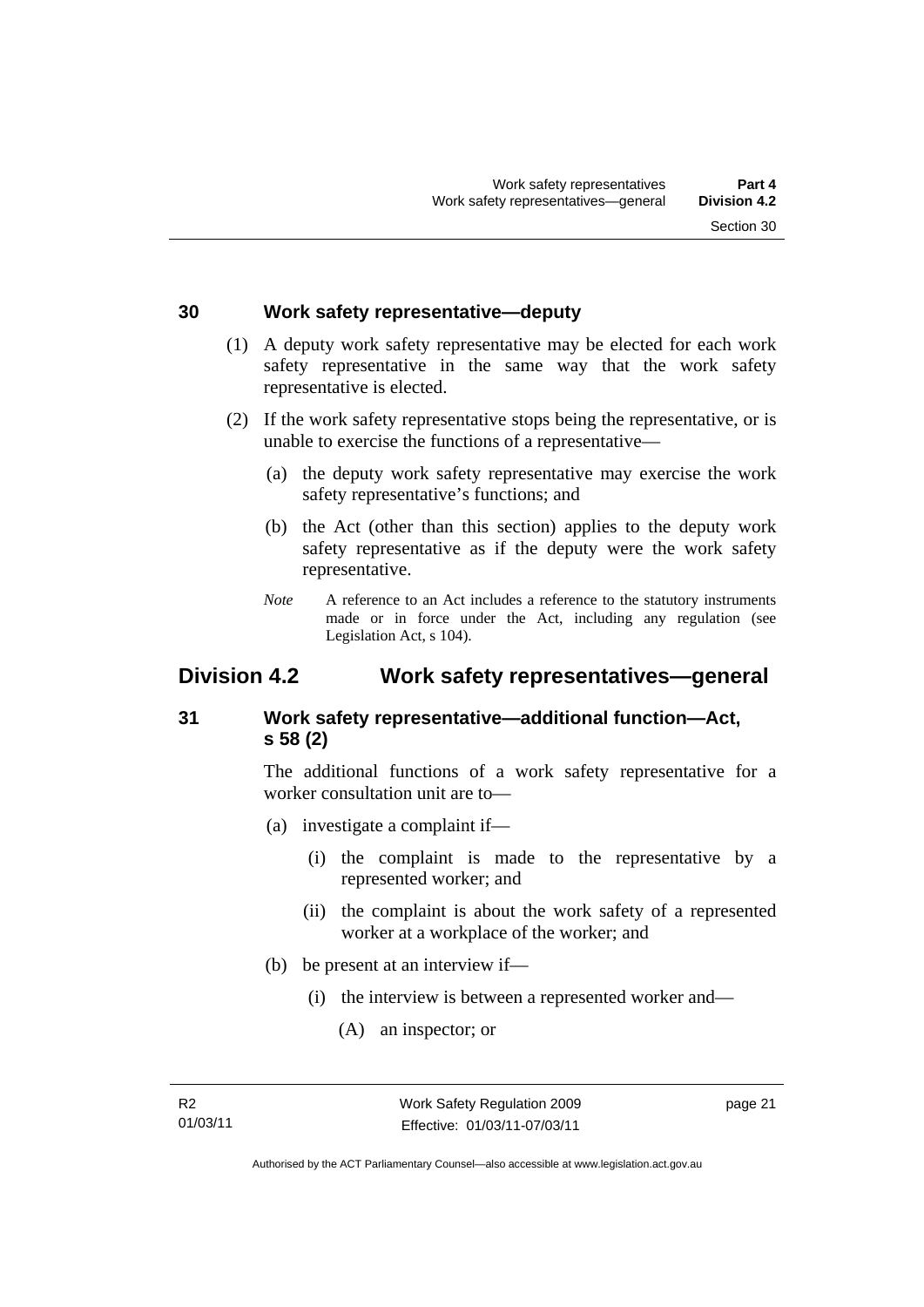- (B) the worker's employer; and
- <span id="page-35-0"></span>(ii) the interview is in relation to work safety; and
- (iii) the worker consents to the work safety representative being present at the interview; and
- (c) inspect records of a work safety committee if a committee is established for the unit.
- *Note* A work safety representative must not exercise a function unless the representative has completed an approved training course or, if required, an approved refresher training course—see s 40 (5).

# **32 Work safety representative—exercising functions—Act, s 58 (3)**

- (1) In exercising a function, the work safety representative for a worker consultation unit may—
	- (a) access any information under the employer's control in relation to the work safety of a represented worker, other than information that the representative is not entitled to under section 33; and
		- *Note* The Legislation Act, s 170 and s 171 deal with the application of the privilege against selfincrimination and client legal privilege.
	- (b) inspect all or part of a workplace where a represented worker works if—
		- (i) there has, in the immediate past, been an accident or dangerous occurrence at the workplace; or
		- (ii) the representative believes on reasonable grounds that there is an immediate threat of an accident or dangerous occurrence at the workplace; or
		- (iii) the representative gives the employer reasonable notice of the inspection; and

Authorised by the ACT Parliamentary Counsel—also accessible at www.legislation.act.gov.au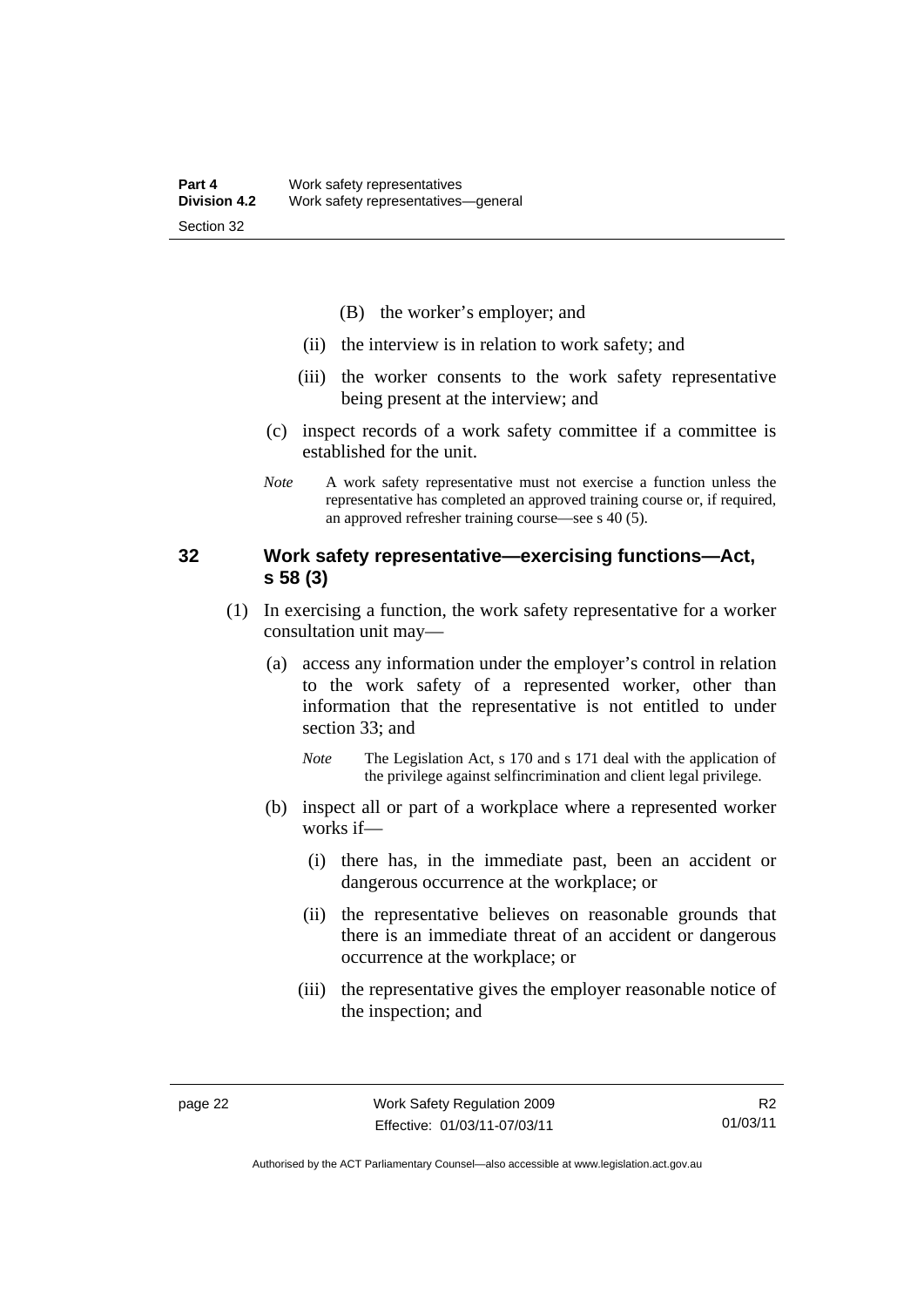- (c) for all or part of a workplace where a represented worker works—
	- (i) ask an inspector to carry out an inspection at the workplace; and
	- (ii) accompany an inspector during an inspection of the workplace.
- (2) A work safety representative must not exercise the representative's functions until each represented worker's employer is given notice under section 28.

## **33 Work safety representative—access to information**

- (1) A work safety representative is not entitled to access personal health information about a represented worker, or former represented worker, unless—
	- (a) the worker agrees in writing to the representative having access to the information; or
	- (b) the information does not identify the worker or allow the worker to be identified.
	- *Note Personal health information*—see the *Health Records (Privacy and Access) Act 1997*, dictionary.
- (2) A work safety representative is not entitled to access employment details about a represented worker, or former represented worker, unless the worker agrees in writing to the representative having access to the information.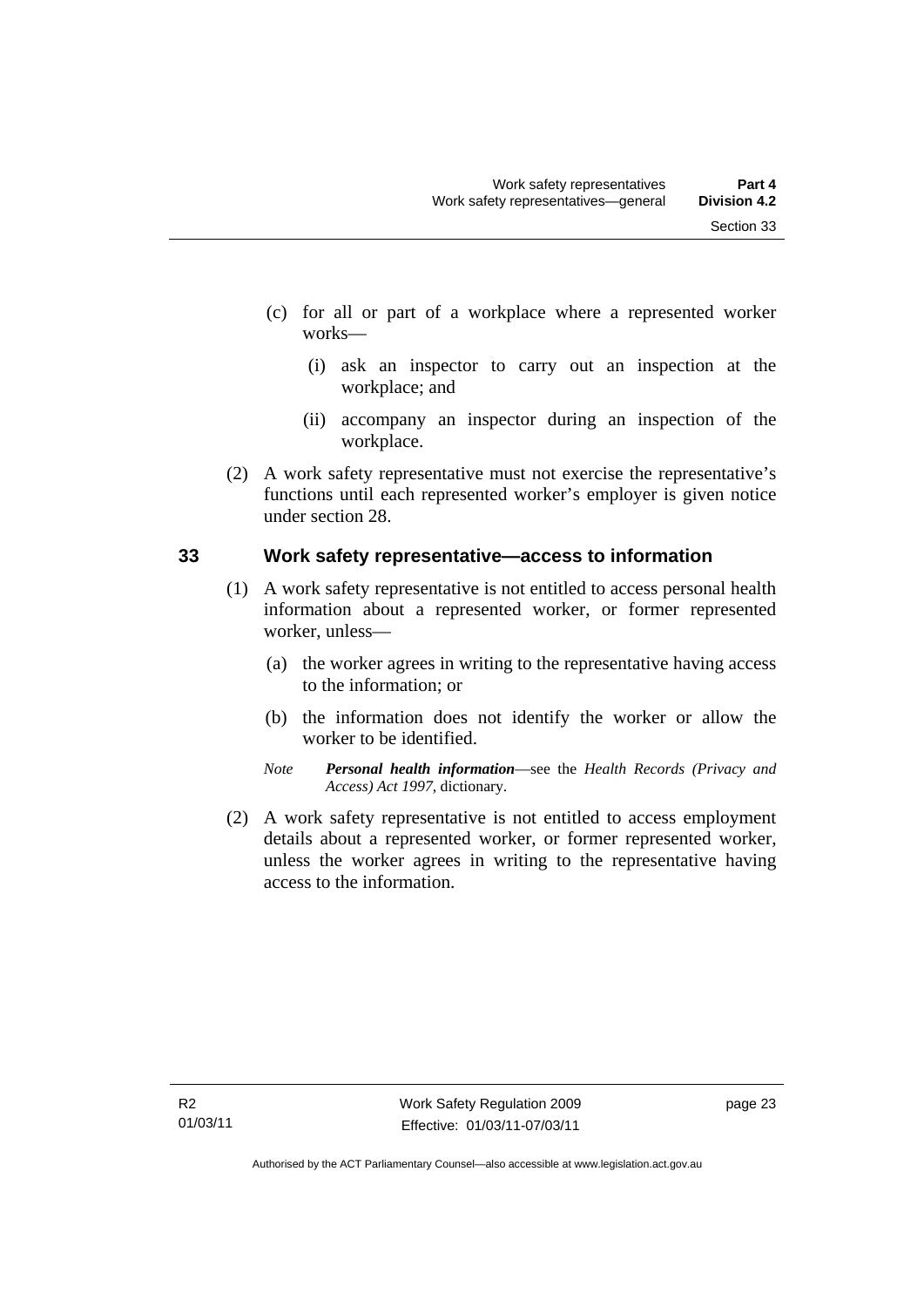# **Division 4.3 Work safety representatives conditions of office**

## **34 Work safety representative—term of office**

- (1) A person elected or re-elected as a work safety representative holds office for the period, not longer than 2 years, decided by the worker consultation unit.
- (2) However, the person's term ends if—
	- (a) the person resigns as a work safety representative for the unit; or
	- (b) the person stops being eligible to be a work safety representative for the unit; or
	- (c) the person is disqualified under section 38.
	- *Note* A person is eligible to be a work safety representative for a worker consultation unit if the person is a represented worker or is a suitably qualified person—see s 25.
- (3) A person resigns as a work safety representative for a worker consultation unit by giving written notice to the employer.

## **35 Work safety representative—application for disqualification**

- (1) One or more of the following may apply to the chief executive for the disqualification of a work safety representative for a worker consultation unit:
	- (a) an employer of a represented worker;
	- (b) a represented worker;
	- (c) if a worker in the unit is, or is eligible to be, a member of a registered organisation—the registered organisation.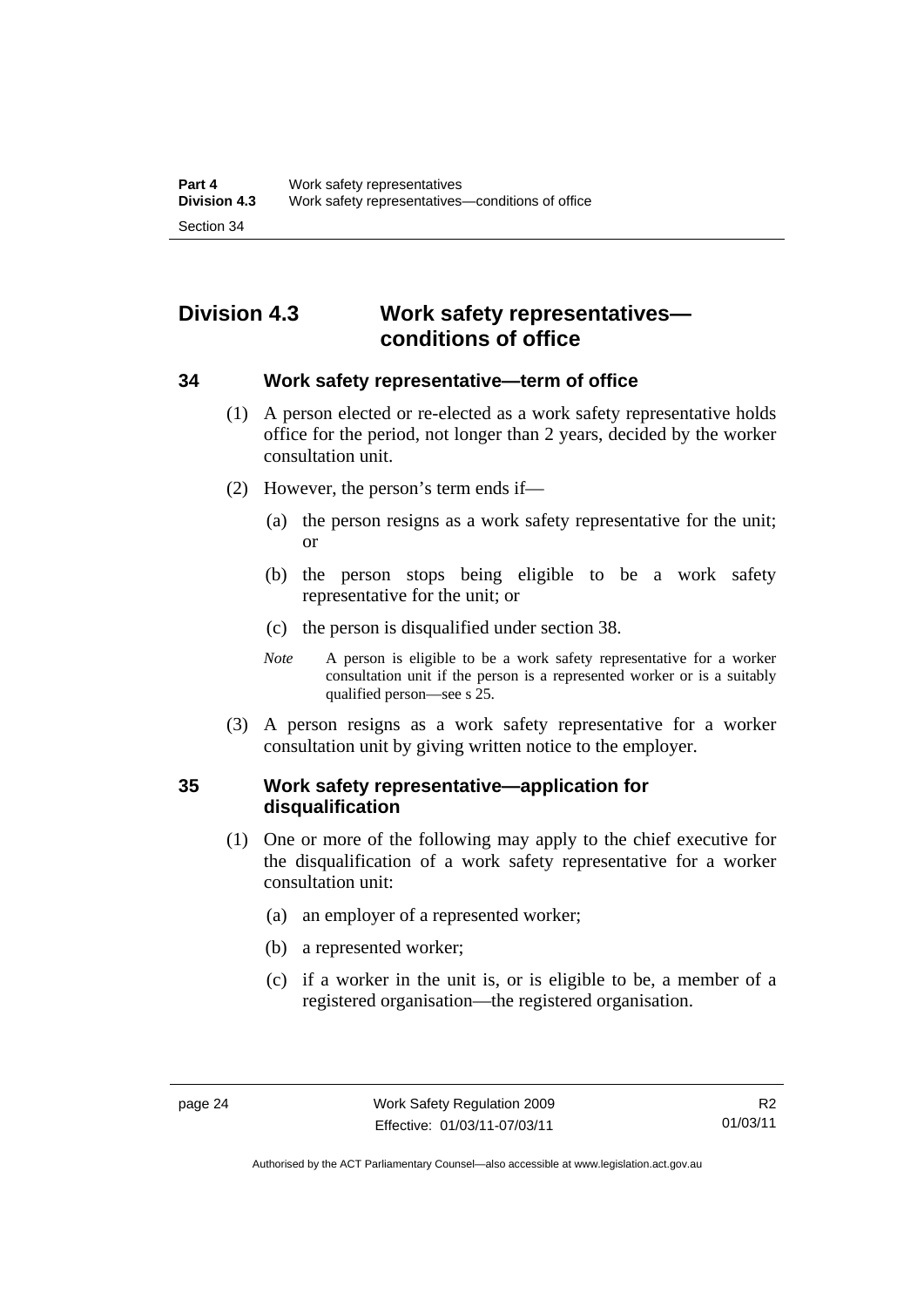- (2) The application—
	- (a) must be in writing; and
	- (b) must set out the grounds on which the disqualification is sought; and
	- (c) may ask for the work safety representative to be suspended.

## **36 Work safety representative—grounds for disqualification**

- (1) Each of the following is a ground for disqualifying a work safety representative:
	- (a) the representative did something, or is doing something, in the exercise, or purported exercise, of the representative's functions—
		- (i) with the intention of causing harm to an employer or an undertaking of an employer; or
		- (ii) for a purpose not connected with the exercise of the function;
	- (b) the representative intentionally used, or disclosed to someone else, information obtained from an employer for a purpose not connected with the exercise of the representative's functions;
	- (c) the representative failed to reasonably exercise the representative's functions.
- (2) A work safety representative must not be disqualified on the following grounds:
	- (a) seeking assistance or advice on a work safety issue;
	- (b) reporting a suspected breach of the Act or this regulation to an inspector or a person assisting an inspector.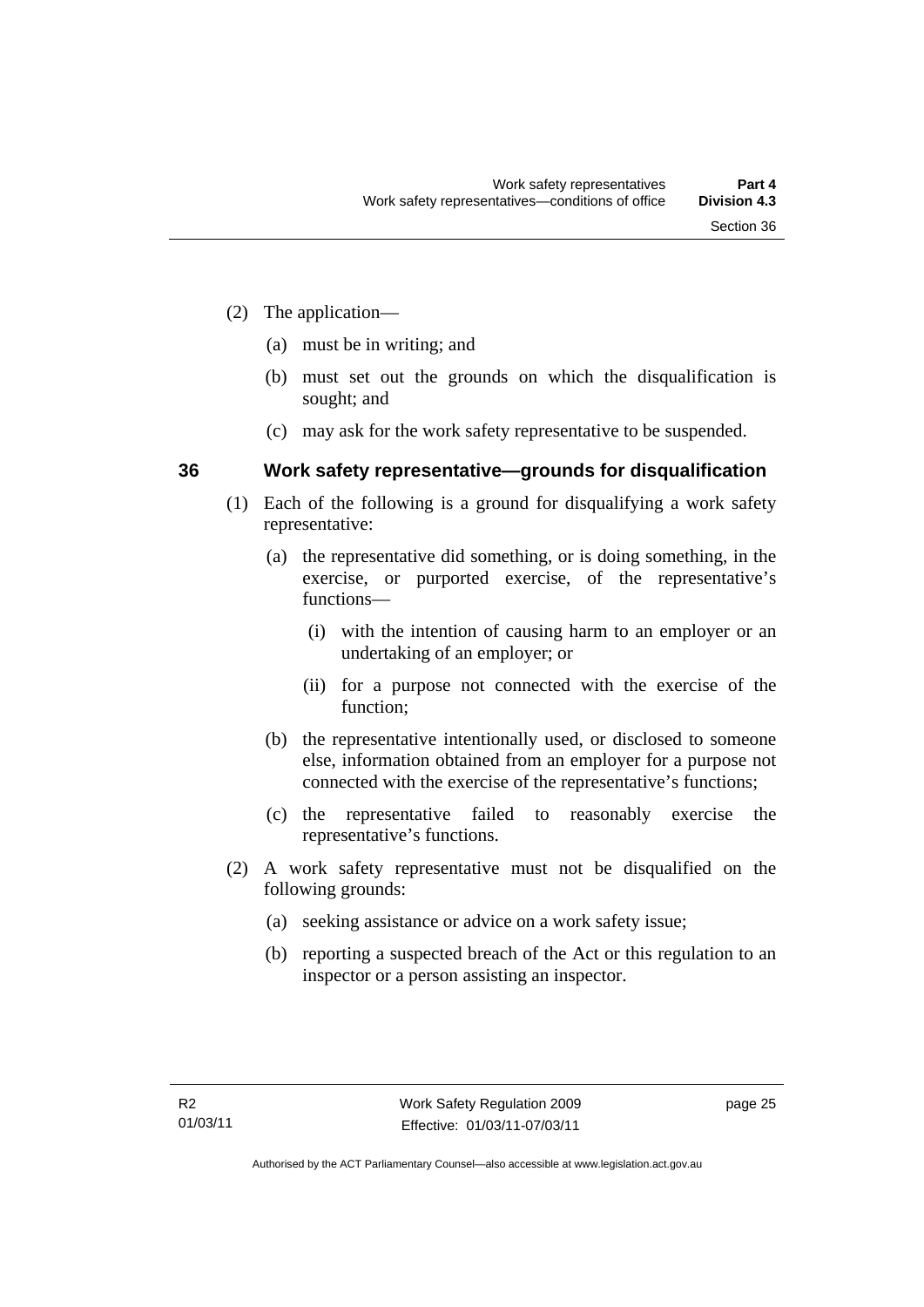# **37 Work safety representative—notice of intention to disqualify**

- (1) If, on application, the chief executive is satisfied that a ground may exist to disqualify a work safety representative, the chief executive must—
	- (a) give the representative written notice (a *show cause notice*); and
	- (b) if the chief executive considers it appropriate, suspend the representative until the chief executive decides the application for disqualification.
- (2) The show cause notice must—
	- (a) contain a statement to the effect that the work safety representative may, not later than 14 working days after the day the representative is given the notice, give the chief executive written reasons explaining why the representative should not be disqualified; and
	- (b) be accompanied by a summary of the reasons for the application; and
	- (c) if applicable—be accompanied by a notice of suspension.

## **38 Work safety representative—disqualification**

- (1) The chief executive may disqualify a work safety representative if—
	- (a) satisfied that there is a ground for disqualification under section 36; and
	- (b) a show cause notice has been given under section 37 in relation to the ground; and
	- (c) the time for the representative to respond to the notice has ended.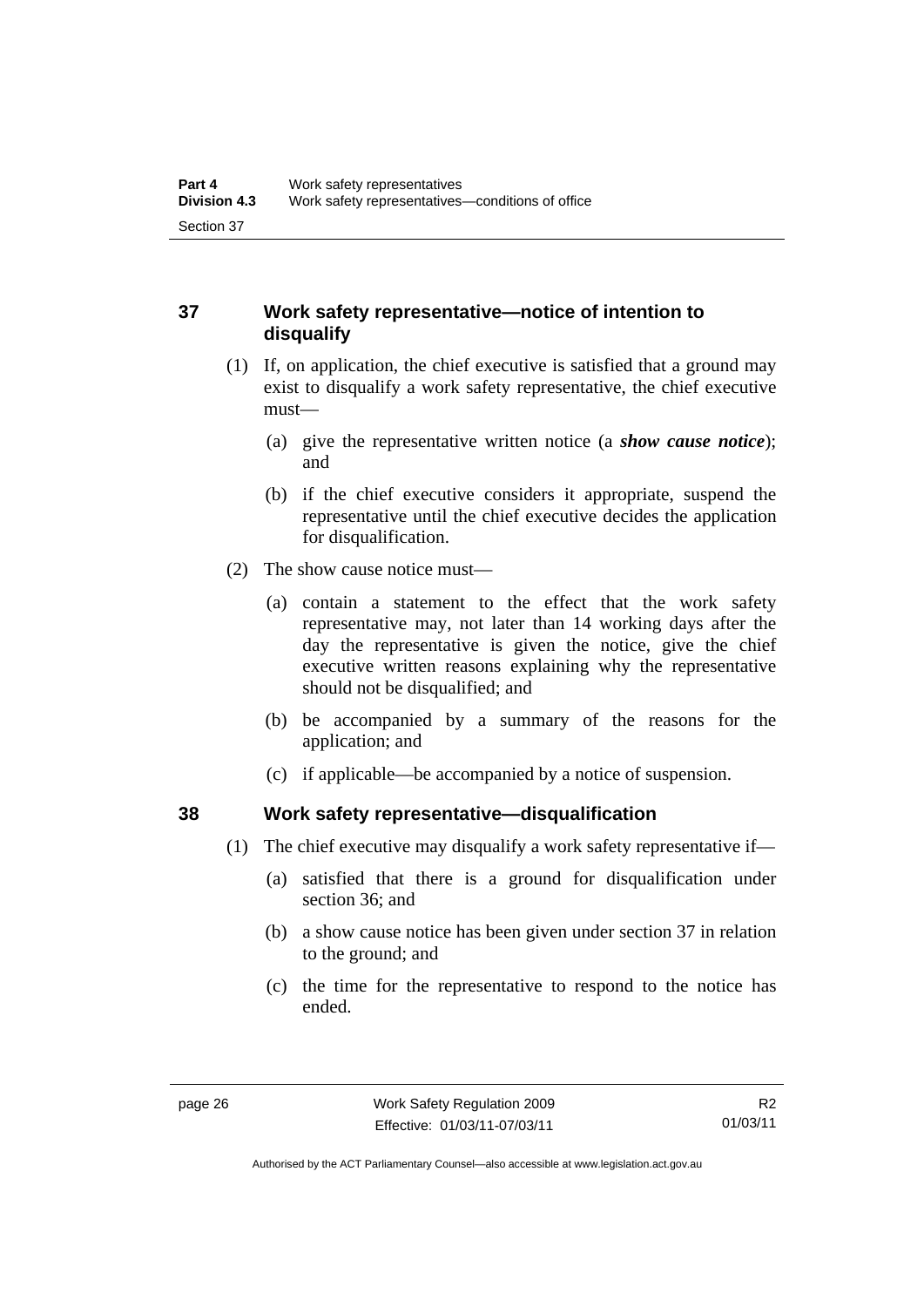- (2) In deciding whether to disqualify a work safety representative, the chief executive must consider the following:
	- (a) if a ground for disqualification is that the representative did something, or is doing something, in the exercise, or purported exercise, of the representative's functions, with the intention of causing harm to an employer, or undertaking of an employer—
		- (i) the harm caused or likely to be caused to the employer or undertaking because of the thing the representative did or is doing; and
		- (ii) the effect (if any) on the public interest of the thing the representative did or is doing;
	- (b) the representative's past record in exercising the representative's functions;
	- (c) any response by the representative given in accordance with the show cause notice.
- (3) The chief executive may consider anything else the chief executive considers relevant.
- (4) If the chief executive disqualifies a person from being a work safety representative, the chief executive must tell the following people in writing about the disqualification:
	- (a) the person;
	- (b) the person who applied under section 35 for the person to be disqualified;
	- (c) each employer of workers in the worker consultation unit the person represented.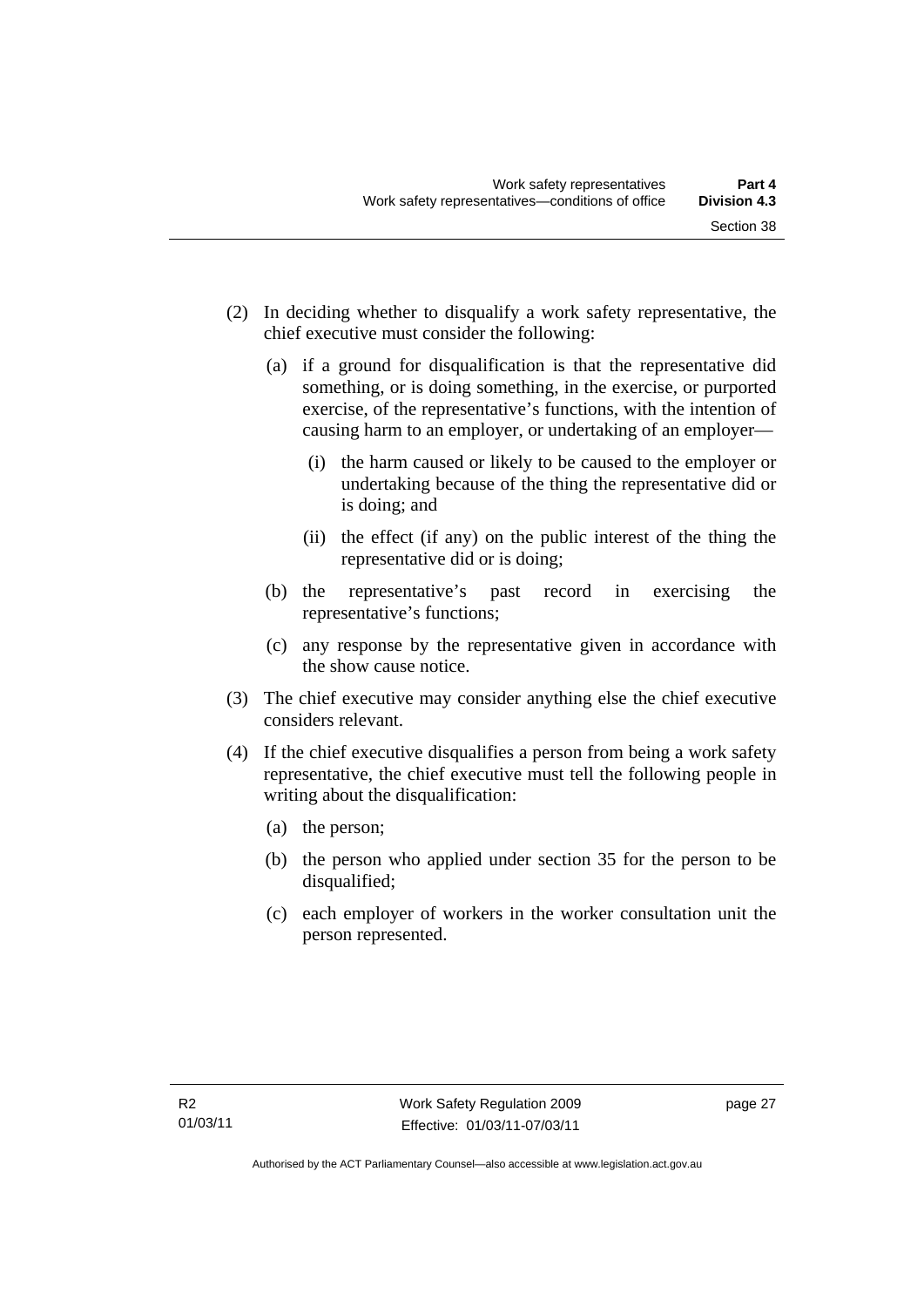(5) If an employer is given written notice under subsection (4) the employer must tell workers the employer engages to carry out work in the unit about the disqualification.

#### **Examples—how to tell workers about disqualification**

- 1 email
- 2 notice posted
- 3 staff handbook
- *Note* An example is part of the regulation, is not exhaustive and may extend, but does not limit, the meaning of the provision in which it appears (see Legislation Act, s 126 and s 132).

## **39 Work safety representative—revocation of disqualification**

- (1) The chief executive may revoke a disqualification under section 38 if the chief executive believes on reasonable grounds that it is no longer appropriate for the disqualification to remain in force.
- (2) The chief executive may revoke a disqualification on application or on the chief executive's own initiative.

#### **40 Work safety representative—approved training**

- (1) A work safety representative for a worker consultation unit must complete a training course approved in writing by the council (an *approved training course*).
- (2) An approval under subsection (1) is a notifiable instrument.

*Note* A notifiable instrument must be notified under the Legislation Act.

- (3) An employer must take all reasonable steps to ensure that the work safety representative completes an approved training course—
	- (a) not later than 3 months after the day the representative was elected; or
	- (b) not later than a day determined by the chief executive under subsection (4).

Authorised by the ACT Parliamentary Counsel—also accessible at www.legislation.act.gov.au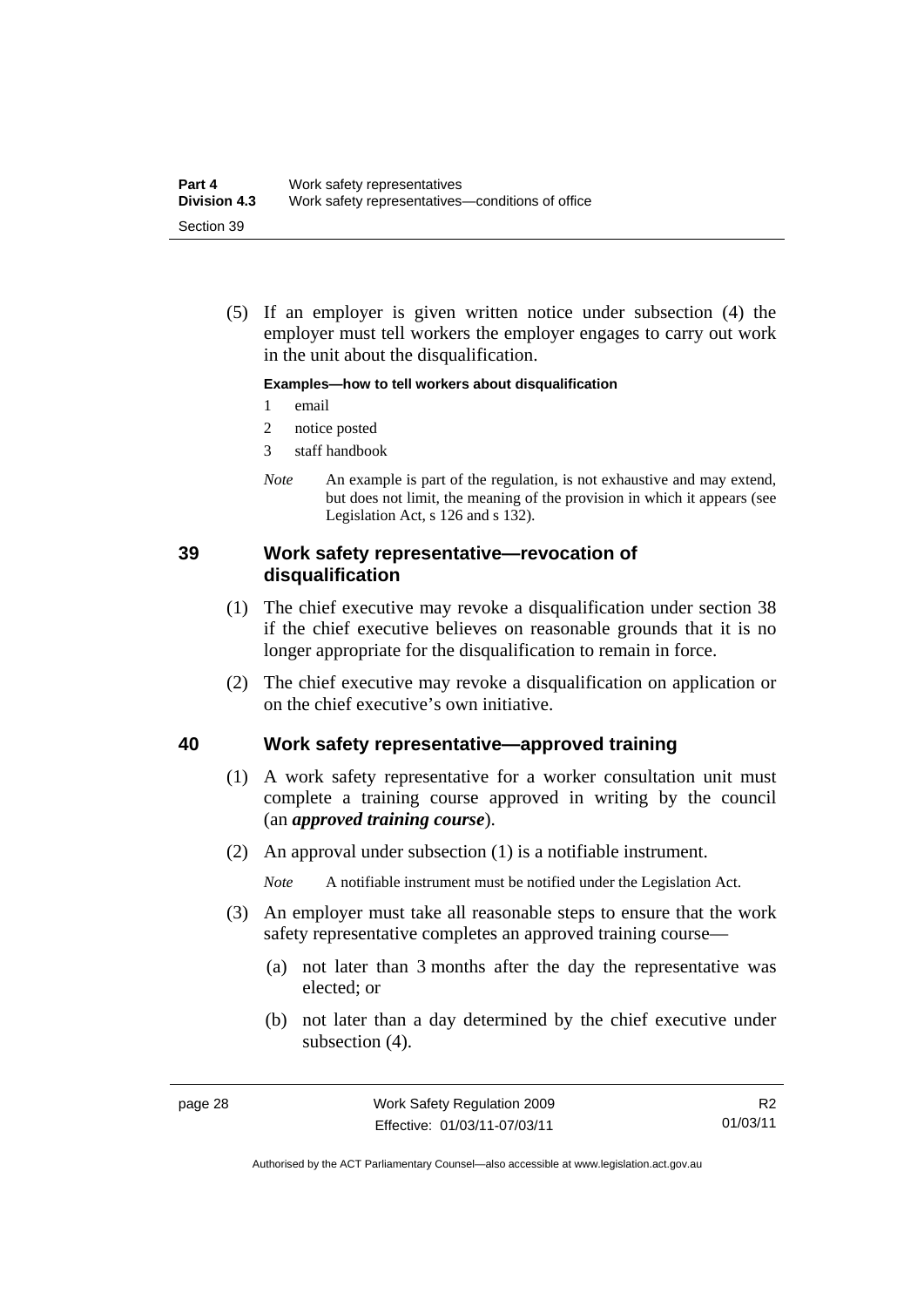- (4) The chief executive may determine a day for the completion of an approved training course under subsection 3 (b) if—
	- (a) the employer applies to the chief executive for an extension of time; and
	- (b) the chief executive is satisfied that there are exceptional circumstances that justify the extension.
- (5) A work safety representative must not exercise a function under division 4.5 (Work safety representatives—provisional improvement notices) or division 4.6 (Work safety representatives—emergency procedures) unless the representative has completed an approved training course.
	- *Note* A work safety representative must not exercise the representative's functions until notice is given of the election to employers of workers in the worker consultation unit—see s 32 (2).

## **41 Work safety representative—refresher training**

- (1) If a work safety representative is re-elected for a further term the representative must complete a refresher training course approved in writing by the council (an *approved refresher training course*).
- (2) An approval under subsection (1) is a notifiable instrument.

*Note* A notifiable instrument must be notified under the Legislation Act.

- (3) An employer must take all reasonable steps to ensure that the work safety representative completes an approved refresher training course—
	- (a) not later than 3 months after the day the representative was re-elected; or
	- (b) not later than a day determined by the chief executive under subsection (4).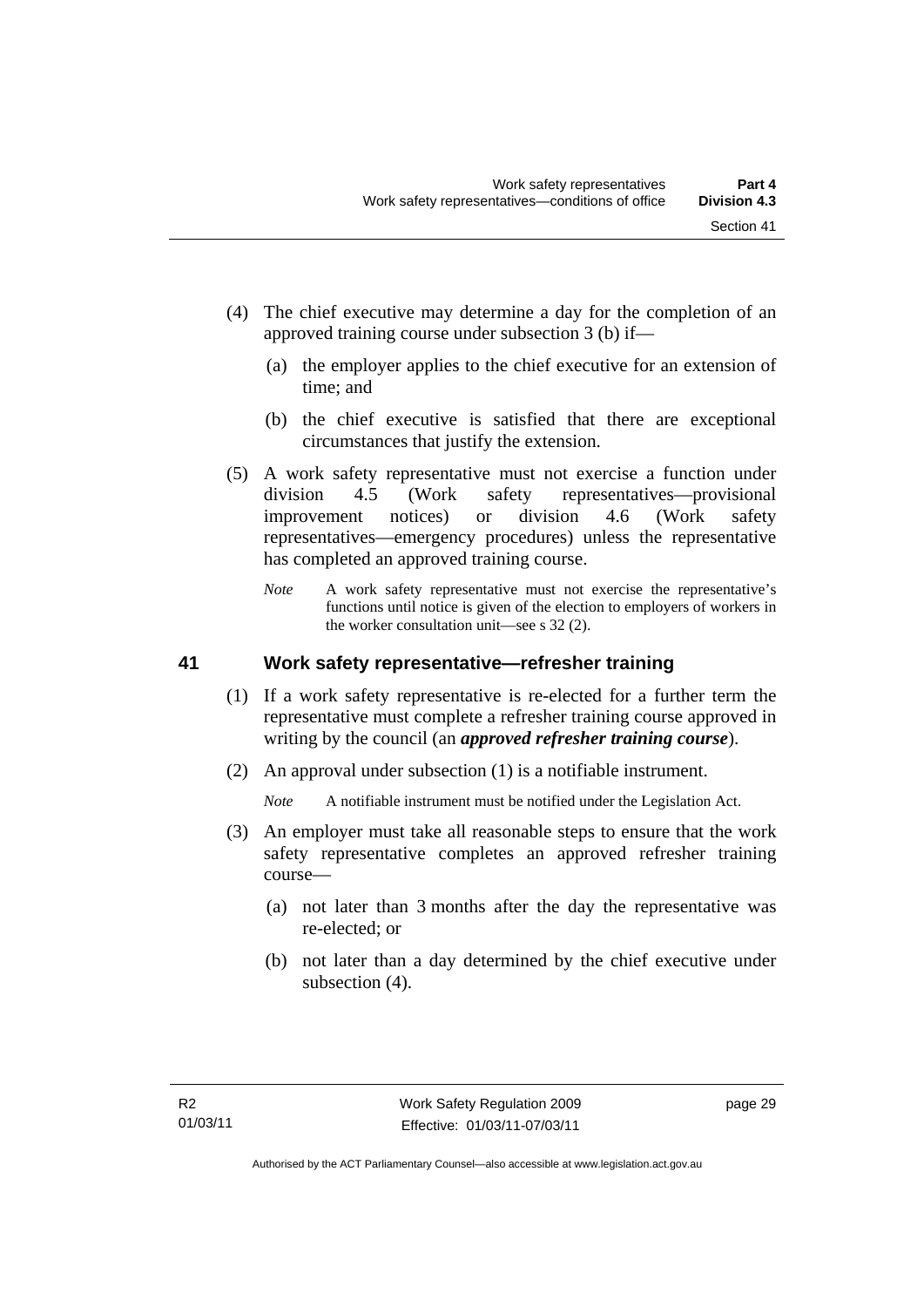- (4) The chief executive may determine a day for the completion of an approved refresher training course under subsection (3) (b) if—
	- (a) the employer applies to the chief executive for an extension of time; and
	- (b) the chief executive is satisfied that there are exceptional circumstances that justify the extension.
- (5) A work safety representative may exercise any function under this Act even if an approved refresher training course has not been completed as required under this section.

# **Division 4.4 Work safety representatives employer's duties**

## **42 Work safety representative—employer to allow for time to exercise functions and undertake training**

- (1) The employer of a work safety representative has a duty to allow the representative to take the time off work, without loss of pay or other entitlements, that is reasonably necessary for the representative—
	- (a) to exercise the functions of a work safety representative; and
	- (b) to undertake an approved training course, or an approved refresher training course, within 3 months after the day the representative is elected.
- (2) An employer commits an offence if the employer fails to comply with the duty in subsection  $(1)$ .

Maximum penalty: 30 penalty units.

- (3) An employer commits on offence if—
	- (a) a work safety representative, or deputy work safety representative, engaged by the employer, undertakes an approved training course or approved refresher training course; and

Authorised by the ACT Parliamentary Counsel—also accessible at www.legislation.act.gov.au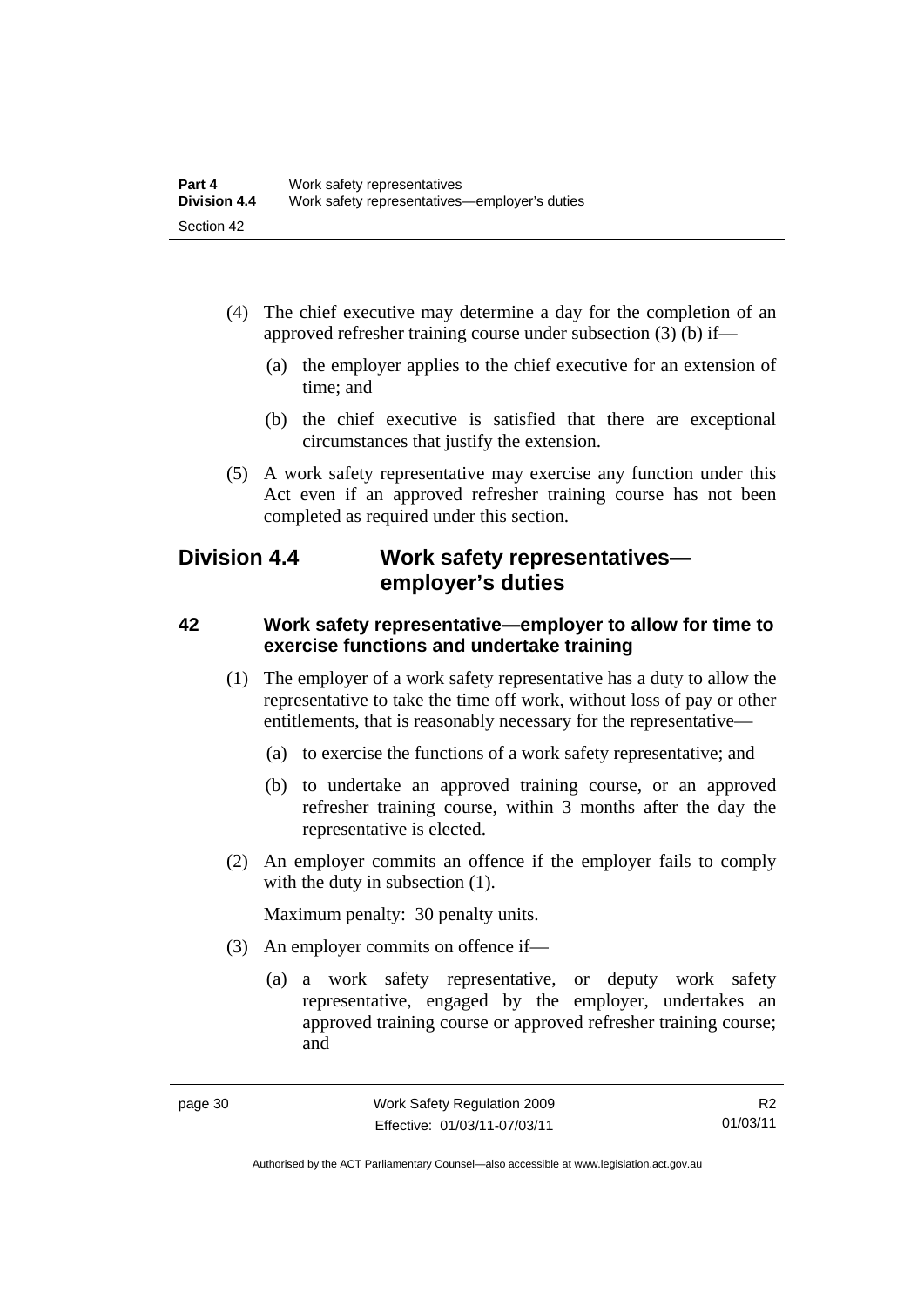- (b) the employer fails to do 1 or both of the following:
	- (i) pay the fees for the course;
	- (ii) reimburse the reasonable expenses incurred by the representative in undertaking the course.

Maximum penalty: 20 penalty units.

- (4) For the avoidance of doubt, the obligation to pay the fees for the course and reimburse reasonable expenses does not apply if the work safety representative is a suitably qualified person who is not a worker engaged by the employer.
- (5) An offence against this section is a strict liability offence.

## **43 Work safety representative—employer to provide facilities**

- (1) The employer of a work safety representative has a duty to provide access to the facilities that are reasonably necessary for the representative to exercise the functions of a work safety representative.
- (2) An employer commits an offence if the employer fails to comply with the duty in subsection  $(1)$ .

Maximum penalty: 20 penalty units.

(3) An offence against this section is a strict liability offence.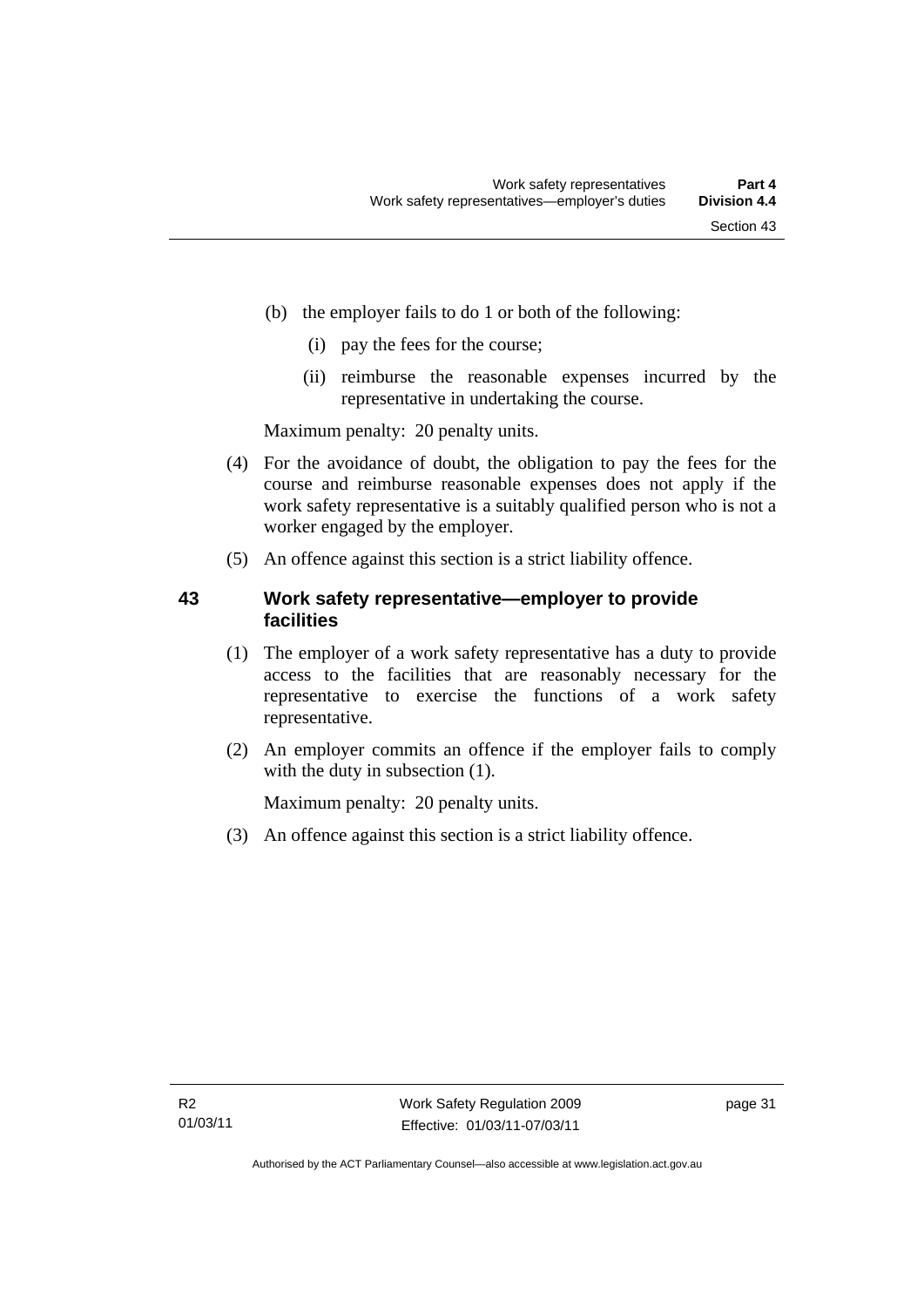# **Division 4.5 Work safety representatives provisional improvement notices**

## **44 Provisional improvement notice—Act, dict, def** *provisional improvement notice*

A provisional improvement notice must be in accordance with section 46.

## **45 Provisional improvement notice—issue of notice**

- (1) This section applies if a work safety representative for a worker consultation unit believes on reasonable grounds that—
	- (a) a person (a *responsible person*) is contravening, or is likely to contravene, a provision of the Act; and
	- (b) the contravention affects, or is likely to affect, 1 or more represented workers.
- (2) The work safety representative may give the responsible person a provisional improvement notice requiring the person to rectify the matters or activities causing the contravention or likely contravention.
- (3) The work safety representative must not give a provisional improvement notice to a responsible person unless the representative believes on reasonable grounds that taking any further steps to consult the person about rectifying the matter or activity causing the contravention or likely contravention is unlikely to result in the rectification of the matter or activity.
- (4) A work safety representative must not give a provisional improvement notice to a responsible person in relation to a matter or activity that is the subject of an improvement notice or prohibition notice.

Authorised by the ACT Parliamentary Counsel—also accessible at www.legislation.act.gov.au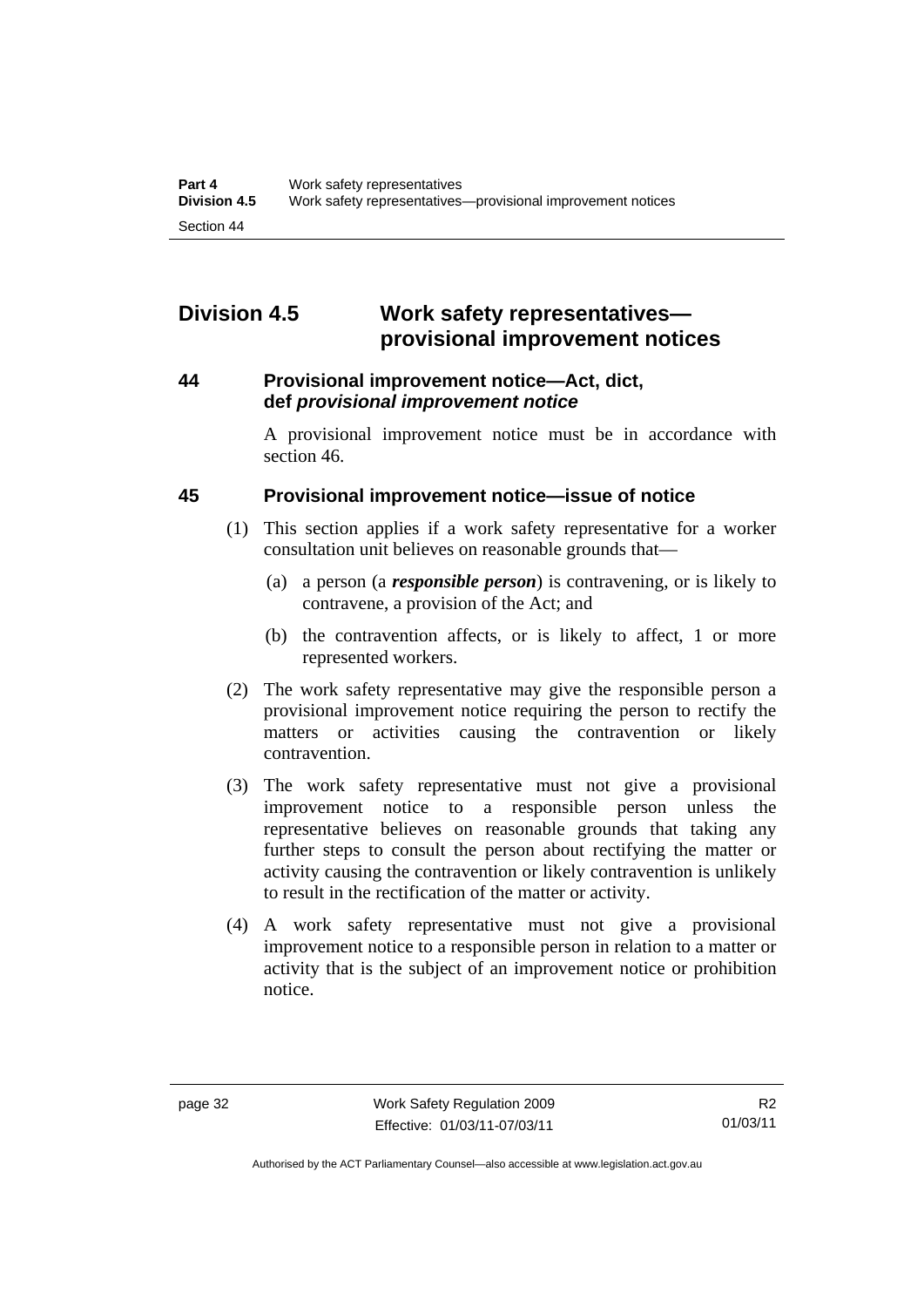#### **46 Provisional improvement notice—content of notice**

- (1) A provisional improvement notice must—
	- (a) state the circumstance that is occurring, or is likely to occur, that the work safety representative giving the notice believes is causing a contravention or may cause a contravention and the reasons for the belief; and
	- (b) either—
		- (i) if the rectification is necessary to prevent or minimise the risk of serious harm to the health or safety of a worker, or someone else, from a hazard—require the responsible person to rectify the matter or activity that the notice relates to within 24 hours starting when the notice is given personally to the person; or
		- (ii) in any other case—state a period of not less than 7 days starting on the day after the day the notice is issued within which the responsible person must rectify the matter or activity that the notice relates to.
- (2) A provisional improvement notice may state the action the responsible person may take to rectify the matter or activity that the notice relates to.
- (3) If subsection (1) (b) (ii) applies, before the end of the 7-day period stated in the notice, the work safety representative who issued the provisional improvement notice may, by written notice given to the responsible person, extend the period.

## **47 Provisional improvement notice—service of notice on chief executive etc**

A work safety representative who gives a provisional improvement notice to a responsible person must—

(a) give a copy of the notice to the chief executive; and

page 33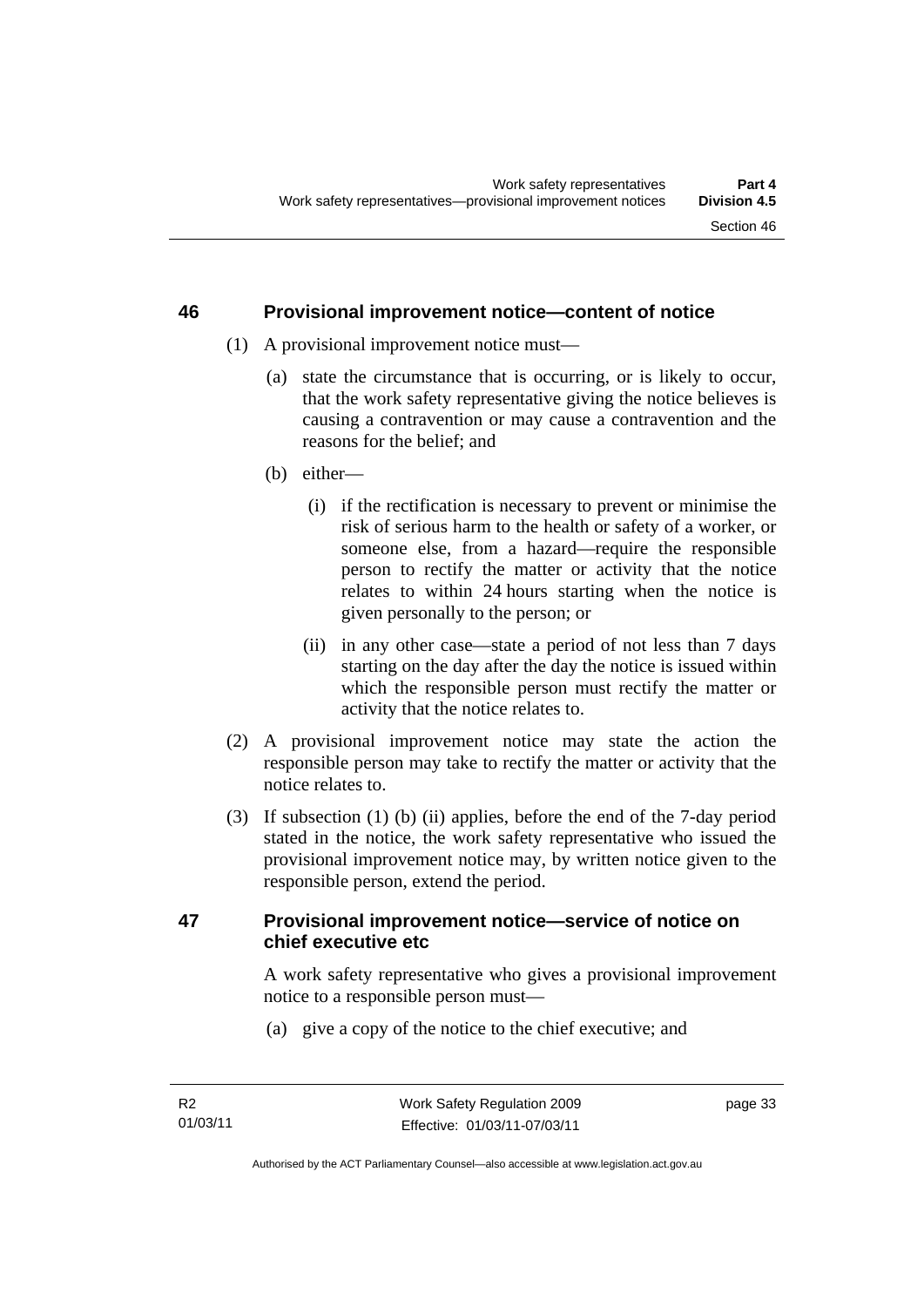(b) if the responsible person is a worker, and the notice is given to the person in relation to work carried out by the person for an employer—take all reasonably practicable steps to give a copy of the notice to the worker's employer.

## **48 Provisional improvement notice—service of notice on other employers etc**

- (1) This section applies to—
	- (a) if the responsible person is a worker, and a provisional improvement notice is given to the person in relation to work carried out by the person for an employer—the employer; or
	- (b) if a provisional improvement notice is given to a responsible person in any other case—the responsible person.
- (2) A person to whom this section applies must give a copy of the provisional improvement notice to each of the following people:
	- (a) if the notice relates to something that affects workplaces where workers not engaged by the employer work—each other employer of workers at each affected workplace;
	- (b) if the notice relates to premises—
		- (i) each owner of the premises; and
		- (ii) if the premises are leased—the lessor and lessee of the premises; and
		- (iii) anyone else with a right to immediate possession of the premises;
	- (c) if the notice relates to plant or other thing and the thing is hired under a hire-purchase agreement or contract of hire—the person from whom the thing is hired;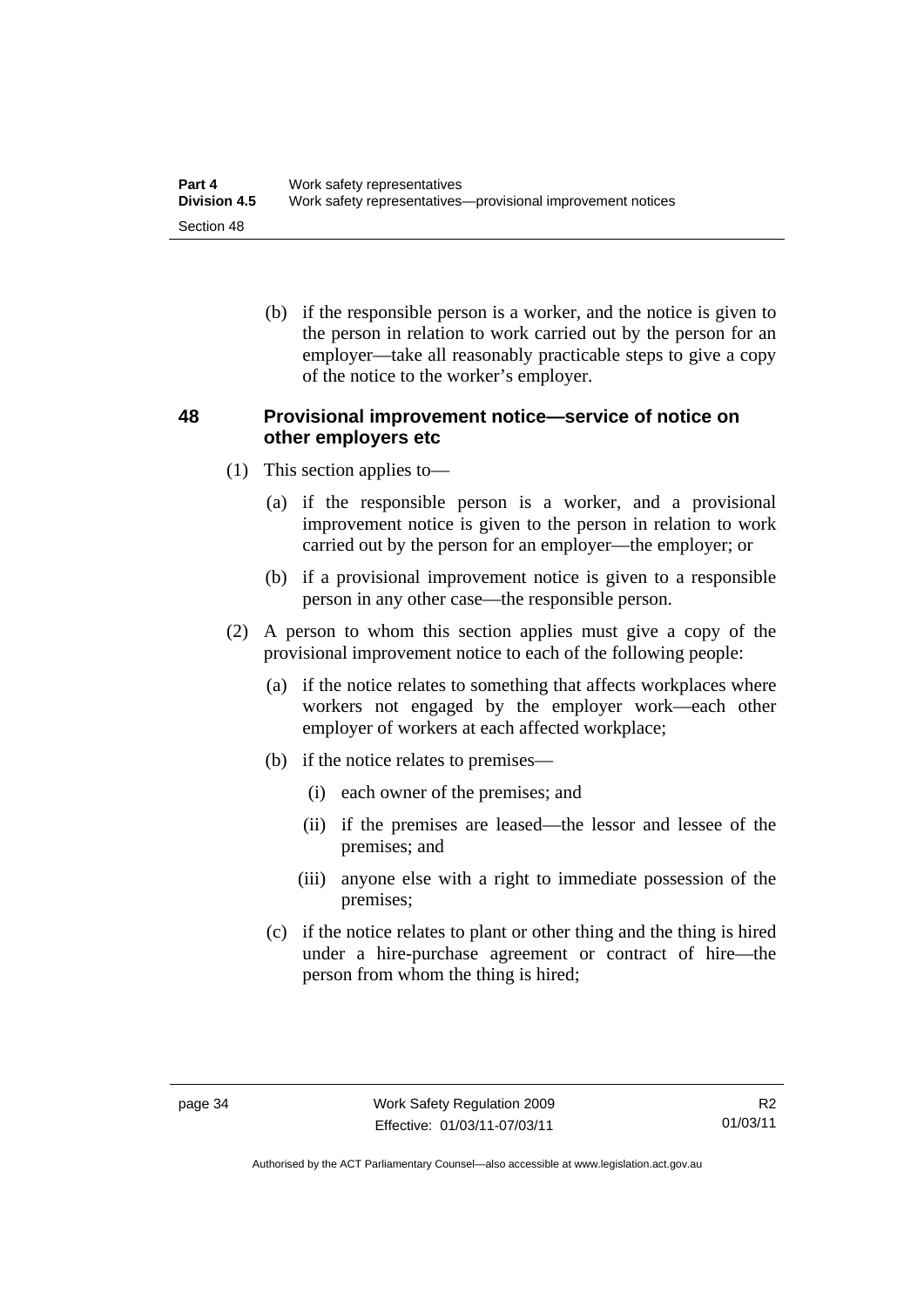(d) if the notice relates to plant or a substance or other thing, whether or not the thing is hired—anyone else with a right to immediate possession of the thing.

Maximum penalty: 20 penalty units.

(3) An offence against this section is a strict liability offence.

## **49 Provisional improvement notice—display**

- (1) This section applies if a provisional improvement notice is given to an employer.
- (2) The employer must take all reasonably practicable steps to—
	- (a) notify each worker whose work is affected by the contravention to which the notice relates that the notice has been issued; and
	- (b) while the notice is in force—display a copy of the notice in a prominent place at or near each workplace where the work to which the notice relates is usually carried out.
- (3) A person commits an offence if the person contravenes subsection (2).

Maximum penalty: 20 penalty units.

(4) An offence against this section is a strict liability offence.

## **50 Provisional improvement notice—compliance**

- (1) This section applies if a work safety representative gives a responsible person a provisional improvement notice.
- (2) The responsible person commits an offence if the person fails to—
	- (a) ensure that the notice is complied with in relation to each matter that—
		- (i) the notice relates to; and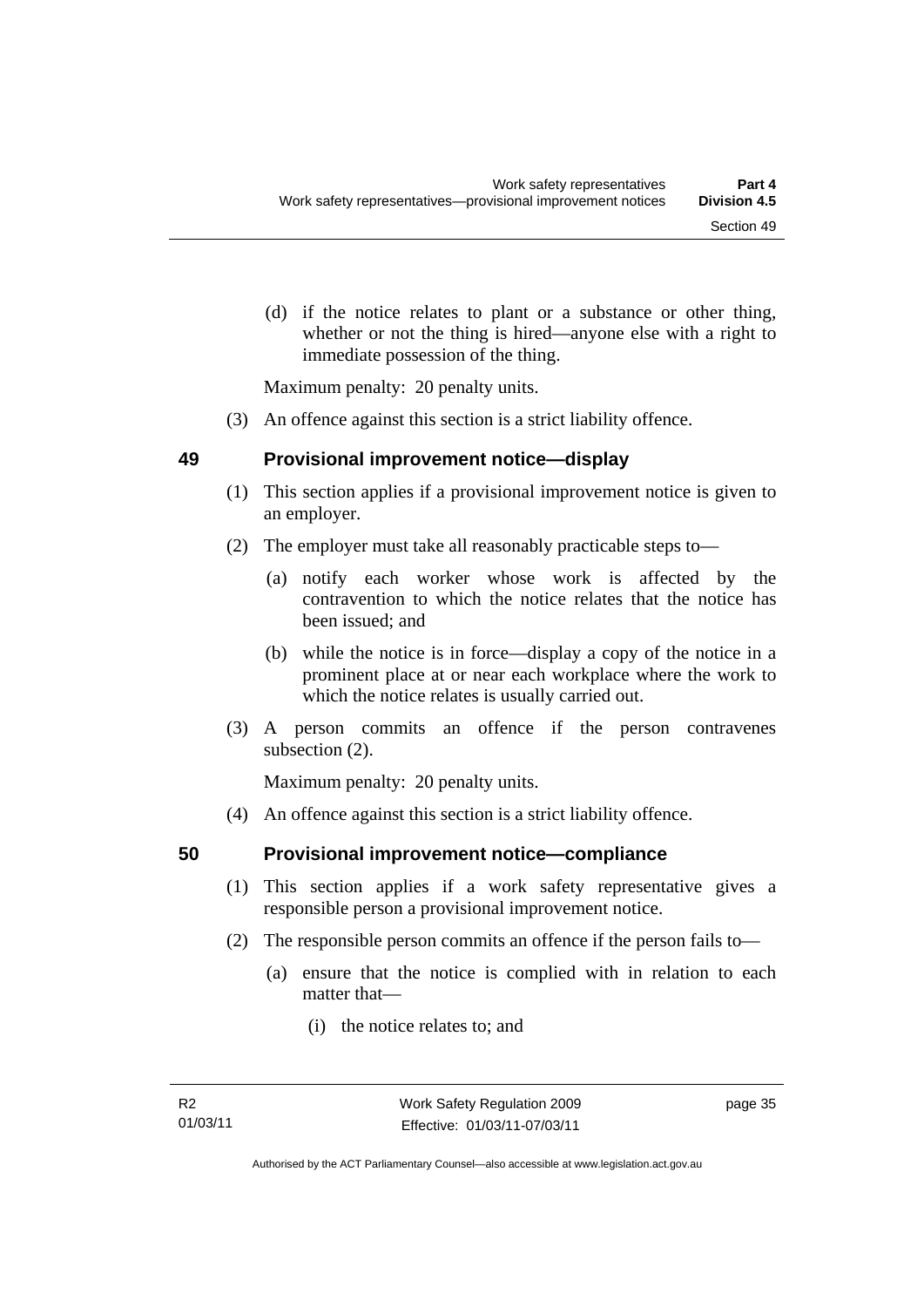- (ii) the person has control over; and
- (b) take reasonable steps to inform the representative of the action taken to comply with the notice.

Maximum penalty: 30 penalty units.

(3) An offence against this section is a strict liability offence.

#### **51 Provisional improvement notice—revocation of notice**

- (1) This section applies if a work safety representative gives a responsible person a provisional improvement notice.
- (2) The work safety representative must revoke the provisional improvement notice if the representative believes on reasonable grounds that the responsible person—
	- (a) ensured that the notice was complied with in relation to each matter that—
		- (i) the notice related to; and
		- (ii) the person had control over; and
	- (b) took reasonable steps to inform the representative of the action taken to comply with the notice.
- (3) If the work safety representative revokes the notice, the representative must—
	- (a) give the responsible person written notice of the revocation; and
	- (b) give the chief executive a copy of the revocation notice.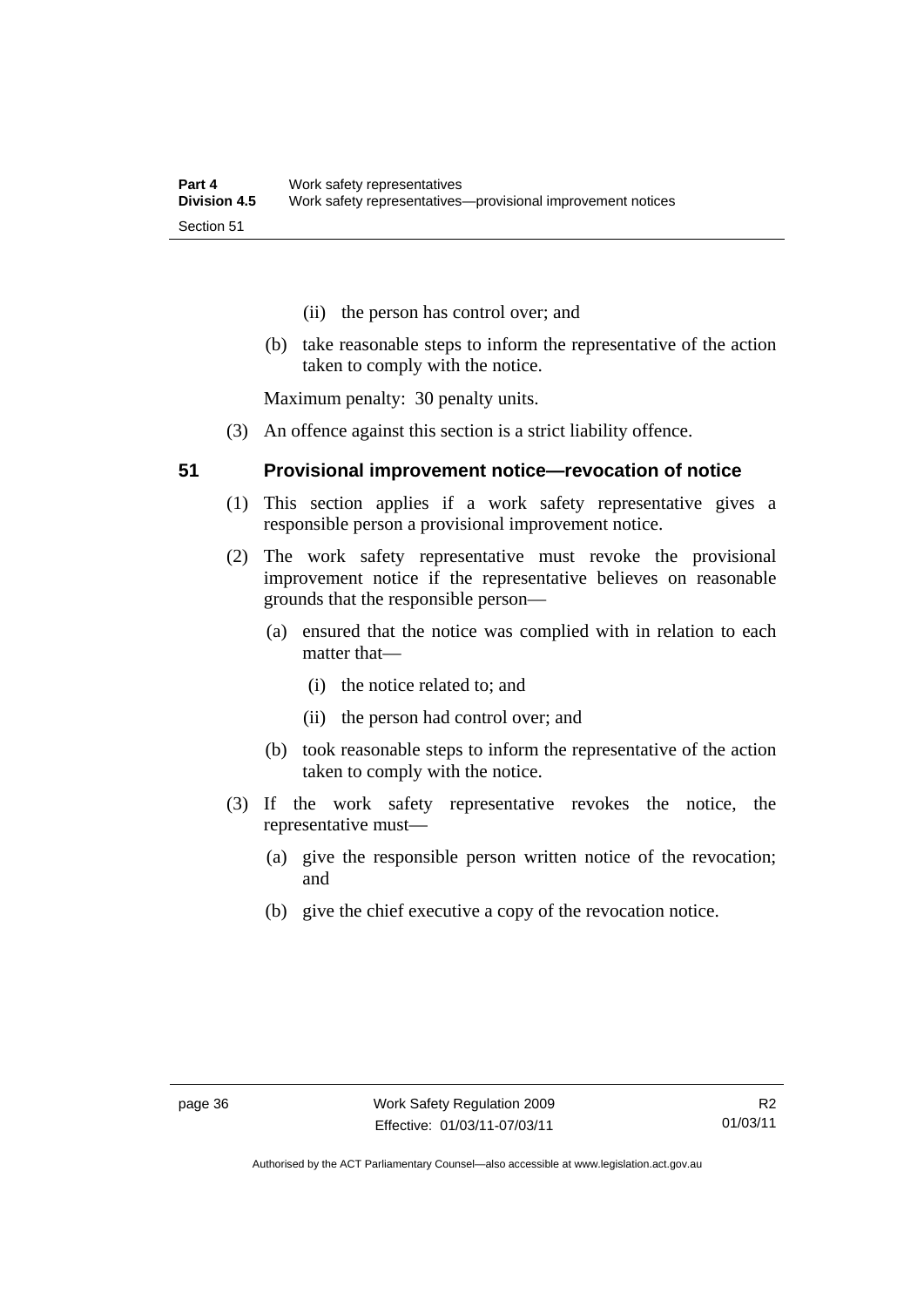# **52 Provisional improvement notice—review**

- (1) This section applies to—
	- (a) a responsible person in relation to whom a provisional improvement notice is in force; and
	- (b) if the responsible person is a worker, and the notice is in force in relation to work carried out by the person for an employer the employer.
- (2) A person to whom this section applies may ask the chief executive to arrange an inspection to investigate the circumstances relating to the issue of the provisional improvement notice—
	- (a) by written notice given to the chief executive; and
	- (b) not later than 7 days after the day the person receives the notice.
- (3) If a request is made under this section—
	- (a) the chief executive must arrange for an inspector to investigate the circumstances relating to the issue of the provisional improvement notice; and
	- (b) the operation of the notice is suspended until an inspector completes an investigation of the circumstances relating to the issue of the notice.
- (4) The inspector must revoke the provisional improvement notice if, after the investigation, the inspector believes on reasonable grounds that—
	- (a) the notice should not have been given to the person; or
	- (b) the person to whom the notice was given—
		- (i) ensured the notice was complied with in relation to each matter that—
			- (A) the notice related to; and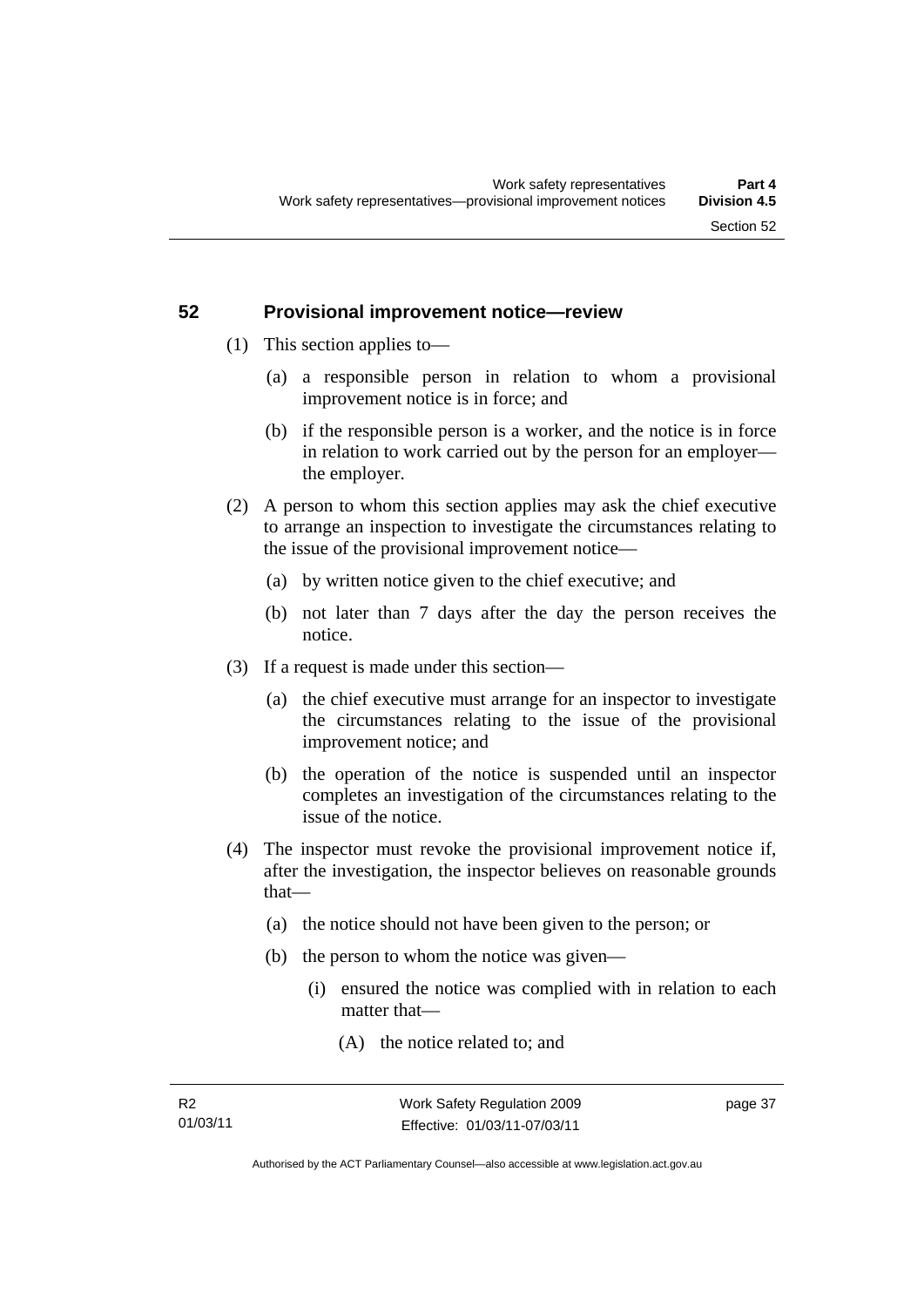- (B) the person had control over; and
- (ii) took reasonable steps to inform the representative of the action taken to comply with the notice; or
- (c) for any other reason, the notice should not remain in force.
- (5) If a provisional improvement notice is revoked under this section, the inspector must give written notice of the revocation to—
	- (a) the work safety representative; and
	- (b) the responsible person; and
	- (c) if the responsible person is a worker, and the provisional improvement notice is in relation to work carried out by the person for an employer—the employer; and
	- (d) each person mentioned in section 48 (2) (Provisional improvement notice—service of notice on other employers etc) to whom a copy of the provisional improvement notice has been given.

# **Division 4.6 Work safety representatives emergency procedures**

## **53 Emergency procedure**

- (1) This section applies if a work safety representative for a worker consultation unit believes on reasonable grounds that there is an immediate threat to the work safety of a represented worker unless the worker stops carrying out particular work.
- (2) The work safety representative must—
	- (a) tell a supervisor supervising the worker's work about the threat to the worker's work safety; or

R2 01/03/11

Authorised by the ACT Parliamentary Counsel—also accessible at www.legislation.act.gov.au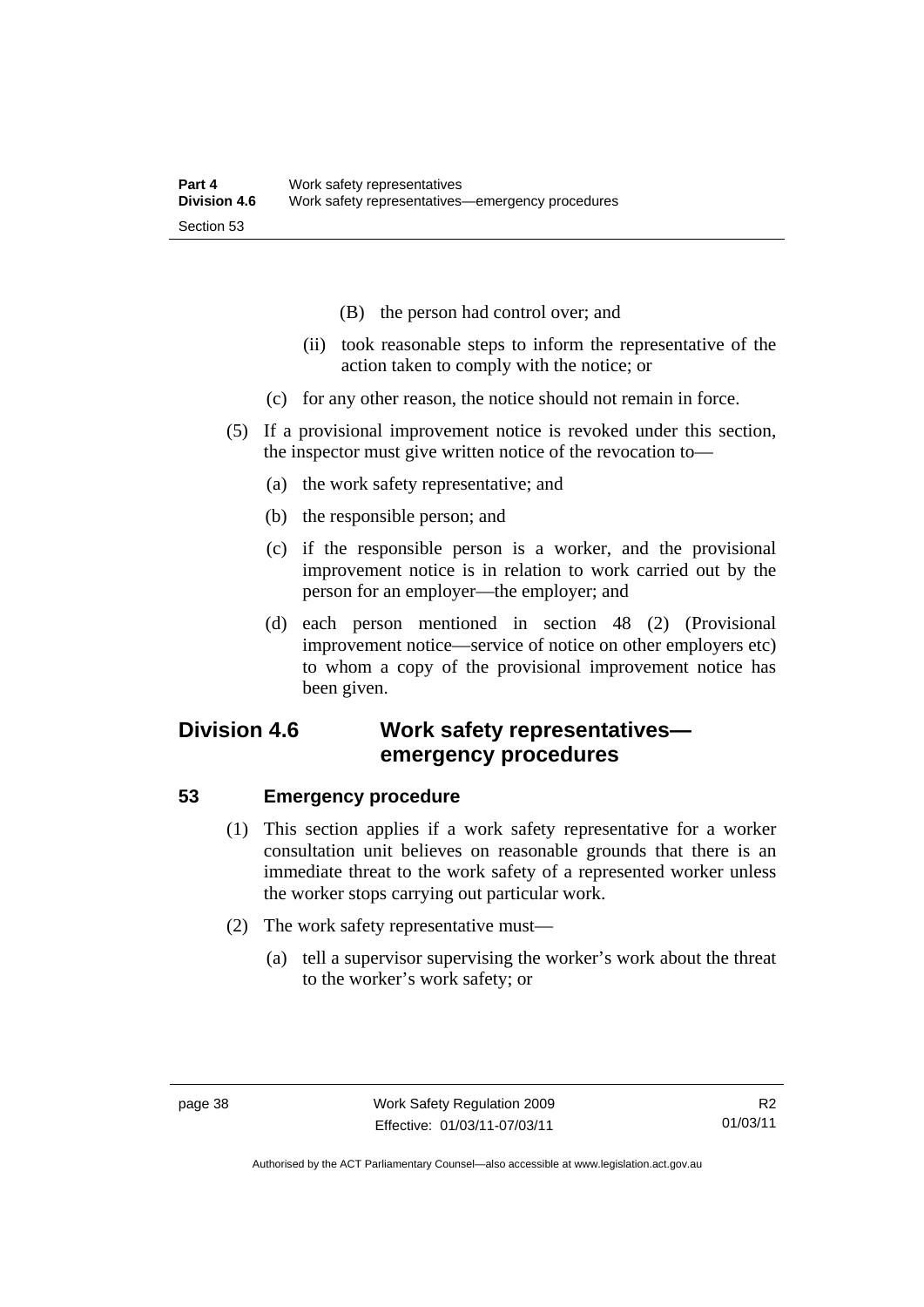- (b) if a supervisor cannot be contacted immediately—direct the worker to stop, in a safe way, carrying out the work and, as soon as practicable, tell a supervisor that the direction has been given.
- (3) If a supervisor is told about a threat under subsection (2) (a), the supervisor must do what the supervisor considers appropriate to remove the threat, including directing the worker to stop, in a safe way, carrying out the work.
- (4) The work safety representative or the supervisor who is told about the threat under subsection (2) may ask the chief executive to arrange for an inspector to investigate the worker's work if—
	- (a) if the supervisor is told about the threat under subsection (2) (a)—the representative and supervisor cannot agree that what the supervisor has done is sufficient to remove the threat; or
	- (b) if the supervisor is told about the direction given under subsection (2) (b)—the representative and supervisor cannot agree that the direction is necessary.
- (5) If a request is made under subsection (4)—
	- (a) the chief executive must arrange an inspector to investigate the work; and
	- (b) the inspector must exercise the inspector's powers under the Act that the inspector considers necessary in relation to the work.

## **54 Emergency procedure—alternative work**

Nothing in this division affects an employer's right to require a worker to carry out alternative work while a direction under section 53 (2) (b) is in force in relation to the work the worker usually carries out.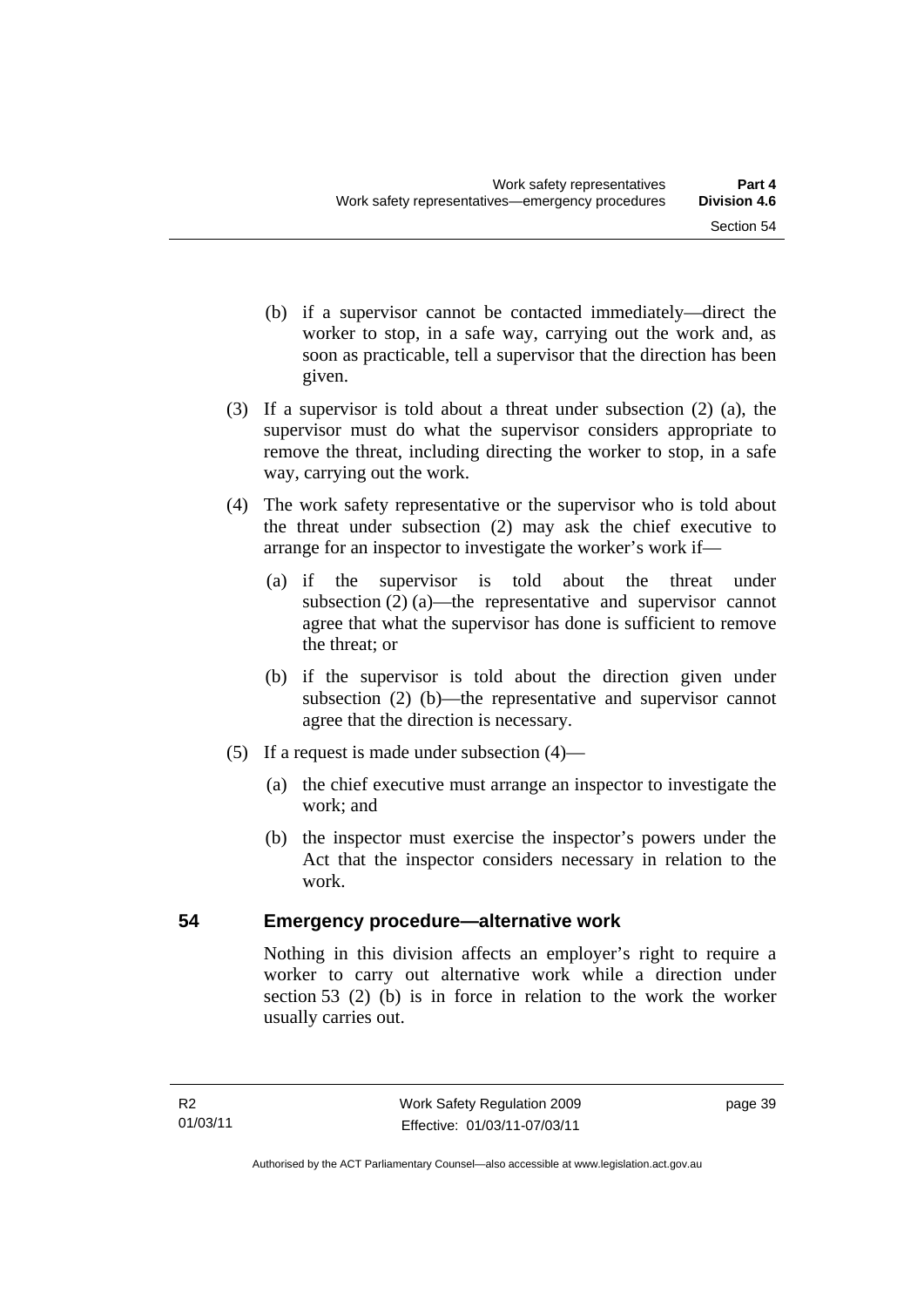# **Part 5 Work safety committees**

# **Division 5.1 Work safety committees establishment**

## **55 Work safety committee—eligibility**

- (1) A person is eligible to be a member of the work safety committee for a worker consultation unit if the person is—
	- (a) a worker in the worker consultation unit; or
	- (b) if there is a work safety representative for the worker consultation unit—the work safety representative; or
	- (c) nominated by an employer of a worker in the worker consultation unit to represent the employer on the committee.
- (2) At least half the members of the work safety committee must be—
	- (a) workers in the worker consultation unit; or
	- (b) work safety representatives for the worker consultation unit.
	- *Note* A worker consultation unit may consist of workers of 1 or more employers—see the Act, s 48 (3) (b).

## **56 Election process—worker consultation unit may ask others to conduct election**

- (1) A worker consultation unit may ask any of the following people to conduct the election of a work safety committee member on behalf of the unit:
	- (a) the employer;
	- (b) if a worker in the unit is, or is eligible to be, a member of a registered organisation—the registered organisation;
	- (c) someone else.

R2 01/03/11

Authorised by the ACT Parliamentary Counsel—also accessible at www.legislation.act.gov.au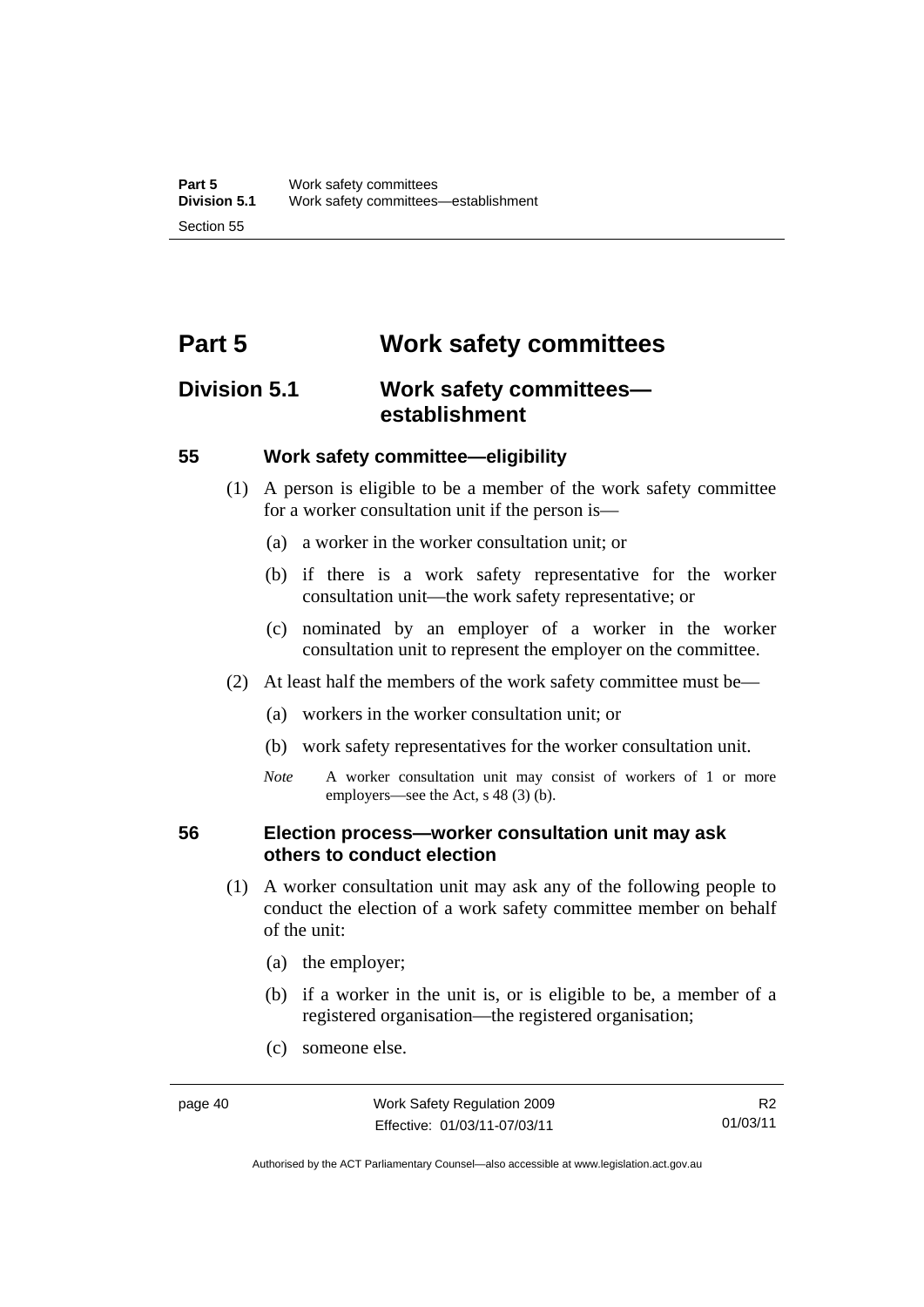- (2) An employer commits an offence if—
	- (a) a worker consultation unit asks the employer to conduct the election of a work safety committee member; and
	- (b) the employer does not conduct the election within 42 days after the day the employer is asked.

Maximum penalty: 10 penalty units.

(3) An offence against this section is a strict liability offence.

## **57 Election process—notice of election of work safety committee members**

- (1) This section applies if a work safety committee member is elected to the work safety committee for a worker consultation unit.
- (2) The person who conducted the election must give notice of the result of the election to each represented worker's employer.
- (3) The notice must include the work safety committee member's name.
- (4) An employer must, if given notice of the election of a work safety committee member for a worker consultation unit, tell workers in the unit the employer engages to carry out work that the person elected is a work safety committee member.

#### **Examples—how to tell workers who elected work safety committee member is**

- 1 email
- 2 notice posted
- 3 staff handbook
- *Note 1* The Act, pt 6 (Compliance measures) imposes requirements on people who are required to do something under a provision of this regulation.
- *Note 2* An example is part of the regulation, is not exhaustive and may extend, but does not limit, the meaning of the provision in which it appears (see Legislation Act, s 126 and s 132).

page 41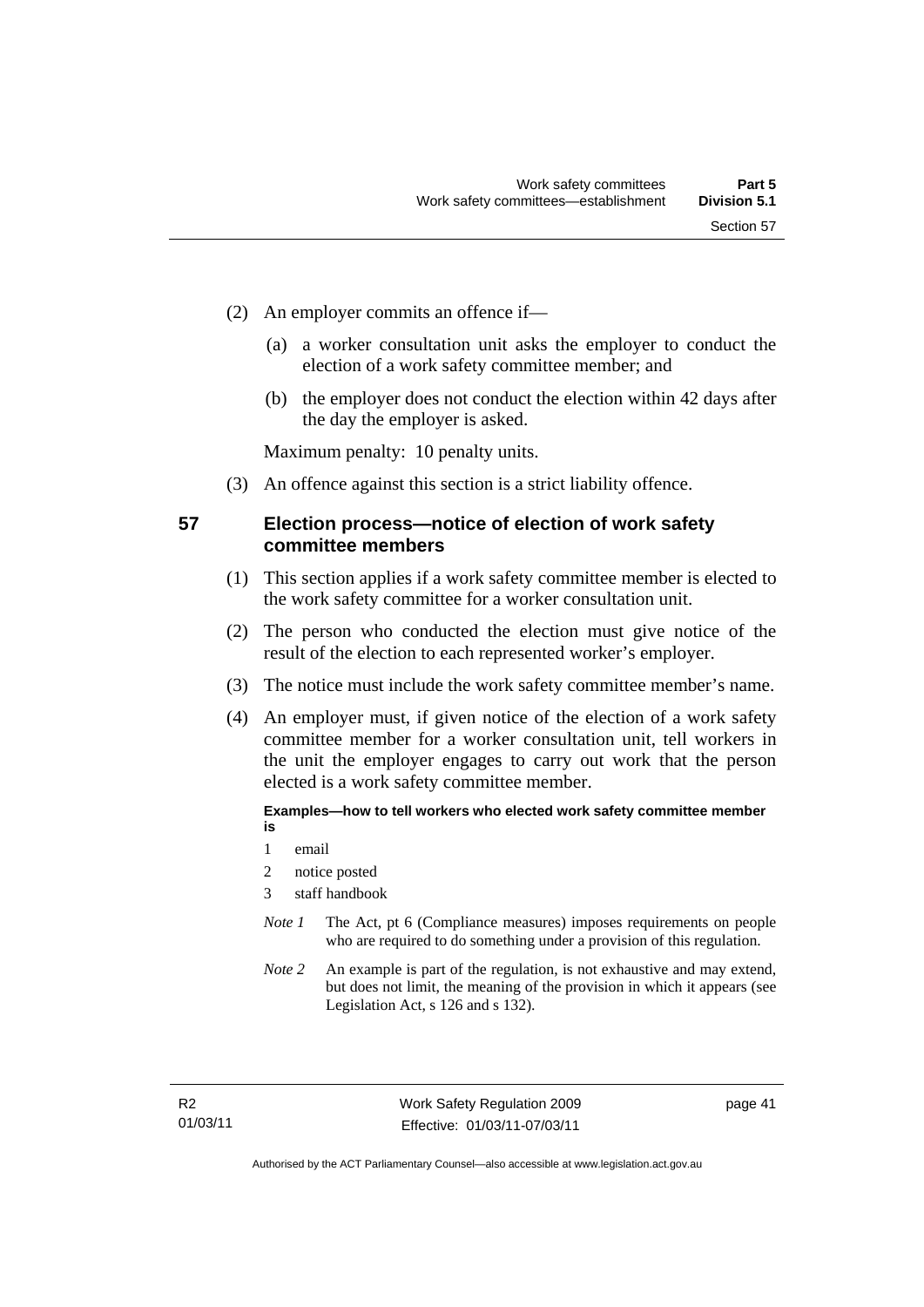# **Division 5.2 Work safety committees—general**

# **58 Work safety committee—exercising functions**

In exercising a function, the work safety committee for a worker consultation unit may—

- (a) give information, ideas and feedback to the employer and managers about how to implement work safety best practice; and
- (b) provide a forum for the employer to raise work safety concerns for the committee to consider; and
	- *Note* An employer has a duty to consult, if reasonably practicable, with workers to allow the workers to contribute to matters directly affecting their work safety—see the Act, s 47.
- (c) encourage workers to take an interest in work safety issues in their workplace; and
- (d) review the circumstances of injuries, diseases and serious incidents in the workplace, and make recommendations to the employer; and
- (e) undertake other activities agreed between the employer and the committee that the committee members have suitable qualifications and training to deal with.
- *Note* A provision of a law that gives an entity (including a person) a function also gives the entity powers necessary and convenient to exercise the function (see Legislation Act, s 196 and dict, pt 1, def *entity*).

## **59 Work safety committee—governance**

- (1) A work safety committee may conduct its proceedings (including its meetings) as it considers appropriate.
- (2) However, a meeting of a work safety committee may only be held if a quorum is present at the meeting.

R2 01/03/11

Authorised by the ACT Parliamentary Counsel—also accessible at www.legislation.act.gov.au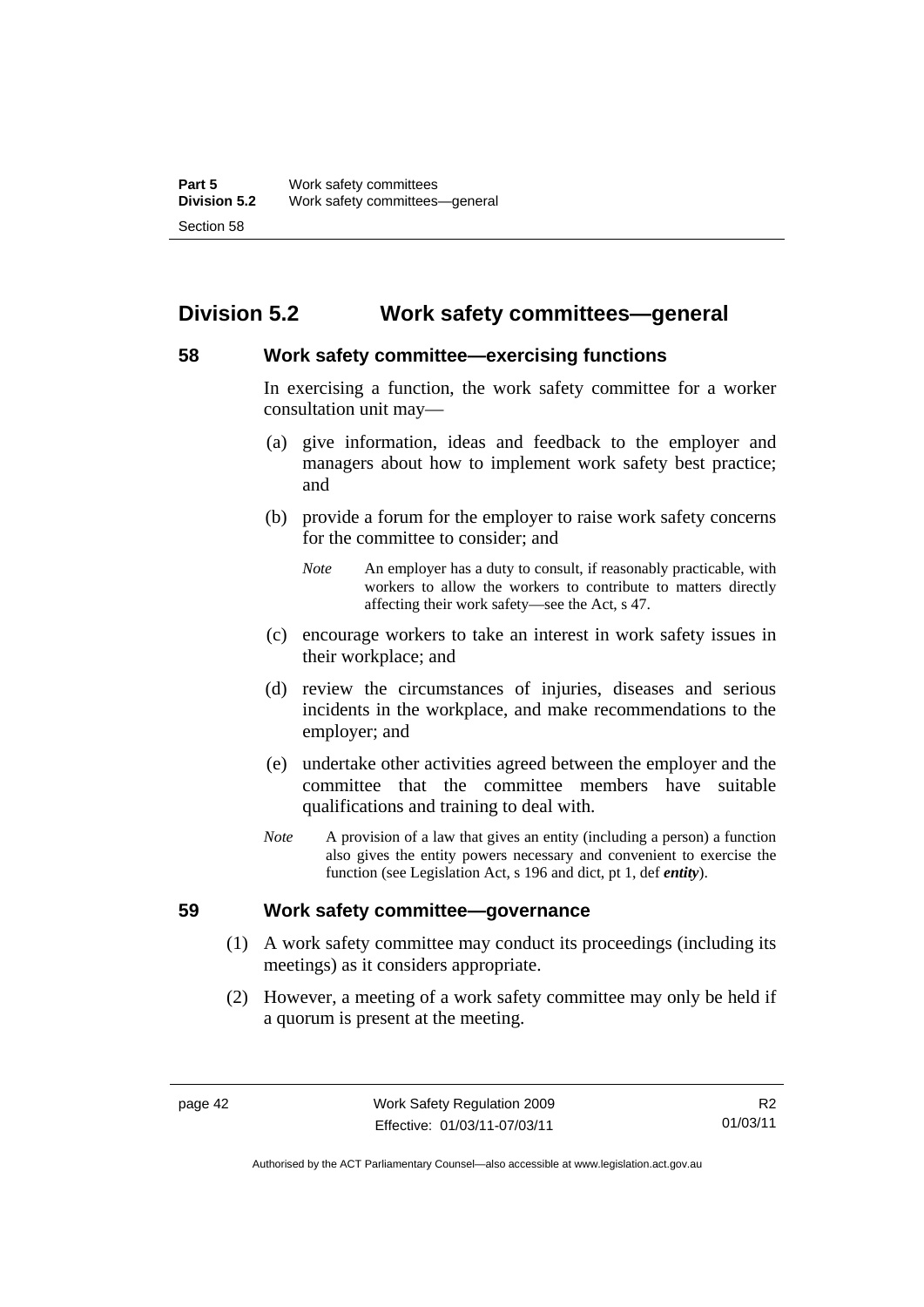- (3) A quorum is present at a meeting if—
	- (a) at least 1 member representing the interests of the employer is present at the meeting; and
	- (b) more than half the members of the work safety committee present at the meeting are—
		- (i) workers in the worker consultation unit; or
		- (ii) work safety representatives for the worker consultation unit.

#### **60 Work safety committee—employer's duties**

- (1) If a work safety committee is established for a worker consultation unit, the employer must—
	- (a) give the committee any information the employer has in relation to risks to work safety for a represented worker—
		- (i) at a workplace under the employer's control; or
		- (ii) caused by the employer's conduct in, or plant or substances used for, an undertaking of the employer; and
	- (b) allow a worker who is a member of the committee to take the time off work, without loss of pay or other entitlements, that is reasonably necessary for the worker—
		- (i) to attend meetings of the committee; and
		- (ii) with the employer's agreement—to undertake a work safety course; and
		- (iii) with the committee's approval—to exercise the committee's functions.
	- *Note* The Legislation Act, s 170 and s 171 deals with the application of the privilege against selfincrimination and client legal privilege.

page 43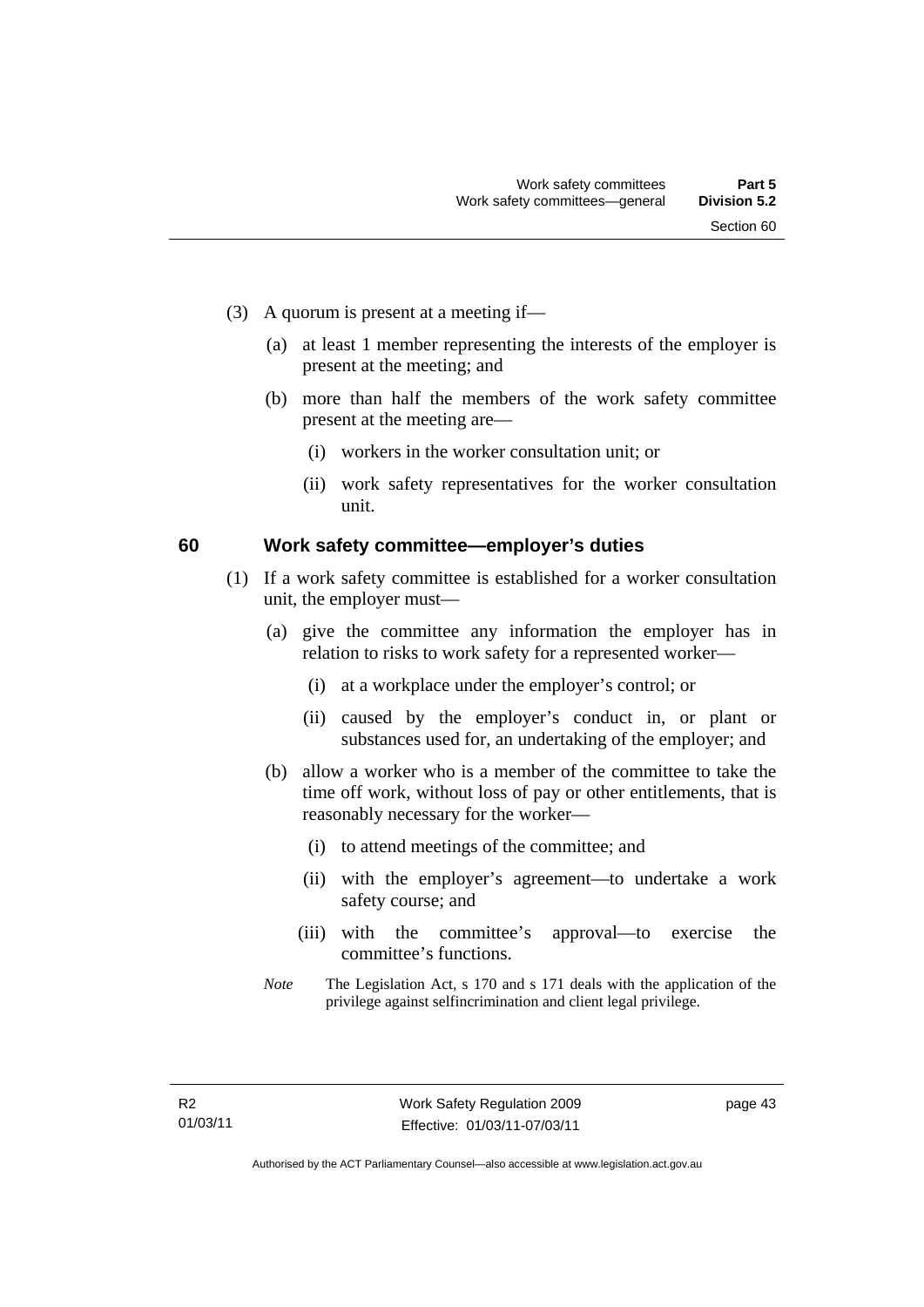(2) An employer commits an offence if the employer fails to comply with subsection  $(1)$ .

Maximum penalty: 20 penalty units.

- (3) An offence against this section is a strict liability offence.
- (4) In this section:

*work safety course*, for a worker, means a training course in work safety that is—

- (a) necessary and reasonable for the worker to undertake to be able to perform the duties of a work safety committee member; and
- (b) approved in writing by the work safety committee.

page 44 Work Safety Regulation 2009 Effective: 01/03/11-07/03/11

Authorised by the ACT Parliamentary Counsel—also accessible at www.legislation.act.gov.au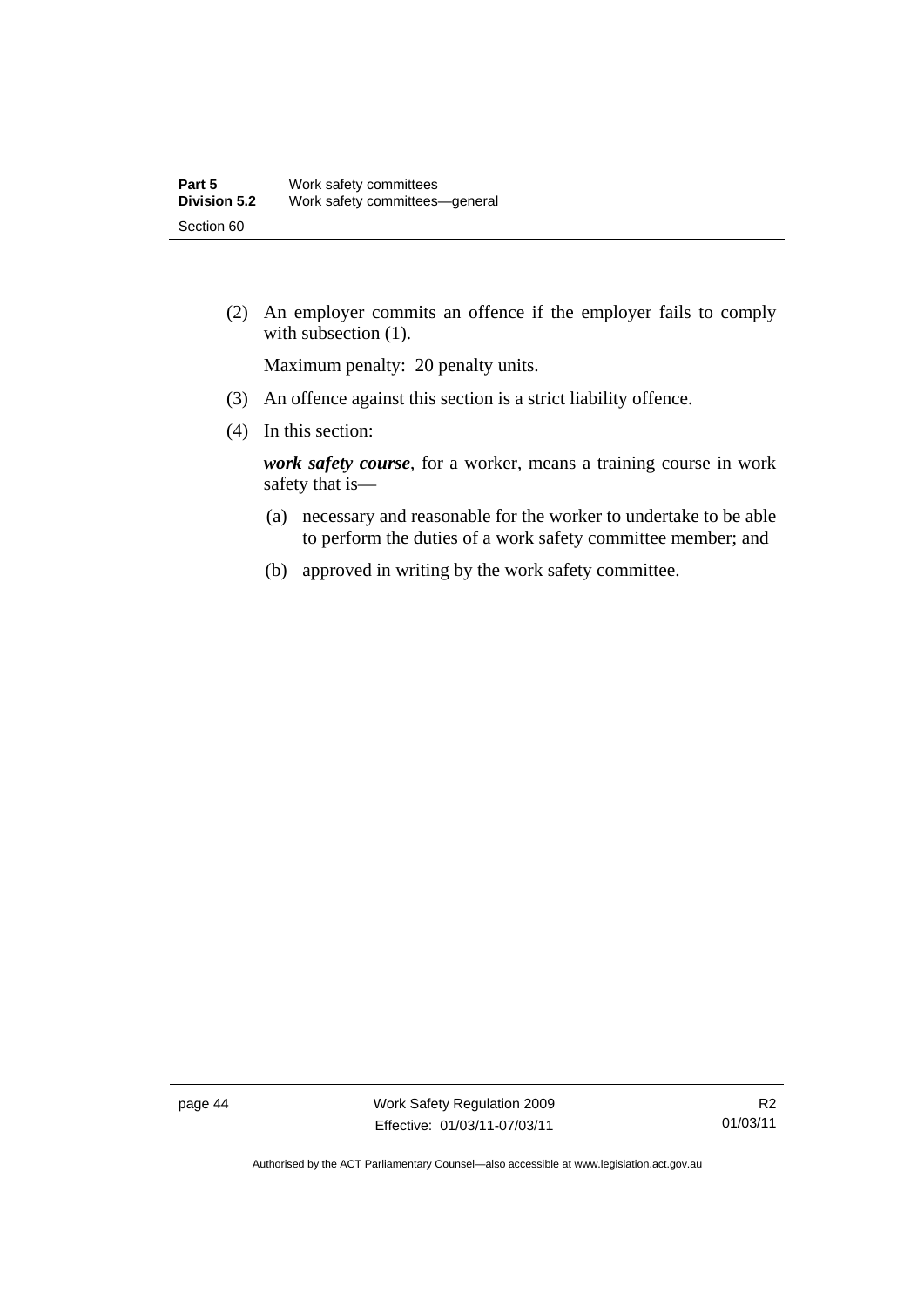# **Part 6 Authorised representatives**

#### **61 Authorised representative—training—Act, s 62 (2) (b)**

An authorised representative must hold at least a certificate IV in occupational health and safety.

#### **62 Authorised representative—application for disqualification**

- (1) One or more of the following may apply to the chief executive for the disqualification of an authorised representative:
	- (a) an employer of a represented worker that has been affected by an action of the authorised representative;
	- (b) a represented worker that has been affected by an action of the authorised representative;
	- (c) if a worker in the worker consultation unit is, or is eligible to be, a member of a registered organisation—the registered organisation.
- (2) The application—
	- (a) must be in writing; and
	- (b) must set out the grounds on which the disqualification is sought; and
	- (c) may ask for the authorised representative to be suspended.

## **63 Authorised representative—grounds for disqualification**

Each of the following is a ground for disqualifying an authorised representative:

 (a) the representative has contravened the Act, division 4.4 (Authorised representatives—entry to workplace);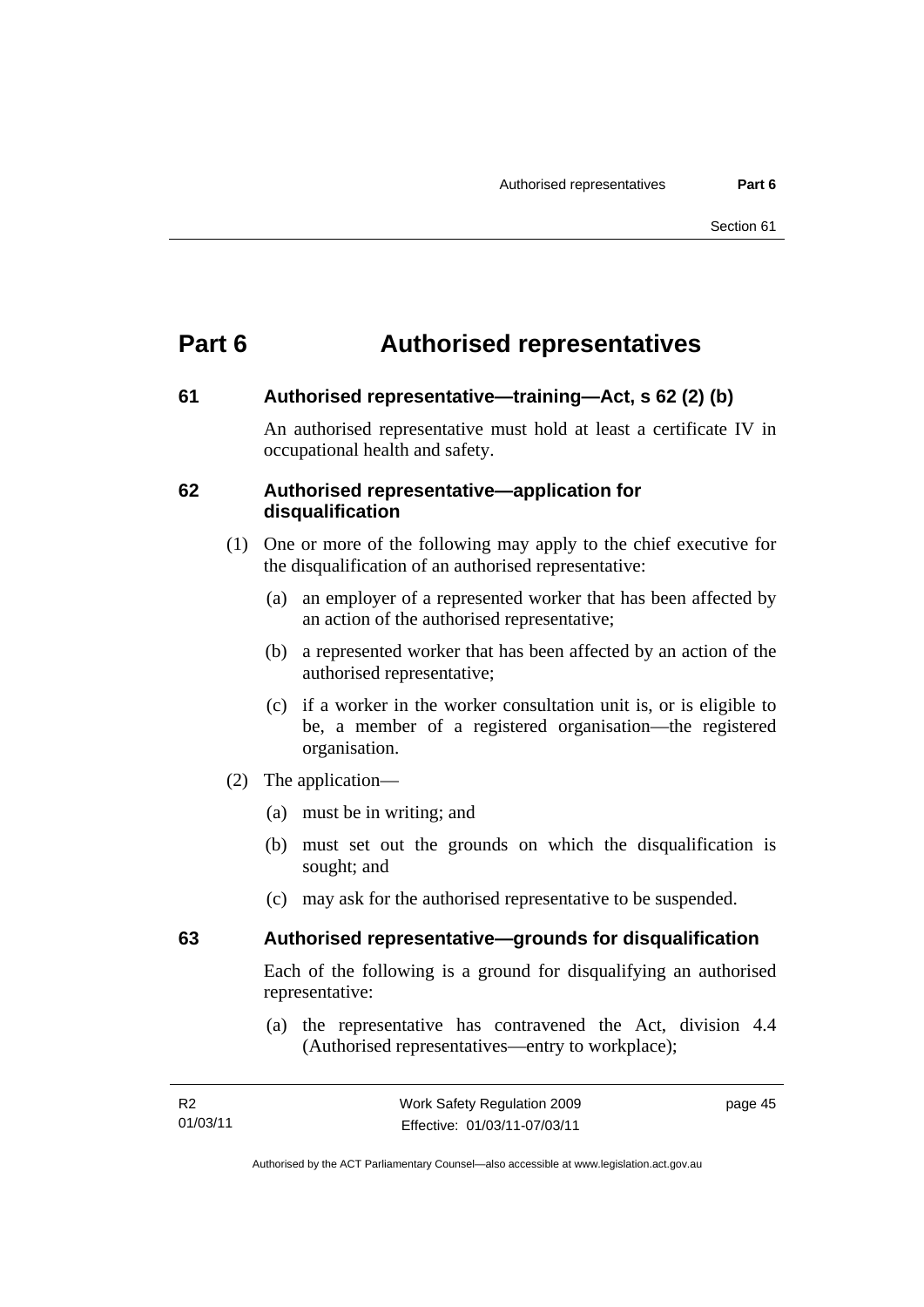#### **Part 6 Authorised representatives**

Section 64

- *Note* A reference to an Act includes a reference to the statutory instruments made or in force under the Act, including any regulation (see Legislation Act, s 104).
- (b) the representative has threatened to contravene the Act, division 4.4;
- (c) the representative has, in exercising a function under this part intentionally hindered or obstructed an employer or worker or otherwise acted improperly.

## **64 Authorised representative—notice of intention to disqualify**

- (1) If, on application, the chief executive is satisfied that a ground may exist to disqualify an authorised representative, the chief executive must give the representative written notice (a *show cause notice*)—
	- (a) that the chief executive intends to disqualify the representative; and
	- (b) telling the representative why the chief executive intends to disqualify the representative; and
	- (c) telling the representative that the representative may, not later than 14 days after the day the representative is given the notice, give the chief executive written reasons explaining why the representative should not be disqualified.
- (2) However, the chief executive may, at the same time as or immediately after giving the authorised representative notice, suspend the authorised representative if satisfied on reasonable grounds that, if not immediately suspended, the representative may—
	- (a) injure a worker; or
	- (b) cause significant damage to premises or a business or undertaking.

Authorised by the ACT Parliamentary Counsel—also accessible at www.legislation.act.gov.au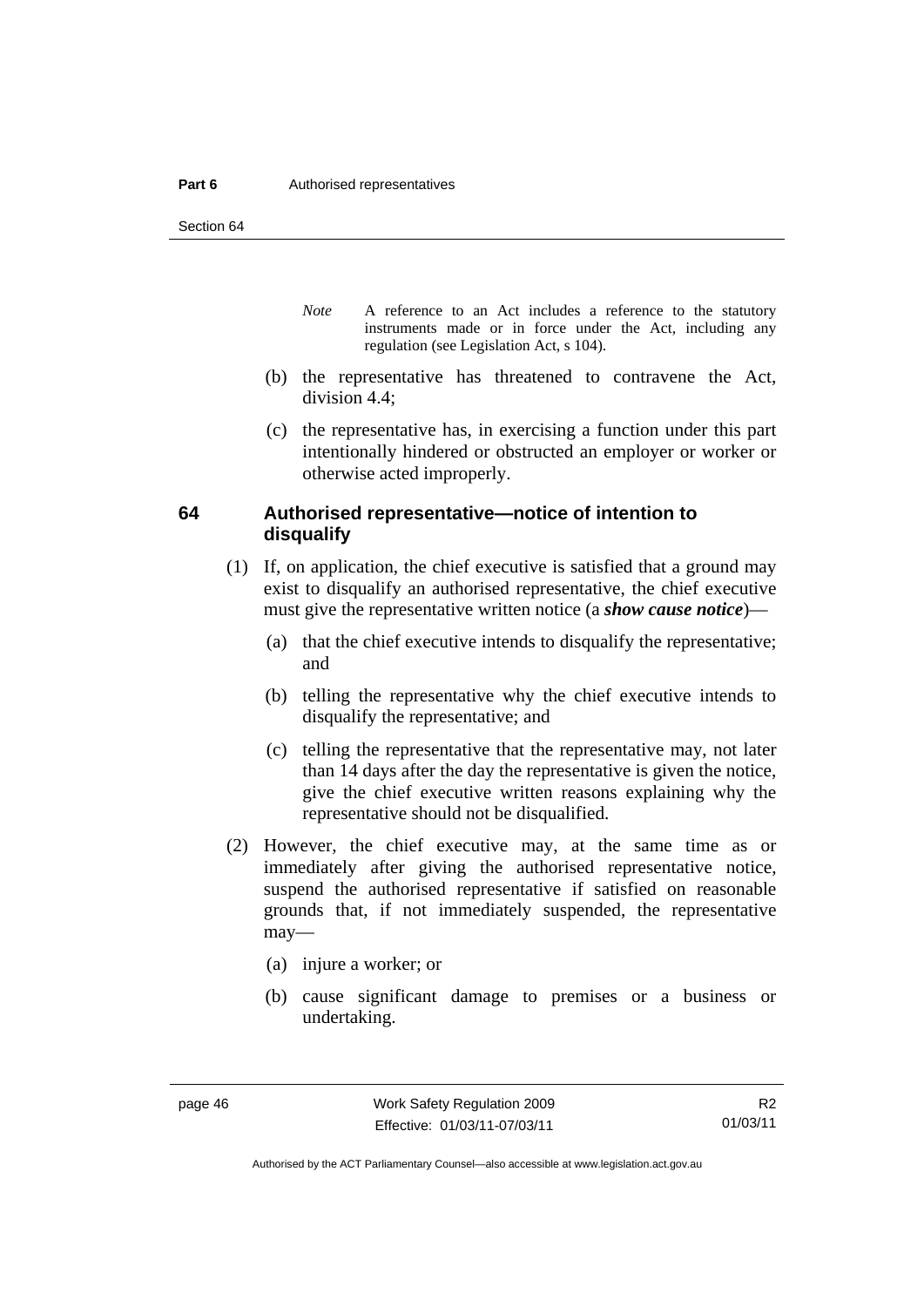## **65 Authorised representative—disqualification**

- (1) The chief executive may disqualify an authorised representative if—
	- (a) satisfied that there is a ground for disqualification under section 63; and
	- (b) a show cause notice has been given under section 64; and
	- (c) the time for the representative to respond to the show cause notice has ended.
- (2) In deciding whether to disqualify an authorised representative, the chief executive must consider the following:
	- (a) the representative's past record in exercising the representative's function;
	- (b) any response by the representative given in accordance with the show cause notice.
- (3) The chief executive may consider anything else the chief executive considers relevant.
- (4) If the chief executive disqualifies a person under subsection (1), the chief executive must tell the following people in writing about the disqualification—
	- (a) the representative of the disqualification; and
	- (b) the person who applied under section 62 for the person to be disqualified; and
	- (c) a registered organisation if the chief executive knows, or believes, that the person is an employee of, or holds an office in, the organisation.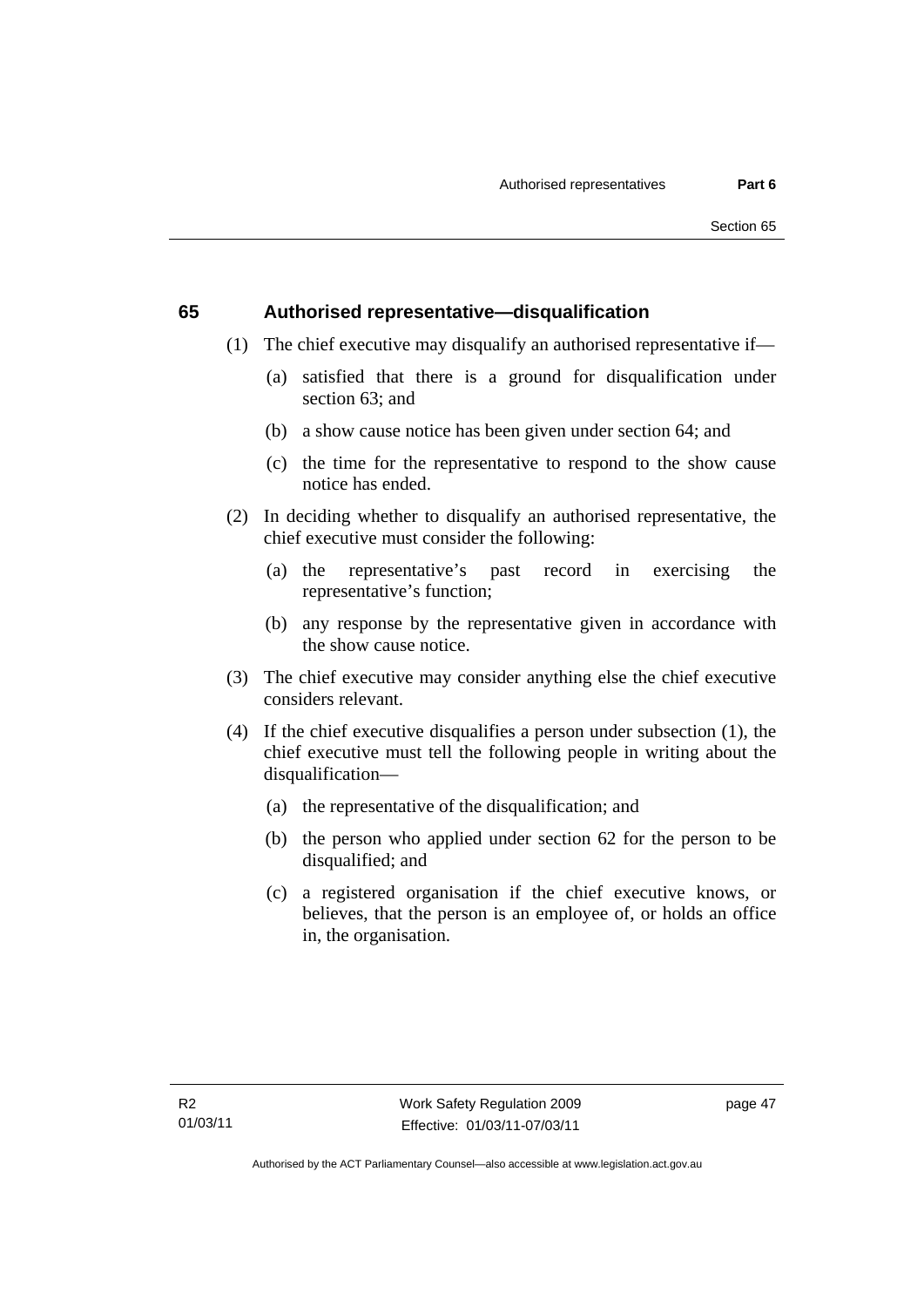#### **Part 6 Authorised representatives**

Section 66

## **66 Authorised representative—revocation of disqualification**

- (1) The chief executive may revoke a disqualification under section 65 if the chief executive believes on reasonable grounds that it is no longer appropriate for the disqualification to remain in force.
- (2) The chief executive may revoke a disqualification on application or on the chief executive's own initiative.

page 48 Work Safety Regulation 2009 Effective: 01/03/11-07/03/11

Authorised by the ACT Parliamentary Counsel—also accessible at www.legislation.act.gov.au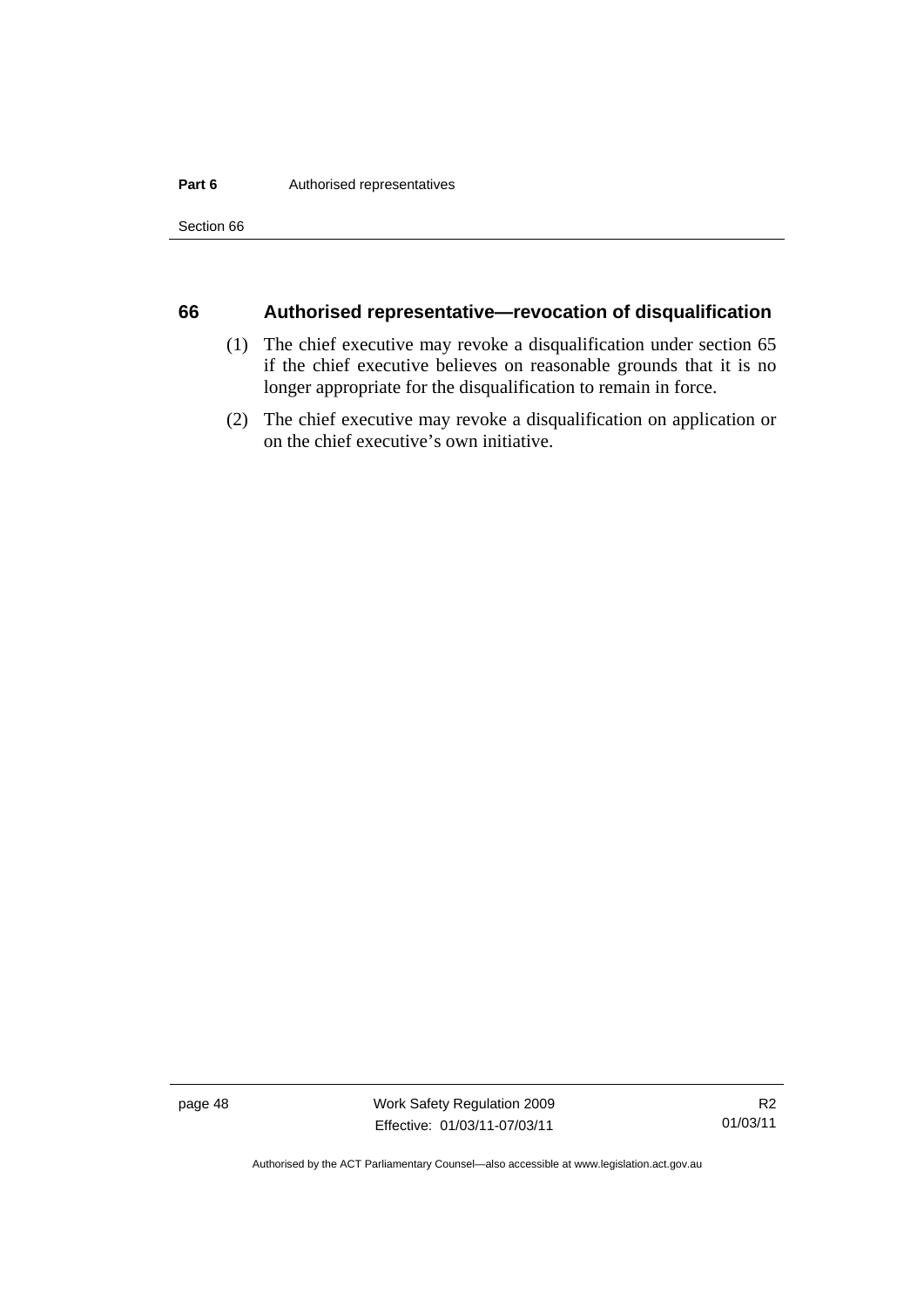# **Part 7** Particular safety measures

# **Division 7.1 Entry and exit**

## **67 Entry to and exit from workplaces**

- (1) A person conducting a business or undertaking at a workplace commits an offence if anyone coming into or leaving the workplace is not able to—
	- (a) enter, exit and move safely about the workplace; and
	- (b) leave the workplace in an emergency.

Maximum penalty: 30 penalty units.

- (2) A person in control of premises commits an offence if anyone coming into or leaving the premises is not able to—
	- (a) enter, exit and move safely about the premises; and
	- (b) leave the premises in an emergency.

Maximum penalty: 30 penalty units.

## **68 Movement within workplaces**

- (1) A person conducting a business or undertaking at a workplace commits an offence if anyone allowed at the workplace does not have safe access to—
	- (a) each place at the workplace where the person is allowed; and
	- (b) any amenities at the workplace where the person is allowed.

Maximum penalty: 20 penalty units.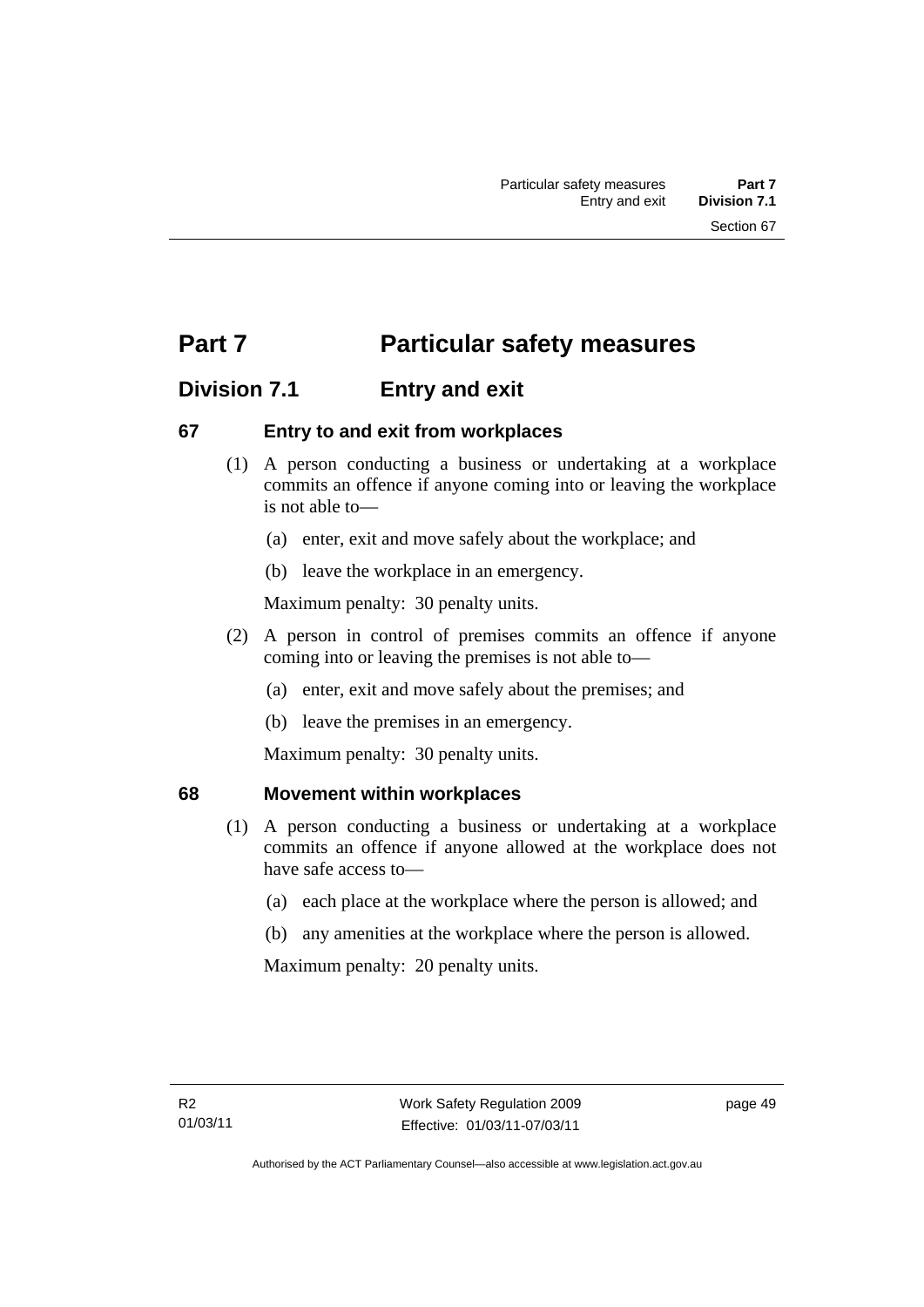- (2) A person in control of premises commits an offence if anyone allowed at the premises does not have safe access to—
	- (a) each place at the premises where the person is allowed; and
	- (b) any amenities at the premises where the person is allowed.

Maximum penalty: 20 penalty units.

 (3) A person conducting a business or undertaking at a workplace commits an offence if a passage or emergency exit at the workplace contains anything that could hinder or prevent the safe and quick exit of anyone in an emergency.

Maximum penalty: 30 penalty units.

 (4) A person in control of premises commits an offence if a passage or emergency exit at the premises contains anything that could hinder or prevent the safe and quick exit of anyone in an emergency.

Maximum penalty: 30 penalty units.

(5) An offence against subsection (3) or (4) is a strict liability offence.

# **Division 7.2 Personal protective and safety equipment**

# **69 Person conducting business or undertaking to provide personal protective and safety equipment**

- (1) A person conducting a business or undertaking at a workplace commits an offence if measures taken at the workplace to minimise a risk include the use of personal protective and safety equipment and—
	- (a) the equipment provided is not adequate for the person; or
	- (b) the equipment provided does not minimise the risk for the person; or
	- (c) the person is not told of any limitation of the equipment; or

Authorised by the ACT Parliamentary Counsel—also accessible at www.legislation.act.gov.au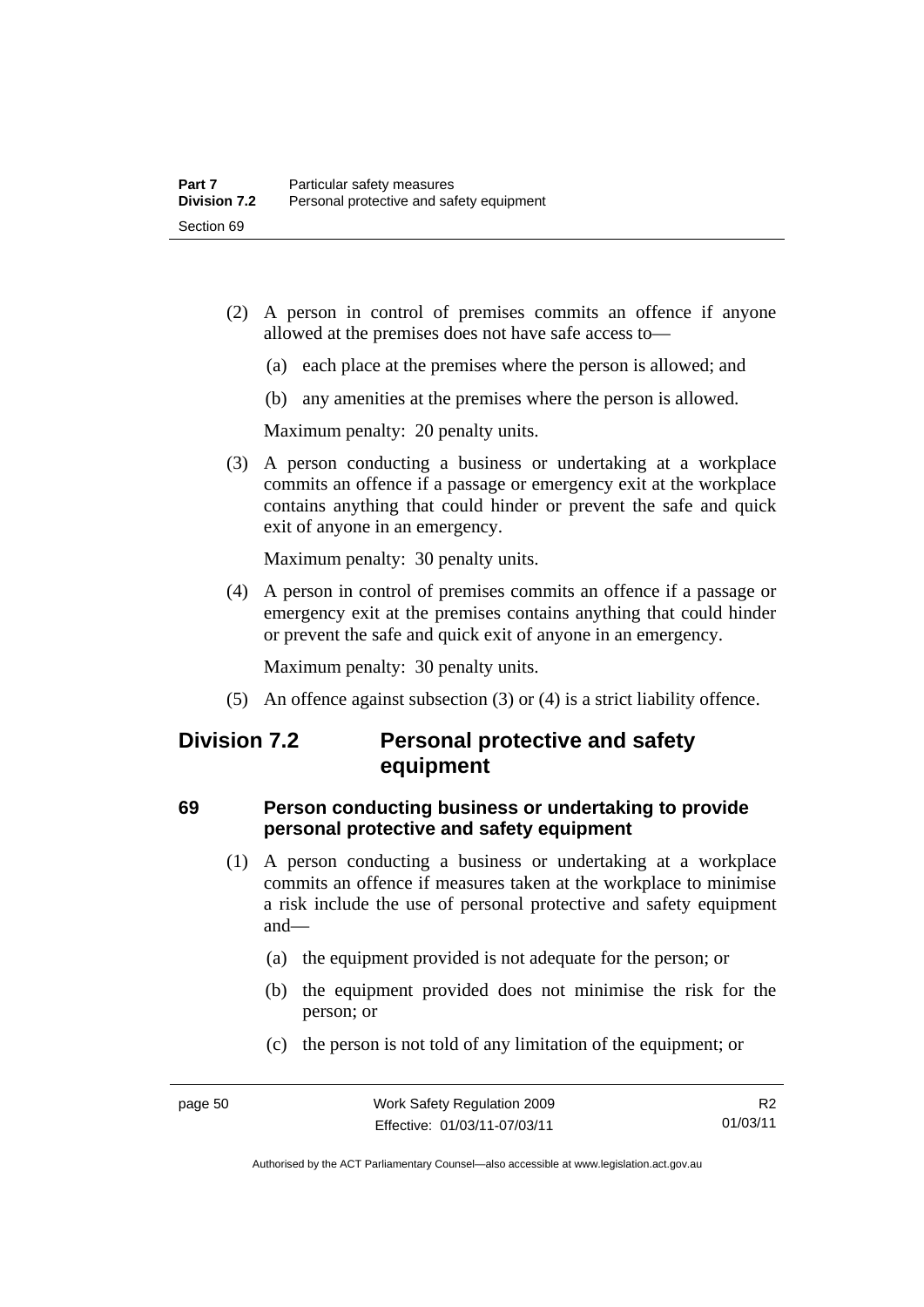- (d) the person is not given the instruction and training necessary to ensure that the equipment minimises the risk for the person; or
- (e) the equipment is not properly maintained and repaired or replaced as frequently as is necessary to minimise the risk for the person; and
- (f) the equipment is not kept in a clean and hygienic condition.

Maximum penalty: 20 penalty units.

- *Note* See also any relevant Australian Standards relating to the provision and use of personal protective and safety equipment.
- (2) A person conducting a business or undertaking at a workplace commits an offence if personal protective and safety equipment used to minimise risk at the workplace is not stored in an accessible place at the workplace.

Maximum penalty: 20 penalty units.

- (3) A person conducting a business or undertaking at a workplace commits an offence if—
	- (a) there are areas in the workplace where personal protective and safety equipment must be used; and
	- (b) the areas are not clearly identified.

Maximum penalty: 20 penalty units.

(4) An offence against this section is a strict liability offence.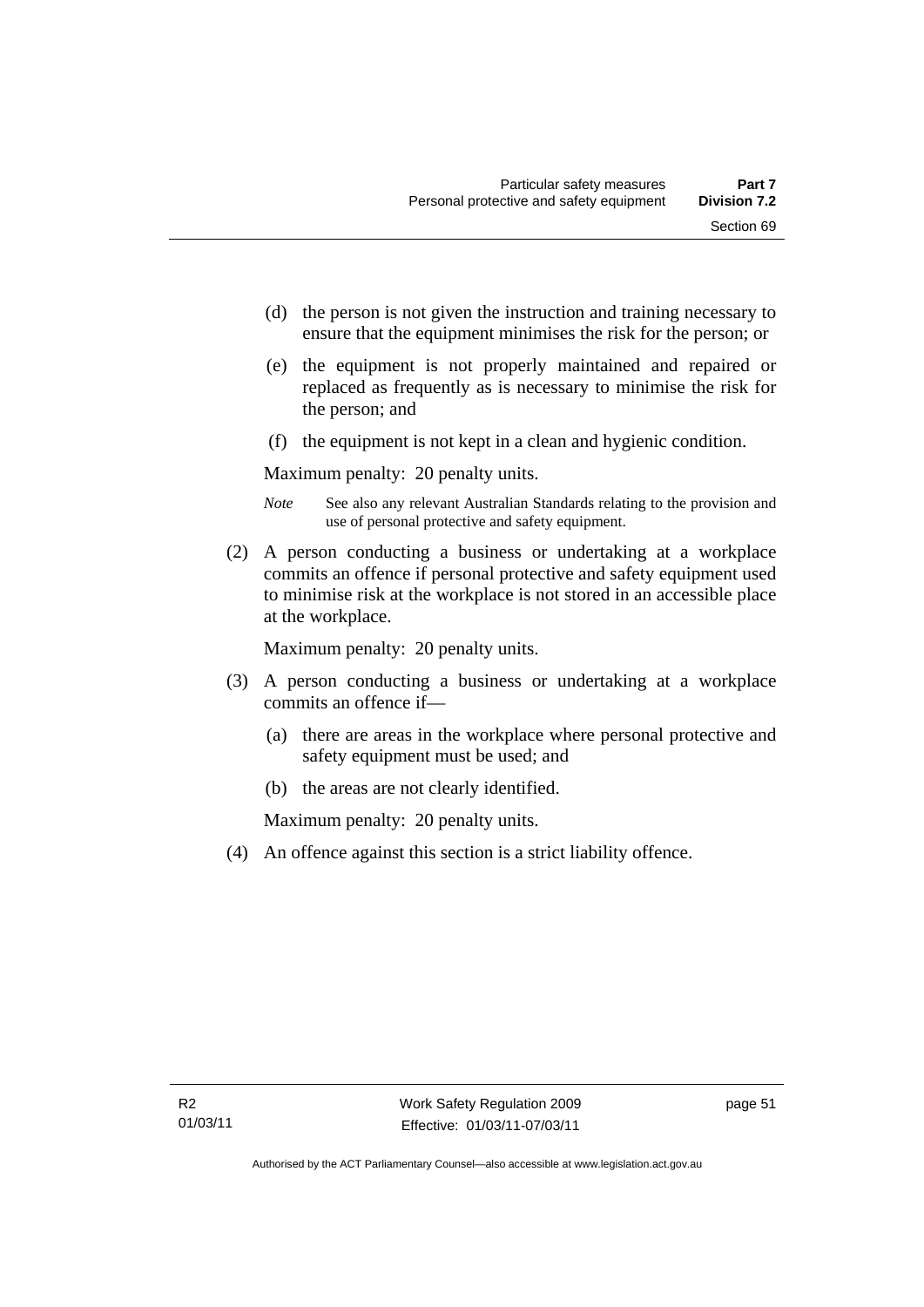# **70 Responsibilities of users of personal protective and safety equipment**

- (1) This section applies if a worker has been provided with personal protective and safety equipment for use at the worker's workplace.
- (2) A worker commits an offence if—
	- (a) the worker is given the instruction and training necessary to ensure that personal protective and safety equipment minimises the risk for the worker; and
	- (b) either the worker intentionally—
		- (i) does not use the equipment at the worker's workplace; or
		- (ii) does not use the equipment in accordance with the instructions given.

Maximum penalty: 20 penalty units.

 (3) A worker commits an offence if the worker intentionally misuses or damages personal protective and safety equipment at the worker's workplace.

Maximum penalty: 20 penalty units.

- (4) A worker commits an offence if—
	- (a) the worker becomes aware of damage to, a defect in, or a need to clean or sterilise, personal protective and safety equipment at the worker's workplace; and
	- (b) the worker intentionally does not tell the person conducting the business or undertaking at the workplace about the damage, defect or need.

Maximum penalty: 20 penalty units.

Authorised by the ACT Parliamentary Counsel—also accessible at www.legislation.act.gov.au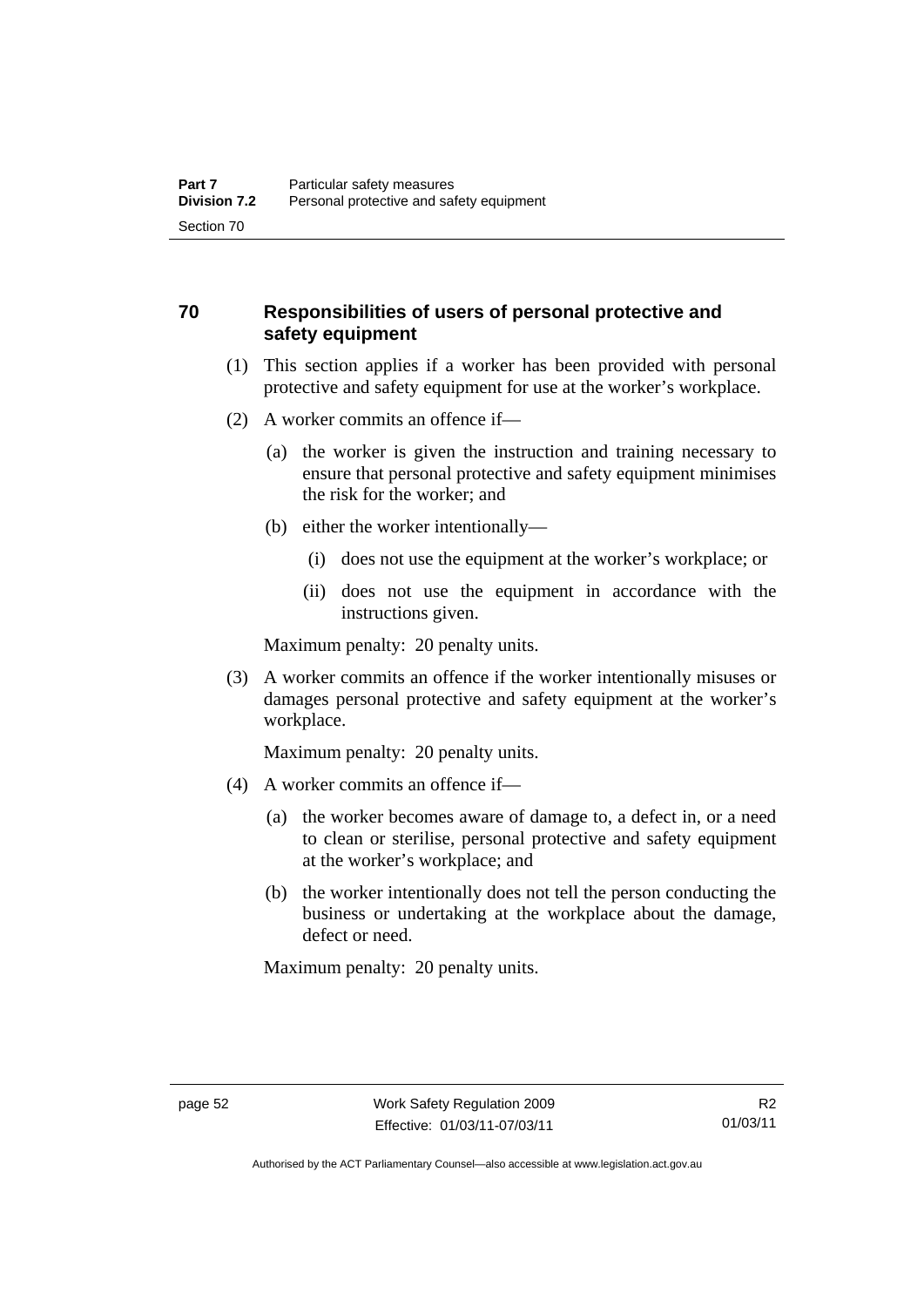# **71 Certain personal protective and safety equipment to be provided**

- (1) This section applies if—
	- (a) it is reasonably foreseeable that a person could, while at a workplace—
		- (i) be struck by an object or other material capable of causing injury; or
		- (ii) be injured by coming into contact with a sharp object; or
		- (iii) be subject to a risk to health or safety because of exposure to a substance, agent, contaminant, radiation or extreme of temperature; or
		- (iv) be exposed to a risk of injury to eyesight or to hearing capacity; or
	- (b) the person should be highly visible because of the nature of the workplace.

#### **Examples—par (b)**

- 1 poor lighting conditions
- 2 the proximity of the work to vehicles or other mobile plant
- *Note* An example is part of the regulation, is not exhaustive and may extend, but does not limit, the meaning of the provision in which it appears (see Legislation Act, s 126 and s 132).
- (2) A person conducting a business or undertaking at a workplace commits an offence if adequate personal protective and safety equipment is not provided to anyone at the workplace.

Maximum penalty: 30 penalty units.

- (3) A person conducting a business or undertaking at a workplace commits an offence if—
	- (a) the use of personal protective equipment at the workplace may affect a person's ability to communicate with other people; and

page 53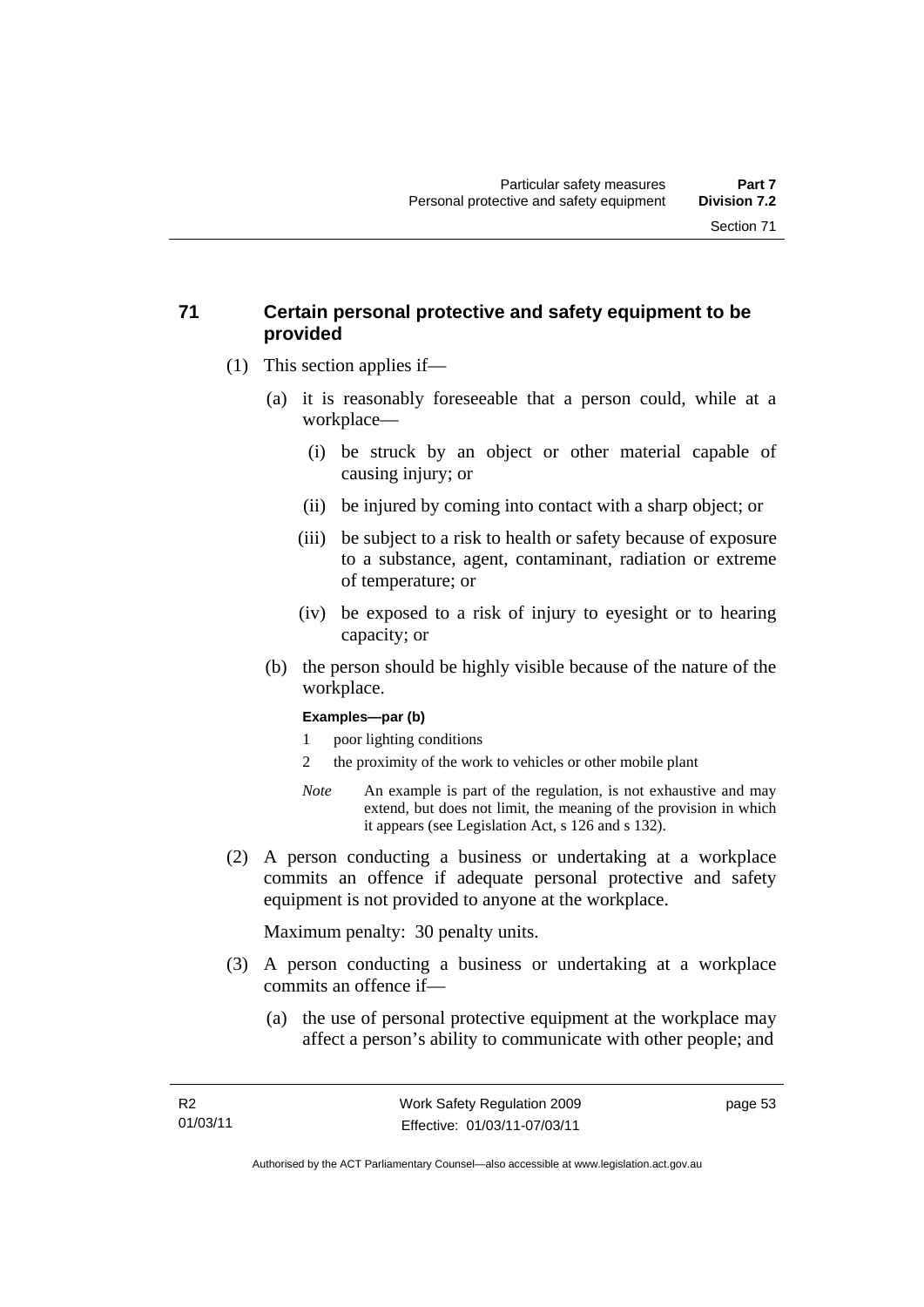(b) appropriate steps are not taken to ensure that this does not create a risk to the health or safety of the person or anyone else.

Maximum penalty: 30 penalty units.

 (4) A person in control of premises commits an offence if adequate personal protective and safety equipment is not provided to anyone at the premises.

Maximum penalty: 30 penalty units.

- (5) A person in control of premises commits an offence if—
	- (a) the use of personal protective equipment at the premises may affect a person's ability to communicate with other people; and
	- (b) appropriate steps are not taken to ensure that this does not create a risk to the health or safety of the person or anyone else.

Maximum penalty: 30 penalty units.

(6) An offence against this section is a strict liability offence.

## **72 Air supplied respiratory equipment**

- (1) This section applies if air supplied respiratory equipment is used, or provided for use, at a workplace.
- (2) A person conducting a business or undertaking at a workplace commits an offence if the air supplied respiratory equipment, provided at the workplace, supplies air—
	- (a) at less than 170L/min; and
	- (b) that contains less than 19.5% or more than 22% oxygen.

Maximum penalty: 30 penalty units.

Authorised by the ACT Parliamentary Counsel—also accessible at www.legislation.act.gov.au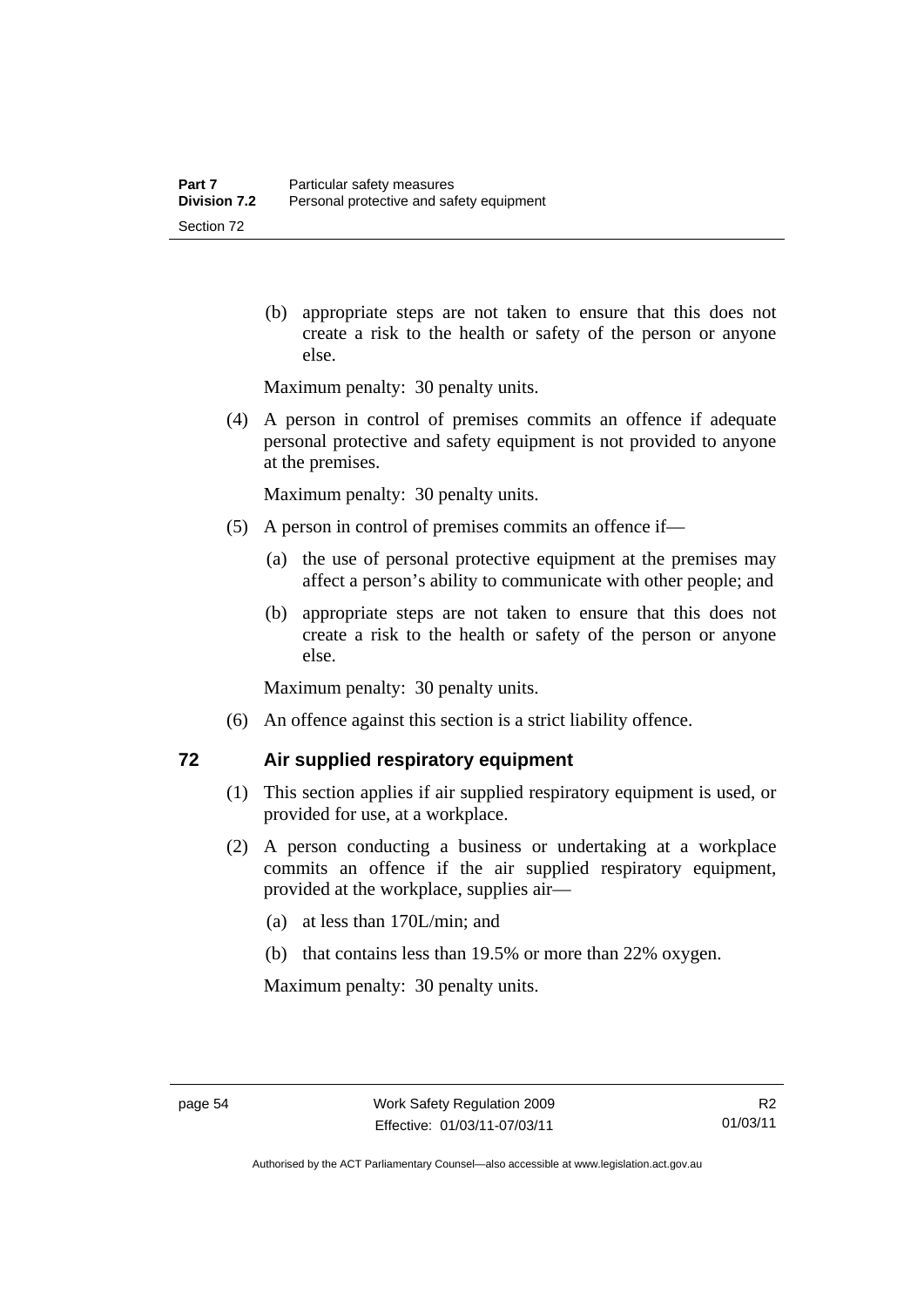- (3) A person conducting a business or undertaking at a workplace commits an offence unless the air supplied to a person using the air supplied respiratory equipment, provided at the workplace, passes through—
	- (a) an efficient purifying device that ensures that—
		- (i) the air does not have an objectionable or nauseous odour; and
		- (ii) if measured at 15ºC and 100kPa, the air would contain not more than  $11mg/m<sup>3</sup>$  of carbon monoxide, not more than 900mg/m<sup>3</sup> of carbon dioxide and not more than  $1 \text{mg/m}^3$ of oil; and
	- (b) an efficient conditioner that ensures that—
		- (i) the air is supplied at a temperature not colder than 15ºC and not warmer than 25ºC; and
		- (ii) the humidity is not less than 20% and not more than 85%; and
	- (c) an efficient condensate trap that is fitted with a drain cock to remove any condensed liquid; and
	- (d) an efficient ring circuit or controlled leak-off system that eliminates stale air.

Maximum penalty: 30 penalty units.

- (4) A person conducting a business or undertaking at a workplace commits an offence if the air supplied respiratory equipment, provided at the workplace, is not—
	- (a) kept in efficient working order; and
	- (b) kept in a place where it cannot be contaminated; and
	- (c) maintained in a way that ensures that the air supply does not overheat; and

page 55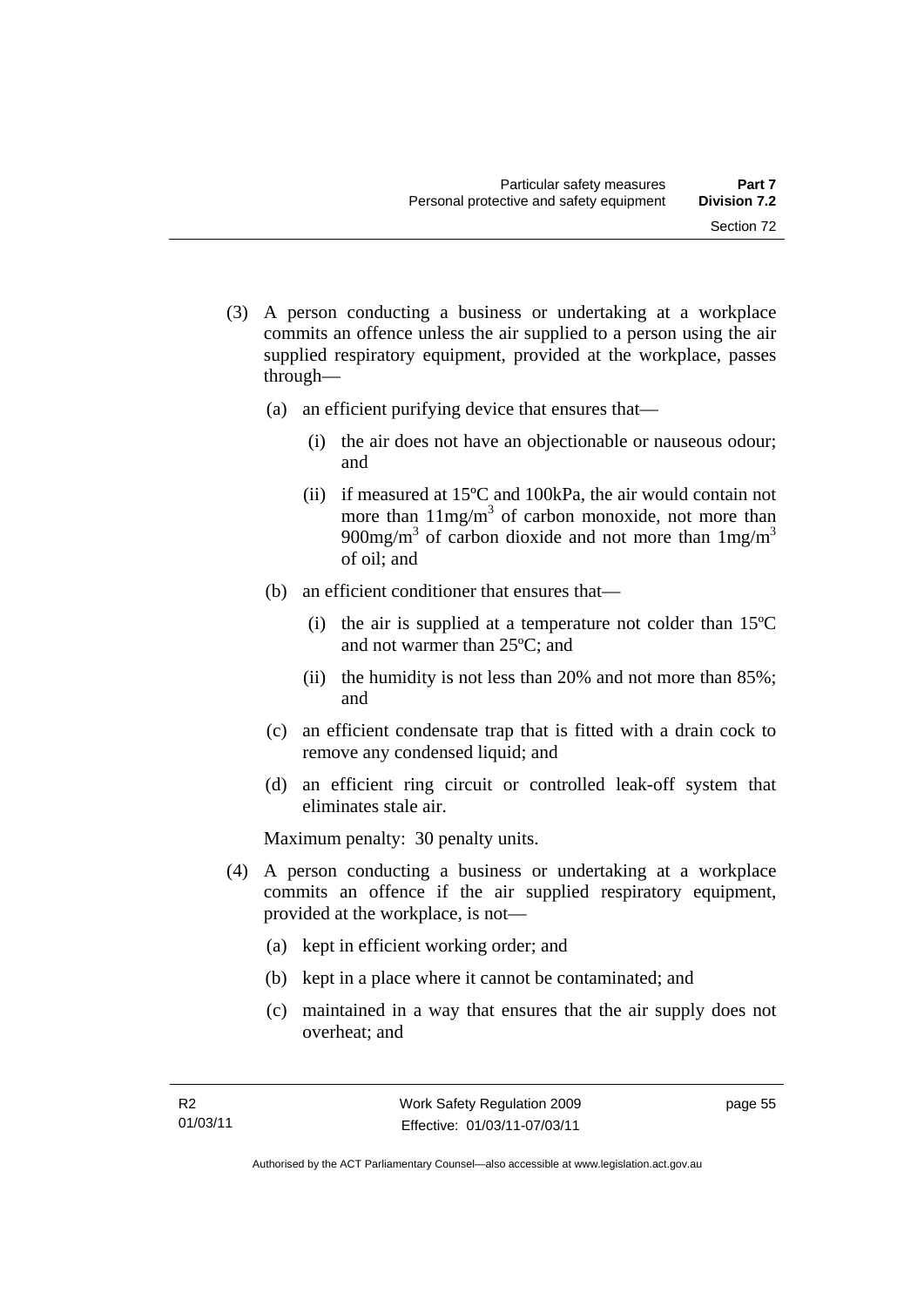(d) provided with fittings that cannot be connected to any other compressed air equipment at the workplace.

Maximum penalty: 30 penalty units.

- (5) A person conducting a business or undertaking at a workplace commits an offence if the air supplied respiratory equipment provided at the workplace—
	- (a) does not include an automatic warning device; and
	- (b) is used in circumstances in which—
		- (i) inadequate air supply might represent an immediate hazard to the user of the equipment; and
		- (ii) an auxiliary air supply is not provided.

Maximum penalty: 30 penalty units.

(6) An offence against this section is a strict liability offence.

# **Division 7.3 Prevention of falls**

# **73 Meaning of** *anchorage—***div 7.3**

In this division:

*anchorage* means a secure point for attaching a safety line or other component of a travel restraint system or fall arrest system.

## **74 Protection against falls**

- (1) This section applies if—
	- (a) because of the nature of the work, a worker must work in a workplace from which the worker could fall; and
	- (b) if the worker fell—it is likely that the worker would be injured.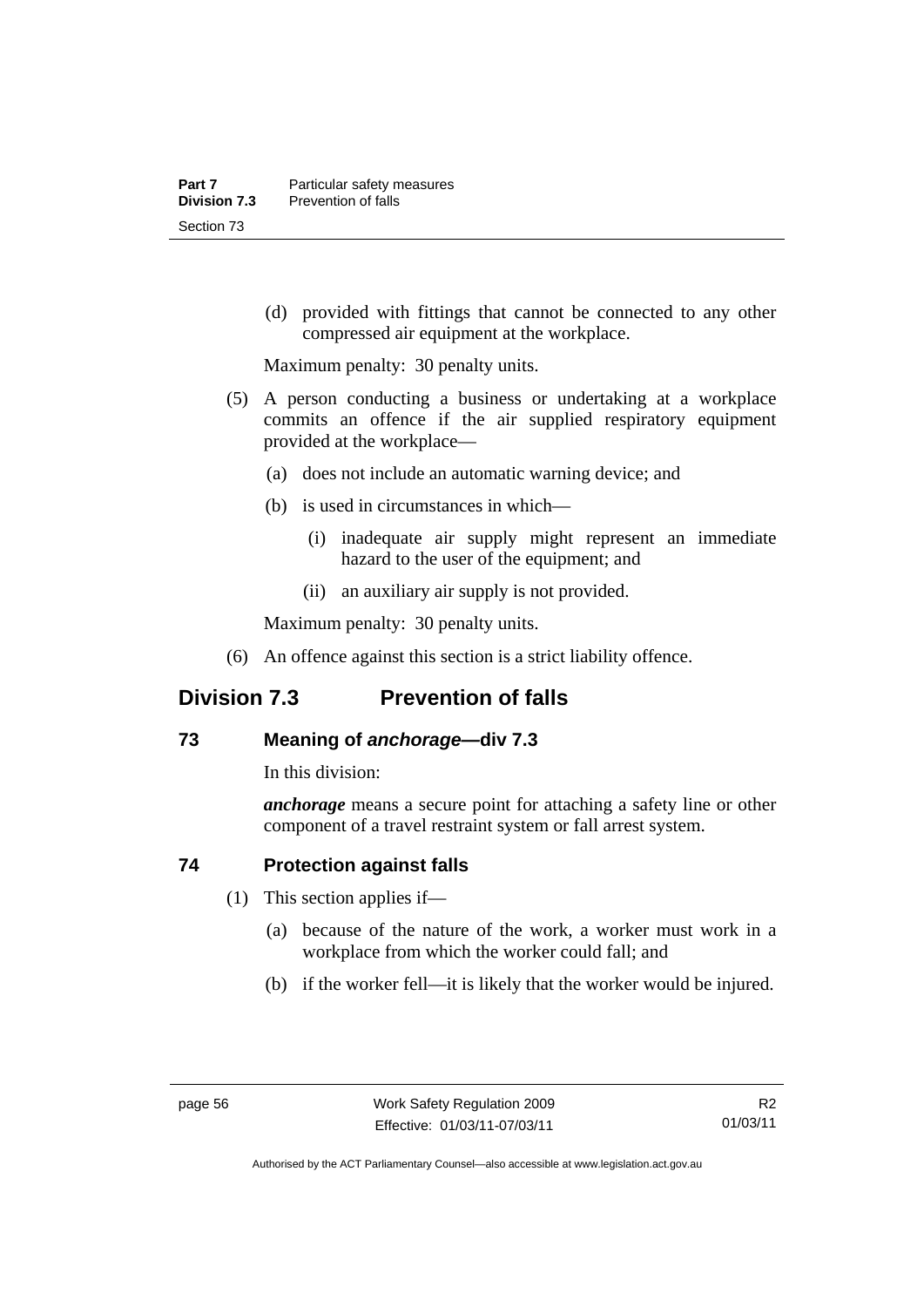Section 74

 (2) A person conducting a business or undertaking at the workplace commits an offence if the person does not provide adequate protection against the worker falling from the workplace.

Maximum penalty: 30 penalty units.

- (3) For this section, a person provides *adequate protection* at the workplace if the person—
	- (a) provides a safe means of entry to and exit from the workplace; and
	- (b) either—
		- (i) if it is reasonably practicable to provide a protective barrier for the workplace—provides the barrier; or
		- (ii) if it is not reasonably practicable to provide a protective barrier for the workplace—provides and maintains a safe system of work for the workplace.
- (4) In this section:

*provides and maintains a safe system of work* includes each of the following:

- (a) providing training in relation to risks associated with working in the workplace;
- (b) providing supervision or assistance for people working in the workplace;
- (c) using a fall-arresting device in the workplace if practicable;
- (d) if a safe working platform can reasonably be provided in the workplace—providing a safe working platform;
- (e) if a safe working platform cannot reasonably be provided in the workplace—using a safety harness or pole safety static-line system if practicable.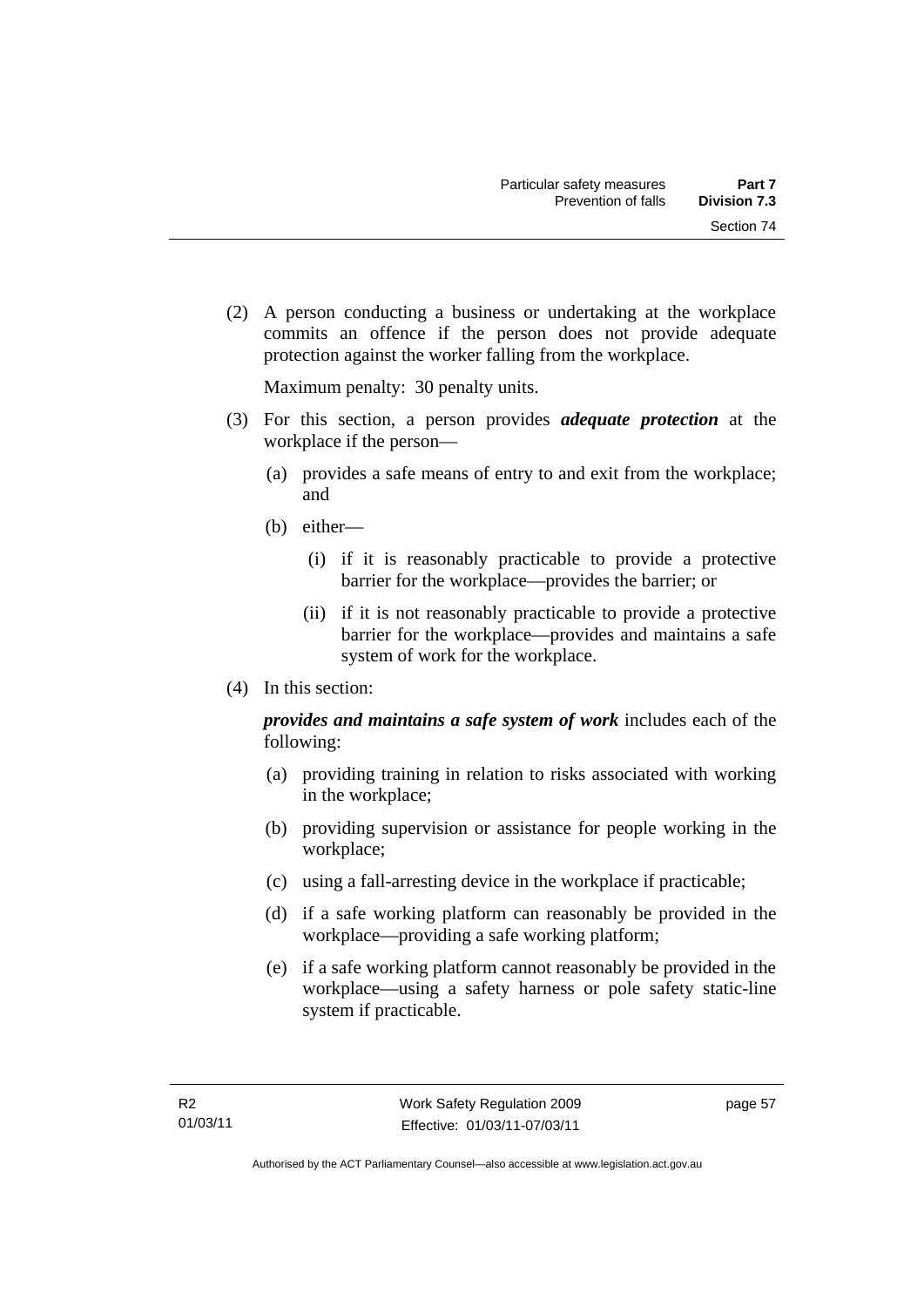## **75 Protection against falls—maintenance work**

- (1) A person conducting a business or undertaking at a workplace commits an offence if a worker is carrying out maintenance work on a structure at the workplace, and the person conducting the business or undertaking does not ensure that the worker uses—
	- (a) a properly installed building maintenance unit; or
	- (b) scaffolding or a working platform; or
	- (c) if it is not reasonably practicable to use a building maintenance unit, scaffolding or a working platform—a safety harness attached to a safety line attached to an anchorage that is appropriate taking into account the situation of the work and the construction of the structure.

Maximum penalty: 30 penalty units.

- (2) An offence against this section is a strict liability offence.
- (3) In this section:

*building maintenance unit* means a power-operated suspended platform and related equipment that—

- (a) is designed to provide access to a face of a building for maintenance purposes; and
- (b) is permanently installed on the building.

## **76 Use of safety harness, safety line and anchorage**

- (1) This section applies if a safety harness, a safety line or anchorage is used, or provided for use, at a workplace.
	- *Note* For maintenance work on a structure, a safety harness, safety line or anchorage may be used only if it is not reasonably practicable to provide a building maintenance unit, scaffolding or a working platform (see s 75 (1) (c)).

Authorised by the ACT Parliamentary Counsel—also accessible at www.legislation.act.gov.au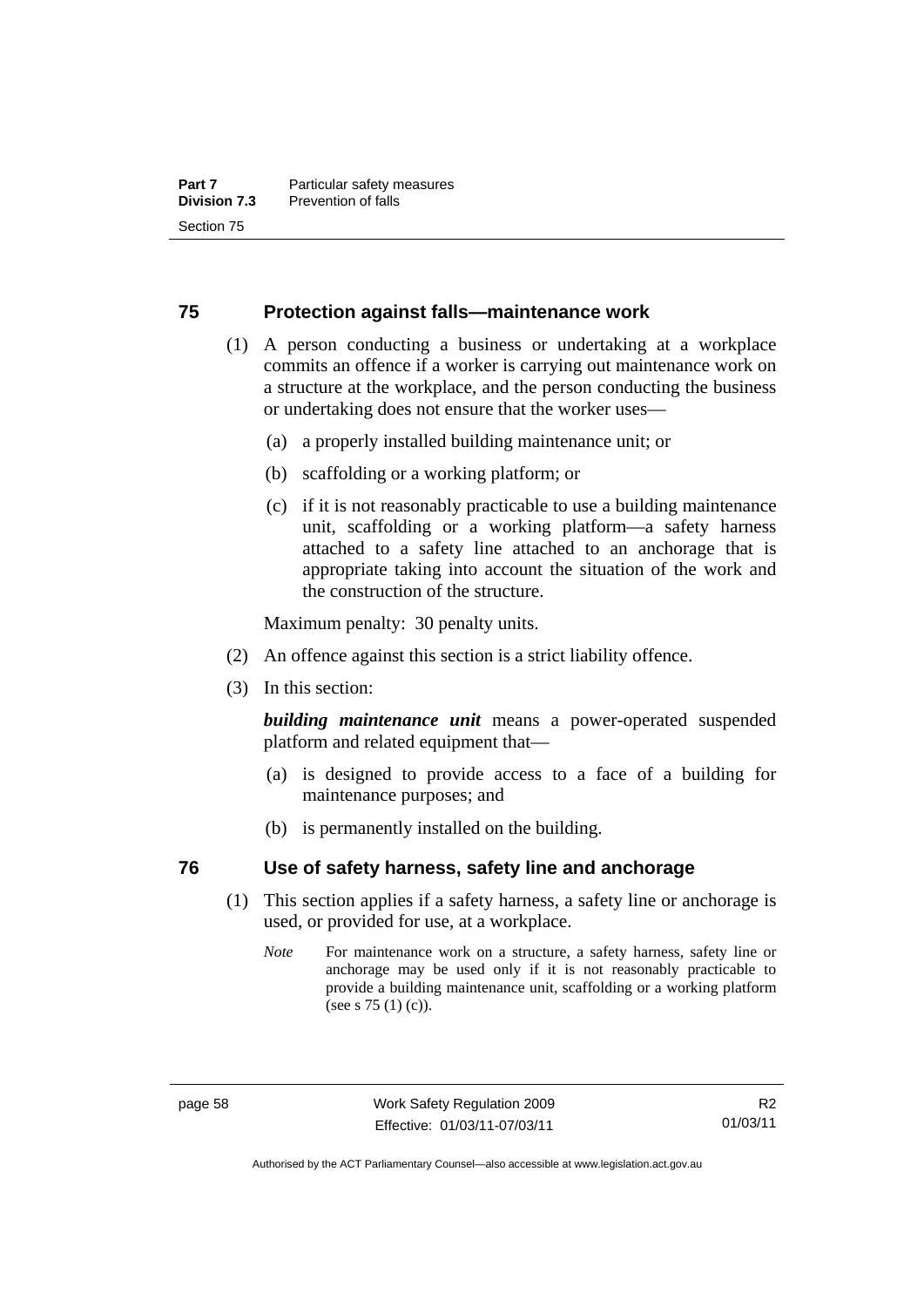- (2) A person conducting a business or undertaking at a workplace commits an offence if the person does not ensure that the safety harness, safety line or anchorage used at the workplace is—
	- (a) regularly inspected; and
	- (b) kept in efficient working order.

- (3) For subsection (2) (b), an anchorage that is permanently fixed to a structure is not kept in efficient working order if it is not inspected at least every 6 months.
- (4) A person commits an offence if the person intentionally uses a safety harness or safety line at a workplace that is not—
	- (a) suitable for the use; and
	- (b) undamaged and effective; and
	- (c) maintained in a suitable condition for the use.

Maximum penalty: 30 penalty units.

 (5) A person commits an offence if the person intentionally uses an anchorage at a workplace and the load-bearing capacity of the anchorage is impaired.

Maximum penalty: 30 penalty units.

- (6) A person conducting a business or undertaking at a workplace commits an offence if the person—
	- (a) is aware that the load-bearing capacity of the anchorage at the workplace is impaired; and
	- (b) allows the anchorage to be used before it is repaired or replaced.

Maximum penalty: 30 penalty units.

(7) An offence against subsection (2) is a strict liability offence.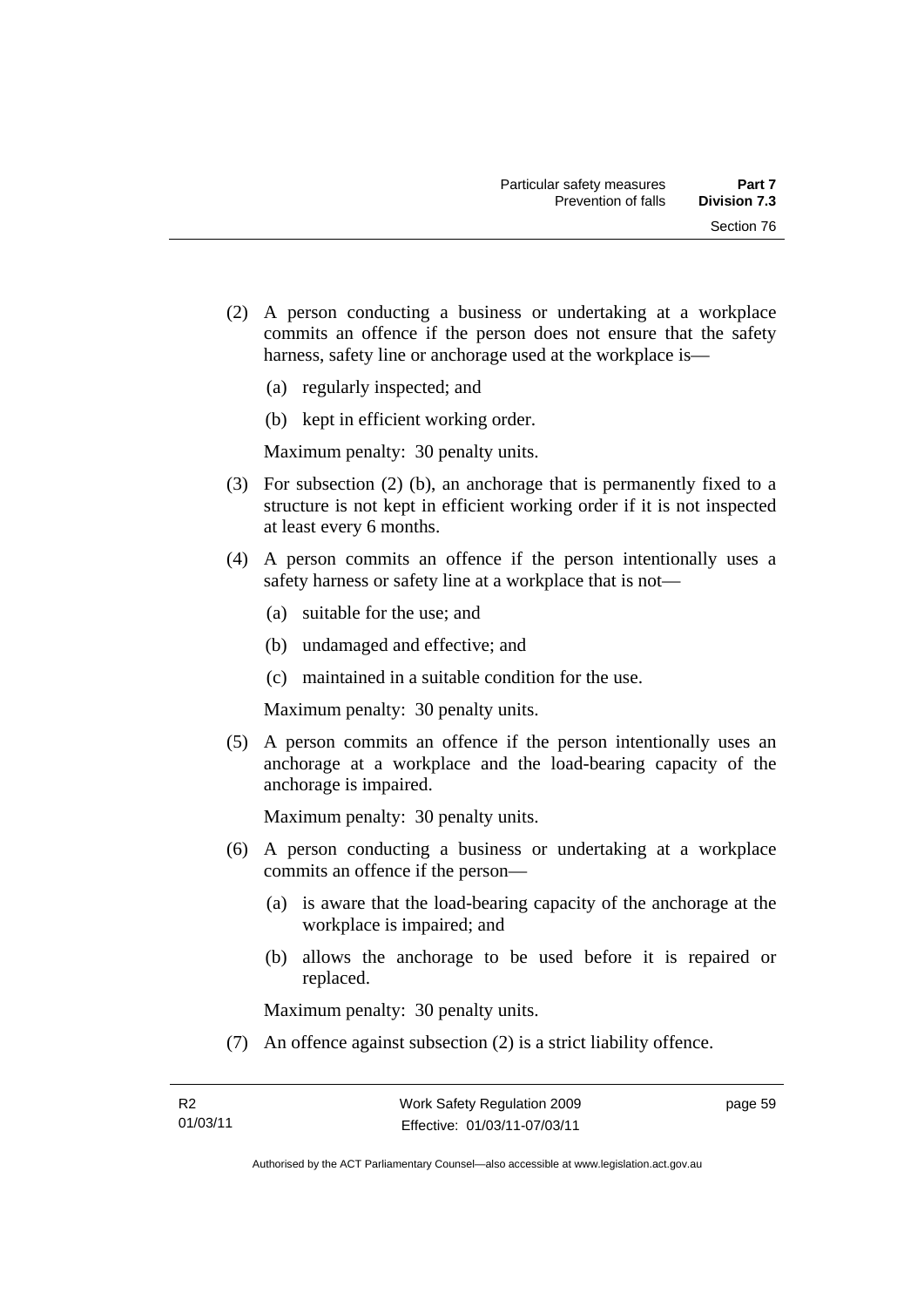#### **77 Use of ladders**

- (1) A person conducting a business or undertaking at a workplace commits an offence if a ladder used, or provided for use, at the workplace is not—
	- (a) of sound construction; and
	- (b) kept in a safe condition.

Maximum penalty: 20 penalty units.

 (2) A person commits an offence if the person intentionally uses a ladder at a workplace in a way that creates a risk to the safety of anyone.

Maximum penalty: 20 penalty units.

(3) An offence against subsection (1) is a strict liability offence.

#### **78 Use of particular types of ladders**

- (1) A person commits an offence if the person uses a portable single ladder or extension ladder at a workplace in any of the following circumstances:
	- (a) the horizontal distance between the ladder's top support point and its foot is more than  $\frac{1}{4}$  of its supported length;
	- (b) the ladder is not placed on a firm footing;
	- (c) the ladder is not secured to prevent slipping and sideways movement.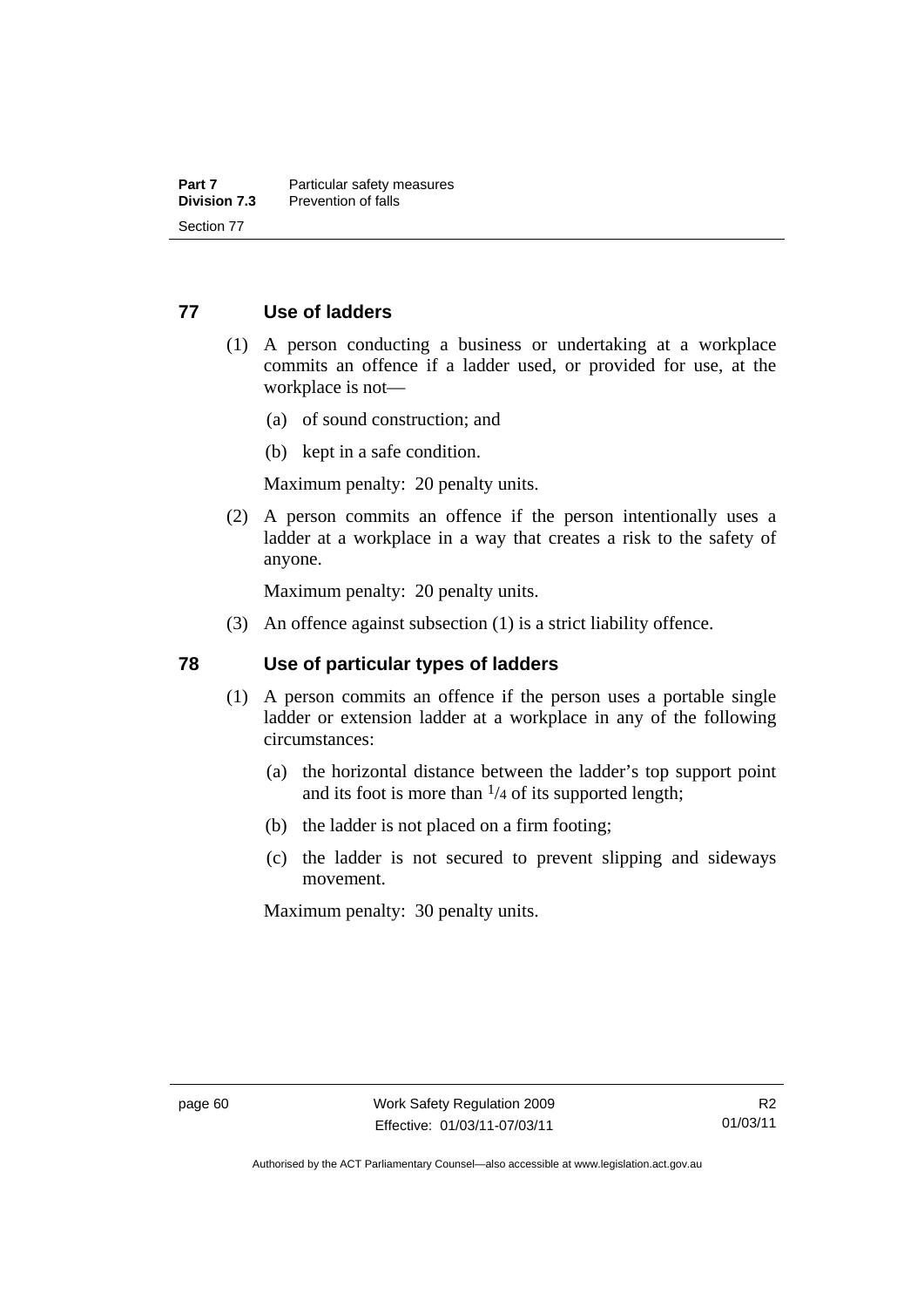- (2) A person commits an offence if—
	- (a) the person uses a ladder at a workplace to support planks for a working platform; and
	- (b) the ladder is not a trestle ladder.

- (3) A person commits an offence if—
	- (a) the person uses a working platform supported by trestle ladders at a workplace; and
	- (b) the working platform is used for work other than light duty work.

Maximum penalty: 30 penalty units.

- (4) An offence against this section is a strict liability offence.
- (5) In this section:

*light duty work* means work on a ladder if the total weight on the ladder is less that 2.2kN (224kg), including a single point limit of 1kN (102kg).

- *Note 1* Australian Standard AS 1892 provides detailed standards for portable ladders and light duty work.
- *Note 2* This standard may be purchased at www.standards.org.au.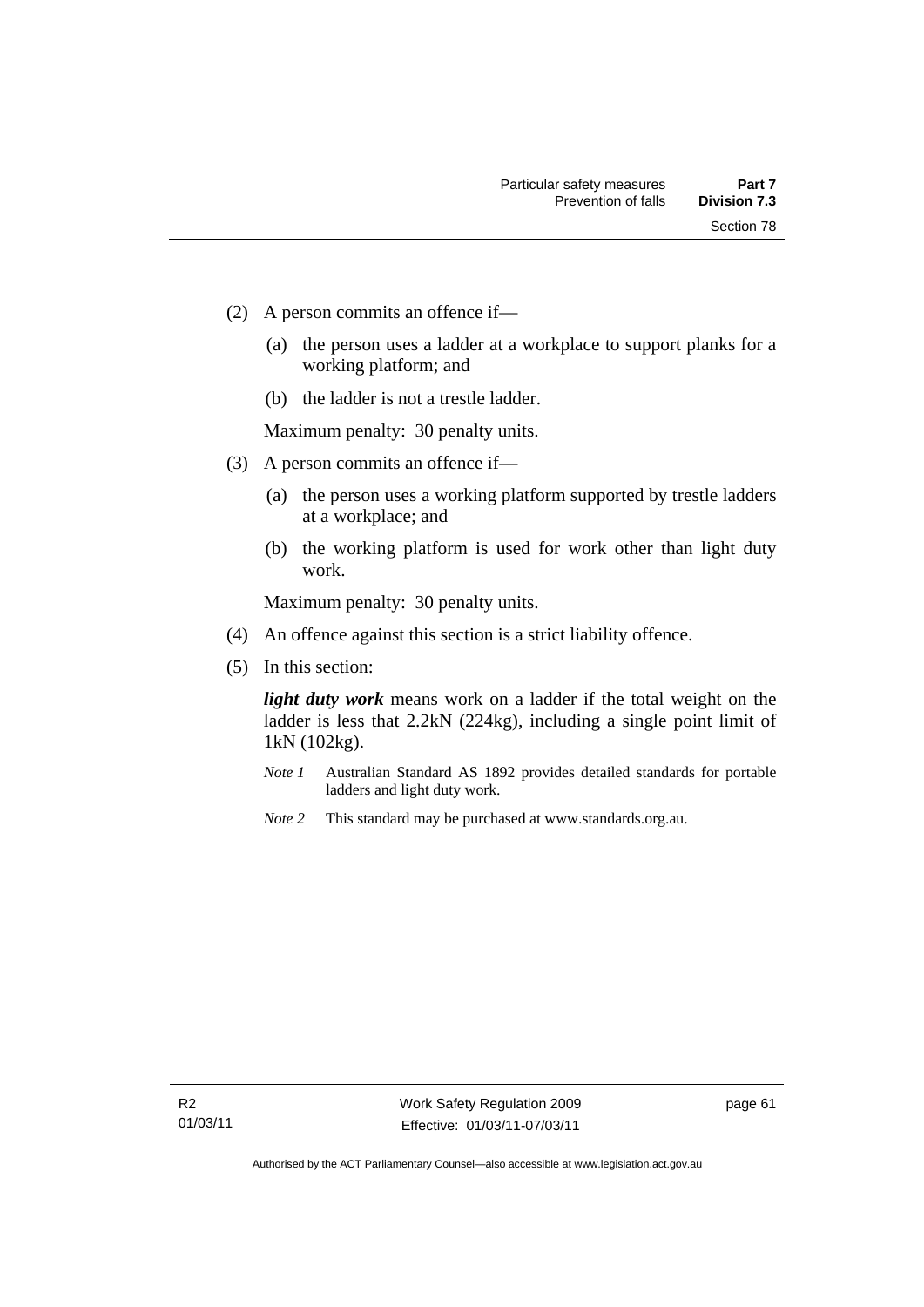**Part 7** Particular safety measures **Division 7.4** Atmosphere and ventilation Section 79

## **Division 7.4 Atmosphere and ventilation**

#### **79 Definitions—div 7.4**

In this division:

*inhalable dust* means airborne particles of dust that can be taken in through the nose or mouth during breathing.

*safe oxygen level* means a minimum oxygen content in air of 19.5% by volume under normal atmospheric pressure and a maximum oxygen content in air of 23.5% by volume under normal atmospheric pressure.

*safe unclassified inhalable dust level* means a level of unclassified inhalable dust of  $10mg/m<sup>3</sup>$  (TWA) or less.

*time-weighted average* (or *TWA*) means—

- (a) for workers working standard hours—the average airborne concentration of a particular substance when calculated over an 8-hour working day for a 5-day working week; or
- (b) for workers working non-standard hours—the average airborne concentration of a particular substance taking into account any adjustment needed under the Australian Safety and Compensation Council *Guidance Note on the Interpretation of Exposure Standards for Atmospheric Contaminants in the Occupational Environment*, NOHSC 3008 (1995) 3rd Edition, part 5A.

*TWA*—see *time-weighted average*.

*unclassified inhalable dust* means inhalable dust of a type that is not classified in the national exposure standards.

*Note National exposure standards*—see the dictionary.

*unsafe oxygen level* means an oxygen level other than a safe oxygen level.

R2 01/03/11

Authorised by the ACT Parliamentary Counsel—also accessible at www.legislation.act.gov.au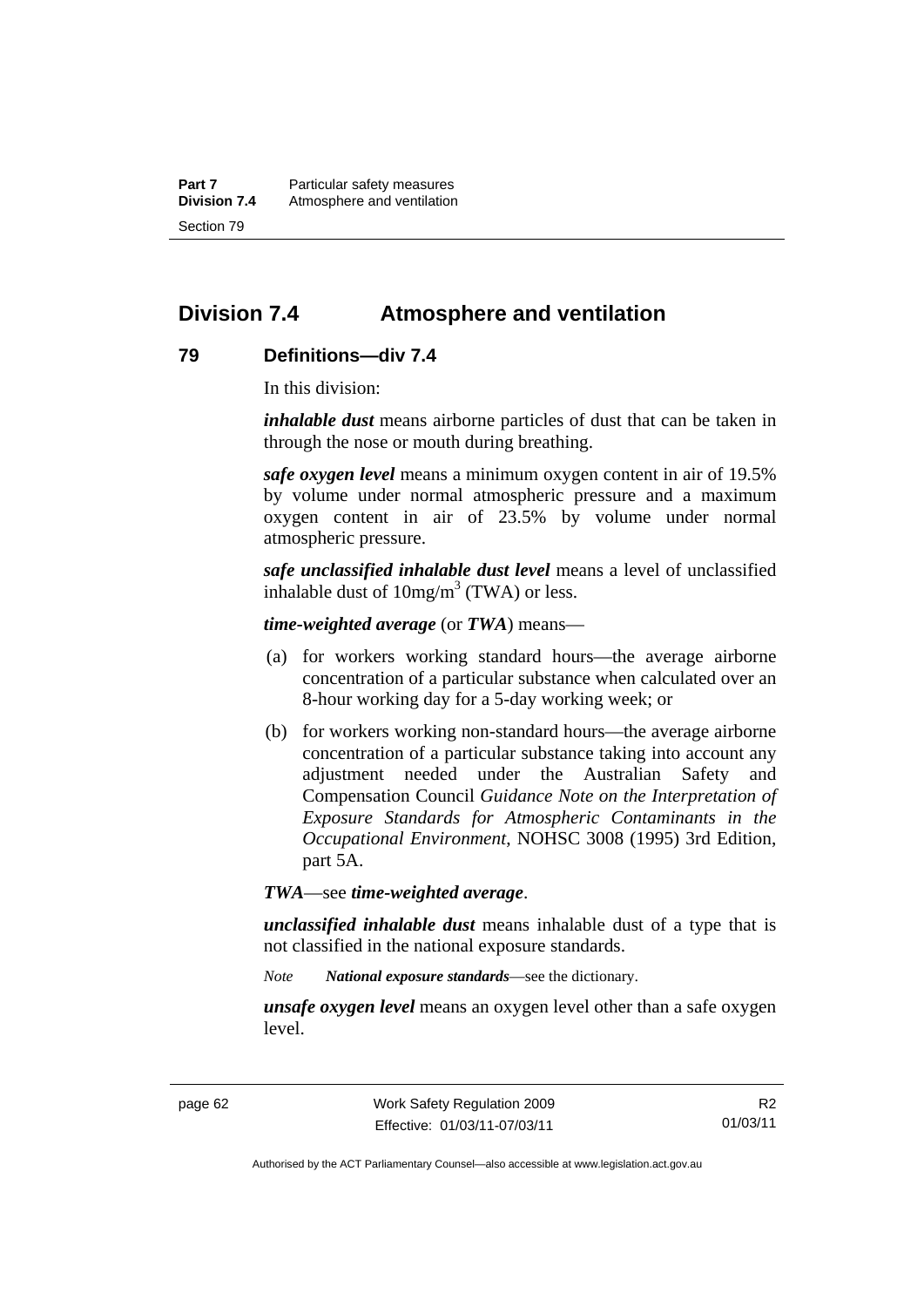*unsafe unclassified inhalable dust level* means a level of unclassified inhalable dust other than a safe unclassified inhalable dust level.

#### **80 Ventilation**

 (1) A person conducting a business or undertaking commits an offence if the person's workplace is not adequately ventilated.

Maximum penalty: 30 penalty units.

 (2) A person in control of premises commits an offence if the person's premises are not adequately ventilated.

Maximum penalty: 30 penalty units.

- (3) What is adequate for this section must be decided having regard to—
	- (a) the nature of the work undertaken at the workplace; and
	- (b) the size and location of the workplace; and
	- (c) the number of workers at the workplace and their characteristics including gender, age and special needs.
- (4) An offence against this section is a strict liability offence.

#### **81 Unsafe oxygen levels—particular measures**

- (1) A person conducting a business or undertaking at a workplace commits an offence if—
	- (a) atmospheres in the workplace contain, or are reasonably likely to develop, unsafe oxygen levels; and
	- (b) the person does not manage the risk associated with unsafe oxygen levels.

Maximum penalty: 30 penalty units.

*Note* For what someone is required to do to manage risk—see the Act, s 14.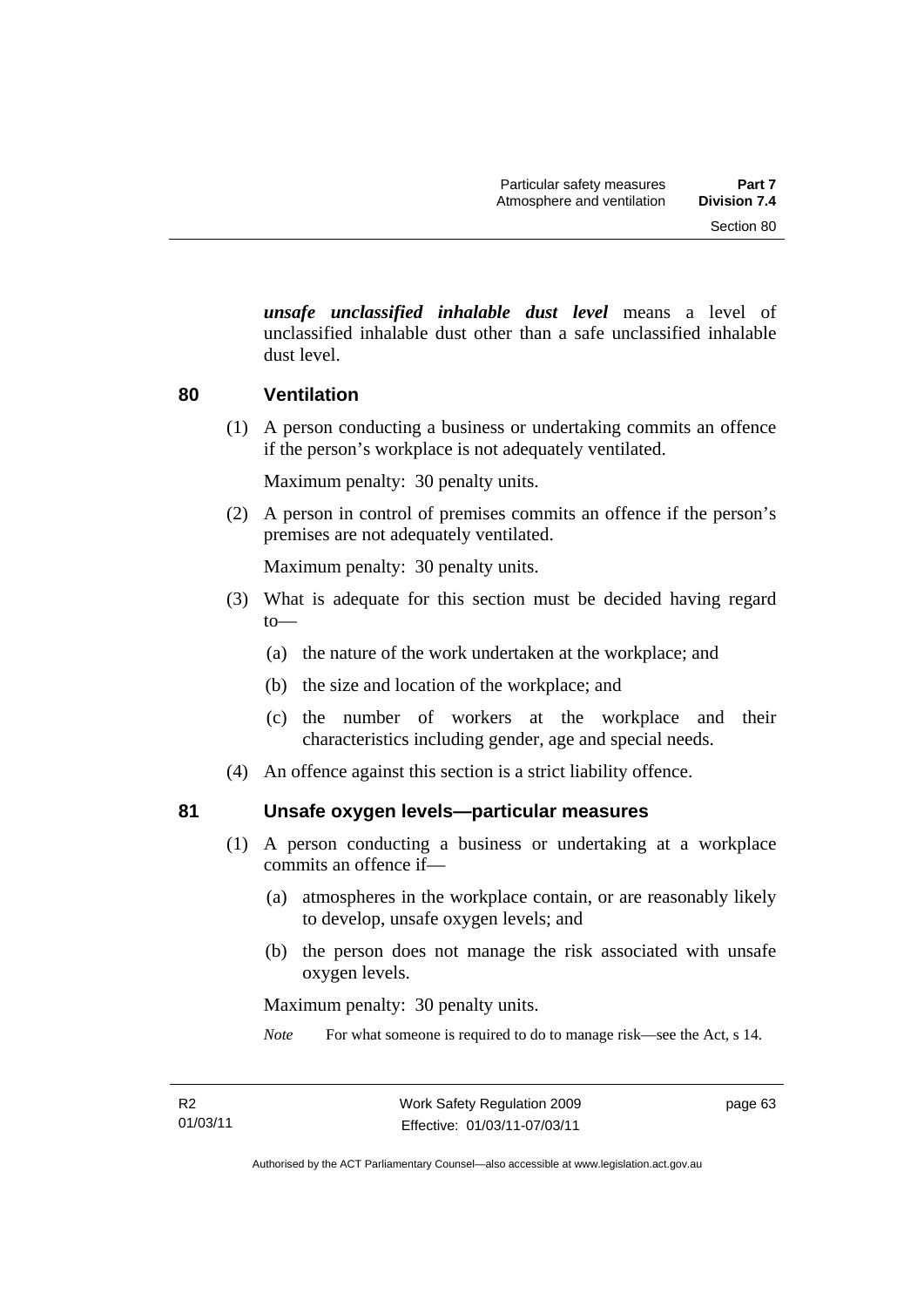- (2) A person in control of premises commits an offence if—
	- (a) atmospheres in the premises contain, or are reasonably likely to develop, unsafe oxygen levels; and
	- (b) the person does not manage the risk associated with unsafe oxygen levels.

(3) An offence against this section is a strict liability offence.

#### **82 Unsafe levels of unclassified inhalable dust—particular measures**

- (1) A person conducting a business or undertaking at a workplace commits an offence if—
	- (a) atmospheres in the workplace contain, or are reasonably likely to develop, unsafe unclassified inhalable dust levels; and
	- (b) the person does not display warning signs about the unsafe unclassified inhalable dust levels at the workplace; and
	- (c) the person does not otherwise manage the risk associated with unsafe unclassified inhalable dust levels.

- *Note 1* For what someone is required to do to manage risk—see the Act, s 14.
- *Note 2* Classified inhalable dust is a dangerous substance. Dangerous substances are dealt with under the *Dangerous Substances Act 2004*.
- (2) A person in control of premises commits an offence if—
	- (a) atmospheres in the premises contain, or are reasonably likely to develop, unsafe unclassified inhalable dust levels; and
	- (b) the person does not display warning signs about the unsafe unclassified inhalable dust levels at the premises; and

Authorised by the ACT Parliamentary Counsel—also accessible at www.legislation.act.gov.au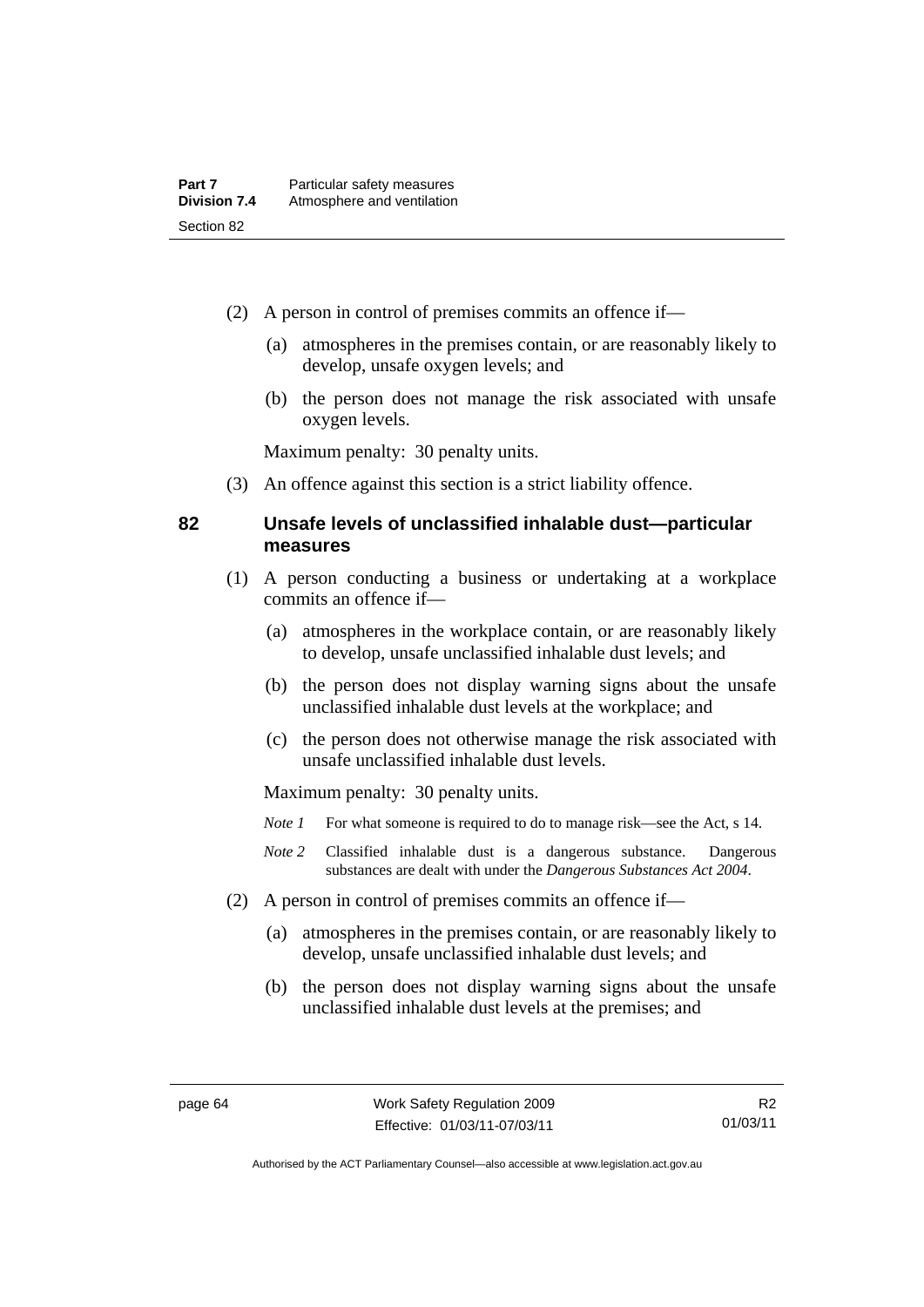(c) the person does not otherwise manage the risk associated with

Maximum penalty: 30 penalty units.

(3) An offence against this section is a strict liability offence.

unsafe unclassified inhalable dust levels.

### **83 Unsafe levels of oxygen and unclassified inhalable dust entry**

- (1) A person conducting a business or undertaking at a workplace where there is a risk of unsafe oxygen levels or unsafe levels of unclassified inhalable dust commits an offence if the person does not ensure that—
	- (a) the unsafe place in the person's workplace is isolated; and
	- (b) appropriate warning signs are displayed at entry points to the unsafe place.

Maximum penalty: 30 penalty units.

- (2) A person in control of premises where there is a risk of unsafe oxygen levels or unsafe levels of unclassified inhalable dust commits an offence if the person does not ensure that—
	- (a) the unsafe place in the premises is isolated; and
	- (b) appropriate warning signs are displayed at entry points to the unsafe place.

Maximum penalty: 30 penalty units.

(3) An offence against this section is a strict liability offence.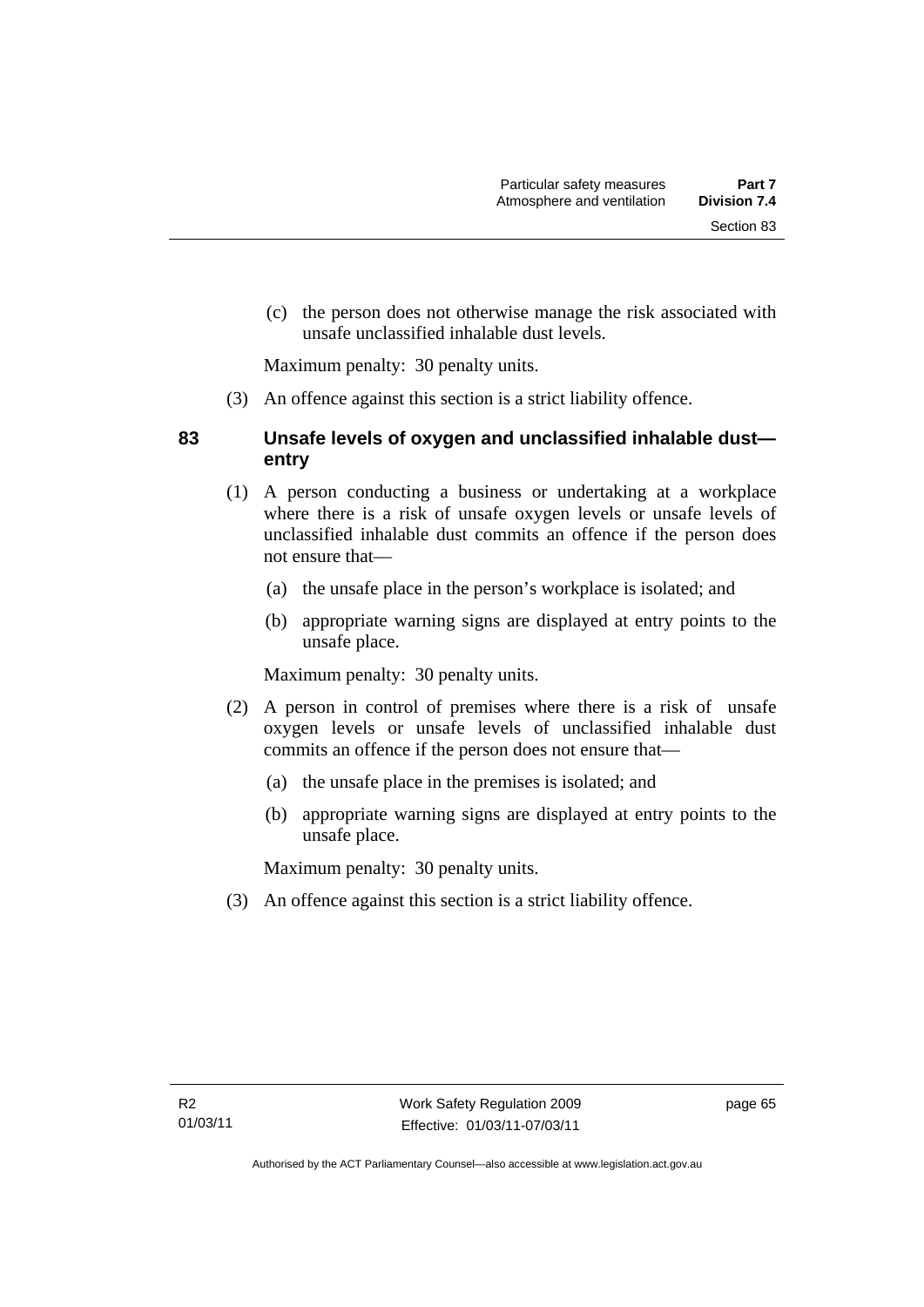### **84 Monitoring levels of oxygen and unclassified inhalable dust**

- (1) A person conducting a business or undertaking at a workplace where there is a risk of unsafe oxygen levels or unsafe levels of unclassified inhalable dust commits an offence if the person does not ensure that—
	- (a) appropriate monitoring is undertaken at the workplace in accordance with a suitable procedure; and
	- (b) the results of the monitoring are recorded; and
	- (c) the monitoring records are readily accessible to anyone who may be put at risk by an unsafe level of oxygen or unclassified inhalable dust at the workplace; and
	- (d) safe oxygen levels and unclassified inhalable dust levels are maintained at the workplace.

Maximum penalty: 30 penalty units.

- (2) A person in control of premises where there is a risk of unsafe oxygen levels or unsafe levels of unclassified inhalable dust commits an offence if the person does not ensure that—
	- (a) appropriate monitoring is undertaken at the premises in accordance with a suitable procedure; and
	- (b) the results of the monitoring are recorded; and
	- (c) the monitoring records are readily accessible to anyone who may be put at risk by an unsafe level of oxygen or unclassified inhalable dust at the premises; and
	- (d) safe oxygen levels and unclassified inhalable dust levels are maintained at the premises.

Maximum penalty: 30 penalty units.

(3) An offence against this section is a strict liability offence.

Authorised by the ACT Parliamentary Counsel—also accessible at www.legislation.act.gov.au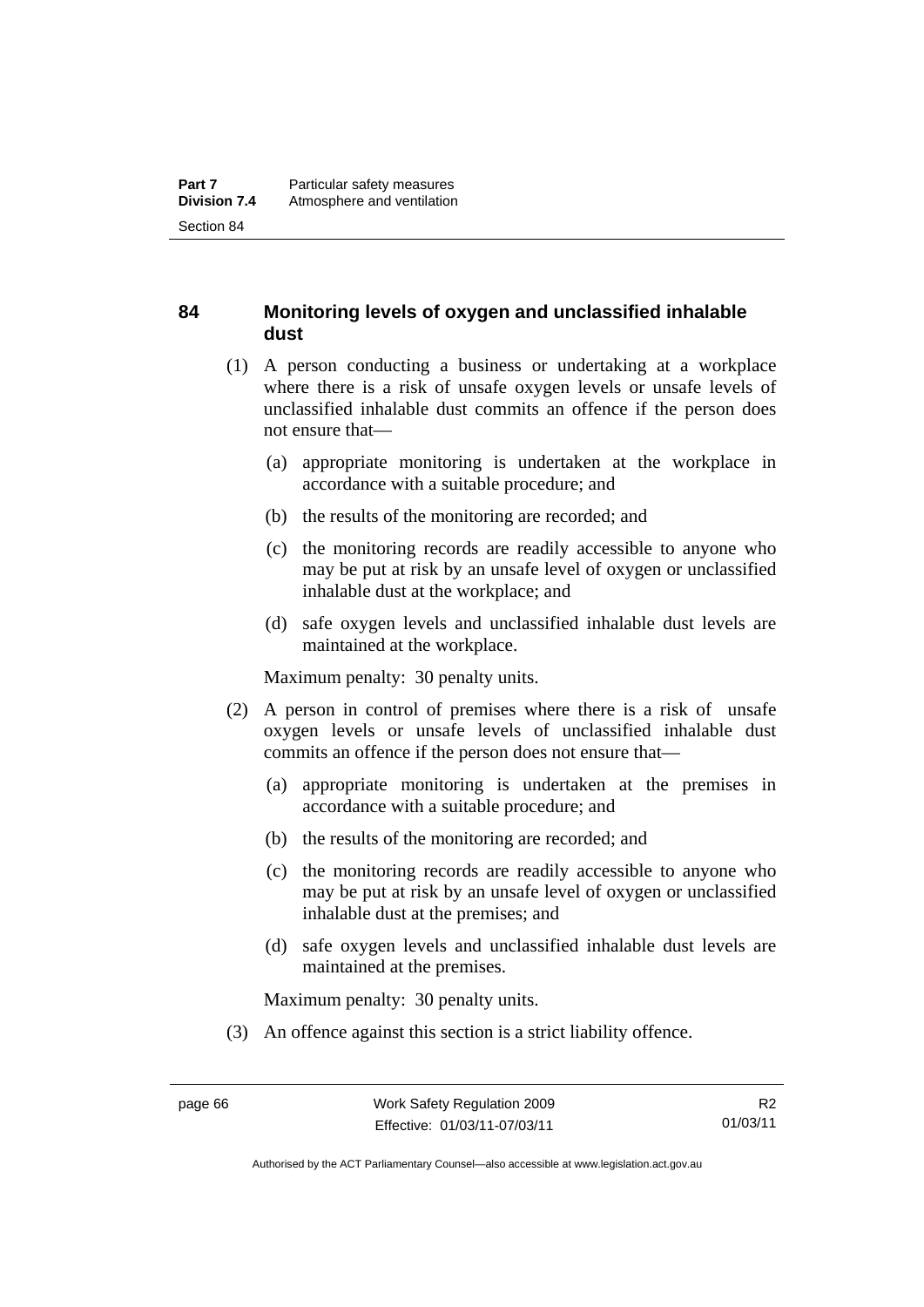# **Division 7.5 Heat and cold**

#### **85 Air temperature**

 (1) A person conducting a business or undertaking at a workplace commits an offence if work practices at the workplace do not protect workers from extremes of heat and cold.

Maximum penalty: 30 penalty units.

(2) An offence against this section is a strict liability offence.

#### **86 Heat—particular measures**

- (1) This section applies if a workplace environment becomes, or could reasonably be expected to become, hot.
- (2) A person conducting a business or undertaking at a workplace commits an offence if the person does not ensure that—
	- (a) adequate ventilation and air movement is provided at the workplace; and
	- (b) adequate personal protective and safety equipment is provided at the workplace to each worker exposed to heat; and
	- (c) appropriate work and rest regimes are provided at the workplace for each worker exposed to heat.

Maximum penalty: 10 penalty units.

- (3) What is adequate for subsection (2) must be decided having regard to—
	- (a) the nature of the work undertaken at the workplace; and
	- (b) the size and location of the workplace; and
	- (c) the number of workers at the workplace and their characteristics including gender, age and special needs.
- (4) An offence against this section is a strict liability offence.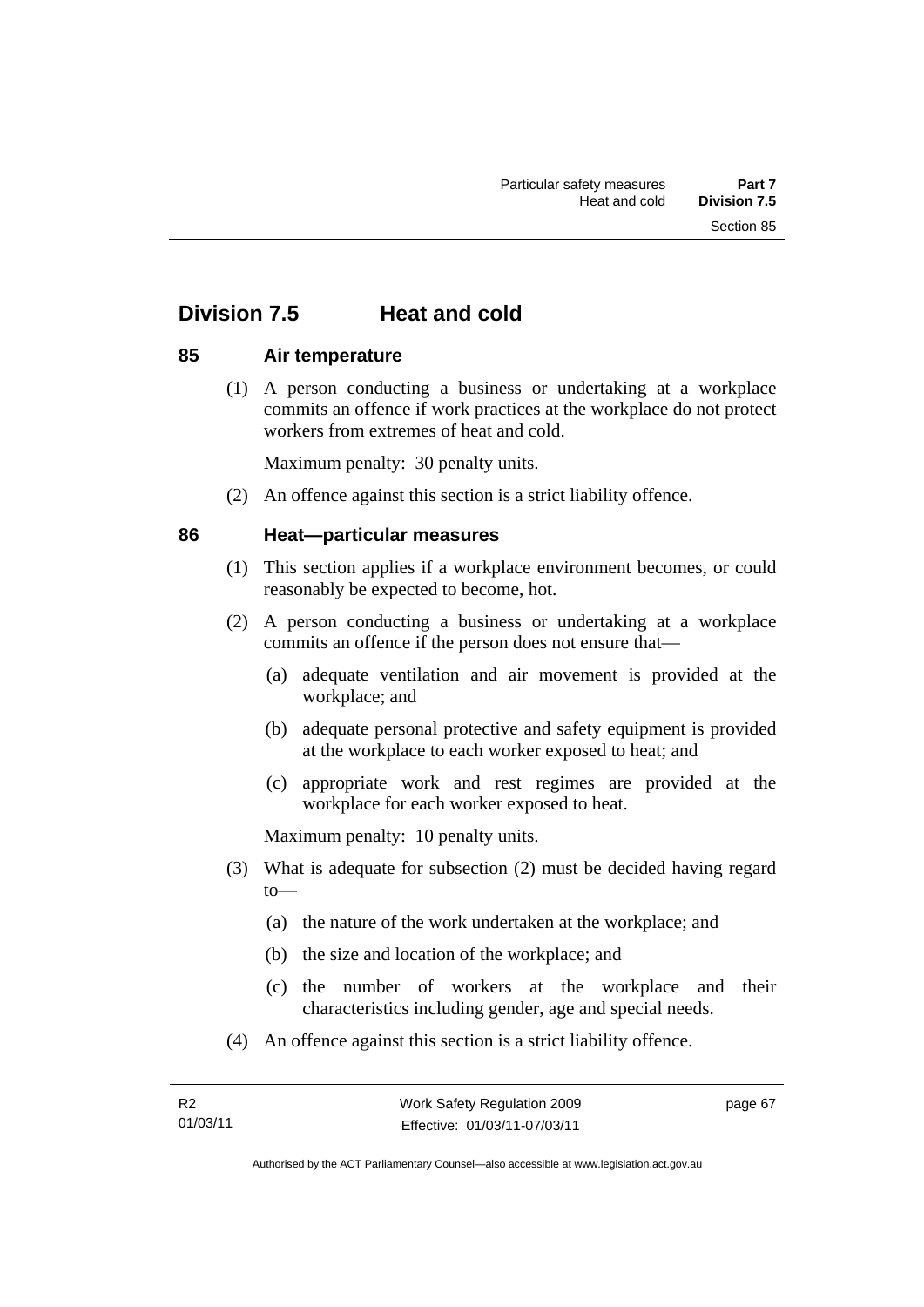#### **87 Cold—particular measures**

- (1) This section applies if a workplace environment becomes, or could reasonably be expected to become, cold.
- (2) A person conducting a business or undertaking at a workplace commits an offence if the person does not ensure that—
	- (a) workers exposed to cold at the workplace have adequate access to—
		- (i) heated or sheltered work areas; and
		- (ii) warm clothing or other personal protective and safety equipment; and
	- (b) appropriate work and rest regimes are provided at the workplace for each worker exposed to cold.

Maximum penalty: 10 penalty units.

(3) An offence against this section is a strict liability offence.

## **Division 7.6 Surfaces and floors**

#### **88 Floors—general**

 (1) A person conducting a business or undertaking at a workplace commits an offence if the person does not ensure that floors and surfaces at the workplace are constructed and maintained to minimise the risk of slips, trips and falls.

Maximum penalty: 20 penalty units.

 (2) A person in control of premises commits an offence if the person does not ensure that floors and surfaces at the premises are constructed and maintained to minimise the risk of slips, trips and falls.

Authorised by the ACT Parliamentary Counsel—also accessible at www.legislation.act.gov.au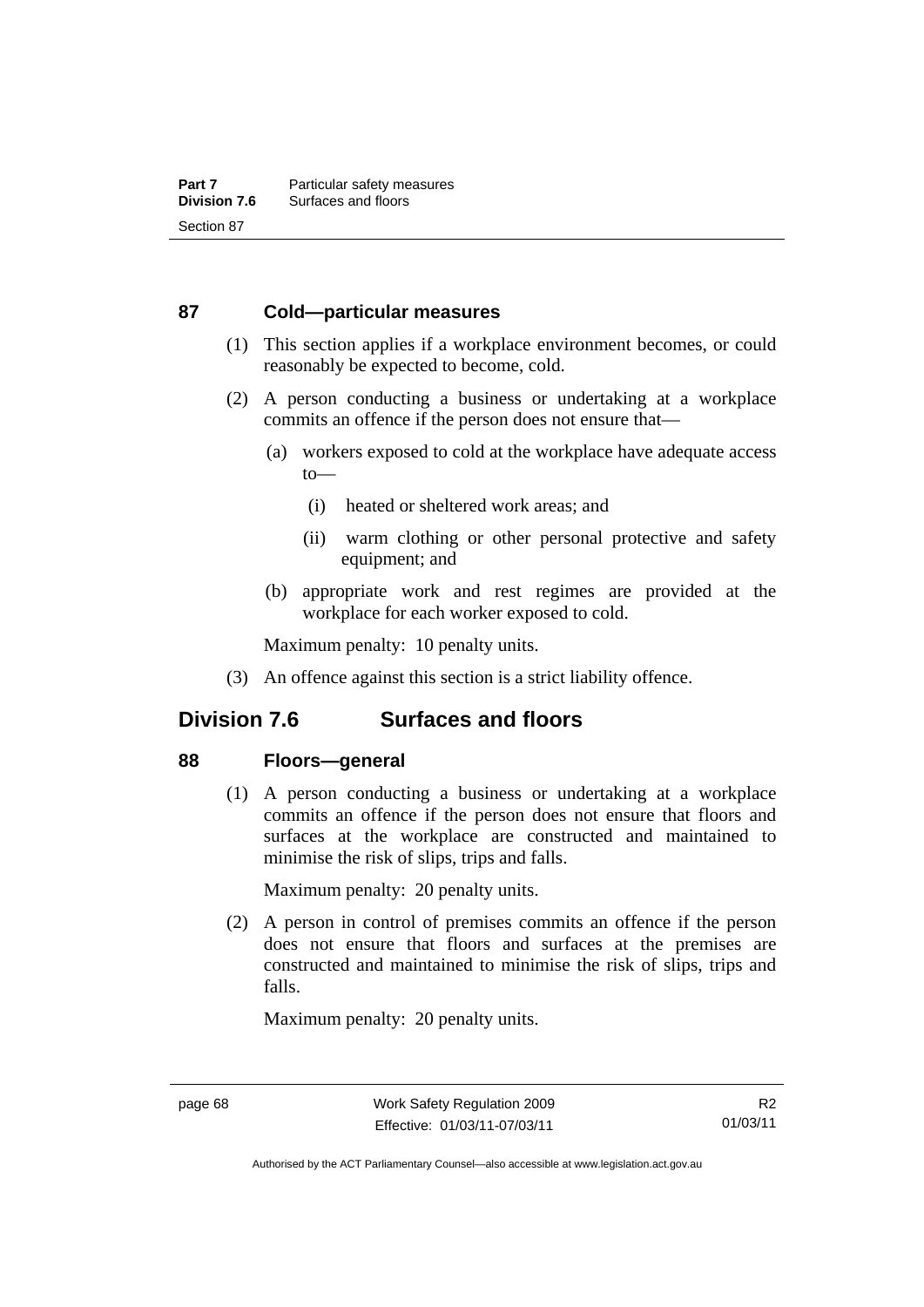(3) A person in control of the design of a workplace, or a place that could reasonably be expected to be used as a workplace, commits an offence if the person does not ensure that floors and surfaces at the workplace are constructed to minimise the risk of slips, trips and falls.

Maximum penalty: 20 penalty units.

(4) An offence against this section is a strict liability offence.

#### **89 Floors that become slippery**

- (1) This section applies if a floor at a workplace becomes slippery, whether because of something on the surface of the floor or for any other reason.
- (2) A person conducting a business or undertaking at a workplace commits an offence if the person does not—
	- (a) take all reasonably practicable steps at the workplace—
		- (i) to warn people of the risk; and
		- (ii) to remove the hazard; and
	- (b) take other appropriate steps at the workplace to minimise the risk.

Maximum penalty: 20 penalty units.

- (3) A person in control of premises commits an offence if the person does not—
	- (a) take all reasonably practicable steps at the premises—
		- (i) to warn people of the risk; and
		- (ii) to remove the hazard; and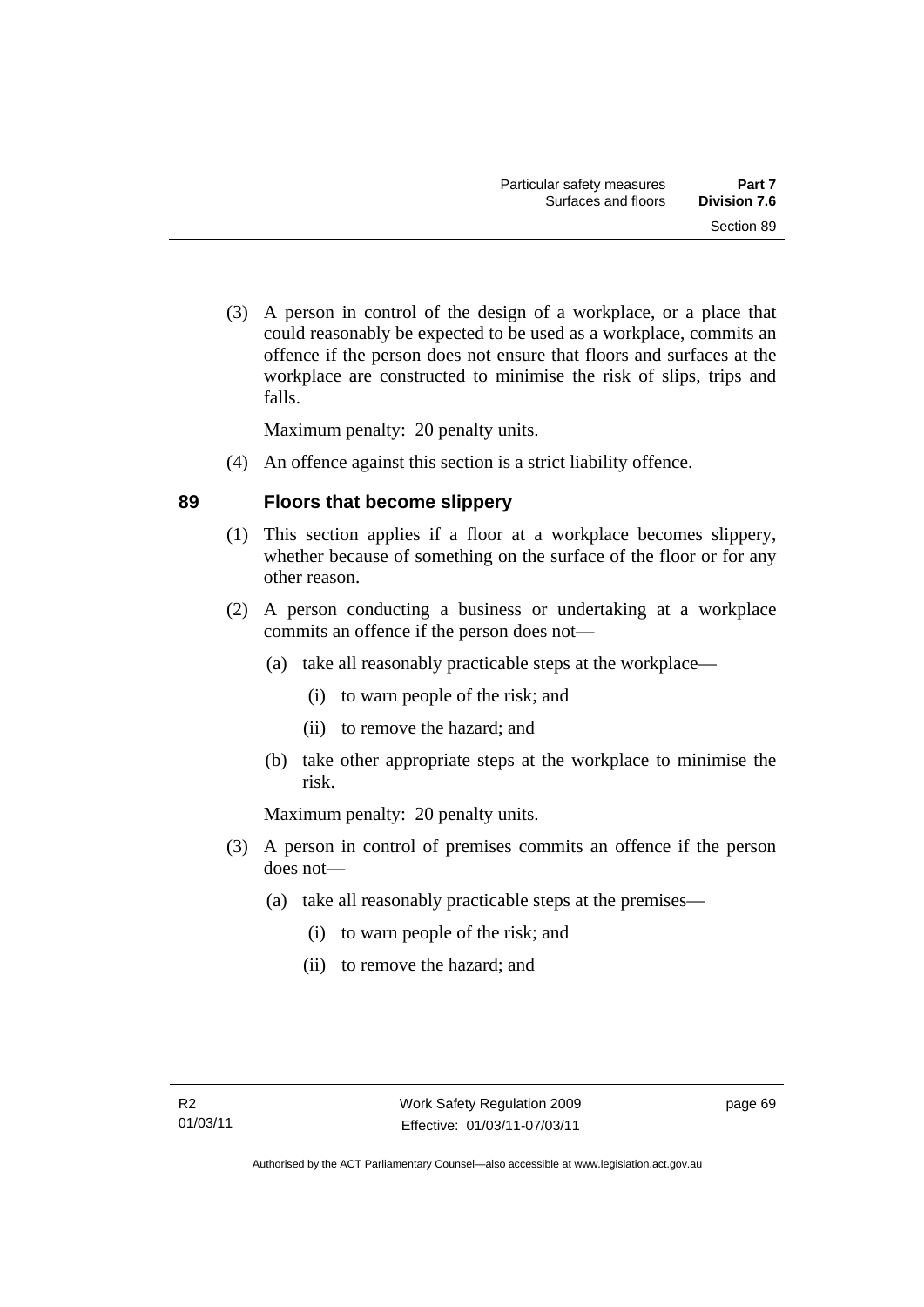(b) take other appropriate steps at the premises to minimise the risk.

Maximum penalty: 20 penalty units.

(4) An offence against this section is a strict liability offence.

#### **90 Floors—hard surfaces**

- (1) A person conducting a business or undertaking at a workplace commits an offence if—
	- (a) a worker must stand at the workplace for a significant proportion of a work shift in substantially the same position on a floor or work platform that is a hard surface; and
	- (b) either or both of the following apply:
		- (i) the covering for the hard surface does not have low thermal conductivity;
		- (ii) the floor or work platform is not designed to give reasonable relief from the hard surface.

Maximum penalty: 20 penalty units.

(2) An offence against this section is a strict liability offence.

# **Division 7.7 Electricity**

#### **91 Definitions—div 7.7**

In this division:

*electrical inspector* means an inspector appointed under the *Electricity Safety Act 1971*, section 41.

*electrical installation*—see the *Electricity Safety Act 1971*, dictionary.

Authorised by the ACT Parliamentary Counsel—also accessible at www.legislation.act.gov.au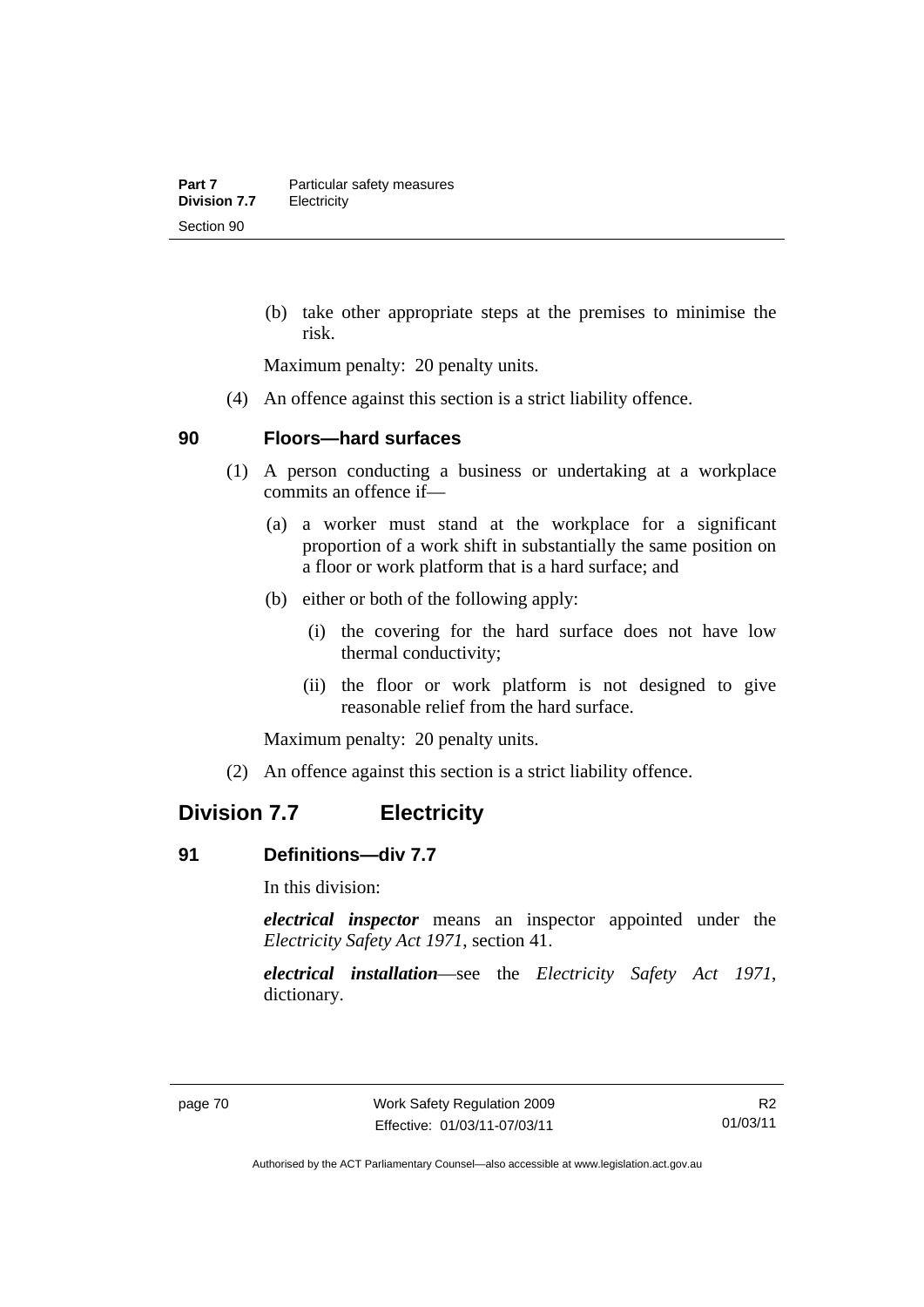#### **92 Electricity—measures for electrical installations**

- (1) This section applies to a workplace if there is an electrical installation at the workplace.
- (2) A person conducting a business or undertaking at a workplace must ensure that—
	- (a) each electrical installation at the workplace is safe; or
	- (b) if an electrical installation at the workplace is not safe—
		- (i) the installation, or unsafe part of the installation, is disconnected from the electricity supply; and
		- (ii) if the installation, or part of the installation, has been found unsafe by an electrical inspector—the installation, or the part of the installation that is unsafe, is danger labelled and secured to prevent inadvertent reconnection.

#### **Examples—electrical installations, and parts of installations, with possible electrical hazards**

- 1 streetlight network
- 2 switchboard and related cables
- 3 mechanical services plant room
- 4 socket outlet
- 5 installation wired electrical equipment
- *Note* An example is part of the regulation, is not exhaustive and may extend, but does not limit, the meaning of the provision in which it appears (see Legislation Act, s 126 and s 132).
- (3) A person in control of premises must ensure that—
	- (a) each electrical installation at the premises is safe; or
	- (b) if an electrical installation at the premises is not safe—
		- (i) the installation, or unsafe part of the installation, is disconnected from the electricity supply; and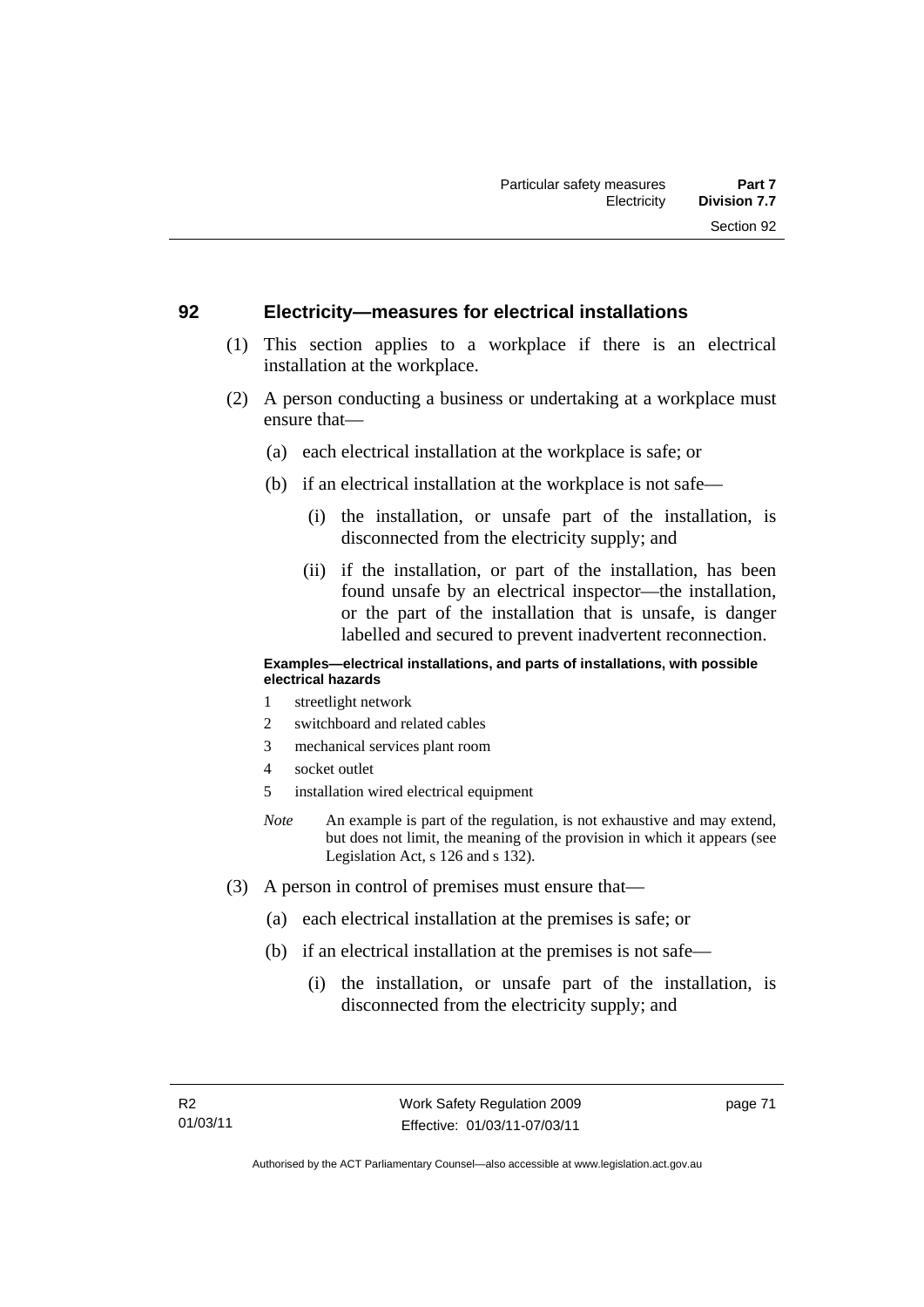(ii) if the installation, or part of the installation, has been found unsafe by an electrical inspector—the installation, or the part of the installation that is unsafe, is danger labelled and secured to prevent inadvertent reconnection.

#### **Examples**

See examples to s  $(2)$ .

- (4) A person conducting a business or undertaking at a workplace commits an offence if—
	- (a) an electrical installation at the workplace is not suitably enclosed; and
	- (b) someone can make inadvertent contact with a live part at the electrical installation.

Maximum penalty: 30 penalty units.

- (5) A person in control of premises commits an offence if—
	- (a) an electrical installation at the premises is not suitably enclosed; and
	- (b) someone can make inadvertent contact with a live part at the electrical installation.

Maximum penalty: 30 penalty units.

- (6) A person conducting a business or undertaking at a workplace commits an offence if—
	- (a) someone enters an electrical installation at the workplace that has an electrical hazard; and
	- (b) the person entering the installation is not appropriately trained in safe entry, emergency procedures and the safe use of electrical plant and equipment.

Authorised by the ACT Parliamentary Counsel—also accessible at www.legislation.act.gov.au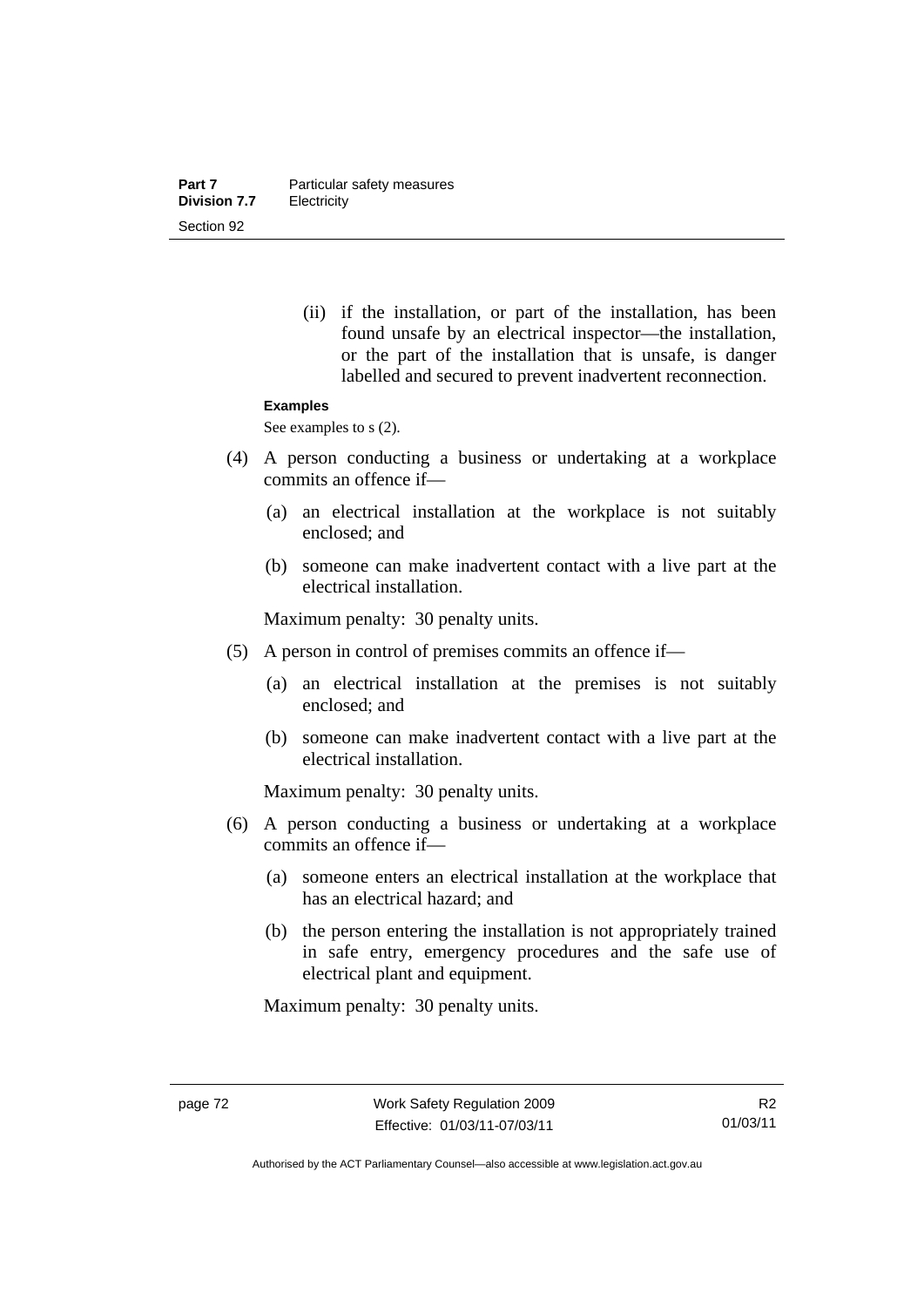- (7) A person in control of premises commits an offence if—
	- (a) someone enters an electrical installation at the premises that has an electrical hazard; and
	- (b) the person entering the installation is not appropriately trained in safe entry, emergency procedures and the safe use of electrical plant and equipment.

- (8) An offence against this section is a strict liability offence.
- (9) In this section:

*live part* means a live part as defined in AS/NZS 3000.

#### **93 Electricity—measures for articles of electrical equipment**

- (1) This section applies if an article of electrical equipment is provided for use at, or in connection with an electrical installation at a workplace.
- (2) A person conducting a business or undertaking at a workplace commits an offence if—
	- (a) the person does not ensure that the article of electrical equipment is safe; or
	- (b) if the article of electrical equipment is not safe—
		- (i) the person does not ensure that the article is disconnected from the electricity supply; and
		- (ii) if found unsafe by an electrical inspector—the person does not ensure that the article, or the part of the article that is unsafe, is danger labelled and secured to prevent inadvertent reconnection.

Maximum penalty: 30 penalty units.

*Note* See also the *Electricity Safety Act 1971*, s 26 and s 51.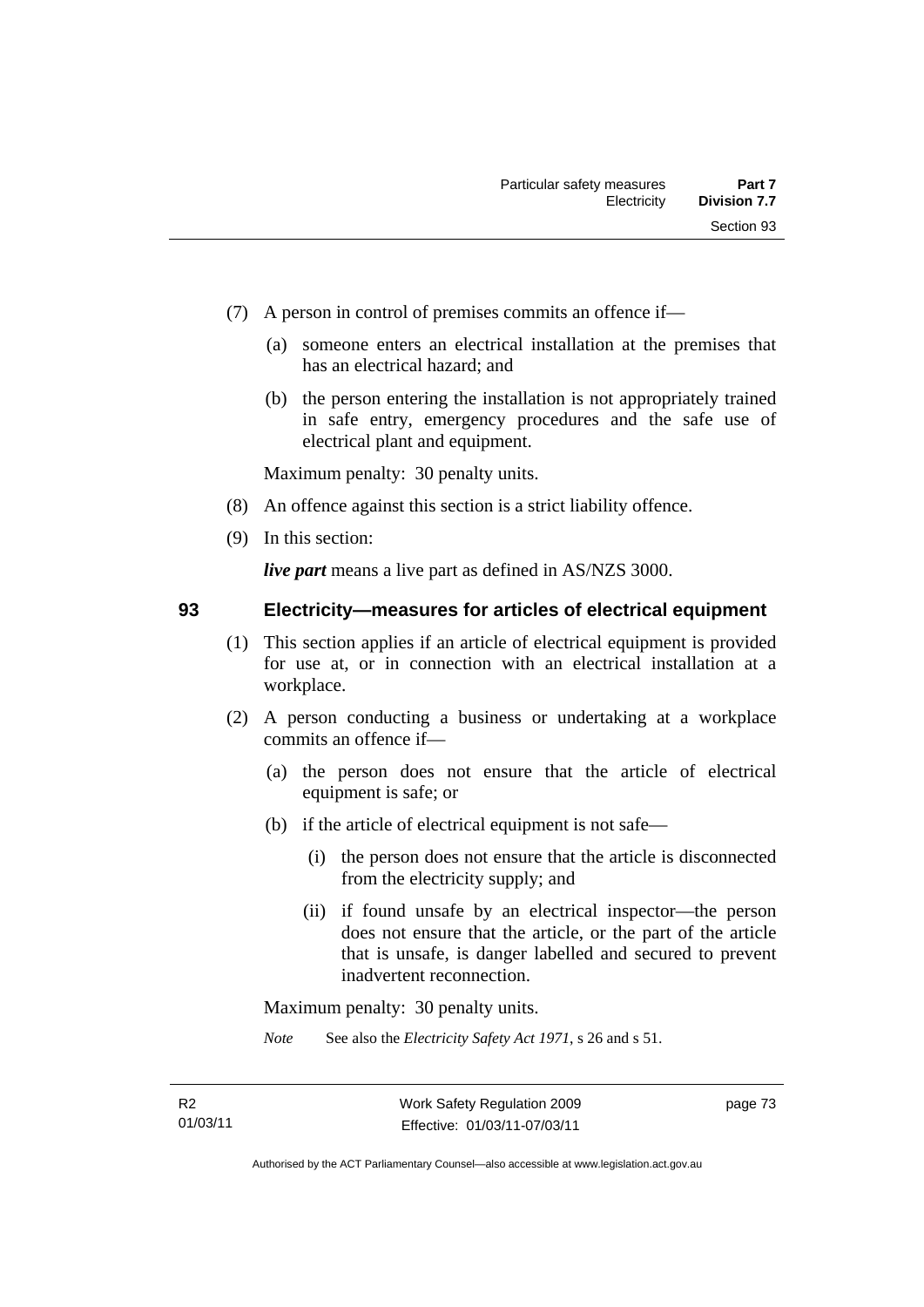- (3) A person in control of premises commits an offence if—
	- (a) the person does not ensure that the article of electrical equipment is safe; or
	- (b) if the article of electrical equipment is not safe—
		- (i) the person does not ensure that the article is disconnected from the electricity supply; and
		- (ii) if found unsafe by an electrical inspector—the person does not ensure that the article, or the part of the article that is unsafe, is danger labelled and secured to prevent inadvertent reconnection.

*Note* See also the *Electricity Safety Act 1971*, s 26 and s 51.

- (4) An offence against this section is a strict liability offence.
- (5) In this section:

*article of electrical equipment*—see the *Electricity Safety Act 1971*, dictionary.

### **94 Electricity—measures for preventing contact**

 (1) A person conducting a business or undertaking at a workplace commits an offence if the person does not ensure that a person working in, or undertaking maintenance at, the workplace is prevented from making inadvertent contact with a live, conductive part of an electrical installation.

Maximum penalty: 30 penalty units.

 (2) A person in control of premises commits an offence if the person does not ensure that a person working in, or undertaking maintenance at, the premises is prevented from making inadvertent contact with a live, conductive part of an electrical installation.

R2 01/03/11

Authorised by the ACT Parliamentary Counsel—also accessible at www.legislation.act.gov.au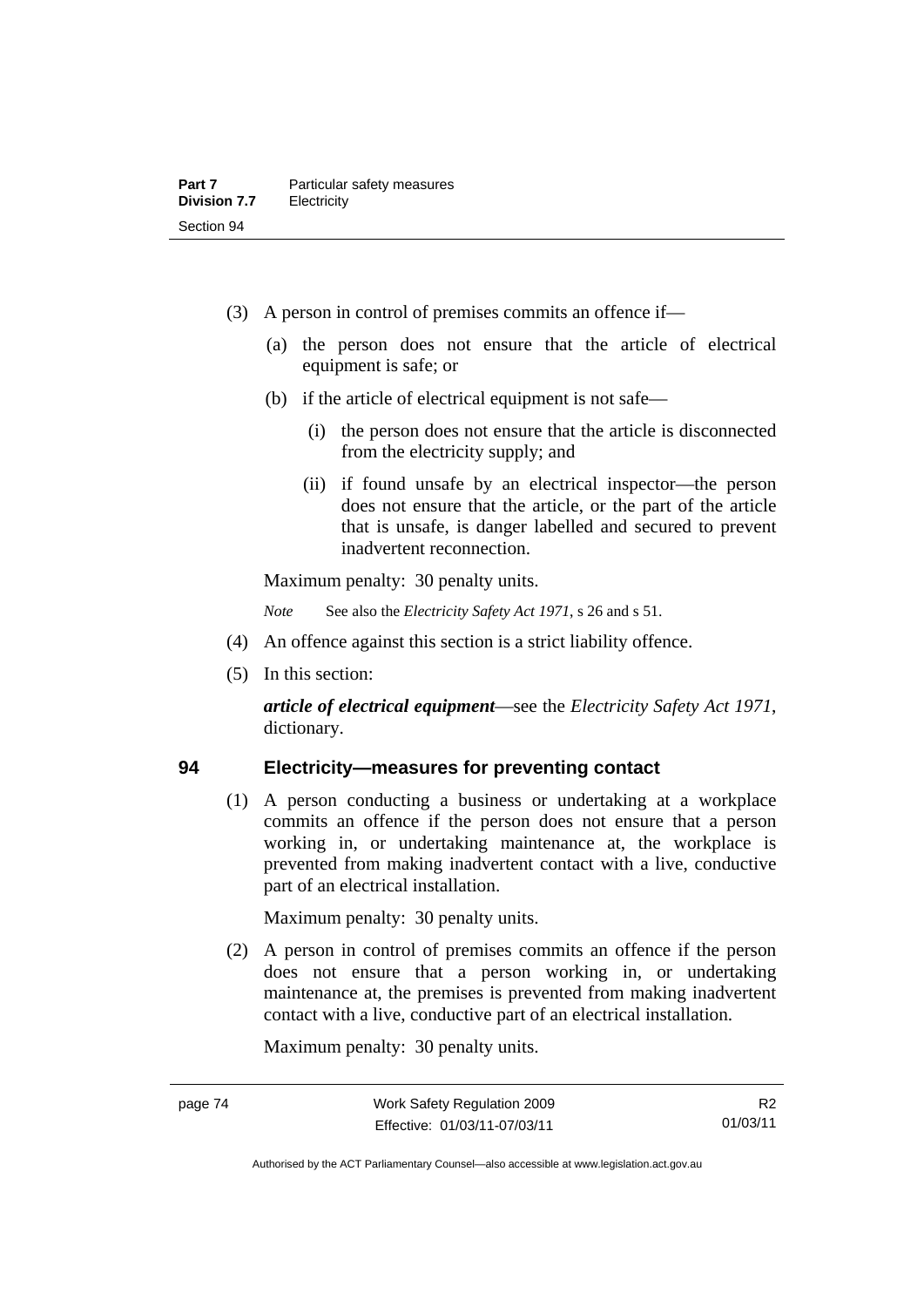(3) A person conducting a business or undertaking at a workplace commits an offence if the person does not ensure that a person working in, or undertaking maintenance at, the workplace is prevented from going within an unsafe distance of overhead or underground electrical power lines or exposed cables.

Maximum penalty: 30 penalty units.

 (4) A person in control of premises commits an offence if the person does not ensure that a person working in, or undertaking maintenance at, the premises is prevented from going within an unsafe distance of overhead or underground electrical power lines or exposed cables.

Maximum penalty: 30 penalty units.

- (5) Subsections (1), (2), (3) and (4) do not apply in relation to a person undertaking electrical work if the person is licensed under the *Construction Occupations (Licensing) Act 2004* to undertake the work.
- (6) Subsections (3) and (4) do not apply if—
	- (a) a written risk assessment is given to the electricity network operator; and
	- (b) the electricity network operator is satisfied—
		- (i) with the content of the risk assessment; and
		- (ii) that work to be done in accordance with the risk assessment will be safe.
- (7) An offence against this section is a strict liability offence.
- (8) In this section:

*electricity distributor*—see the *Utilities Act 2000*, dictionary.

*electricity network operator* means the person responsible for network operations for the relevant electricity distributor.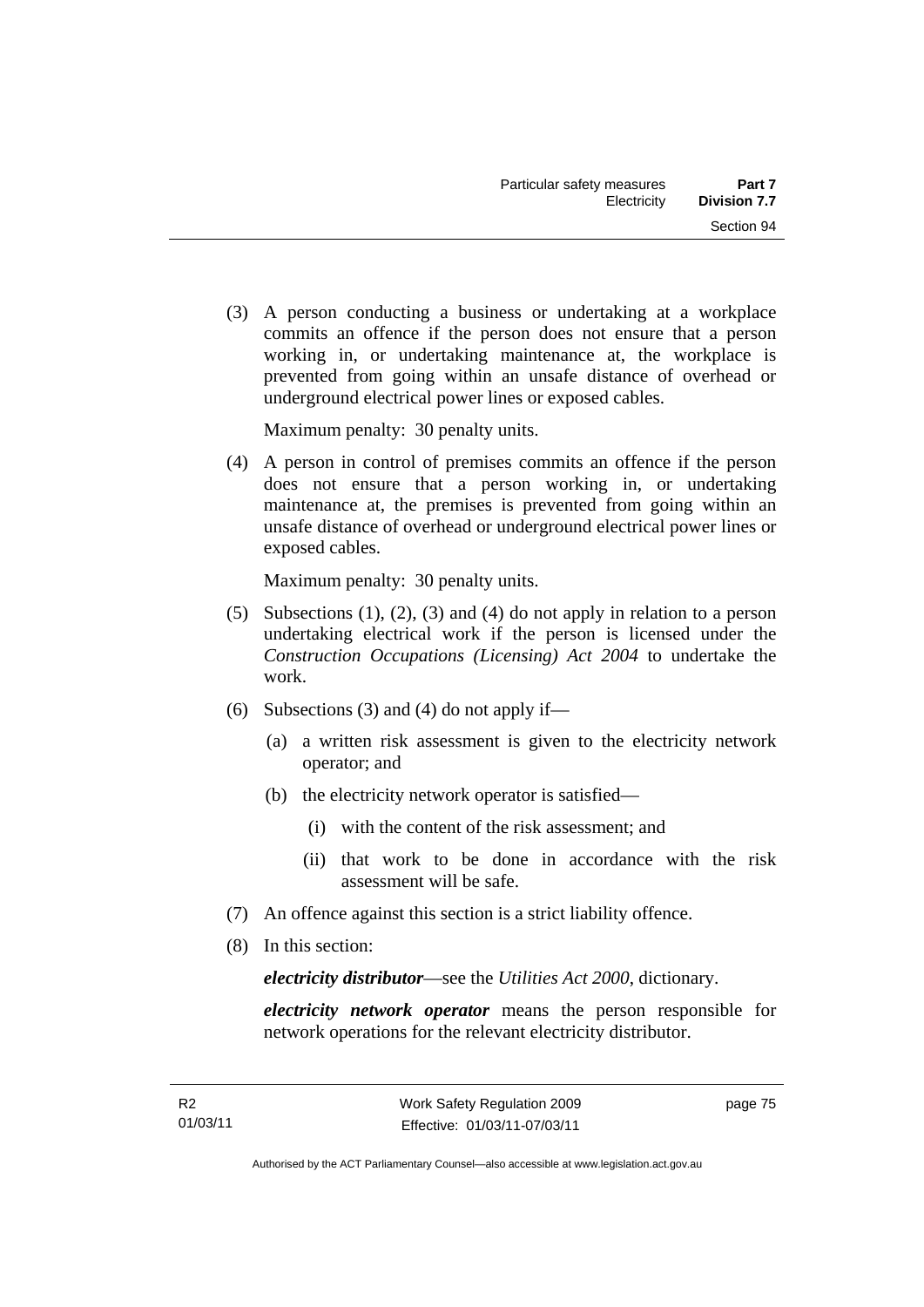| Part 7              | Particular safety measures |
|---------------------|----------------------------|
| <b>Division 7.8</b> | Confined spaces            |
| Section 95          |                            |

*relevant electricity distributor*, in relation to electrical power lines or exposed cables, means the electricity distributor of whose network the power lines or cables are a part.

## **Division 7.8 Confined spaces**

#### **95 Definitions—div 7.8**

In this division:

*atmospheric contaminant* means—

- (a) a dangerous substance in the form of a fume, mist, gas, dust or vapour; or
- (b) an asphyxiant; or
- (c) nuisance dust.

*confined space*, for a workplace, means an enclosed, or partly enclosed, space in the workplace that—

- (a) is not designed as, or intended to be, a workplace; and
- (b) is at atmospheric pressure while people are in it; and
- (c) may have—
	- (i) an atmosphere with potentially harmful contaminants; or
	- (ii) an unsafe oxygen level; or
	- (iii) stored substances that may cause engulfment; and
- (d) may have restricted entry and exit.

#### **Examples**

- 1 storage tanks, tank cars, process vessels, boilers, pressure vessels, silos and other tank-like compartments
- 2 pits, degreasers and other open-topped spaces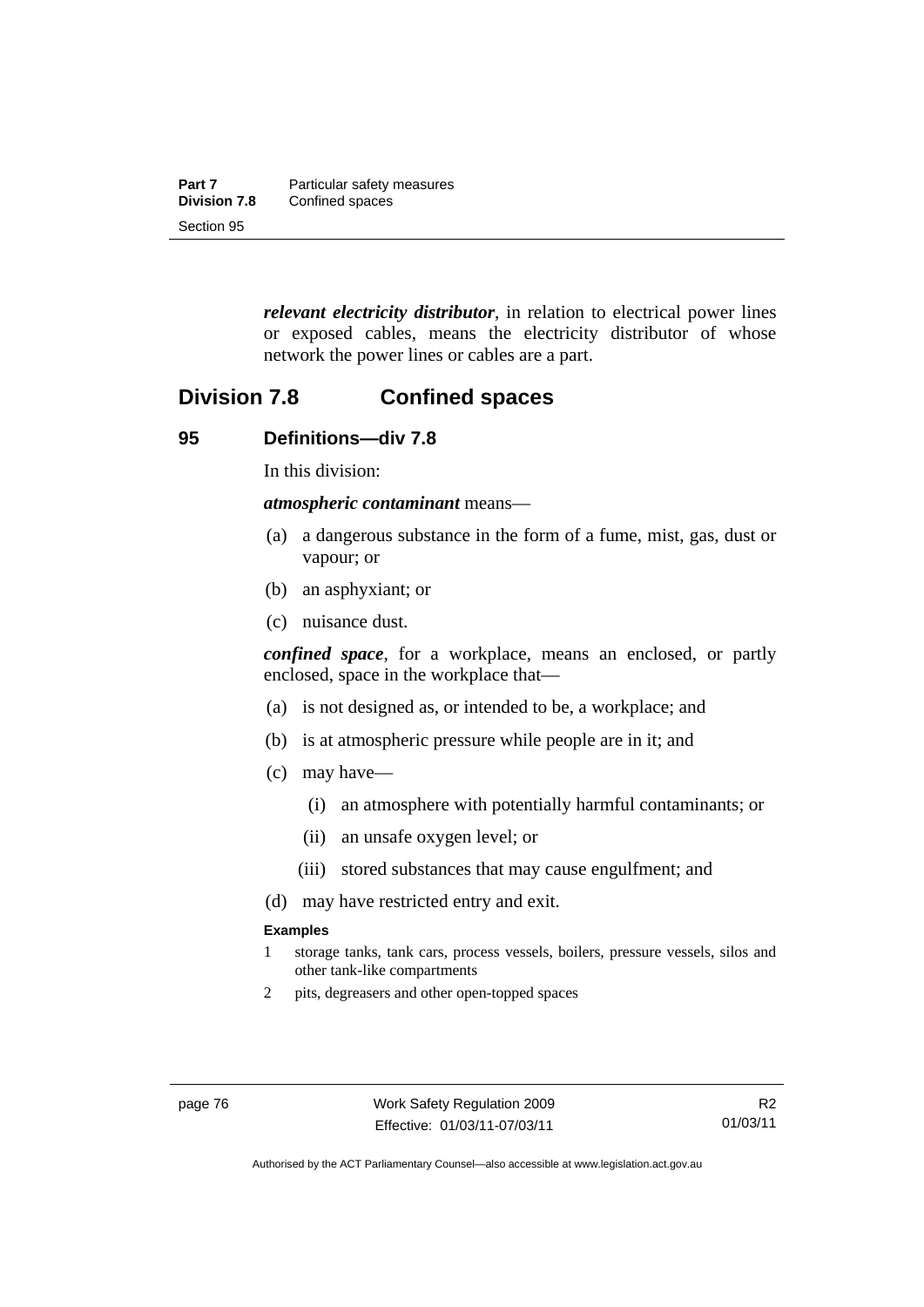- 3 pipes, sewers, shafts, ducts and similar structures
- *Note* An example is part of the regulation, is not exhaustive and may extend, but does not limit, the meaning of the provision in which it appears (see Legislation Act, s 126 and s 132).

*entry permit* means a written document that—

- (a) identifies the confined space; and
- (b) clearly describes the work to be carried out in the confined space; and
- (c) sets out the risk management steps to be taken; and
- (d) states the name of each person who may enter or work in the confined space; and
- (e) states the date and time when each person may enter or be in the confined space to carry out the work.

*safe oxygen level*—see section 79.

*unsafe oxygen level*—see section 79.

#### **96 Design etc—confined spaces**

- (1) A person in control of the design, manufacture or supply of a confined space commits an offence if the person does not ensure that—
	- (a) the space is designed so that there is ordinarily no need for anyone to enter it; and
	- (b) if entry is needed—the space has a safe means of entry and exit.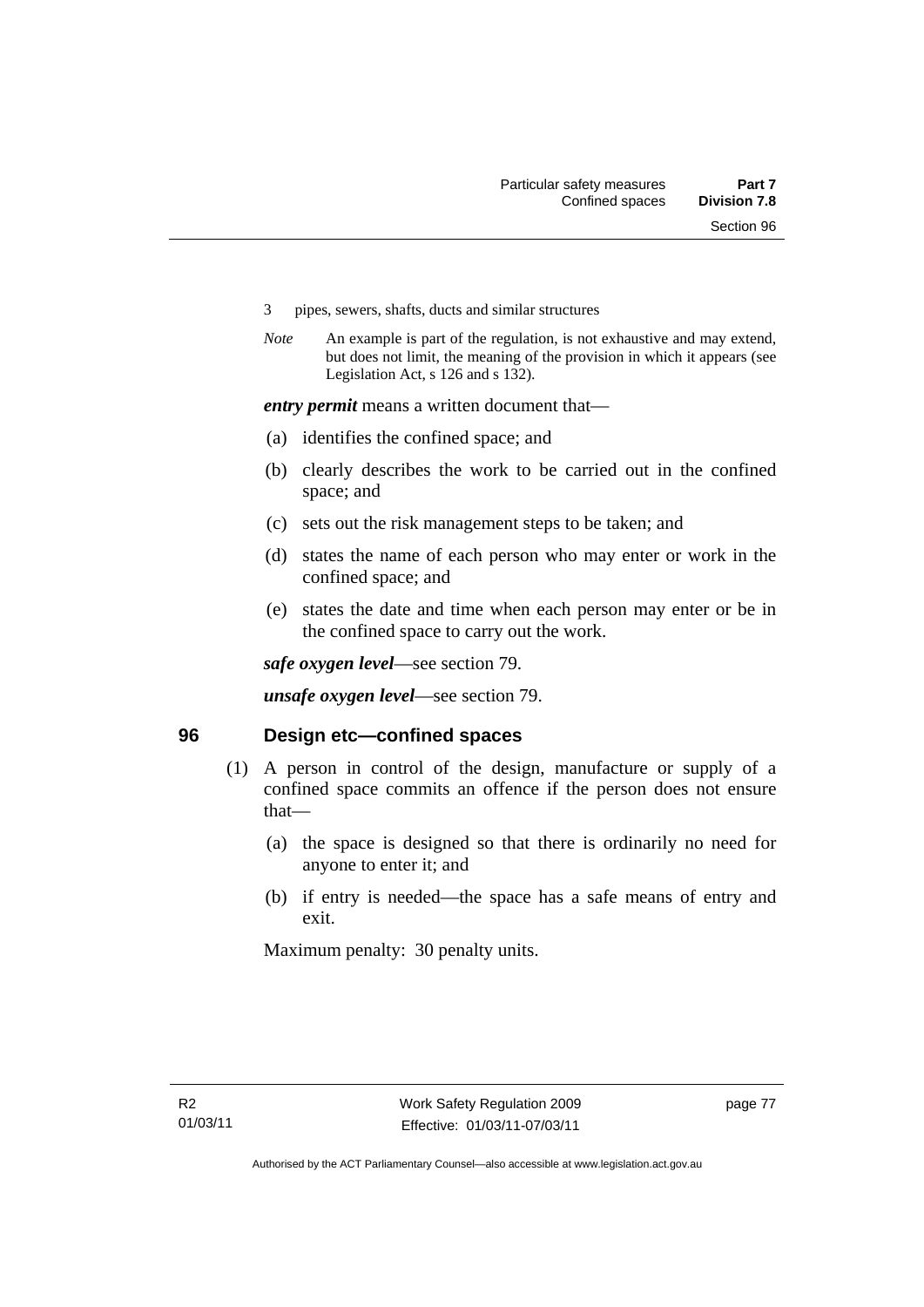(2) A person who modifies a confined space commits an offence if the person does not ensure that the modification does not adversely affect the safe means of entry and exit.

Maximum penalty: 30 penalty units.

(3) An offence against this section is a strict liability offence.

### **97 Hazard identification and risk assessment—confined spaces**

- (1) A person conducting a business or undertaking at a workplace commits an offence if the person does not—
	- (a) identify each confined space at the workplace; and
	- (b) identify each reasonably foreseeable hazard associated with working in the space.

Maximum penalty: 20 penalty units.

 (2) A person conducting a business or undertaking at a workplace commits an offence if the person does not ensure that a risk assessment is undertaken by a suitably qualified person before any work involving entering a confined space at the workplace is started for the first time.

Maximum penalty: 30 penalty units.

- (3) A person conducting a business or undertaking at a workplace commits an offence if—
	- (a) there is evidence that risk assessment does not address, or no longer addresses, the risks posed by the confined space for which the assessment is undertaken; and
	- (b) the person does not ensure that the risk assessment is reviewed.

Maximum penalty: 20 penalty units.

(4) An offence against this section is a strict liability offence.

Authorised by the ACT Parliamentary Counsel—also accessible at www.legislation.act.gov.au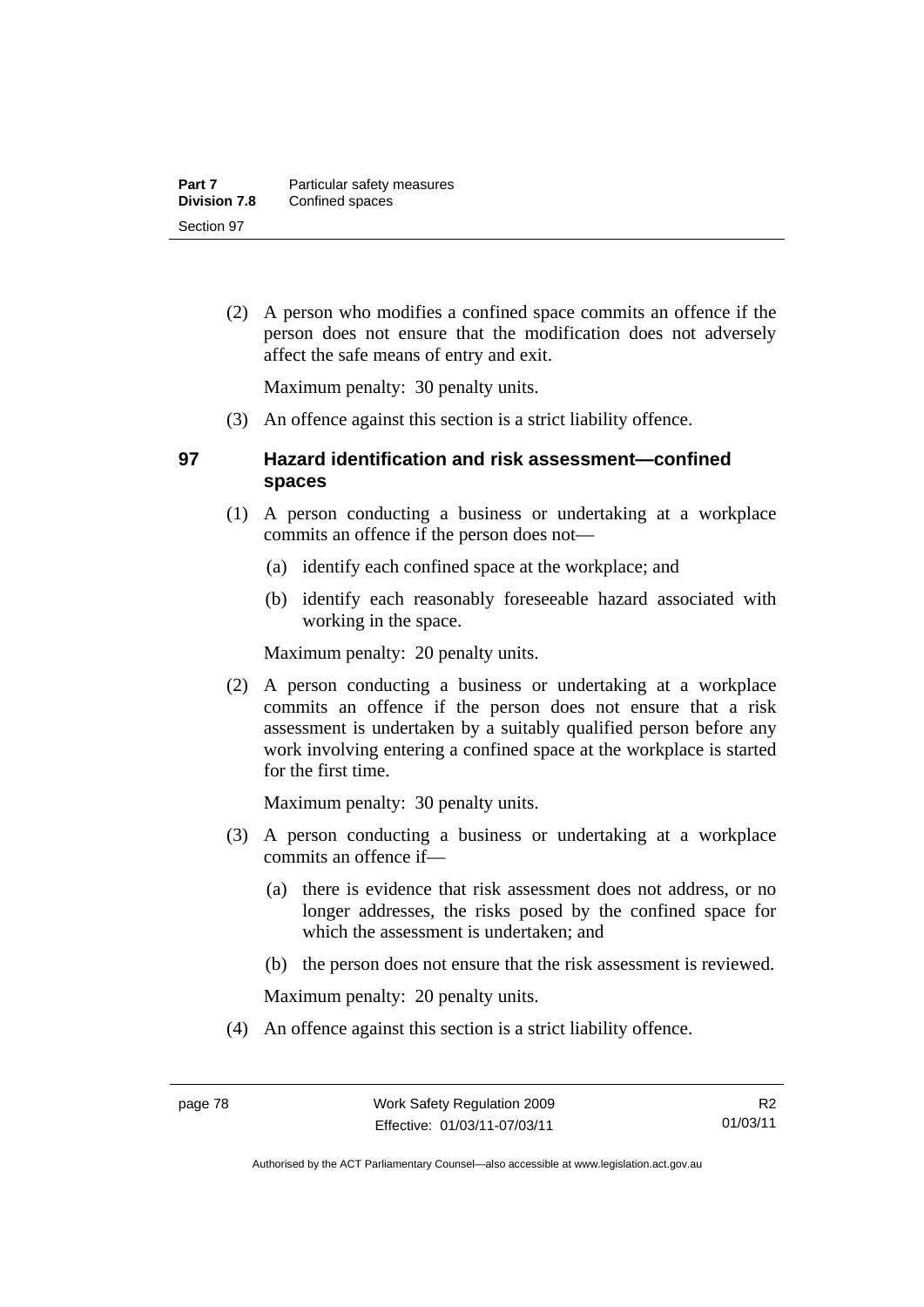(5) In this section:

*risk assessment* includes at least an assessment of—

- (a) the nature of the space and the work to be done; and
- (b) whether work can be done without entering the space; and
- (c) different ways that the work can be done; and
- (d) the risks associated with the method of work, the plant to be used and any potential hazard in the space.

*suitably qualified person*, for a risk assessment, means someone who is suitably qualified by experience or training to carry out the risk assessment.

#### **98 Entry to and work in confined spaces**

- (1) A person conducting a business or undertaking at a workplace commits an offence if—
	- (a) there is an uncontrolled risk to the health or safety of someone entering, occupying or working in a confined space or an uncontrolled risk of fire or explosion in a confined space; and
	- (b) the person does not ensure that either—
		- (i) no-one enters the confined space at the workplace; or
		- (ii) work is not performed in the confined space at the workplace.

- (2) A person conducting a business or undertaking at a workplace commits an offence if the person does not ensure that, before anyone enters a confined space at the workplace—
	- (a) the space contains a safe oxygen level; and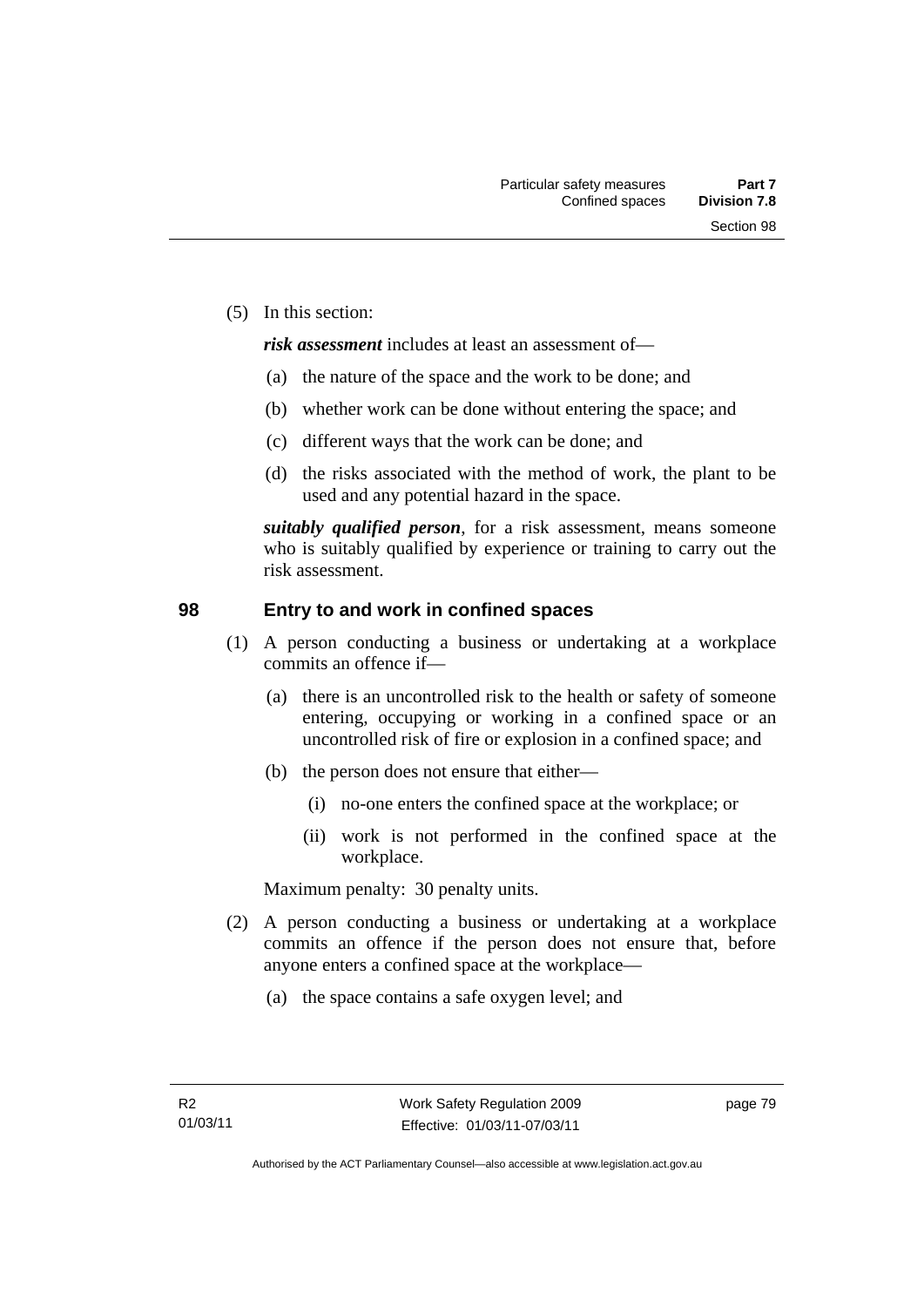(b) any atmospheric contaminant in the space is reduced to below the exposure standard under the national exposure standards for the contaminant; and

*Note National exposure standards*—see the dictionary.

- (c) the concentration of any flammable contaminant in the atmosphere of the space is below 5% of its LEL; and
- (d) the space is not extremely hot or extremely cold; and
- (e) steps are taken to minimise any risk associated with the presence of vermin in the space.

Maximum penalty: 30 penalty units.

 (3) A person conducting a business or undertaking at a workplace commits an offence if the person does not ensure that no-one enters or stays in a confined space at the workplace if the concentration of any flammable contaminant in the atmosphere of the space is 10% or more of its LEL.

Maximum penalty: 30 penalty units.

- (4) A person in control of premises commits an offence if—
	- (a) there is an uncontrolled risk to the health or safety of someone entering, occupying or working in a confined space or an uncontrolled risk of fire or explosion in a confined space; and
	- (b) the person does not ensure that either—
		- (i) no-one enters the confined space at the premises; or
		- (ii) work is not performed in the confined space at the premises.

Authorised by the ACT Parliamentary Counsel—also accessible at www.legislation.act.gov.au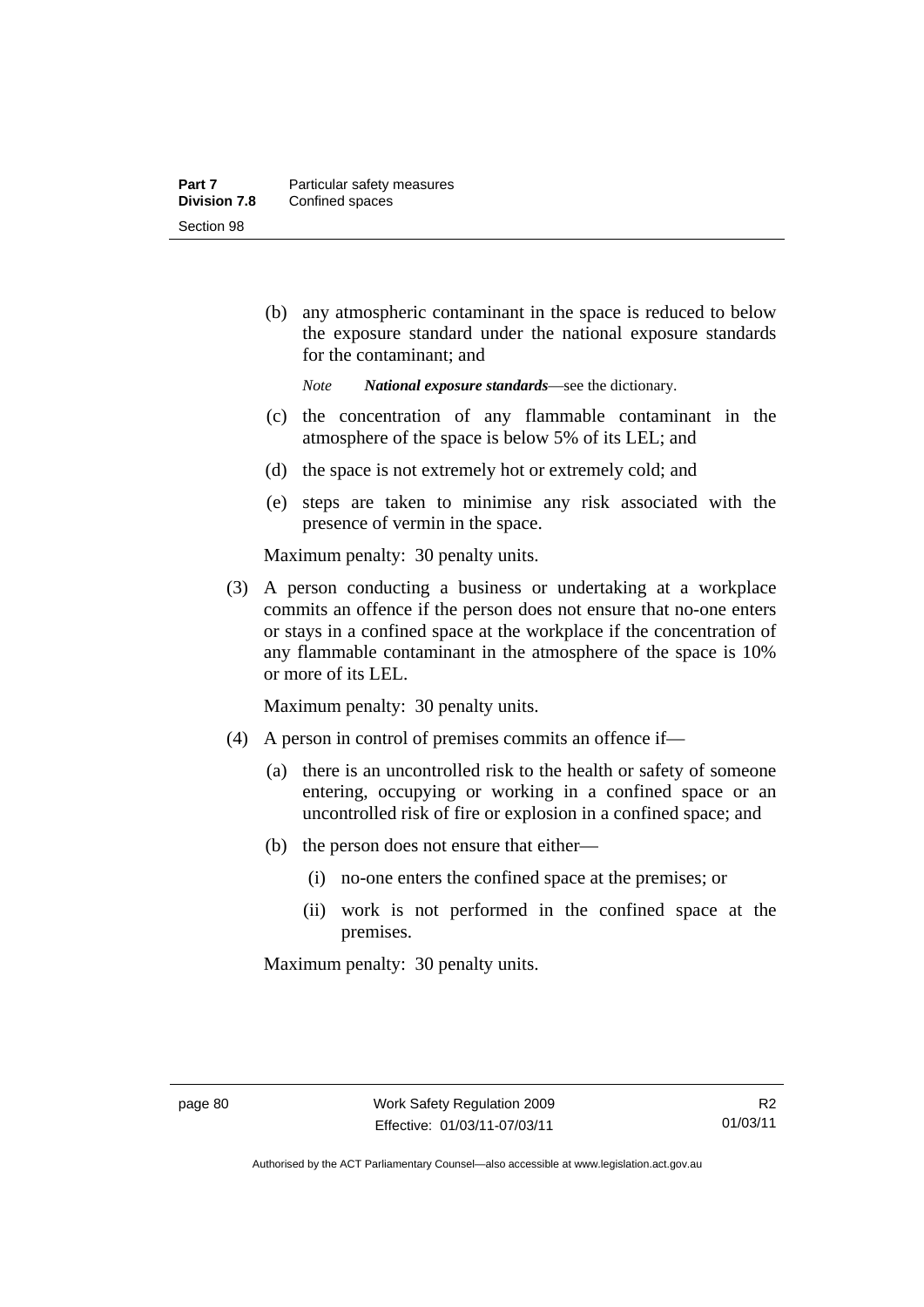- (5) A person in control of premises commits an offence if the person does not ensure that, before anyone enters a confined space at the premises—
	- (a) the space contains a safe oxygen level; and
	- (b) any atmospheric contaminant in the space is reduced to below the exposure standard under the national exposure standards for the contaminant; and
		- *Note National exposure standards*—see the dictionary.
	- (c) the concentration of any flammable contaminant in the atmosphere of the space is below 5% of its LEL; and
	- (d) the space is not extremely hot or extremely cold; and
	- (e) steps are taken to minimise any risk associated with the presence of vermin in the space.

 (6) A person in control of premises commits an offence if the person does not ensure that no-one enters or stays in a confined space at the premises if the concentration of any flammable contaminant in the atmosphere of the space is 10% or more of its LEL.

Maximum penalty: 30 penalty units.

- (7) An offence against this section is a strict liability offence.
- (8) In this section:

*LEL*—see *lower explosive limit*.

*lower explosive limit* (or *LEL*), of a flammable contaminant means the concentration of the contaminant in air below which the propagation of a flame does not occur on contact with an ignition source.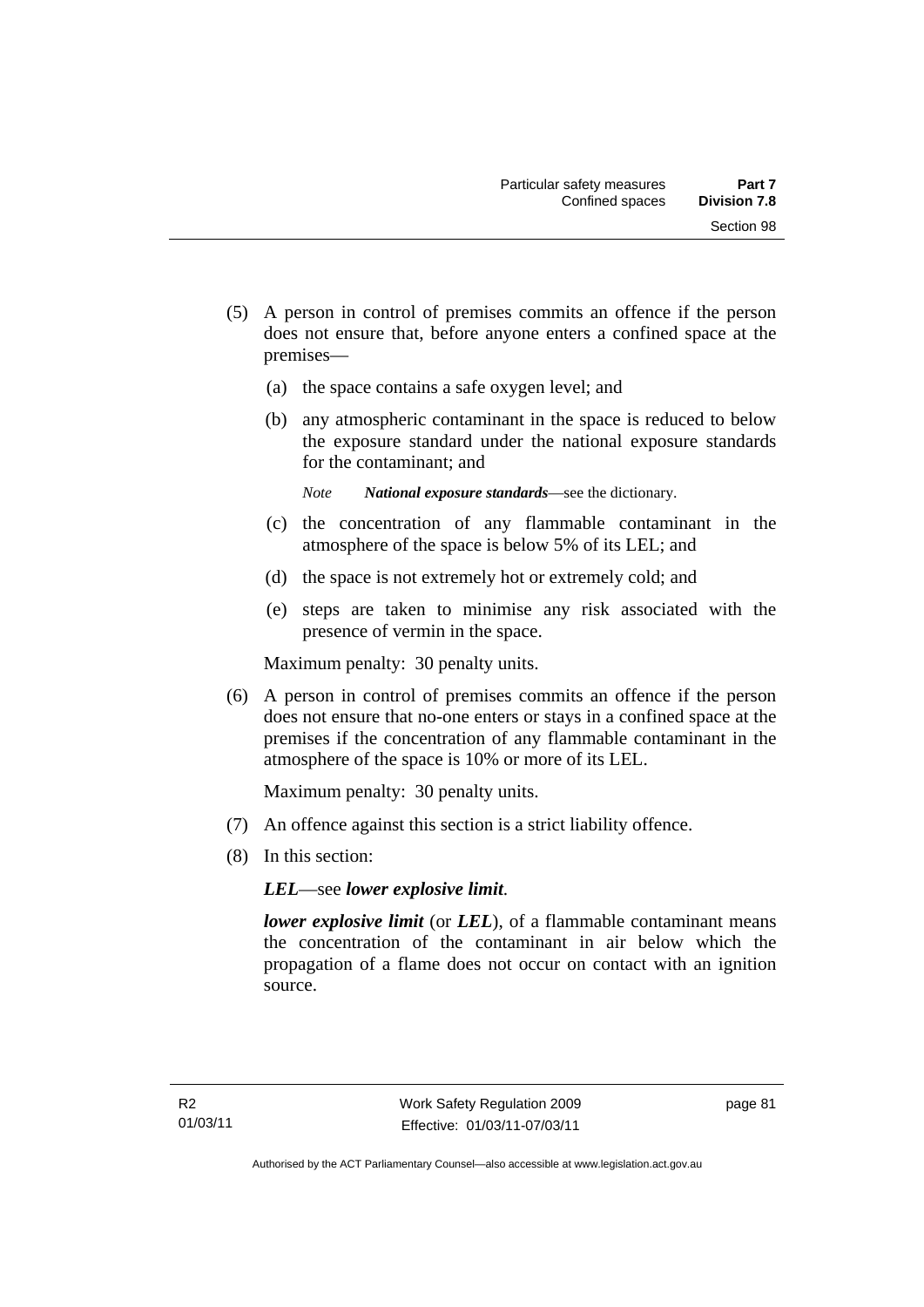### **99 Isolation and control of potentially hazardous services particular measures**

 (1) This section applies if a service that may present a hazard in a confined space (a *potentially hazardous service*) is normally connected to a confined space.

#### **Examples—potentially hazardous service**

- 1 a gas supply line
- 2 electrical wiring or cabling
- *Note* An example is part of the regulation, is not exhaustive and may extend, but does not limit, the meaning of the provision in which it appears (see Legislation Act, s 126 and s 132).
- (2) A person conducting a business or undertaking at a workplace commits an offence if the person does not ensure that no-one enters a confined space at the workplace unless the potentially hazardous service is isolated or controlled in a way that prevents—
	- (a) the introduction of any material, contaminant, agent, or the creation of a condition, that may be harmful to someone in the space; or
	- (b) the activation or energising in any way of equipment or services that may pose a risk to the health or safety of someone in the space.

- (3) A person in control of premises commits an offence if the person does not ensure that no-one enters a confined space at the premises unless the potentially hazardous service is isolated or controlled in a way that prevents—
	- (a) the introduction of any material, contaminant, agent, or the creation of a condition, that may be harmful to someone in the space; or

Authorised by the ACT Parliamentary Counsel—also accessible at www.legislation.act.gov.au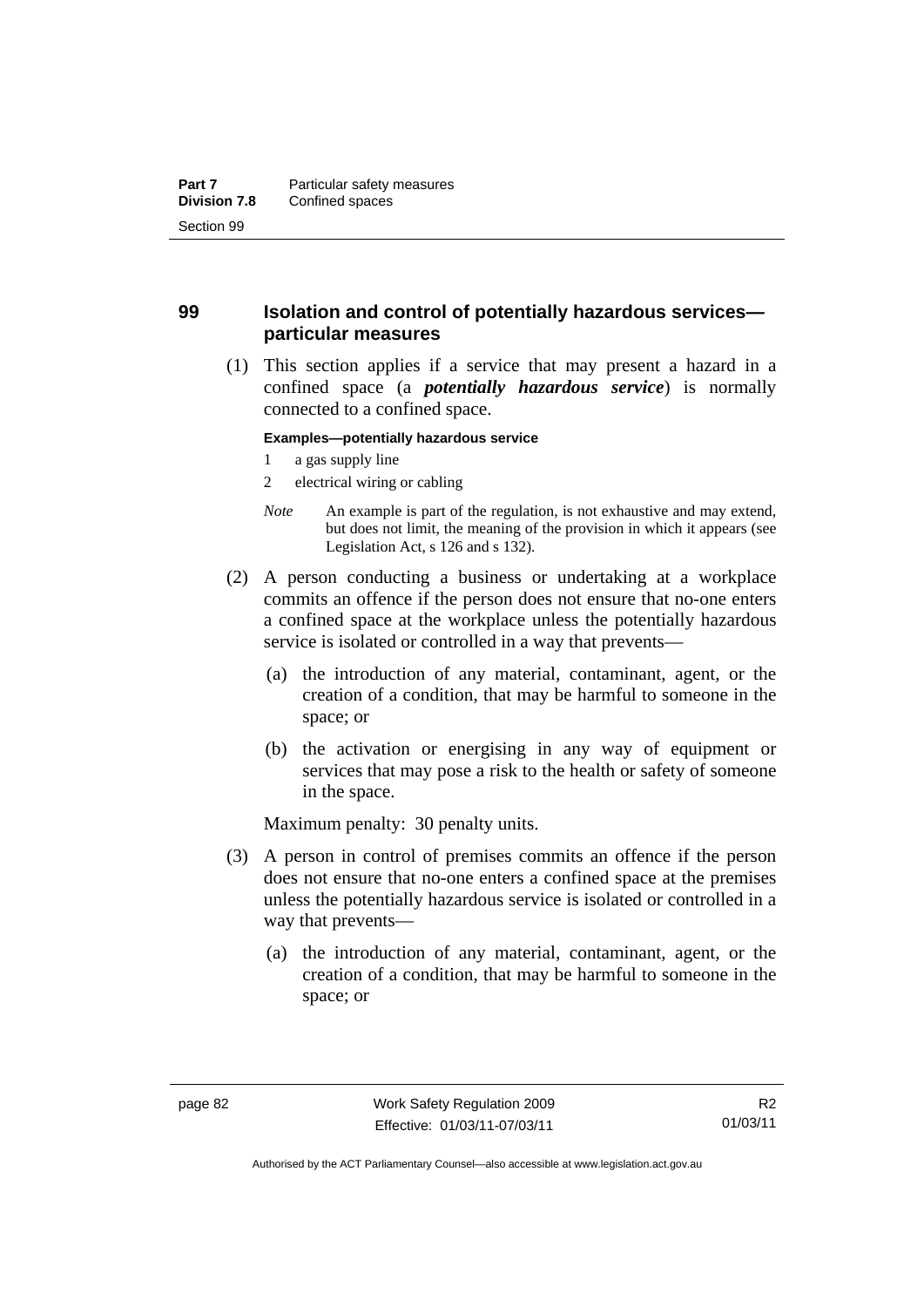(b) the activation or energising in any way of equipment or services that may pose a risk to the health or safety of someone in the space.

Maximum penalty: 30 penalty units.

(4) An offence against this section is a strict liability offence.

### **100 Clearing containment before entry—particular measures**

- (1) This section applies if a confined space must be cleared of contaminants to comply with section 95 (Entry to and work in confined spaces).
- (2) A person conducting a business or undertaking at a workplace commits an offence if the person does not ensure that, if appropriate, the confined space at the workplace is cleared of all contaminants by using a suitable purging agent that displaces contaminants from the space.

Maximum penalty: 30 penalty units.

 (3) A person conducting a business or undertaking at a workplace commits an offence if the person does not ensure that pure oxygen or a gas mixture in a concentration of more than 21% of oxygen by volume is not used to purge or ventilate the confined space at the workplace.

Maximum penalty: 30 penalty units.

 (4) A person in control of premises commits an offence if the person does not ensure that, if appropriate, the confined space at the premises is cleared of all contaminants by using a suitable purging agent that displaces contaminants from the space.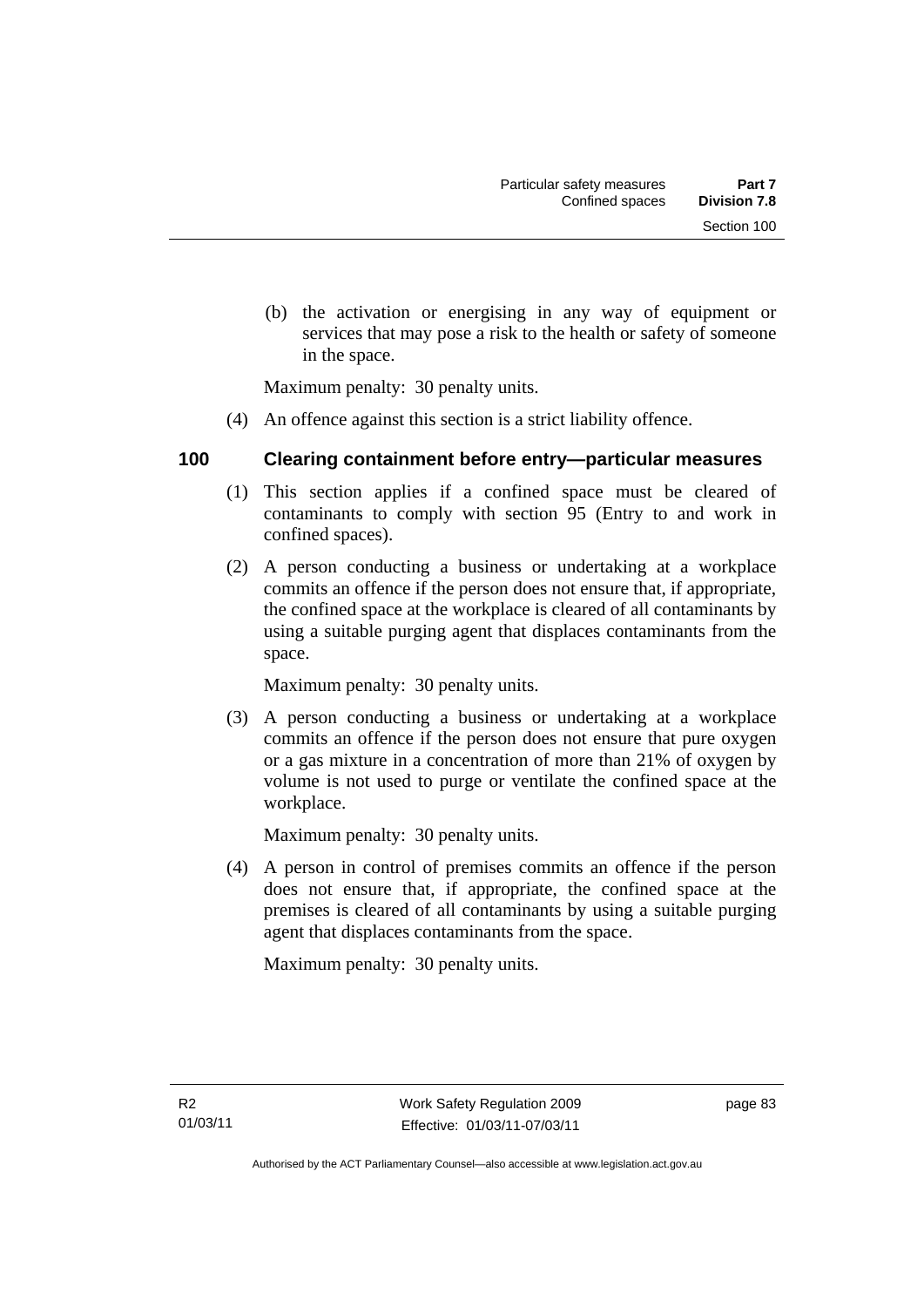(5) A person in control of premises commits an offence if the person does not ensure that pure oxygen or a gas mixture in a concentration of more than 21% of oxygen by volume is not used to purge or ventilate the confined space at the premises.

Maximum penalty: 30 penalty units.

(6) An offence against this section is a strict liability offence.

### **101 Unsafe level of oxygen and atmospheric contaminants**

- (1) This section applies if—
	- (a) a safe oxygen level cannot be provided in a confined space at a workplace; or
	- (b) an atmospheric contaminant in a confined space at a workplace cannot be reduced to below the exposure standard under the national exposure standards.
- (2) A person conducting a business or undertaking at a workplace commits an offence if the person allows—
	- (a) someone to enter a confined space at the workplace; and
	- (b) the person entering is not equipped with suitable personal protective and safety equipment including air supplied respiratory protective equipment.

- *Note* For requirements if a person conducting a business or undertaking provides air supplied respiratory equipment for use at a workplace, see s 69.
- (3) A person in control of premises commits an offence if the person allows—
	- (a) someone to enter a confined space at the premises; and

Authorised by the ACT Parliamentary Counsel—also accessible at www.legislation.act.gov.au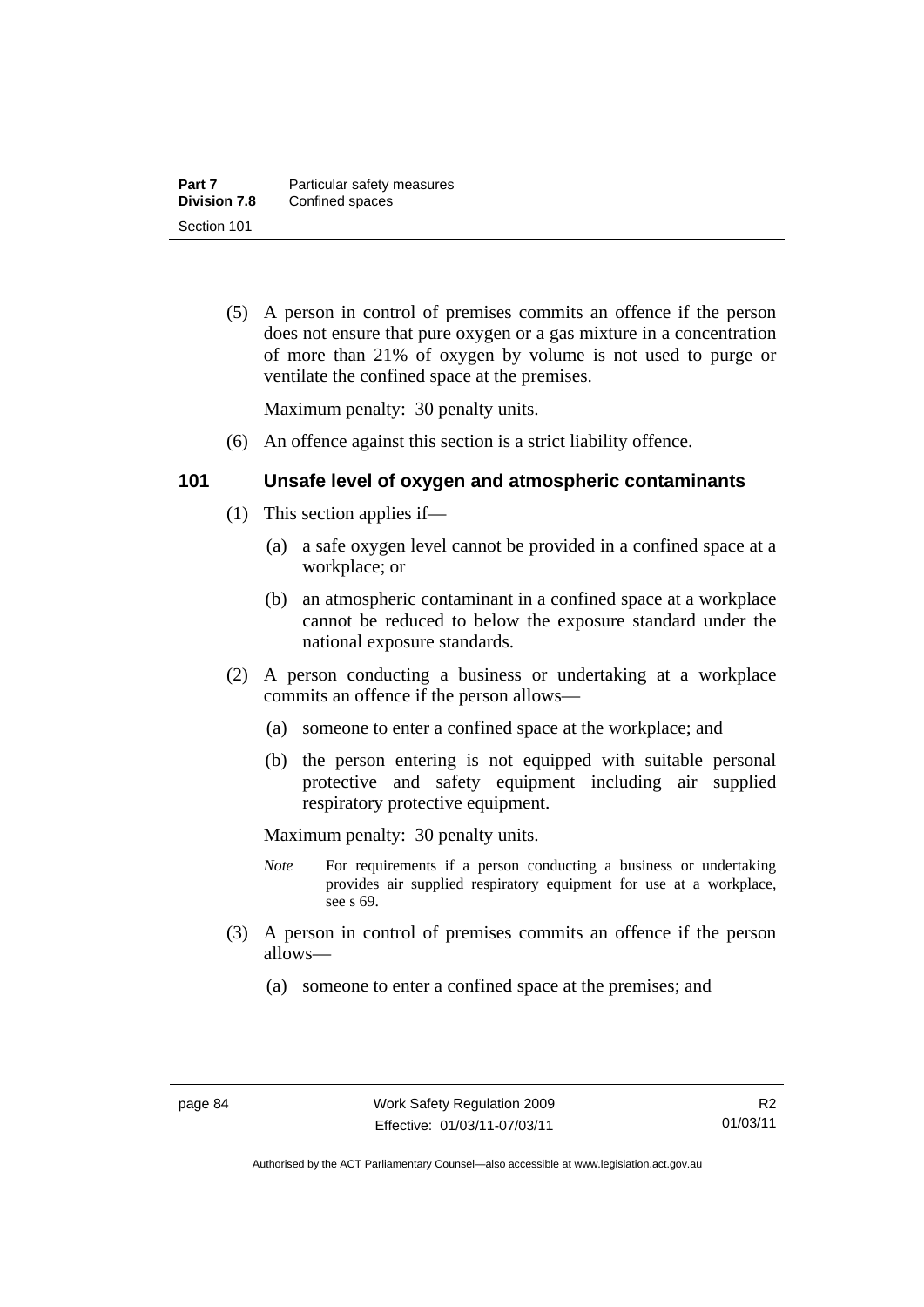(b) the person entering is not equipped with suitable personal protective and safety equipment including air supplied respiratory protective equipment.

Maximum penalty: 30 penalty units.

- *Note* For requirements if a person conducting a business or undertaking provides air supplied respiratory equipment for use at a workplace, see s 69.
- (4) An offence against this section is a strict liability offence.

#### **102 Entry permits—particular measures**

 (1) A person conducting a business or undertaking at a workplace commits an offence if the person does not give an entry permit to the person in direct control of work to be done in a confined space at the workplace.

Maximum penalty: 20 penalty units.

- (2) A person conducting a business or undertaking at a workplace commits an offence if the person does not give each person who is required to do work in a confined space at the workplace—
	- (a) a copy of the entry permit; and
	- (b) reasonable time to read the entry permit before the person is required to enter the space.

Maximum penalty: 20 penalty units.

- (3) A person conducting a business or undertaking at a workplace commits an offence if—
	- (a) someone enters or works in a confined space at the workplace; and
	- (b) the entry or work does not comply with an entry permit under this section.

Maximum penalty: 20 penalty units.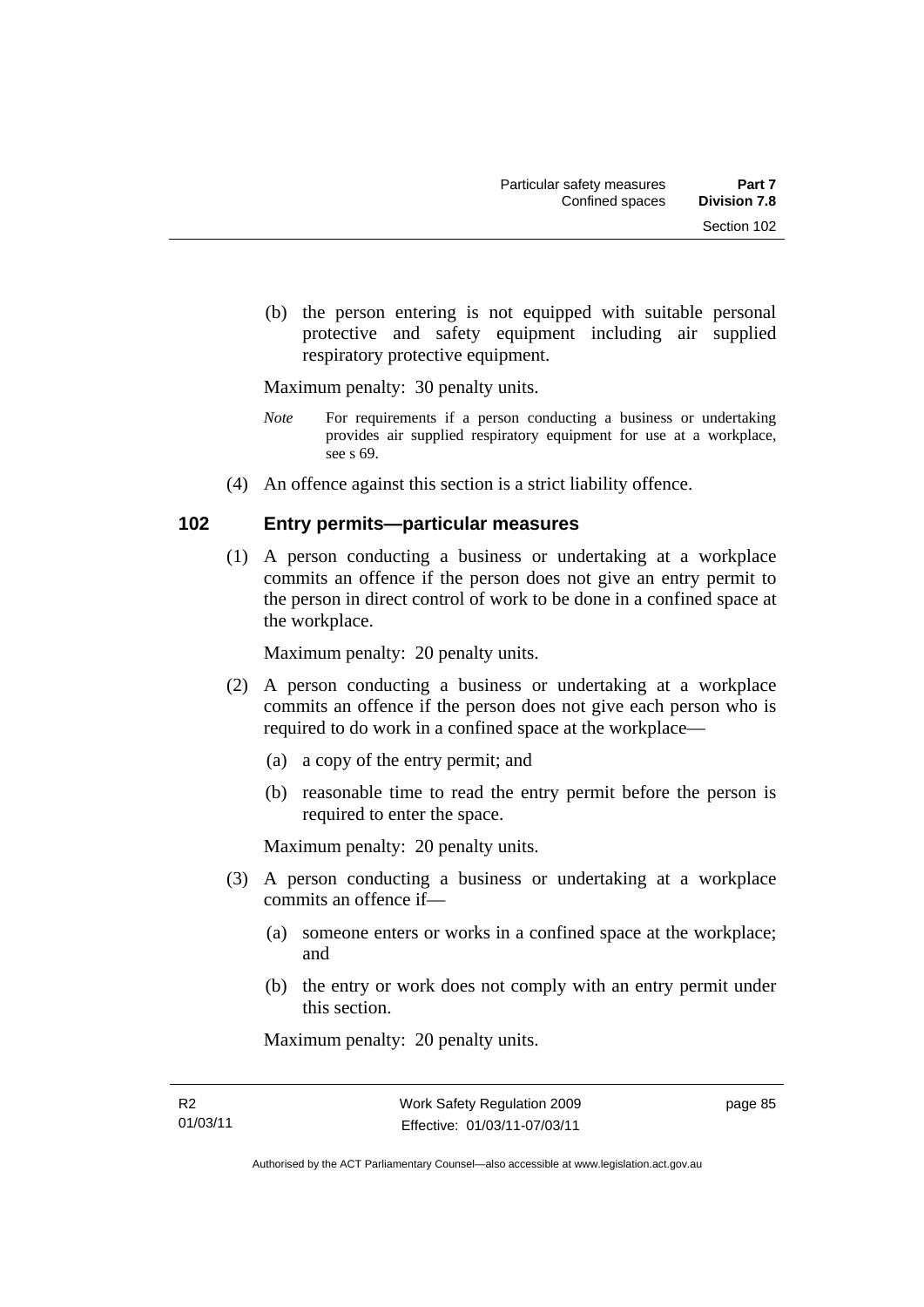- (4) A person conducting a business or undertaking at a workplace commits an offence if—
	- (a) a confined space at the workplace is returned to normal use; and
	- (b) the person does not have written confirmation from the person in direct control of the work in the confined space, that—
		- (i) the work has been completed; and
		- (ii) each person involved in the work has left the space.

 (5) A person in control of premises commits an offence if the person does not ensure that each person who is to do work in a confined space at the premises is told about, and understands, the entry permit.

Maximum penalty: 20 penalty units.

- (6) A person in control of premises commits an offence if—
	- (a) someone enters or works in a confined space at the premises; and
	- (b) the entry or work does not comply with an entry permit under this section.

- (7) A person in control of premises commits an offence if—
	- (a) a confined space at the premises is returned to normal use; and
	- (b) the person does not have written confirmation from the person in direct control of the work in the confined space, that—
		- (i) the work has been completed; and

R2 01/03/11

Authorised by the ACT Parliamentary Counsel—also accessible at www.legislation.act.gov.au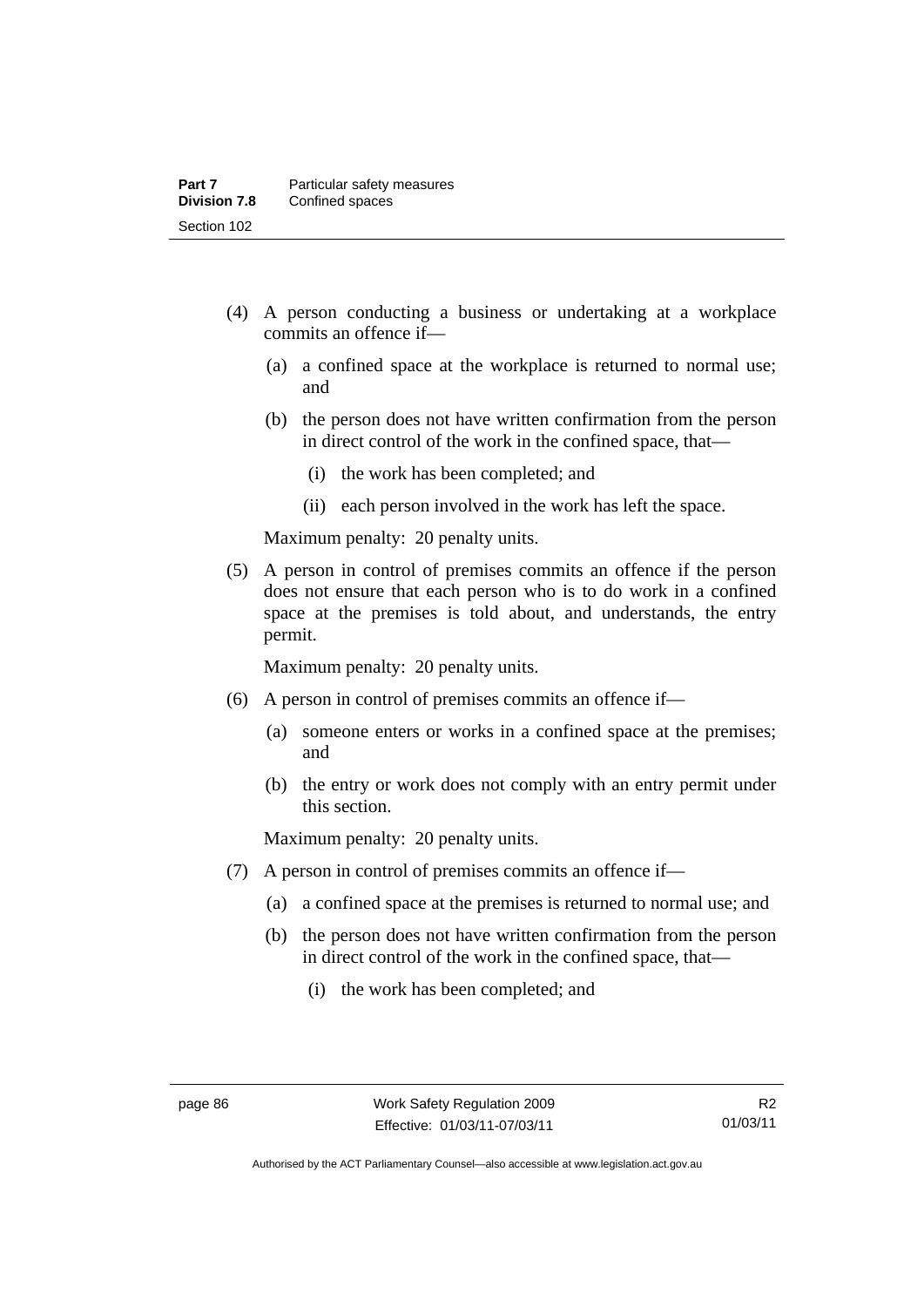(ii) each person involved in the work has left the space.

Maximum penalty: 20 penalty units.

- (8) An offence against this section is a strict liability offence.
- **103 Standby people—particular measures** 
	- (1) This section applies if—
		- (a) there is a confined space at a workplace; and
		- (b) someone is in the confined space.
	- (2) A person conducting a business or undertaking at the workplace commits an offence if the person does not appoint 1 or more people as standby people for the work in the confined space at the workplace.

Maximum penalty: 30 penalty units.

- (3) A person conducting a business or undertaking at the workplace commits an offence if the person appoints a person as a standby person for the work in the confined space at the workplace and the person appointed—
	- (a) has not undertaken training in accordance with section 107 (Training about confined spaces); and
	- (b) cannot operate the monitoring equipment used to ensure safety during entry to, and work in, the confined space; and
	- (c) cannot initiate emergency procedures (including rescue procedures).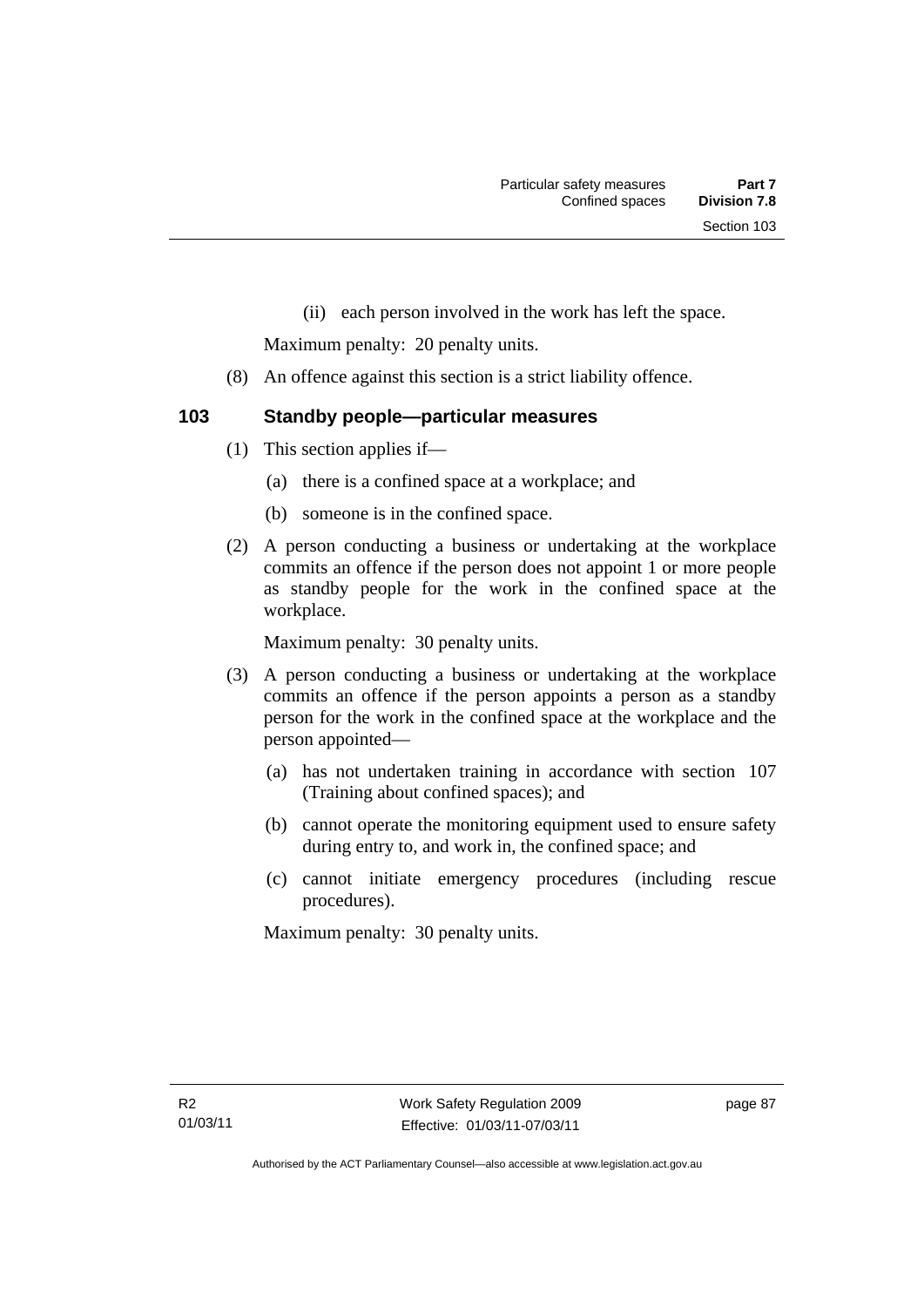- (4) A person conducting a business or undertaking at the workplace commits an offence if the person does not ensure that a standby person—
	- (a) remains outside and near the confined space at the workplace while anyone is in the confined space; and
	- (b) is able to communicate continuously with anyone in the confined space; and
	- (c) if practicable, is able to see anyone in the confined space.

(5) An offence against this section is a strict liability offence.

#### **104 Emergencies—particular measures**

 (1) A person conducting a business or undertaking at a workplace commits an offence if the person does not ensure that appropriate emergency equipment is provided when someone is in a confined space at the workplace.

Maximum penalty: 30 penalty units.

 (2) A person conducting a business or undertaking at a workplace commits an offence if the person does not ensure that emergency procedures are established and rehearsed in relation to people in a confined space at the workplace.

- (3) A person conducting a business or undertaking at a workplace commits an offence if the person does not ensure that—
	- (a) the openings for entry to and exit from a confined space at the workplace are large enough to allow the rescue of anyone in the space; and

Authorised by the ACT Parliamentary Counsel—also accessible at www.legislation.act.gov.au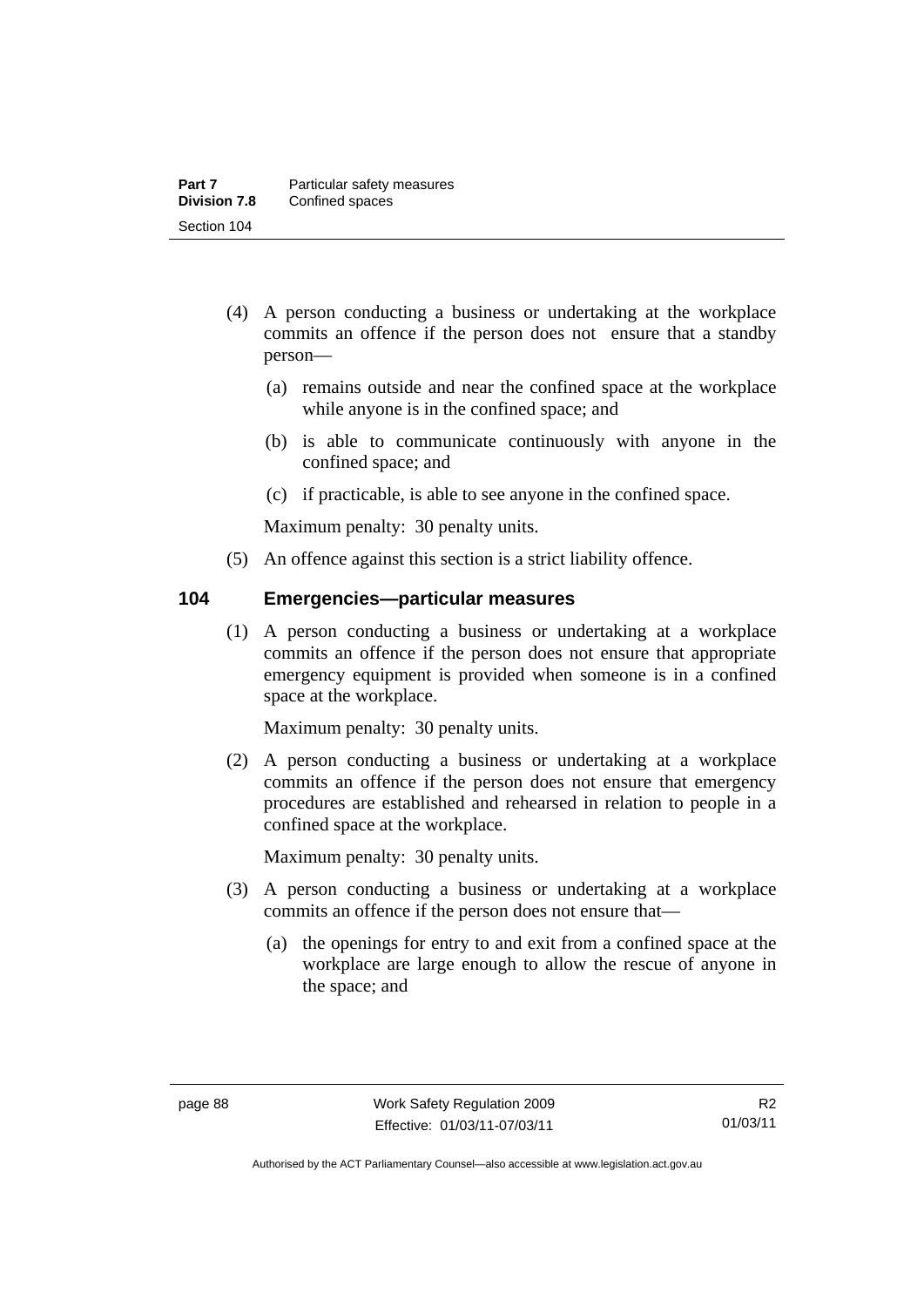(b) the openings are not obstructed by anything that could impede the rescue or, if this is not possible, that another suitable means of rescue is provided.

Maximum penalty: 30 penalty units.

 (4) A person in control of premises commits an offence if the person does not ensure that appropriate emergency equipment is provided when someone is in a confined space at the premises.

Maximum penalty: 30 penalty units.

 (5) A person in control of premises commits an offence if the person does not ensure that emergency procedures are established and rehearsed in relation to people in a confined space at the premises.

Maximum penalty: 30 penalty units.

- (6) A person in control of premises commits an offence if the person does not ensure that—
	- (a) the openings for entry to and exit from a confined space at the premises are large enough to allow the rescue of anyone in the space; and
	- (b) the openings are not obstructed by anything that could impede the rescue or, if this is not possible, that another suitable means of rescue is provided.

Maximum penalty: 30 penalty units.

(7) An offence against this section is a strict liability offence.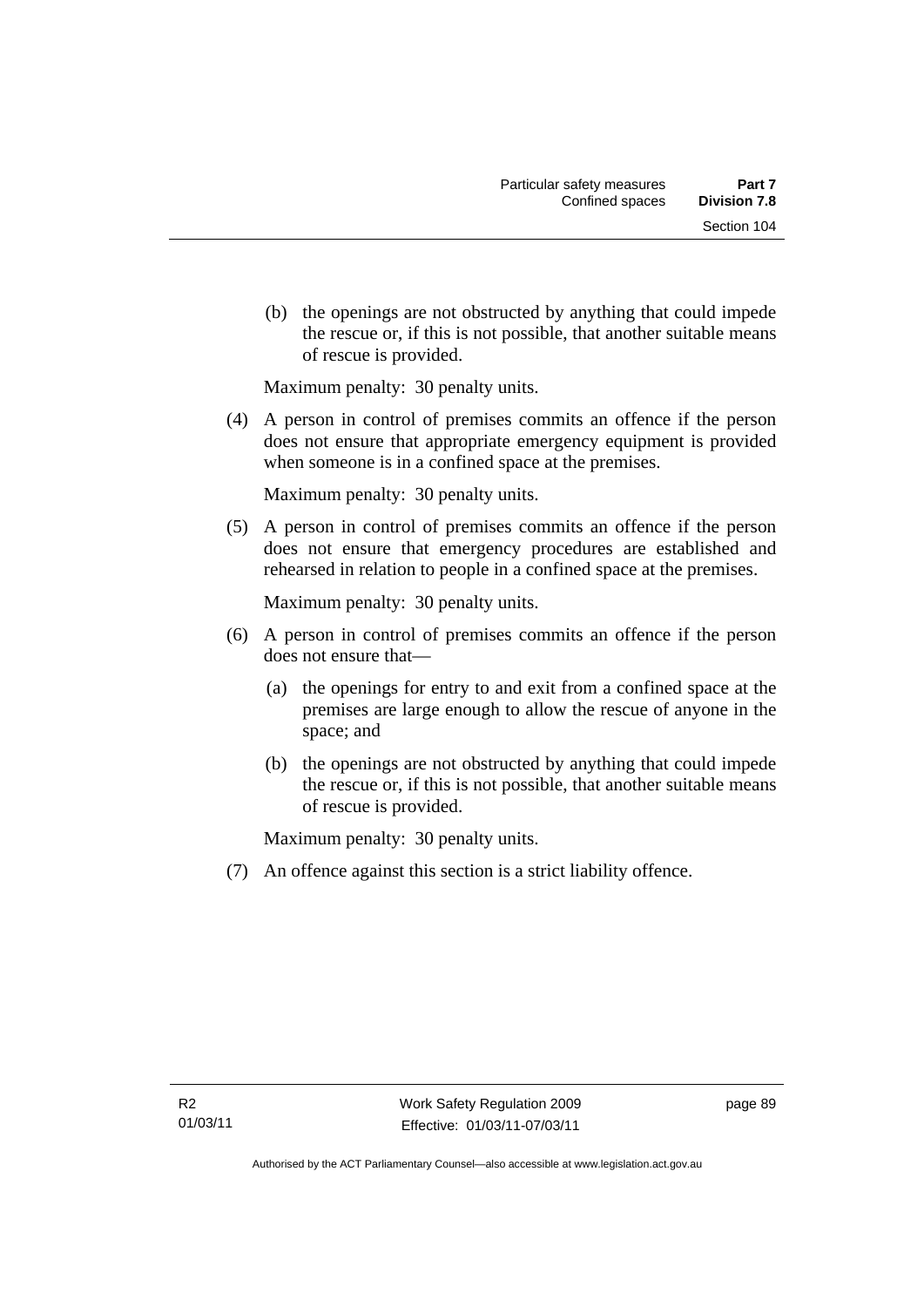### **105 Entry protection—particular measures**

 (1) A person conducting a business or undertaking at a workplace commits an offence if the person does not ensure that appropriate signs are displayed and protective barriers are erected to prevent the entry of anyone who does not have an entry permit for a confined space at the workplace.

Maximum penalty: 30 penalty units.

 (2) A person in control of premises commits an offence if the person does not ensure that appropriate signs are displayed and protective barriers are erected to prevent the entry of anyone who does not have an entry permit for a confined space at the premises.

Maximum penalty: 30 penalty units.

(3) An offence against this section is a strict liability offence.

#### **106 Atmospheric testing and monitoring—particular measures**

- (1) A person conducting a business or undertaking at a workplace commits an offence if the person does not ensure that appropriate atmospheric testing and monitoring is carried out in a confined space at the workplace if the space—
	- (a) is or may be contaminated with an atmospheric contaminant; or
	- (b) is or may be contaminated with a flammable contaminant; or
	- (c) has or may have an unsafe oxygen level.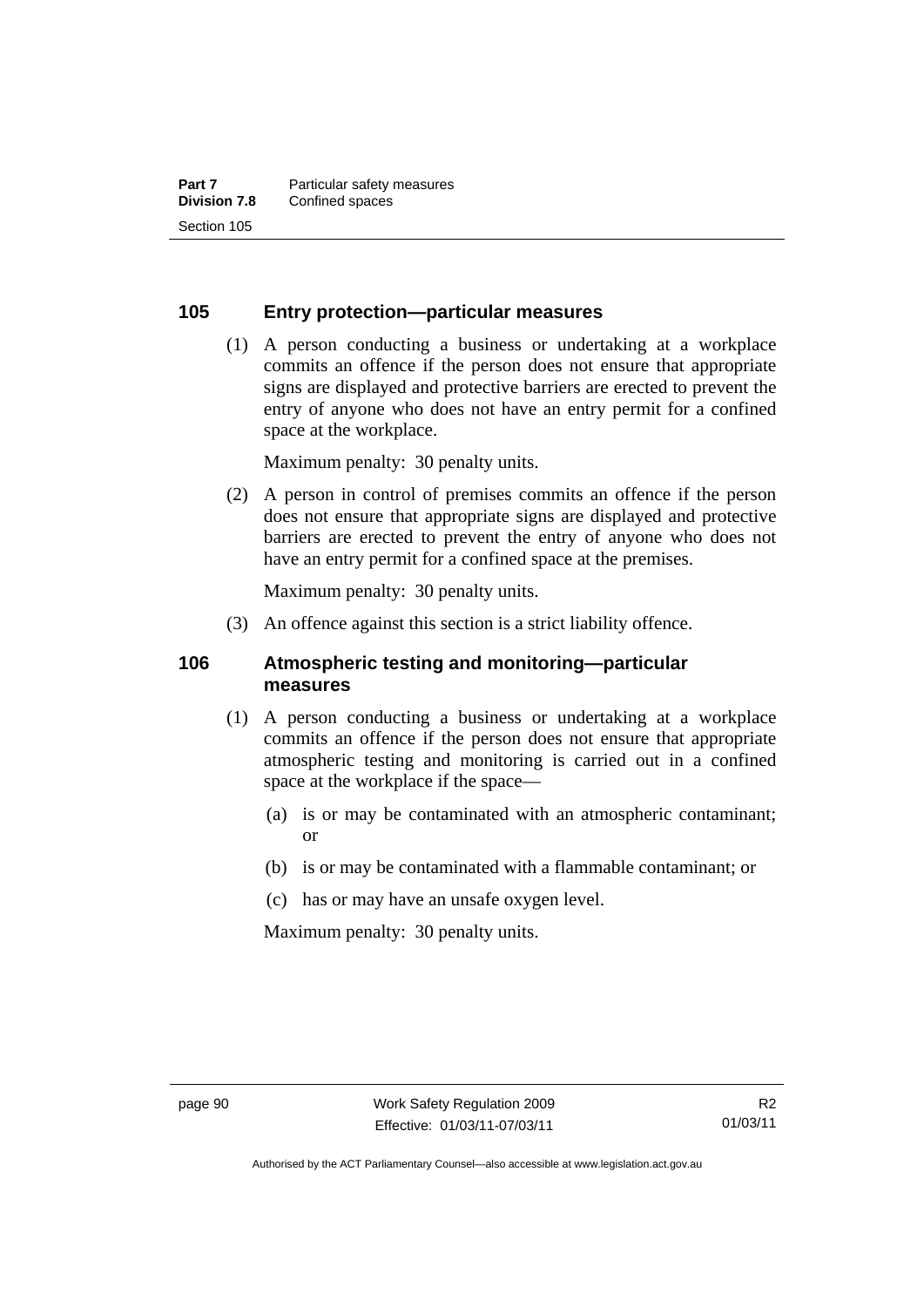- (2) A person in control of premises commits an offence if the person does not ensure that appropriate atmospheric testing and monitoring is carried out in a confined space at the premises if the space—
	- (a) is or may be contaminated with an atmospheric contaminant; or
	- (b) is or may be contaminated with a flammable contaminant; or
	- (c) has or may have an unsafe oxygen level.

(3) An offence against this section is a strict liability offence.

#### **107 Training about confined spaces**

 (1) A person conducting a business or undertaking at a workplace commits an offence if the person does not provide training relating to entering and working in confined spaces to anyone who is required to work in a confined space at the workplace.

Maximum penalty: 30 penalty units.

 (2) A person conducting a business or undertaking at a workplace commits an offence if the person does not provide training relating to entering and working in confined spaces to anyone who is appointed as a standby person for the workplace.

Maximum penalty: 30 penalty units.

- (3) A person conducting a business or undertaking at a workplace may also provide the training to—
	- (a) anyone who does 1 or more of the following:
		- (i) assesses the safety of confined spaces;
		- (ii) issues entry permits for confined spaces;
		- (iii) designs and fixes the layout of workplaces;
		- (iv) supervises people working in or near confined spaces;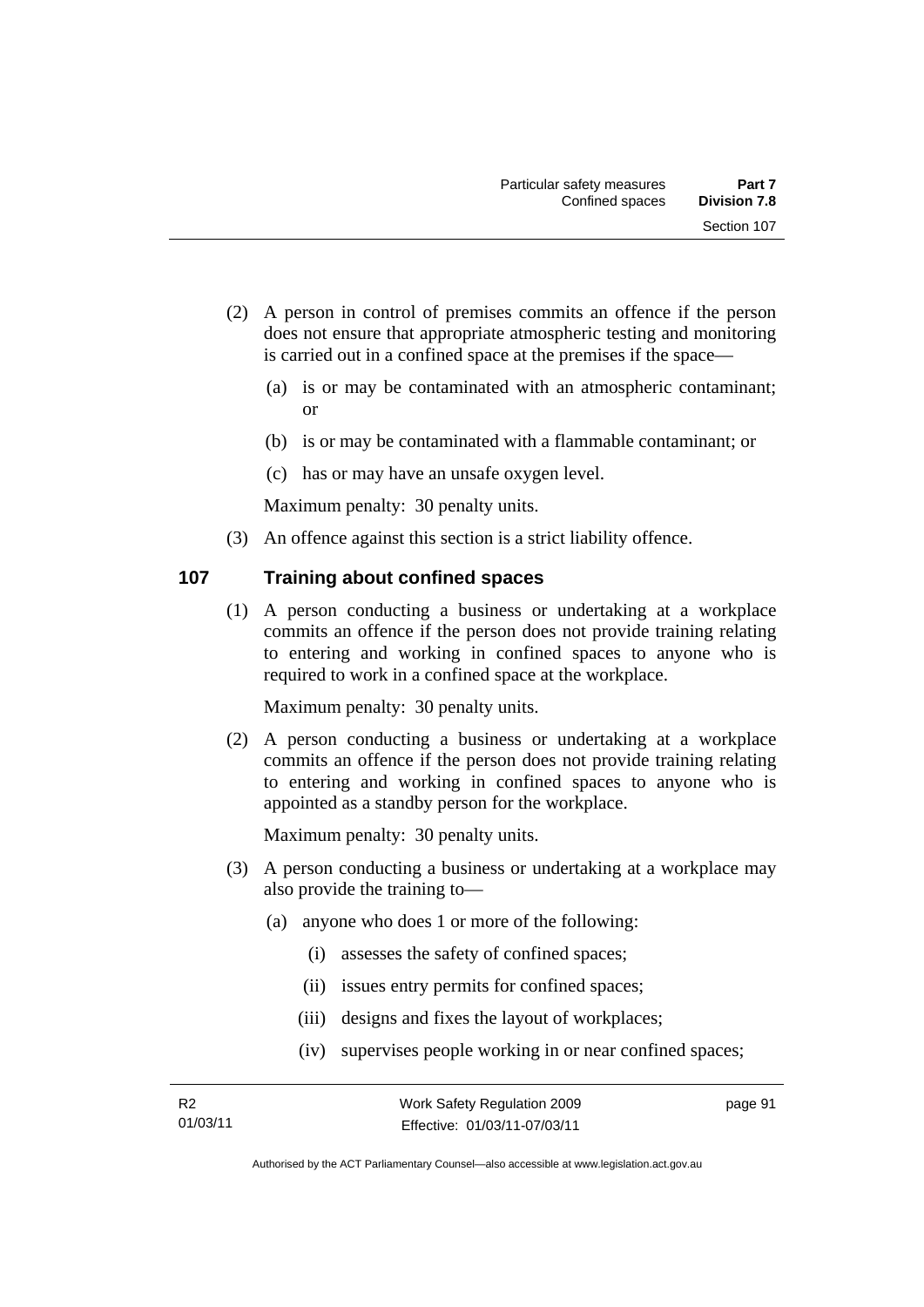- (v) maintains equipment used in confined spaces;
- (vi) purchases, distributes, fits, wears or maintains personal protective and safety equipment used for work in confined spaces; and
- (b) anyone who could be involved in rescue and first aid procedures involving a confined space.
- (4) A person conducting a business or undertaking at a workplace commits an offence if the person fails to make a written record of—
	- (a) the training given under this section; and
	- (b) the people to whom the training is given.

- (5) An offence against this section is a strict liability offence.
- (6) In this section:

*standby person* means a person appointed as a standby person under section 103.

*training* must include instruction in each of the following:

- (a) the hazards of confined spaces;
- (b) risk assessment procedures;
- (c) risk management steps;
- (d) emergency procedures;
- (e) selection, use, fitting and maintenance of safety equipment.

Authorised by the ACT Parliamentary Counsel—also accessible at www.legislation.act.gov.au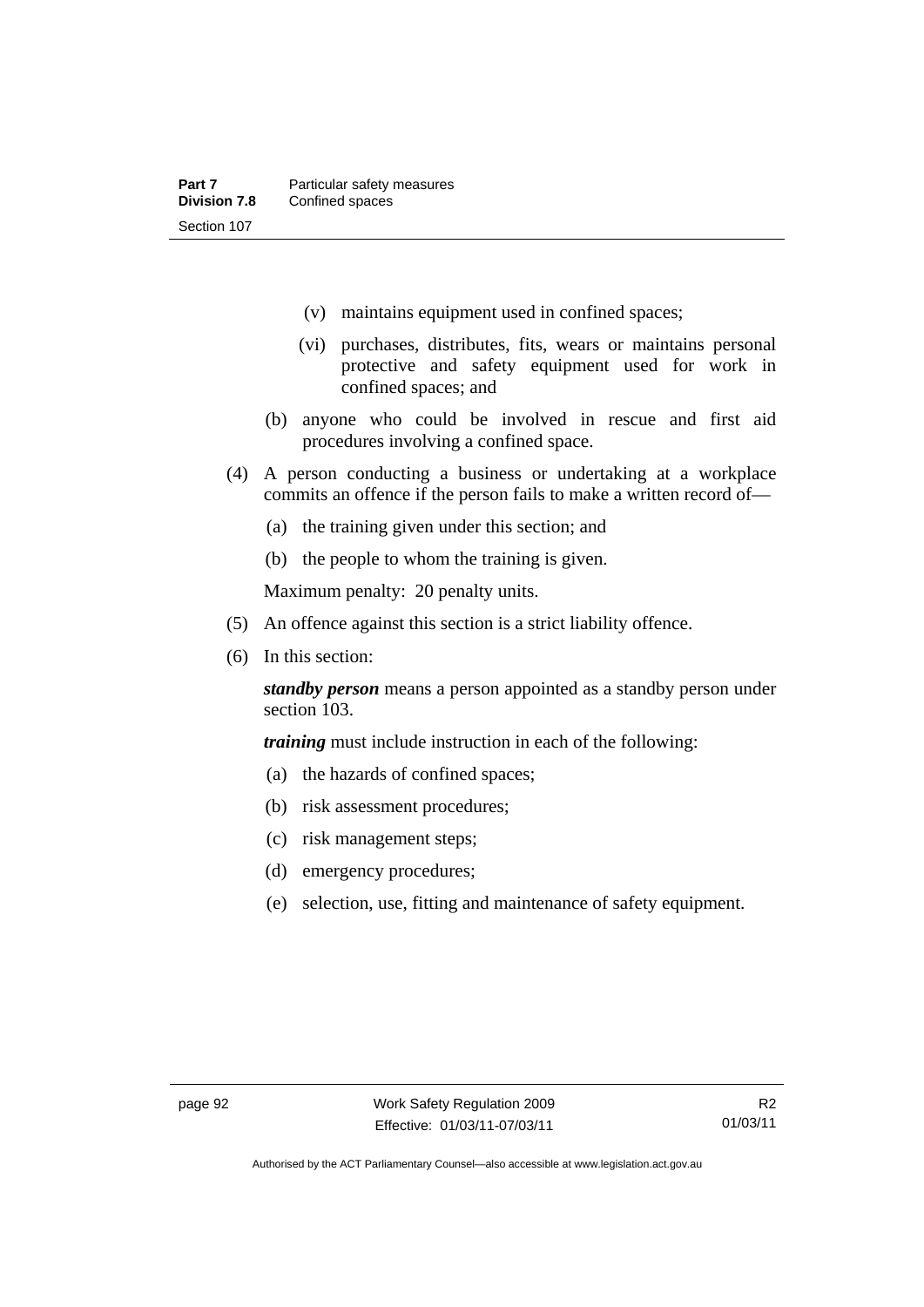#### **108 Record keeping**

- (1) A person conducting a business or undertaking at a workplace must keep—
	- (a) entry permits for a confined space at the workplace for 1 month after the day the space is returned to normal use; and
	- (b) risk assessment reports for work in a confined space at the workplace for 5 years after the last entry in the report; and
	- (c) a record of training relating to work in a confined space at the workplace while the person to whom the training has been given is engaged.
	- *Note* For reporting and records in relation to injuries and dangerous occurrences, see pt 2.
- (2) A person conducting a business or undertaking at a workplace commits an offence if—
	- (a) an inspector requests access to a record made under subsection (1) in relation to the workplace; and
	- (b) the person does not give access to the record.

- (3) If a record made under subsection (1) contains information personal to a worker, a person conducting the business or undertaking must give the worker access to the record on request.
- (4) An offence against this section is a strict liability offence.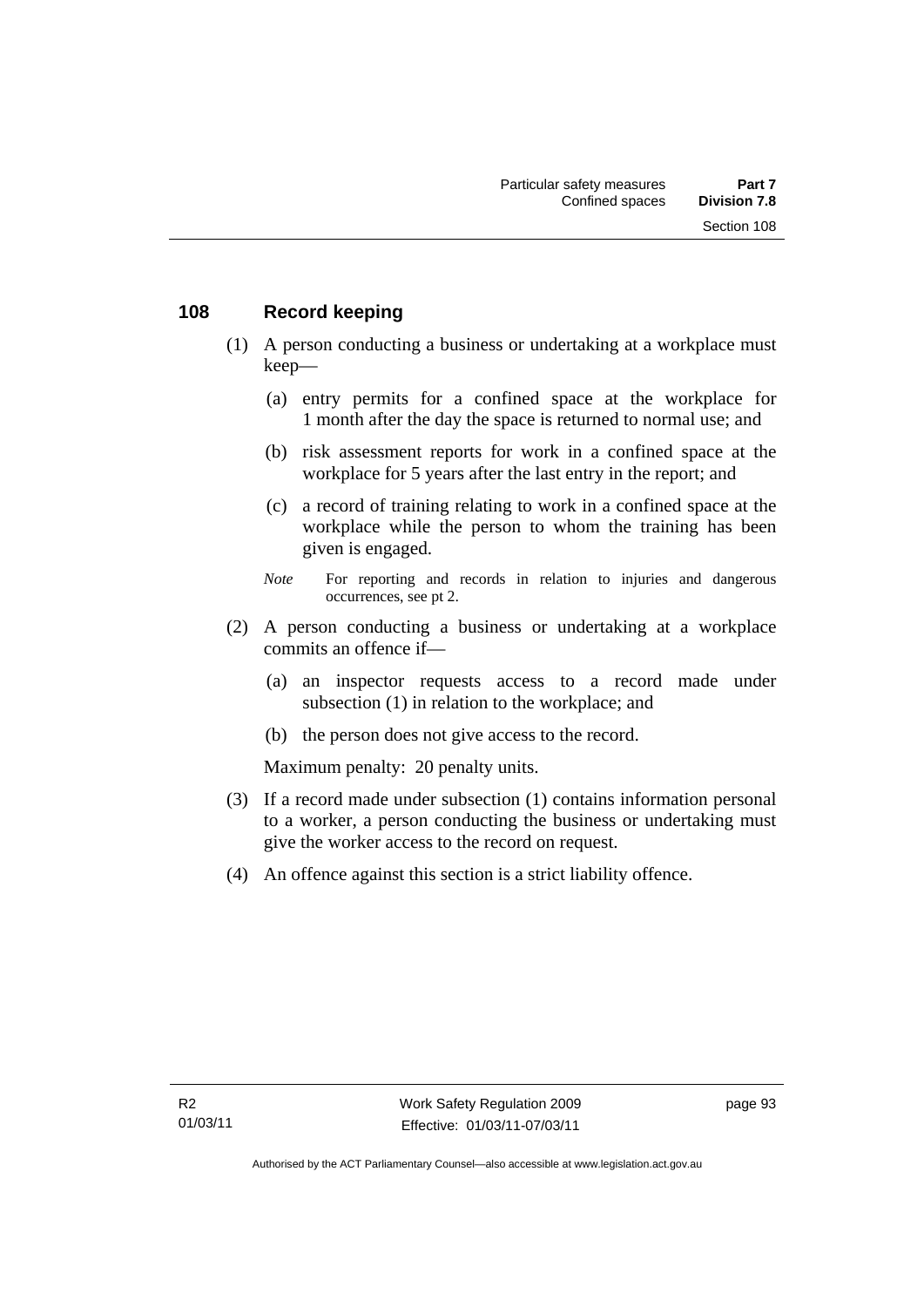**Part 7 Particular safety measures Division 7.9** Lighting Section 109

# **Division 7.9 Lighting**

#### **109 Person conducting business or undertaking to provide lighting**

 (1) A person conducting a business or undertaking at a workplace commits an offence if the person does not provide adequate lighting at the workplace.

Maximum penalty: 30 penalty units.

- (2) What is adequate for subsection (1) must be decided having regard to the nature of the tasks performed by each worker at the workplace.
- (3) A person conducting a business or undertaking at a workplace commits an offence if the person does not ensure that the lighting provided at the workplace—
	- (a) allows workers to work safely; and
	- (b) does not create excessive glare or reflection; and
	- (c) allows people who are not workers to move safely within the workplace; and
	- (d) facilitates safe entry to, and exit from, the workplace.

Maximum penalty: 20 penalty units.

(4) An offence against this section is a strict liability offence.

Authorised by the ACT Parliamentary Counsel—also accessible at www.legislation.act.gov.au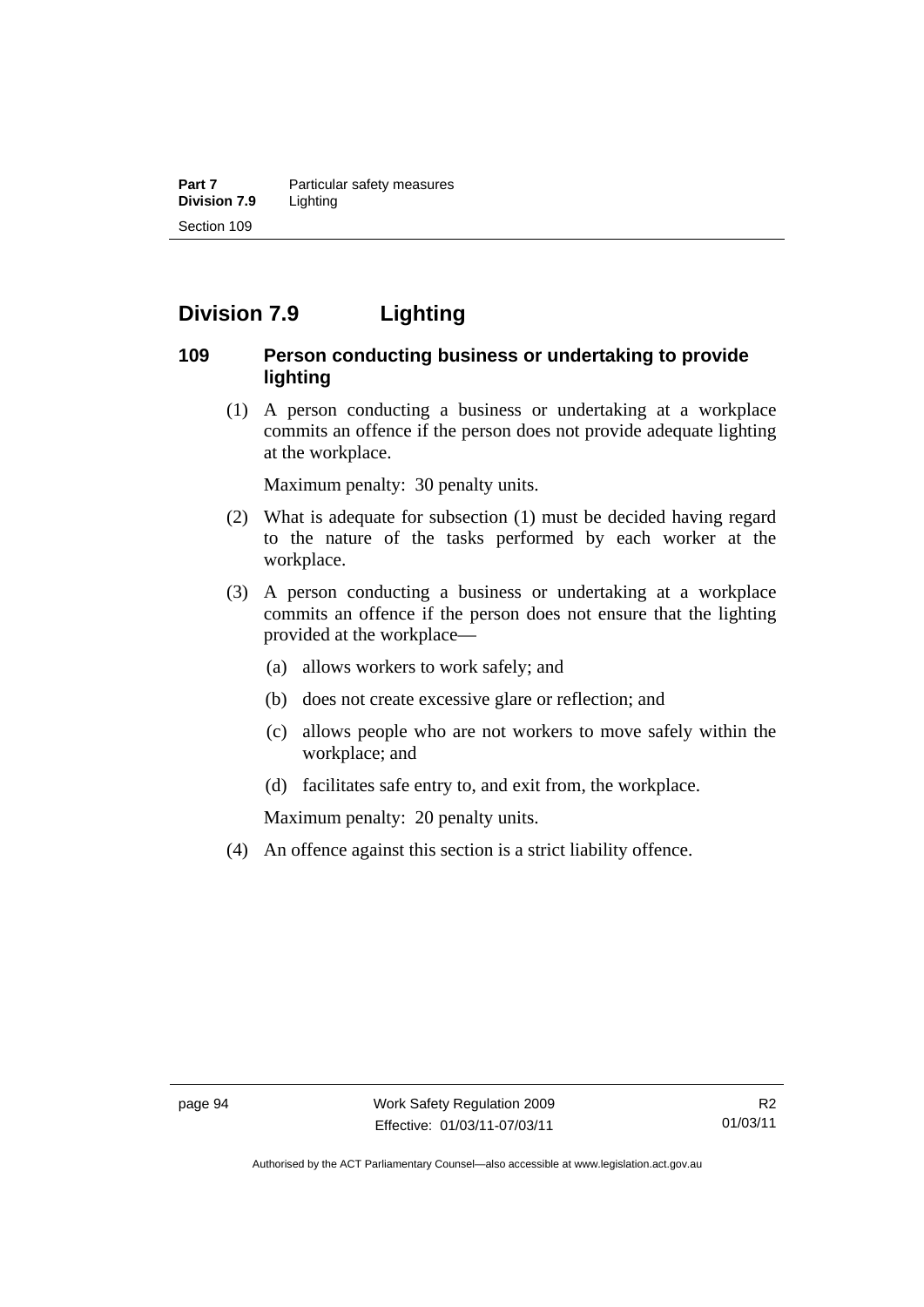# **Division 7.10 Noise management**

## **110 Definitions—div 7.10**

In this division:

*exposure standard* means—

- (a) an 8-hour equivalent continuous A-weighted sound pressure level,  $L_{\text{Aea,8h}}$  of 85dB (A) referenced to  $20\mu\text{Pa}$ ; and
- (b) a C-weighted peak sound pressure level,  $L_{C,peak}$  of 140dB (C) referenced to 20μPa.

*sound pressure level*, in relation to a person, means the level of noise worked out, at the person's ear position, in accordance with AS/NZS 1269.1, without taking into account any protection that may be given by a personal hearing protector.

#### **111 Working out LC,peak value—div 7.10**

For this division, the value of  $L_{C,peak}$  must be worked out by using sound-measuring equipment with a peak detector-indicator characteristic that allows measurement of sound in accordance with AS/NSZ 1269.1

## **112 Noise management—duties of designers etc**

- (1) A person in control of the design, manufacture, import or supply of plant that may emit an unsafe level of noise must ensure that the plant is designed and constructed so that the noise emitted by the plant is as low as reasonably practicable, when installed and used in a reasonable way.
- (2) A person in control of the manufacture, import or supply of plant commits an offence if—
	- (a) plant that may emit an unsafe level of noise is supplied to a person; and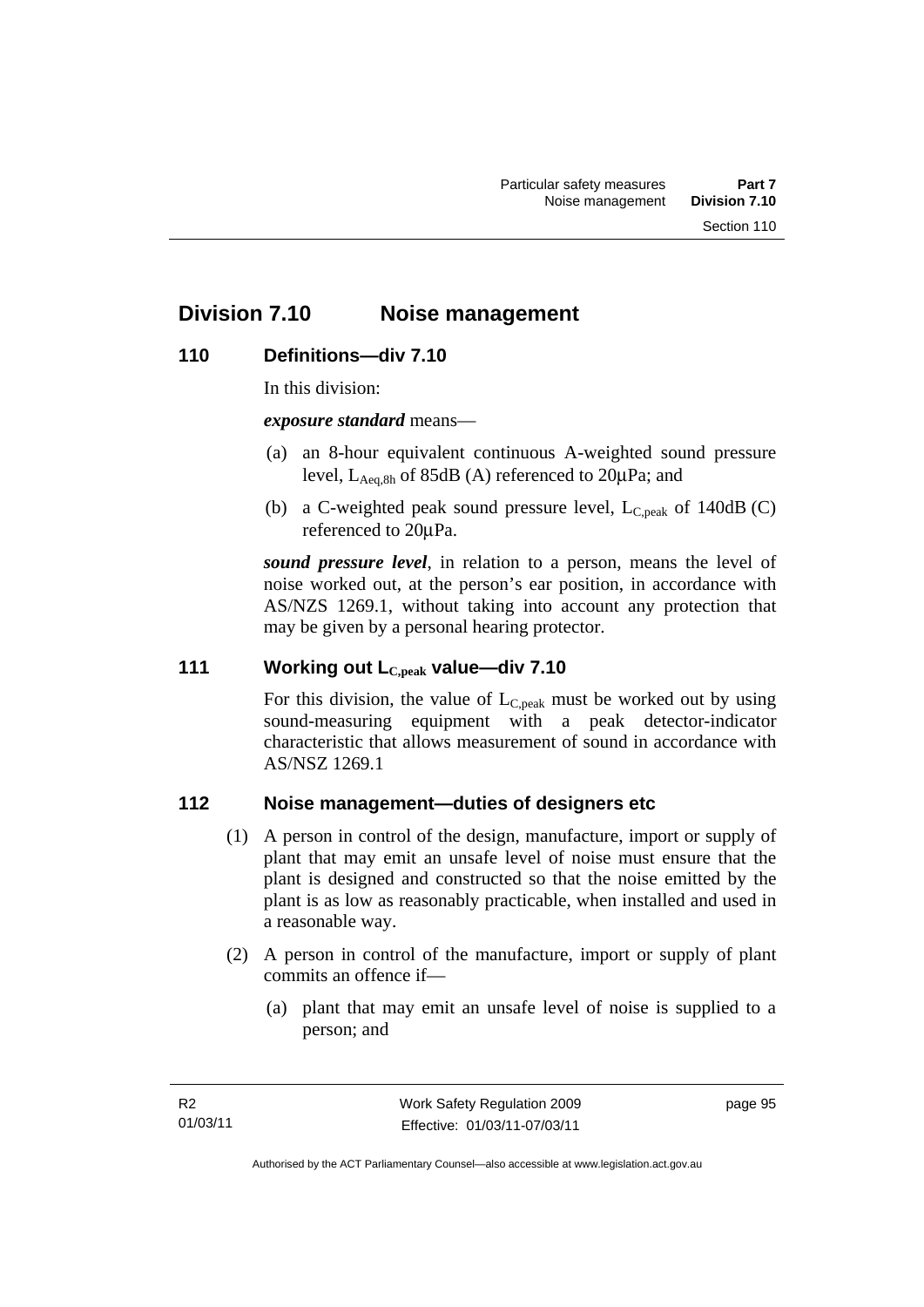- (b) the person in control of the manufacture, import or supply of the plant fails to provide the person to whom the plant is supplied with information about—
	- (i) the noise emitted by the plant; and
	- (ii) ways to keep the noise to the lowest level that is reasonably practicable to achieve.

Maximum penalty: 20 penalty units.

- (3) An offence against this section is a strict liability offence.
- (4) In this section:

*unsafe level of noise* means—

- (a) an A-weighted sound pressure level of 70dB (A); or
- (b) an  $L_{C,peak}$  of 130dB (C).

## **113 Noise management—duties of person conducting business or undertaking**

- (1) A person conducting a business or undertaking at a workplace commits an offence if the person does not—
	- (a) properly maintain noise control measures at the workplace; and
	- (b) give workers at the workplace information and training about noise control measures in accordance with AS/NZS 1269; and
	- (c) ensure that any personal hearing protectors given to a worker are used and maintained in accordance with AS/NZS 1269.

Maximum penalty: 30 penalty units.

- (2) If action is required to reduce the noise level to which a worker is exposed, the person conducting a business or undertaking at a workplace must—
	- (a) as far as is reasonably practicable, implement engineering noise controls to reduce the noise level; and

R2 01/03/11

Authorised by the ACT Parliamentary Counsel—also accessible at www.legislation.act.gov.au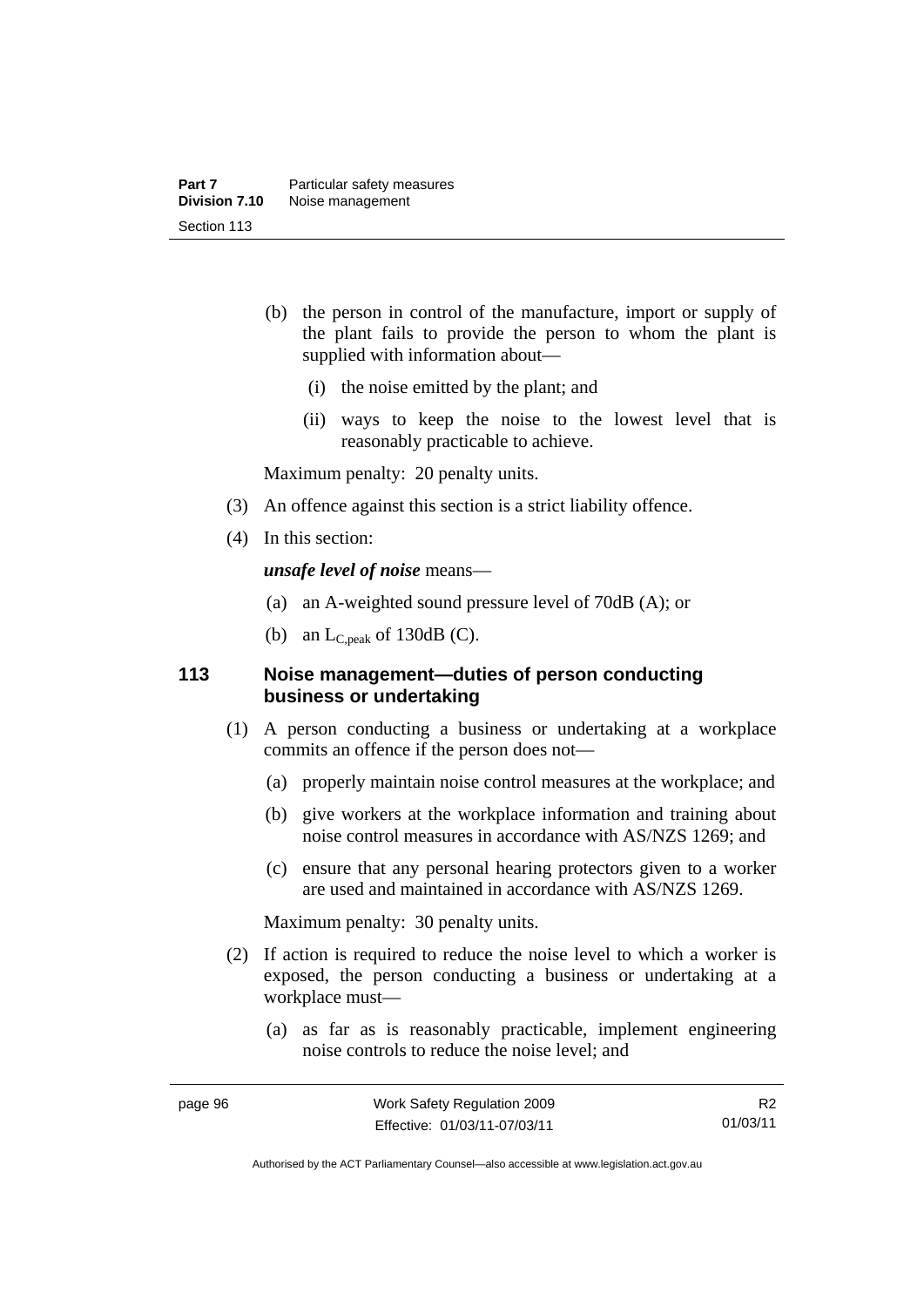- (b) if action under paragraph (a) does not reduce the noise level to the exposure standard or less—as far as is reasonably practicable, implement administrative noise controls to reduce the noise to which the worker is exposed; and
- (c) if action under paragraph (a) and (b) does not reduce the noise level to the exposure standard or less—give the worker personal hearing protectors that—
	- (i) meet the requirements of AS/NZS 1270; and
	- (ii) have been selected according to the procedures stated in AS/NZS 1269.3.
- (3) A person conducting a business or undertaking at a workplace commits an offence if—
	- (a) noise levels at the workplace exceed the exposure standards for a worker; and
	- (b) the person does not—
		- (i) take the action mentioned in subsection  $(2)$  (a) and (b) to reduce the noise level to which the worker is exposed; or
		- (ii) give the worker the personal hearing protectors required under subsection (2) (c).

Maximum penalty: 20 penalty units.

(4) An offence against this section is a strict liability offence.

## **114 Noise management—duties of workers**

- (1) A worker commits an offence if—
	- (a) noise control measures are taken at a workplace under this division; and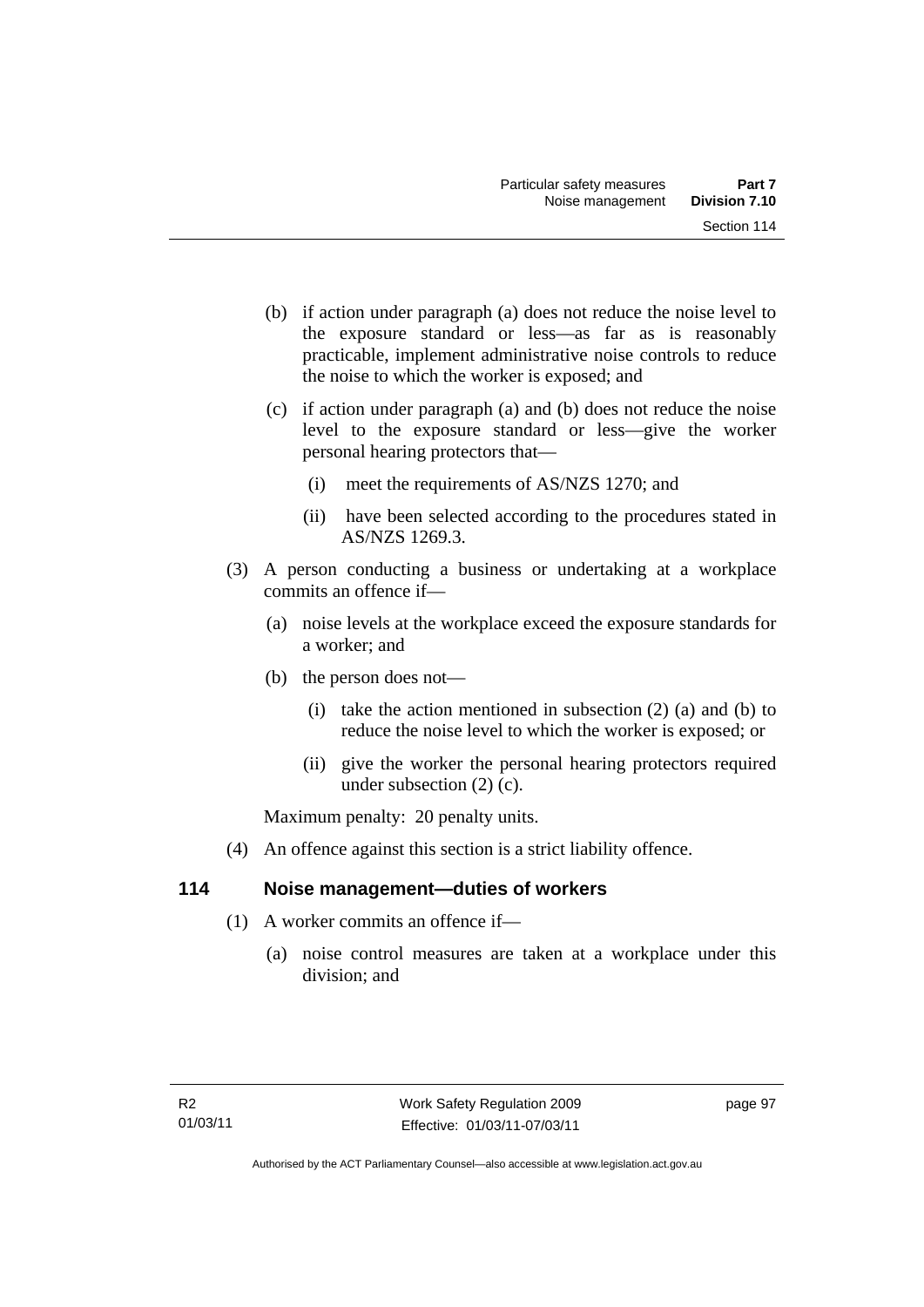(b) the worker intentionally does not comply with the measures at the workplace, as far as reasonably practicable.

Maximum penalty: 20 penalty units.

- (2) A worker commits an offence if the worker—
	- (a) is given personal hearing protectors for use at work; and
	- (b) is given information and training about the protectors in accordance with AS/NZS 1269: and
	- (c) does not use the protectors, as far as reasonably practicable.

Maximum penalty: 20 penalty units.

# **Division 7.11 Isolated work**

#### **115 Isolated workers**

- (1) This section applies if a person conducting a business or undertaking allows a worker in the business or undertaking to work alone in—
	- (a) an area that is remote from other people or is isolated from other people because of the time, location or nature of the work; or
	- (b) a situation that involves the operation or maintenance of hazardous plant or the handling of a dangerous substance; or
	- (c) work that is dangerous to perform alone.

#### **Examples—par (c)**

- 1 tree felling
- 2 security patrolling at night
- 3 working in an interview room
- *Note* An example is part of the regulation, is not exhaustive and may extend, but does not limit, the meaning of the provision in which it appears (see Legislation Act, s 126 and s 132).

page 98 Work Safety Regulation 2009 Effective: 01/03/11-07/03/11

Authorised by the ACT Parliamentary Counsel—also accessible at www.legislation.act.gov.au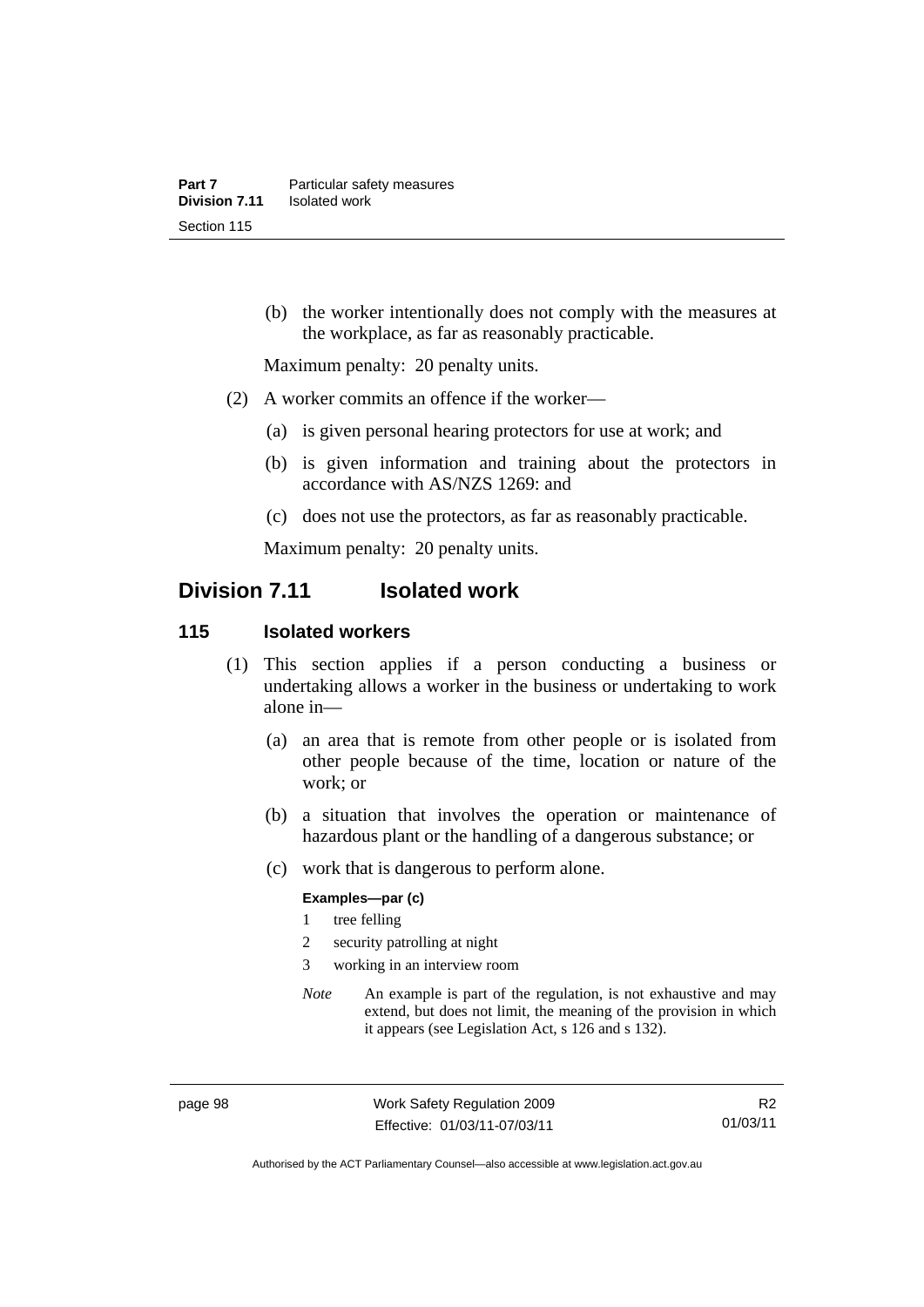- (2) A person conducting a business or undertaking commits an offence if the person fails to ensure that—
	- (a) a worker in the business or undertaking is able to call for help; and
	- (b) there is a procedure for regular contact with the worker; and
	- (c) the worker is trained in the procedure.

Maximum penalty: 20 penalty units.

(3) An offence against this section is a strict liability offence.

# **Division 7.12 Fire and explosion**

## **116 Fire and explosion—risk control**

 (1) A person conducting a business or undertaking at a workplace commits an offence if the person does not ensure that risks of fire or explosion at the workplace are managed.

Maximum penalty: 30 penalty units.

- (2) A person conducting a business or undertaking at a workplace commits an offence if the person does not—
	- (a) regularly remove waste materials and accumulated dust at the workplace: and;
	- (b) eliminate potential ignition sources from proximity to flammable substances, combustible dusts or waste materials at the workplace.

Maximum penalty: 30 penalty units.

- (3) A person conducting a business or undertaking at a workplace commits an offence if—
	- (a) the person does not monitor the workplace regularly to ensure the continued effectiveness of control measures for fire or explosion at the workplace; and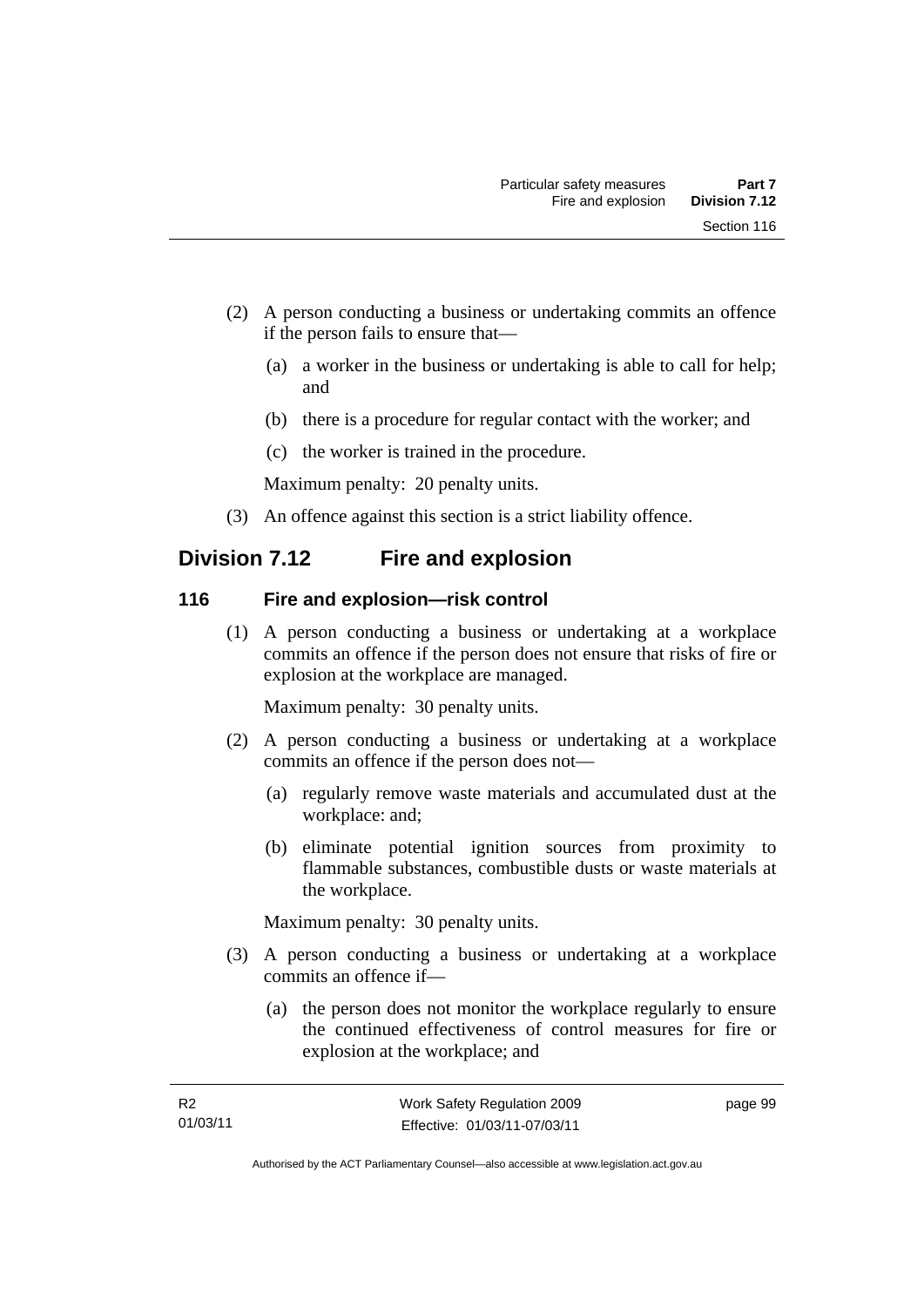(b) there are flammable substances, combustible dusts or waste materials at the workplace.

Maximum penalty: 30 penalty units.

 (4) A person in control of premises commits an offence if the person does not ensure that risks of fire or explosion at the premises are managed.

Maximum penalty: 30 penalty units.

- (5) A person in control of premises commits an offence if the person does not—
	- (a) regularly remove waste materials and accumulated dust from the premises; and
	- (b) eliminate potential ignition sources from proximity to flammable substances, combustible dusts or waste materials at the premises.

Maximum penalty: 30 penalty units.

- (6) A person in control of premises commits an offence if—
	- (a) the person does not monitor the premises regularly to ensure the continued effectiveness of control measures for fire or explosion at the premises; and
	- (b) there are flammable substances, combustible dusts or waste materials at the premises.

Maximum penalty: 30 penalty units.

(7) An offence against this section is a strict liability offence.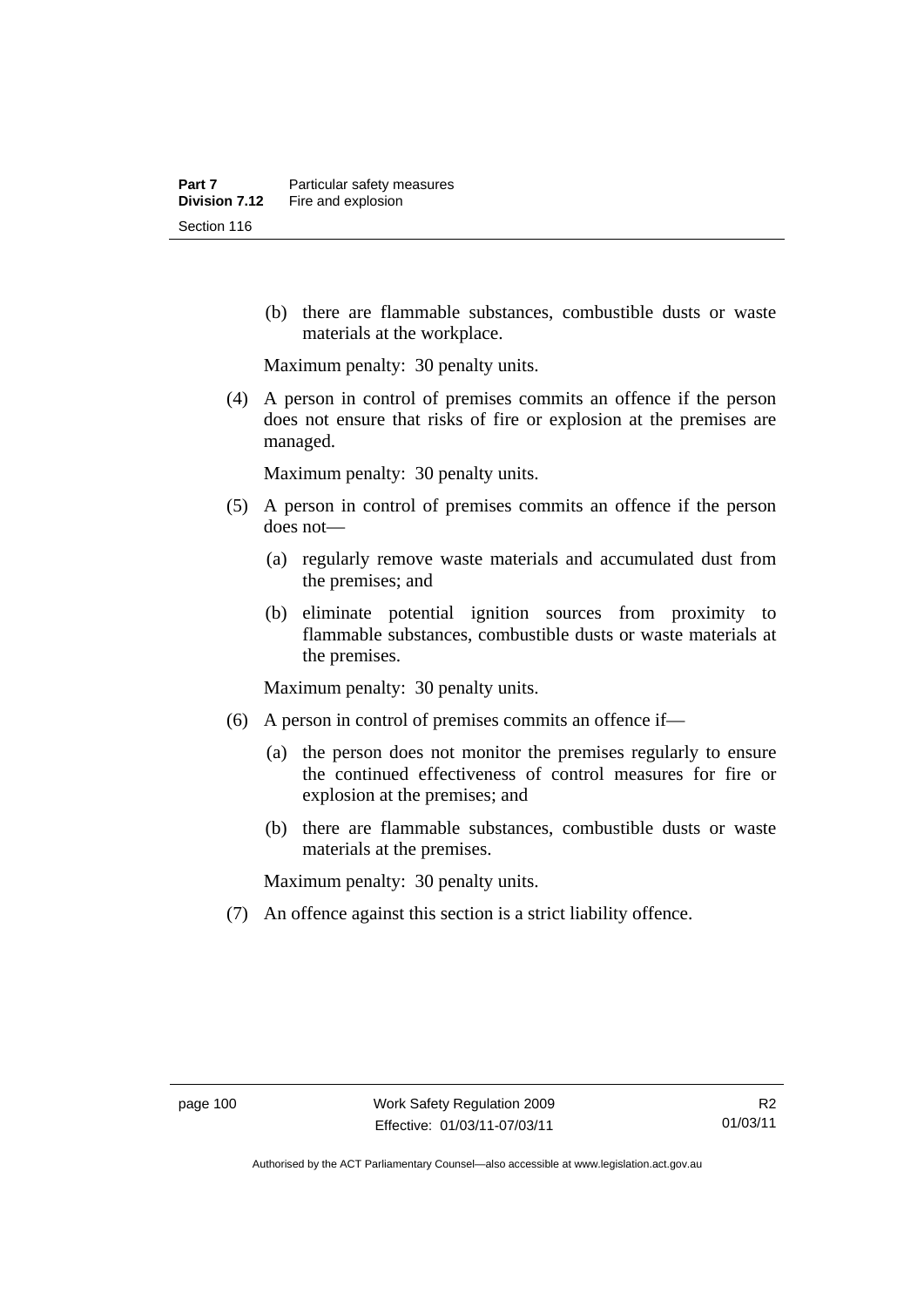## **117 Fire and explosion—facilities**

- (1) A person conducting a business or undertaking at a workplace commits an offence if the person does not ensure that appropriate fire appliances are—
	- (a) available at the workplace; and
	- (b) maintained to a reasonable standard by a suitably qualified person.

Maximum penalty: 30 penalty units.

 (2) A person conducting a business or undertaking at a workplace commits an offence if the person does not ensure that portable fire extinguishers are installed at the workplace in accordance with AS 2444.

Maximum penalty: 30 penalty units.

- (3) A person in control of premises commits an offence if the person does not ensure that appropriate fire appliances are—
	- (a) available at the premises; and
	- (b) maintained to a reasonable standard by a suitably qualified person.

Maximum penalty: 30 penalty units.

 (4) A person in control of premises commits an offence if the person does not ensure that portable fire extinguishers are installed at the premises in accordance with AS 2444.

Maximum penalty: 30 penalty units.

(5) An offence against this section is a strict liability offence.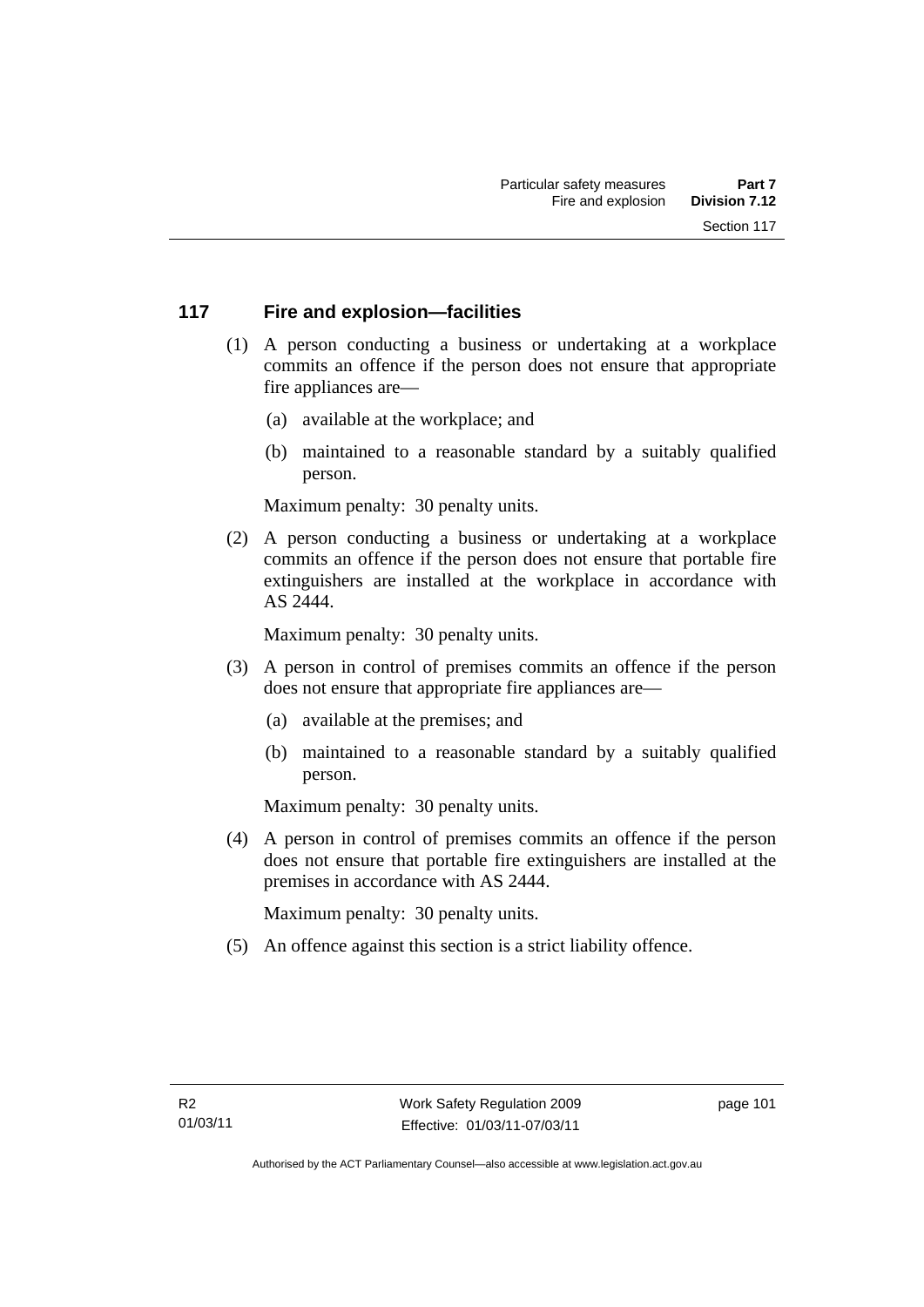(6) In this section:

*fire appliance* includes—

- (a) a vehicle, equipment, implement or thing used to prevent, extinguish or contain fire or smoke; and
- (b) a fire alarm; and
- (c) apparatus for alerting the occupants of a building to a fire or facilitating the evacuation of the building; and
- (d) equipment used to control smoke in, or remove smoke from, a building.

*suitably qualified person*, for maintaining an appliance, means someone who is suitably qualified by experience or training to maintain the appliance.

# **Division 7.13 Emergency procedures**

## **118 Person conducting business or undertaking to provide for emergencies**

- (1) A person conducting a business or undertaking at a workplace commits an offence if the person does not ensure that, in an emergency at the workplace, appropriate systems are in place for—
	- (a) the safe and rapid evacuation of people from the workplace; and
	- (b) emergency communications; and
	- (c) the medical treatment of injured people.

Maximum penalty: 30 penalty units.

Authorised by the ACT Parliamentary Counsel—also accessible at www.legislation.act.gov.au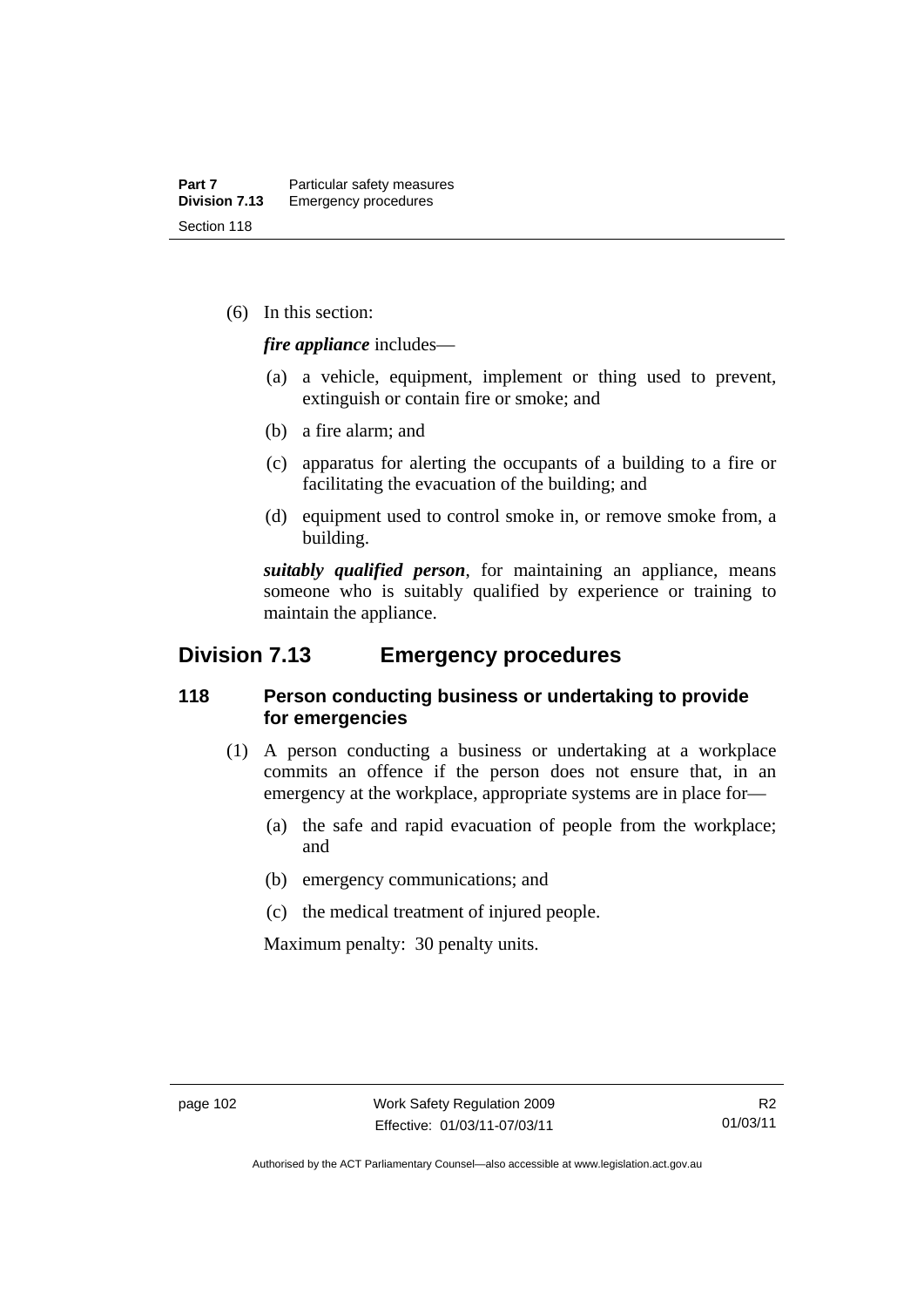- (2) A person conducting a business or undertaking at a workplace commits an offence if the person engages workers at the workplace and does not ensure that—
	- (a) arrangements are made for shutting down and evacuating the workplace in an emergency, including appropriate practice evacuations; and
	- (b) details of the arrangements are displayed in appropriate places at the workplace; and
	- (c) an appropriate number of people are properly trained to oversee any evacuation and use any on-site fire appliances.

Maximum penalty: 30 penalty units.

- (3) What is appropriate for this section must be decided having regard  $to$ —
	- (a) the nature of the hazards at the workplace; and
	- (b) the size and location of the workplace; and
	- (c) the number, mobility and capability of people at the workplace.
- (4) An offence against this section is a strict liability offence.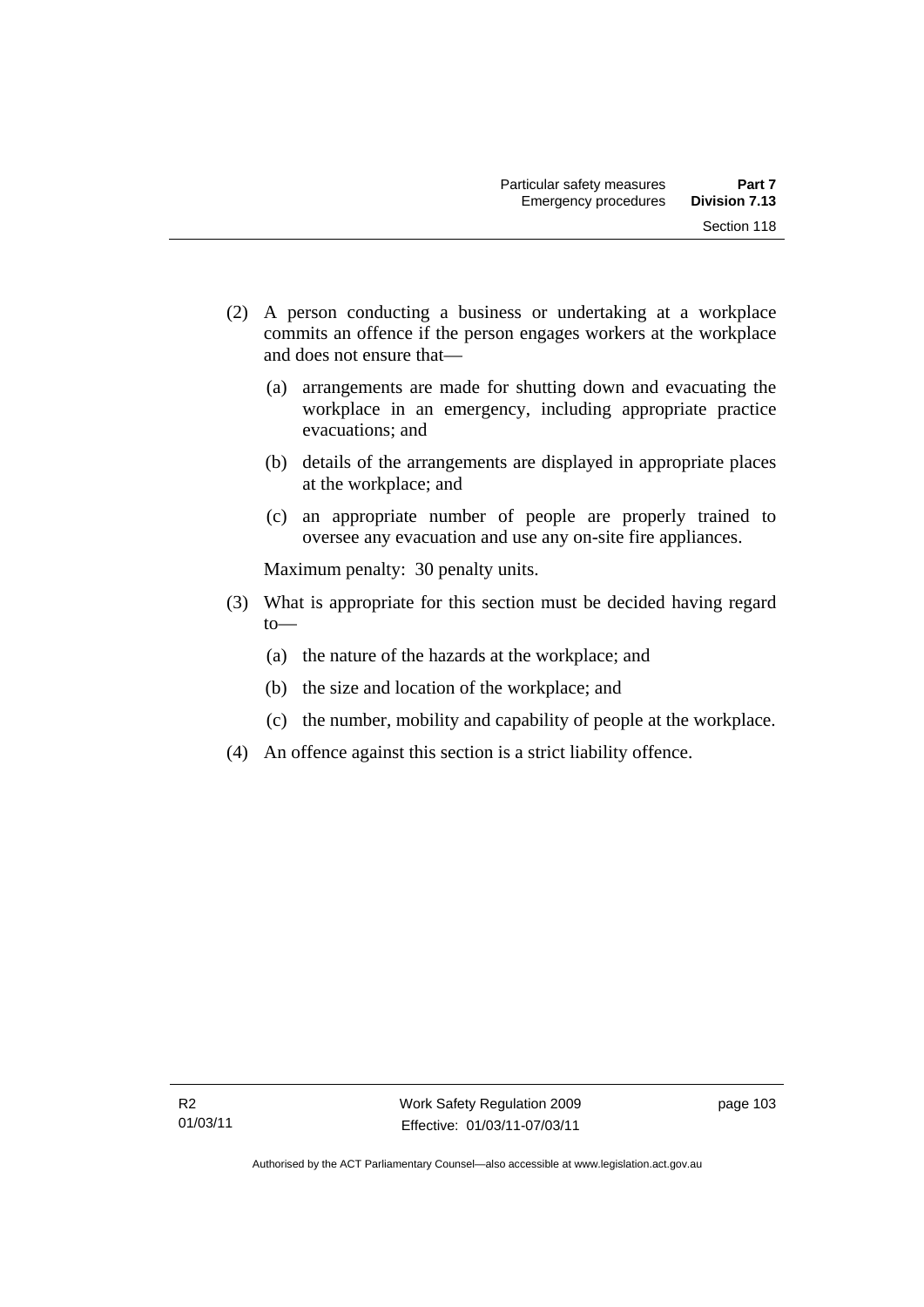**Part 8 Licensing high risk work**<br>**Division 8.1 Important concepts Division 8.1** Important concepts Section 119

# **Part 8 Licensing high risk work**

## **Division 8.1 Important concepts**

#### **119 Definitions—pt 8**

In this part:

*AQF*—see *Australian qualifications framework*.

*AQTF*—see *Australian quality training framework*.

*Australian qualifications framework* (or *AQF*) means the policy framework that defines all qualifications recognised nationally in post-compulsory education and training in Australia.

*Australian quality training framework* (or *AQTF*) means the national quality arrangements for the vocational education and training system agreed to by the Ministerial Council.

*Commonwealth regulatory authority* means the government authority responsible for administering the *Occupational Health and Safety Act 1991* (Cwlth).

*competency* means the ability to perform a task or duty to a competency standard.

*competency standard* means an industry-determined specification of performance setting out the skills, knowledge and attitudes required to operate effectively in employment made up of units of competency.

*corresponding law* means a law mentioned in schedule 2.

*direct supervision*, of a trainee, means overseeing the work of the trainee for the purpose of directing, demonstrating, monitoring and checking the trainee's performance appropriate to the trainee's competency level and ensuring a capacity to respond to emergency situations.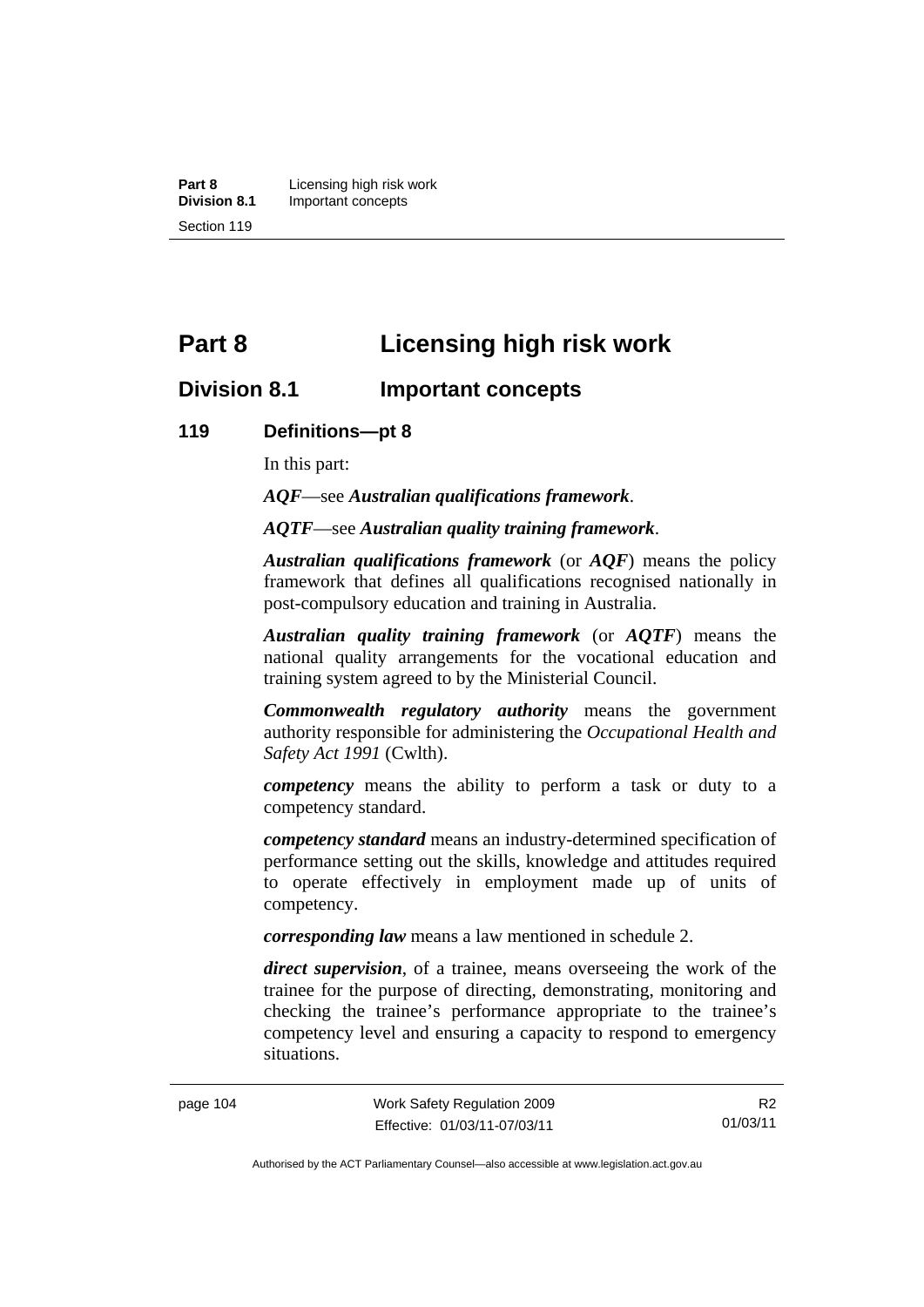*high risk work* means work in a class mentioned in schedule 1, part 1.2, column 2.

*licensing authority* means the authority responsible for the administration of high risk work licensing under a corresponding law.

*Ministerial Council* means the council consisting of the Ministers responsible for employment, education and training, from the ACT, each State and the Commonwealth.

*Note State* includes the Northern Territory (see Legislation Act, dict, pt 1, def *State*).

*national licence* means a licence to carry out high risk work issued under—

- (a) this part; or
- (b) a corresponding law.

*nationally endorsed*, for a training package, means endorsed by the committee known as the national training quality committee established by the Ministerial Council.

*recognised qualification*, to carry out high risk work under a corresponding law, means any of the following:

- (a) a certificate of competency to carry out high risk work issued under the corresponding law;
- (b) another qualification (other than a licence) recognised under the corresponding law.

*registered training organisation* means—

- (a) a training organisation registered under the *Training and Tertiary Education Act 2003*, chapter 3; or
- (b) a training organisation registered by a state registering body in accordance with the Australian quality training framework within a defined scope of registration.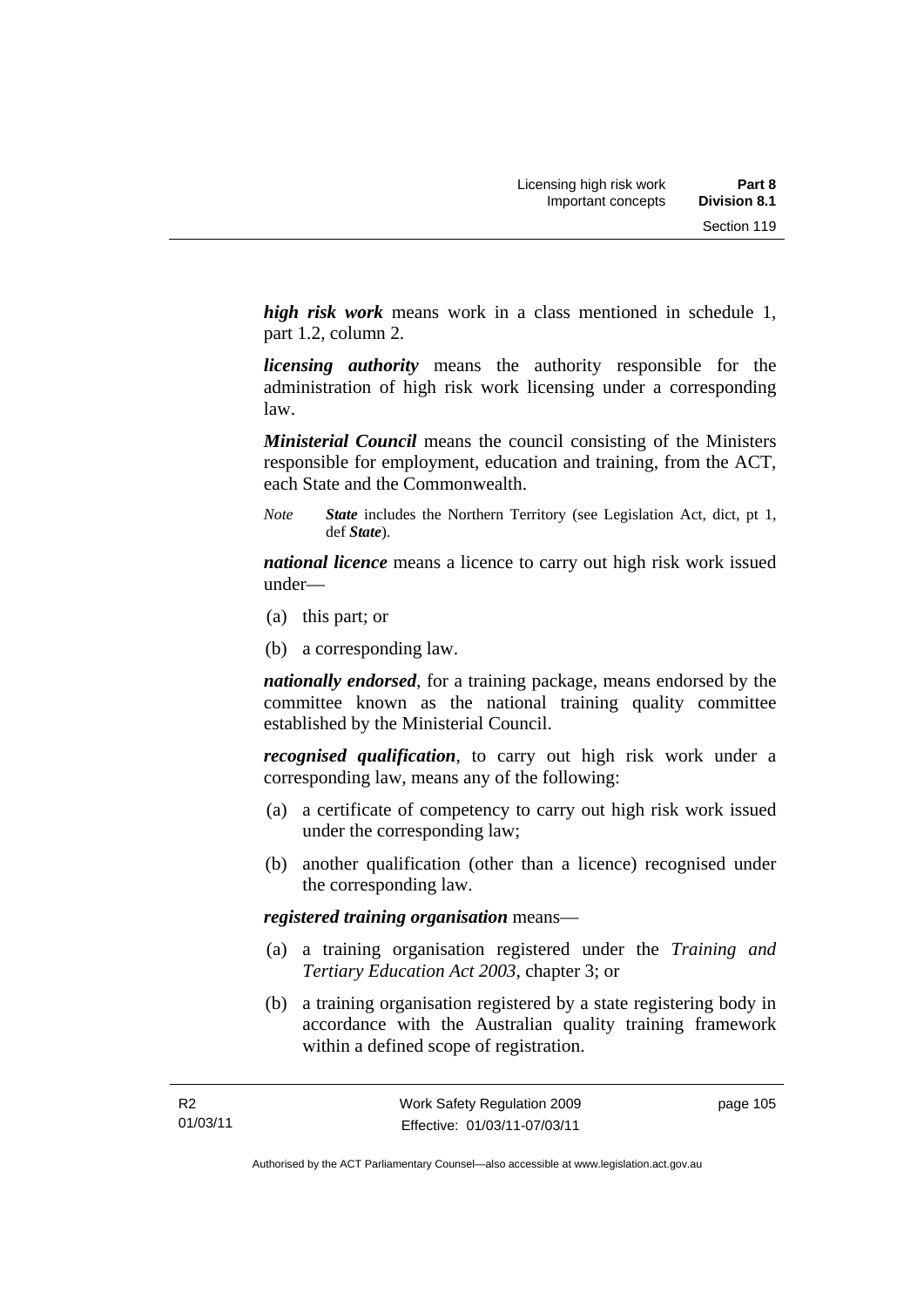| Part 8              | Licensing high risk work |
|---------------------|--------------------------|
| <b>Division 8.1</b> | Important concepts       |
| Section 119         |                          |

*statement of attainment* means a statement issued by a registered training organisation under the Australian qualifications framework certifying that a person has achieved—

- (a) part of a qualification; or
- (b) 1 or more units of competency from a nationally endorsed training package; or
- (c) all the units of competency or modules comprising learning outcomes for an accredited course that do not meet the requirements for a qualification.

*state registering body* means the body responsible under a State's vocational education training legislation and decision-making framework, for all processes related to the registration of training organisations, including the imposition of sanctions.

*Note State* includes the Northern Territory (see Legislation Act, dict, pt 1, def *State*).

*supervisor*, for a trainee carrying out a class of high risk work, means a person who holds—

- (a) a national licence to carry out the work; or
- (b) a certificate of competency to do scheduled work that corresponds with the class of high risk work.

*trainee* means a person who is not licensed to carry out a class of high risk work but who is undertaking training provided by a registered training organisation towards obtaining a licence to do the work.

*training package* means an integrated set of competency standards, assessment guidelines and AQF qualifications for a particular industry, industry sector or enterprise.

*unit of competency* means the specification of knowledge and skill and their application to the standard of performance expected in a workplace.

Authorised by the ACT Parliamentary Counsel—also accessible at www.legislation.act.gov.au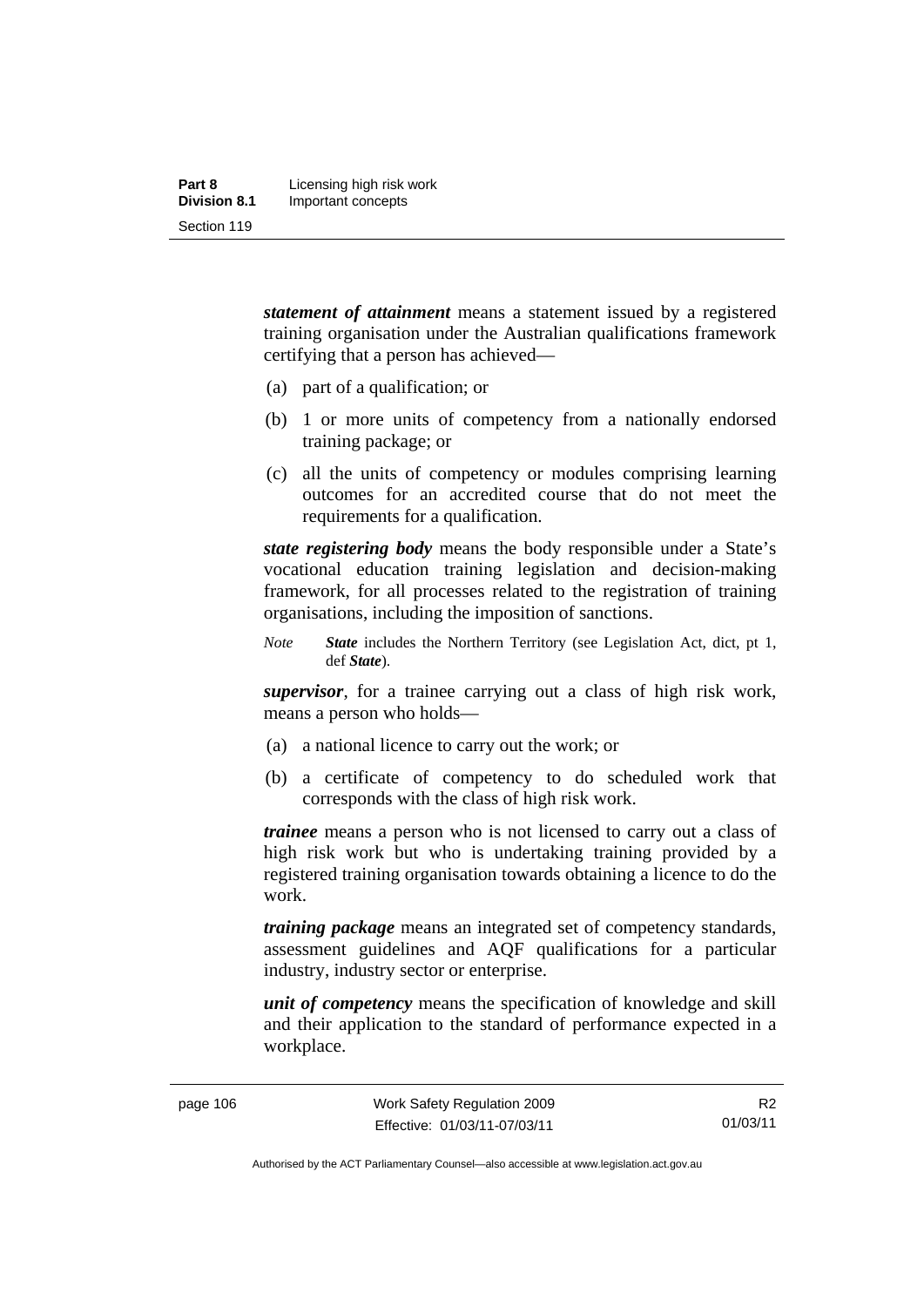# **Division 8.2 High risk work licence**

## **120 Carrying out high risk work without licence**

- (1) A person commits an offence if—
	- (a) the person carries out high risk work; and
	- (b) the person is not licensed to carry out the work.

Maximum penalty: 20 penalty units.

- (2) Subsection (1) does not apply to a person if—
	- (a) the person holds a national licence to carry out the high risk work; or
	- (b) the person—
		- (i) is a trainee; and
		- (ii) carries out the high risk work in accordance with division 8.4 (Trainees under supervision); or
	- (c) the person (other than a person doing scaffolding, dogging or rigging work) is testing, trialling, installing, commissioning, maintaining, servicing, repairing, altering or disposing of plant; or
	- (d) the high risk work is exempt under an exemption granted by the chief executive under division 8.7 (Exemptions).
- (3) An offence against this section is a strict liability offence.

## **121 Allowing unlicensed person to carry out work**

- (1) A person commits an offence if—
	- (a) the person conducts a business or undertaking at a workplace; and
	- (b) the person directs or allows someone else (a *worker*) to carry out high risk work at the workplace; and

page 107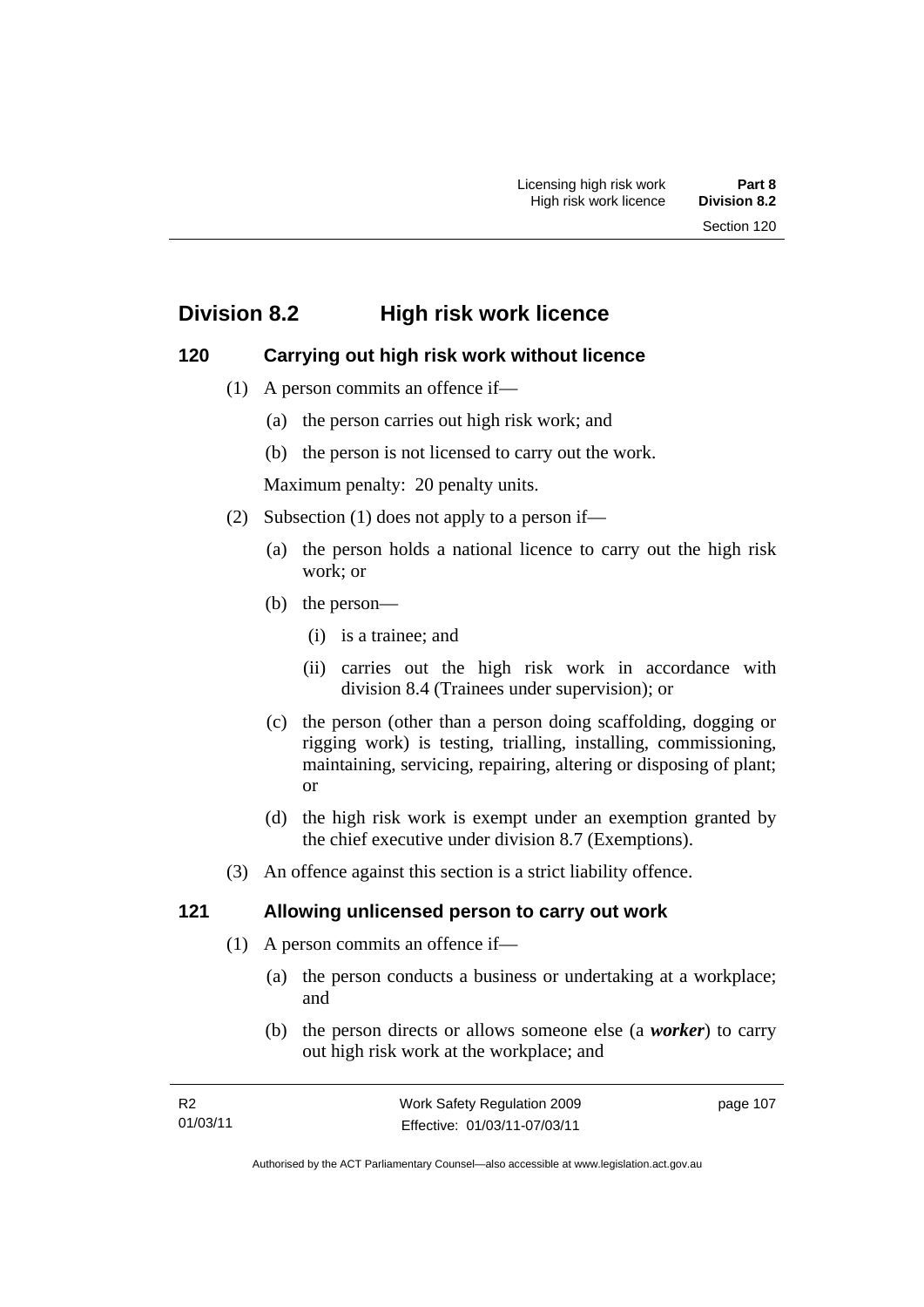- (c) the worker—
	- (i) carries out the work; and
	- (ii) is not licensed to carry out the work.

Maximum penalty: 30 penalty units.

- (2) Subsection (1) does not apply if—
	- (a) the worker carrying out the high risk work holds a national licence to carry out the high risk work; or
	- (b) the worker carrying out the high risk work is a trainee and the work done by the trainee is in accordance with division 8.4 (Trainees under supervision); or
	- (c) the worker carrying out the high risk work (other than a person doing scaffolding, dogging or rigging work) is testing, trialling, installing, commissioning, maintaining, servicing, repairing, altering or disposing of plant; or
	- (d) the high risk work is exempt under an exemption granted by the chief executive under division 8.7 (Exemptions).
- (3) An offence against this section is a strict liability offence.

#### **122 Licence application**

- (1) A person may apply to the chief executive for a licence to carry out a class of high risk work.
	- *Note* If a form is approved under the Act, s 229 for this provision, the form must be used.
- (2) The application must state each class of high risk work for which the licence is required.
- (3) The person must make the application not later than—
	- (a) 60 days after the day the person receives a statement of attainment for the class of high risk work; or

Authorised by the ACT Parliamentary Counsel—also accessible at www.legislation.act.gov.au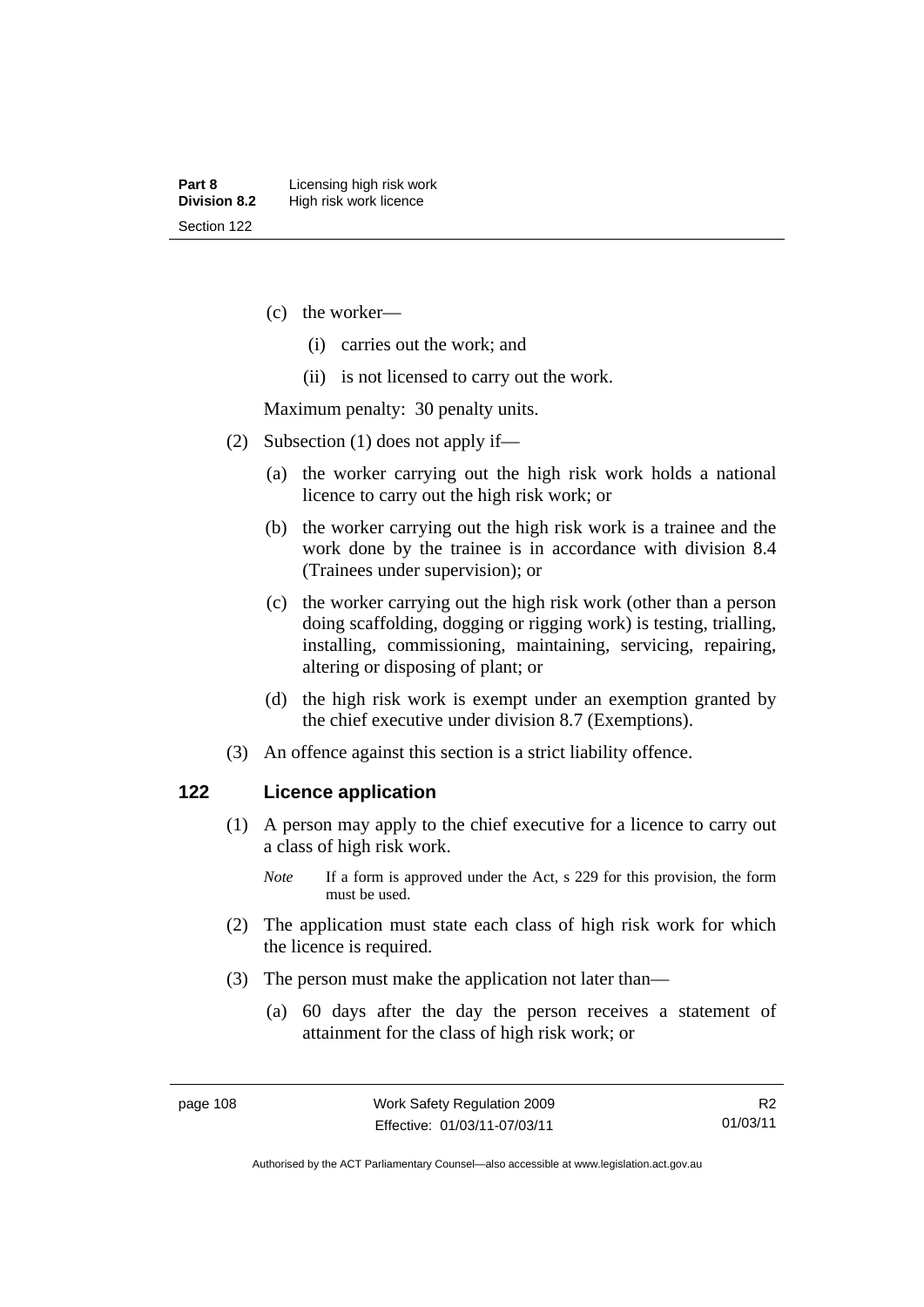- (b) if the chief executive allows a later time—the later time.
- (4) The application must be accompanied by the following:
	- (a) evidence of the applicant's identity and age;
	- (b) a sample of the person's usual signature;
	- (c) a recent photograph of the applicant;
	- (d) either—
		- (i) a statement of attainment issued to the person for each class of high risk work; or
		- (ii) a certified copy of a national licence to carry out each class of high risk work under a corresponding law;
	- (e) a statutory declaration stating whether the applicant, in the 5 years before the day the application is made—
		- (i) has held a certificate of competency, a licence to carry out high risk work, or a recognised qualification to carry out high risk work under a corresponding law, that has been suspended or cancelled; and
		- (ii) has been convicted or found guilty of a serious offence under the *Occupational Health and Safety Act 1989*, the *Work Safety Act 2008*, the *Crimes Act 1900*, part 2A (Industrial manslaughter) or a corresponding offence against the law of a State; and
			- *Note State* includes the Northern Territory (see Legislation Act, dict, pt 1, def *State*).
	- (f) any other document or further information required in writing by the chief executive that is relevant to the application.
	- *Note* A fee may be determined under the Act, s 228 for this provision.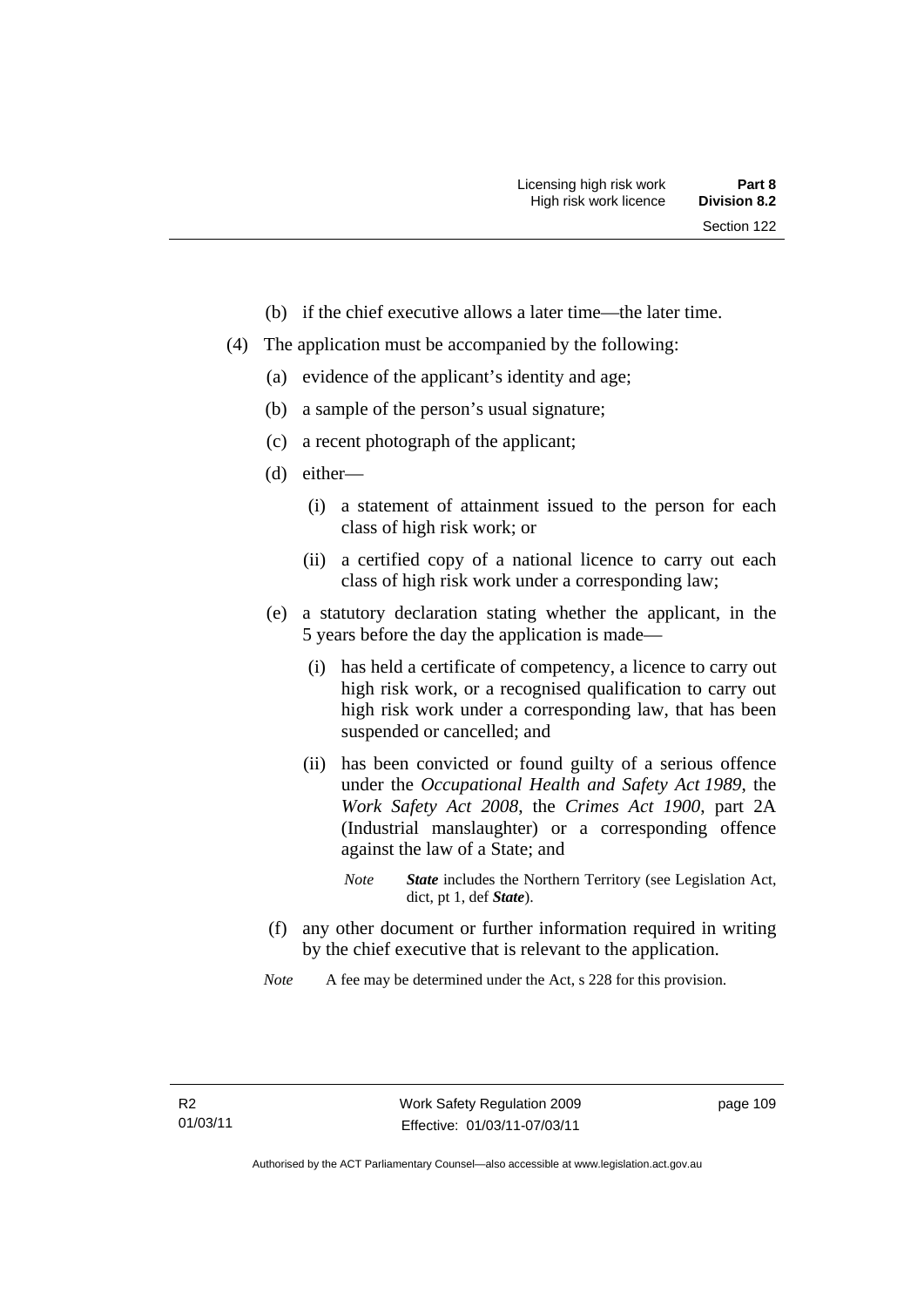#### **Part 8 Licensing high risk work**<br>**Division 8.2** High risk work licence **High risk work licence** Section 123

#### **123 Licence issue**

- (1) If a person applies under section 122 for a licence to carry out a class of high risk work, the chief executive must—
	- (a) issue the licence; or
	- (b) refuse to issue the licence.
- (2) The chief executive must issue the licence if satisfied that the applicant—
	- (a) is aged 18 years or over; and
	- (b) has either—
		- (i) a statement of attainment for the class of high risk work; or
		- (ii) a national licence to carry out the class of high risk work under a corresponding law; and
	- (c) does not hold a current licence to carry out the class of high risk work; and
	- (d) does not hold a certificate of competency, a licence to carry out high risk work, or a recognised qualification to carry out high risk work under a corresponding law, that is or has been suspended in the 5 years before the day the application was made; and
	- (e) has not held a certificate of competency, a licence to carry out high risk work, or a recognised qualification to carry out high risk work under a corresponding law, that has been cancelled in the 5 years before the day the application was made; and

Authorised by the ACT Parliamentary Counsel—also accessible at www.legislation.act.gov.au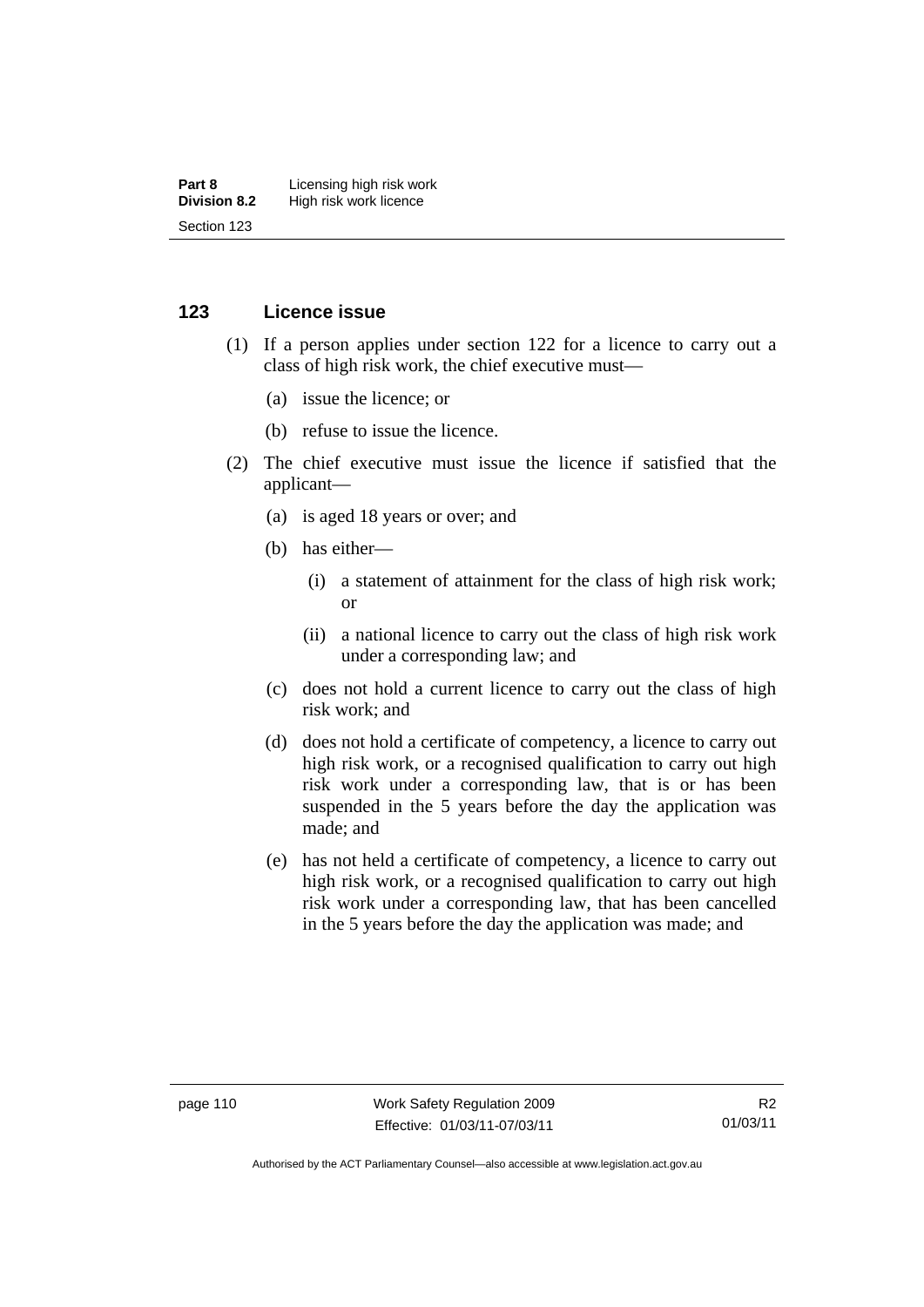- (f) has not been convicted or found guilty of a serious offence under the *Occupational Health and Safety Act 1989*, the *Work Safety Act 2008*, the *Crimes Act 1900*, part 2A (Industrial manslaughter) or a corresponding offence against the law of a State in the 5 years before the day the application was made.
	- *Note State* includes the Northern Territory (see Legislation Act, dict, pt 1, def *State*).

## **124 Licence conditions**

The chief executive may issue a licence on conditions.

## **125 Failing to comply with condition of licence**

- (1) A person commits an offence if—
	- (a) the person is licensed to carry out a class of high risk work on conditions; and
	- (b) the person carries out the work; and
	- (c) the person does not comply with the conditions when carrying out the work.

#### Maximum penalty: 10 penalty units.

- *Note* The effect of the Criminal Code, s 45 is that a person who aids, abets, counsels or procures, or by act or omission is in any way directly or indirectly knowingly concerned in, or party to, the commission of an offence is taken to have committed the offence. For example, a person who aided or abetted or counselled or procured another person to carry out a class of high risk work without a licence (s 120) or contrary to the conditions of a licence (s 121) would also commit the offence.
- (2) An offence against this section is a strict liability offence.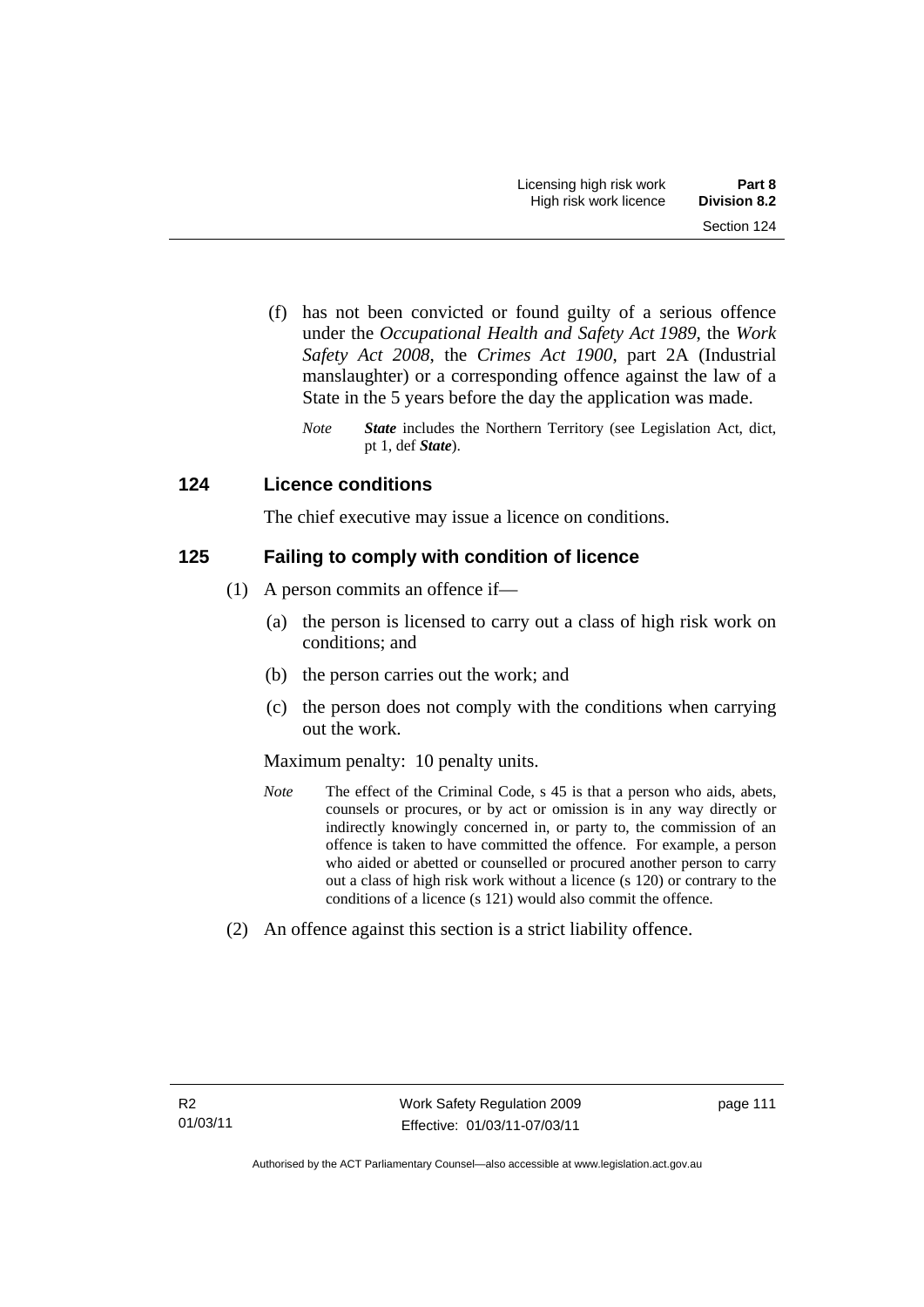#### **Part 8 Licensing high risk work**<br>**Division 8.2** High risk work licence **High risk work licence** Section 126

#### **126 Form of licence**

A licence to carry out high risk work must contain the following details:

- (a) the licensee's full name and date of birth;
- (b) the licensee's signature;
- (c) the licensee's photograph;
- (d) the date of issue, and expiry, of the licence;
- (e) each class of high risk work for which the licence is issued;
- (f) a unique identifying number for the licence.

#### **127 Term of licence**

A licence to carry out high risk work is issued for 5 years.

#### **128 Renewal of licence**

- (1) A licensee may apply to the chief executive to renew a licence to carry out high risk work—
	- (a) before the licence term ends; or
	- (b) if the chief executive extends the time for an application to renew—before the end of the extended time.
	- *Note* If a form is approved under the Act, s 229 for this provision, the form must be used.
- (2) The application must be accompanied by the following:
	- (a) a certified copy of the licence;
	- (b) evidence of the licensee's continued competency to carry out the class of high risk work, satisfactory to the chief executive;
	- (c) proof of the licensee's identity;

Authorised by the ACT Parliamentary Counsel—also accessible at www.legislation.act.gov.au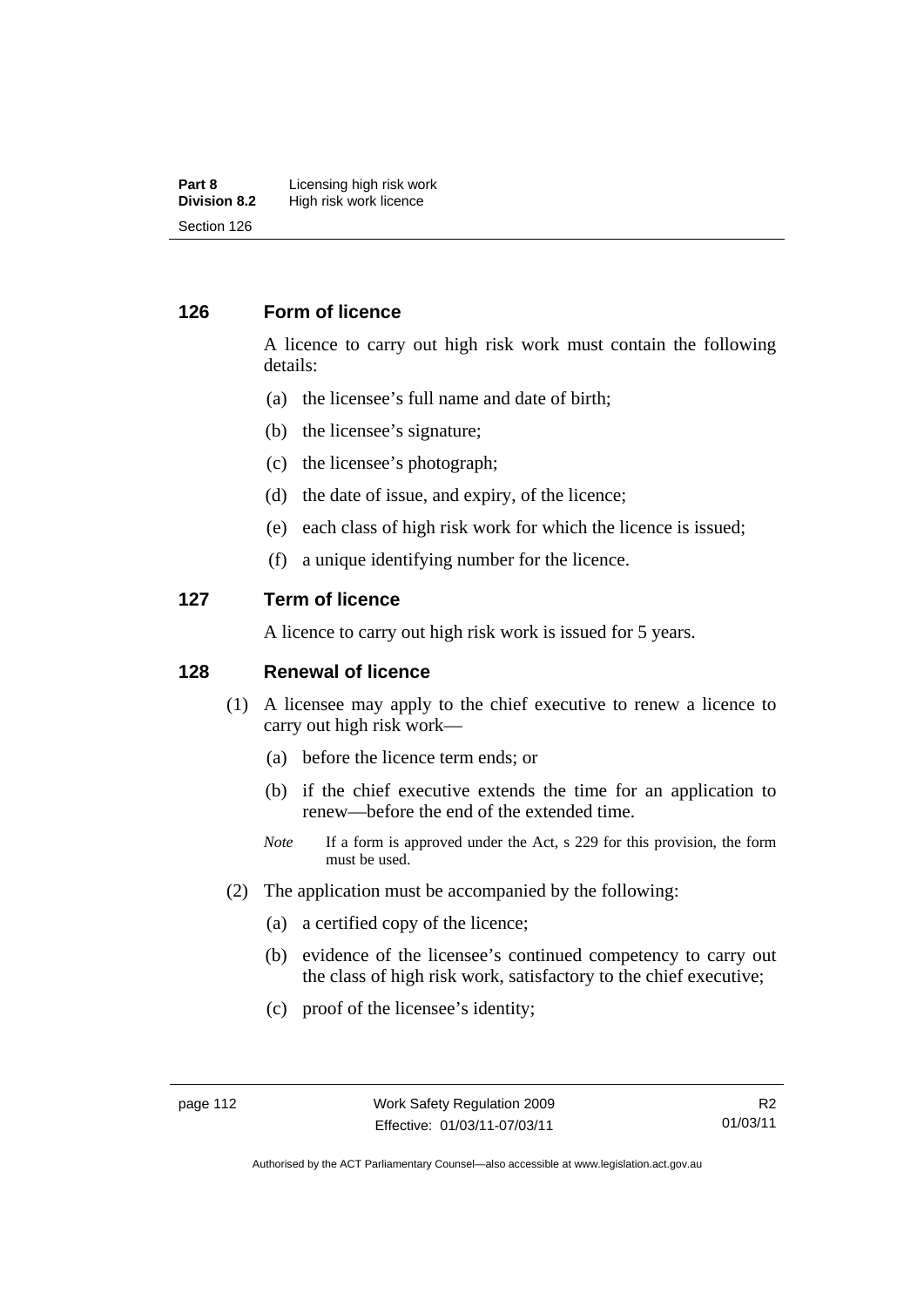- (d) a statutory declaration stating whether the applicant, in the 5 years before the day the application is made—
	- (i) has held a licence to carry out high risk work, or a recognised qualification to carry out high risk work under a corresponding law, that has been suspended or cancelled; and
	- (ii) has been convicted or found guilty of a serious offence under the *Occupational Health and Safety Act 1989*, the *Work Safety Act 2008*, the *Crimes Act 1900*, part 2A (Industrial manslaughter) or a corresponding offence against the law of a State;
		- *Note State* includes the Northern Territory (see Legislation Act, dict, pt 1, def *State*).
- (e) any other document or further information required in writing by the chief executive that is relevant to the application.
- *Note* A fee may be determined under the Act, s 228 for this provision.

#### **129 Issue of renewed licence**

- (1) If a licensee applies under section 128 to renew a licence to carry out high risk work, the chief executive must—
	- (a) renew the licence; or
	- (b) refuse to renew the licence.
- (2) The chief executive must renew a licence to carry out high risk work if satisfied that—
	- (a) the licensee—
		- (i) demonstrates continuing competency in safely carrying out the high risk work under workplace conditions; and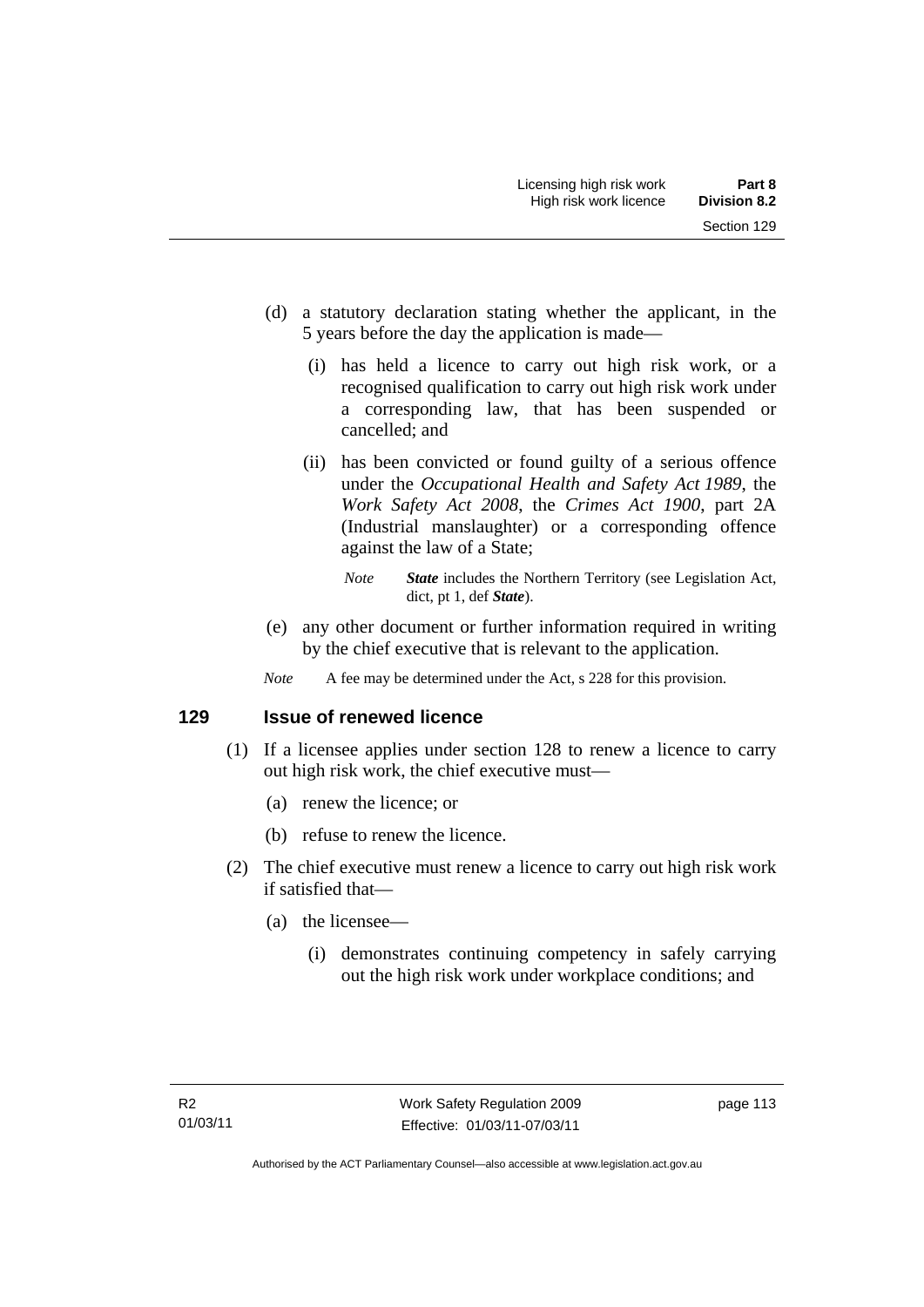- (ii) does not hold a licence to carry out high risk work, or a recognised qualification to carry out high risk work under a corresponding law, that is or has been suspended in the 5 years before the day the application for renewal was made; and
- (iii) has not held a licence to carry out high risk work, or a recognised qualification to carry out high risk work under a corresponding law, that has been cancelled in the 5 years before the day the application for renewal was made; and
- (iv) has not been convicted or found guilty of a serious offence under the *Occupational Health and Safety Act 1989*, the *Work Safety Act 2008*, the *Crimes Act 1900*, part 2A (Industrial manslaughter) or a corresponding offence against the law of a State in the 5 years before the day the application for renewal was made; and
	- *Note State* includes the Northern Territory (see Legislation Act, dict, pt 1, def *State*).
- (b) no complaints against the licensee in relation to the licence in the ACT or another state or territory have been upheld in the 5 years before the day the application for renewal was made.
- (3) The chief executive may renew a licence to carry out high risk work if satisfied that—
	- (a) the licensee demonstrates continuing competency in safely carrying out the high risk work under workplace conditions; and
	- (b) it is otherwise appropriate to renew the licence.
- (4) The renewal of a licence begins on the day after the licence being renewed ends.

Authorised by the ACT Parliamentary Counsel—also accessible at www.legislation.act.gov.au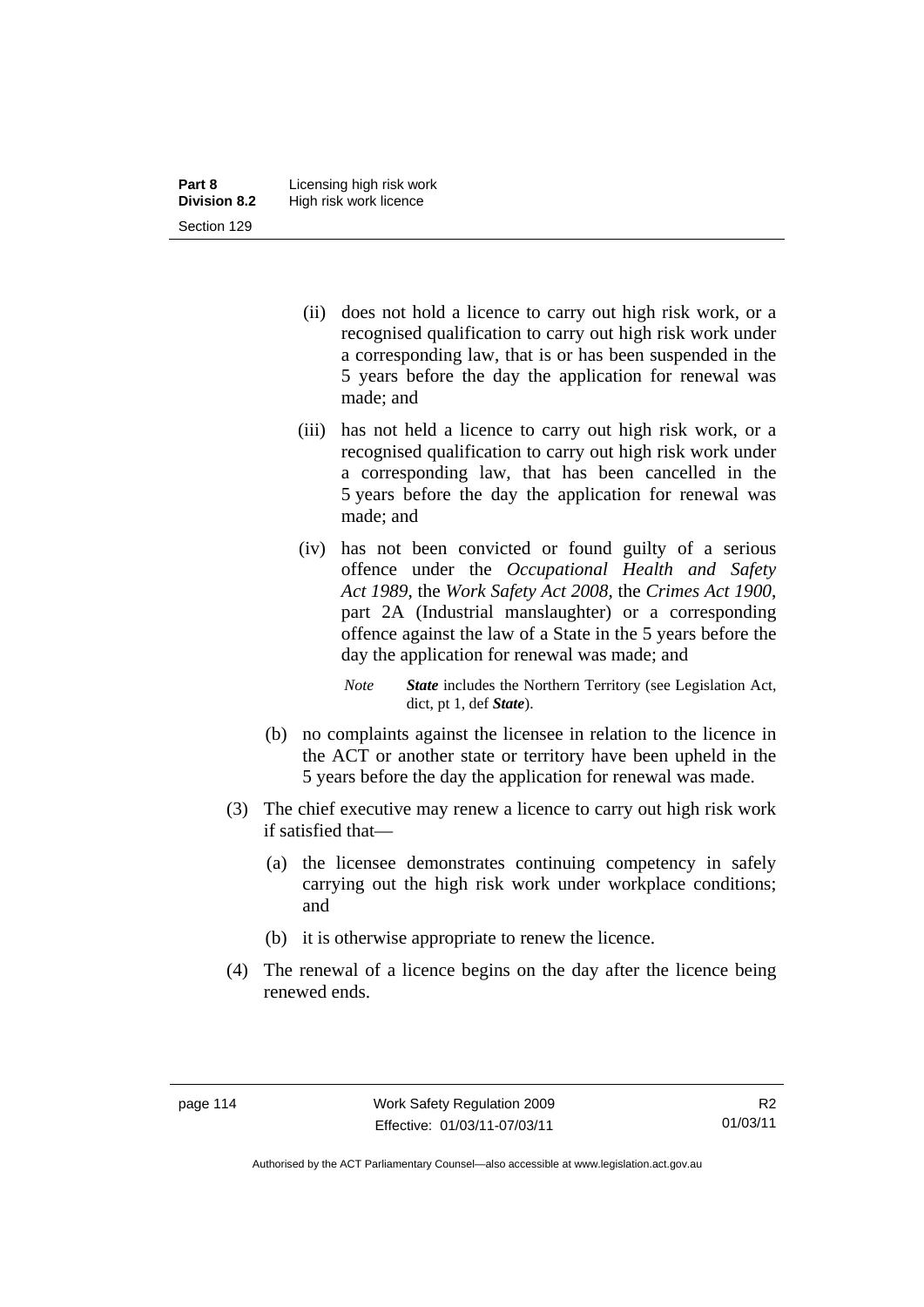#### **130 Application to vary licence**

- (1) A licensee may apply to the chief executive to vary a licence to carry out high risk work—
	- (a) to add or remove a class of high risk work; or
	- (b) to change the licensee's name.
	- *Note* If a form is approved under the Act, s 229 for this provision, the form must be used.
- (2) If the application is to add or remove a class of high risk work, the application must state each class of high risk work to be added to, or removed from, the licence.
- (3) If the application is to add a class of high risk work, the person must make the application not later than—
	- (a) 60 days after the day the person receives a statement of attainment for the class of high risk work; or
	- (b) if the chief executive allows a later time—the later time.
- (4) The application must be accompanied by the following:
	- (a) a certified copy of the licence;
	- (b) proof of the licensee's identity;
	- (c) if the application is to change the licensee's name—evidence that the licensee has changed name;

#### **Examples**

- 1 marriage certificate
- 2 change of name certificate
- *Note* An example is part of the regulation, is not exhaustive and may extend, but does not limit, the meaning of the provision in which it appears (see Legislation Act, s 126 and s 132).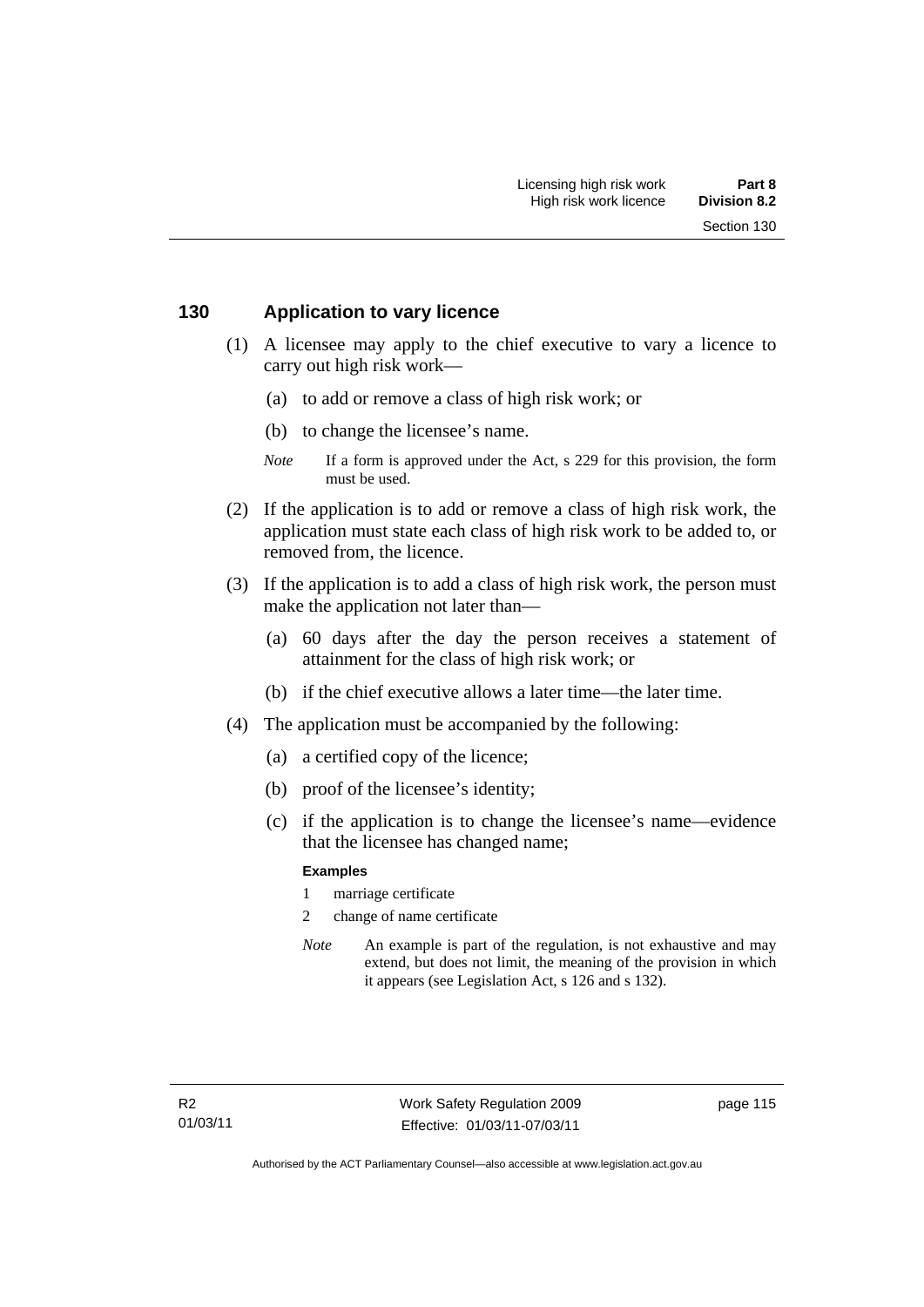- (d) if the application is to add a class of high risk work—either—
	- (i) a statement of attainment for each class of high risk work to be added; or
	- (ii) a certified copy of a national licence to carry out each class of high risk work under a corresponding law;
- (e) if the application is to add a class of high risk work—a statutory declaration stating whether the applicant has held a licence to carry out high risk work that has been suspended or cancelled in the 5 years before the day the application is made.
- *Note* A fee may be determined under the Act, s 228 for this provision.

#### **131 Variation of licence**

- (1) If a licensee applies under section 130 to vary a licence to carry out high risk work, the chief executive must—
	- (a) vary the licence; or
	- (b) refuse to vary the licence.
- (2) The chief executive must vary the licence to add a class of high risk work mentioned in the application if satisfied that the licensee—
	- (a) has a statement of attainment for the additional class of high risk work; and
	- (b) does not hold a current licence to carry out the additional class of high risk work; and
	- (c) does not hold a licence to carry out the additional high risk work, or a recognised qualification to carry out the additional high risk work under a corresponding law, that is or has been suspended in the 5 years before the day the application for variation was made; and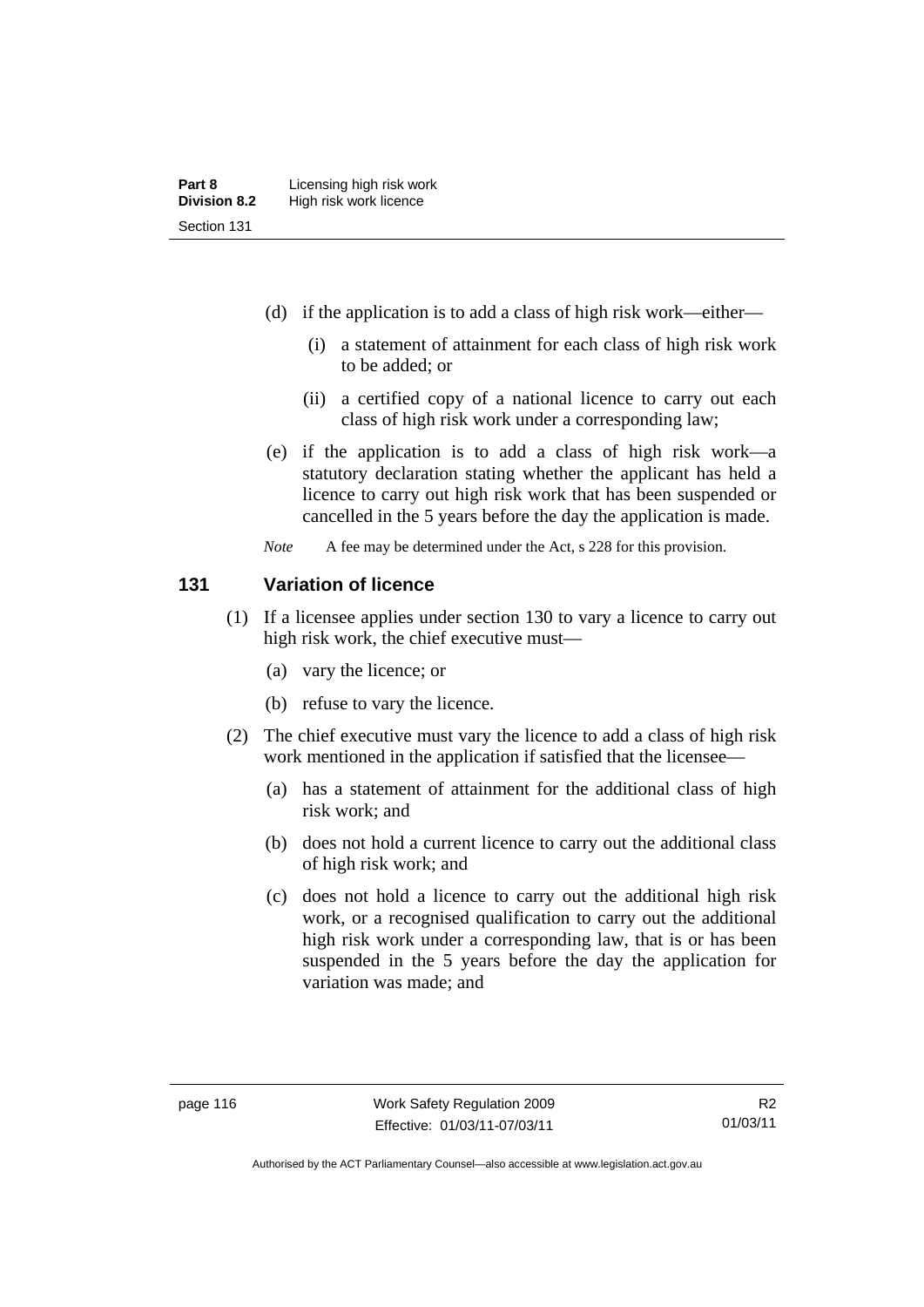- (d) has not held a licence to carry out the additional high risk work, or a recognised qualification to carry out the additional high risk work under a corresponding law, that has been cancelled in the 5 years before the day the application for variation was made.
- (3) The chief executive must vary the licence to change the licensee's name if satisfied that the licensee's name has changed to the name set out in the application.
- (4) The variation of the licence takes effect on the day the chief executive varies the licence.
- (5) If the chief executive varies a licence, the licensee must surrender the previous licence to the chief executive not later than 14 days after the day the varied licence is given to the licensee.

Maximum penalty: 5 penalty units.

(6) An offence against this section is a strict liability offence.

## **132 Licensee not to hold other licence**

- (1) A licence to carry out a class of high risk work issued under this part is cancelled if the licensee is issued with a licence to carry out the work under a corresponding law.
- (2) The cancellation takes effect when the licence under the corresponding law is issued.
- (3) If a licence to carry out a class of high risk work is cancelled under this section, the licensee must surrender the licence to the chief executive not later than 14 days after the day the cancellation takes effect.

Maximum penalty: 5 penalty units.

(4) An offence against this section is a strict liability offence.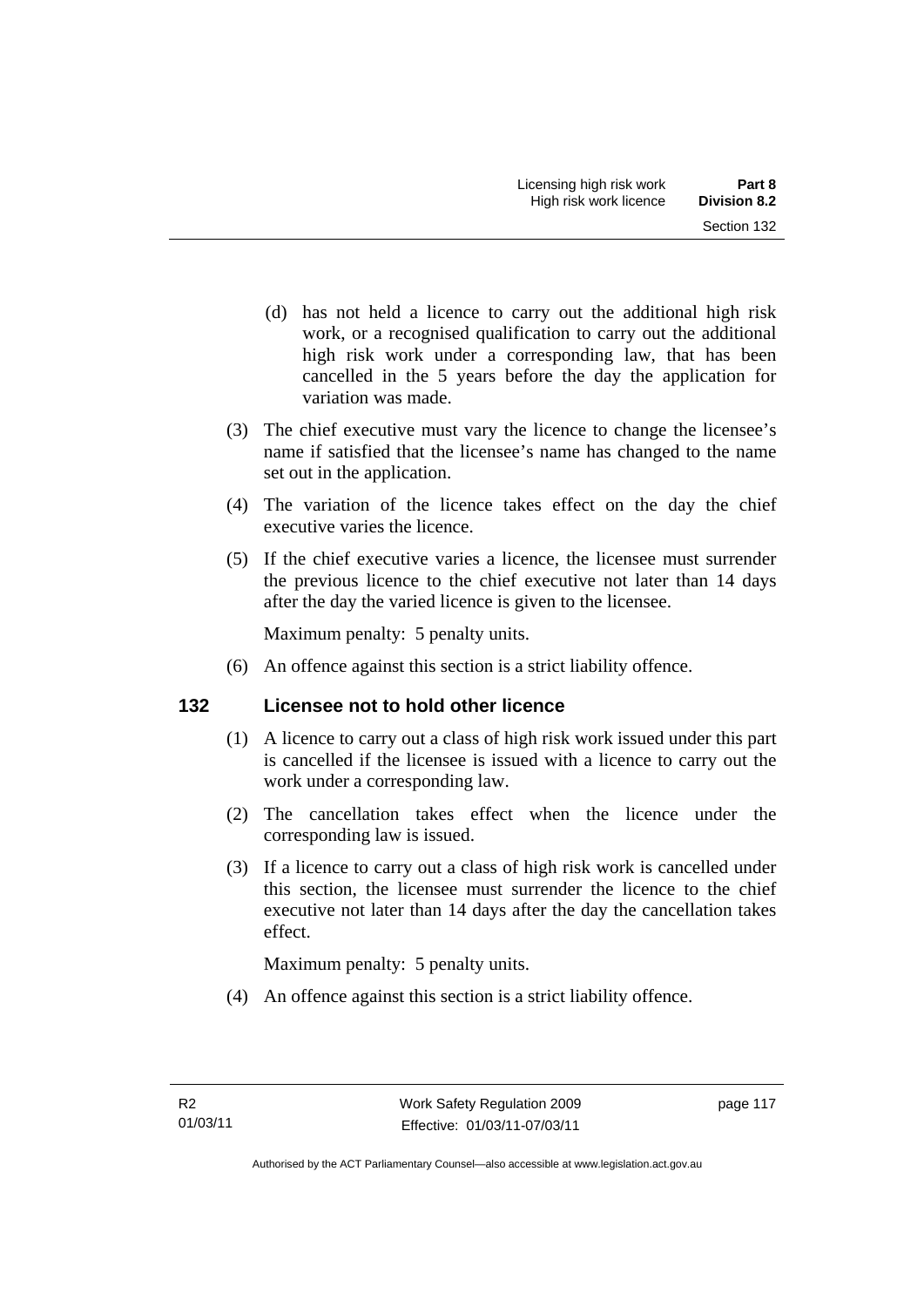## **133 Replacement of lost etc licence**

- (1) This section applies if a licence to carry out high risk work issued to a licensee is lost, stolen or damaged.
- (2) The licensee may apply to the chief executive for a replacement licence.

 (3) The application must be accompanied by a statutory declaration made by the licensee setting out the circumstances in which the licence to carry out high risk work was lost, stolen or damaged.

*Note* A fee may be determined under the Act, s 228 for this provision.

- (4) If a licensee applies for a replacement licence to carry out high risk work, the chief executive must—
	- (a) replace the licence; or
	- (b) refuse to replace the licence.
- (5) The chief executive must replace the licence to carry out high risk work if satisfied that—
	- (a) the licensee held a licence to carry out the class of high risk work mentioned in the application; and
	- (b) the licence is current; and
	- (c) the licence is lost, stolen or damaged.
- (6) If the chief executive replaces a licence under this section, the licensee must—
	- (a) if the licence was lost and the licensee finds the licence surrender the found licence to the chief executive not later than 14 days after the licence is found; or

*Note* If a form is approved under the Act, s 229 for this provision, the form must be used.

R2 01/03/11

Authorised by the ACT Parliamentary Counsel—also accessible at www.legislation.act.gov.au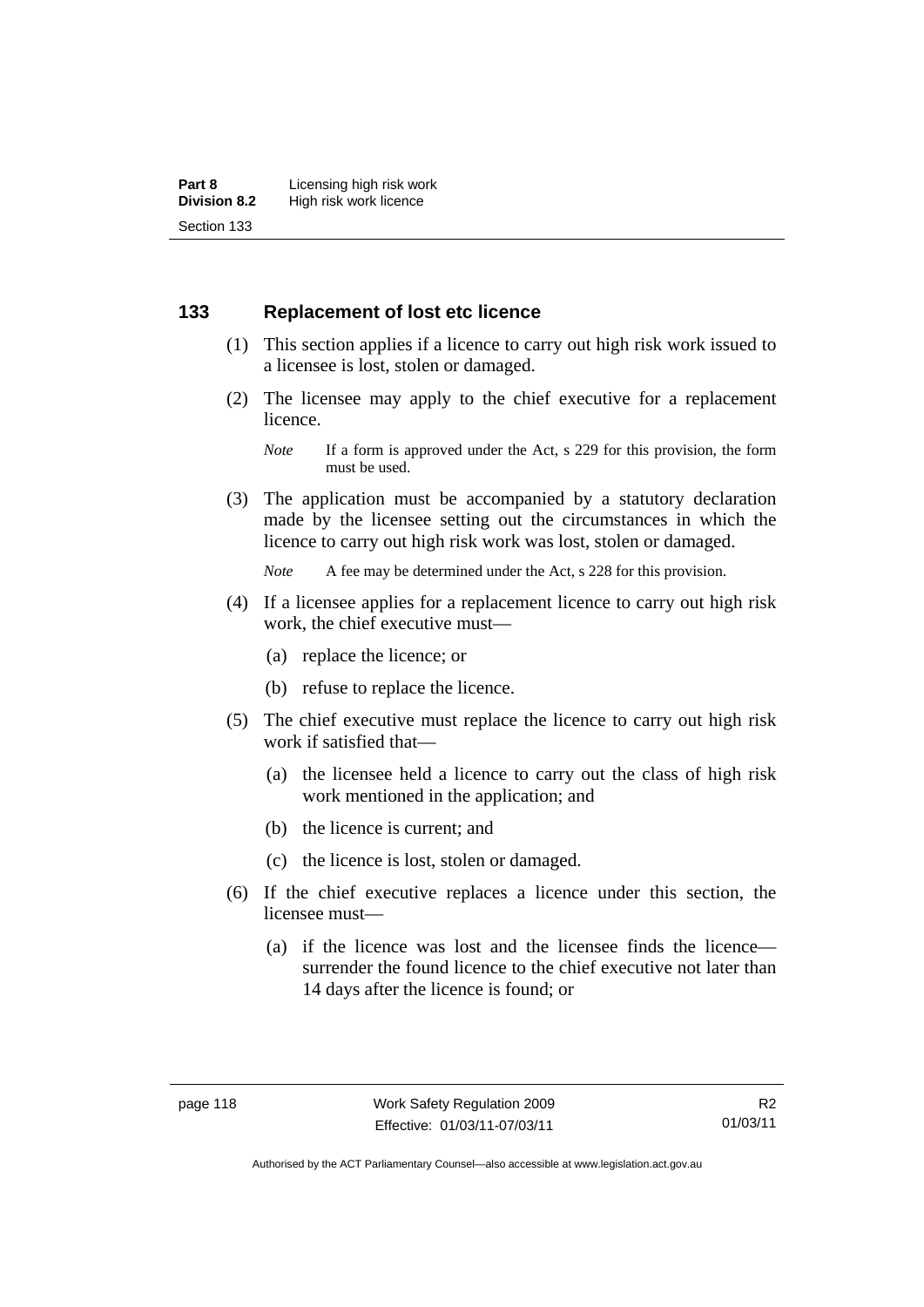(b) if the licence was damaged—surrender the damaged licence to the chief executive not later than 14 days after the days the replaced licence is given to the licensee.

Maximum penalty: 5 penalty units.

(7) An offence against this section is a strict liability offence.

# **Division 8.3 Suspension or cancellation of licence**

## **134 Grounds for compulsory cancellation of licence**

Each of the following is a ground for the chief executive to cancel a licence to carry out a class of high risk work:

- (a) the licence was issued to the licensee because information given to the chief executive in relation to the application was false or misleading in a material particular;
- (b) the licensee is not competent to carry out the work without endangering the health and safety of the licensee or someone else.

# **135 Compulsory cancellation of licence**

- (1) The chief executive must cancel the licence if the chief executive—
	- (a) has given notice to the licensee of an intention to cancel the licence; and
	- (b) has considered any reasons given by the licensee in accordance with the notice; and
	- (c) is satisfied that there is a ground for cancellation under section 134; and
	- (d) is not satisfied that it is appropriate to suspend the licence.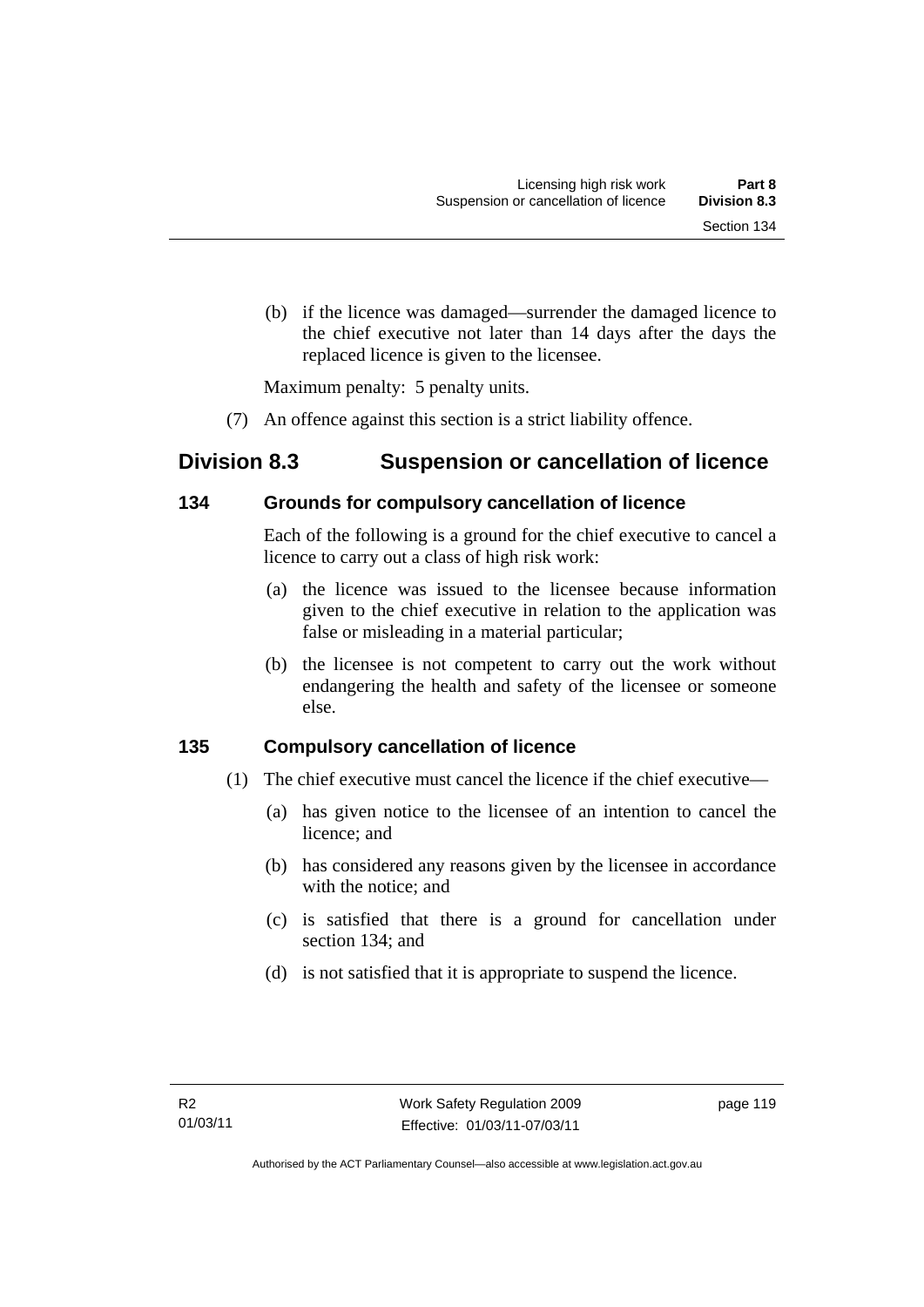- (2) A notice of intention to cancel a licence must—
	- (a) set out the grounds for cancellation; and
	- (b) state that the licensee may, not later than 14 days after the day the notice is given to the licensee, give reasons why the licensee considers that the licence should not be cancelled; and
	- (c) include a statement to the effect that the chief executive may suspend the licence if satisfied that it is just to do so.
- (3) The cancellation takes effect—
	- (a) on the day after the day the chief executive gives the licensee notice in writing that the licence is cancelled; or
	- (b) if a later date is stated in the notice of cancellation—the later date.

#### **136 Grounds for discretionary cancellation of licence**

Each of the following is a ground for the chief executive to cancel a licence to carry out a class of high risk work:

- (a) the licensee contravened, or is contravening—
	- (i) a condition of the licence; or
	- (ii) this regulation;
- (b) the statement of attainment issued for the licence is not valid because—
	- (i) the assessor who assessed the licensee for the statement was not competent to conduct the assessment; or
	- (ii) the statement was issued by a registered training organisation that was subsequently deregistered for issuing invalid statements of attainment;

Authorised by the ACT Parliamentary Counsel—also accessible at www.legislation.act.gov.au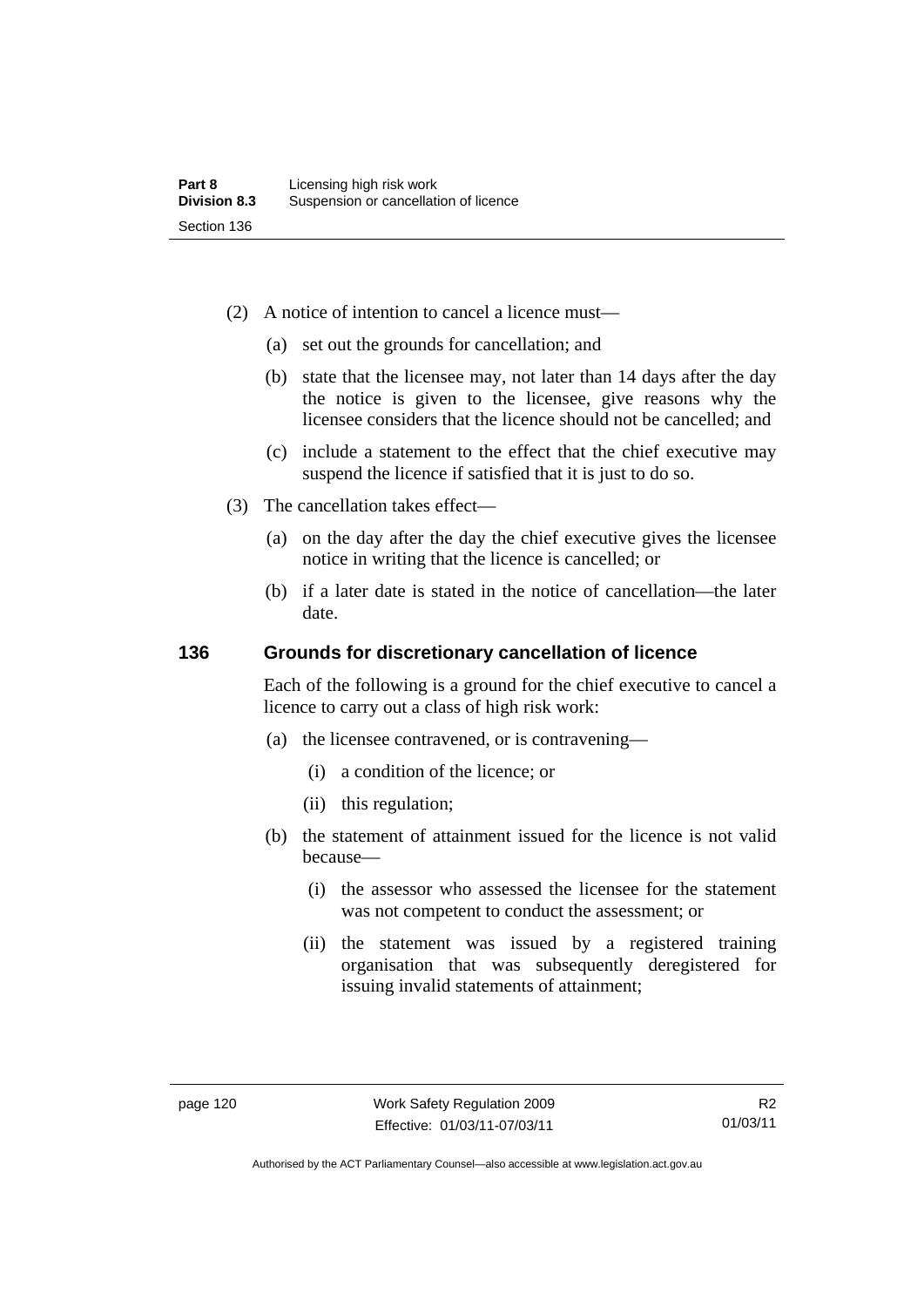- (c) the assessor who assessed the licensee for the statement of attainment for the licence was approved by the chief executive under section 148 because—
	- (i) information given to the chief executive was false or misleading in a material particular; or
	- (ii) the assessor failed to give information relevant to the approval to the chief executive;
- (d) the assessor who assessed the licensee for the statement of attainment for the licence has been convicted or found guilty of an offence against the Act or a corresponding law in relation to the assessment of the licensee;
	- *Note* A reference to an Act includes a reference to the statutory instruments made or in force under the Act, including any regulation (see Legislation Act, s 104).
- (e) the licensee's assessment for the statement of attainment for the licence was not conducted in accordance with—
	- (i) this part or any guidelines under this part; or
	- (ii) a corresponding law, or any guidelines under the corresponding law.

## **137 Discretionary cancellation of licence**

- (1) The chief executive may cancel the licence if the chief executive—
	- (a) has given notice to the licensee of an intention to cancel the licence; and
	- (b) has considered any reasons given by the licensee in accordance with the notice; and
	- (c) is satisfied that there is a ground for cancellation under section 136; and
	- (d) is not satisfied that it is appropriate to suspend the licence.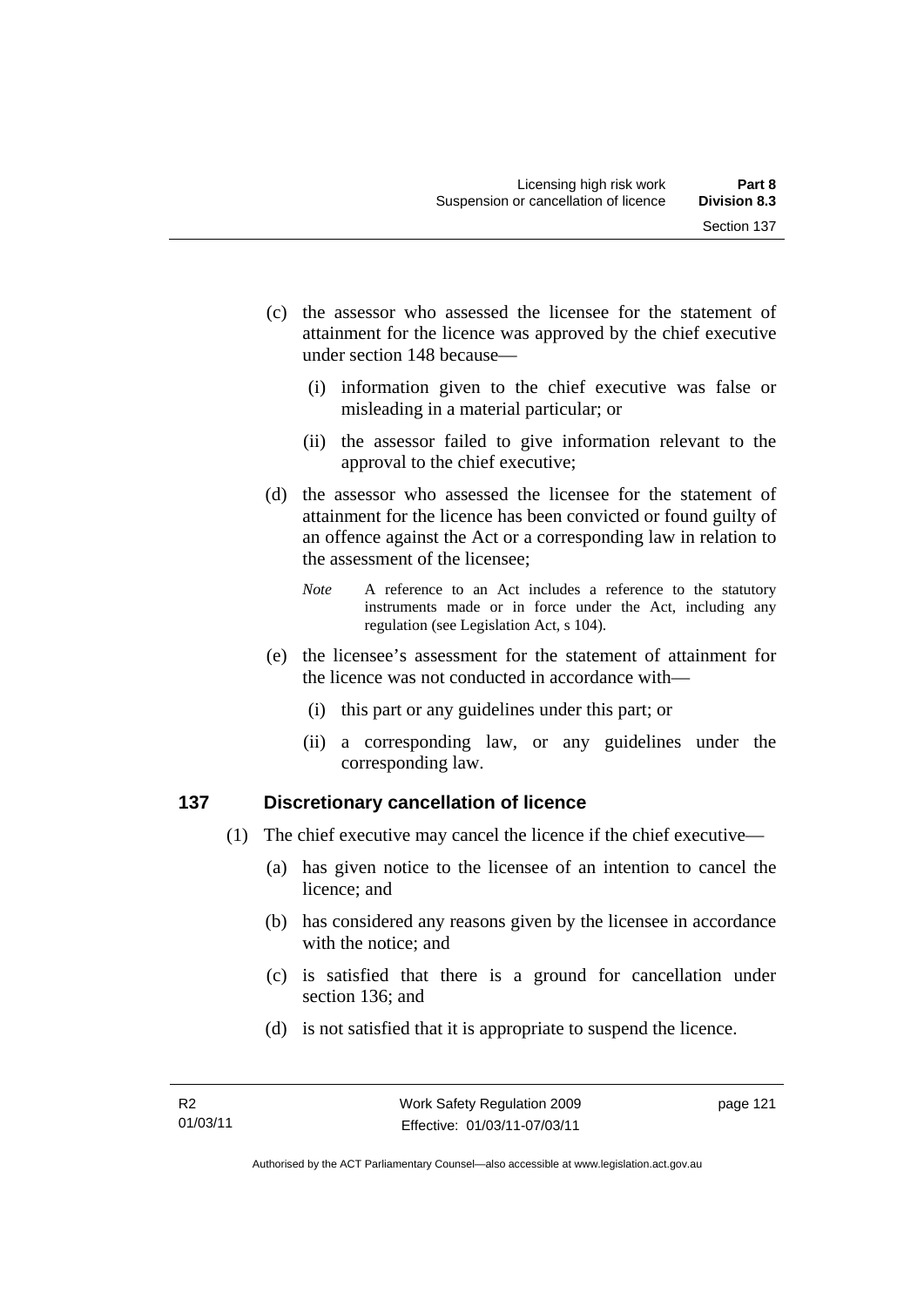- (2) A notice of intention to cancel a licence must—
	- (a) set out the grounds for cancellation; and
	- (b) state that the licensee may, not later than 14 days after the day the notice is given to the licensee, give reasons why the licensee considers that the licence should not be cancelled; and
	- (c) include a statement to the effect that the chief executive may suspend the licence if satisfied that it is just to do so.
- (3) The cancellation takes effect—
	- (a) on the day after the day the chief executive gives the licensee notice in writing that the licence is cancelled; or
	- (b) if a later date is stated in the notice of cancellation—the later date.

#### **138 Suspension of licence after notice**

- (1) The chief executive may, after considering any representations made by the licensee in accordance with a notice under section 135 (2) or section 137 (2), by written notice given to the licensee, suspend the licence until the earlier of—
	- (a) 28 days after the notice is given to the licensee; or
	- (b) the chief executive advises the licensee that the suspension is revoked.
- (2) A suspension takes effect on the day after the chief executive gives the notice to the licensee.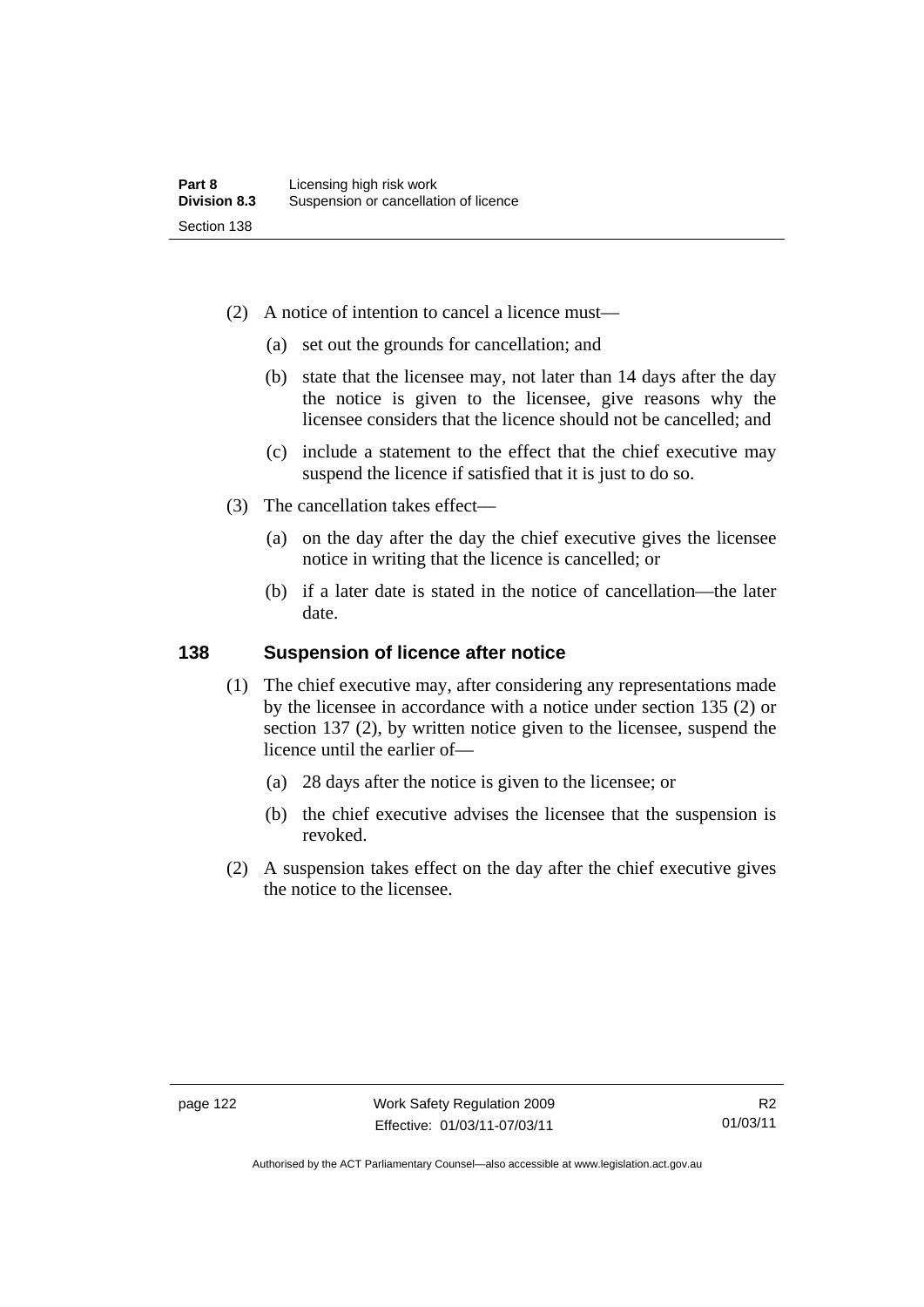#### **139 Immediate suspension of licence**

- (1) The chief executive may by written notice given to a licensee suspend a licence to carry out a class of high risk work immediately if the chief executive reasonably believes that—
	- (a) there is a ground for cancellation under section 134 or section 136; and
	- (b) the health or safety of the licensee or someone else may be endangered if the chief executive does not immediately suspend the licence.
- (2) The suspension—
	- (a) operates immediately after the licensee is given notice of the suspension; and
	- (b) continues to operate until the earlier of—
		- (i) 28 days after the day the notice is given to the licensee; or
		- (ii) the chief executive advises the licensee in writing that the suspension is revoked; or
		- (iii) the chief executive cancels the licence under section 135 or section 137.

#### **140 Review of licence suspension or cancellation**

- (1) The chief executive may, on the chief executive's own initiative or on application by a licensee, review—
	- (a) the suspension of a licence; or
	- (b) if the cancellation of a licence has not taken effect—the cancellation of the licence.
- (2) The chief executive may, in carrying out a review, consider any information (*new information*) given to the chief executive that was not available to the chief executive when the decision to suspend or cancel was made.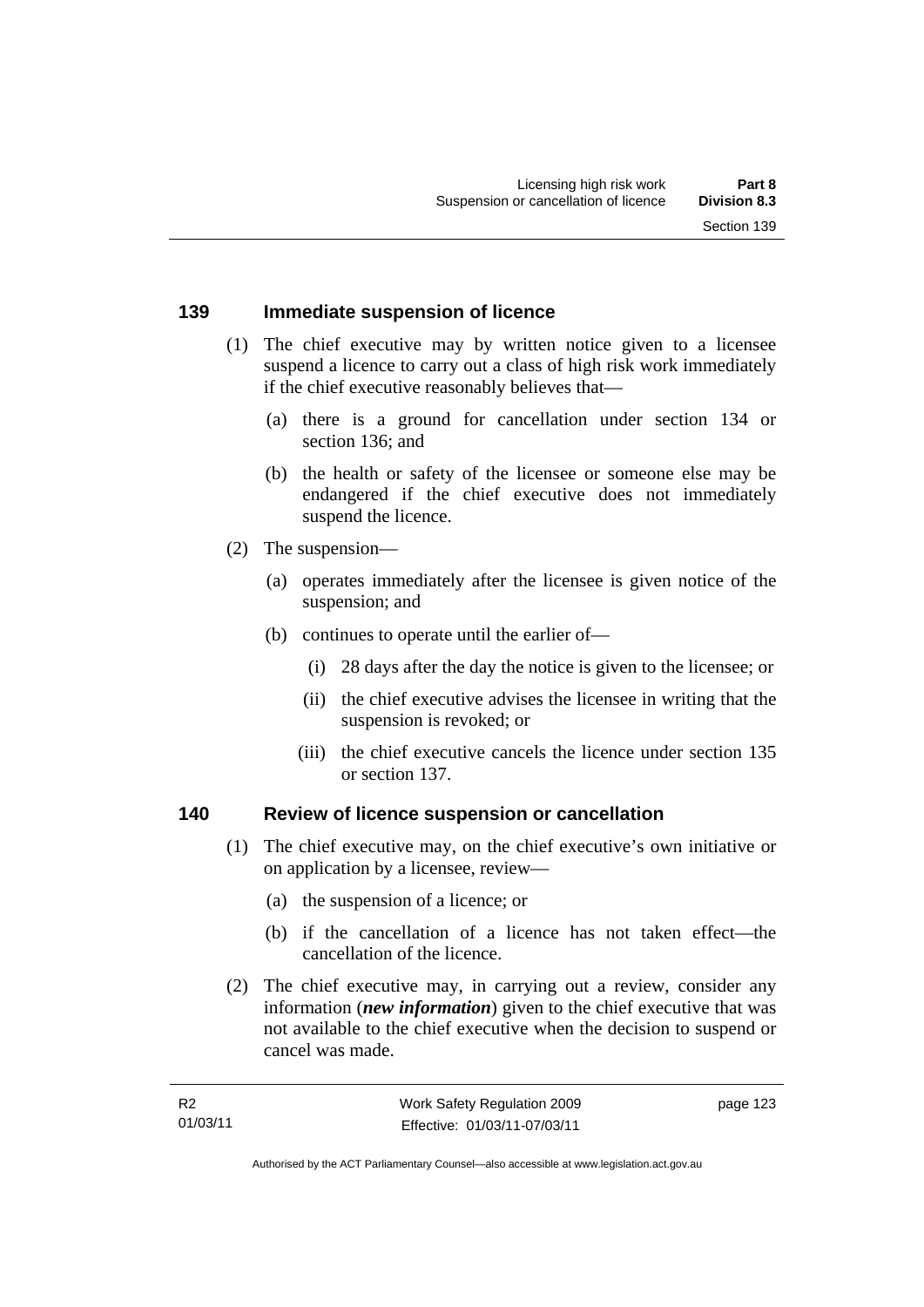- (3) If the new information is given to the chief executive by someone other than the licensee whose licence is suspended or cancelled, the chief executive must—
	- (a) if the review is on the chief executive's own initiative—
		- (i) tell the licensee that the chief executive is conducting the review; and
		- (ii) warn the licensee that the chief executive may cancel, or extend the suspension of, a suspended licence; and
	- (b) give the information to the licensee; and
	- (c) give the licensee not less than 14 days to respond to the information.
- (4) The chief executive may, after considering the new information and any response from the licensee—
	- (a) if the licence is suspended—
		- (i) revoke the suspension; or
		- (ii) confirm the suspension; or
		- (iii) extend the period of the suspension; or
		- (iv) if the chief executive is satisfied that there is a ground for cancellation under section 132 or section 134—cancel the licence; or
	- (b) if the licence is cancelled, but the cancellation has not taken effect—
		- (i) revoke the cancellation; or
		- (ii) confirm the cancellation.

Authorised by the ACT Parliamentary Counsel—also accessible at www.legislation.act.gov.au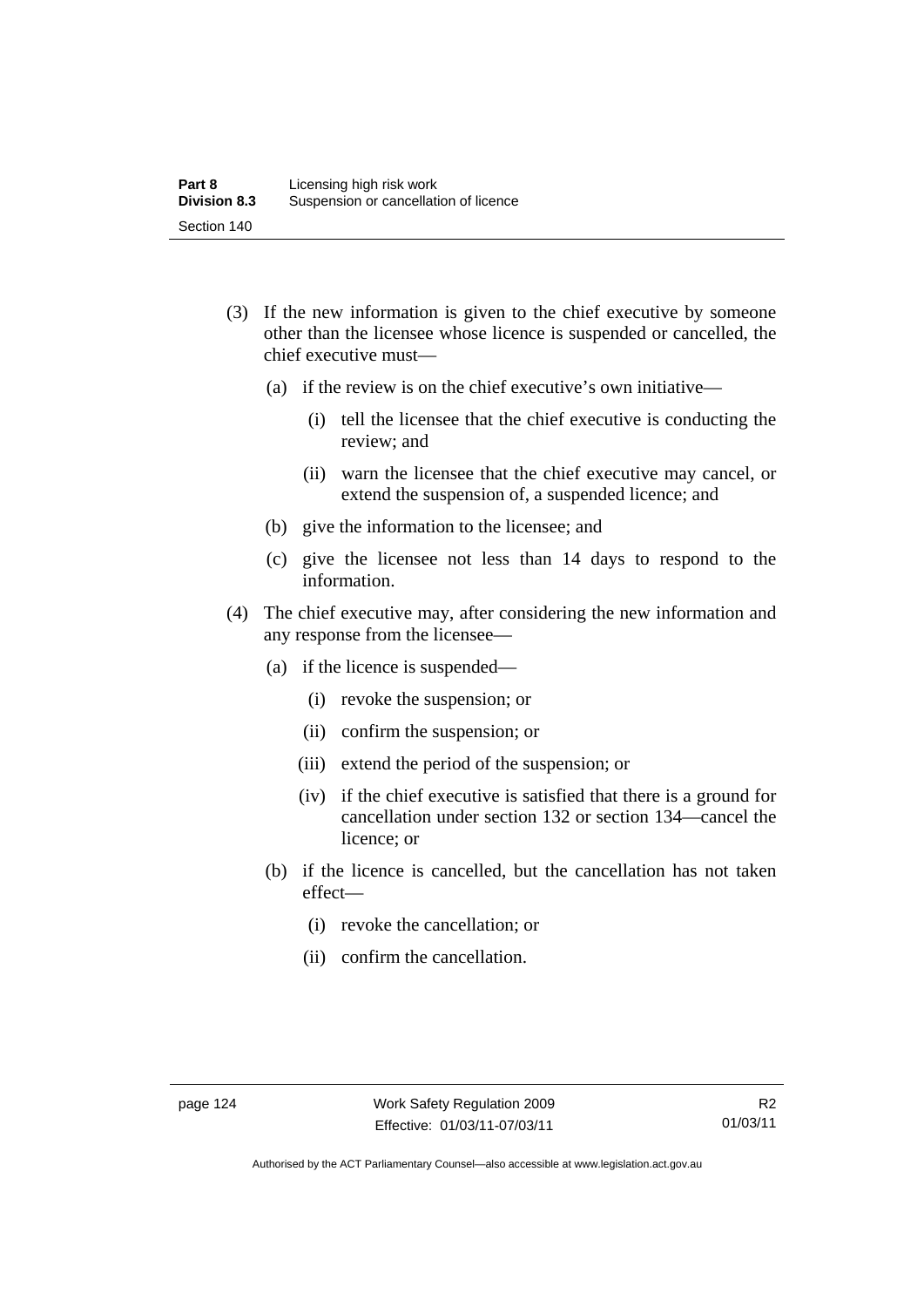- (5) The chief executive must revoke a suspension or cancellation if, after considering the new information, the chief executive is satisfied that—
	- (a) the licence should not have been suspended or cancelled; or
	- (b) the licence would not have been suspended or cancelled if the new information was known to the chief executive at the time of the original consideration.

## **141 Surrender of suspended or cancelled licence**

- (1) If a licence to carry out a class of high risk work is suspended or cancelled under this division, the licensee must surrender the licence to the chief executive not later than—
	- (a) if the licence is suspended—14 days after the day the notice of the suspension is given; or
	- (b) if the licence is cancelled—14 days after the day the cancellation takes effect.

Maximum penalty: 5 penalty units.

- (2) If a surrendered licence includes a class of high risk work that is not suspended or cancelled, the chief executive must issue a licence to the licensee for that class of work at no cost to the licensee.
- (3) The chief executive must return a suspended licence to the licensee if—
	- (a) the suspension period has expired; or
	- (b) the suspension is revoked.
- (4) Subsection (3) does not apply if the licence expires or is further suspended or cancelled under this part.
- (5) An offence against this section is a strict liability offence.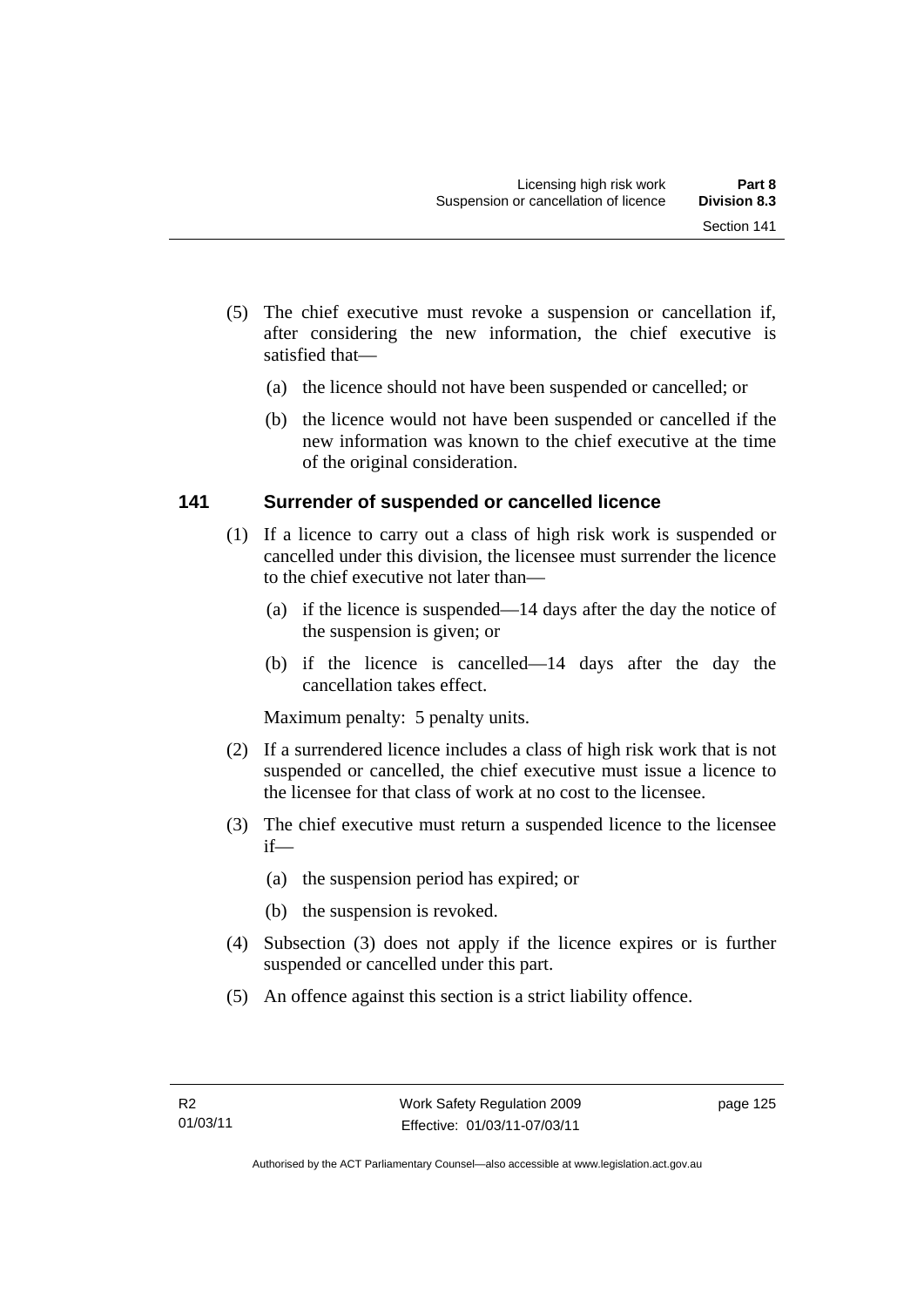## **142 Cooperation with other jurisdictions**

- (1) The chief executive must tell a licensing authority, and the Commonwealth regulatory authority, if—
	- (a) the chief executive has information about a licensee whose licence was issued by the licensing authority; and
	- (b) having regard to the information, the chief executive reasonably believes that the licensee's licence should be suspended or cancelled.
- (2) If the chief executive receives information from a licensing authority about a licensee whose licence was issued by the chief executive, the chief executive must—
	- (a) investigate the matter; and
	- (b) if the chief executive is satisfied that there is a ground for cancellation under section 134 or section 136—take action to suspend or cancel the licence under this part.

# **Division 8.4 Trainees under supervision**

#### **143 Supervisor's obligations**

 (1) A supervisor for a trainee must directly supervise the trainee when the trainee is carrying out high risk work.

Maximum penalty: 10 penalty units.

- (2) Subsection (1) does not apply if the supervisor is satisfied on reasonable grounds that—
	- (a) because of the trainee's level of competence, supervision may be reduced; and
	- (b) the reduced level of supervision will not endanger the health and safety of the trainee or someone else.

Authorised by the ACT Parliamentary Counsel—also accessible at www.legislation.act.gov.au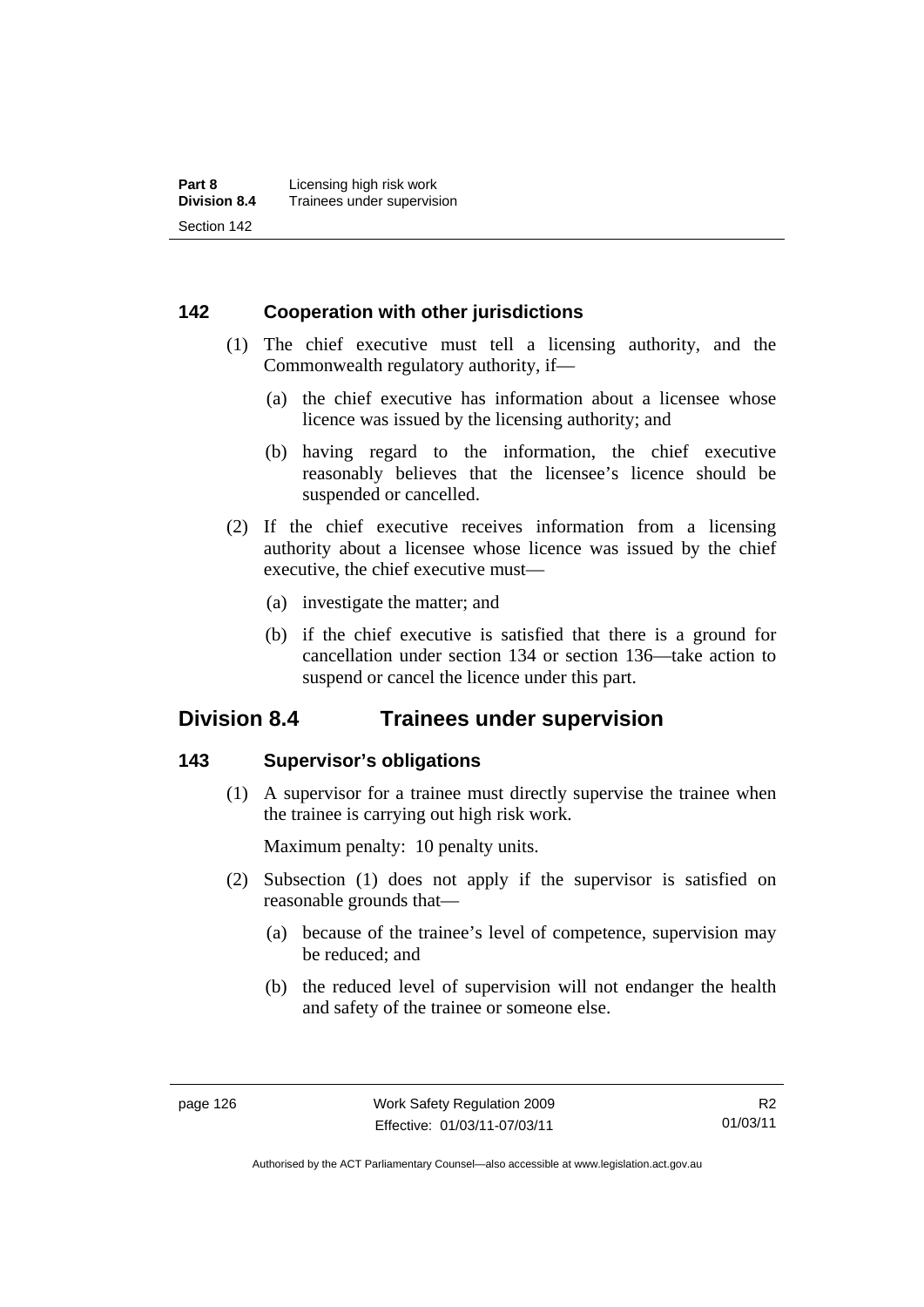(3) A supervisor for a trainee must sign the trainee's record each day the trainee carries out high risk work under the supervisor's supervision.

Maximum penalty: 5 penalty units.

 (4) A supervisor for a trainee must ensure that the trainee receives directions, demonstrations and training appropriate to the trainee's level of competence for the high risk work the trainee is carrying out.

Maximum penalty: 10 penalty units.

(5) An offence against subsection (3) or (4) is a strict liability offence.

## **144 Trainee's obligations**

- (1) A trainee must keep a written record of the following for each day the trainee carries out high risk work:
	- (a) the trainee's name and address;
	- (b) the name of the registered training organisation that is training the trainee;
	- (c) the date and times the work was carried out;
	- (d) if the trainee carried out the work for an employer—the name and address of the employer;
	- (e) the signature, full name and licence number of the trainee's supervisor for the work;
	- (f) a description of the work carried out including the type of equipment used for the work and the result of the work.

Maximum penalty: 5 penalty units.

(2) An offence against this section is a strict liability offence.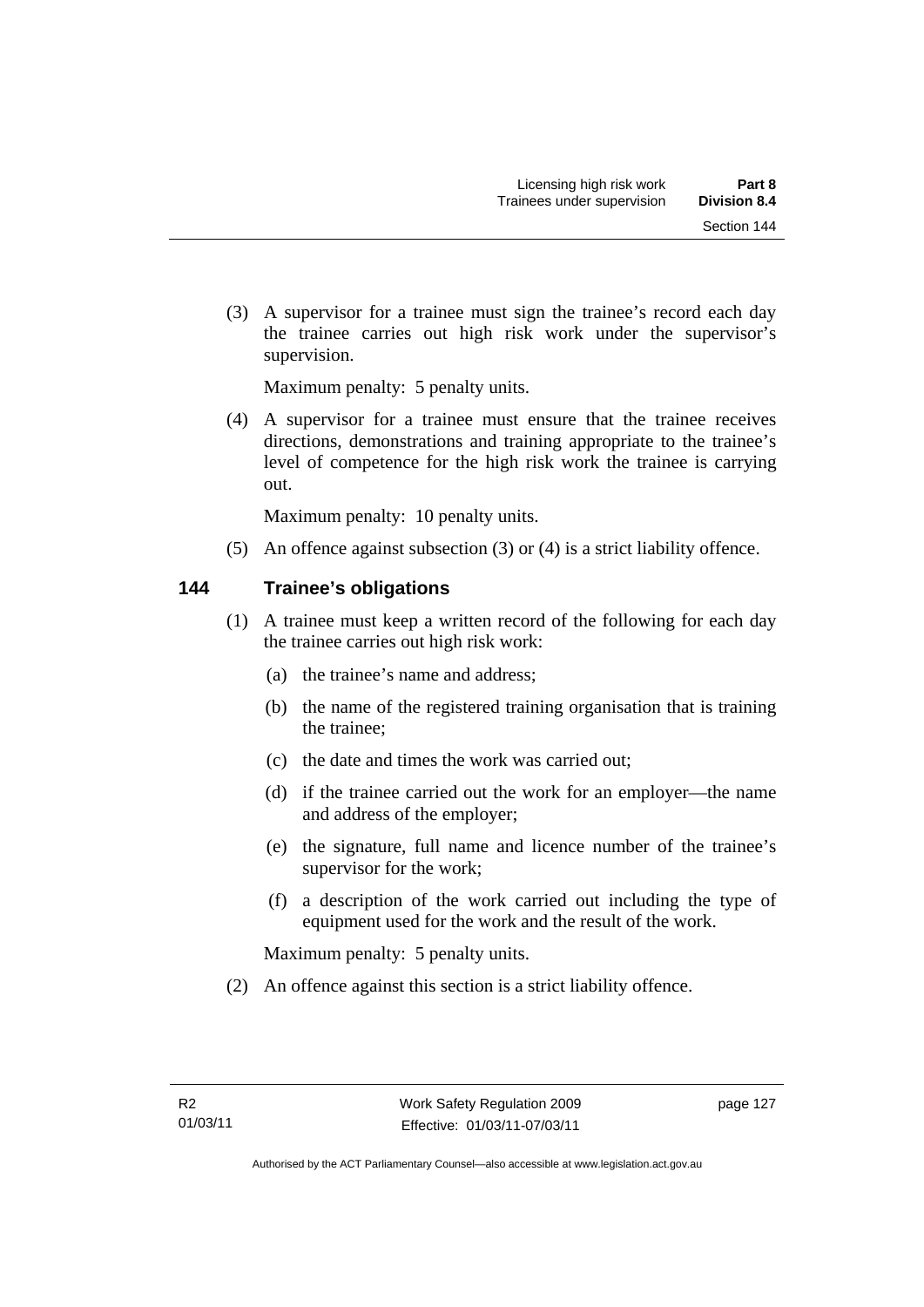**Part 8 Licensing high risk work**<br>**Division 8.5** Training and assessmen **Division 8.5** Training and assessment Section 145

# **Division 8.5 Training and assessment**

#### **145 Training and assessment**

- (1) Before applying for a statement of attainment for a class of high risk work, a person must undertake training by completing 1 or more of the following in relation to the work:
	- (a) a unit of competency in a training package;
	- (b) a course accredited by the registered training organisation for a statement of attainment.
- (2) A unit of competency or course mentioned in subsection (1) must be provided, in accordance with the Australian quality training framework, by—
	- (a) a registered training organisation; or
	- (b) a person under the supervision of a registered training organisation; or
	- (c) a person in partnership with a registered training organisation.
- (3) Training of a person in a unit of competency or course mentioned in subsection (1) must consist of—
	- (a) structured training; and
	- (b) practical training and experience.
- (4) Practical training may be provided—
	- (a) in the workplace as part of the person's work; or
	- (b) in a training facility that includes a simulated workplace; or
	- (c) by a combination of training mentioned in paragraphs (a) and (b).

Authorised by the ACT Parliamentary Counsel—also accessible at www.legislation.act.gov.au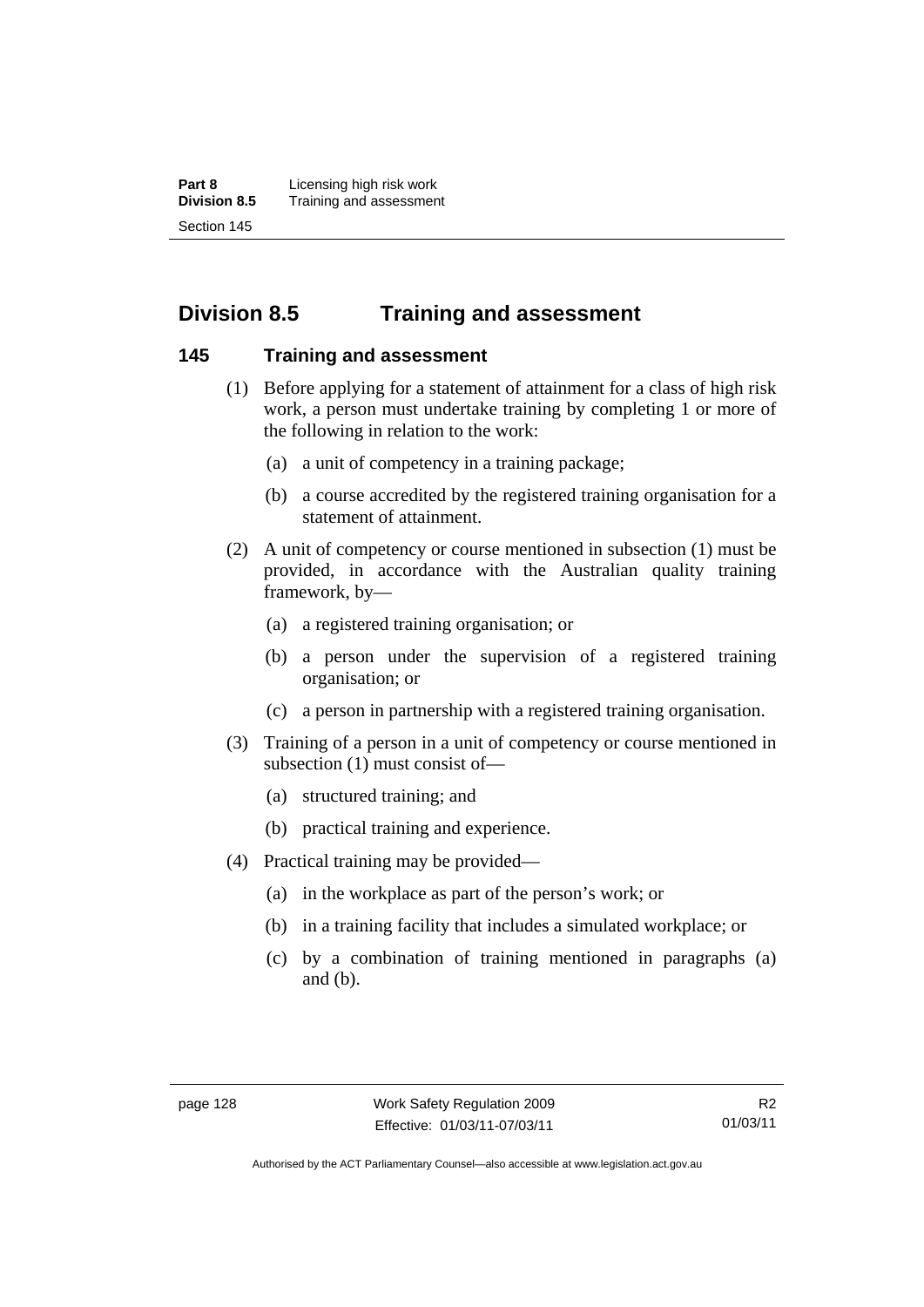- (5) A person who undertakes training in a unit of competency or course under this section must be assessed for competency—
	- (a) by an assessor on behalf of the registered training organisation that provides, or is involved in providing, the unit of competency or course; and
	- (b) in accordance with the requirements of the unit or course.

## **146 Chief executive may issue directions**

- (1) This section applies if a class of high risk work does not have—
	- (a) any nationally endorsed unit of competency; or
	- (b) any course accredited for a statement of attainment.
- (2) The chief executive may direct that a particular unit of competency be completed for a statement of attainment for the class of work.
- (3) A direction under this section is a notifiable instrument.

*Note* A notifiable instrument must be notified under the Legislation Act.

## **147 Exemption from training**

A registered training organisation may exempt a person from all or part of training under section 145 if satisfied that the person has qualifications or previous training that satisfies the requirements for the exempted training.

## **148 Assessor qualifications**

- (1) A person (an *assessor*) may assess a person undertaking a unit of competency or accredited course only if the assessor—
	- (a) has the following requirements under the Australian quality training framework standards for registered training organisations:
		- (i) workplace assessor competencies;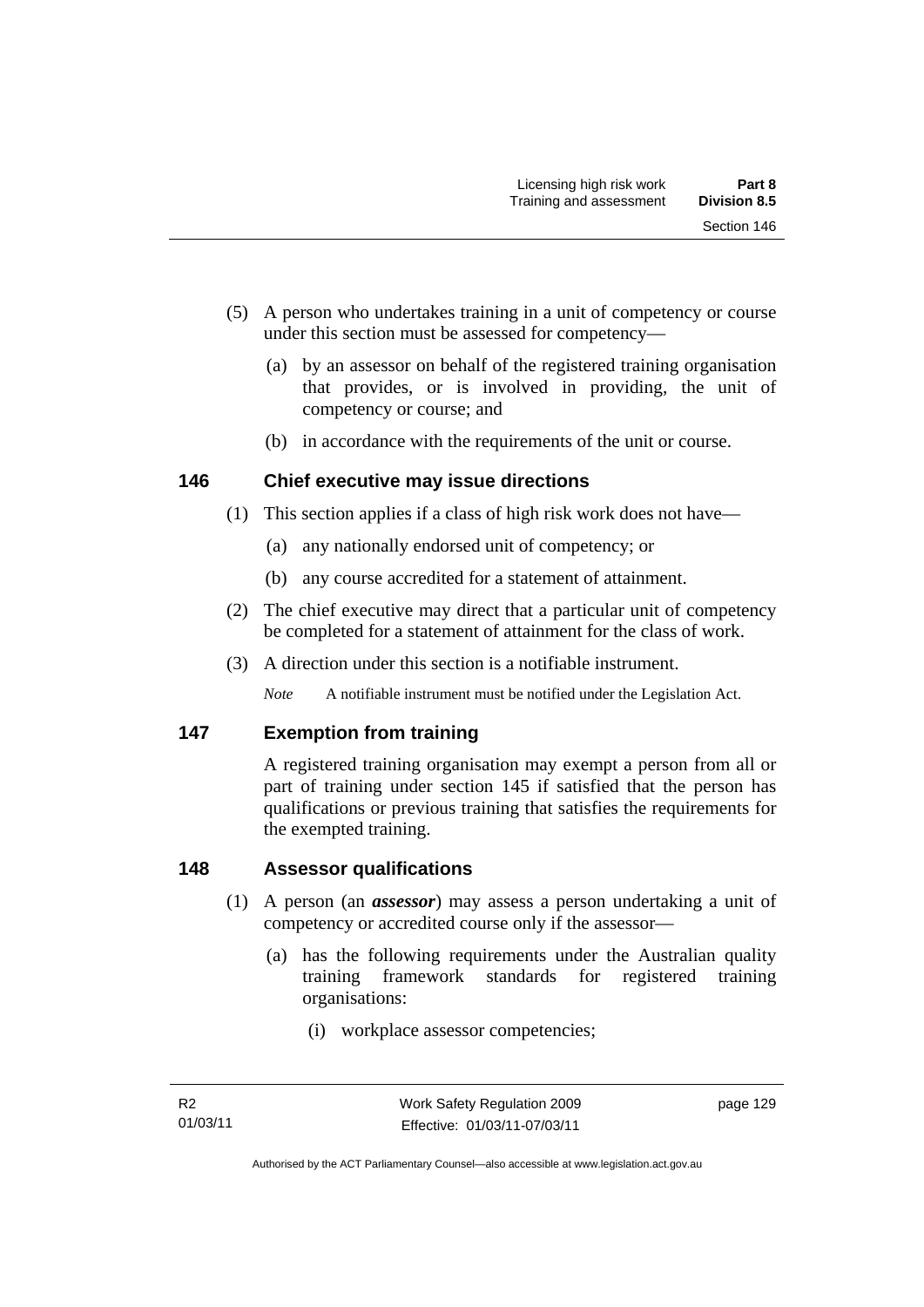- (ii) relevant current industry experience;
- (iii) vocational competencies; and
- (b) either—
	- (i) is a licensee for the class of high risk work to be assessed and has been a licensee or held a certificate of competency under the repealed regulation or a corresponding law for a total of at least 2 years; or
	- (ii) holds a certificate of competency issued under the repealed regulation or a corresponding law, and has held the certificate for at least 2 years; and
- (c) either—
	- (i) is approved in writing by the chief executive; or
	- (ii) satisfies the criteria agreed in writing by the chief executive and the registered training organisation that provides the unit or course.
- (2) The chief executive may issue guidelines about the approval of an assessor.
- (3) A guideline is a notifiable instrument.

*Note* A notifiable instrument must be notified under the Legislation Act.

(4) In this section:

*repealed regulation* means the *Occupational Health and Safety (Certification of Plant Users and Operators) Regulation 2000* in force at any time before the commencement of this section.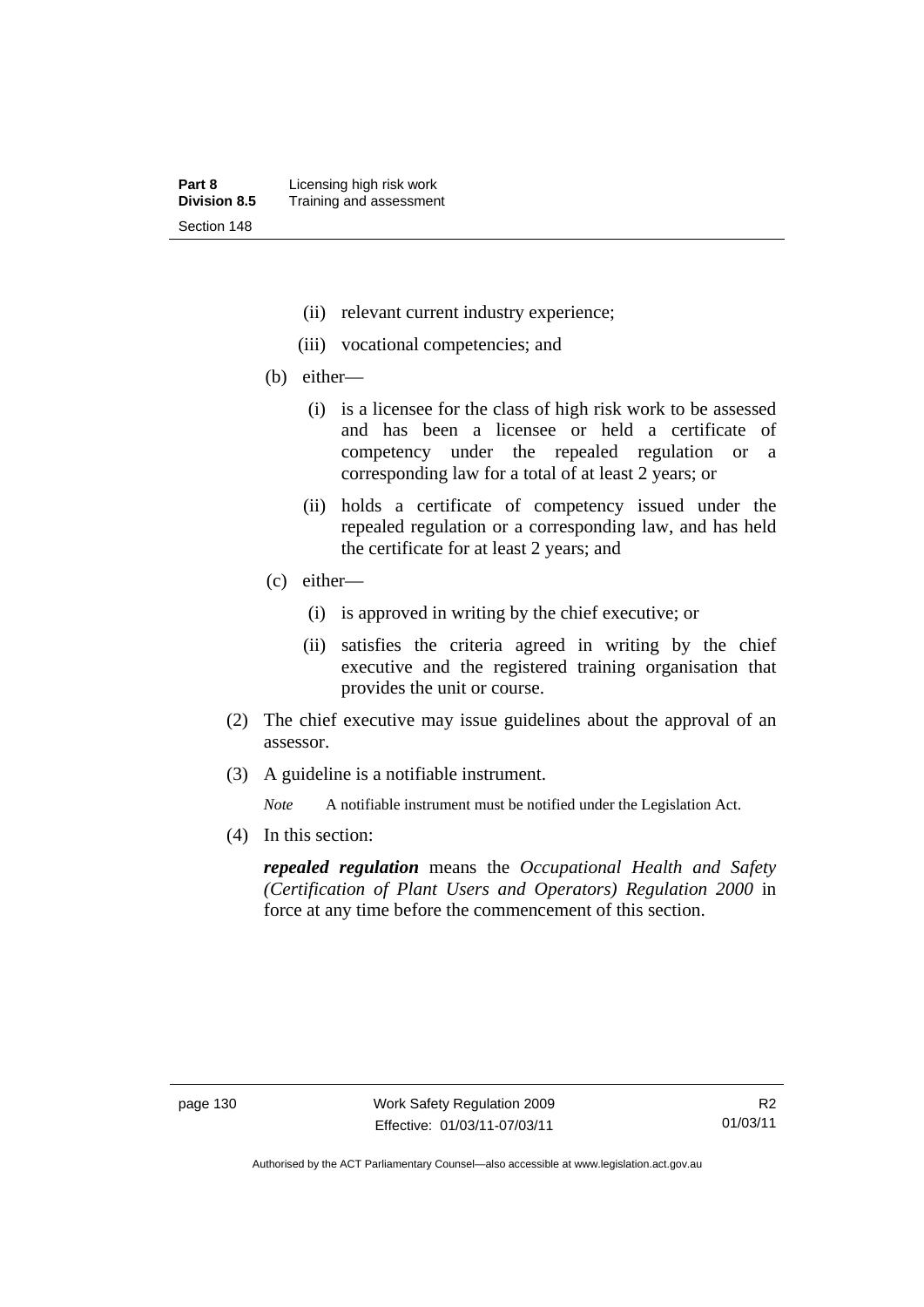### **149 Statement of attainment**

- (1) A person may apply to a registered training organisation for a statement of attainment for a class of high risk work.
- (2) The registered training organisation may issue the statement of attainment to the person if satisfied that the person—
	- (a) has completed the training mentioned in section 145 for which the person is not exempt; and
	- (b) has been assessed and meets the competency standard for the class of high risk work; and
	- (c) has the necessary knowledge to carry out the class of high risk work; and
	- (d) can safely carry out the class of high risk work under workplace conditions; and
	- (e) has sufficient knowledge of the English language to carry out the high risk work in accordance with the competency standard for the work.
- (3) A statement of attainment issued by the registered training organisation to a person must state that the person has met the competency standard for the class of high risk work for which the statement is issued.

# **150 Registered training organisation—agreement with chief executive to provide training and assessment**

A registered training organisation may provide training in a unit of competency or course mentioned in section 145 (1) or section 146 (2), and issue a statement of attainment for the training, to a person only if the organisation—

 (a) has told the chief executive that it intends to provide training and issue statements; and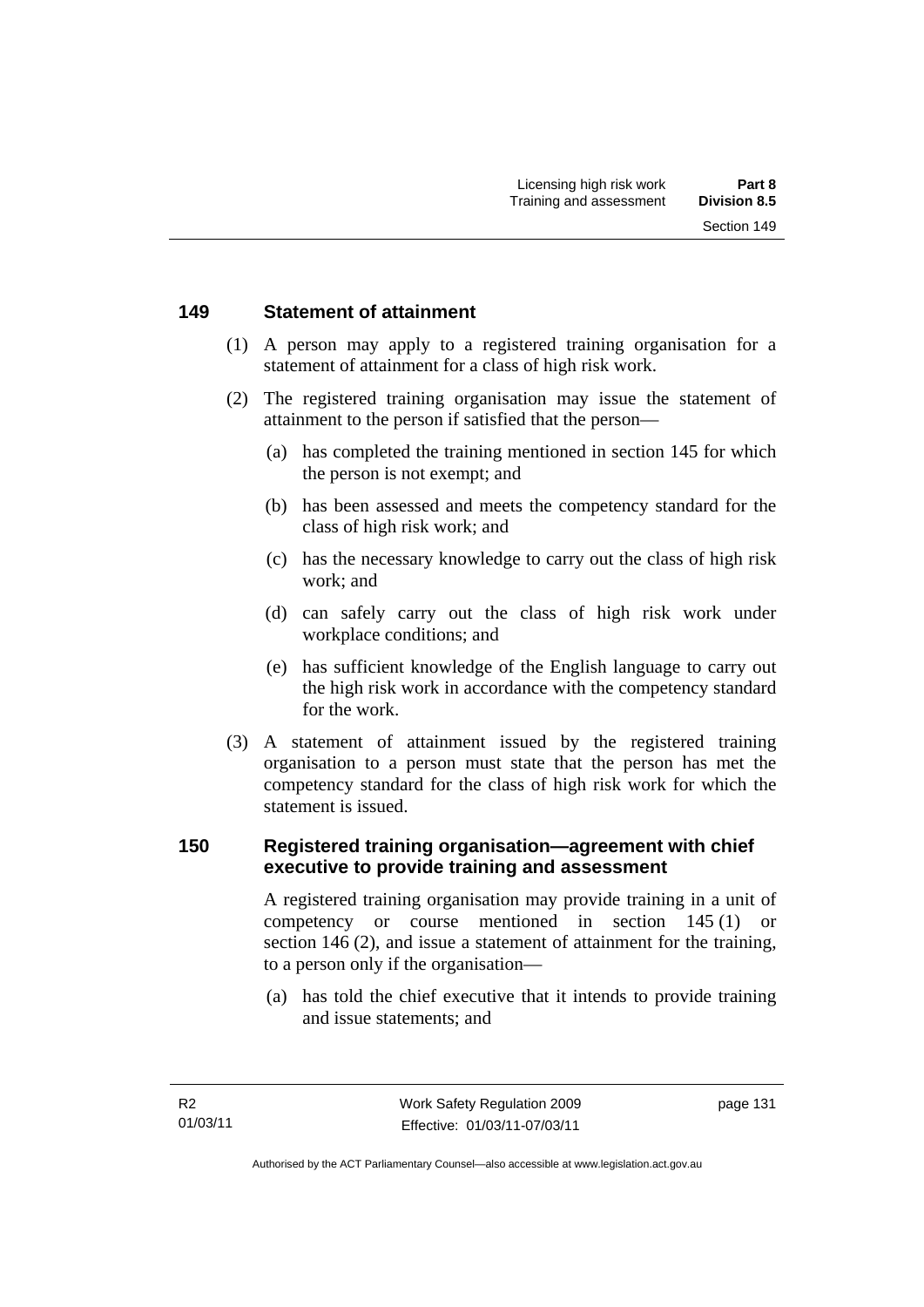| Part 8              | Licensing high risk work |
|---------------------|--------------------------|
| <b>Division 8.5</b> | Training and assessment  |
| Section 151         |                          |

 (b) has entered into an agreement with the chief executive about the training and issue of statements.

### **151 Improperly issuing statement of attainment**

A person commits an offence if the person—

- (a) issues a statement of attainment; and
- (b) either—
	- (i) knows the statement is not issued in accordance with this part; or
	- (ii) is reckless about whether the statement is issued in accordance with this part.

Maximum penalty: 30 penalty units.

### **152 Improperly obtaining statement of attainment**

A person (the *first person*) commits an offence if—

- (a) the first person does something with the intention of dishonestly influencing another person to issue a statement of attainment; and
- (b) the other person issues a statement of attainment to the first person.

Maximum penalty: 30 penalty units.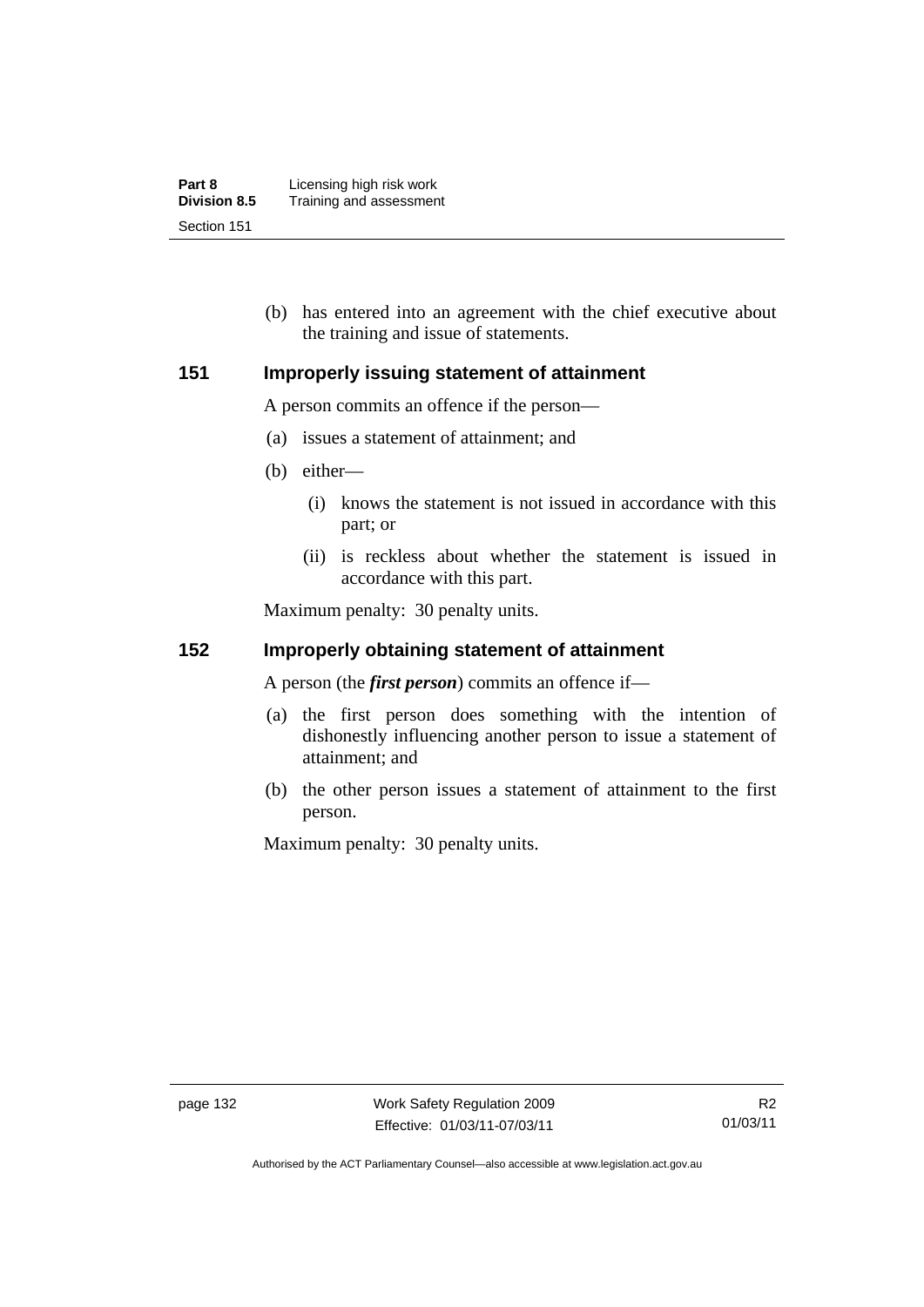# **Division 8.6 Administration**

## **153 Keeping and providing records of training and assessment**

- (1) A registered training organisation that is responsible for training and assessing a person for a statement of attainment under division 8.5 (Training and assessment) must keep a record of the person's training and assessment.
- (2) If the chief executive asks a registered training organisation in writing to give the chief executive the following records, the organisation must give the records to the chief executive within 14 days after the day the request is made:
	- (a) records relating to the training and assessment of a person who has applied to the organisation for a statement of attainment:
	- (b) records relating to a person to whom the organisation has issued a statement of attainment;
	- (c) records relating to an assessor or assessments by an assessor.

# **154 Cooperation with licensing authorities**

- (1) The chief executive must cooperate with licensing authorities in the exchange of information.
- (2) The chief executive may provide information relevant to the issue of, or failure to issue, a licence to carry out high risk work in relation to the following:
	- (a) people who apply for licences for classes of high risk work;
	- (b) licensees;
	- (c) assessors;
	- (d) registered training organisations.

page 133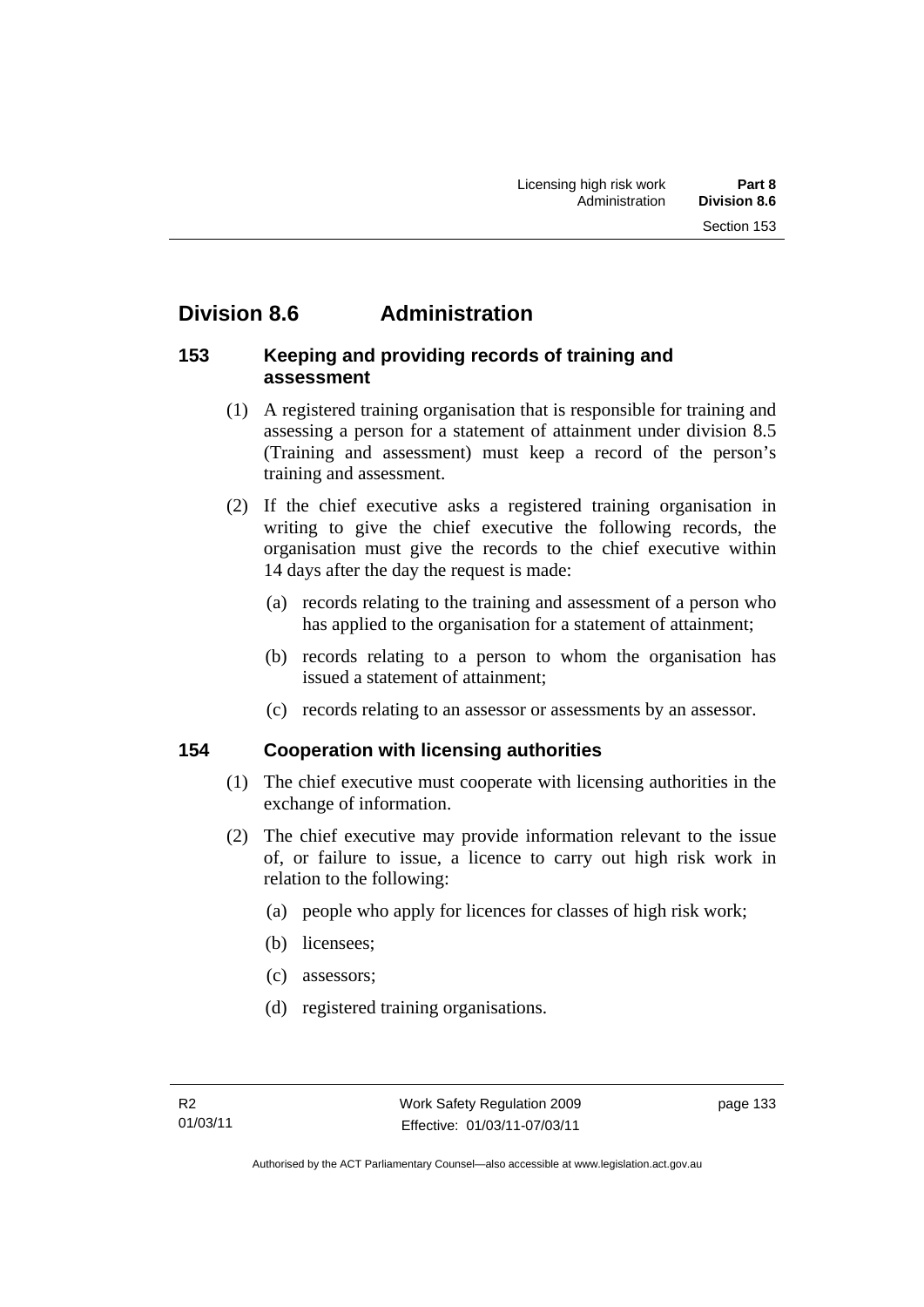### **155 Cooperation with registered training organisations**

- (1) The chief executive must cooperate with registered training organisations in the ACT and the States in the exchange of information.
- (2) The chief executive may provide information relevant to the issue of, or failure to issue, a statement of attainment for a class of high risk work in relation to the following:
	- (a) people who apply for statements of attainment for classes of high risk work;
	- (b) people who apply for licences for classes of high risk work;
	- (c) licensees;
	- (d) assessors;
	- (e) registered training organisations.

# **Division 8.7 Exemptions**

### **156 Application for exemption**

- (1) A person conducting a business or undertaking may apply to the chief executive to exempt a class of high risk work at a workplace from this part.
	- *Note 1* If a form is approved under the Act, s 229 for this provision, the form must be used.
	- *Note 2* A fee may be determined under the Act, s 228 for this provision.
- (2) The application must state the following:
	- (a) the class of high risk work to be exempt;
	- (b) the workplace for which the exemption is sought;
	- (c) the person nominated to carry out the high risk work;
	- (d) the time for which the exemption is sought;

Authorised by the ACT Parliamentary Counsel—also accessible at www.legislation.act.gov.au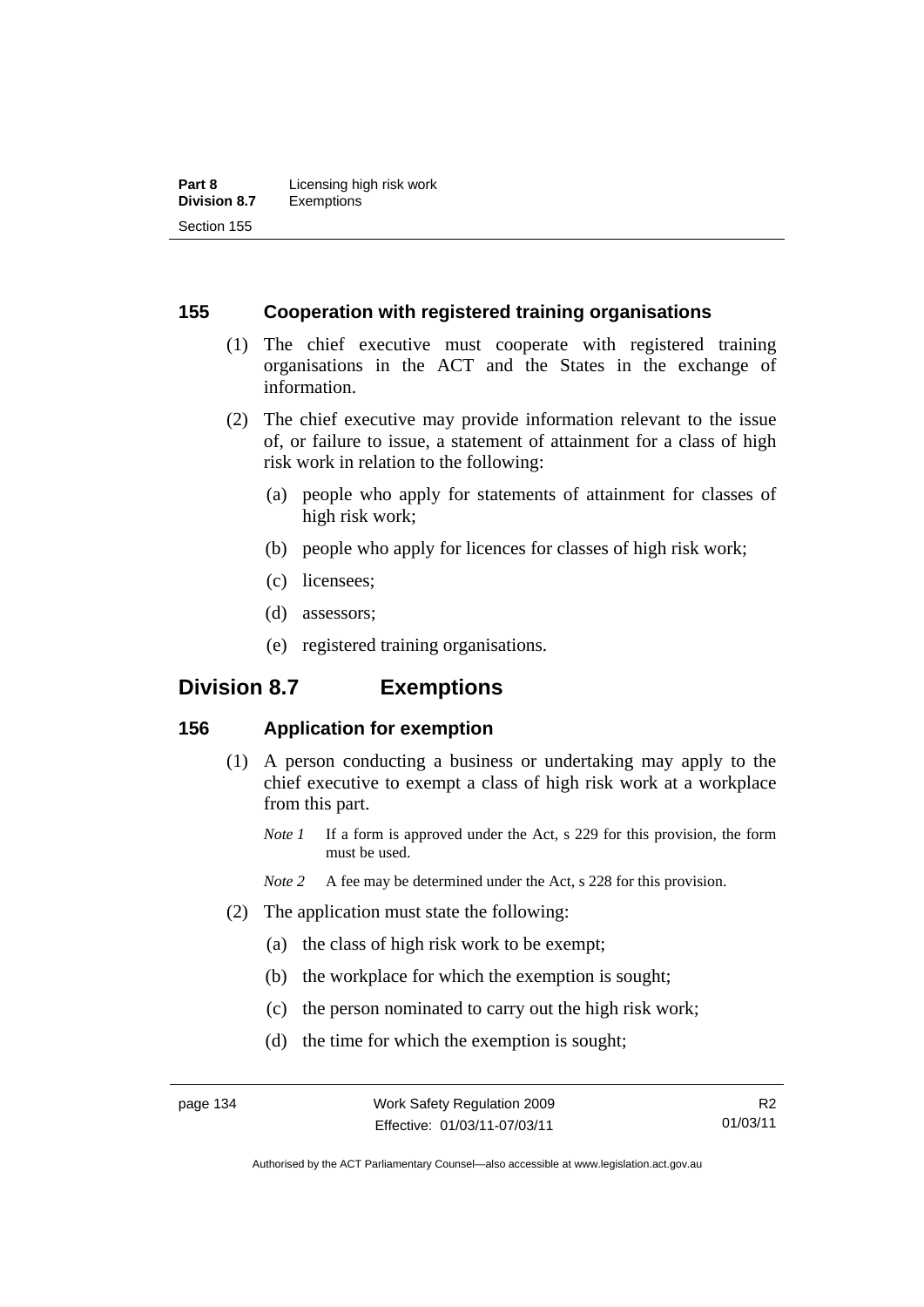- (e) the reasons the exemption is sought;
- (f) the steps the applicant will take to ensure the high risk work is carried out safely.
- (3) The application must be accompanied by any further document or information required by the chief executive that is relevant to the application.
- (4) A person conducting a business or undertaking at a workplace commits an offence if the person—
	- (a) applies for an exemption in relation to the workplace; and
	- (b) does not consult people at the workplace about the application before the application is made.

Maximum penalty: 30 penalty units.

# **157 Grant of exemption**

- (1) If a person conducting a business or undertaking at a workplace applies for an exemption, the chief executive must—
	- (a) grant the exemption; or
	- (b) refuse to grant the exemption.
- (2) The chief executive must not grant an exemption unless satisfied that—
	- (a) the reasons for the exemption are reasonable; and
	- (b) the person nominated to carry out the high risk work is competent; and
	- (c) the applicant will take the steps stated in the application to ensure the high risk work is carried out safely; and
	- (d) the high risk work will be carried out safely.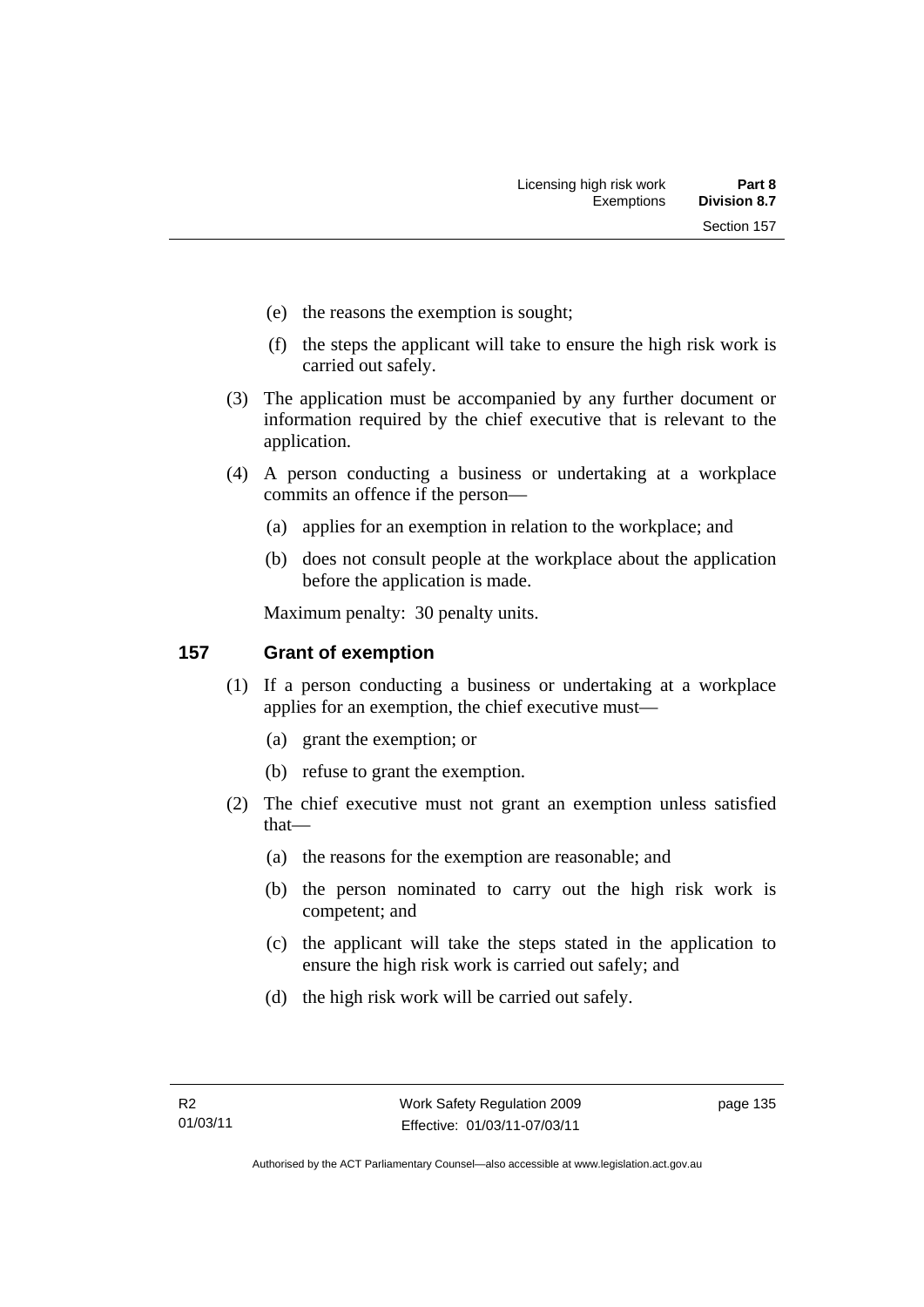- (3) If the chief executive refuses to grant an exemption, the chief executive must give the applicant written reasons for the refusal.
	- *Note* Power to make a statutory instrument includes power to amend or repeal the instrument. The power to amend or repeal the instrument is exercisable in the same way, and subject to the same conditions, as the power to make the instrument (see Legislation Act, s 46).

#### **158 Exemption conditions**

- (1) The chief executive may grant an exemption on conditions.
- (2) The conditions may include the following:
	- (a) that the applicant take particular steps to manage risk;
	- (b) that the applicant monitor the high risk work;
	- (c) that the applicant monitor the health of anyone at the workplace affected by the exemption;
	- (d) that the applicant keep records about the high risk work;
	- (e) that the applicant provide information, instruction and training to stated people at the workplace;
	- (f) that the applicant use a stated system of work;
	- (g) that the applicant report to the chief executive on any of the matters set out in paragraphs (a) to (f);
	- (h) that the exemption be granted for a stated time;
	- (i) that the high risk work be carried out by a stated person;
	- (j) limiting the high risk work that may be carried out at the workplace;
	- (k) that the applicant give notice of the exemption to anyone affected by the exemption.

Authorised by the ACT Parliamentary Counsel—also accessible at www.legislation.act.gov.au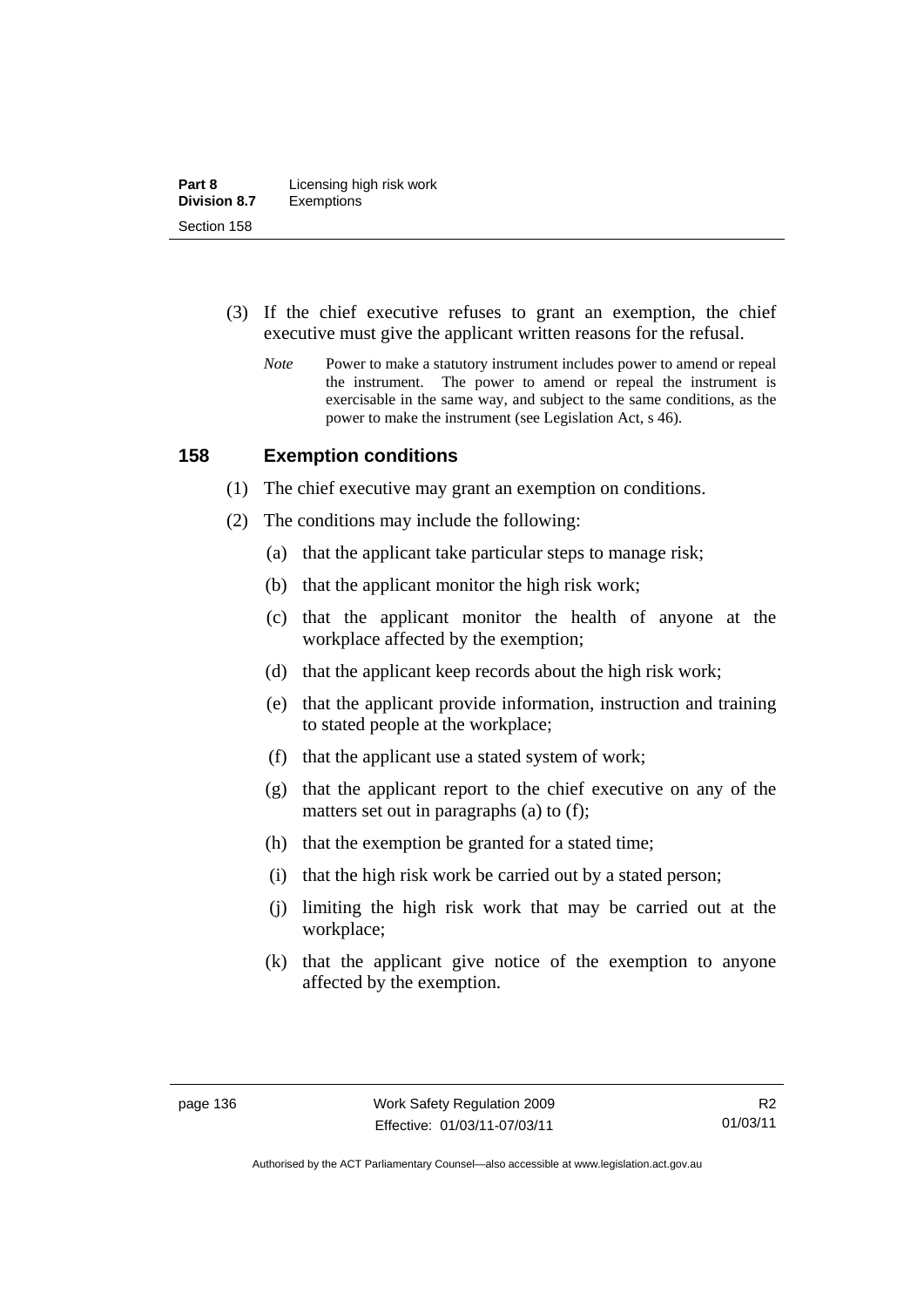# **159 Failing to comply with condition of exemption**

- (1) A person commits an offence if—
	- (a) the person is granted an exemption for a class of high risk work at a workplace on conditions; and
	- (b) the person directs or allows someone else to carry out the work at the workplace in breach of the conditions.

Maximum penalty: 30 penalty units.

(2) An offence against this section is a strict liability offence.

# **160 Notice of exemption**

- (1) The chief executive must—
	- (a) give written notice of an exemption to the applicant; and
	- (b) publish the notice in a daily newspaper; and
	- (c) give a copy of the notice to the licensing authority in each other State.
	- *Note State* includes the Northern Territory (see Legislation Act, dict, pt 1, def *State*).
- (2) A notice is a notifiable instrument.

*Note* A notifiable instrument must be notified under the Legislation Act.

# **Division 8.8 Miscellaneous**

### **161 Chief executive may make inquiries**

The chief executive may make inquiries about the authenticity of documents accompanying an application under this part.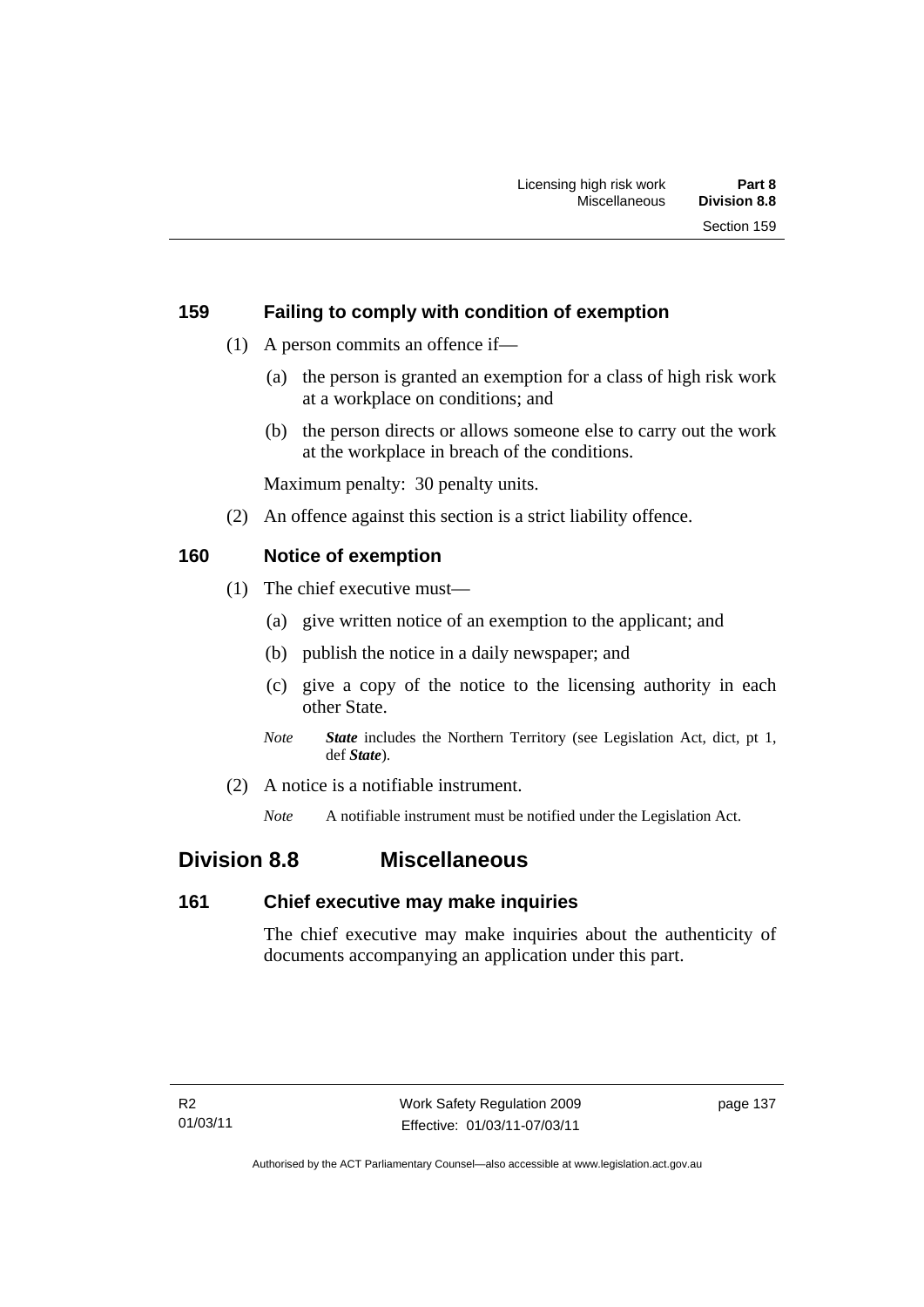### **162 Guidelines**

- (1) The chief executive may issue or approve guidelines for this part.
- (2) A guideline may provide for any matter relating to the issue of a licence to carry out high risk work.

#### **Examples**

- 1 guidelines for the procedure to apply for a licence
- 2 guidelines for the assessment of a person undertaking training
- 3 guidelines for the issue of a statement of attainment
- 4 guidelines for the issue of a licence to carry out high risk work
- *Note* An example is part of the regulation, is not exhaustive and may extend, but does not limit, the meaning of the provision in which it appears (see Legislation Act, s 126 and s 132).
- (3) A guideline is a notifiable instrument.

*Note* A notifiable instrument must be notified under the Legislation Act.

### **163 Production of licence etc on request**

- (1) A person carrying out high risk work must produce the person's licence to carry out the work, and a sample of the person's usual signature or other form of identification, if asked to do so by—
	- (a) the chief executive; or
	- (b) an inspector; or
	- (c) the Commonwealth regulatory authority; or
	- (d) someone else authorised to ask for the production of a licence or a recognised qualification to carry out high risk work under a corresponding law.

Maximum penalty: 5 penalty units.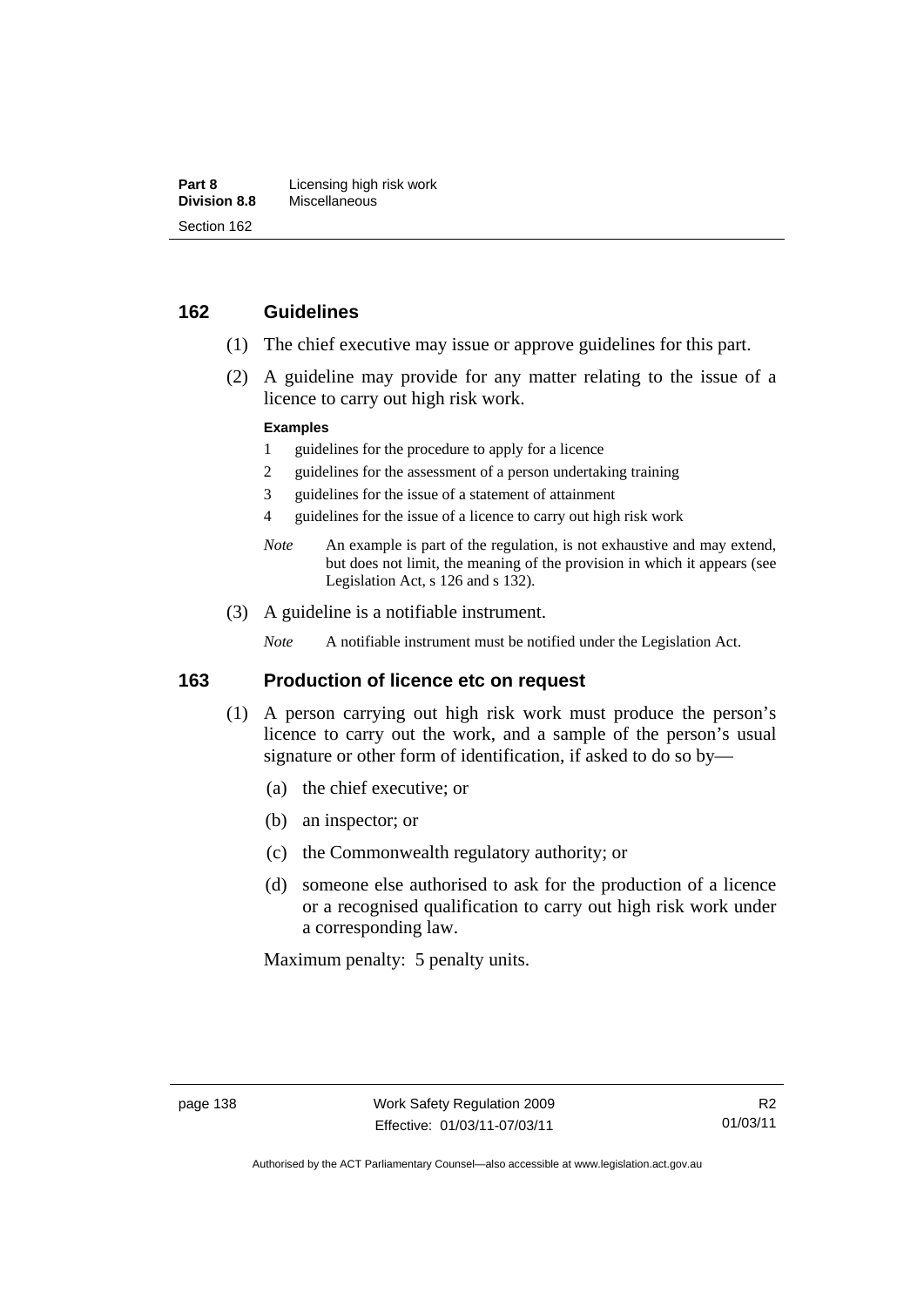- (2) A person granted an exemption under division 8.7 (Exemptions) must produce the notice of exemption given by the chief executive for the exemption if asked to do so by—
	- (a) the chief executive; or
	- (b) an inspector; or
	- (c) the Commonwealth regulatory authority; or
	- (d) someone else authorised to ask for the production of a notice of exemption under a corresponding law.

Maximum penalty: 5 penalty units.

- (3) A trainee carrying out high risk work must produce the trainee's record of training under section 144 (Trainee's obligations) if asked to do so by—
	- (a) the chief executive; or
	- (b) an inspector; or
	- (c) the Commonwealth regulatory authority; or
	- (d) someone else authorised to ask for the production of the trainee's training records under a corresponding law.

Maximum penalty: 5 penalty units.

(4) An offence against this section is a strict liability offence.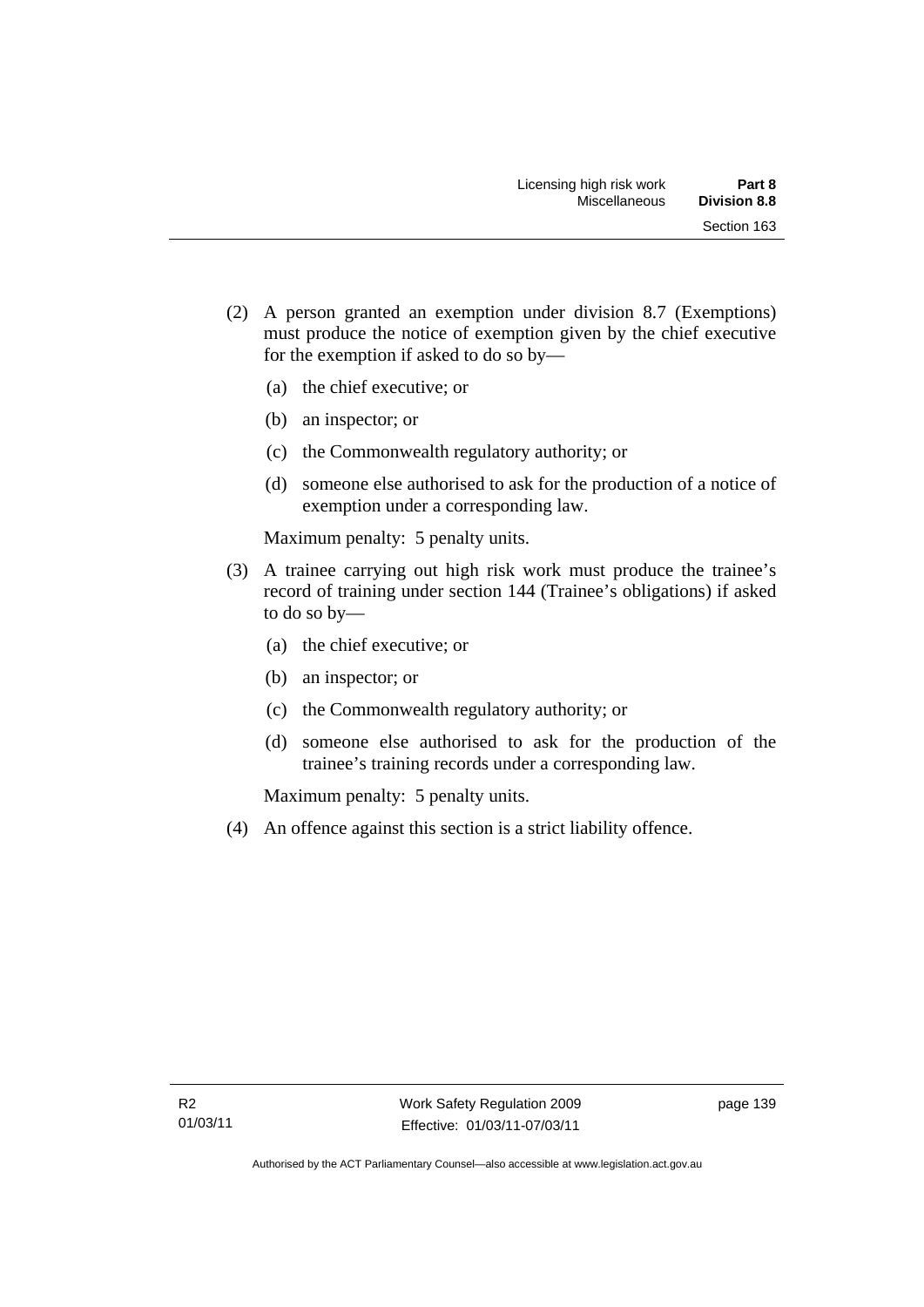### **164 Production of information etc on request**

 (1) This section applies if, under this part, the chief executive asks a person who is licensed to carry out high risk work to give the chief executive a document or information the chief executive considers relevant.

*Note* The Legislation Act, s 170 and s 171 deal with the application of the privilege against selfincrimination and client legal privilege.

- (2) The person must give the document or information to the chief executive within—
	- (a) 14 days after the day the chief executive asks for the document or information; or
	- (b) if the chief executive states another time to provide the document or information—that time.

Maximum penalty: 5 penalty units.

(3) An offence against this section is a strict liability offence.

### **165 Licensee's change of address**

 (1) If a person who is licensed to carry out high risk work changes address, the person must tell the chief executive in writing the new address within 14 days after the day the person's address changes.

Maximum penalty: 5 penalty units.

(2) An offence against this section is a strict liability offence.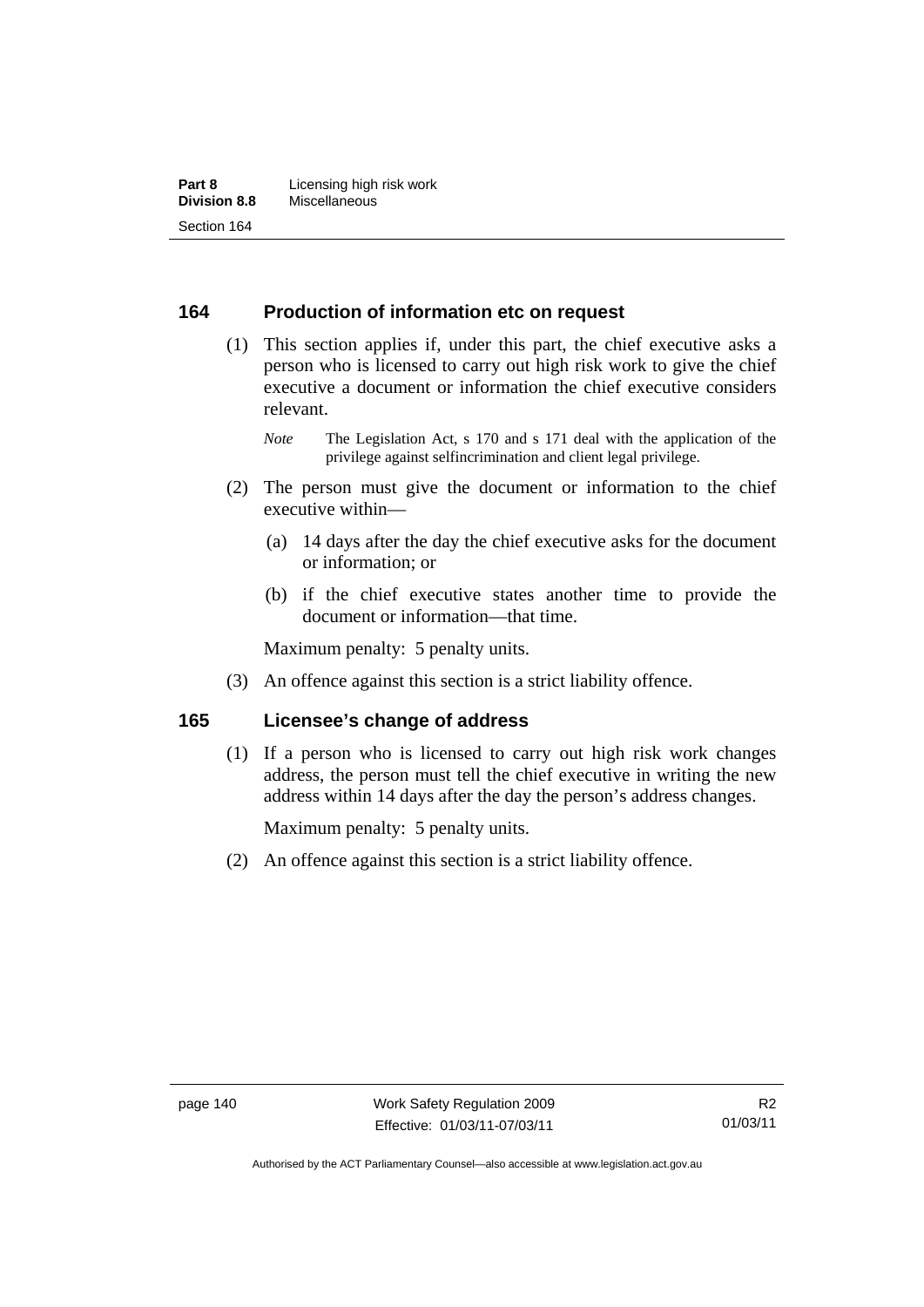# **Part 9 Construction induction training**

# **Division 9.1 Definitions—pt 9**

# **166 Definitions—pt 9**

In this part:

*AQF*—see *Australian qualifications framework*.

*AQTF*—see *Australian quality training framework*.

*Australian qualifications framework* (or *AQF*) means the policy framework that defines all qualifications recognised nationally in post-compulsory education and training in Australia.

*Australian quality training framework* (or *AQTF*) means the national quality arrangements for the vocational education and training system agreed to by the Ministerial Council.

*Commonwealth regulatory authority* means the government authority responsible for administering the *Occupational Health and Safety Act 1991* (Cwlth).

*construction induction training* means construction induction training under division 9.3.

*construction induction training card*—

- (a) means a construction induction training card issued by the chief executive under section 177; and
- (b) in divisions 9.2 and 9.6, includes a card or certificate issued by a licensing authority under a corresponding law to a person who has completed induction training for the construction industry.

*construction site* means a workplace at which construction work is carried out.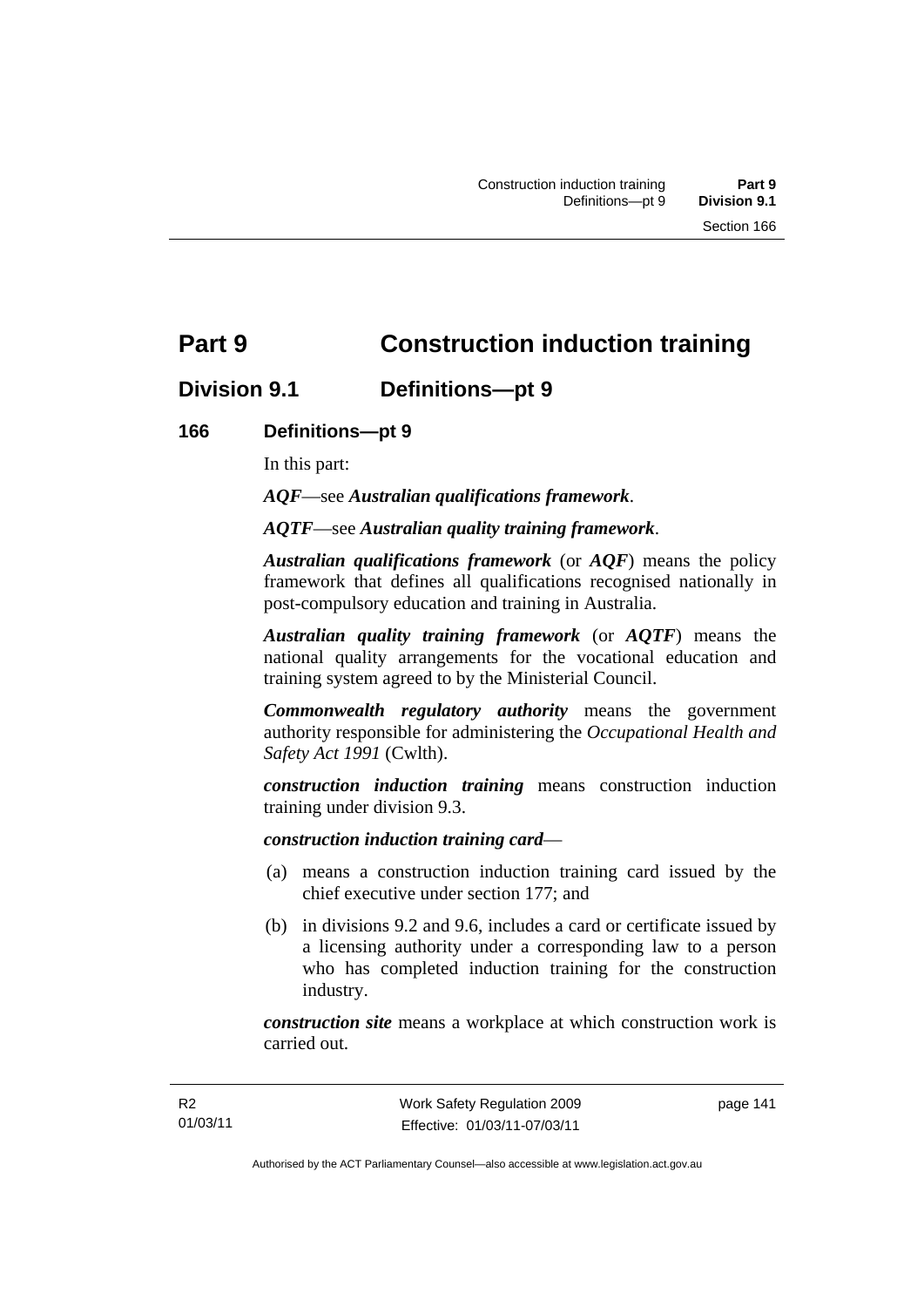*construction work* means any work carried out on or near a construction site in relation to the construction of a structure—

- (a) including the following:
	- (i) demolishing or dismantling all or part of the structure and removing from the site anything resulting from the demolition or dismantlement;
	- (ii) assembling prefabricated elements to form the structure or disassembling the prefabricated elements that formed the structure;
	- (iii) excavation, landscaping, preparatory work or site preparation carried out on the site;
	- (iv) work carried out under water, including on a buoy, an obstruction to navigation, a raft, ship or wreck; but
- (b) not including exploring for, or extracting, minerals or preparatory work in relation to the extraction carried out where exploration or extraction is carried out.

*corresponding law* means a law mentioned in schedule 2.

*licensing authority* means the authority responsible for the issue of a construction induction training card under a corresponding law.

*Ministerial Council* means the council consisting of the Ministers responsible for employment, education and training, from the ACT, each State and the Commonwealth.

*Note State* includes the Northern Territory (see Legislation Act, dict, pt 1, def *State*).

*nationally endorsed*, for a training package, means endorsed by the committee known as the national training quality committee established by the Ministerial Council.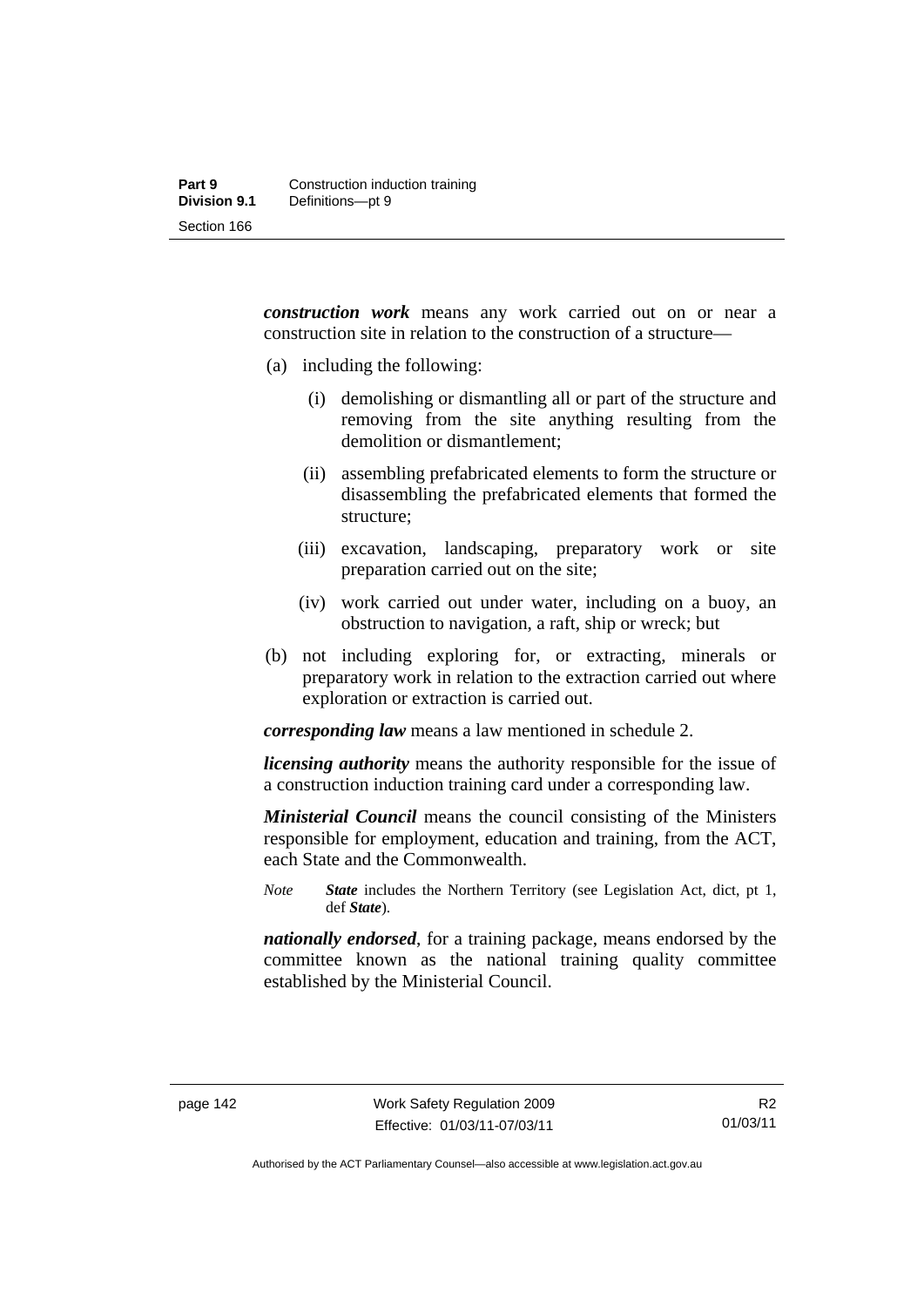#### *registered training organisation* means—

- (a) a training organisation registered under the *Training and Tertiary Education Act 2003*, chapter 3; or
- (b) a training organisation registered by a state registering body in accordance with the Australian quality training framework within a defined scope of registration.

*statement of attainment* means a statement issued by a registered training organisation under the Australian qualifications framework certifying that a person has achieved—

- (a) part of a qualification; or
- (b) 1 or more units of competency from a nationally endorsed training package; or
- (c) all the units of competency or modules comprising learning outcomes for an accredited course that does not meet the requirements for a qualification.

*training package* means an integrated set of competency standards, assessment guidelines and AQF qualifications for a particular industry, industry sector or enterprise.

*unit of competency* means the specification of knowledge and skill and their application to the standard of performance expected in a workplace.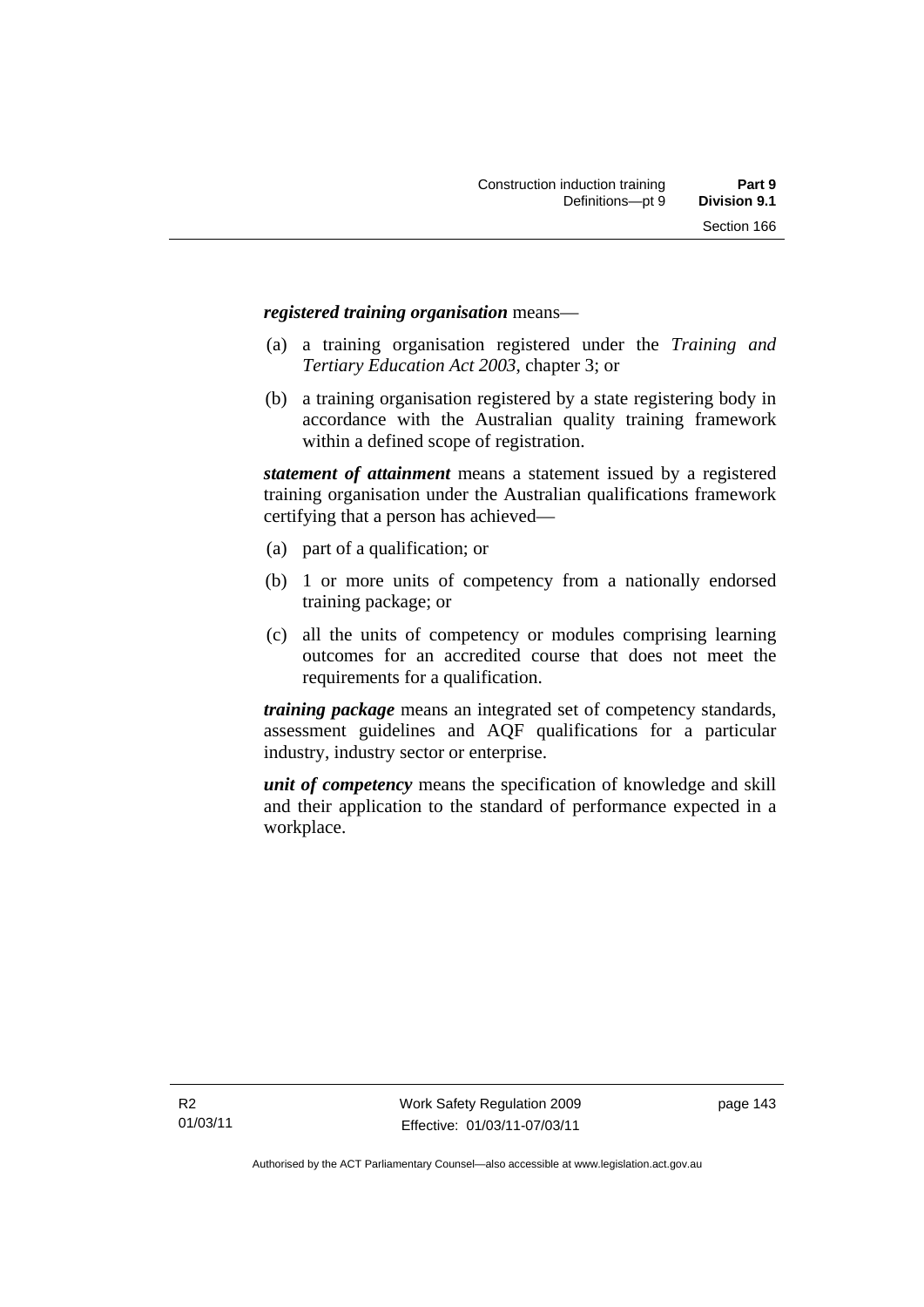# **Division 9.2 Requirement to hold construction induction training card**

### **167 Person on construction site without construction induction training card**

- (1) A person commits an offence if—
	- (a) the person is on a construction site; and
	- (b) the person does not have a construction induction training card.

Maximum penalty: 20 penalty units.

- (2) Subsection (1) does not apply—
	- $(a)$  if—
		- (i) the person has applied under section 176 or a corresponding law for a construction induction training card; and
		- (ii) a decision has not been made on the application; and
		- (iii) the person holds a statement of attainment for construction induction training issued to the person under section 173 or a corresponding law; or
	- (b) if the person—
		- (i) is a visitor to the construction site; and
		- (ii) is, at all times while the person is on the construction site, accompanied by another person who has a construction induction training card; or
	- (c) if the person is temporarily on the construction site to deliver plant, supplies or materials.
- (3) An offence against this section is a strict liability offence.

Authorised by the ACT Parliamentary Counsel—also accessible at www.legislation.act.gov.au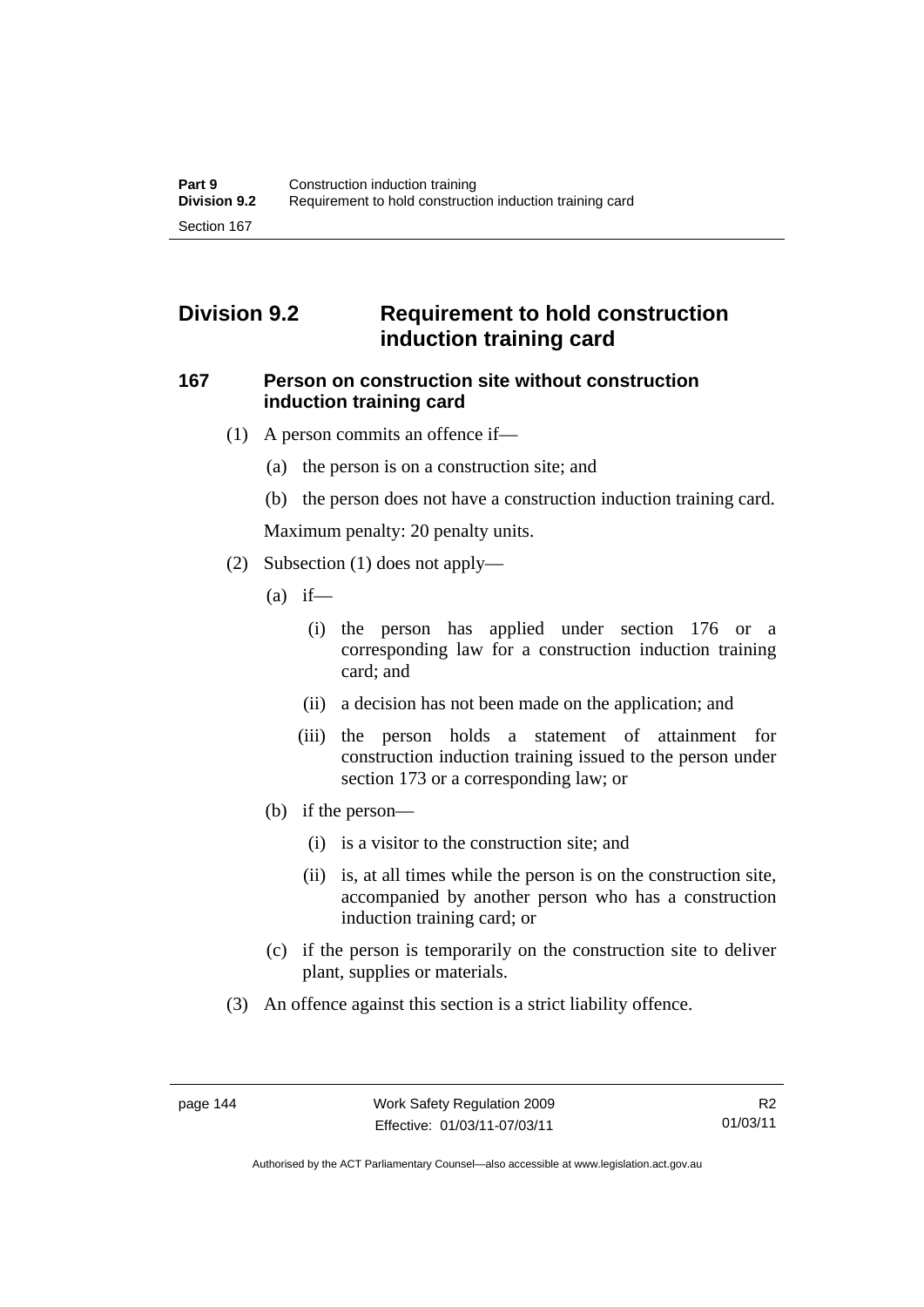# **168 Allowing worker to be on construction site without construction induction training card**

- (1) An employer commits an offence if—
	- (a) the employer directs or allows a worker to be on a construction site; and
	- (b) the worker—
		- (i) is on the construction site; but
		- (ii) does not have a construction induction training card.

Maximum penalty: 20 penalty units.

- (2) Subsection (1) does not apply if—
	- (a) the worker has applied under section 176 or a corresponding law for a construction induction training card; and
	- (b) a decision has not been made on the application; and
	- (c) the worker holds a statement of attainment for construction induction training issued to the worker under section 173 or a corresponding law.
- (3) An offence against this section is a strict liability offence.

# **169 Allowing person to be on construction site without construction induction training card**

- (1) A person in control of a construction site (the *first person*) commits an offence if—
	- (a) the first person directs or allows another person (the *second person*) to be on a construction site; and
	- (b) the second person—
		- (i) is on the construction site; but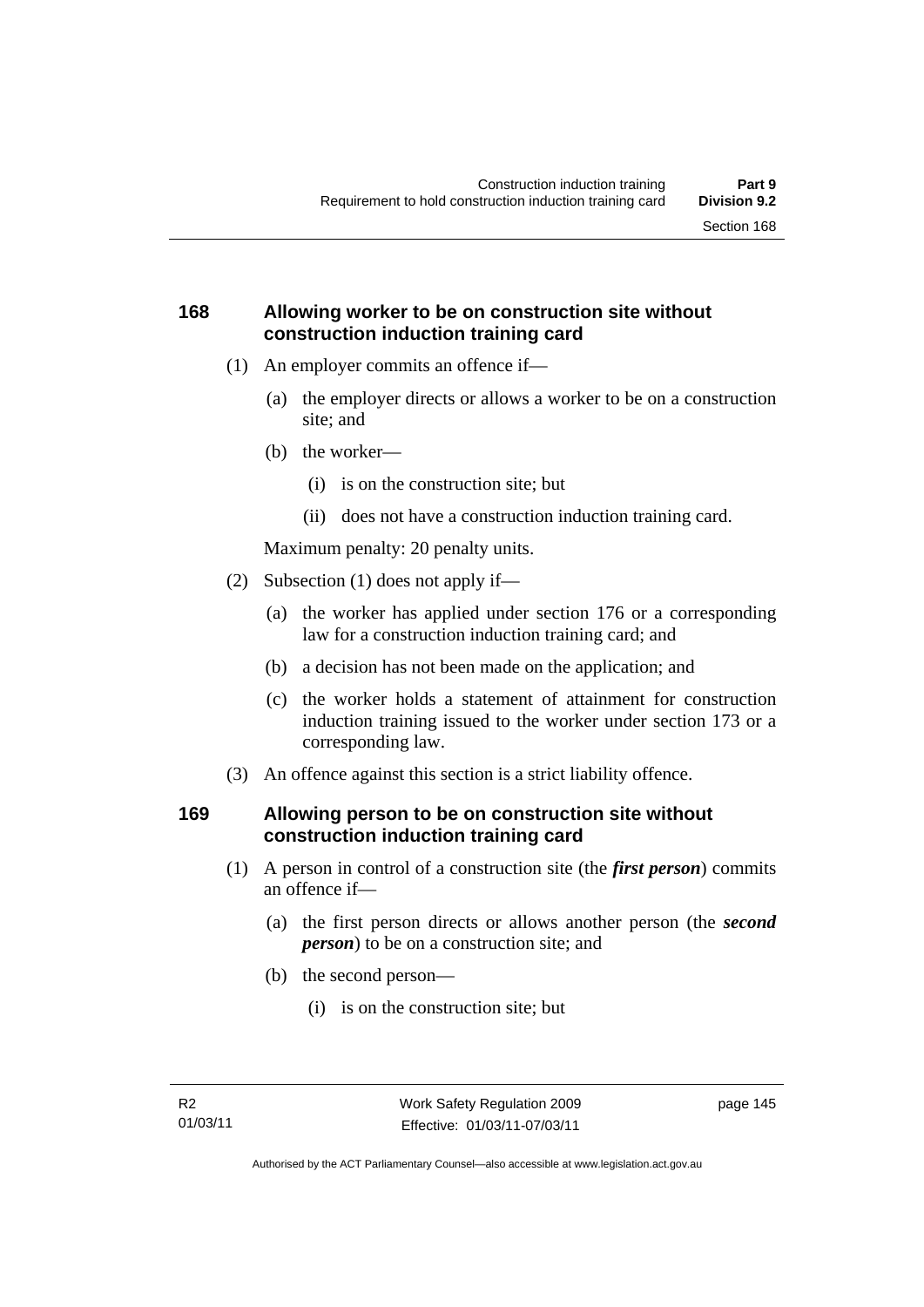(ii) does not have a construction induction training card.

Maximum penalty: 20 penalty units.

- (2) Subsection (1) does not apply if—
	- (a) the second person has applied under section 176 or a corresponding law for a construction induction training card; and
	- (b) a decision has not been made on the application; and
	- (c) the second person holds a statement of attainment for construction induction training issued to the second person under section 173 or a corresponding law.
- (3) An offence against this section is a strict liability offence.

# **Division 9.3 Construction induction training**

### **170 Construction induction training and assessment**

- (1) Construction induction training—
	- (a) consists of—
		- (i) construction industry unit of competency CPCCOHS1001A—Work safely in the construction industry; or
			- *Note* Construction industry units of competency are accessible at the National Training Information Service, www.ntis.gov.au.
		- (ii) training determined by the chief executive; and
	- (b) must be provided by a registered training organisation.
- (2) A determination under this section is a notifiable instrument.

*Note* A notifiable instrument must be notified under the Legislation Act.

page 146 Work Safety Regulation 2009 Effective: 01/03/11-07/03/11

Authorised by the ACT Parliamentary Counsel—also accessible at www.legislation.act.gov.au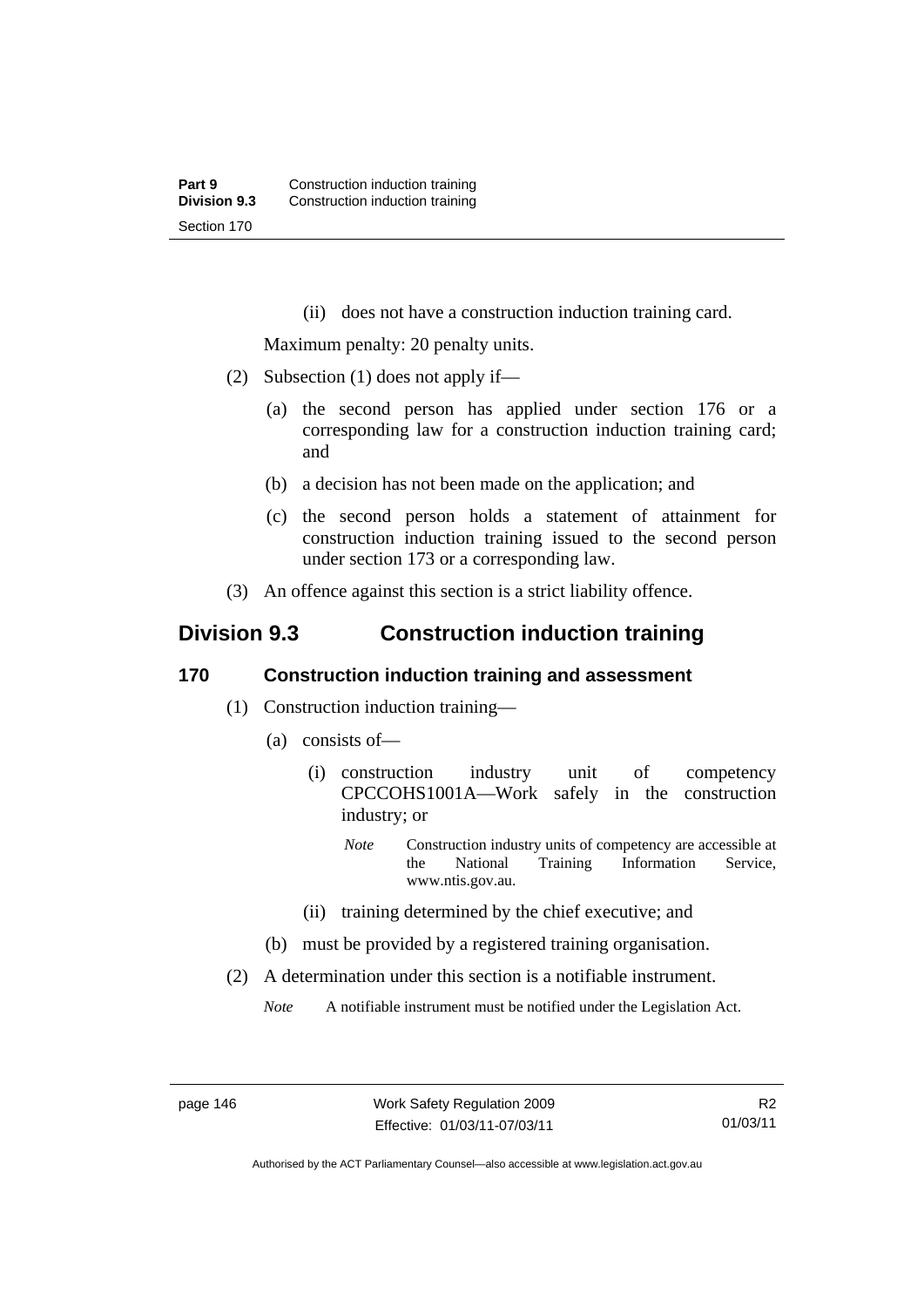# **171 Construction induction training—registered training organisation agreement with chief executive**

A registered training organisation may provide construction induction training, and issue a statement of attainment for the training, to a person only if the organisation—

- (a) has told the chief executive that it intends to provide training and issue statements; and
- (b) has entered into an agreement with the chief executive about the training and issue of statements.

# **172 Construction induction training—trainer qualifications**

A person (the *trainer*) may give construction induction training to a person only if the trainer—

- (a) either—
	- (i) holds a certificate IV in training and assessment from the training and assessment training package under the Australian Quality Training Framework; or
	- (ii) can demonstrate competency equivalent to the competency stated in subparagraph (i); and
- (b) has vocational competencies relevant to the construction industry.

### **173 Construction induction training—statement of attainment**

- (1) A person may apply to a registered training organisation for a statement of attainment for construction induction training.
- (2) The registered training organisation may only issue the statement of attainment for construction induction training to the person if the person has satisfactorily completed the training mentioned in section 170.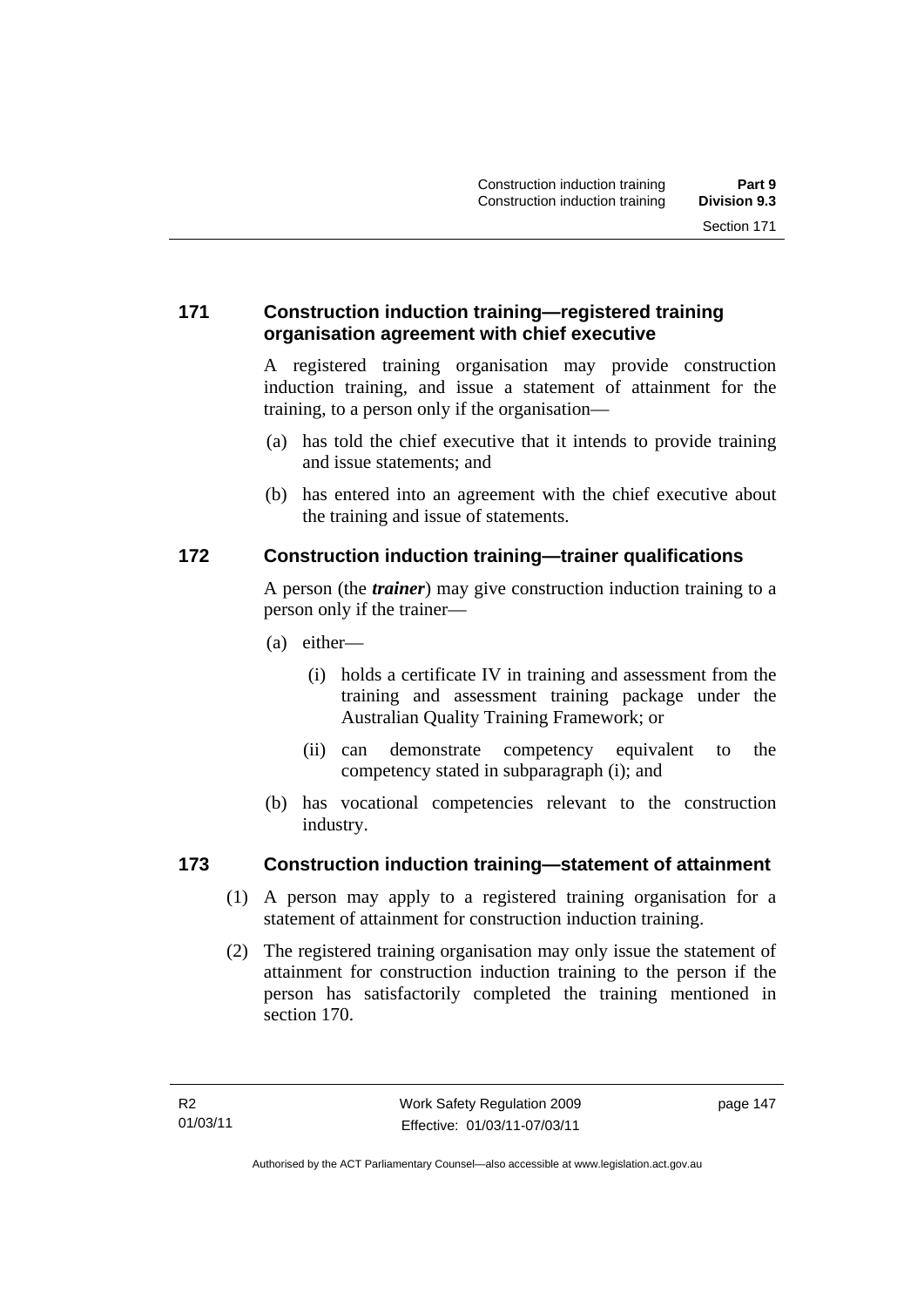## **174 Construction induction training—improperly issuing statement of attainment**

A person commits an offence if—

- (a) the person issues a statement of attainment for construction induction training; and
- (b) the statement is not issued in accordance with this part; and
- (c) the person—
	- (i) knows the statement is not issued in accordance with this part; or
	- (ii) is reckless about whether the statement is issued in accordance with this part.

Maximum penalty: 30 penalty units.

### **175 Construction induction training—improperly obtaining statement of attainment**

A person (the *first person*) commits an offence if—

- (a) the first person does something with the intention of dishonestly influencing another person to issue a statement of attainment for construction induction training; and
- (b) the other person issues a statement of attainment for construction induction training to the first person.

Maximum penalty: 30 penalty units.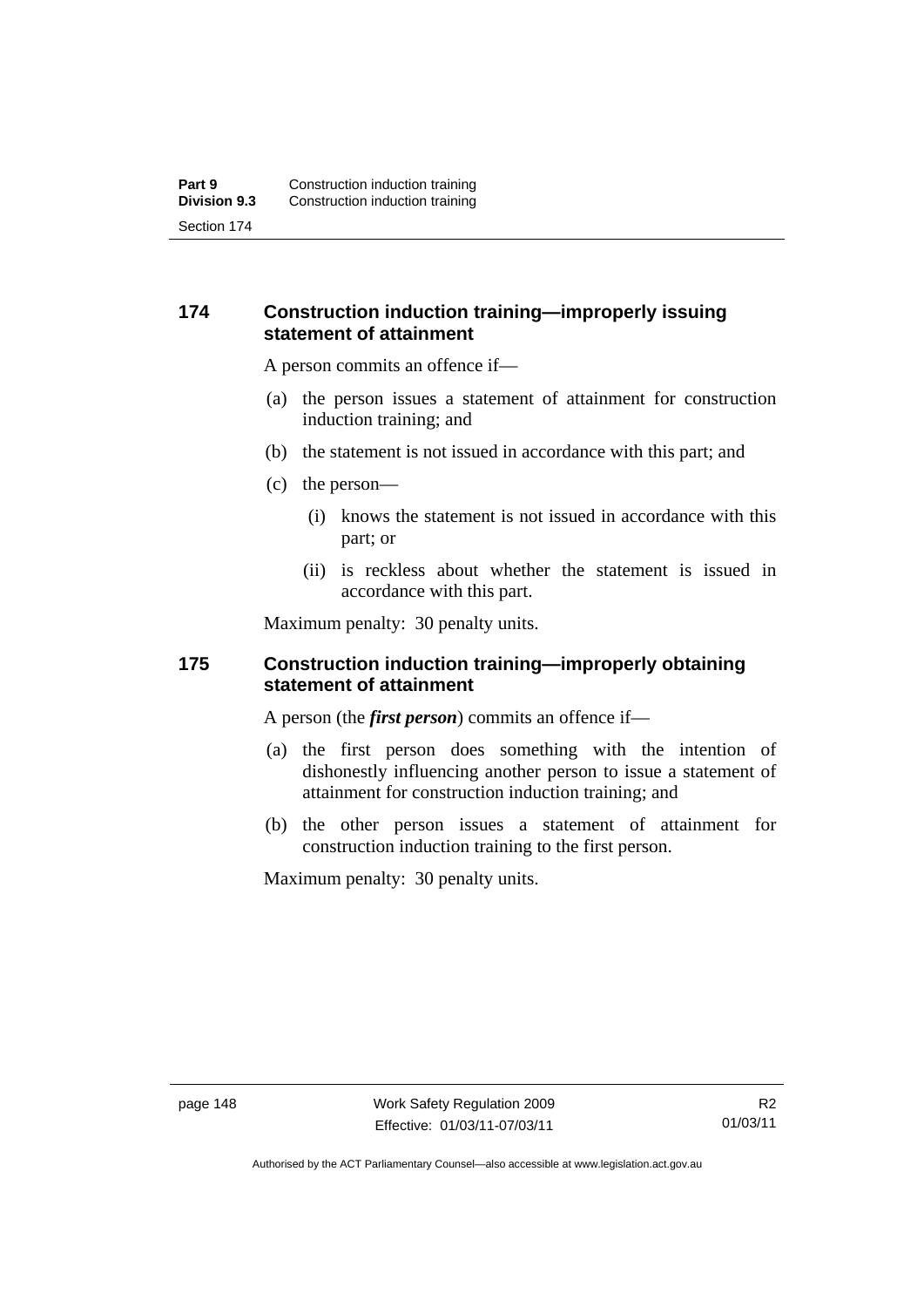# **Division 9.4 Construction induction training card**

### **176 Construction induction training card—application**

 (1) A person may apply to the chief executive for a construction induction training card.

- *Note* 2 A fee may be determined under the Act, s 228 for this provision.
- (2) The person must make the application not later than—
	- (a) 60 days after the day the person receives a statement of attainment for construction induction training; or
	- (b) if the chief executive allows a later time—the later time.
- (3) The application must be accompanied by the following:
	- (a) evidence of the applicant's identity and date of birth;
	- (b) a sample of the applicant's usual signature;
	- (c) the statement of attainment for construction induction training issued to the applicant;
	- (d) any other document or further information required in writing by the chief executive that the chief executive considers is relevant to the application.
- (4) The chief executive may, by written notice given to an applicant, require the applicant to give the chief executive additional information or documents the chief executive reasonably needs to decide the application.

*Note 1* If a form is approved under the Act, s 229 for this provision, the form must be used.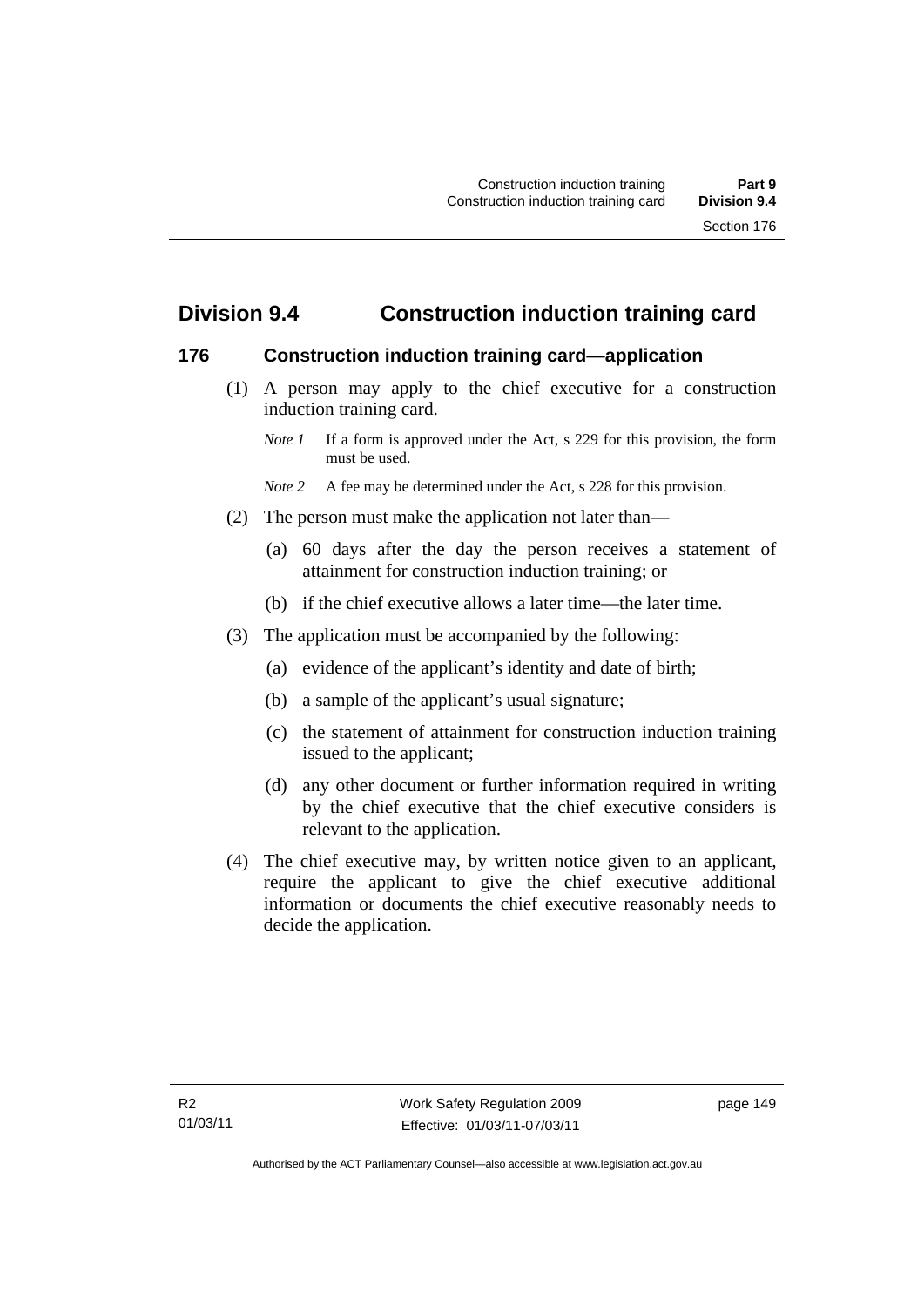### **177 Construction induction training card—issue**

- (1) If a person applies under section 176 for a construction induction training card, the chief executive must—
	- (a) issue the card; or
	- (b) refuse to issue the card.
- (2) The chief executive must issue the card if satisfied that the application is in accordance with section 176.

### **178 Construction induction training card—form**

A construction induction training card must contain the following details:

- (a) the applicant's full name and date of birth;
- (b) the applicant's signature;
- (c) the date of issue of the card;
- (d) a unique identifying number for the card.

### **179 Production of construction induction training card to inspector on request**

 (1) A person who is on a construction site must produce the person's construction induction training card, and a sample of the person's usual signature or other form of identification, if asked to do so by an inspector.

Maximum penalty: 5 penalty units.

- (2) Subsection (1) does not apply—
	- $(a)$  if—
		- (i) the person has applied for a construction induction training card; and
		- (ii) a decision has not been made on the application; and

Authorised by the ACT Parliamentary Counsel—also accessible at www.legislation.act.gov.au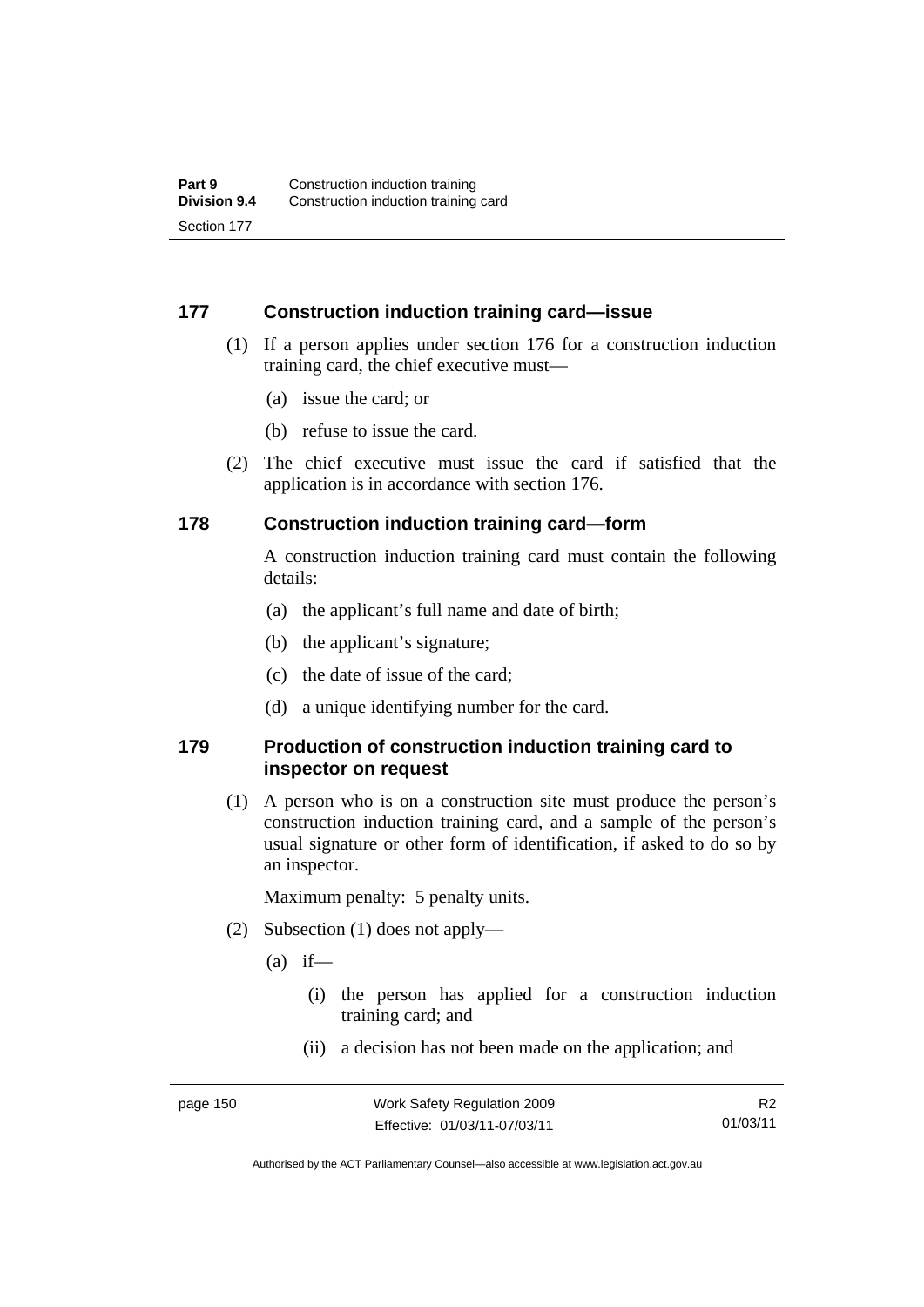- (iii) the person holds a statement of attainment for construction induction training issued to the person under section 173; or
- (b) if the person—
	- (i) is a visitor to the construction site; and
	- (ii) is, at all times that the person is on the construction site, accompanied by another person who has a construction induction card; or
- (c) if the person is temporarily on the construction site to deliver plant, supplies or materials.
- (3) An offence against this section is a strict liability offence.

### **180 Replacement of lost etc card**

- (1) This section applies if a construction induction training card issued to a person is lost, stolen or damaged.
- (2) The person may apply to the chief executive for a replacement card.
	- *Note 1* If a form is approved under the Act, s 229 for this provision, the form must be used.
	- *Note 2* A fee may be determined under the Act, s 228 for this provision.
- (3) The application must be accompanied by a statutory declaration made by the applicant setting out the circumstances in which the card was lost, stolen or damaged.
- (4) If a person applies for a replacement card, the chief executive must—
	- (a) replace the card; or
	- (b) refuse to replace the card.

page 151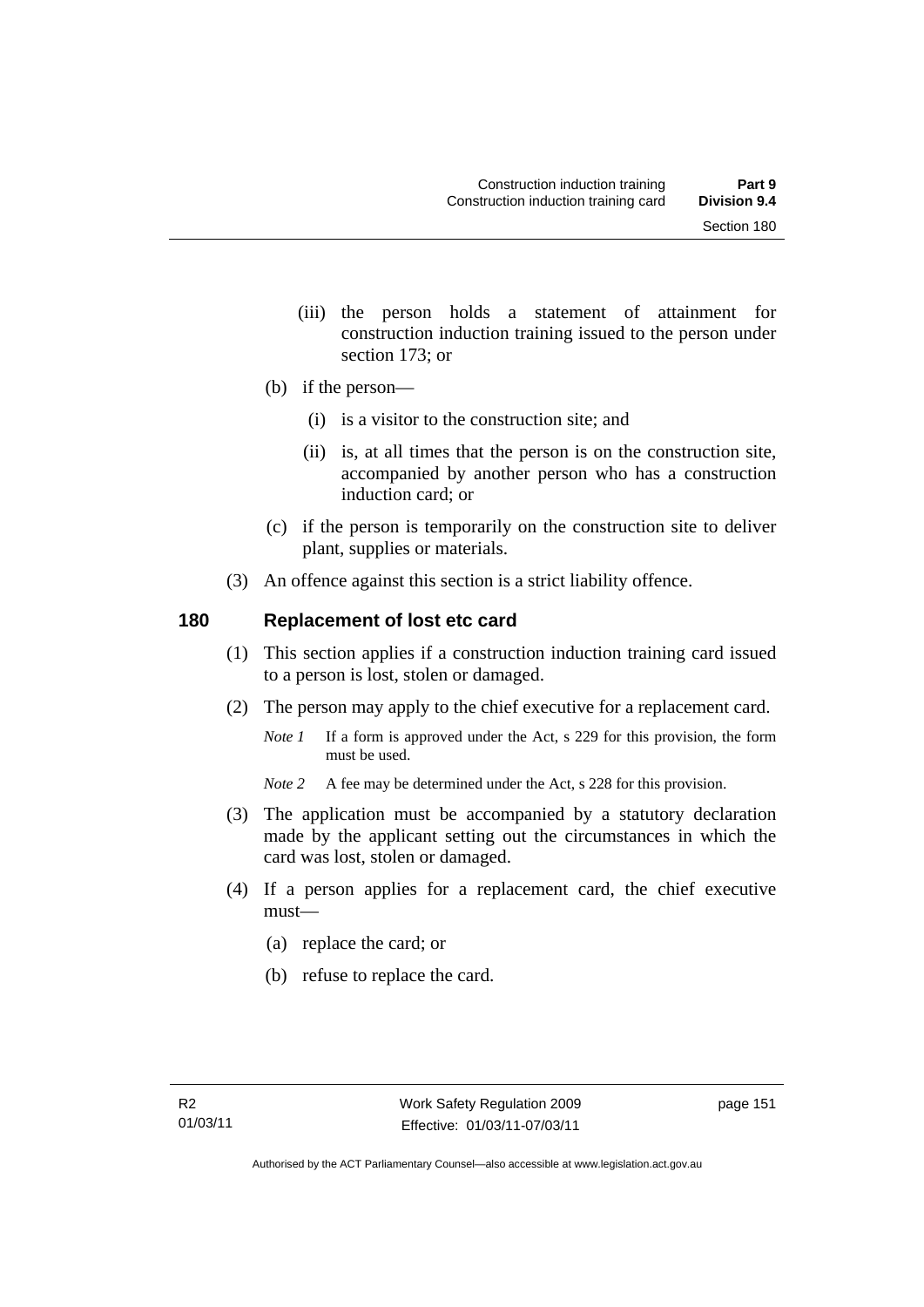- (5) The chief executive must replace the card if satisfied that—
	- (a) the person held a construction induction training card; and
	- (b) the card is lost, stolen or damaged.
- (6) If the chief executive refuses to replace the card, the chief executive must give the person written notice of the refusal.

# **Division 9.5 Cancellation of construction induction training card**

## **181 Grounds for cancellation of construction induction training card**

The chief executive must cancel a construction induction training card on the ground that the card was issued to a person because information given to the chief executive in relation to the application for the card was false or misleading in a material particular.

# **182 Cancellation of construction induction training card**

- (1) The chief executive must cancel a construction induction training card if the chief executive—
	- (a) has given written notice to the cardholder of an intention to cancel the card; and
	- (b) has considered any reasons given by the cardholder in accordance with the notice; and
	- (c) is satisfied that the ground for cancellation under section 181 exists.
- (2) A notice of intention to cancel a construction induction training card must—
	- (a) set out the ground for cancellation; and

Authorised by the ACT Parliamentary Counsel—also accessible at www.legislation.act.gov.au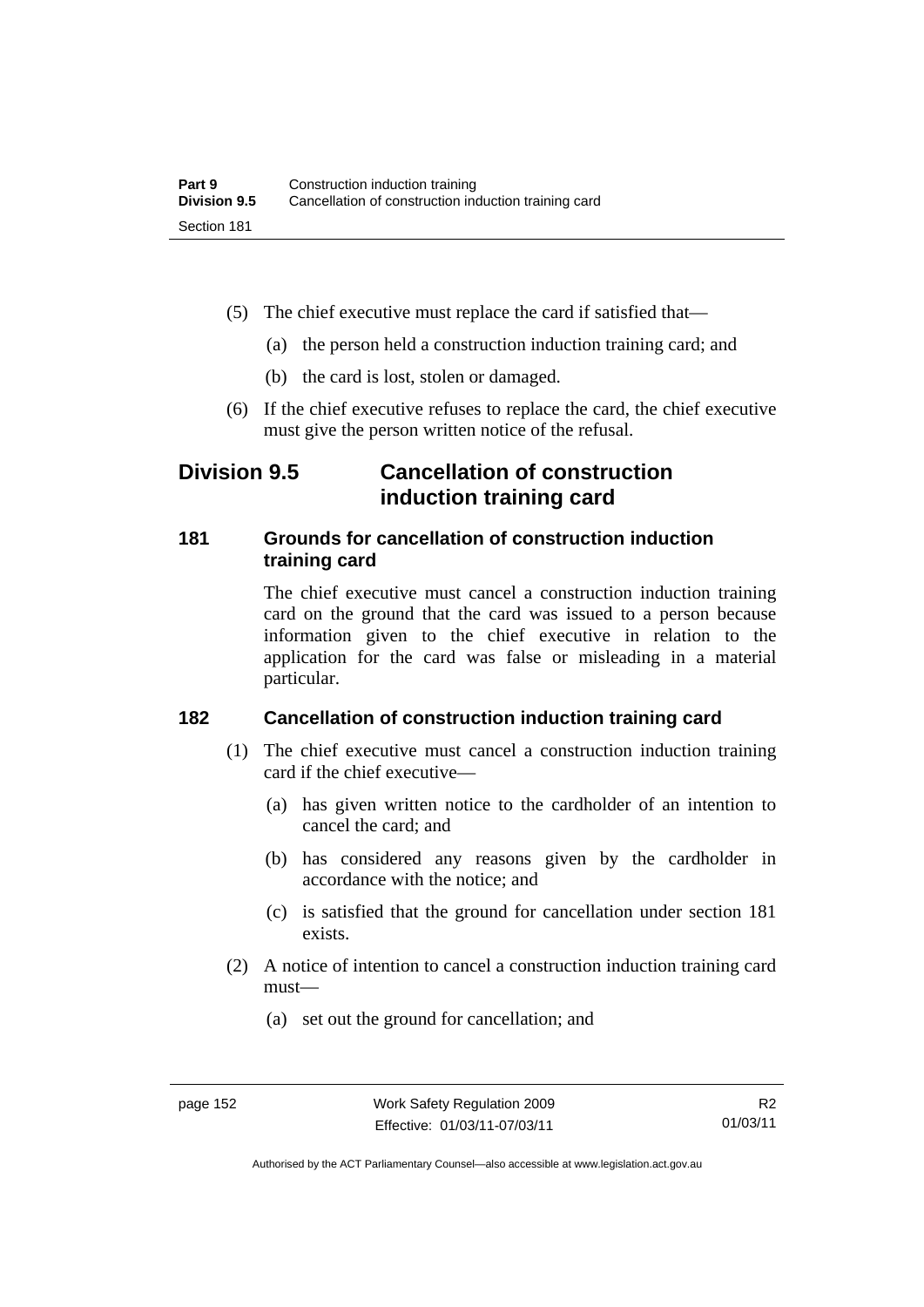- (b) state that the cardholder may, not later than 14 days after the day the notice is given to the cardholder, give reasons why the cardholder considers that the card should not be cancelled.
- (3) The cancellation takes effect—
	- (a) on the day after the day the chief executive gives the cardholder written notice that the card is cancelled; or
	- (b) if a later date is stated in the notice of cancellation—the later date.
- (4) A notice of cancellation must set out the ground for cancellation.

## **183 Surrender of cancelled construction induction training card**

 (1) If a construction induction training card is cancelled under section 182, the cardholder must surrender the card to the chief executive not later than 14 days after the day the cancellation takes effect.

Maximum penalty: 5 penalty units.

(2) An offence against this section is a strict liability offence.

# **Division 9.6 Miscellaneous**

### **184 Employer to keep training records**

- (1) An employer who engages a worker to carry out work on a construction site must—
	- (a) record the following details from the worker's construction induction training card:
		- (i) the worker's name and date of birth;
		- (ii) the unique identifying number for the card; or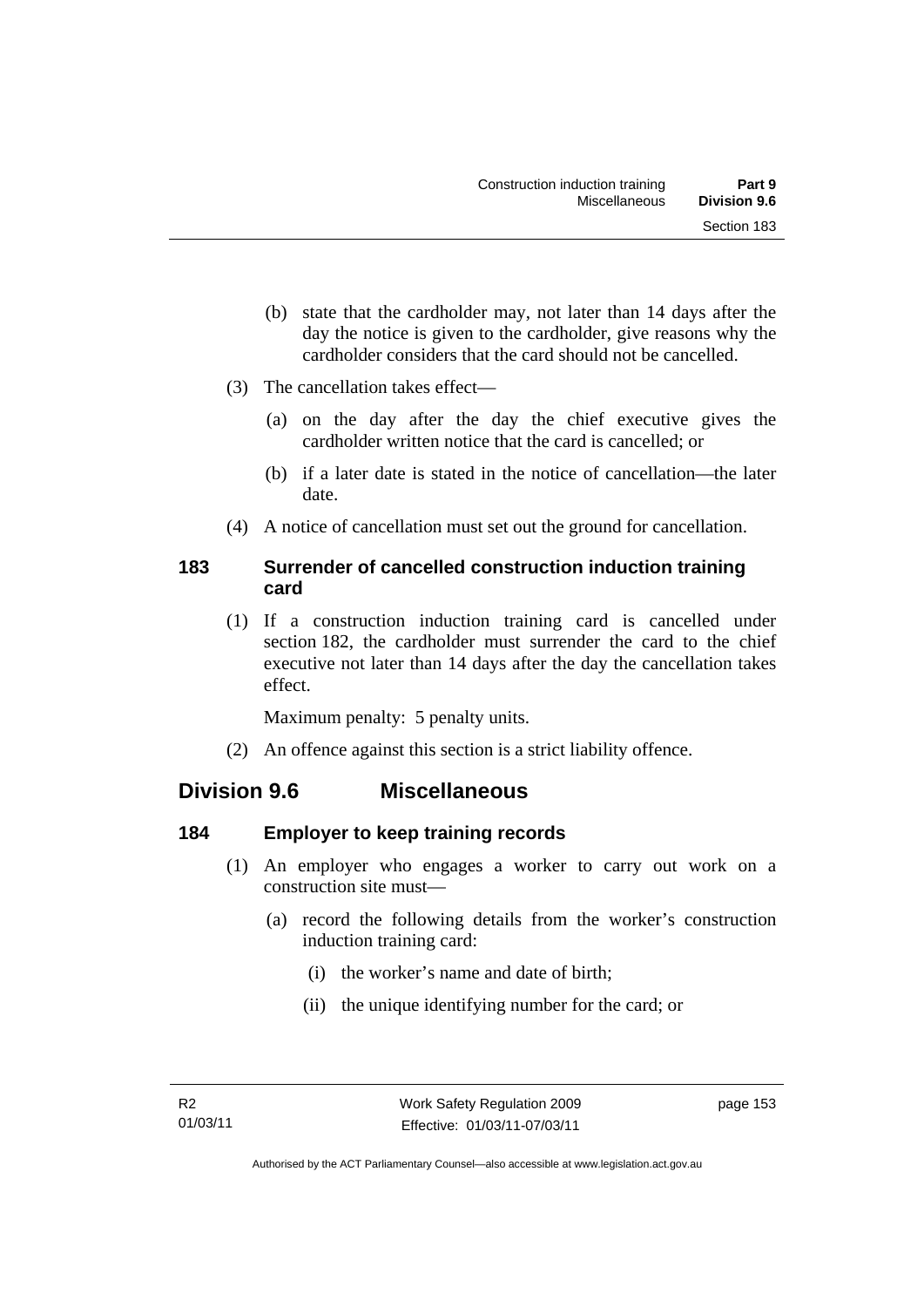- (b) if the worker does not have a construction induction training card—record the following:
	- (i) the worker's name and date of birth;
	- (ii) the date the worker applied for a construction induction training card;
	- (iii) the date and place where the worker undertook construction induction training;
	- (iv) the name of the registered training organisation that issued the statement of attainment for the training.

Maximum penalty: 5 penalty units.

- (2) The employer must keep the record for 5 years after the later of—
	- (a) the day the construction work is completed; and
	- (b) the day the worker stops working for the employer.

Maximum penalty: 5 penalty units.

(3) An offence against this section is a strict liability offence.

# **185 Chief executive to cooperate with other jurisdictions**

- (1) The chief executive must tell a licensing authority, and the Commonwealth regulatory authority, if—
	- (a) the chief executive has information about a person whose construction induction training card was issued by the licensing authority; and
	- (b) having regard to the information, the chief executive reasonably believes that the person's card should be cancelled.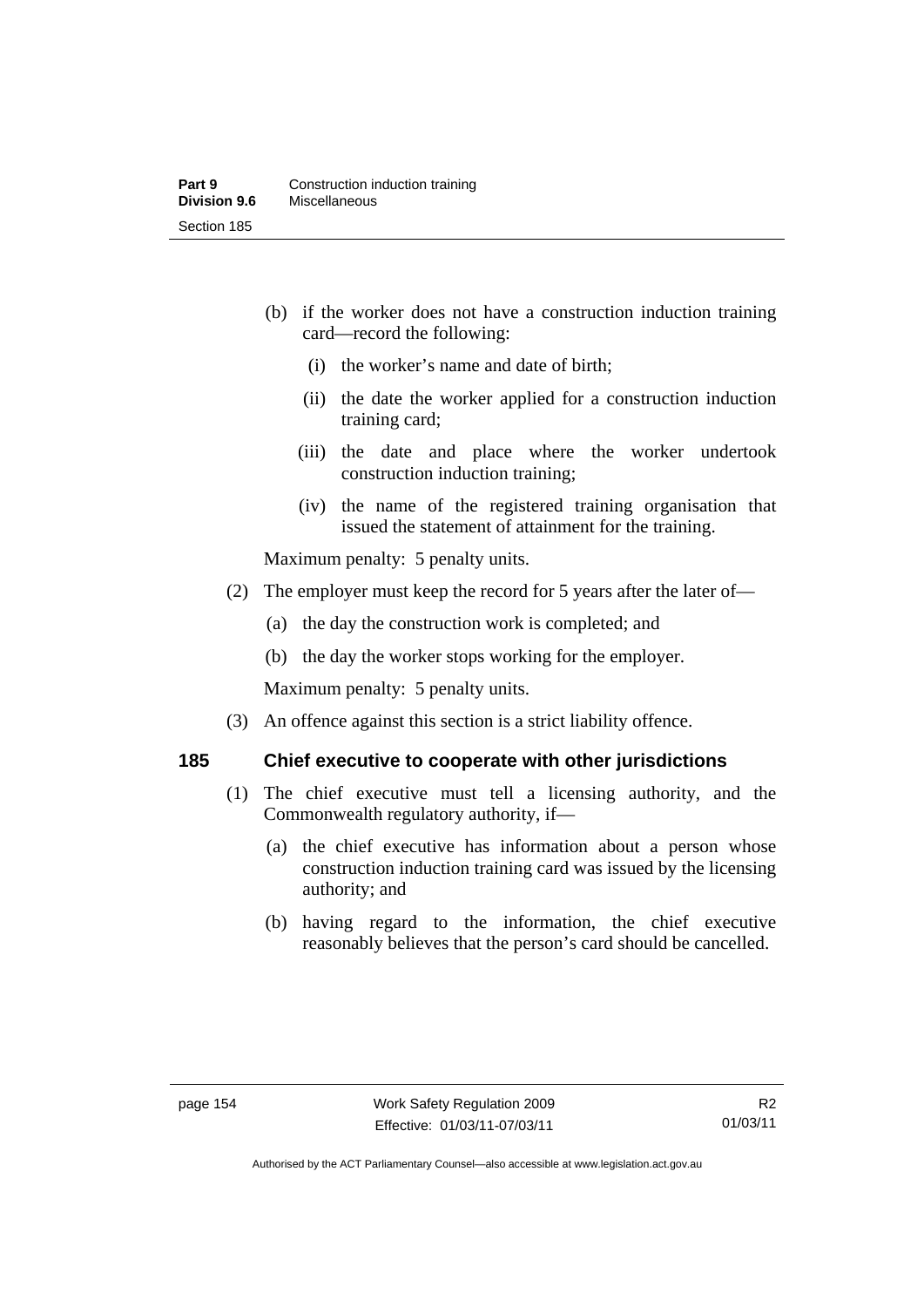- (2) If the chief executive receives information from a licensing authority about the issue of a construction induction training card to a person whose card was issued by the chief executive, the chief executive must—
	- (a) investigate the matter; and
	- (b) if the chief executive is satisfied that the ground for cancellation under section 181 exists—take action to cancel the card under this part.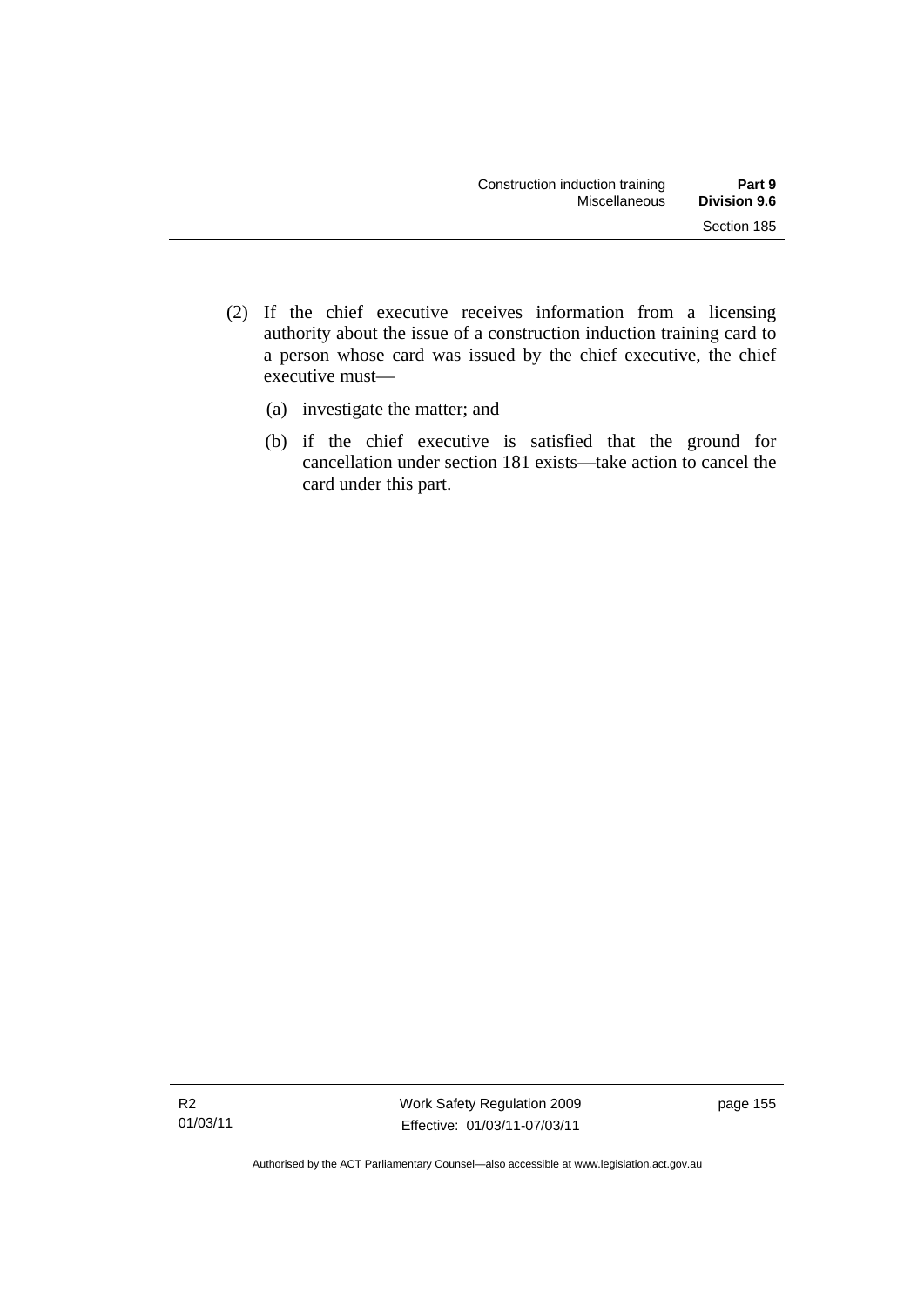#### **Part 10** Carrying out manual tasks

# **Part 10 Carrying out manual tasks**

*Note* The *Work Safety Act 2008*, pt 3 (Work safety duties) sets out duties that people conducting businesses or undertakings, and people in control, must comply with to ensure work safety by managing risk. The Act defines *manages risk* (s 14) and *reasonably practicable steps* (s 15) in relation to the duties in pt 3.

#### **186 Meaning of** *manual task***—pt 10**

In this part:

*manual task* means an activity that requires a person to use his or her musculoskeletal system to perform the activity.

#### **187 Person conducting business or undertaking must give information etc**

- (1) A person conducting a business or undertaking at a workplace must give appropriate information, instruction, training and supervision to a worker who carries out a manual task at the workplace—
	- (a) on the following in relation to the manual task:
		- (i) safe methods of carrying out the task;
		- (ii) use of safe systems of work;
		- (iii) ways that the worker may eliminate or minimise the risk of musculoskeletal disorders; and
	- (b) including new information affecting the task in relation to the workplace, or any plant, substance, structure or system of work used in carrying out the task as it becomes available; and

Authorised by the ACT Parliamentary Counsel—also accessible at www.legislation.act.gov.au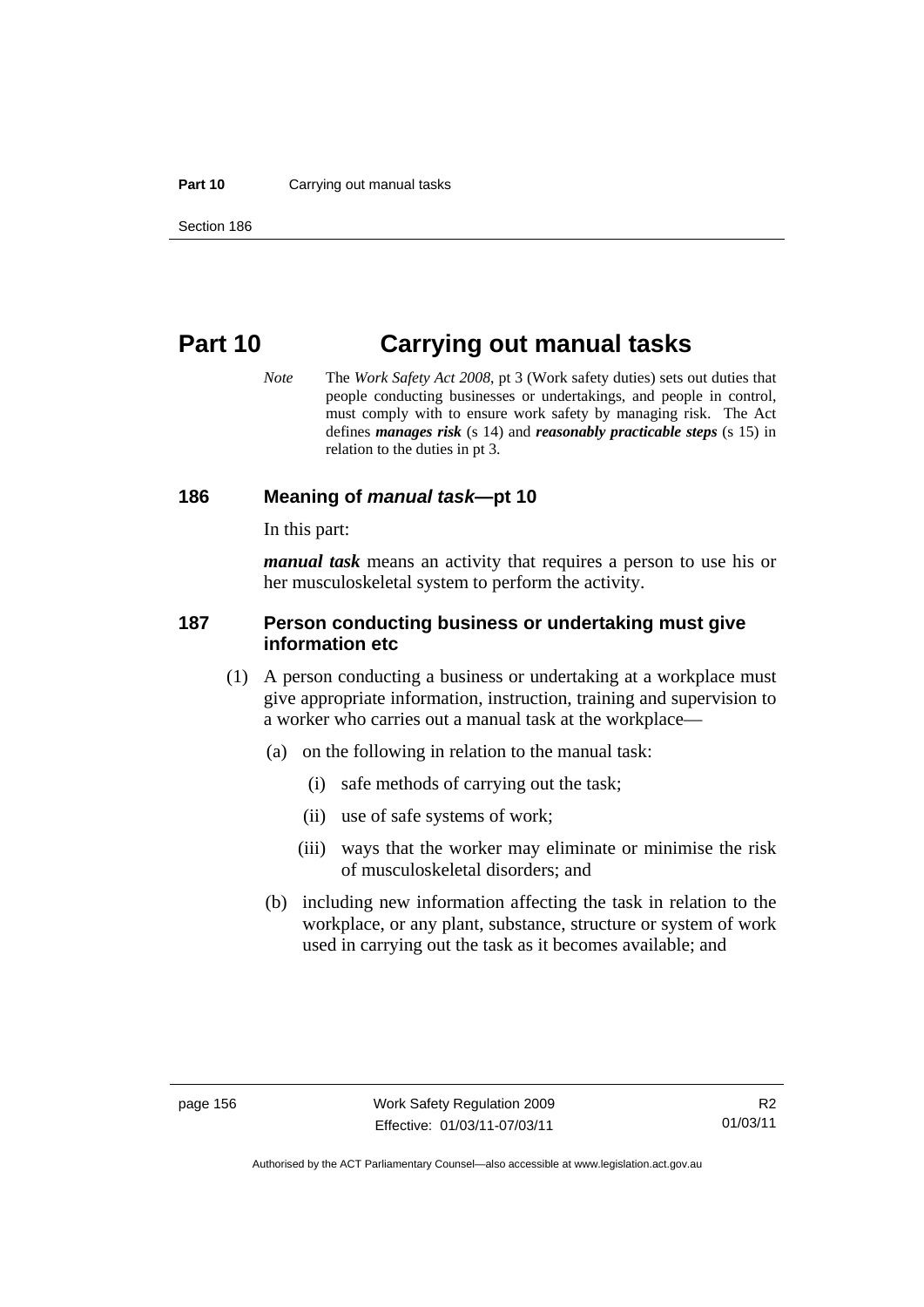(c) in a way that takes into account the worker's communication needs.

#### **Examples—communication needs**

- 1 the worker's first language is not English
- 2 the worker works in an isolated location
- *Note* An example is part of the regulation, is not exhaustive and may extend, but does not limit, the meaning of the provision in which it appears (see Legislation Act, s 126 and s 132).

Maximum penalty: 20 penalty units.

- (2) The person must give the information, instruction and training mentioned in subsection (1) in each of the following circumstances, if giving the information, instruction or training is reasonably necessary to ensure work safety:
	- (a) before the manual task is carried out;
	- (b) if any part of the work changes;
	- (c) while the worker carries out the manual task.
- (3) The person must give the supervision mentioned in subsection (1) in each of the following circumstances if the supervision is reasonably necessary to ensure work safety:
	- (a) before the manual task is carried out;
	- (b) if any part of the work changes;
	- (c) while the worker carries out the manual task.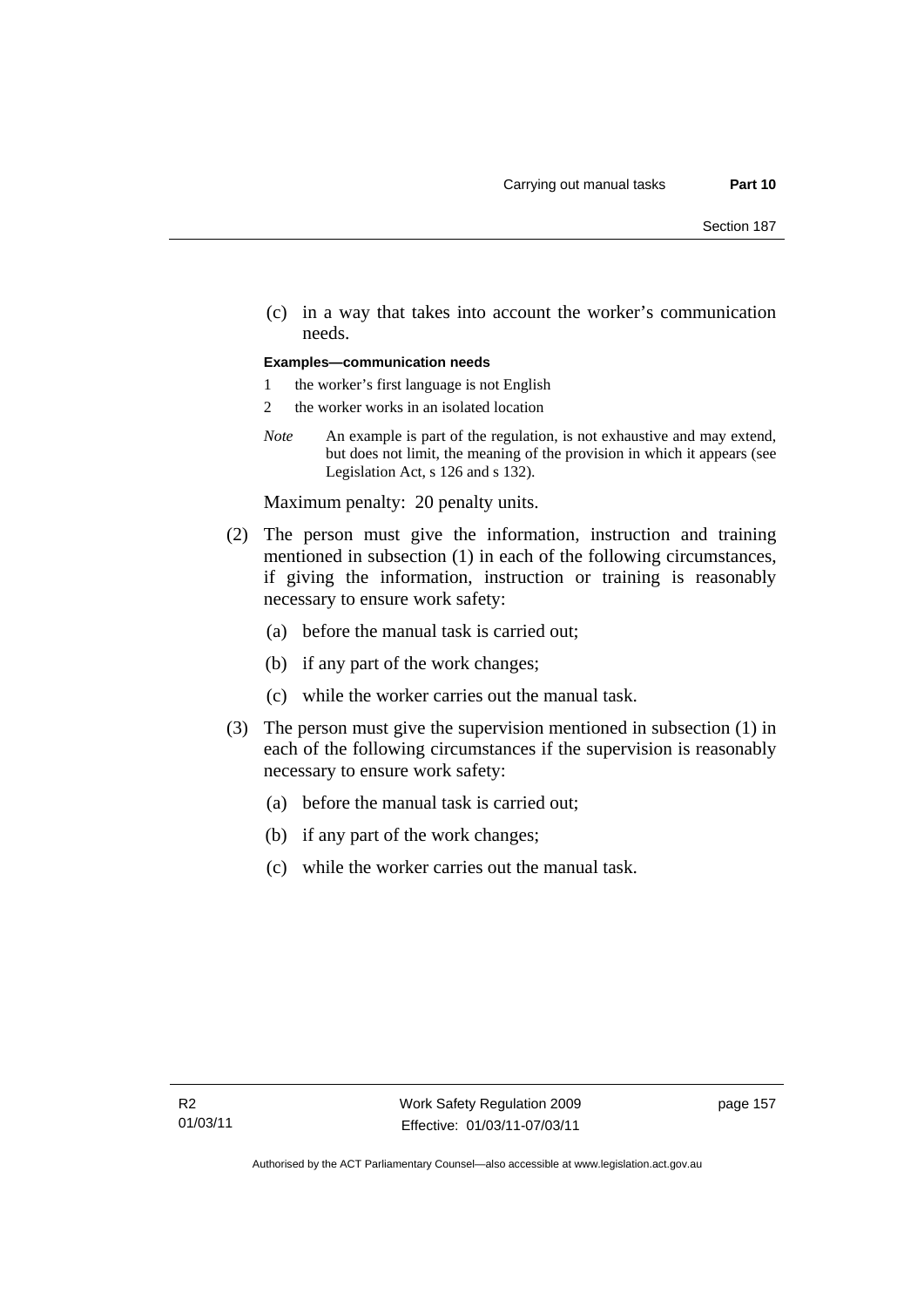#### **Part 10** Carrying out manual tasks

Section 188

### **188 Person in control of premises, plant or system must give information etc**

- (1) This section applies to a person in control of any of the following:
	- (a) premises;
	- (b) plant or a system, or the operation of the plant or system.
	- *Note* The Act, s 22 (Duty—person in control of premises) and s 23 (Duty person in control of plant or system etc) set out duties that apply to particular people in control.
- (2) The person must give appropriate information, instruction, training and supervision to a worker who carries out a manual task at the premises or in relation to the plant or system to allow the worker—
	- (a) to carry out the task safely; and
	- (b) to participate in managing risk in relation to the task.

Maximum penalty: 20 penalty units.

- (3) In particular, the person must give the information, instruction, training and supervision—
	- (a) on the following in relation to the manual task:
		- (i) safe methods of carrying out the task;
		- (ii) use of safe systems of work; and
		- (iii) ways that the worker may eliminate or minimise the risk of musculoskeletal disorders; and
	- (b) including new information affecting the task in relation to the premises, or any plant, substance, structure or system of work used in carrying out the task as it becomes available; and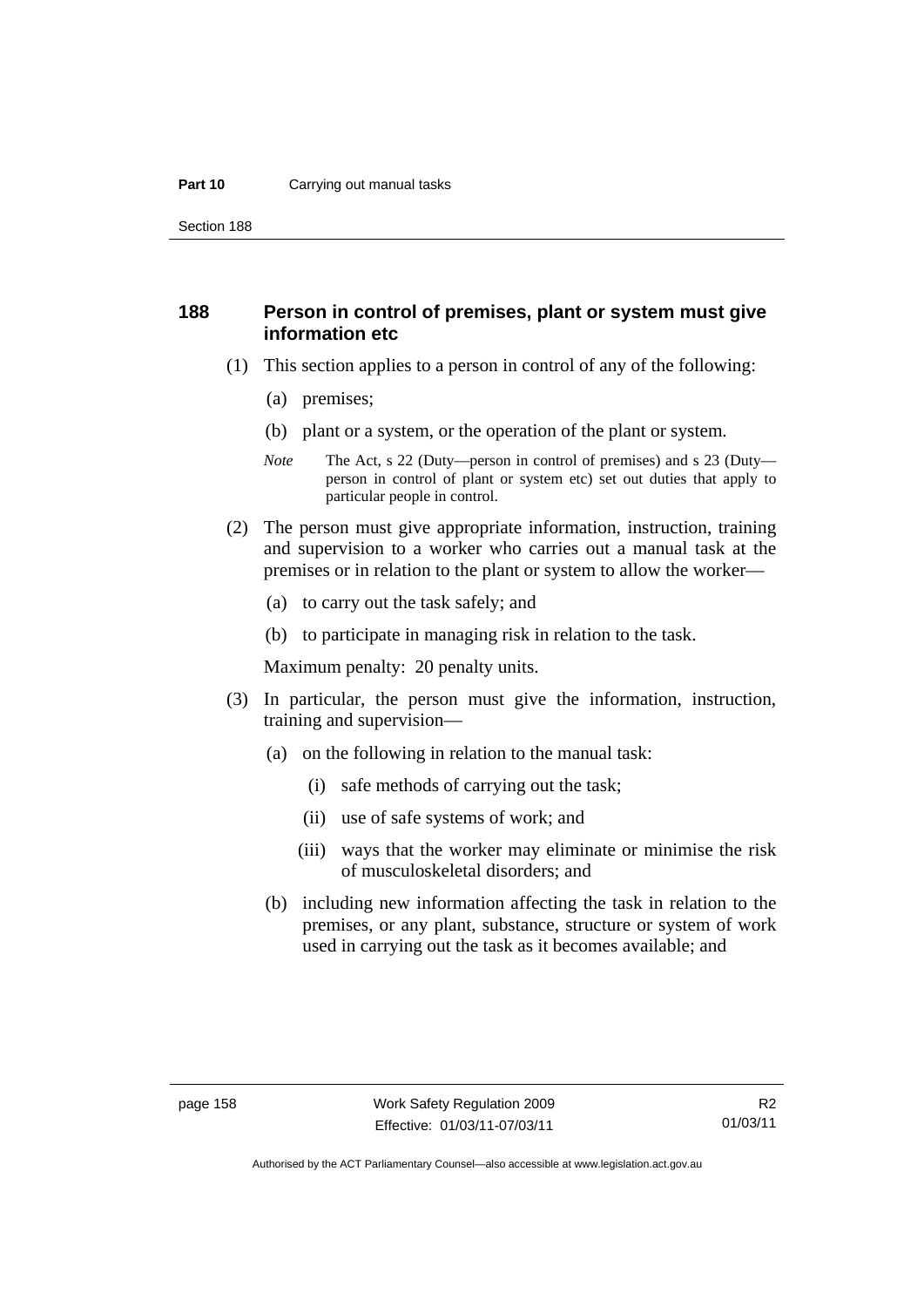(c) in a way that takes into account the worker's communication needs.

#### **Examples—communication needs**

- 1 the worker's first language is not English
- 2 the worker works in an isolated location
- *Note* An example is part of the regulation, is not exhaustive and may extend, but does not limit, the meaning of the provision in which it appears (see Legislation Act, s 126 and s 132).
- (4) The person must give the information, instruction and training mentioned in subsection (2) in each of the following circumstances, if giving the information, instruction or training is reasonably necessary to ensure work safety:
	- (a) before the manual task is carried out;
	- (b) if any part of the work changes;
	- (c) while the worker carries out the manual task.
- (5) The person must give the supervision mentioned in subsection (2) in each of the following circumstances if the supervision is reasonably necessary to ensure work safety:
	- (a) before the manual task is carried out;
	- (b) if any part of the work changes;
	- (c) while the worker carries out the manual task.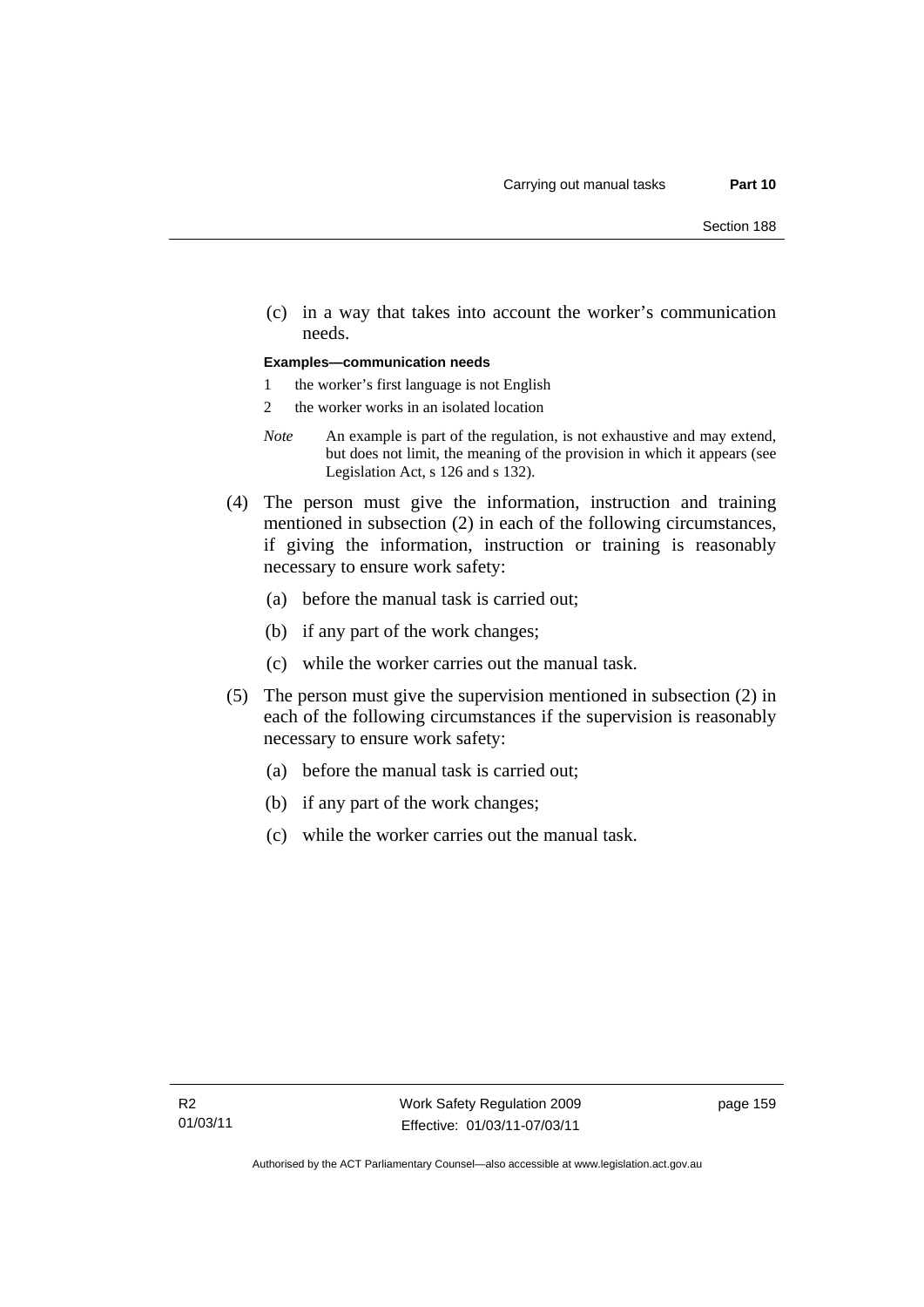#### **Part 10** Carrying out manual tasks

Section 189

### **189 Person in control of design, manufacture, import or supply must give information etc**

- (1) This section applies to a person in control of any of the following:
	- (a) the design of plant or a structure that is used, is to be used or could reasonably be expected to be used, at work or at a workplace;
	- (b) the design of a structure that is, is to be or could reasonably be expected to be, a workplace;
	- (c) the manufacture of plant or a structure that is used, is to be used or could reasonably be expected to be used, at work or at a workplace;
	- (d) the manufacture of a structure that is, is to be or could reasonably be expected to be, a workplace;
	- (e) the import or supply of plant, or a structure, that is used, is to be used or could reasonably be expected to be used, at work or at a workplace;
	- (f) the import or supply of a structure that is, is to be or could reasonably be expected to be, a workplace.
	- *Note 1 Person in control*—see the Act, s 13.
	- *Note 2* The Act, s 24 (Duty—person in control of design), s 25 (Duties—person in control of manufacture) and s 26 (Duties—person in control of import and supply) set out duties that apply to particular people in control.
- (2) The person in control must give information about the following to a worker using the plant or structure to carry out a manual task:
	- (a) the intended use of the plant or structure;
	- (b) the risk of using the plant or structure;

Authorised by the ACT Parliamentary Counsel—also accessible at www.legislation.act.gov.au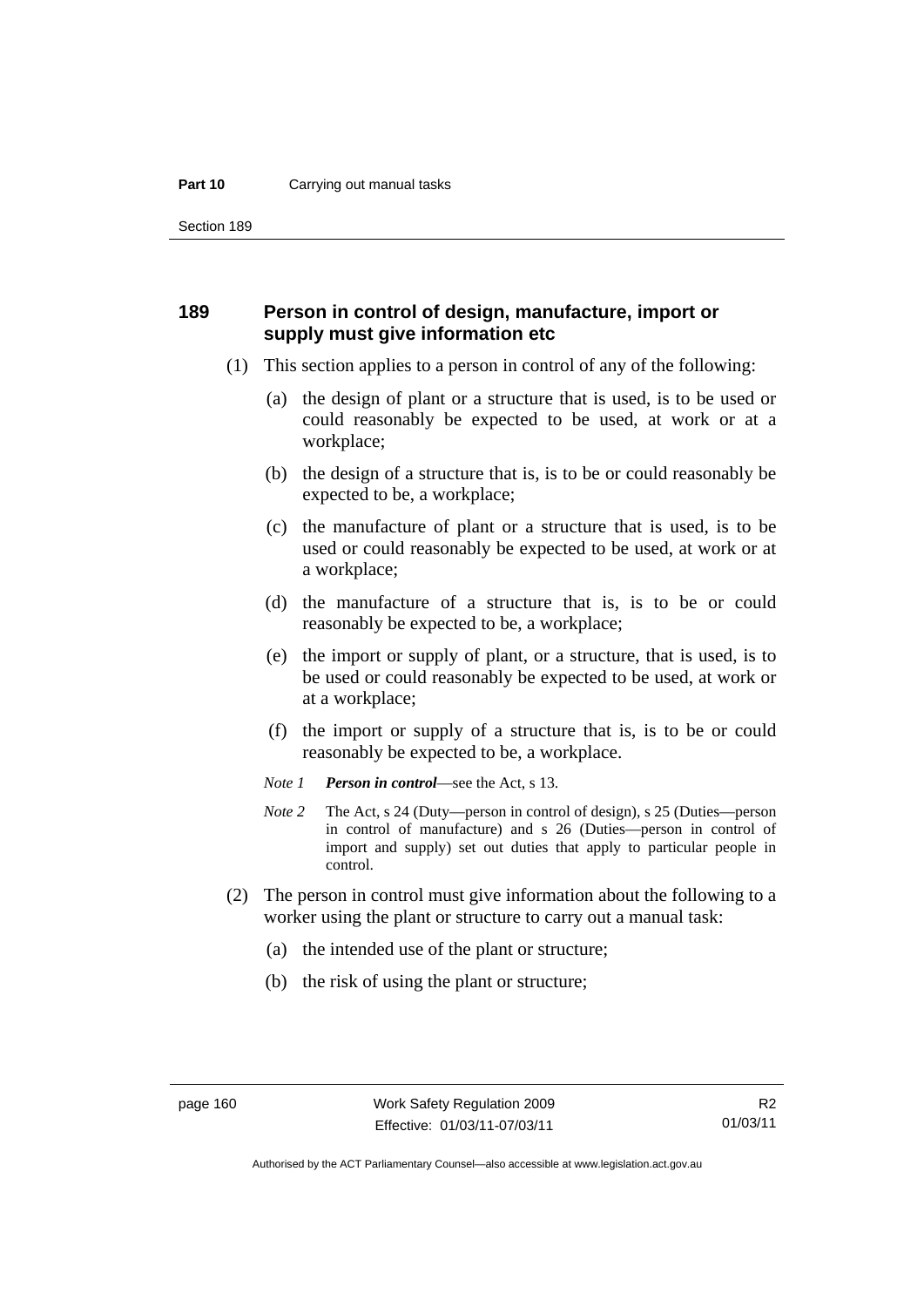(c) ways that the worker may eliminate or minimise the risk of musculoskeletal disorders.

Maximum penalty: 20 penalty units.

- (3) The information mentioned in subsection (2) must—
	- (a) describe the risk of using the plant or structure sufficiently to allow the plant or structure to be used safely; and
	- (b) be updated if new information is available about—
		- (i) the plant or structure; or
		- (ii) a manual task that is carried out using the plant or structure; and
	- (c) be able to be readily understood by a worker using the plant or structure to carry out a manual task or a person in control of the worker; and
	- (d) be kept for—
		- (i) 5 years after the information is given; or
		- (ii) if the plant or structure is likely to be used as intended for more than 5 years—the period the plant or structure is used as intended.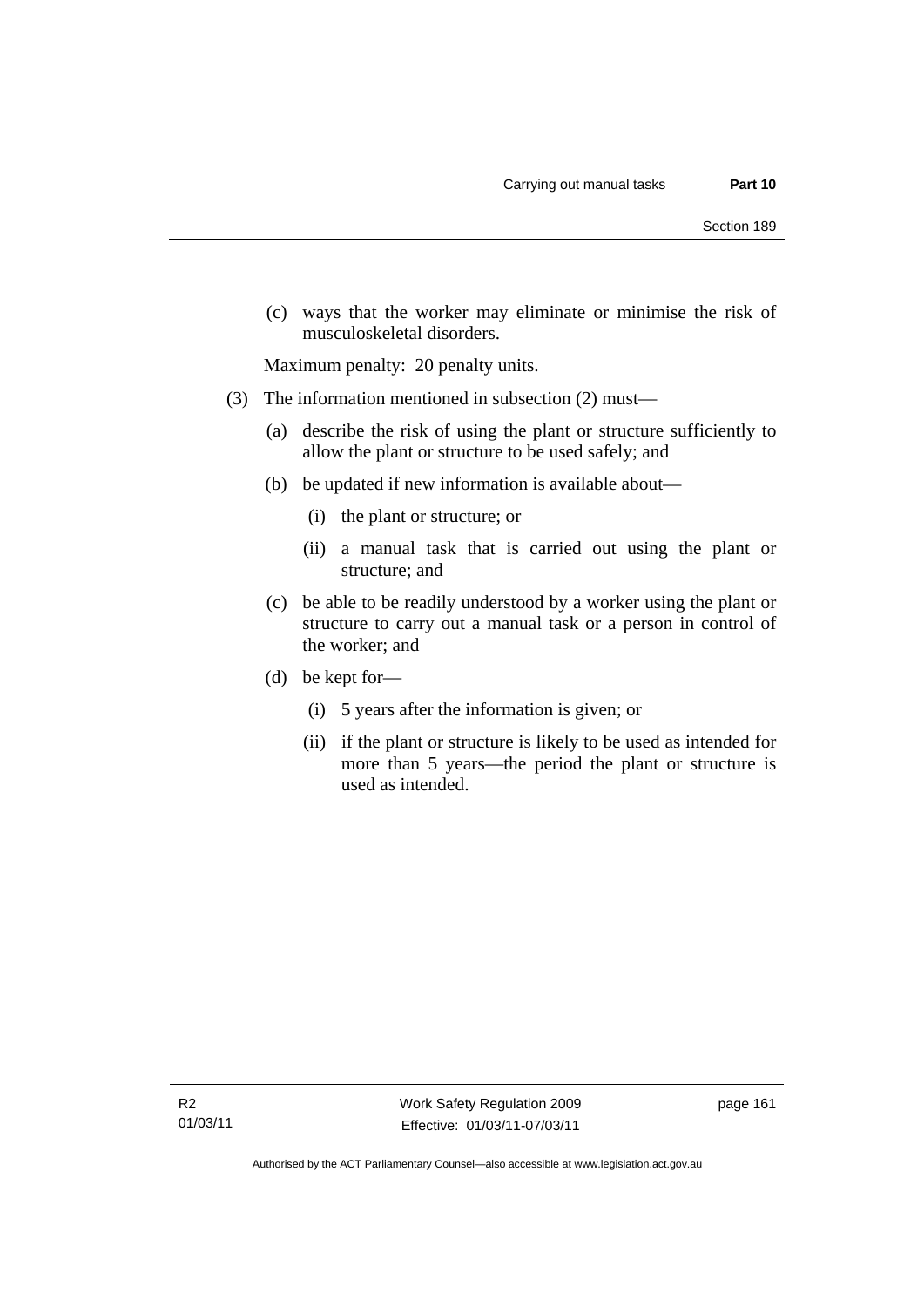#### **Part 11 Incorporated documents**

Section 190

# **Part 11** Incorporated documents

#### **190 Meaning of** *incorporated document*

In this regulation:

*incorporated document* means any of the following:

- (a) AS/NZS 1269.1 (Occupational noise management Part 1— Measurement and assessment of noise immission and exposure);
- (b) AS/NZS 1269.3 (Occupational noise management Part 3— Hearing protector program);
- (c) AS/NZS 1270 (Acoustics—Hearing protectors);
- (d) AS/NZS 1891 (Industrial fall-arrest systems and devices safety belts and harnesses);
- (e) AS 2444 (Portable fire extinguishers and fire blankets— Selection and location);
- (f) the national exposure standards;
- (g) a document approved in writing by the Minister to be an incorporated document;
- (h) any other document incorporated, applied or adopted by a document mentioned in paragraphs (a) to (g).
- *Note 1* The text of an applied, adopted or incorporated instrument, whether applied as in force from time to time or as at a particular time, is taken to be a notifiable instrument if the operation of the Legislation Act, s 47 (5) or (6) is not disapplied (see s 47 (7)).
- *Note 2* A notifiable instrument must be notified under the Legislation Act.
- *Note 3* This standard may be purchased at www.standards.org.au.

Authorised by the ACT Parliamentary Counsel—also accessible at www.legislation.act.gov.au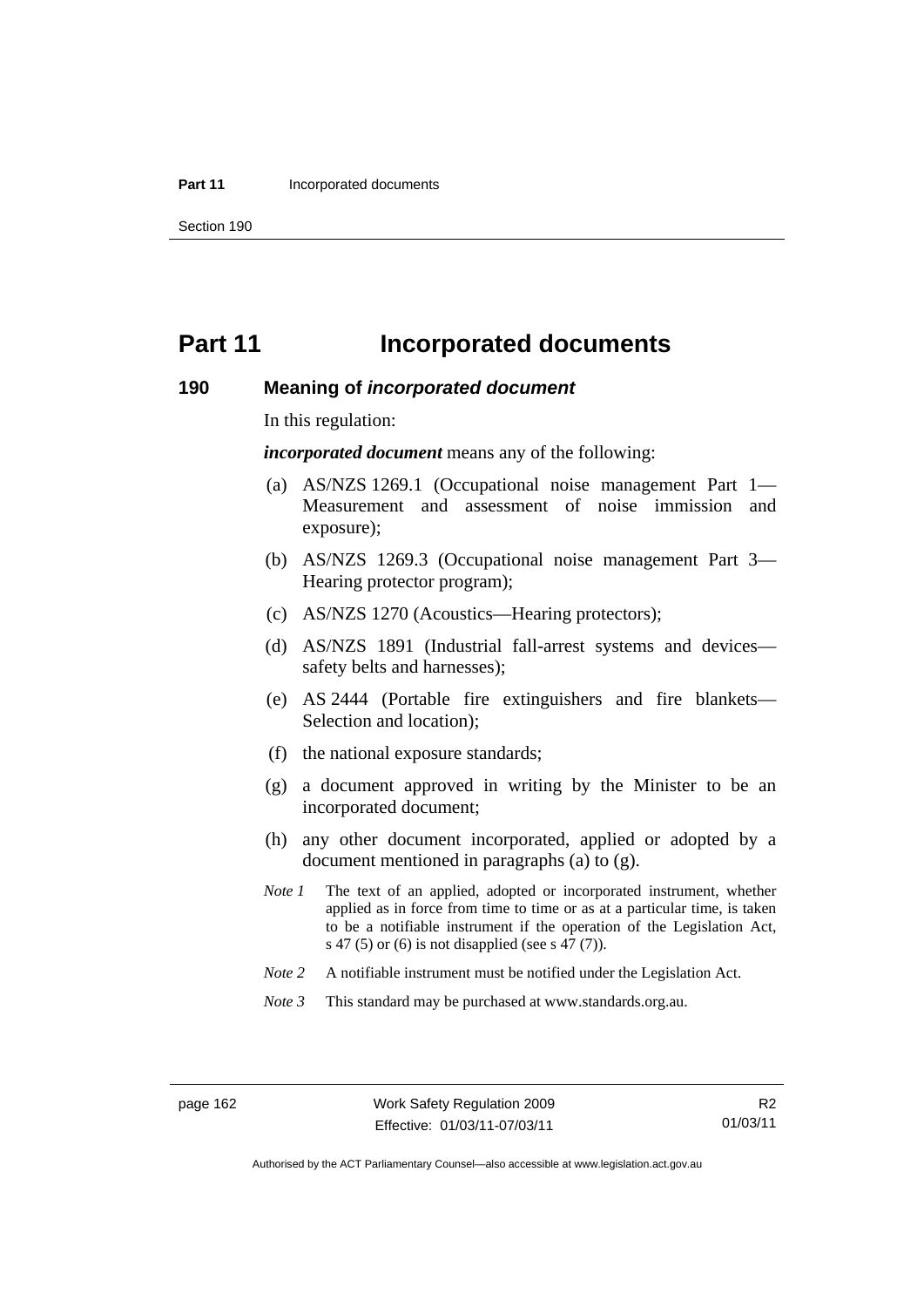### **191 Inspection of incorporated documents**

- (1) This section applies to an incorporated document, or an amendment of, or replacement for, an incorporated document.
- (2) The chief executive must ensure that the document, amendment or replacement is made available for inspection free of charge to the public on business days at reasonable times.
- (3) In this section:

*amendment*, of an incorporated document—see section 191 (6).

*replacement*, for an incorporated document—see section 191 (6).

### **192 Notification of certain incorporated documents**

- (1) This section applies to—
	- (a) an incorporated document; or
	- (b) an amendment of, or replacement for, an incorporated document.

#### **Example—replacement document**

a new edition of the incorporated document

- *Note* An example is part of the regulation, is not exhaustive and may extend, but does not limit, the meaning of the provision in which it appears (see Legislation Act, s 126 and s 132).
- (2) The chief executive may prepare a written notice (an *incorporated document notice*) for the incorporated document, amendment or replacement that contains the following information:
	- (a) for an incorporated document—details of the document, including its title, author and date of publication;
	- (b) for a replacement of an incorporated document—details of the replacement, including its title, author and date of publication;

page 163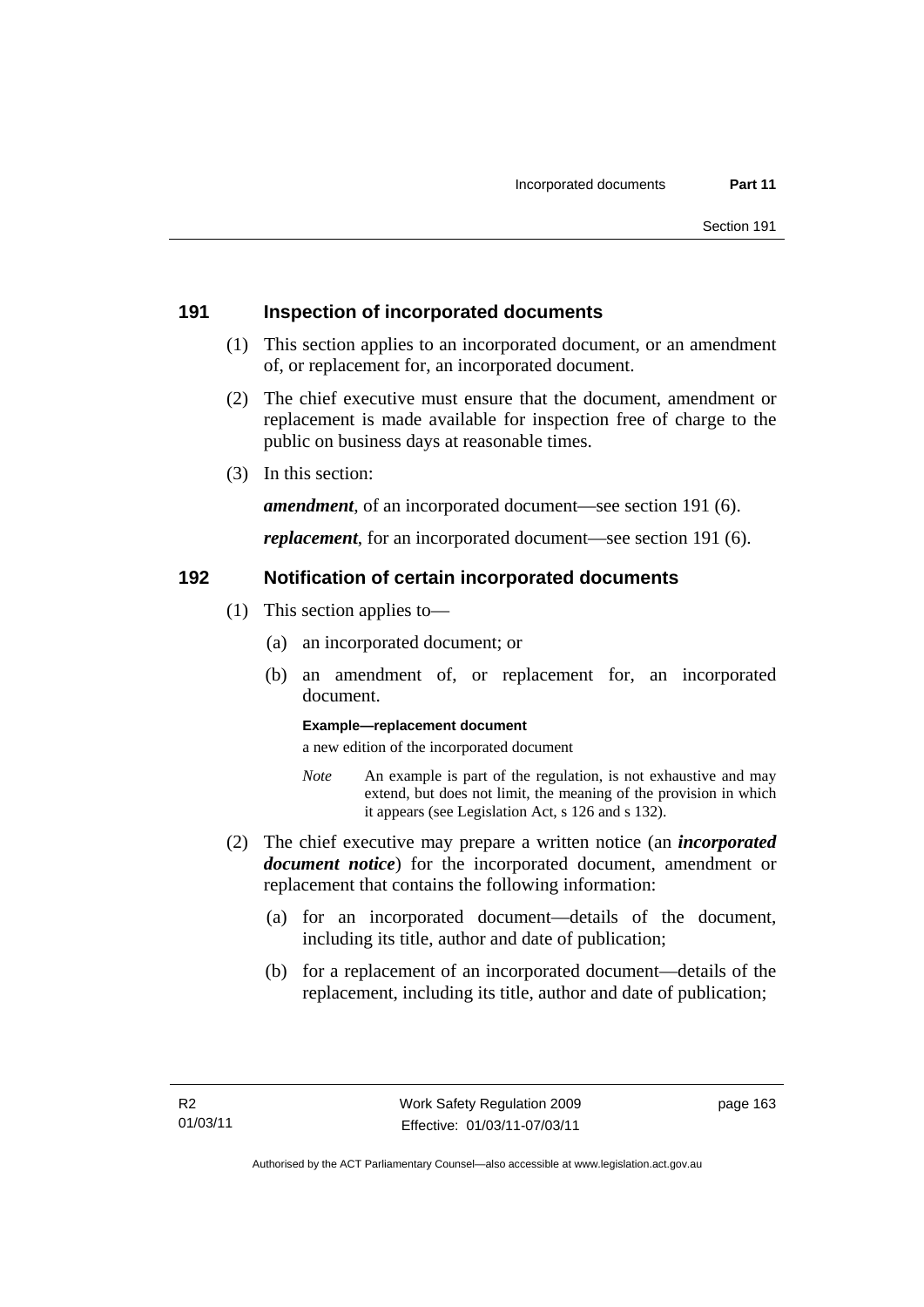#### **Part 11 Incorporated documents**

Section 192

- (c) for an amendment of an incorporated document—the date of publication of the amendment (or of the standard as amended) and a brief summary of the effect of the amendment;
- (d) for an incorporated document or any amendment or replacement—
	- (i) a date of effect (not earlier than the day after the day of notification of the notice); and
	- (ii) details of how access to inspect the document, amendment or replacement may be obtained under section 190 (Inspection of incorporated documents); and
	- (iii) details of how copies may be obtained, including an indication of whether there is a cost involved.
- (3) An incorporated document notice is a notifiable instrument.

*Note* A notifiable instrument must be notified under the Legislation Act.

- (4) The incorporated document, amendment or replacement has no effect under the Act unless—
	- (a) an incorporated document notice is notified in relation to the document, amendment or replacement; or
	- (b) the document, amendment or replacement is notified under the Legislation Act, section 47 (6).
- (5) The Legislation Act, section 47 (7) does not apply in relation to the incorporated document, amendment or replacement.
- (6) In this section:

*amendment*, of an incorporated document, includes an amendment of a replacement for the incorporated document.

*replacement*, for an incorporated document, means—

(a) a standard that replaces the incorporated document; or

Authorised by the ACT Parliamentary Counsel—also accessible at www.legislation.act.gov.au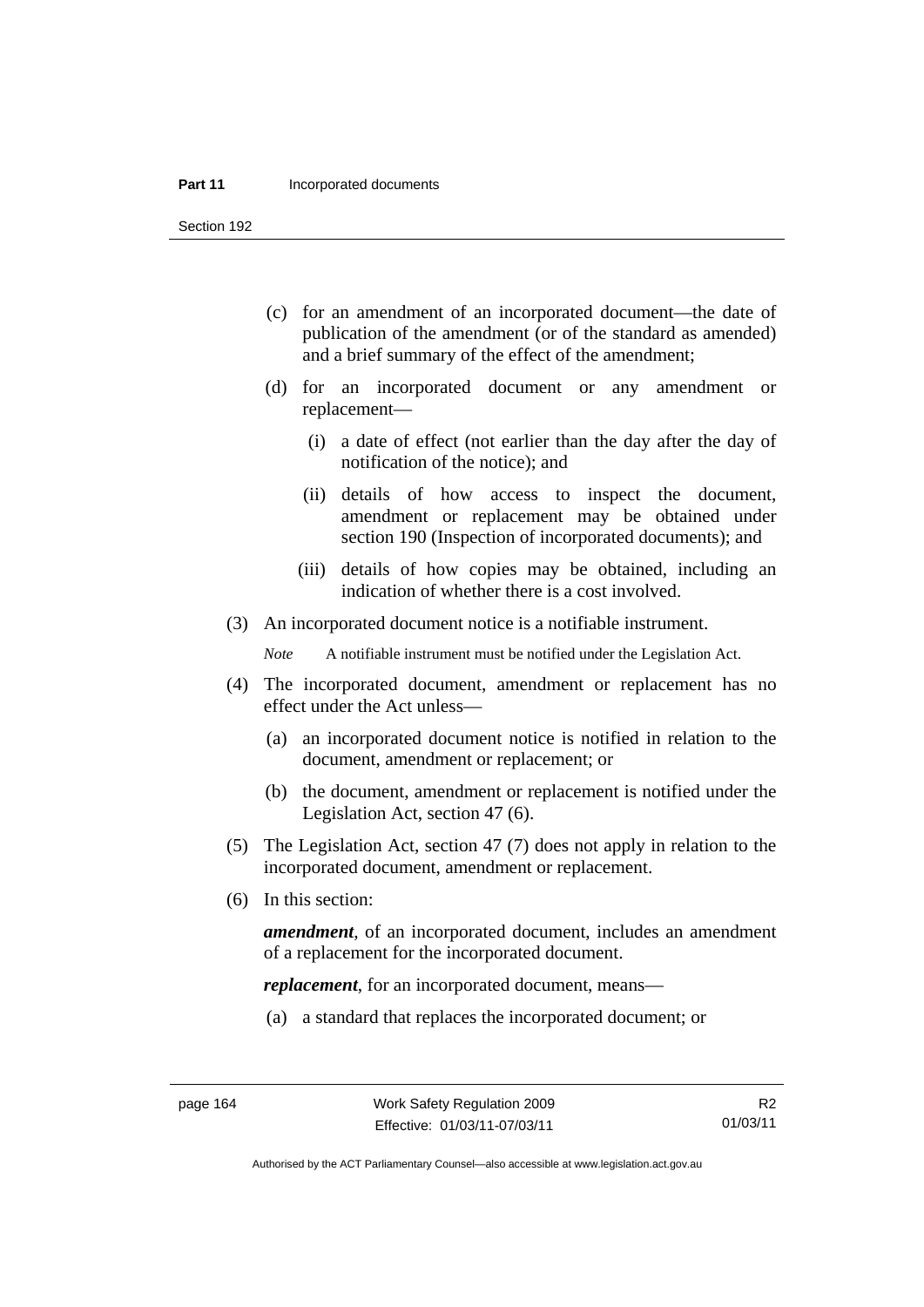- (b) a document (an *initial replacement*) that replaces a document mentioned in paragraph (a); or
- (c) a document (a *further replacement*) that replaces an initial replacement or any further replacement.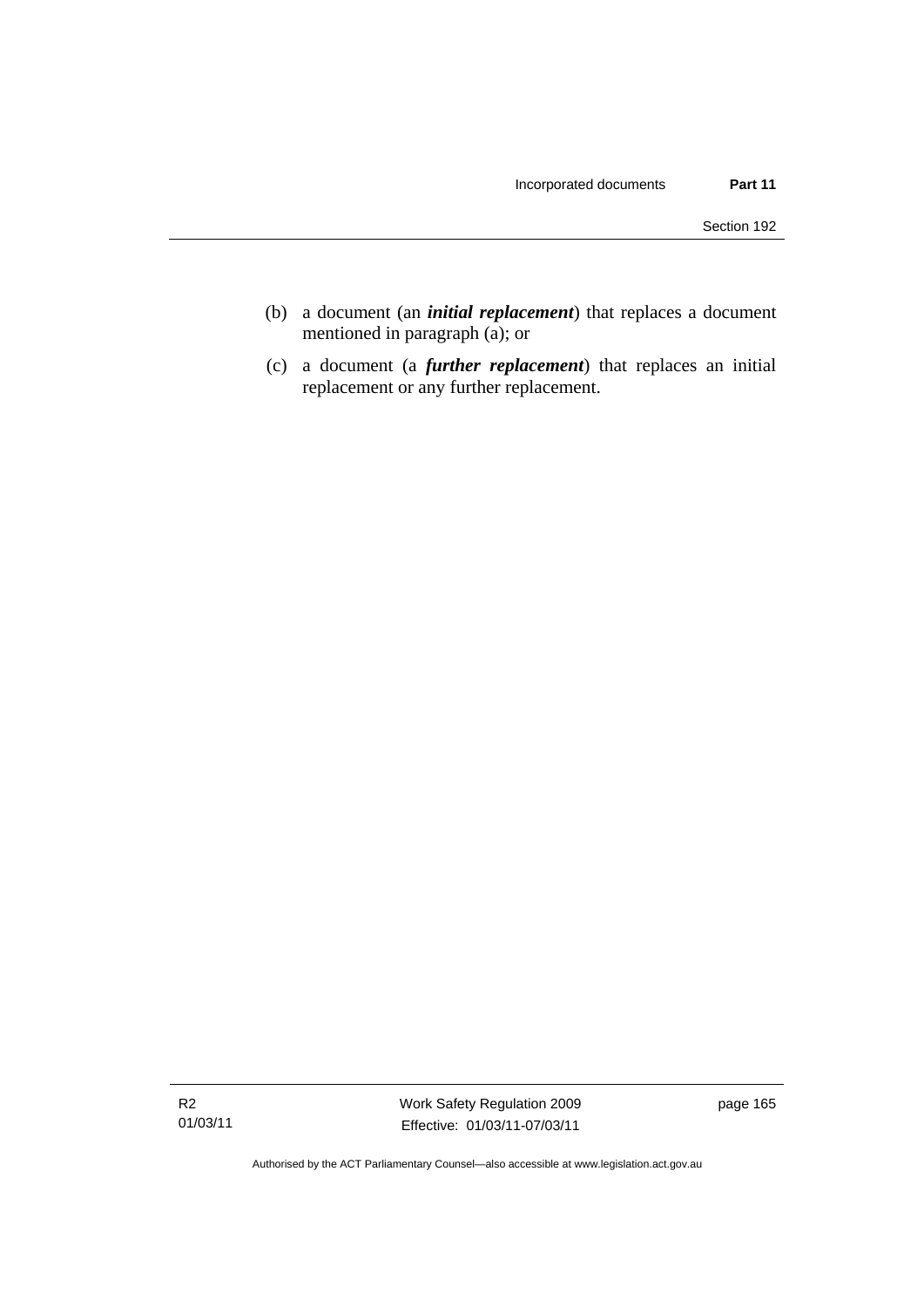#### **Part 12 Reviewable decisions**

Section 193

# **Part 12 Reviewable decisions**

### **193 Reviewable decision—Act, s 174 (b)**

A decision mentioned in schedule 3, part 3.1, column 3, under a provision mentioned in column 2 in relation to the decision, is a reviewable decision.

#### **194 Notice of reviewable decision—Act, s 175 (1)**

If a person makes a reviewable decision, the person must give a reviewable decision notice to each entity mentioned in schedule 3, part 3.1, column 4 in relation to the decision.

- *Note 1* The person must also take reasonable steps to give a reviewable decision notice to any other person whose interests are affected by the decision (see *ACT Civil and Administrative Tribunal Act 2008*, s 67A).
- *Note* 2 The requirements for reviewable decision notices are prescribed under the *ACT Civil and Administrative Tribunal Act 2008*.

### **195 Internal review of certain decisions—Act, s 176 (1)**

A decision mentioned in schedule 3, part 3.2, column 3 under a provision mentioned in column 2 in relation to the decision, is an internally reviewable decision.

page 166 Work Safety Regulation 2009 Effective: 01/03/11-07/03/11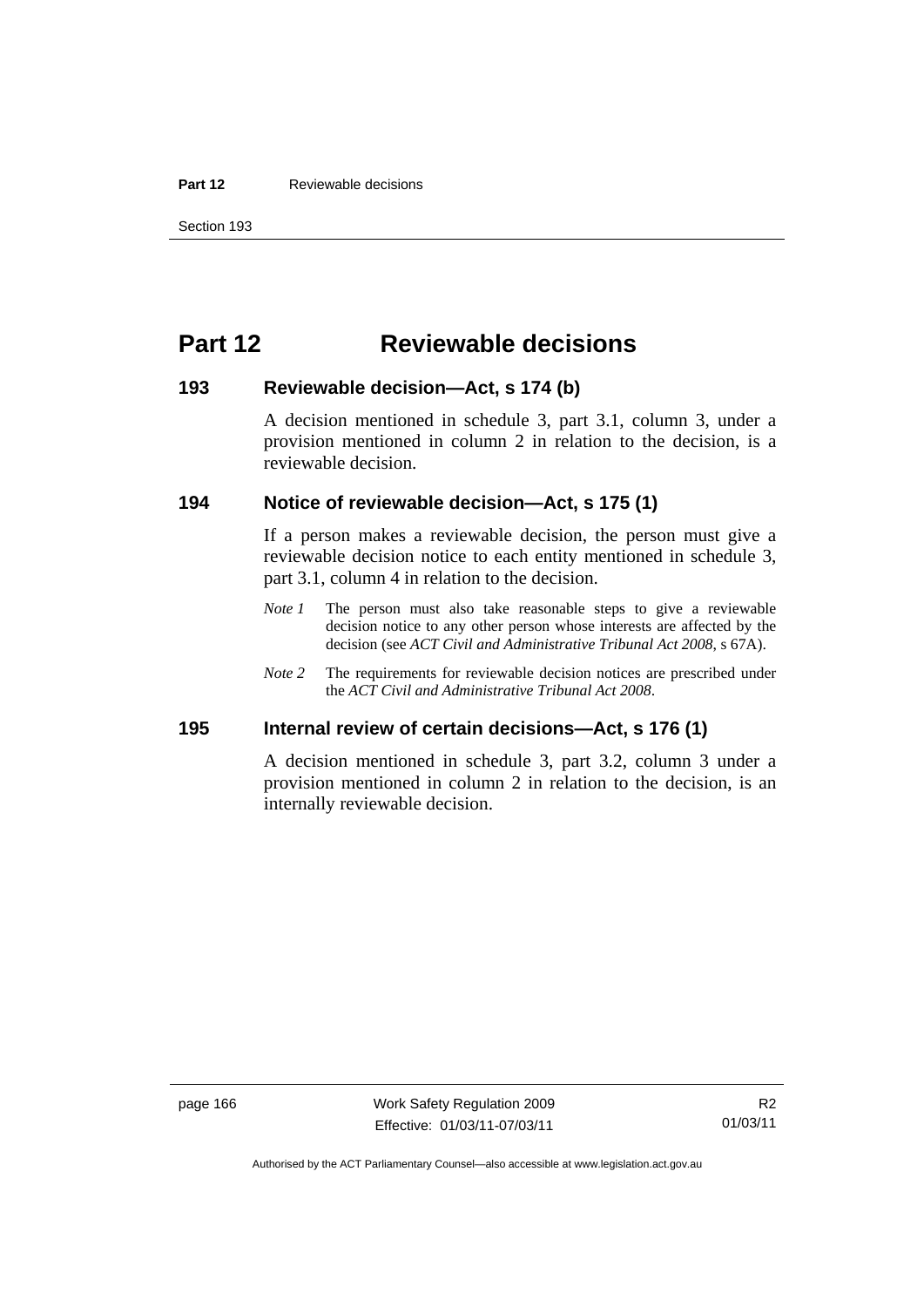### **Part 13 Transitional**

#### **196 Definitions—pt 13**

In this part:

*certificate of competency* means a certificate of competency issued, or taken to have been issued, under the repealed regulation, section 12 as in force at any time.

- *Note* The following certificates are taken to have been issued under the repealed regulation, s 12:
	- (a) a certificate of competency issued under the *Scaffolding and Lifts Regulation 1950*, s 159;
	- (b) a boiler attendant's certificate issued under the *Boilers and Pressure Vessels Regulation 1954*, pt 4

(see the repealed regulation, s 37).

*commencement day* means the day this regulation, section 122 (Licence application) commences.

*repealed instruments* means the following instruments:

- (a) *Occupational Health and Safety (Mast-Type Elevating Work Platforms) Exemption 2009* (NI2009-190);
- (b) *Occupational Health and Safety (National Certificates of Competency) Exemption 2006* (NI2006-418);
- (c) *Occupational Health and Safety (Pallet Trucks) Exemption 2009* (NI2009-192);
- (d) *Occupational Health and Safety (Work Assist Vehicles) Exemption 2009* (NI2009-189).

*repealed regulation* means the *Occupational Health and Safety (Certification of Plant Users and Operators) Regulation 2000* (SL2000-48).

page 167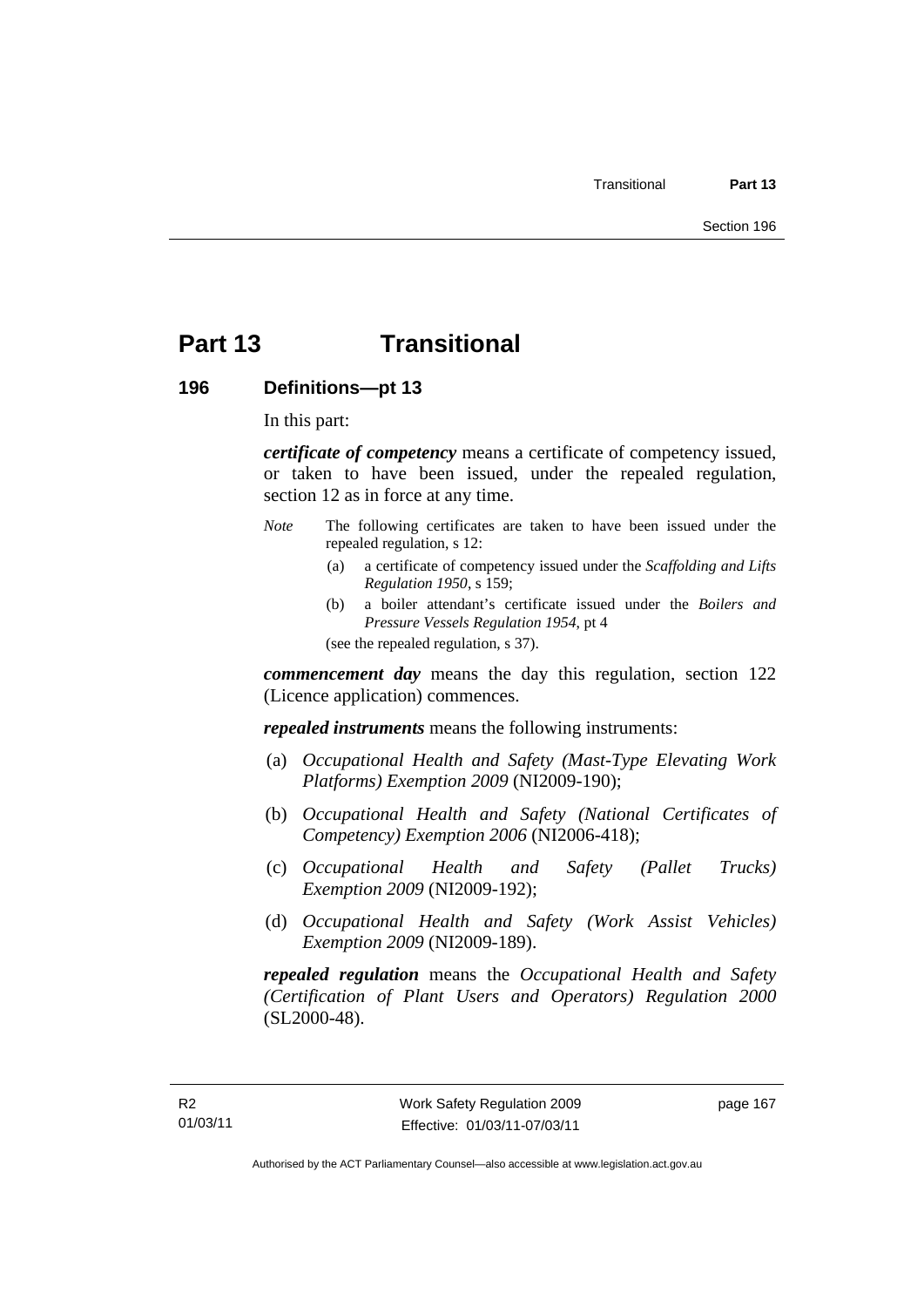Section 197

#### **197 Transitional—continuing application of repealed regulation in relation to scheduled work etc**

- (1) Despite the repeal of the repealed regulation, the repealed regulation (other than section 15) and the repealed instruments continue to apply to the following:
	- (a) a person doing scheduled work unless the person—
		- (i) holds a national licence to carry out a class of high risk work that corresponds with the scheduled work the person is doing; or
		- (ii) is a trainee under this regulation for a class of high risk work that corresponds with the scheduled work the person is doing;
	- (b) a person supervising a trainee under the repealed regulation in relation to supervision of the trainee;
	- (c) an assessor accredited under the repealed regulation in relation to the assessment under the repealed regulation of a person's competency to do scheduled work.
- (2) A reference in the repealed regulation to a supervisor, for a trainee doing scheduled work, includes a reference to a person who holds a national licence to carry out high risk work that corresponds with the scheduled work.

#### **198 Transitional—application of regulation in relation to scheduled work etc**

- (1) Part 8 (Licensing high risk work) and schedule 1 (High risk work) do not apply to the following:
	- (a) a person doing scheduled work if the person—
		- (i) holds a certificate of competency to do the scheduled work issued under the repealed regulation; or

Authorised by the ACT Parliamentary Counsel—also accessible at www.legislation.act.gov.au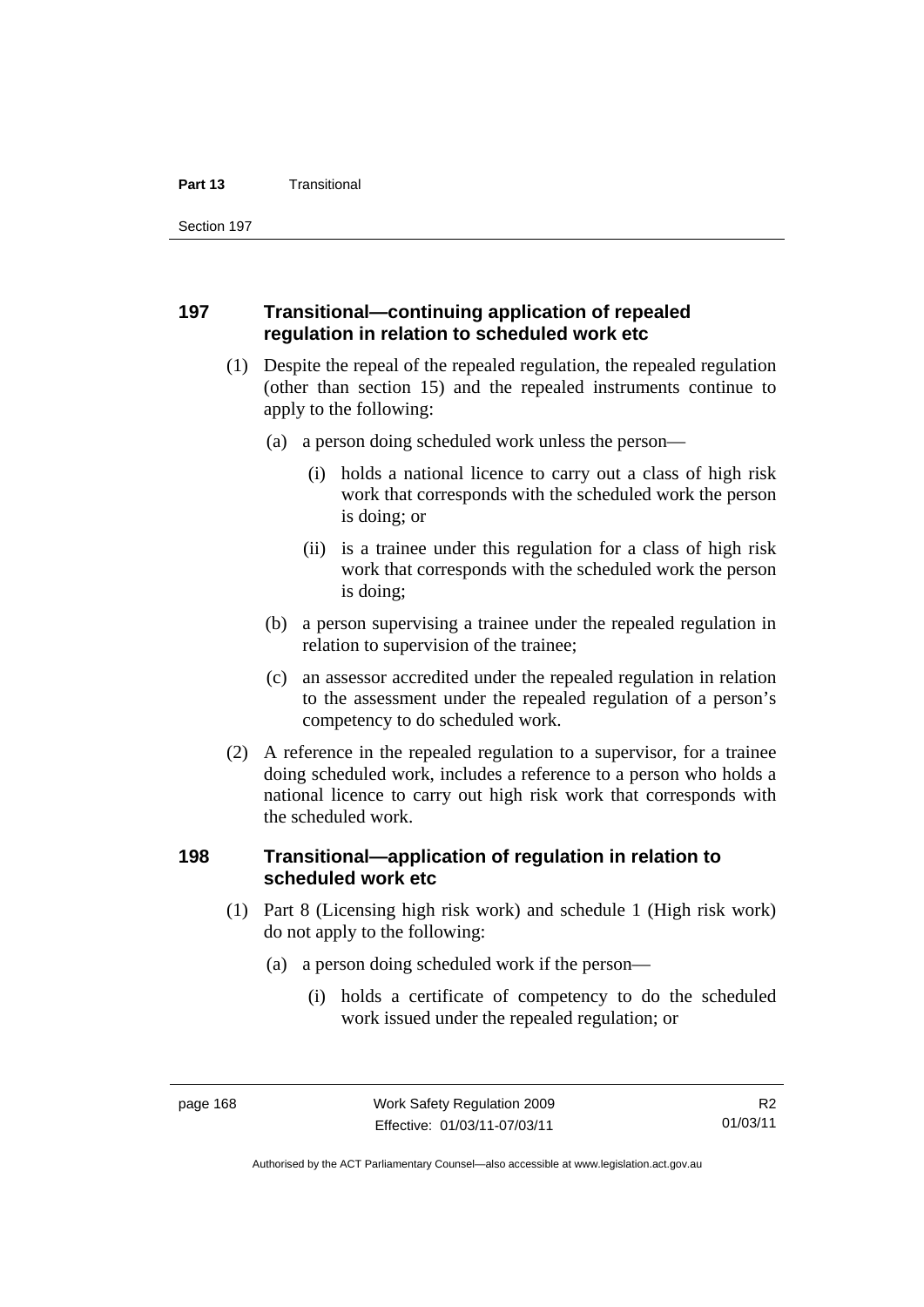- (ii) holds a notice of satisfactory assessment to do the scheduled work issued under the repealed regulation, and has applied for a certificate of competency under the old regulation; or
- (iii) is a trainee in relation to the scheduled work under the repealed regulation;
- (b) a person supervising a trainee under the repealed regulation in relation to supervision of the trainee;
- (c) an assessor accredited under the repealed regulation in relation to the assessment under the repealed regulation of a person's competency to do scheduled work.

### **199 Transitional—certificates of competency**

 (1) A certificate of competency issued on a date mentioned in an item in table 199, column 2 continues in force until the date mentioned in the item, column 3 unless the certificate is cancelled or surrendered sooner.

| column 1<br>item | column 2<br>date certificate issued | column 3<br>date until which certificate<br>in force |
|------------------|-------------------------------------|------------------------------------------------------|
|                  | before 1 Jan 2001                   | 30 June 2010                                         |
|                  | 1 Jan 2001 to 31 Dec 2004           | 30 June 2011                                         |
|                  | 1 Jan 2005 to 30 June 2009          | 30 June 2012                                         |
|                  | 1 July 2009 to 30 June 2011         | 30 June 2014                                         |

#### **Table 199**

 (2) The chief executive must not issue a certificate of competency under the repealed regulation after 30 June 2011.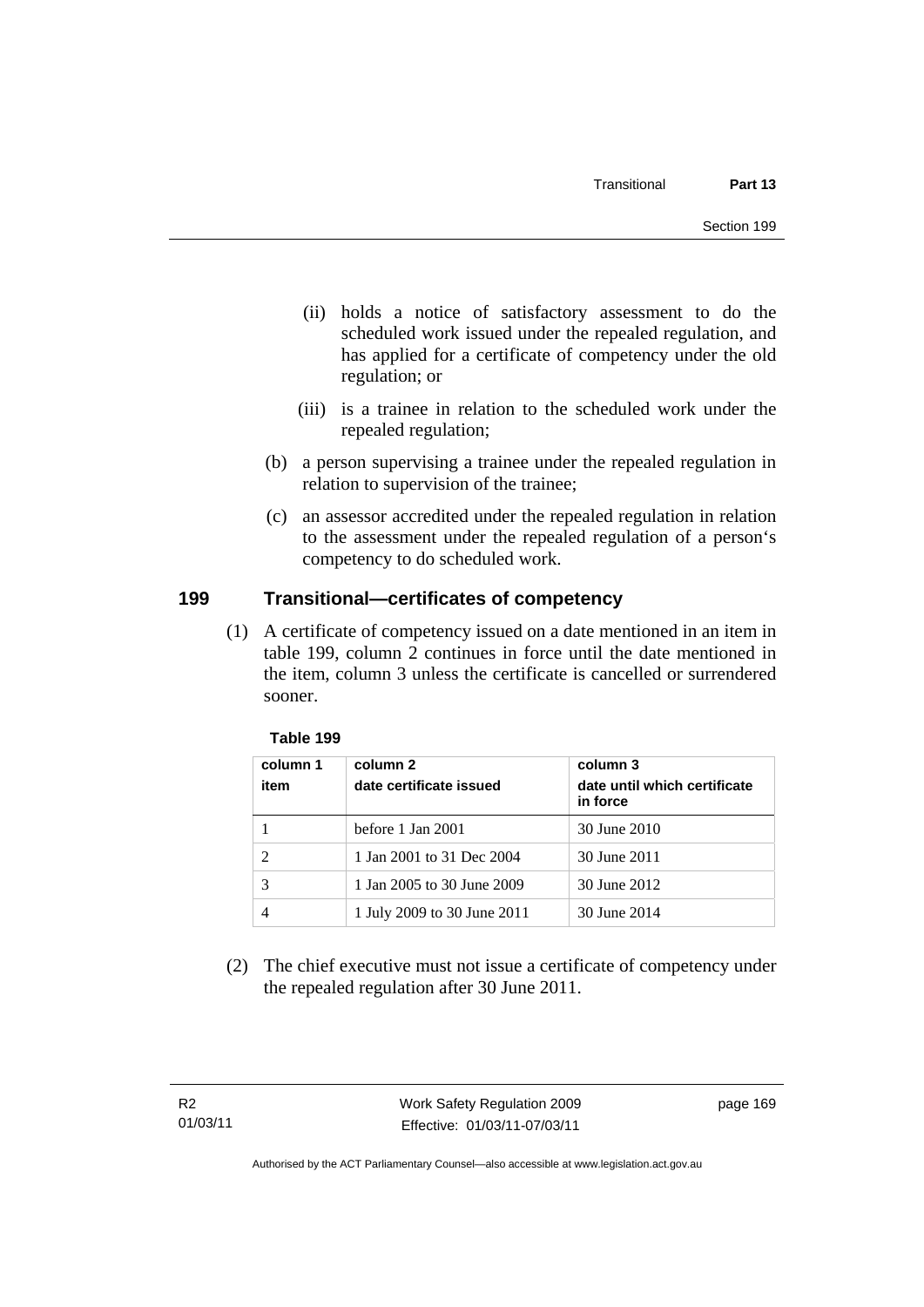#### **Part 13** Transitional

Section 200

 (3) After 30 June 2011, a certificate of competency authorising a person to operate a tower crane does not authorise the person to operate a self-erecting tower crane.

#### **200 Transitional—converting certificate of competency to licence**

- (1) The chief executive may, on application by the holder of a certificate of competency, convert the certificate to a licence to carry out a class of high risk work that corresponds with the work for which the certificate was issued.
	- *Note* If a form is approved under the Act, s 229 for this provision, the form must be used.
- (2) The application must be accompanied by the following:
	- (a) the certificate of competency to be converted, or proof that the applicant holds the certificate;
	- (b) evidence of current competency in the class of high risk work for which the application is made;
	- (c) a statutory declaration stating whether the applicant, in the 5 years before the day the application is made—
		- (i) has held a certificate of competency, a licence to carry out high risk work, or a recognised qualification to carry out high risk work under a corresponding law that has been suspended or cancelled; and
		- (ii) has been convicted or found guilty of a serious offence under the *Occupational Health and Safety Act 1989*, the *Work Safety Act 2008*, the *Crimes Act 1900*, part 2A (Industrial manslaughter) or a corresponding offence against the law of a State;
			- *Note State* includes the Northern Territory (see Legislation Act, dict, pt 1, def *State*).

R2 01/03/11

Authorised by the ACT Parliamentary Counsel—also accessible at www.legislation.act.gov.au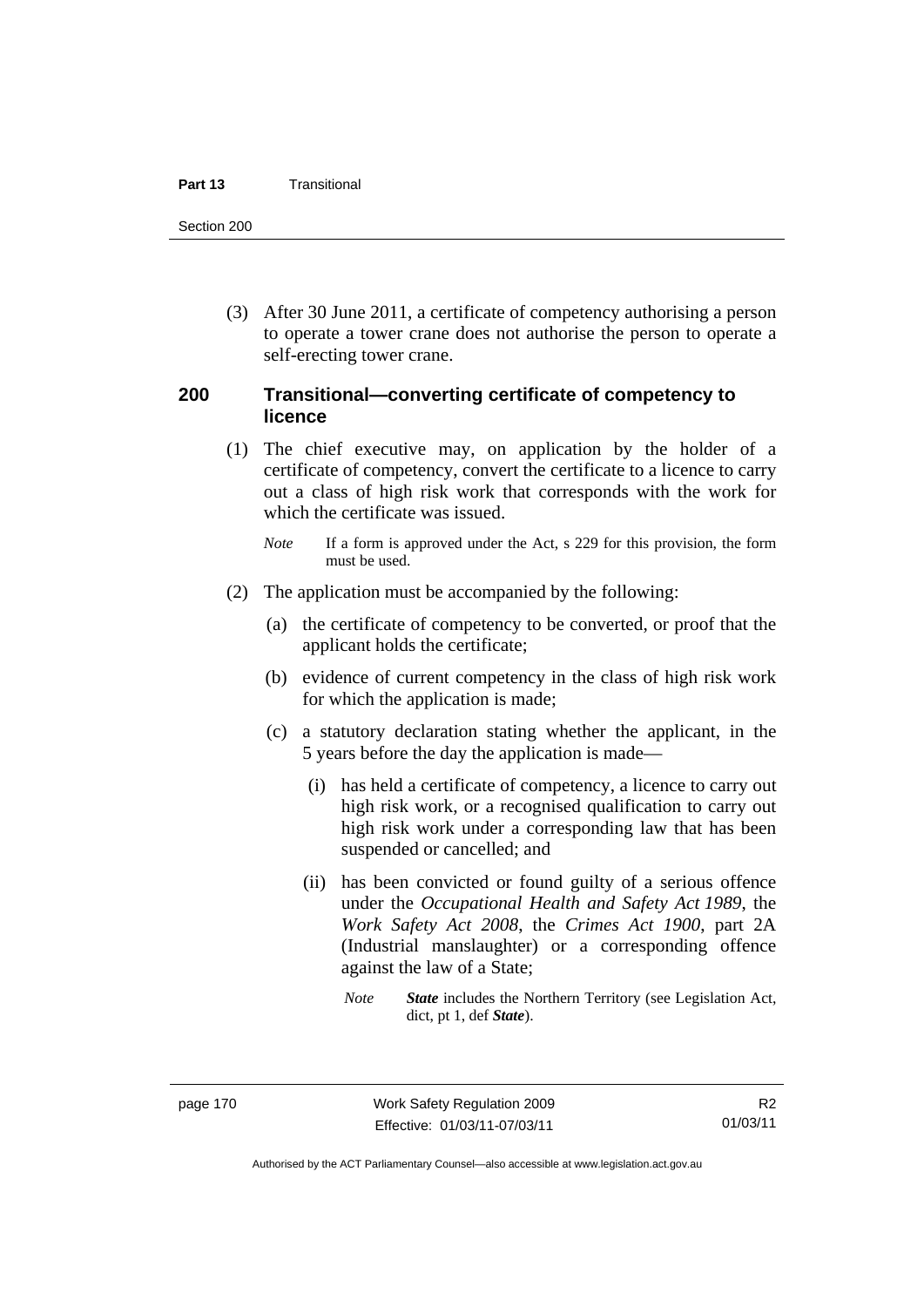(d) any other document or further information required by the chief executive that is relevant to the application.

*Note* A fee may be determined under the Act, s 228 for this provision.

- (3) If the holder of a certificate of competency applies to convert the certificate to a licence to carry out a class of high risk work, the chief executive must—
	- (a) issue the licence; or
	- (b) refuse to issue the licence.
- (4) The chief executive must issue the licence to the person if satisfied that the person—
	- (a) has a valid certificate of competency for work that corresponds with the class of high risk work; and
	- (b) has the necessary competency to carry out the class of high risk work; and
	- (c) does not hold a licence to carry out high risk work; and
	- (d) does not hold a certificate of competency, a licence to carry out high risk work, or a recognised qualification to carry out high risk work under a corresponding law, that is or has been suspended in the 5 years before the day the application was made; and
	- (e) has not held a certificate of competency, a licence to carry out high risk work, or a recognised qualification to carry out high risk work under a corresponding law, that has been cancelled in the 5 years before the day the application was made; and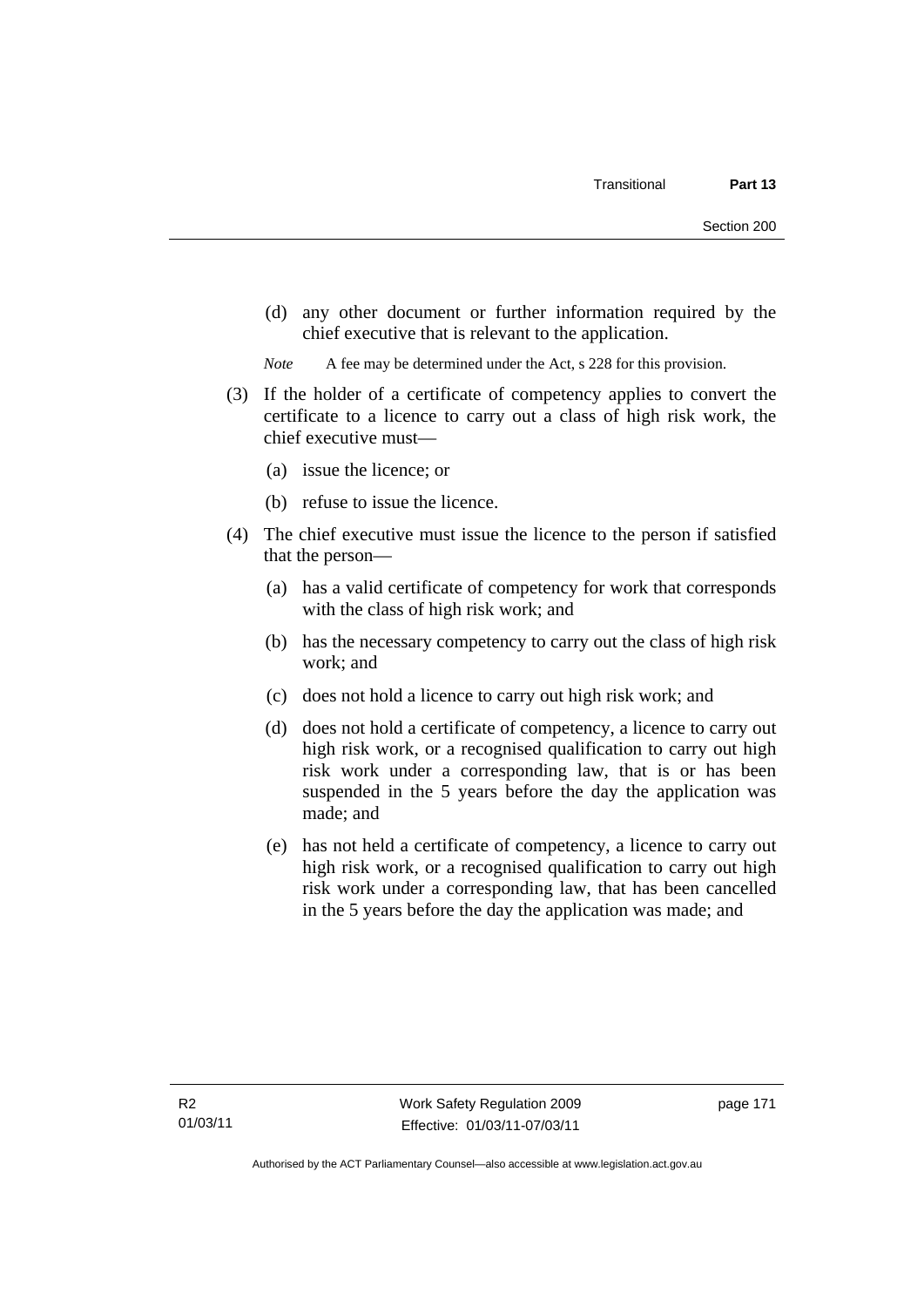#### **Part 13** Transitional

Section 201

- (f) has not been convicted or found guilty of a serious offence under the *Occupational Health and Safety Act 1989*, the *Work Safety Act 2008*, the *Crimes Act 1900*, part 2A (Industrial manslaughter) or a corresponding offence against the law of a State in the 5 years before the day the application was made.
	- *Note State* includes the Northern Territory (see Legislation Act, dict, pt 1, def *State*).
- (5) However, the chief executive must not issue a licence to convert a certificate of competency for a tower crane to a licence to carry out self-erecting tower crane work.

#### **201 Expiry—pt 13**

- (1) This part expires on 1 October 2014.
- (2) This part is a law to which the Legislation Act, section 88 (Repeal does not end effect of transitional laws etc) applies.

page 172 Work Safety Regulation 2009 Effective: 01/03/11-07/03/11

Authorised by the ACT Parliamentary Counsel—also accessible at www.legislation.act.gov.au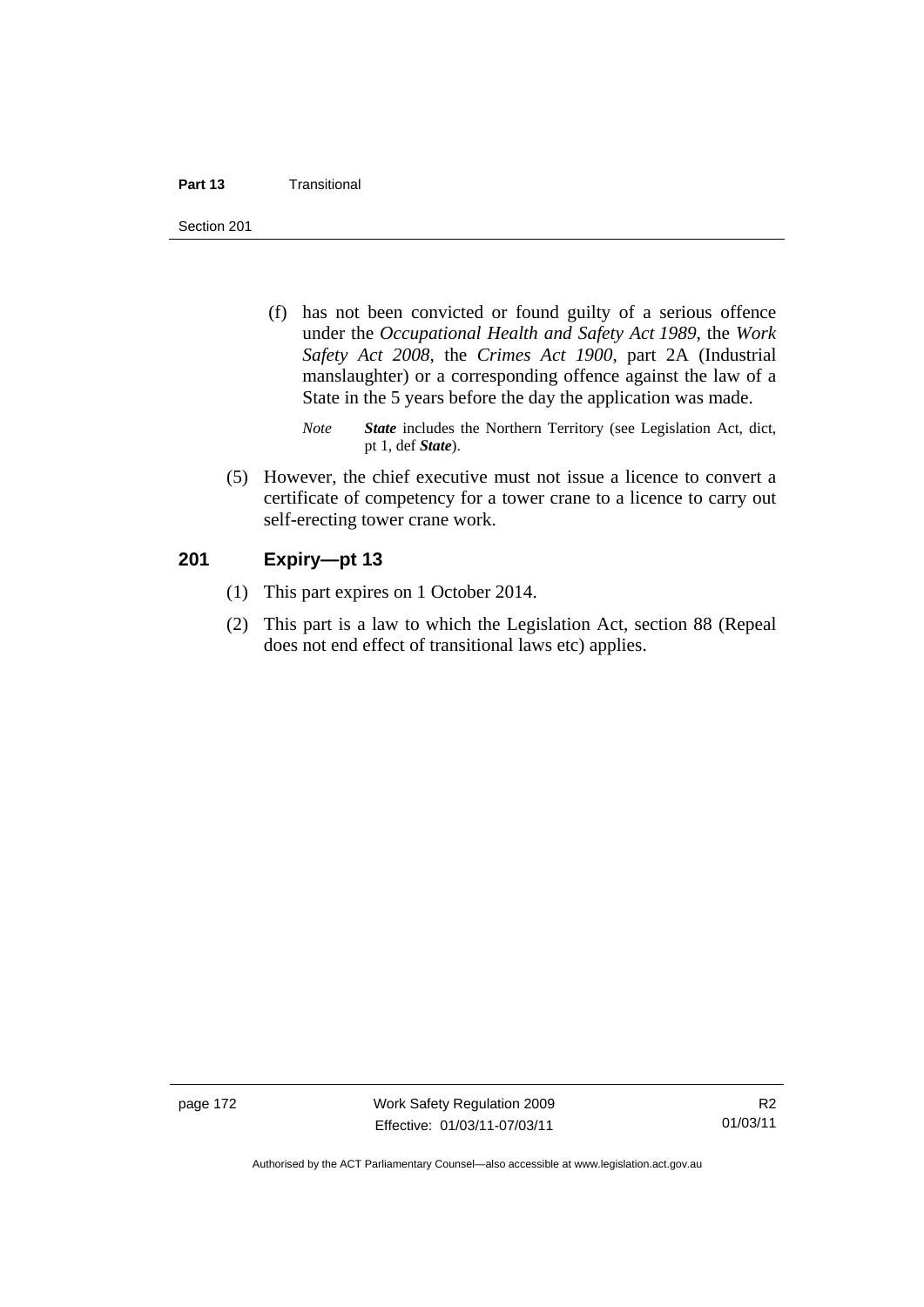# **Schedule 1 High risk work**

(see s 119, def *high risk work*)

## **Part 1.1 Definitions—sch 1**

### **1.1 Boilers**

- (1) A *boiler* is a vessel or arrangement of vessels and interconnecting parts, in which steam or other vapour is generated, or water or other liquid is heated, at a pressure above atmospheric pressure, by fire, the products of combustion, electrical power or other similar method.
- (2) A *boiler* includes the valves, gauges, fittings, controls, boiler setting and any directly associated equipment.
- (3) A *boiler* ends at the first connection point after the first valve or valve assembly but does not include the following:
	- (a) a boiler that satisfies AS 2593 by having—
		- (i) an attendance category of unattended operation; or
		- (ii) an attendance category of limited attendance except to the extent that AS 2593 states that certain checks must be undertaken by an accredited operator;
	- (b) a vessel designed in a way that allows it to operate empty of the liquid or vapour that it is designed to heat without adversely affecting the structure or operation of the vessel;
	- (c) a direct-fired process heater;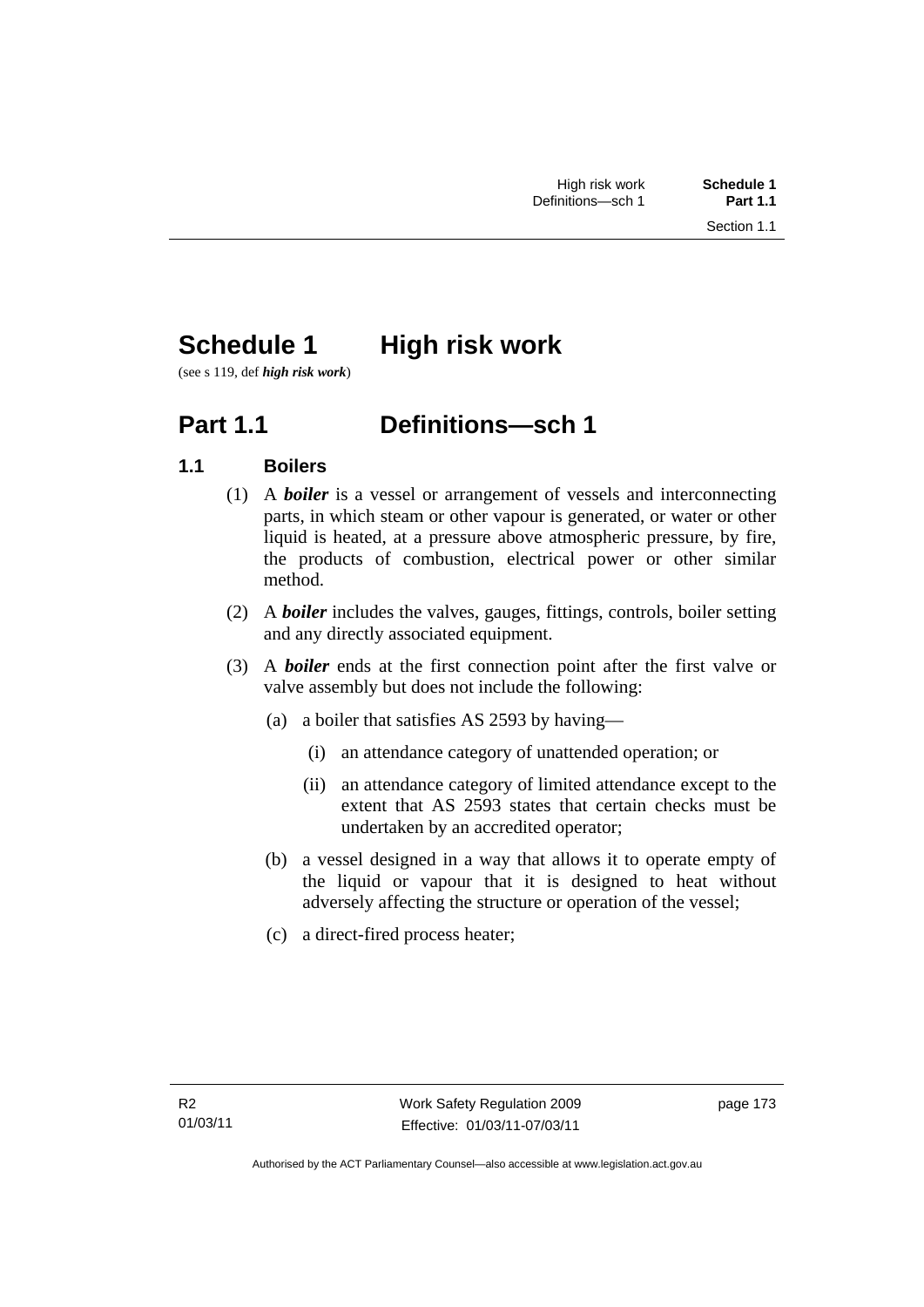| Schedule 1      | High risk work    |
|-----------------|-------------------|
| <b>Part 1.1</b> | Definitions-sch 1 |
| Section 1.2     |                   |

- (d) a Hobby Miniature Locomotive type boiler, made from steel and with an internal volume of not more than 50L and having a maximum working pressure of not more than 700kPa, or made from copper and with an internal volume of not more than 25L and having a maximum working pressure of not more than 700kPa, if—
	- (i) during construction of the locomotive, the boiler is inspected in the way described in the Australian Miniature Boiler Safety Committee Code Part 1: Copper Boilers, or Part 2: Steel Boilers, as appropriate, by a person registered with the Committee and is certified by the person as having been inspected in that way; and
	- (ii) the locomotive containing the boiler is in the charge of a person at least 18 years old whenever it is operated in a public place;
- (e) a hot drink dispenser having an internal volume of not more than 0.014 cubic metres and a heat output of not more than 5kW and a maximum working pressure of not more than 210kPa;
- (f) a fully flooded or pressurised liquid heating unit if the liquid is intended to be heated at a pressure above atmospheric pressure to a temperature not more 1° below the normal atmospheric boiling temperature of the liquid.

#### **1.2 Boom-type elevating work platform**

 (1) A *boom-type elevating work platform* is a telescoping, hinged or articulated device, or any combination of those devices, used to support a platform on which people, equipment or materials may be elevated to carry out work, if the boom length is 11 metres or more.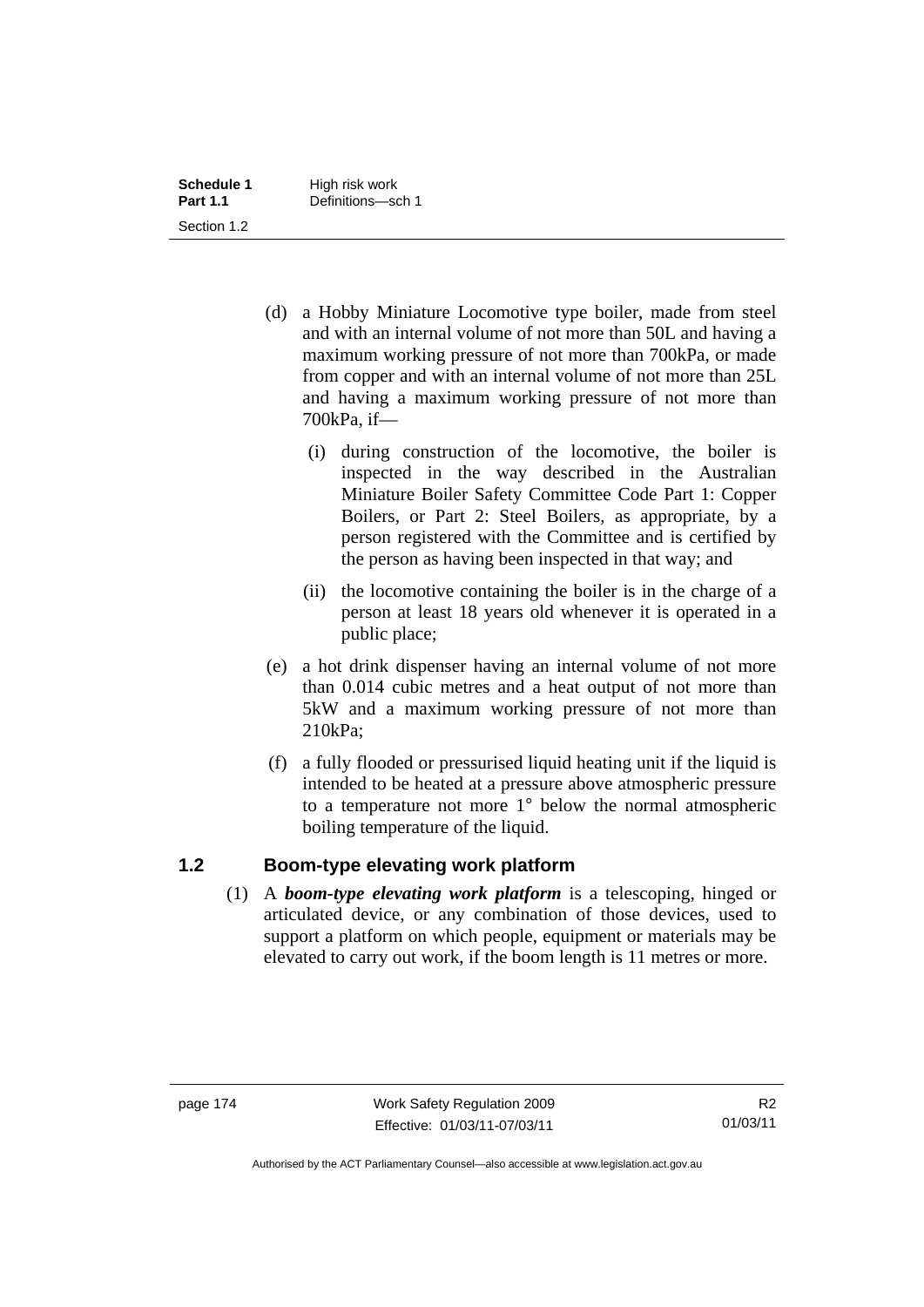- (2) The boom length is taken to be the greater of—
	- (a) the vertical distance from the floor of the platform to the ground supporting the elevating work platform when the platform is at its maximum height; and
	- (b) the nominal reach measured from the centre point of rotation to the outer edge of the platform when the platform is at its maximum extended position.

#### **1.3 Bridge crane**

- (1) A *bridge crane* is a crane that—
	- (a) consists of 1 or more bridge beams mounted at each end to an end carriage; and
	- (b) is capable of travelling along elevated runways; and
	- (c) has 1 or more hoisting mechanisms that can travel across the bridge beams.
- (2) A *bridge crane* does not include a crane that is controlled from a location remote to a permanent cabin or control station on the crane and has not more than 3 powered operations (hoist, raise and lower is 1 operation).

#### **1.4 Crane**

- (1) A *crane* is plant designed to raise or lower a load or move it horizontally.
- (2) A *crane* does not include—
	- (a) an industrial lift-truck, earthmoving machinery or tractor; or
	- (b) a front-end loader, backhoe, excavator or similar plant designed for use as a crane; or
	- (c) a non-slewing mobile crane used only for towing motor vehicles; or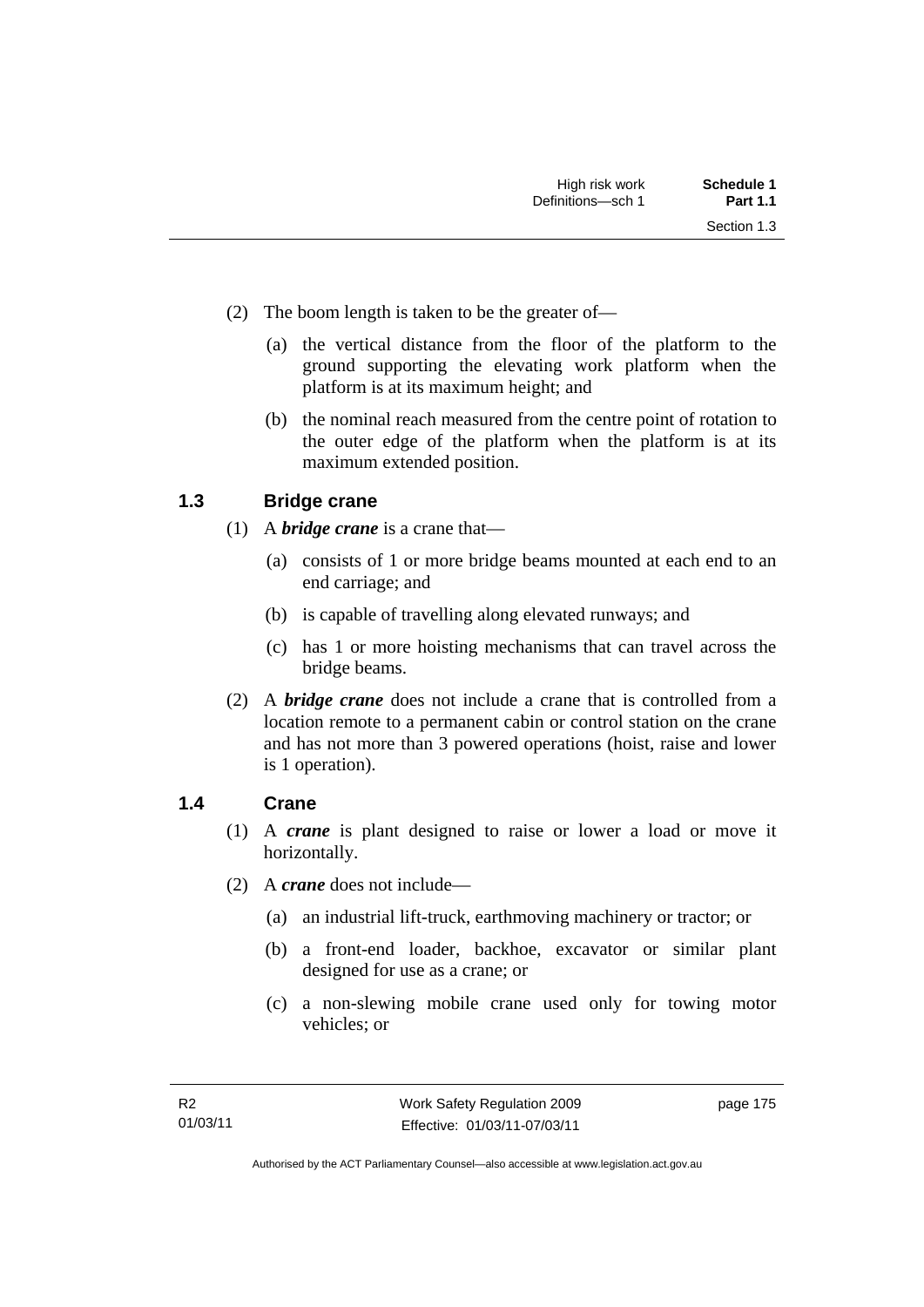| Schedule 1      | High risk work    |
|-----------------|-------------------|
| <b>Part 1.1</b> | Definitions-sch 1 |
| Section 1.5     |                   |

(d) an amusement structure, industrial robot or lift.

#### **1.5 Direct-fired process heater**

A *direct-fired process heater* is an arrangement of tubes comprising 1 or more coils located in the radiant zone or convection zone, or both, of a combustion chamber, the primary purpose of which is to raise the temperature of a process fluid circulated through the coils, to allow distillation, fractionation, reaction or other petrochemical process of the process fluid, whether that fluid is liquid or gas, or a combination of liquid and gas.

#### **1.6 Derrick crane**

A *derrick crane* is a slewing strut-boom crane with the boom pivoted at the base of a mast that—

- (a) is guyed (a *guy-derrick*) or held by backstays (a *stiff-leg derrick*); and
- (b) is capable of luffing under load.

#### **1.7 Dogging work**

#### *Dogging work* is—

- (a) the application of slinging techniques, including the selection and inspection of lifting gear, for moving a load using a crane, hoist or other plant configured for use as a crane or hoist; or
- (b) directing an operator of a crane, hoist or other plant configured for use as a crane or hoist in the movement of a load, including when the load is out of the operator's view.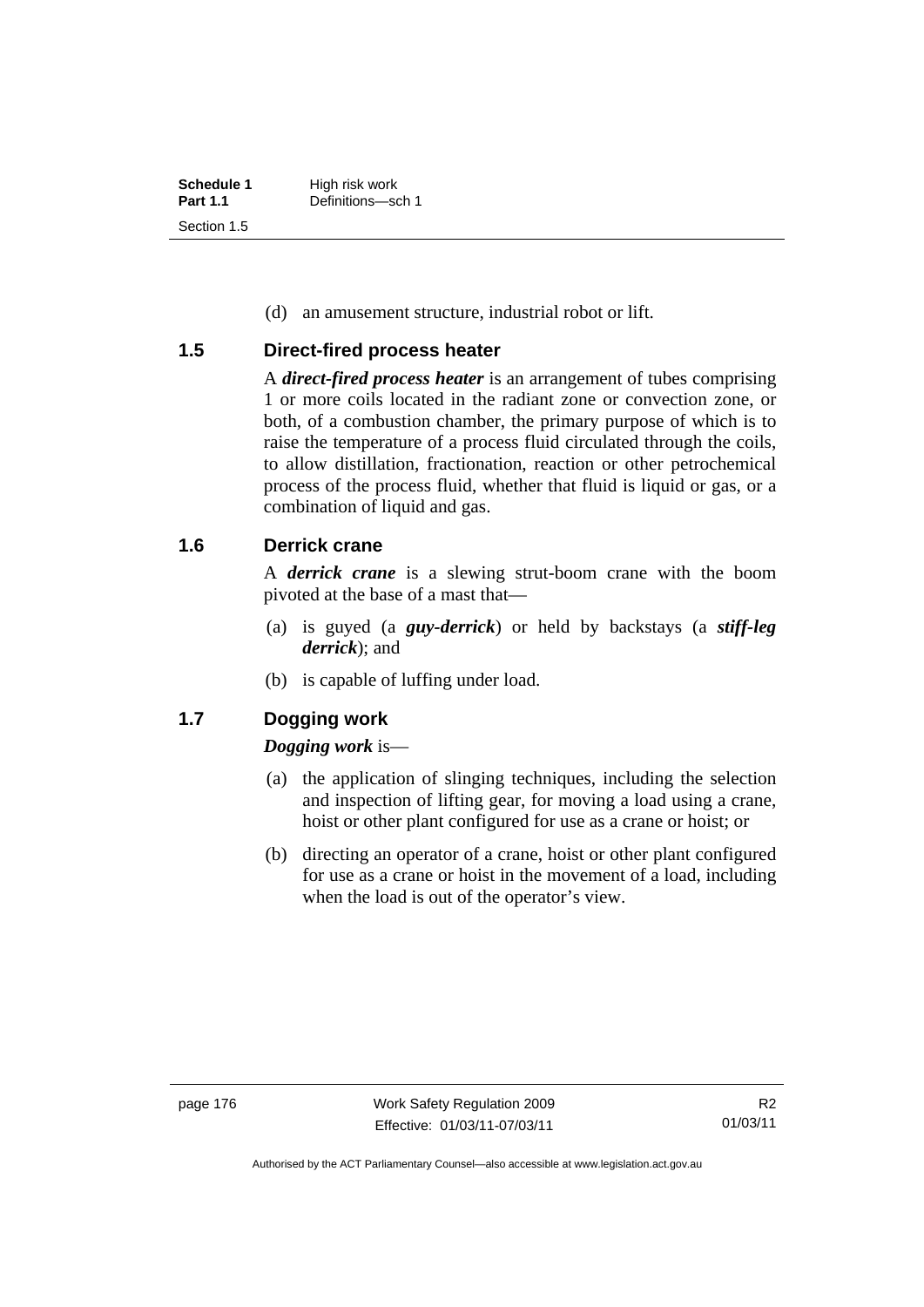#### **1.8 Forklift truck**

- (1) A *forklift truck* is a powered industrial truck with—
	- (a) a mast; and
	- (b) an elevating load carriage with fork arms or other attachment.
- (2) A *forklift truck* does not include a pedestrian-operated industrial truck.

#### **1.9 Gantry crane**

- (1) A *gantry crane* is a crane that—
	- (a) consists of 1 or more bridge beams, supported at each end by legs mounted on end carriages; and
	- (b) is capable of travelling on a supporting surface or deck level, whether or not fixed; and
	- (c) has 1 or more hoisting units able to travel across a bridge beam.
- (2) A *gantry crane* does not include a crane that is controlled from a location remote to a permanent cabin or control station on the crane and has not more than 3 powered operations (hoist, raise and lower is 1 operation).

#### **1.10 Hoist**

- (1) A *hoist* is plant designed for raising or lowering a load or people, or both.
- (2) A *hoist* includes a mast-climbing work platform, a scaffolding hoist and a serial hoist.
- (3) A *hoist* does not include a lift or building maintenance equipment.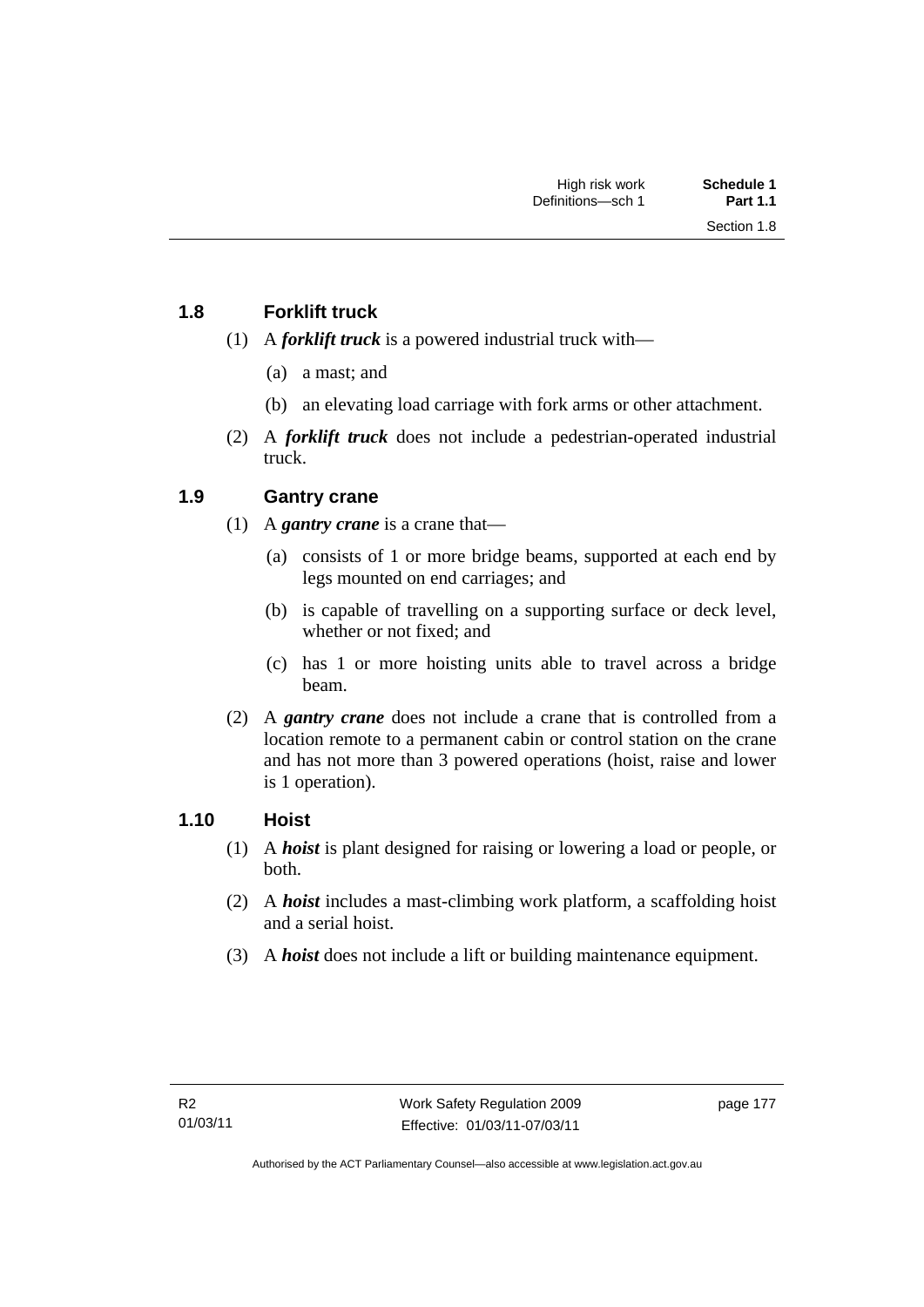| Schedule 1      | High risk work    |
|-----------------|-------------------|
| <b>Part 1.1</b> | Definitions-sch 1 |
| Section 1.11    |                   |

#### **1.11 Materials hoist**

A *materials hoist* is a hoist—

- (a) for hoisting goods or materials but not people; and
- (b) with a car, bucket or platform cantilevered from, and travelling up and down externally to, a face of the support structure.

#### **1.12 Mobile crane**

A *mobile crane* is a crane that forms part of a vehicle.

#### **1.13 Non-slewing mobile crane**

- (1) A *non-slewing mobile crane* is a mobile crane with a capacity of more than 3t incorporating a boom or jib that cannot be slewed.
- (2) A *non-slewing mobile crane* includes an articulated mobile crane and a locomotive crane, but does not include a vehicle tow truck.

#### **1.14 Order-picking forklift truck**

An *order-picking forklift truck* is a forklift truck with operator's controls that are incorporated in, and move with, the load carriage or lifting equipment.

#### **1.15 Outrigger**

 (1) An *outrigger* is an extendable member attached to a crane or hoist that rests on a support at the outer end to increase stability.

#### **1.16 Personnel and materials hoist**

- (1) A *personnel and materials hoist* is a hoist in which people, goods and materials may be hoisted.
- (2) A *personnel and materials hoist* may be a cantilever hoist, a tower hoist or a multiple winch operation, and includes the car, structure, machinery and other equipment associated with the hoist.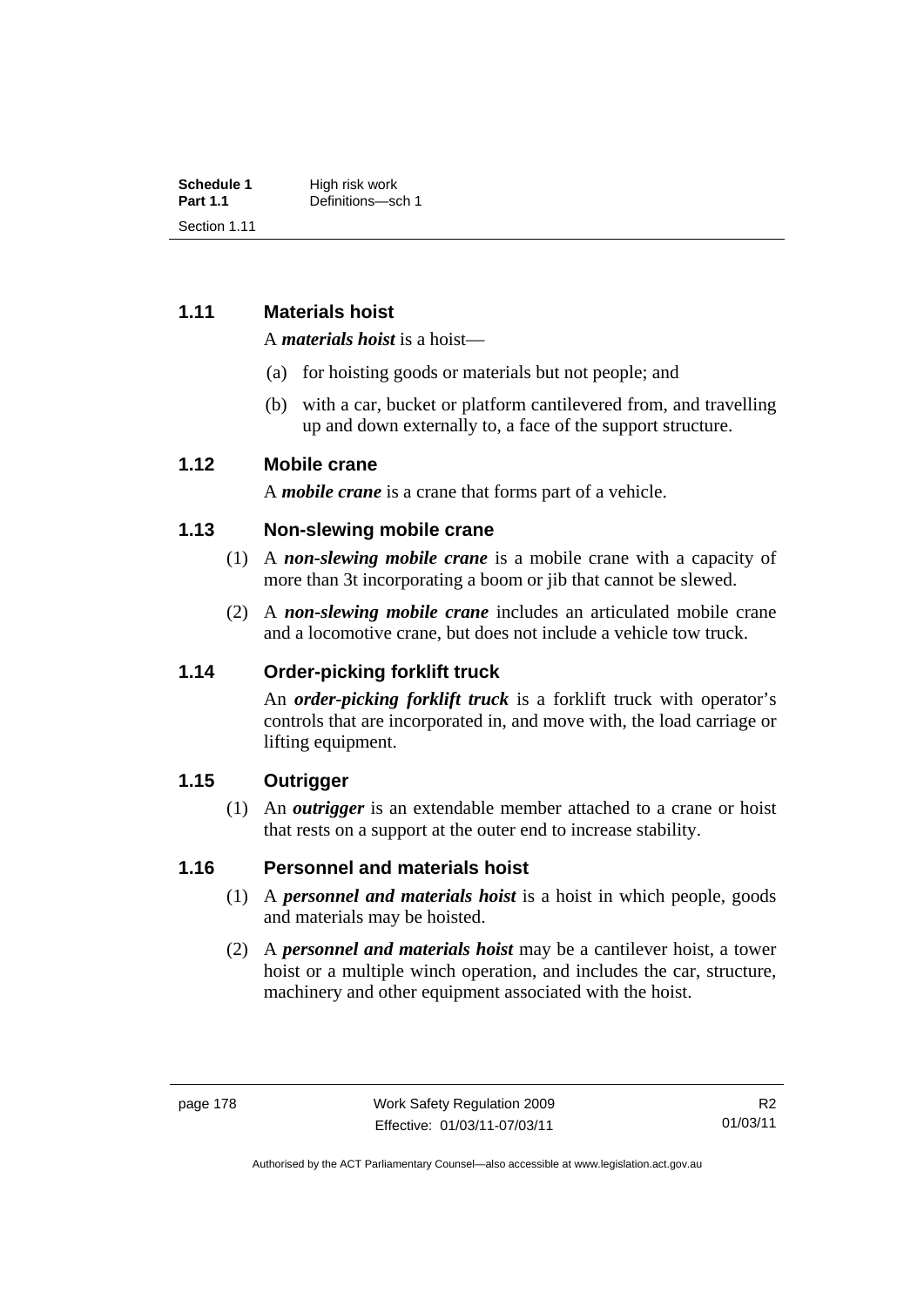### **1.17 Portal boom crane**

A *portal boom crane* is a boom crane or jib crane mounted on a portal frame that is supported on runways along which the crane travels.

#### **1.18 Reciprocating steam engine**

A *reciprocating steam engine* is equipment driven by steam acting on a piston under pressure causing the piston to move, if the piston diameter is greater than 250mm, and includes an expanding (steam) reciprocating engine.

### **1.19 Rigging work**

- (1) *Rigging work* is the use of mechanical load-shifting equipment and associated gear—
	- (a) to move, place or secure a load using plant, equipment or members of a building or structure; or
	- (b) to ensure the stability of the members of a building or structure; or
	- (c) to set up or dismantle a crane or hoist.
- (2) *Rigging work* does not include setting up a crane or hoist that only requires the positioning of integral outriggers or stabilisers.

#### **1.20 Scaffolding work**

*Scaffolding work* is the erection, alteration or dismantling of a temporary structure specifically erected to support a platform from which a person or object could fall more than 4m.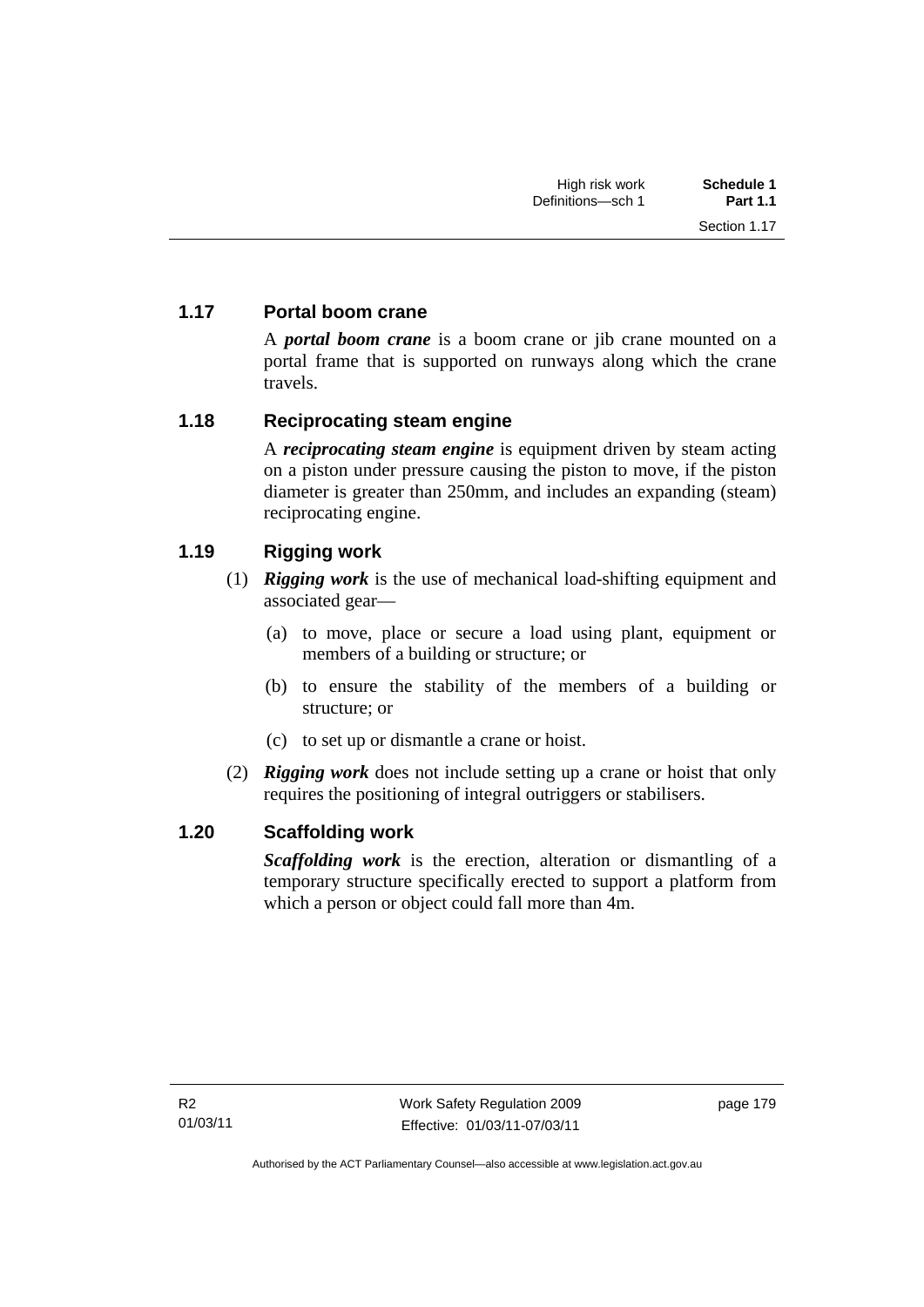#### **1.21 Self-erecting tower crane**

A *self-erecting tower crane* is a tower crane that—

- (a) cannot be disassembled into a tower element and a boom or jib element; and
- (b) for which the erection and dismantling processes are inherent parts of the crane's function; and
- (c) can be transported between sites as a complete unit.

#### **1.22 Slewing mobile crane**

A *slewing mobile crane* is a mobile crane that incorporates a boom or jib capable of being slewed, but does not include a front-end loader, backhoe, excavator or other earthmoving equipment when configured for crane operation.

#### **1.23 Slinging techniques**

*Slinging techniques*, in relation to dogging work, are slinging techniques that require judgment to be exercised in relation to—

- (a) the suitability and condition of lifting gear; or
- (b) the slinging method, by consideration of the nature of the load, its mass and centre of gravity.

#### **1.24 Stabiliser**

A *stabiliser* is an extendable member used to increase stability, but not to hoist or level.

#### **1.25 Tower crane**

- (1) A *tower crane* is a boom crane or jib crane mounted on a demountable or permanent tower structure.
- (2) If the crane is a jib crane, the crane may be a horizontal or luffing jib type.

Authorised by the ACT Parliamentary Counsel—also accessible at www.legislation.act.gov.au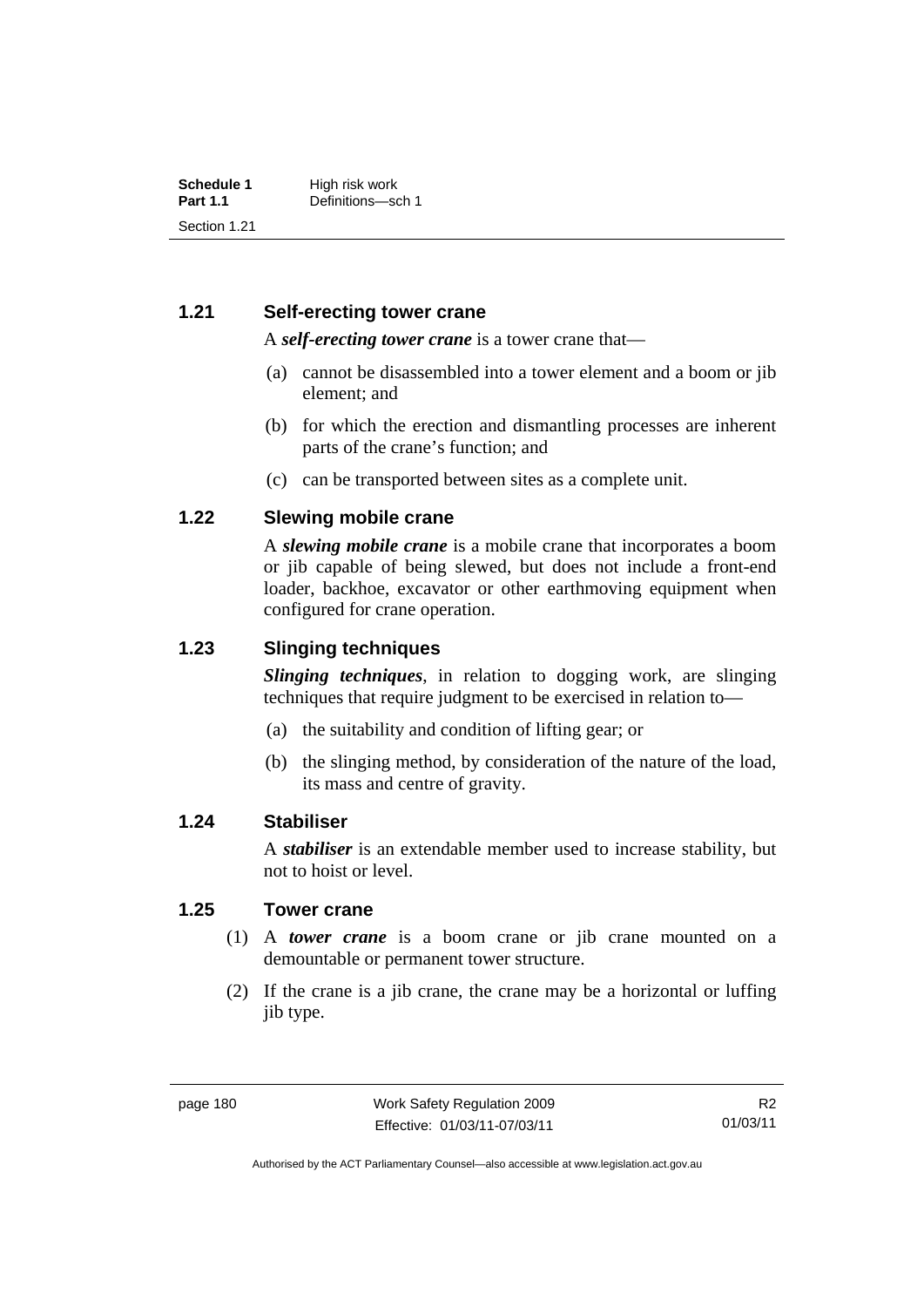#### **1.26 Turbine**

#### (1) A *turbine*—

- (a) is equipment—
	- (i) in which steam acting on a turbine or rotor causes a rotary motion; and
	- (ii) that produces a power output of not less than 500kW; and
- (b) that—
	- (i) is multi-wheeled; or
	- (ii) is capable of a speed greater than 3600rpm; or
	- (iii) uses attached condensers; or
	- (iv) incorporates a multi-staged heat exchange extraction process.

#### **1.27 Vehicle-loading crane**

- (1) A *vehicle-loading crane* is a crane with a rated capacity of 10 metre tonnes, mounted on a vehicle for the principal purpose of loading and unloading the vehicle.
- (2) A *vehicle-loading crane* must be taken to have a rated capacity of 10 metre tonnes if, at 1 or more boom lengths, the maximum radius in metres at which a load may be lifted at the boom length, multiplied by the working load limit in metric tons at the radius, equals or is greater than 10.0.
- (3) A *vehicle-loading crane* does not include a vehicle tow truck.

#### **1.28 Vehicle-mounted concrete-placing boom**

 (1) A *vehicle-mounted concrete-placing boom* is a mobile vehicle-mounted plant incorporating a knuckle boom that is capable of power-operated slewing or luffing to place concrete by pumping the concrete through a pipeline attached to, or forming part of, the boom.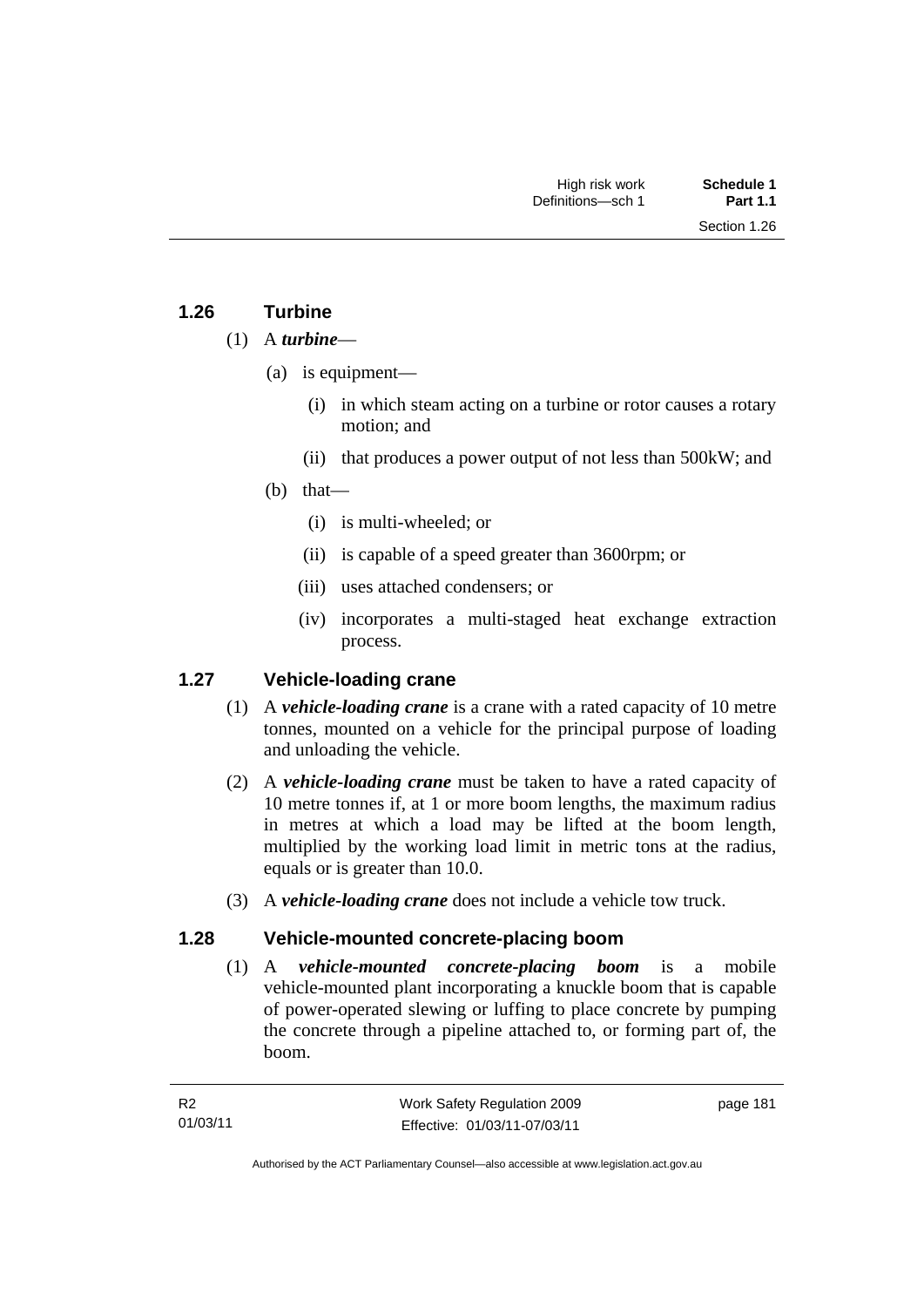**Schedule 1** High risk work<br> **Part 1.2** Classes of high **Classes of high risk work** 

# **Part 1.2 Classes of high risk work**

| column 1 | column <sub>2</sub> |     | column 3                                                                                                              |  |
|----------|---------------------|-----|-----------------------------------------------------------------------------------------------------------------------|--|
| item     | classes             |     | description of work                                                                                                   |  |
| 1        | basic scaffolding   |     | scaffolding work including scaffolding work<br>associated with the operation or use of 1 or more of the<br>following: |  |
|          |                     | (a) | a modular or prefabricated scaffold;                                                                                  |  |
|          |                     | (b) | a cantilevered materials hoist with a<br>maximum working load limit of up to 500kg;                                   |  |
|          |                     | (c) | ropes;                                                                                                                |  |
|          |                     | (d) | gin wheels;                                                                                                           |  |
|          |                     | (e) | safety nets or static lines;                                                                                          |  |
|          |                     | (f) | a bracket scaffold (tank and formwork);                                                                               |  |
|          |                     |     | but not scaffolding work associated with the operation<br>or use of 1 or more of the following:                       |  |
|          |                     | (a) | a cantilevered crane-loading platform;                                                                                |  |
|          |                     | (b) | a cantilevered scaffold;                                                                                              |  |
|          |                     | (c) | a spurred scaffold;                                                                                                   |  |
|          |                     | (d) | a barrow ramp or sloping platform;                                                                                    |  |
|          |                     | (e) | perimeter safety screens or shutters;                                                                                 |  |
|          |                     | (f) | a mast-climber;                                                                                                       |  |
|          |                     | (g) | a tube and coupler scaffold (including tube<br>and coupler covered ways and gantries);                                |  |
|          |                     | (h) | a hung scaffold, including a scaffold hanging<br>from tubes, wire ropes or chains;                                    |  |
|          |                     | (i) | a suspended scaffold                                                                                                  |  |

page 182 Work Safety Regulation 2009 Effective: 01/03/11-07/03/11

R2 01/03/11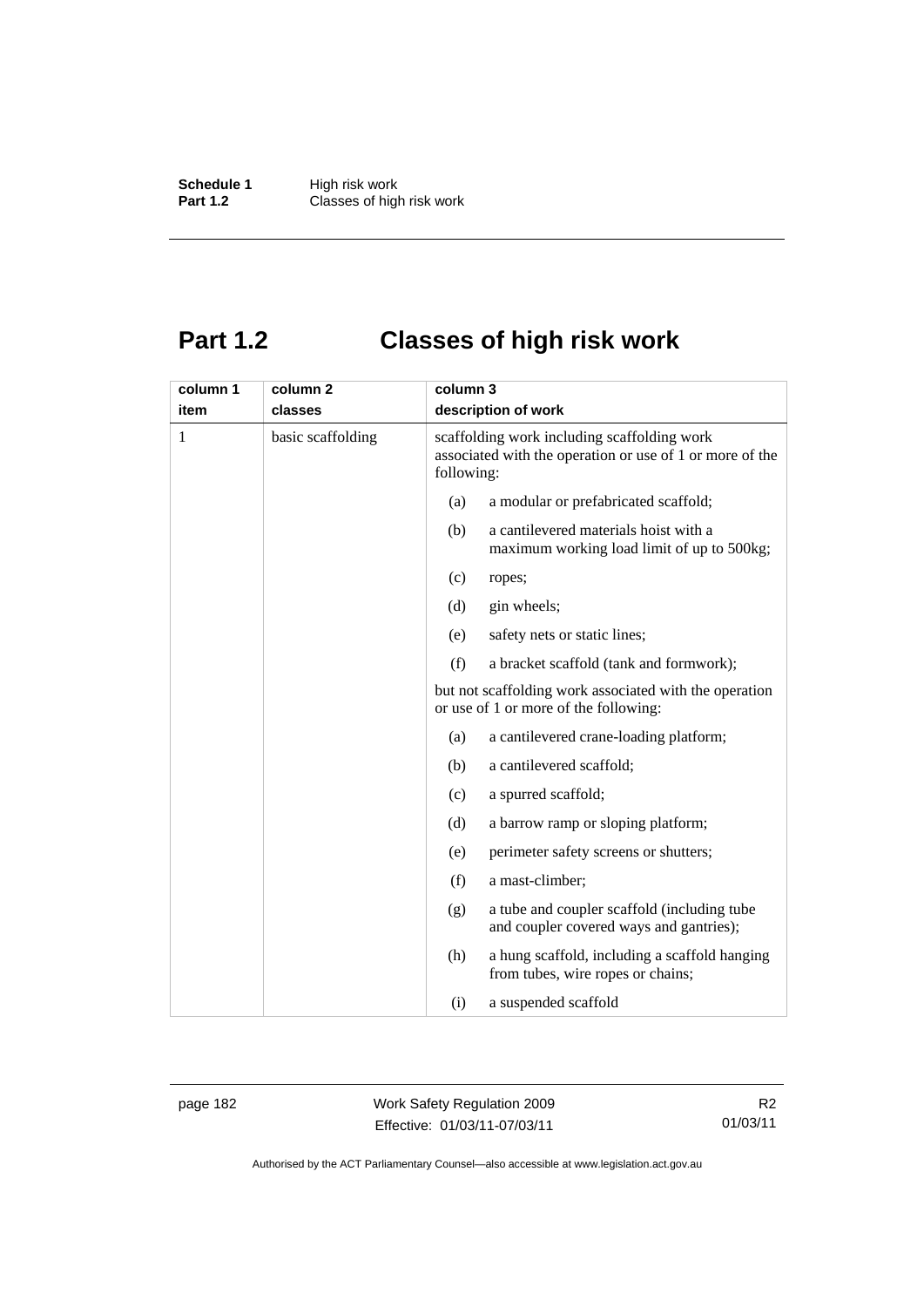| column 1       | column <sub>2</sub>         | column 3                                                                                                                            |  |  |
|----------------|-----------------------------|-------------------------------------------------------------------------------------------------------------------------------------|--|--|
| item           | classes                     | description of work                                                                                                                 |  |  |
| 2              | intermediate<br>scaffolding | all basic scaffolding work together with scaffolding<br>work associated with the operation or use of 1 or more<br>of the following: |  |  |
|                |                             | a cantilevered crane-loading platform;<br>(a)                                                                                       |  |  |
|                |                             | a cantilevered scaffold;<br>(b)                                                                                                     |  |  |
|                |                             | a spurred scaffold;<br>(c)                                                                                                          |  |  |
|                |                             | (d)<br>a barrow ramp or sloping platform;                                                                                           |  |  |
|                |                             | (e)<br>perimeter safety screens or shutters;                                                                                        |  |  |
|                |                             | (f)<br>a mast-climber;                                                                                                              |  |  |
|                |                             | a tube and coupler scaffold (including tube<br>(g)<br>and coupler covered ways and gantries);                                       |  |  |
|                |                             | but not scaffolding work associated with the operation<br>or use of 1 or more of the following:                                     |  |  |
|                |                             | a hung scaffold, including a scaffold hanging<br>(a)<br>from tubes, wire ropes or chains;                                           |  |  |
|                |                             | (b)<br>a suspended scaffold                                                                                                         |  |  |
| 3              | advanced scaffolding        | all intermediate scaffolding work together with all<br>other scaffolding work associated with the operation or<br>use of $-$        |  |  |
|                |                             | a hung scaffold, including a scaffold hanging<br>(a)<br>from tubes, wire ropes or chains; or                                        |  |  |
|                |                             | (b)<br>a suspended scaffold                                                                                                         |  |  |
| $\overline{4}$ | dogging                     | dogging work                                                                                                                        |  |  |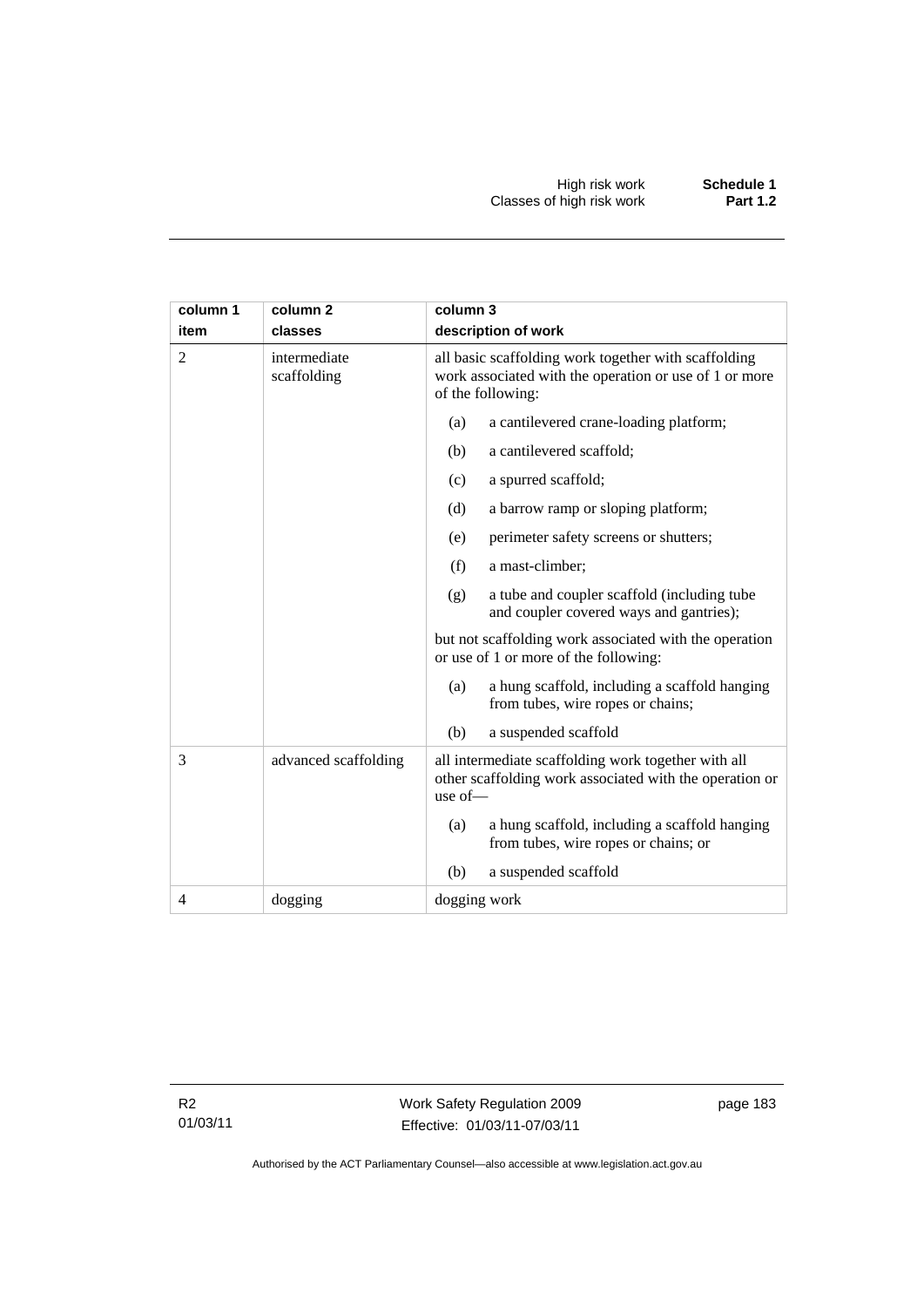**Schedule 1** High risk work **Part 1.2 Classes of high risk work** 

| column 1<br>item | column <sub>2</sub><br>classes |            | column 3<br>description of work                                                        |  |  |
|------------------|--------------------------------|------------|----------------------------------------------------------------------------------------|--|--|
| 5                | basic rigging                  |            | dogging work together with rigging work associated<br>with 1 or more of the following: |  |  |
|                  |                                | (a)        | movement of plant or equipment;                                                        |  |  |
|                  |                                | (b)        | steel erection;                                                                        |  |  |
|                  |                                | (c)        | hoists (other than hoists with jibs or<br>self-climbing hoists);                       |  |  |
|                  |                                | (d)        | placement of pre-cast concrete;                                                        |  |  |
|                  |                                | (e)        | safety nets or static lines;                                                           |  |  |
|                  |                                | (f)        | perimeter safety screens or shutters;                                                  |  |  |
|                  |                                | (g)        | cantilevered crane-loading platforms;                                                  |  |  |
|                  |                                | following: | but not rigging work associated with 1 or more of the                                  |  |  |
|                  |                                | (a)        | load-equalising gear;                                                                  |  |  |
|                  |                                | (b)        | cranes, conveyors, dredges or excavators;                                              |  |  |
|                  |                                | (c)        | tilt slabs;                                                                            |  |  |
|                  |                                | (d)        | hoists with jibs or self-climbing hoists;                                              |  |  |
|                  |                                | (e)        | demolition;                                                                            |  |  |
|                  |                                | (f)        | dual lifts;                                                                            |  |  |
|                  |                                | (g)        | gin poles or shear legs;                                                               |  |  |
|                  |                                | (h)        | flying foxes or cableways;                                                             |  |  |
|                  |                                | (i)        | guyed derricks or structures;                                                          |  |  |
|                  |                                | (j)        | suspended scaffolds;                                                                   |  |  |
|                  |                                | (k)        | fabricated hung scaffolds                                                              |  |  |

page 184 Work Safety Regulation 2009 Effective: 01/03/11-07/03/11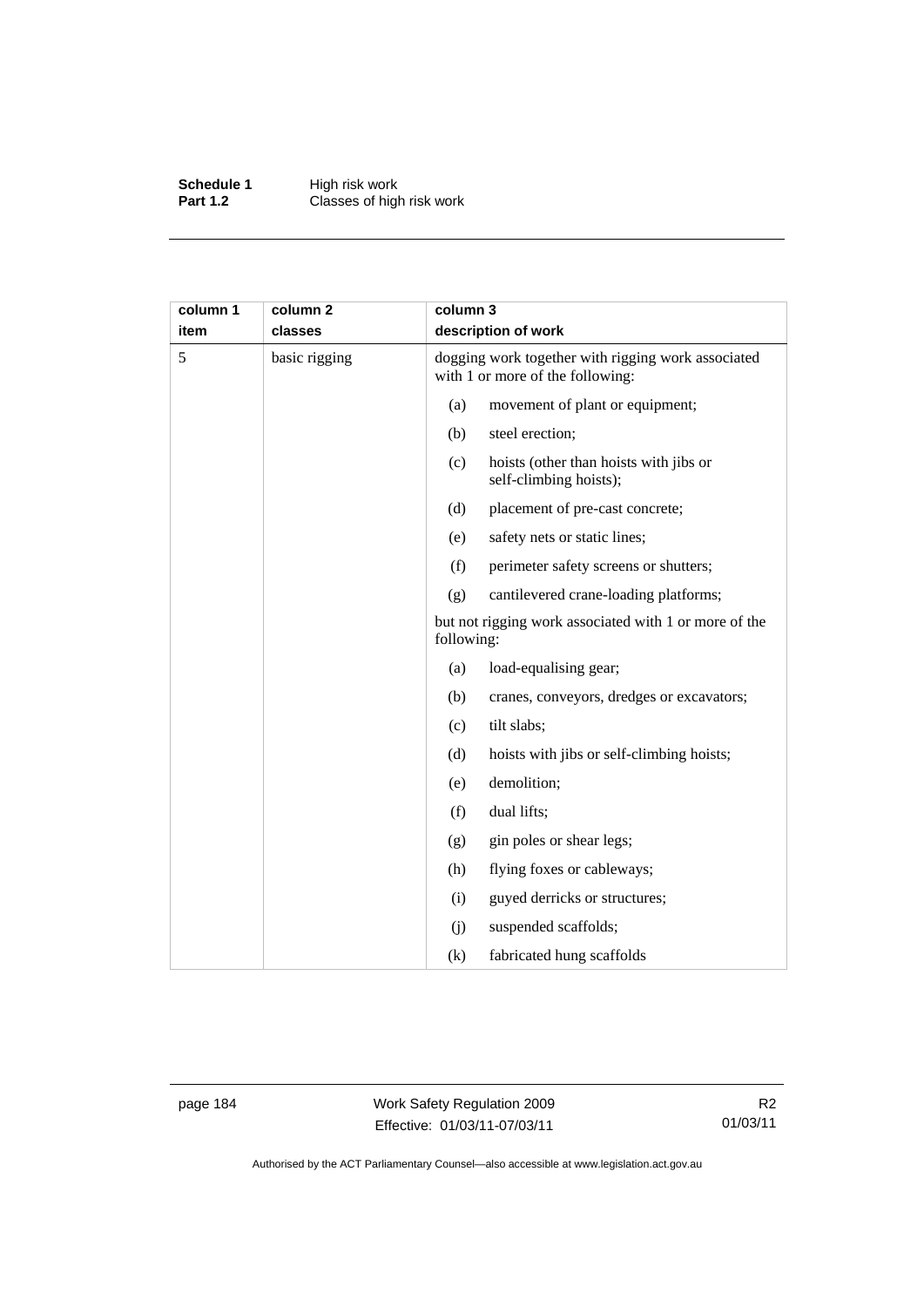| column 1<br>item | column 2<br>classes          | column 3<br>description of work                                                                                                       |
|------------------|------------------------------|---------------------------------------------------------------------------------------------------------------------------------------|
| 6                | intermediate rigging         | all basic rigging work together with rigging work<br>associated with 1 or more of the following:                                      |
|                  |                              | (a)<br>load-equalising gear;                                                                                                          |
|                  |                              | (b)<br>cranes, conveyors, dredges or excavators;                                                                                      |
|                  |                              | tilt slabs;<br>(c)                                                                                                                    |
|                  |                              | (d)<br>hoists with jibs or self-climbing hoists;                                                                                      |
|                  |                              | (e)<br>demolition;                                                                                                                    |
|                  |                              | (f)<br>dual lifts;                                                                                                                    |
|                  |                              | but not rigging work associated with 1 or more of the<br>following:                                                                   |
|                  |                              | gin poles or shearlegs;<br>(a)                                                                                                        |
|                  |                              | (b)<br>flying foxes or cableways;                                                                                                     |
|                  |                              | guyed derricks or structures;<br>(c)                                                                                                  |
|                  |                              | suspended scaffolds;<br>(d)                                                                                                           |
|                  |                              | (e)<br>fabricated hung scaffolds                                                                                                      |
| 7                | advanced rigging             | all intermediate rigging work together with rigging<br>work associated with 1 or more of the following:                               |
|                  |                              | gin poles or shearlegs;<br>(a)                                                                                                        |
|                  |                              | flying foxes or cableways;<br>(b)                                                                                                     |
|                  |                              | (c)<br>guyed derricks or structures;                                                                                                  |
|                  |                              | (d)<br>suspended scaffolds;                                                                                                           |
|                  |                              | (e)<br>fabricated hung scaffolds                                                                                                      |
| 8                | tower crane                  | operating a tower crane other than a self-erecting<br>tower crane, but not dogging work associated with the<br>operation of the crane |
| 9                | self-erecting tower<br>crane | operating a self-erecting tower crane but not dogging<br>work associated with the operation of the crane                              |

R2 01/03/11 Work Safety Regulation 2009 Effective: 01/03/11-07/03/11

page 185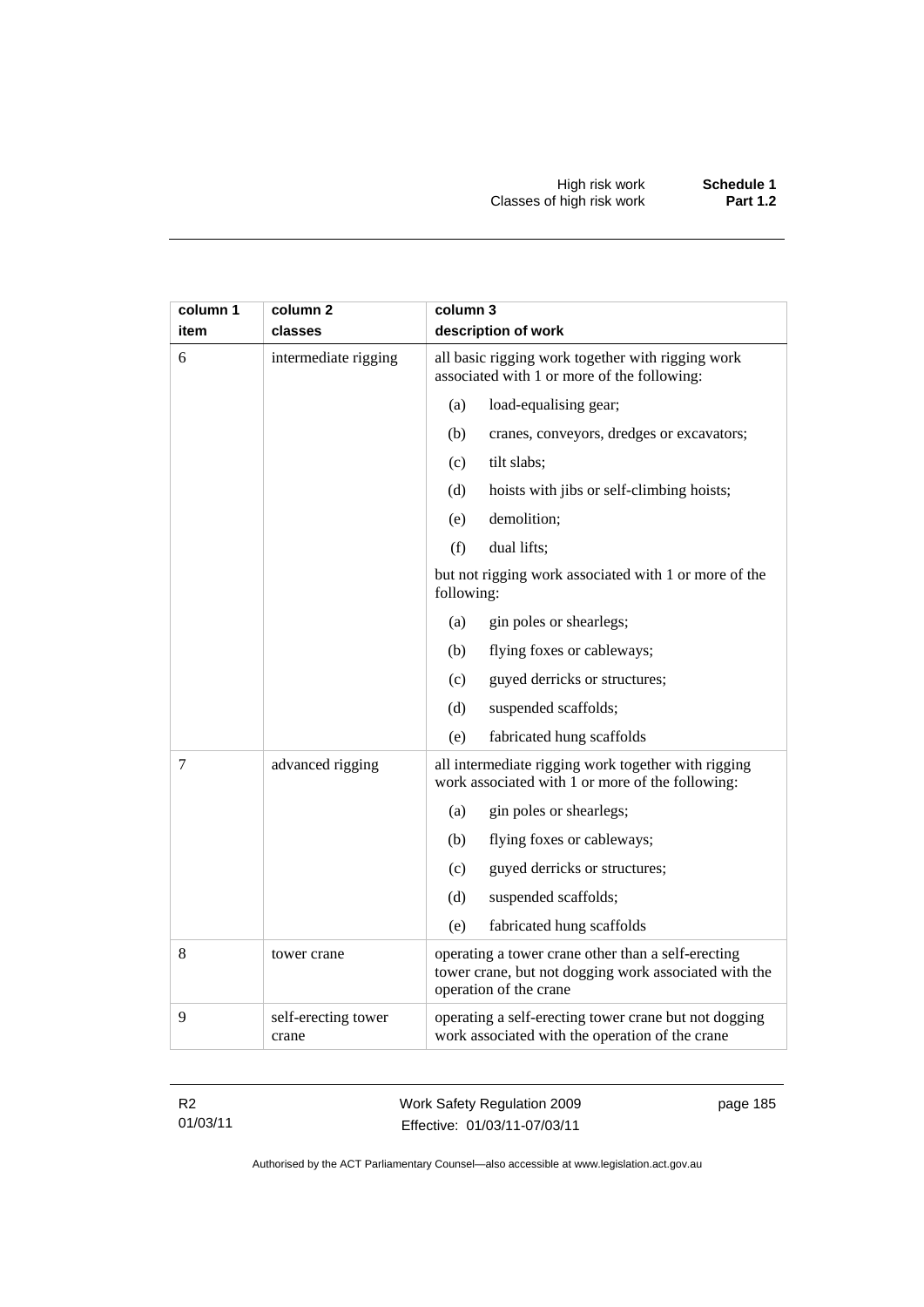**Schedule 1** High risk work **Part 1.2 Classes of high risk work** 

| column 1 | column <sub>2</sub>                                              | column 3                                                                                                                                     |
|----------|------------------------------------------------------------------|----------------------------------------------------------------------------------------------------------------------------------------------|
| item     | classes                                                          | description of work                                                                                                                          |
| 10       | derrick crane                                                    | operating a derrick crane but not dogging work<br>associated with the operation of the crane                                                 |
| 11       | portal boom crane                                                | operating a portal boom crane but not dogging work<br>associated with the operation of the crane                                             |
| 12       | bridge and gantry<br>crane                                       | operating a bridge crane or gantry crane but not<br>dogging work associated with the operation of the<br>crane                               |
| 13       | vehicle-loading crane                                            | operating a vehicle-loading crane but not dogging<br>work associated with the operation of the crane                                         |
| 14       | non-slewing mobile<br>crane                                      | operating a non-slewing mobile crane but not dogging<br>work associated with the operation of the crane                                      |
| 15       | slewing mobile crane<br>with a capacity of not<br>more than 20t  | operating a slewing mobile crane with a capacity of<br>not more than 20t but not dogging work associated<br>with the operation of the crane  |
| 16       | slewing mobile crane<br>with a capacity of not<br>more than 60t  | operating a slewing mobile crane with a capacity of<br>not more than 60t but not dogging work associated<br>with the operation of the crane  |
| 17       | slewing mobile crane<br>with a capacity of not<br>more than 100t | operating a slewing mobile crane with a capacity of<br>not more than 100t but not dogging work associated<br>with the operation of the crane |
| 18       | slewing mobile crane<br>with a capacity of over<br>100t          | operating a slewing mobile crane with a capacity of<br>over 100t but not dogging work associated with the<br>operation of the crane          |
| 19       | materials hoist                                                  | operating a materials hoist but not dogging work<br>associated with the operation of the hoist                                               |
| 20       | personnel and<br>materials hoist                                 | operating a materials hoist or personnel and materials<br>hoist but not dogging work associated with the<br>operation of the hoist           |
| 21       | boom-type elevating<br>work platform                             | operating a boom-type elevating work platform                                                                                                |
| 22       | vehicle-mounted<br>concrete-placing boom                         | operating a vehicle-mounted concrete-placing boom                                                                                            |

page 186 Work Safety Regulation 2009 Effective: 01/03/11-07/03/11

R2 01/03/11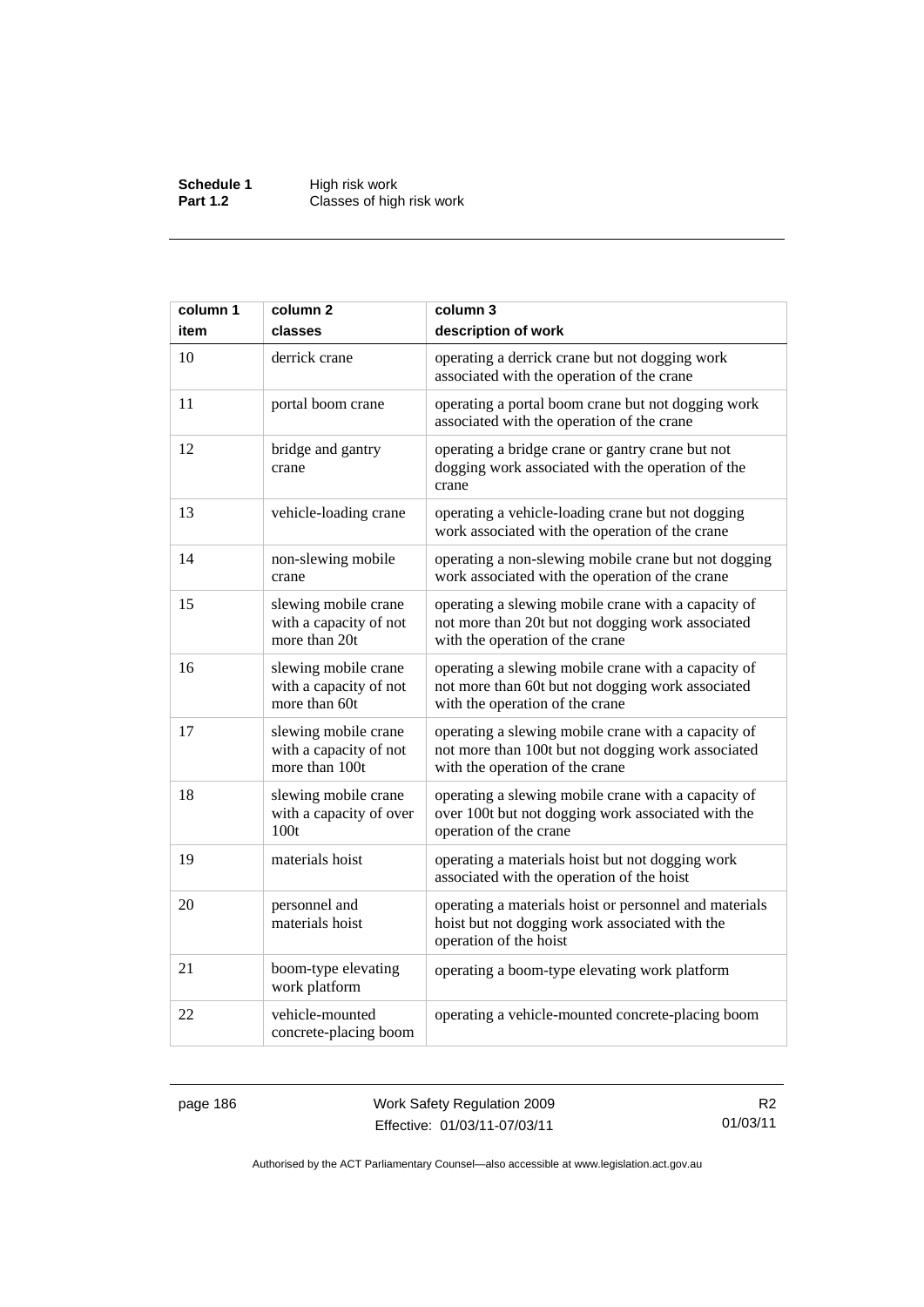| column 1<br>item | column <sub>2</sub><br>classes   | column 3<br>description of work                                                                      |  |
|------------------|----------------------------------|------------------------------------------------------------------------------------------------------|--|
| 23               | forklift truck                   | operating a forklift truck other than an order-picking<br>forklift truck                             |  |
| 24               | order-picking forklift<br>truck  | operating an order-picking forklift truck                                                            |  |
| 25               | basic boiler operation           | operating a boiler with the following features:                                                      |  |
|                  |                                  | a single fixed combustion air supply;<br>(a)                                                         |  |
|                  |                                  | (b)<br>a non-modulating single heat source;                                                          |  |
|                  |                                  | a fixed firing rate;<br>(c)                                                                          |  |
|                  |                                  | but not with any of the following features:                                                          |  |
|                  |                                  | a modulating combustion air supply;<br>(a)                                                           |  |
|                  |                                  | a modulating heat source;<br>(b)                                                                     |  |
|                  |                                  | a superheater;<br>(c)                                                                                |  |
|                  |                                  | (d)<br>an economiser;                                                                                |  |
|                  |                                  | multiple fuel types which may be fired<br>(e)<br>simultaneously                                      |  |
| 26               | intermediate boiler<br>operation | all basic boiler operations, together with operating a<br>boiler with any of the following features: |  |
|                  |                                  | a modulating combustion air supply;<br>(a)                                                           |  |
|                  |                                  | (b)<br>a modulating heat source;                                                                     |  |
|                  |                                  | (c)<br>a superheater;                                                                                |  |
|                  |                                  | (d)<br>an economiser;                                                                                |  |
|                  |                                  | but not with multiple fuel types which may be fired<br>simultaneously                                |  |

R2 01/03/11 Work Safety Regulation 2009 Effective: 01/03/11-07/03/11

page 187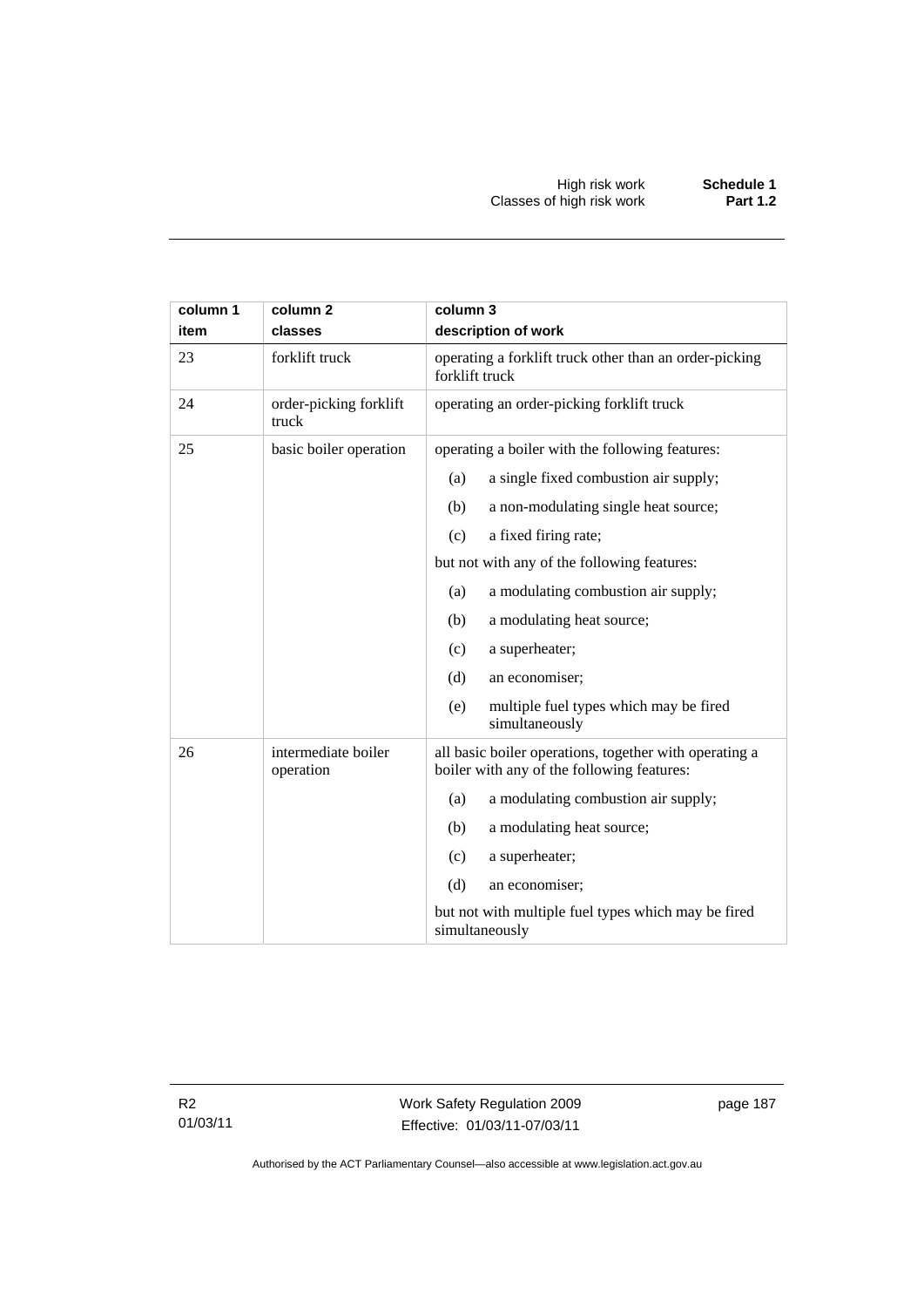**Schedule 1** High risk work **Part 1.2 Classes of high risk work** 

| column 1<br>item | column 2<br>classes           | column 3<br>description of work                                                                                                                                                                                                               |  |
|------------------|-------------------------------|-----------------------------------------------------------------------------------------------------------------------------------------------------------------------------------------------------------------------------------------------|--|
| 27               | advanced boiler<br>operation  | all intermediate boiler operations together with<br>operating a boiler with multiple fuel types which may<br>be fired simultaneously                                                                                                          |  |
|                  |                               | <b>Note</b><br>a boiler is not taken to be capable of being<br>fired by multiple fuel types simultaneously<br>only because it changes fuel types during<br>start sequences or is fired by different grades<br>of the same fuel simultaneously |  |
| 28               | turbine operation             | operating a turbine.                                                                                                                                                                                                                          |  |
| 29               | reciprocating steam<br>engine | operating a reciprocating steam engine.                                                                                                                                                                                                       |  |

page 188 Work Safety Regulation 2009 Effective: 01/03/11-07/03/11

R2 01/03/11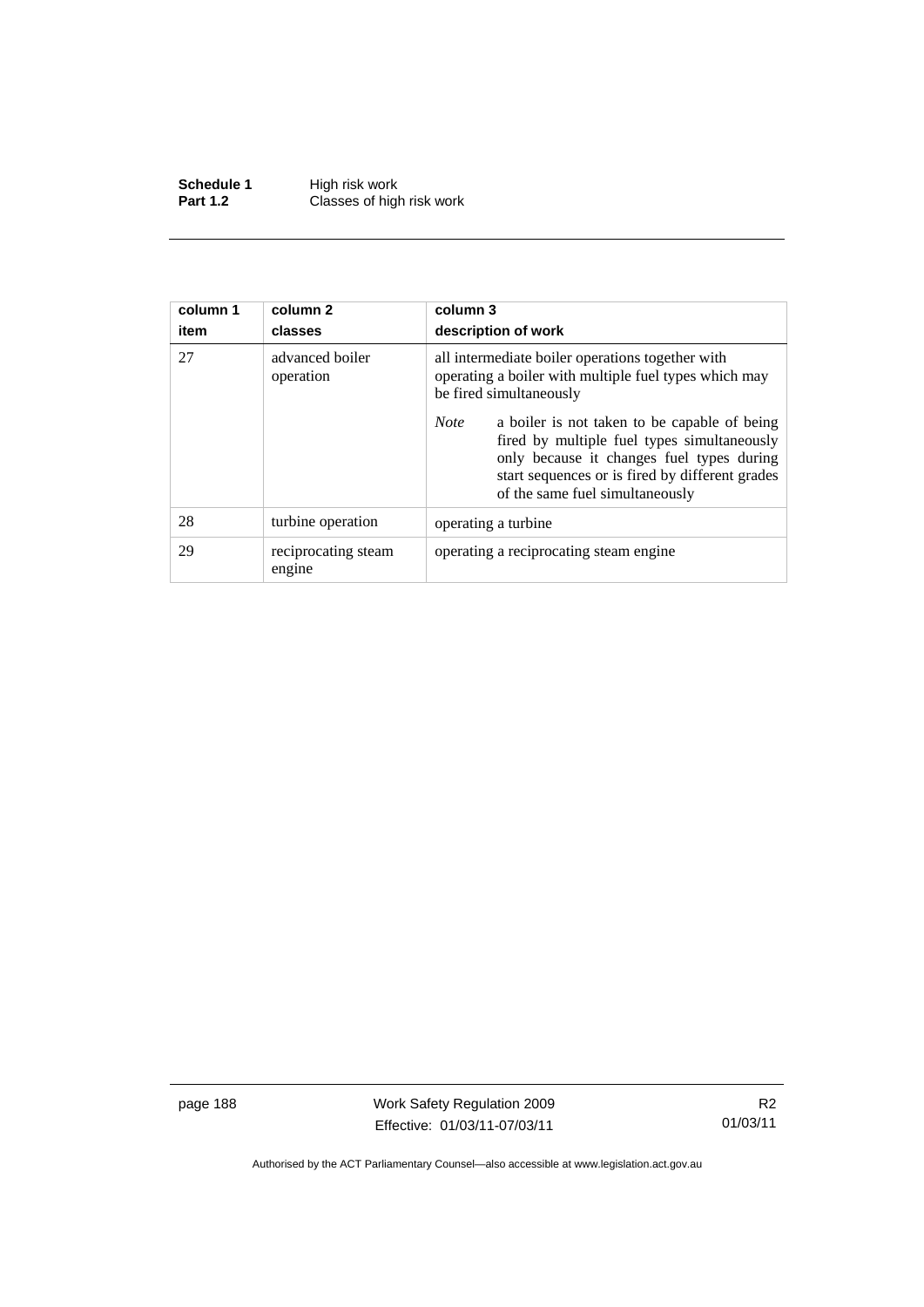## **Schedule 2 Corresponding laws**

(see s 119, def *corresponding law*)

*Occupational Health and Safety Act 2000* (NSW) *Occupational Health and Safety Regulation 2001* (NSW) *Occupational Health and Safety Act 2004* (Vic) *Occupational Health and Safety Regulations 2007* (Vic) *Workplace Health and Safety Act 1995* (Qld) *Workplace Health and Safety Regulation 2008* (Qld) *Occupational Health, Safety and Welfare Act 1986* (SA) *Occupational Health, Safety and Welfare Regulations 1995* (SA) *Occupational Safety and Health Act 1984* (WA) *Occupational Safety and Health Regulations 1996* (WA) *Workplace Health and Safety Act 1995* (Tas) *Workplace Health and Safety Regulations 1998* (Tas) *Workplace Health and Safety Act 2007* (NT) *Workplace Health and Safety Regulations* (NT)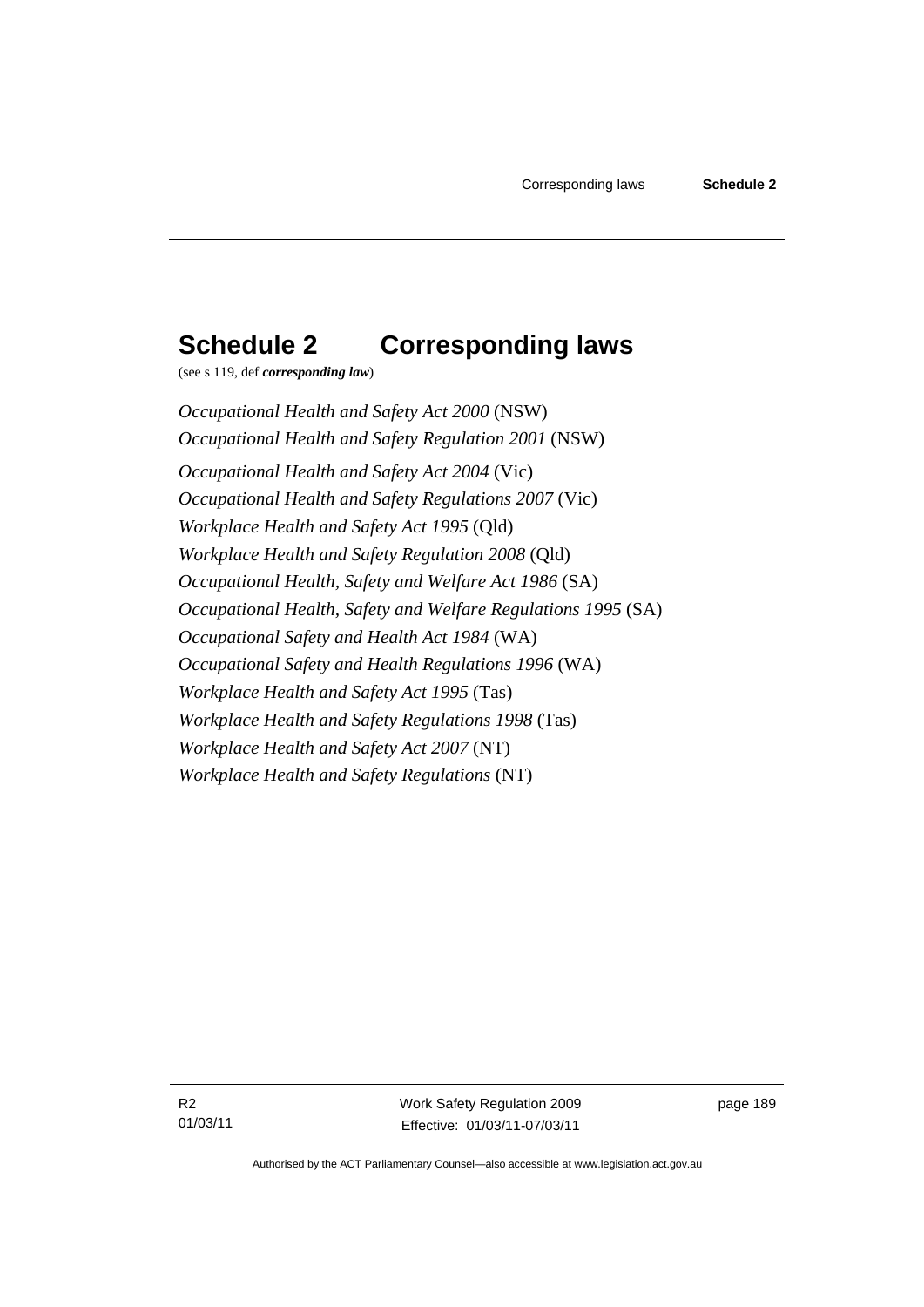**Schedule 3** Reviewable decisions<br>**Part 3.1** Reviewable decisions **Part 3.1** Reviewable decisions

# **Schedule 3 Reviewable decisions**

(see pt 11)

## **Part 3.1 Reviewable decisions**

| column 1<br>item | column <sub>2</sub><br>section | column 3<br>decision                                                                     | column 4<br>entity                                                                                                                                           | column 5<br>decision-<br>maker |
|------------------|--------------------------------|------------------------------------------------------------------------------------------|--------------------------------------------------------------------------------------------------------------------------------------------------------------|--------------------------------|
| 1                | Act, 55                        | direct employer<br>to arrange<br>election of work<br>safety committee                    | employer directed to<br>arrange election of work<br>safety committee                                                                                         | chief<br>executive             |
| $\overline{2}$   | Act, 55A                       | direct employers<br>in an industry to<br>arrange election<br>of work safety<br>committee | employers directed to<br>arrange election of work<br>safety committee                                                                                        | chief<br>executive             |
| 3                | Act, 57                        | decision made in<br>arbitration of<br>dispute                                            | person adversely affected<br>by decision made in<br>arbitration of dispute                                                                                   | chief<br>executive             |
| $\overline{4}$   | Act, 85                        | seize anything at<br>premises                                                            | person with a property<br>interest in seized thing<br>person conducting<br>business or<br>undertaking adversely<br>affected by the seizure                   | inspector                      |
| 5                | Act, 86                        | remove or restrict<br>access to seized<br>things                                         | person with a property<br>interest in seized thing<br>person conducting<br>business or<br>undertaking adversely<br>affected by the<br>removal or restriction | inspector                      |

page 190 Work Safety Regulation 2009 Effective: 01/03/11-07/03/11

R2 01/03/11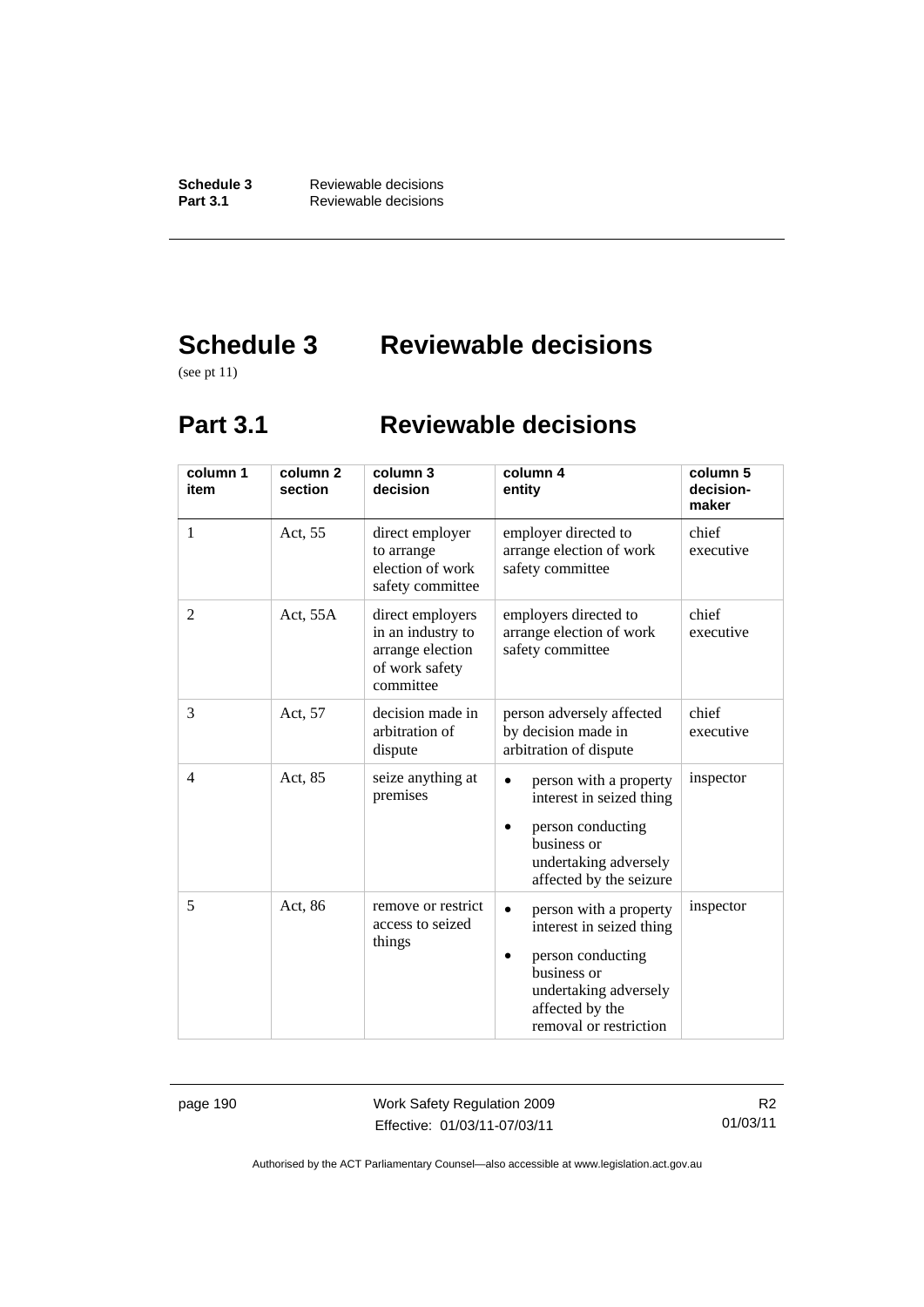Reviewable decisions **Schedule 3 Reviewable decisions** 

| column 1<br>item | column <sub>2</sub><br>section | column 3<br>decision                                                                   | column 4<br>entity                                                                                                                                            | column 5<br>decision-<br>maker |
|------------------|--------------------------------|----------------------------------------------------------------------------------------|---------------------------------------------------------------------------------------------------------------------------------------------------------------|--------------------------------|
| 6                | Act, 87                        | destroy or dispose<br>of seized thing or<br>require<br>destruction or<br>disposal      | person with a property<br>interest in seized thing<br>person conducting<br>business or<br>undertaking adversely<br>affected by the<br>destruction or disposal | inspector                      |
| 7                | Act, 96                        | seize data,<br>electronic<br>equipment or<br>storage device                            | person with a property<br>interest in seized thing<br>person conducting<br>business or<br>undertaking adversely<br>affected by the seizure                    | inspector                      |
| 8                | Act, 106                       | direct to dispose<br>of seized thing<br>that has been<br>forfeited to the<br>Territory | person with a property<br>interest in seized thing<br>person conducting<br>business or<br>undertaking adversely<br>affected by the<br>disposal                | chief<br>executive             |
| 9                | Act, 107                       | return seized<br>thing                                                                 | person with a property<br>interest in seized thing<br>person conducting<br>business or<br>undertaking adversely<br>affected by the return                     | chief<br>executive             |

R2 01/03/11 Work Safety Regulation 2009 Effective: 01/03/11-07/03/11

page 191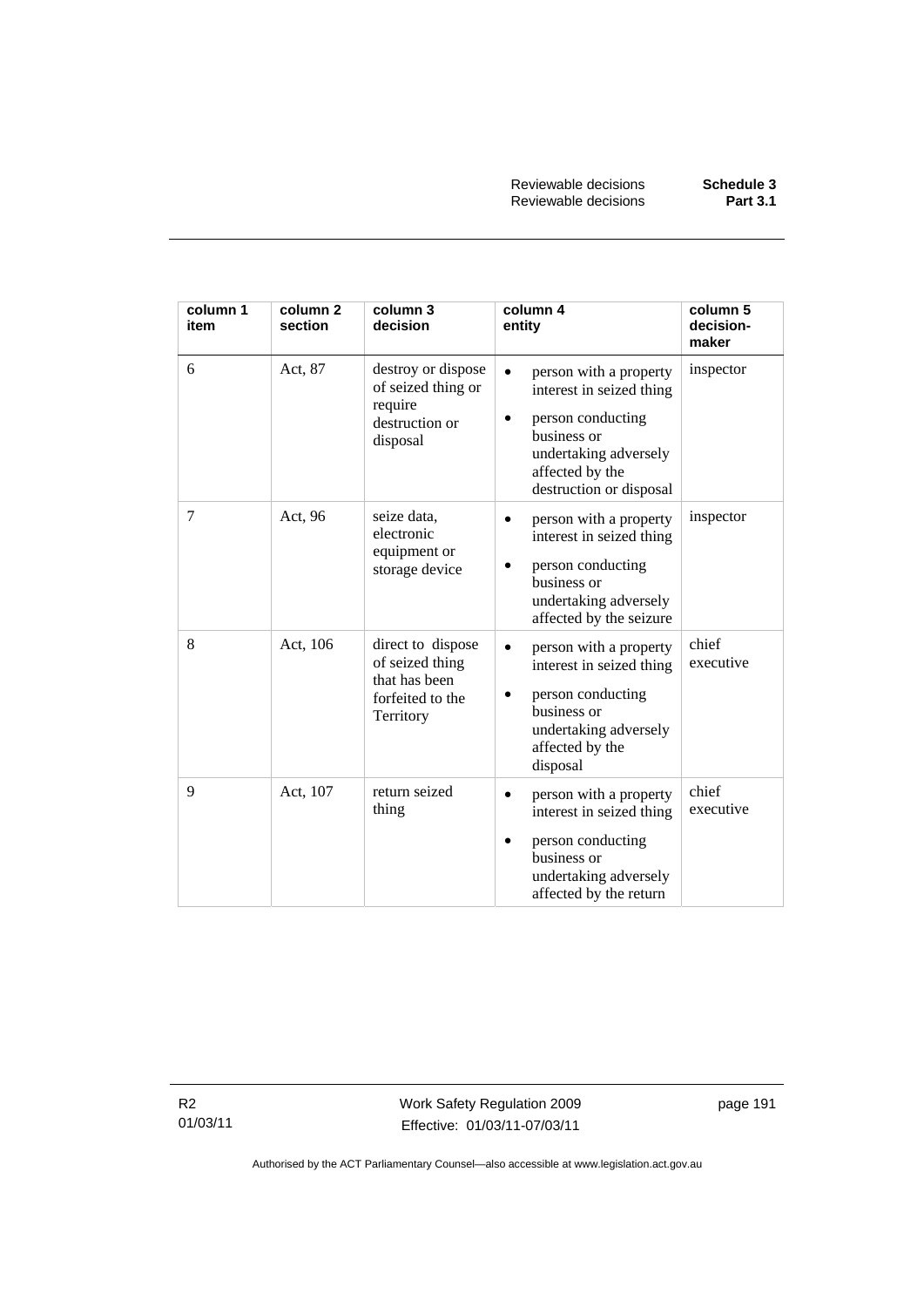| Schedule 3      | Reviewable decisions |
|-----------------|----------------------|
| <b>Part 3.1</b> | Reviewable decisions |

| column 1<br>item | column <sub>2</sub><br>section | column 3<br>decision                                        | column 4<br>entity                                                                                                                                         | column 5<br>decision-<br>maker |
|------------------|--------------------------------|-------------------------------------------------------------|------------------------------------------------------------------------------------------------------------------------------------------------------------|--------------------------------|
| 10               | Act, 126                       | end compliance<br>agreement                                 | relevant responsible<br>person for the<br>compliance agreement<br>person conducting<br>business or<br>undertaking adversely<br>affected by the<br>decision | inspector                      |
| 11               | Act, 131                       | give an<br>improvement<br>notice                            | relevant responsible<br>person for the<br>improvement notice<br>person conducting<br>business or<br>undertaking adversely<br>affected by the<br>decision   | inspector                      |
| 12               | Act, 134                       | extend<br>compliance<br>period for<br>improvement<br>notice | relevant responsible<br>person for the<br>improvement notice<br>person conducting<br>business or<br>undertaking adversely<br>affected by the<br>decision   | inspector                      |

page 192 Work Safety Regulation 2009 Effective: 01/03/11-07/03/11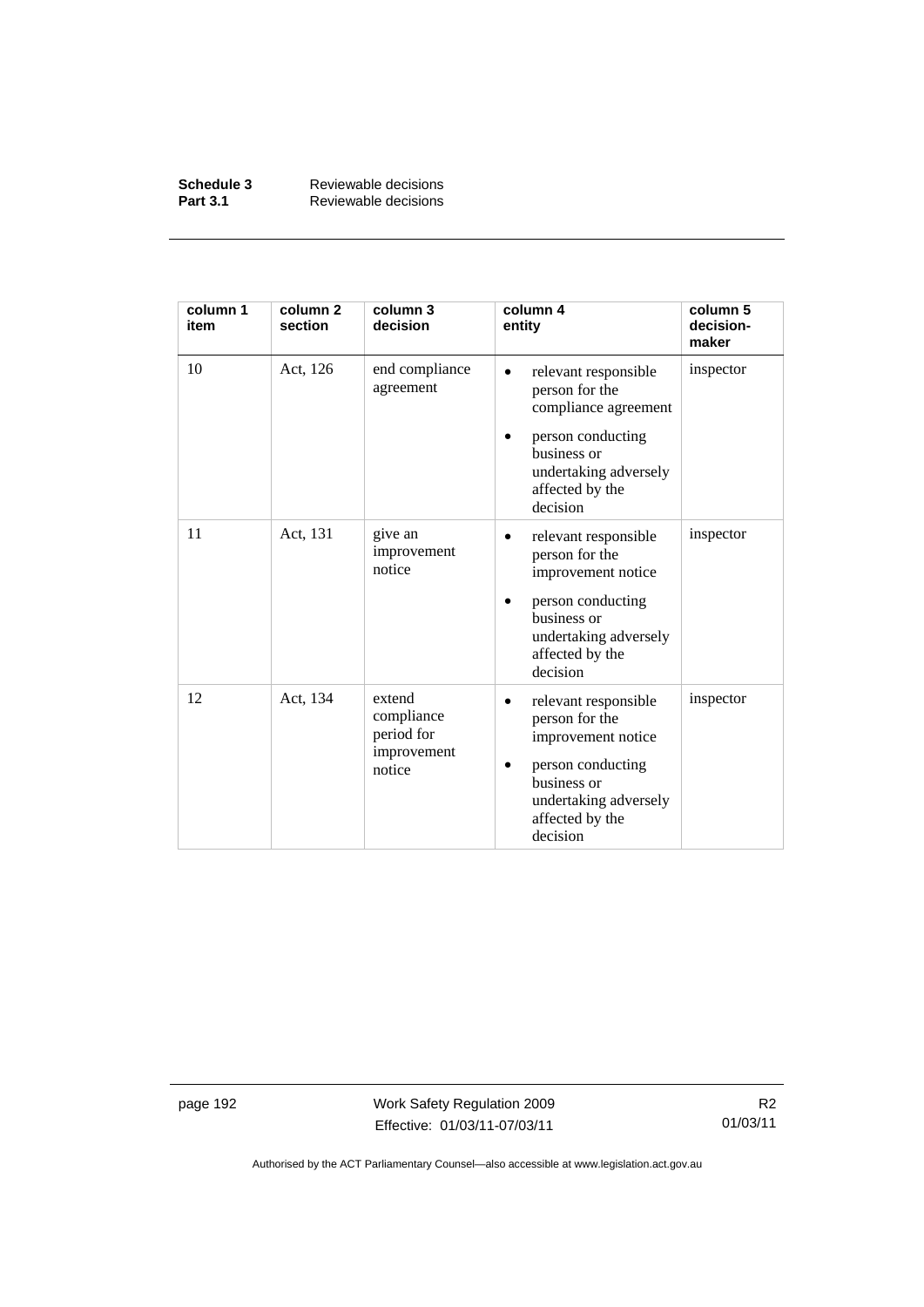| column 1<br>item | column <sub>2</sub><br>section | column 3<br>decision            | column 4<br>entity                                                                                                                                                                                     | column 5<br>decision-<br>maker |
|------------------|--------------------------------|---------------------------------|--------------------------------------------------------------------------------------------------------------------------------------------------------------------------------------------------------|--------------------------------|
| 13               | Act, 137                       | revoke<br>improvement<br>notice | if there is a work<br>$\bullet$<br>safety representative<br>for a worker adversely<br>affected by the<br>decision-the work<br>safety representative                                                    | inspector                      |
|                  |                                |                                 | if there is a work<br>$\bullet$<br>safety committee for a<br>worker adversely<br>affected by the<br>decision-the work<br>safety committee                                                              |                                |
|                  |                                |                                 | if there is no work<br>$\bullet$<br>safety representative<br>or work safety<br>committee for a<br>worker adversely<br>affected by the<br>decision-the workers<br>adversely affected by<br>the decision |                                |
|                  |                                |                                 | relevant responsible<br>٠<br>person for the<br>improvement notice                                                                                                                                      |                                |
|                  |                                |                                 | person conducting<br>$\bullet$<br>business or<br>undertaking adversely<br>affected by the<br>decision                                                                                                  |                                |

R2 01/03/11 Work Safety Regulation 2009 Effective: 01/03/11-07/03/11

page 193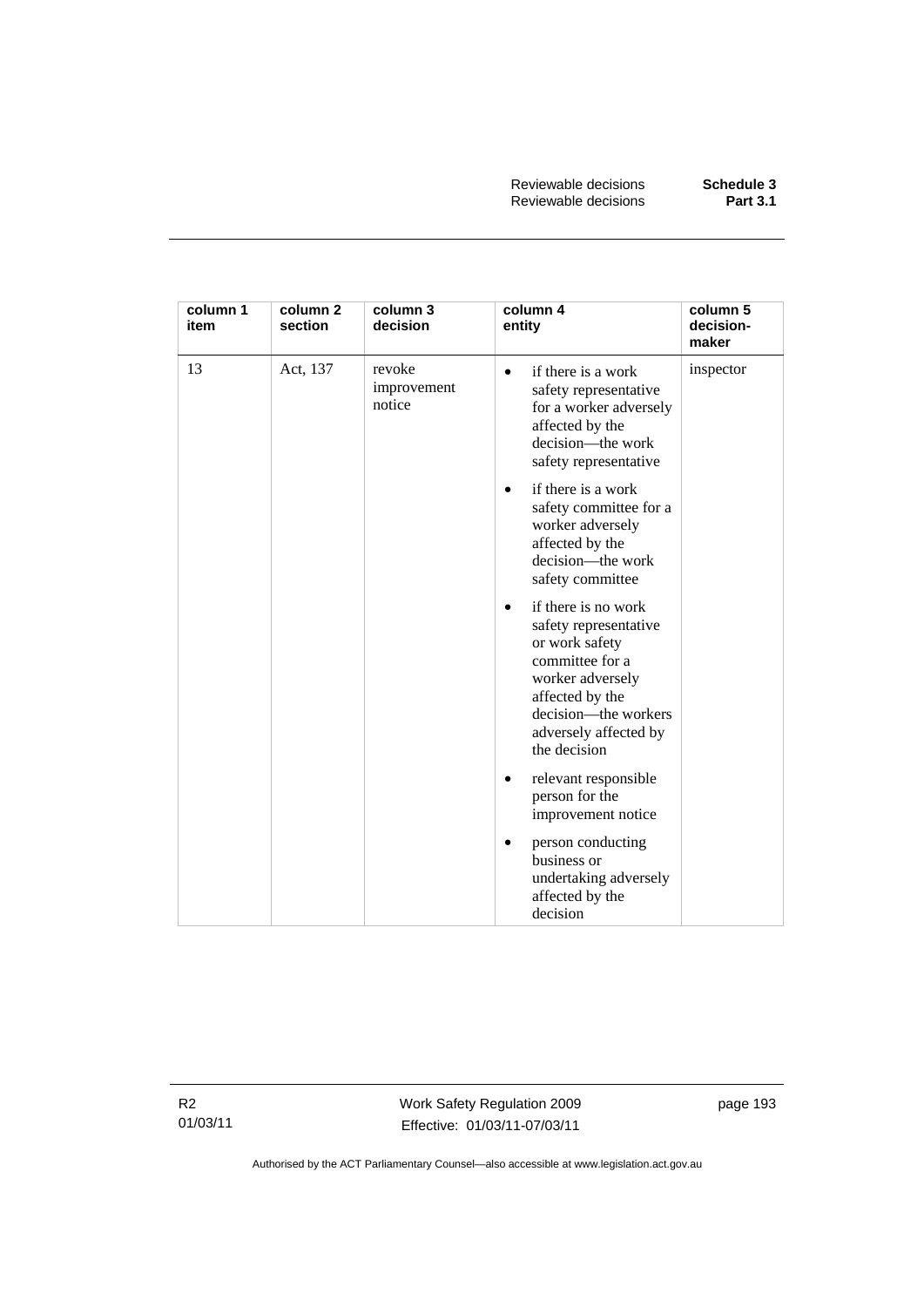| Schedule 3      | Reviewable decisions |
|-----------------|----------------------|
| <b>Part 3.1</b> | Reviewable decisions |

| column 1<br>item | column <sub>2</sub><br>section | column 3<br>decision                                                                                                              | column 4<br>entity                                                                                                                                                         | column 5<br>decision-<br>maker |
|------------------|--------------------------------|-----------------------------------------------------------------------------------------------------------------------------------|----------------------------------------------------------------------------------------------------------------------------------------------------------------------------|--------------------------------|
| 14               | Act, 140                       | give prohibition<br>notice                                                                                                        | relevant responsible<br>person for the<br>prohibition notice<br>person conducting<br>business or<br>undertaking adversely<br>affected by the<br>decision                   | inspector                      |
| 15               | Act, 143                       | extend stated<br>period for<br>prohibition notice                                                                                 | relevant responsible<br>٠<br>person for the<br>prohibition notice<br>person conducting<br>business or<br>undertaking adversely<br>affected by the<br>decision              | inspector                      |
| 16               | Act, 147 (2)                   | reinspect<br>situation or<br>circumstances<br>causing<br>prohibition notice<br>to be issued                                       | relevant responsible<br>person for the prohibition<br>notice                                                                                                               | chief<br>executive             |
| 17               | Act, $147(3)$                  | reinspect situation<br>or circumstances<br>causing<br>prohibition notice<br>to be issued if<br>related to vehicle<br>or equipment | person with a property<br>$\bullet$<br>interest in the vehicle<br>or equipment<br>person conducting<br>business or<br>undertaking adversely<br>affected by the<br>decision | inspector                      |

page 194 Work Safety Regulation 2009 Effective: 01/03/11-07/03/11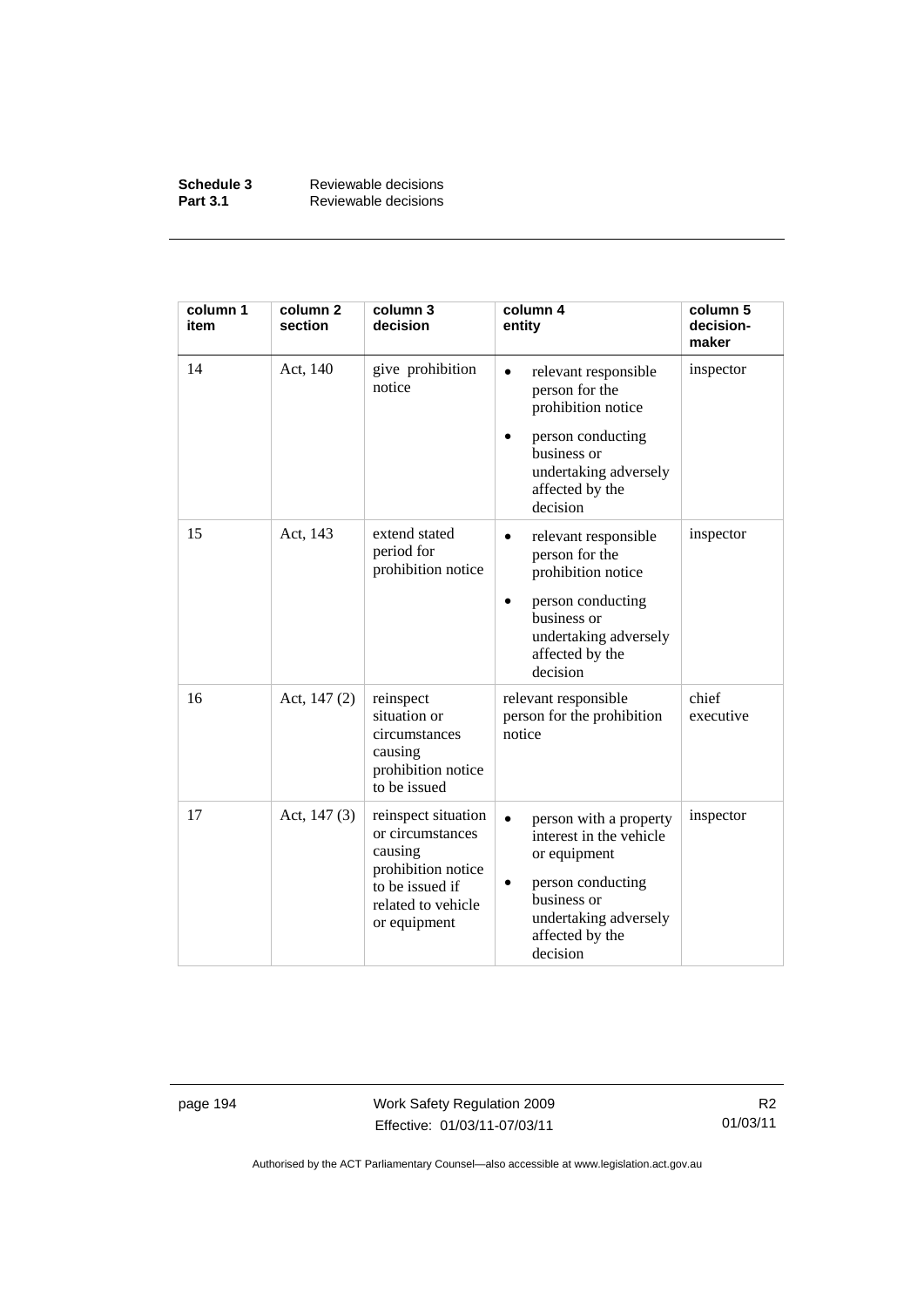| column 1<br>item | column 2<br>section | column 3<br>decision                            | column 4<br>entity                                                                                                                                                                        | column 5<br>decision-<br>maker |
|------------------|---------------------|-------------------------------------------------|-------------------------------------------------------------------------------------------------------------------------------------------------------------------------------------------|--------------------------------|
| 18               | Act, 148            | revoke<br>prohibition notice                    | if there is a work<br>$\bullet$<br>safety representative<br>for a worker adversely<br>affected by the<br>decision-the work<br>safety representative                                       | inspector                      |
|                  |                     |                                                 | if there is a work<br>safety committee for a<br>worker adversely<br>affected by the<br>decision-the work<br>safety committee                                                              |                                |
|                  |                     |                                                 | if there is no work<br>safety representative<br>or work safety<br>committee for a<br>worker adversely<br>affected by the<br>decision-the workers<br>adversely affected by<br>the decision |                                |
|                  |                     |                                                 | relevant responsible<br>$\bullet$<br>person for the<br>prohibition notice                                                                                                                 |                                |
|                  |                     |                                                 | person conducting<br>business or<br>undertaking adversely<br>affected by the<br>decision                                                                                                  |                                |
| 19               | Act, 154            | alleged<br>contravention of<br>provision of Act | person alleged to have<br>contravened provision of<br>Act                                                                                                                                 | chief<br>executive             |
| 20               | Act, 155            | accept safety<br>undertaking                    | relevant person for<br>enforceable undertaking                                                                                                                                            | chief<br>executive             |

R2 01/03/11 Work Safety Regulation 2009 Effective: 01/03/11-07/03/11

page 195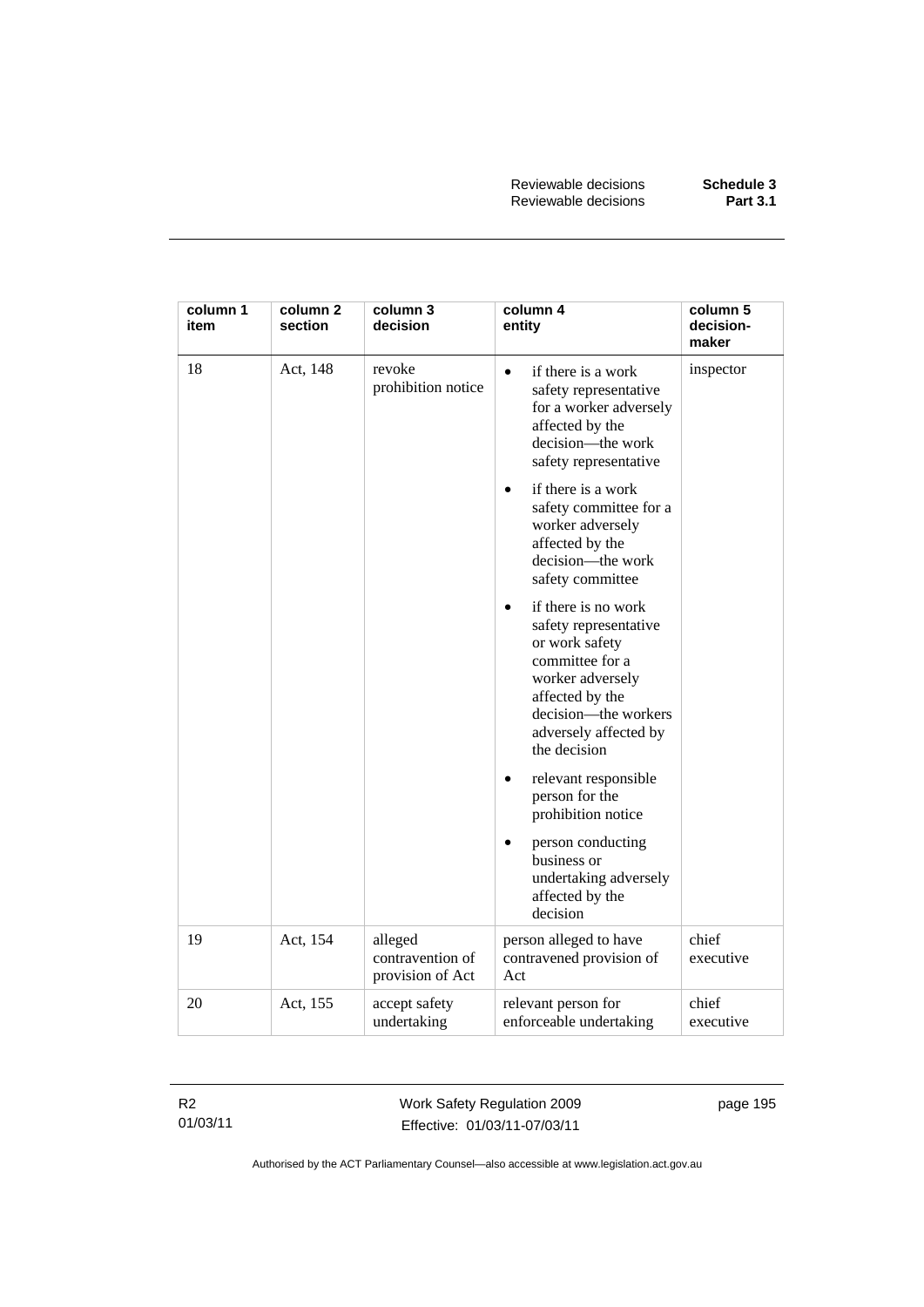| Schedule 3      | Reviewable decisions |
|-----------------|----------------------|
| <b>Part 3.1</b> | Reviewable decisions |

| column 1<br>item | column 2<br>section | column 3<br>decision                                                                                                                                                                                                      | column 4<br>entity                              | column 5<br>decision-<br>maker |
|------------------|---------------------|---------------------------------------------------------------------------------------------------------------------------------------------------------------------------------------------------------------------------|-------------------------------------------------|--------------------------------|
| 21               | Act, 156            | agree to withdraw<br>or amend<br>enforceable<br>undertaking                                                                                                                                                               | relevant person for<br>enforceable undertaking  | chief<br>executive             |
| 22               | Act, 157            | end enforceable<br>undertaking                                                                                                                                                                                            | relevant person for<br>enforceable undertaking  | chief<br>executive             |
| 23               | Act, 166            | finding that<br>person in control<br>of public sector<br>workplace has<br>failed to comply<br>with a<br>compliance<br>agreement, an<br>enforceable<br>undertaking, an<br>improvement<br>notice or a<br>prohibition notice | person in control of public<br>sector workplace | chief<br>executive             |

page 196 Work Safety Regulation 2009 Effective: 01/03/11-07/03/11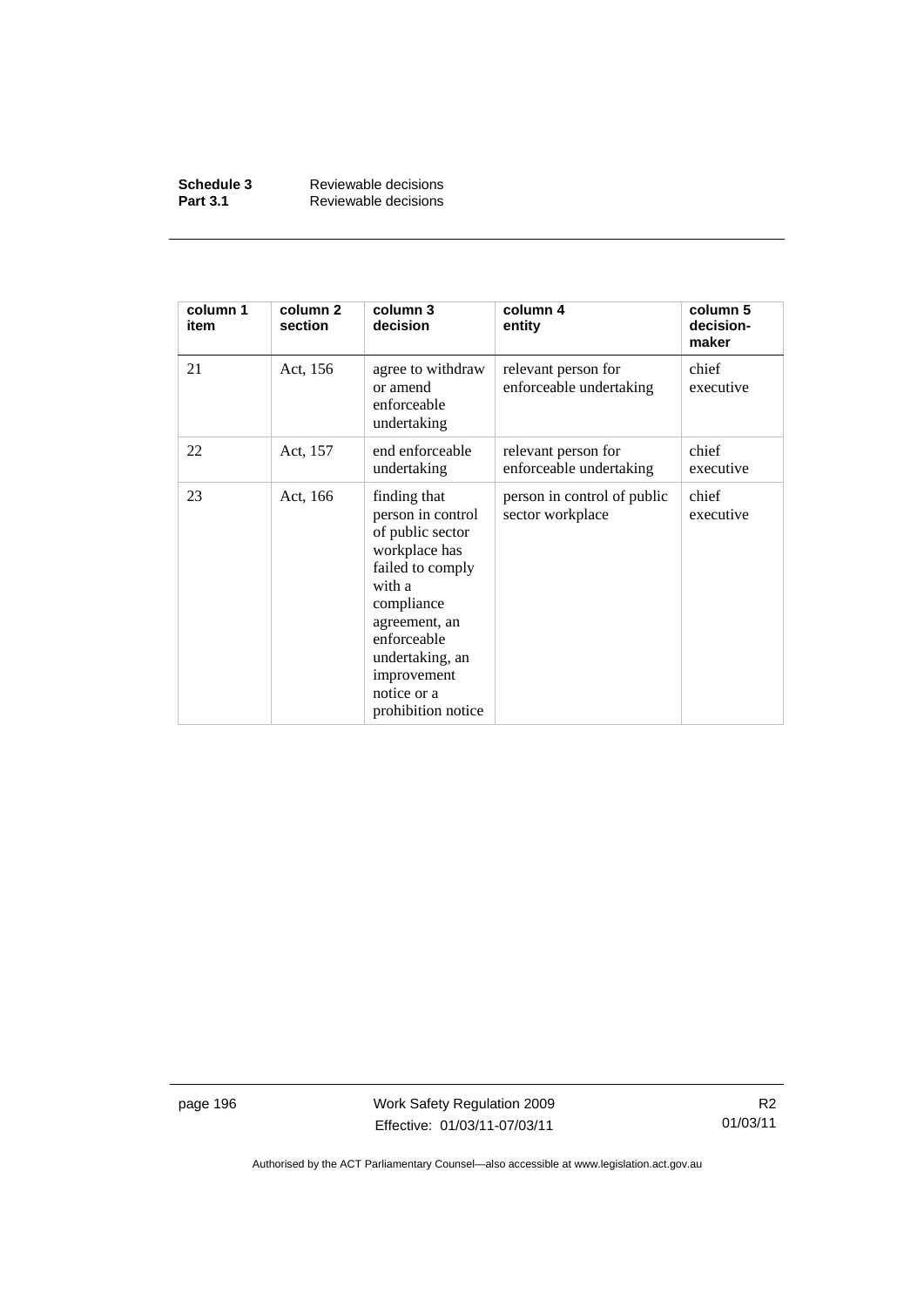Reviewable decisions **Schedule 3 Reviewable decisions** 

| column 1<br>item | column <sub>2</sub><br>section | column 3<br>decision                                                                                                                                                                    | column 4<br>entity                                                                                                                                                                                                                                                                                                                                                                                                                                                  | column 5<br>decision-<br>maker |
|------------------|--------------------------------|-----------------------------------------------------------------------------------------------------------------------------------------------------------------------------------------|---------------------------------------------------------------------------------------------------------------------------------------------------------------------------------------------------------------------------------------------------------------------------------------------------------------------------------------------------------------------------------------------------------------------------------------------------------------------|--------------------------------|
| 24               | Act, 168                       | finding that<br>person in control<br>of public sector<br>workplace has not<br>failed to comply<br>with safety duty<br>and no further<br>action will be<br>taken                         | if there is a work<br>safety representative<br>for a worker adversely<br>affected by the<br>decision—the work<br>safety representative<br>if there is a work<br>safety committee for a<br>worker adversely<br>affected by the<br>decision—the work<br>safety committee<br>if there is no work<br>safety representative<br>or work safety<br>committee for a<br>worker adversely<br>affected by the<br>decision—the workers<br>adversely affected by<br>the decision | chief<br>executive             |
| 25               | Act, 169                       | finding that<br>person in control<br>of public sector<br>workplace has<br>failed to comply<br>with safety duty<br>and appropriate<br>steps have been<br>taken to address<br>the failure | responsible chief executive                                                                                                                                                                                                                                                                                                                                                                                                                                         | chief<br>executive             |

R2 01/03/11 Work Safety Regulation 2009 Effective: 01/03/11-07/03/11

page 197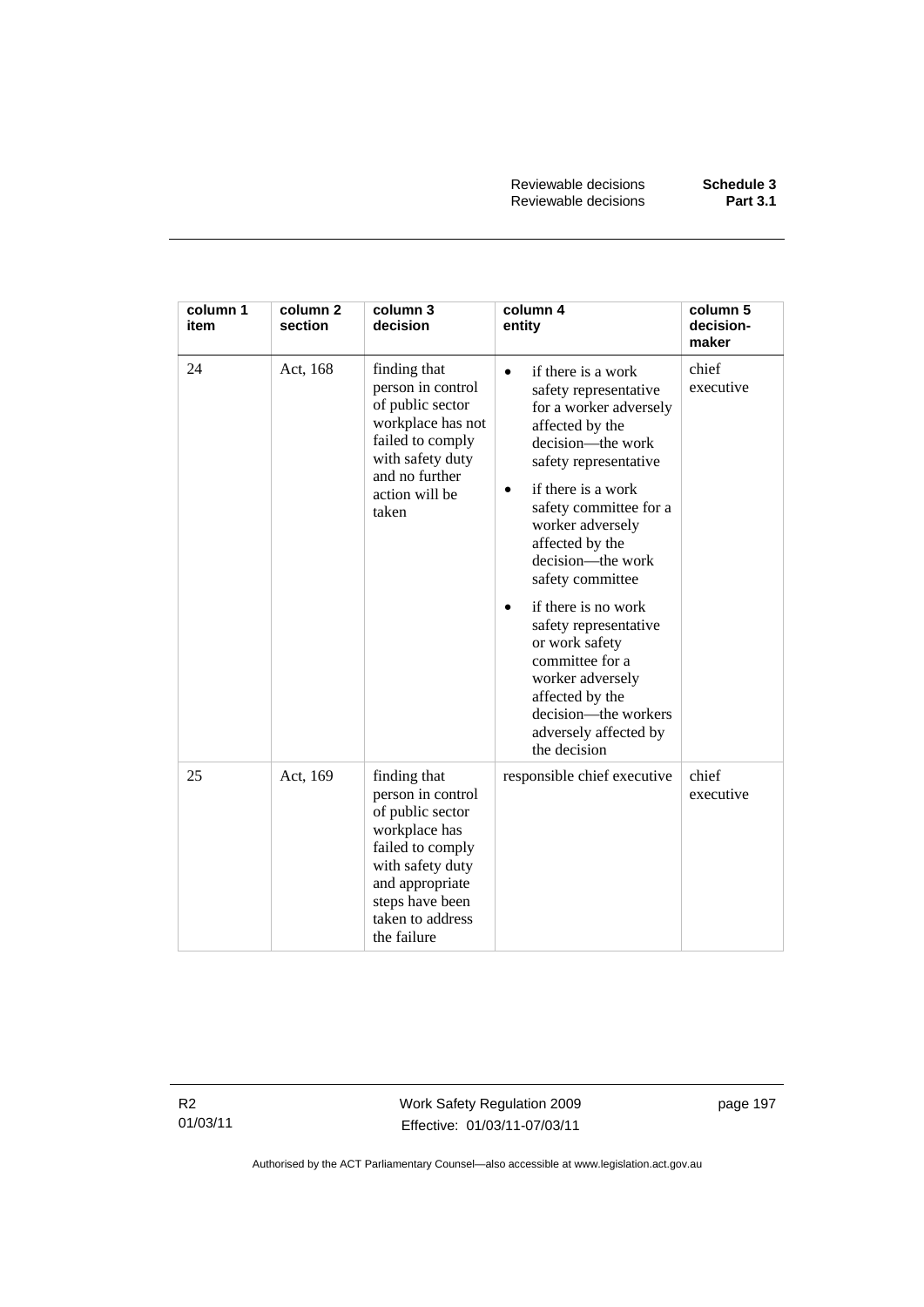| Schedule 3      | Reviewable decisions |
|-----------------|----------------------|
| <b>Part 3.1</b> | Reviewable decisions |

| column 1<br>item | column <sub>2</sub><br>section | column 3<br>decision                                                                                                                                                                           | column 4<br>entity                                                     | column 5<br>decision-<br>maker |
|------------------|--------------------------------|------------------------------------------------------------------------------------------------------------------------------------------------------------------------------------------------|------------------------------------------------------------------------|--------------------------------|
| 26               | Act, 170                       | finding that<br>person in control<br>of public sector<br>workplace has<br>failed to comply<br>with safety duty<br>and appropriate<br>steps have not<br>been taken to<br>address the<br>failure | responsible chief executive                                            | chief<br>executive             |
| 27               | 38                             | disqualify work<br>safety<br>representative                                                                                                                                                    | person adversely affected<br>by decision to disqualify                 | chief<br>executive             |
| 28               | 39                             | revoke<br>disqualification of<br>work safety<br>representative                                                                                                                                 | person adversely affected<br>by decision to revoke<br>disqualification | chief<br>executive             |
| 29               | 65                             | disqualify work<br>authorised<br>representative                                                                                                                                                | person adversely affected<br>by decision to disqualify                 | chief<br>executive             |
| 30               | 66                             | revoke<br>disqualification of<br>work authorised<br>representative                                                                                                                             | person adversely affected<br>by decision to revoke<br>disqualification | chief<br>executive             |
| 31               | 123(1)(b)                      | refuse to issue<br>licence                                                                                                                                                                     | applicant for licence                                                  | chief<br>executive             |
| 32               | $129(1)$ (b)                   | refuse to renew<br>licence                                                                                                                                                                     | applicant for renewal                                                  | chief<br>executive             |
| 33               | 131(1)(b)                      | refuse to vary<br>licence                                                                                                                                                                      | applicant for variation                                                | chief<br>executive             |
| 34               | 133(4)(b)                      | refuse to replace<br>licence                                                                                                                                                                   | applicant for replacement                                              | chief<br>executive             |

page 198 Work Safety Regulation 2009 Effective: 01/03/11-07/03/11

R2 01/03/11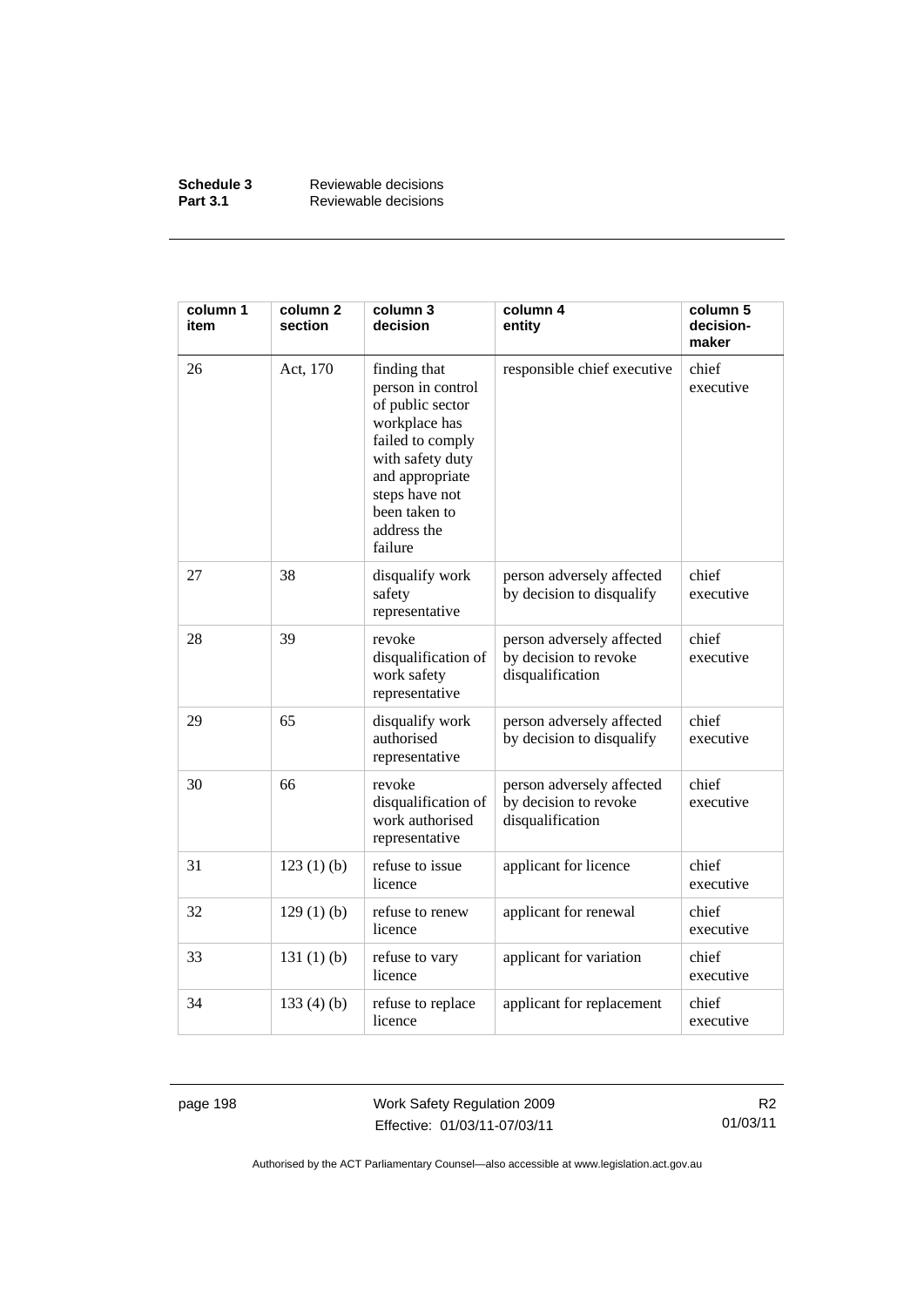| column 1<br>item | column <sub>2</sub><br>section | column 3<br>decision                                                                             | column 4<br>entity                | column 5<br>decision-<br>maker |
|------------------|--------------------------------|--------------------------------------------------------------------------------------------------|-----------------------------------|--------------------------------|
| 35               | 135(1)                         | licence<br>cancellation                                                                          | licensee                          | chief<br>executive             |
| 36               | 137(1)                         | licence<br>cancellation                                                                          | licensee                          | chief<br>executive             |
| 37               | 138(1)                         | licence<br>suspension                                                                            | licensee                          | chief<br>executive             |
| 38               | 139(1)                         | licence<br>suspension                                                                            | licensee                          | chief<br>executive             |
| 39               | 140(4)                         | confirm licence<br>suspension<br>extend licence<br>suspension<br>confirm licence<br>cancellation | licensee                          | chief<br>executive             |
| 40               | 157                            | refusal to grant<br>exemption                                                                    | applicant for exemption           | chief<br>executive             |
| 41               | 158                            | grant exemption<br>on conditions                                                                 | applicant for exemption           | chief<br>executive             |
| 42               | 177                            | refuse to issue<br>card                                                                          | applicant for card                | chief<br>executive             |
| 43               | 180                            | refuse to replace<br>card                                                                        | applicant for replacement<br>card | chief<br>executive             |
| 44               | 182                            | cancel card                                                                                      | cardholder of cancelled<br>card   | chief<br>executive             |

R2 01/03/11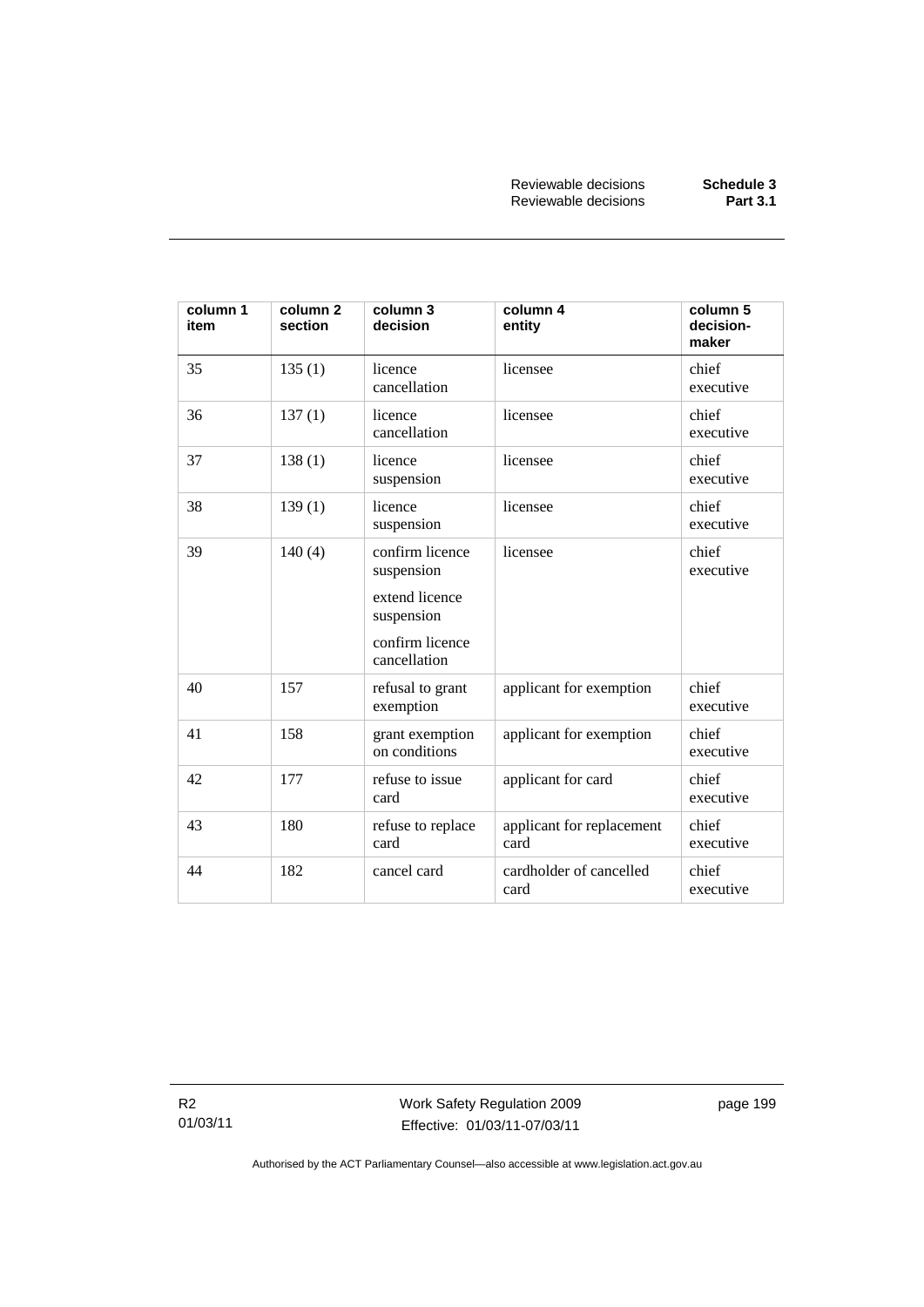## **Part 3.2 Internal review of decisions**

| column 1<br>item | column <sub>2</sub><br>section | column 3<br>decision                                                                                                  | column 4<br>decision-maker |
|------------------|--------------------------------|-----------------------------------------------------------------------------------------------------------------------|----------------------------|
| 1                | Act, 85                        | seize anything at premises                                                                                            | inspector                  |
| $\overline{2}$   | Act, 86                        | remove or restrict access to seized thing                                                                             | inspector                  |
| 3                | Act, 87                        | destroy or dispose of seized thing or<br>require destruction or disposal                                              | inspector                  |
| 4                | Act, 96                        | seize data, electronic equipment or<br>storage device                                                                 | inspector                  |
| 5                | Act, 126                       | end compliance agreement                                                                                              | inspector                  |
| 6                | Act, 134                       | extend compliance period for<br>improvement notice                                                                    | inspector                  |
| 7                | Act, 137                       | revoke improvement notice                                                                                             | inspector                  |
| 8                | Act, 143                       | extend stated period for prohibition notice                                                                           | inspector                  |
| 9                | Act, $147(3)$                  | reinspect situation or circumstances<br>causing prohibition notice to be issued if<br>related to vehicle or equipment | inspector                  |
| 10               | Act, 148                       | revoke prohibition notice                                                                                             | inspector                  |

page 200 Work Safety Regulation 2009 Effective: 01/03/11-07/03/11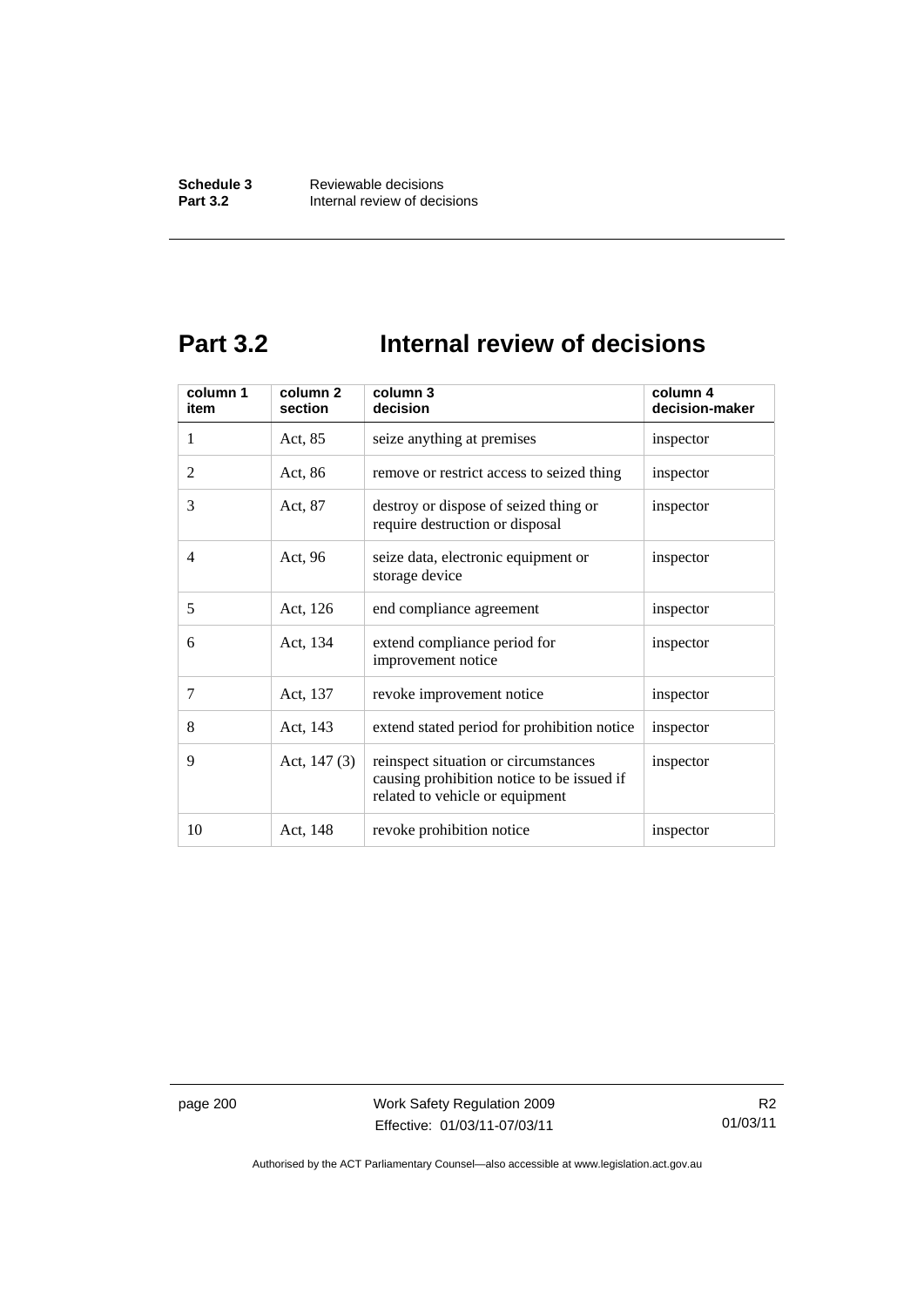# **Dictionary**

(see s 3)

| Note 1 | The Legislation Act contains definitions and other provisions relevant to |
|--------|---------------------------------------------------------------------------|
|        | this regulation.                                                          |

*Note 2* For example, the Legislation Act, dict, pt 1, defines the following terms:

• Act

- chief executive (see s 163)
- exercise
- found guilty
- in relation to
- may (see  $s$  146)
- must (see s  $146$ )
- notifiable instrument (see s 10)
- penalty unit (see s 133)
- person
- **State**
- statutory declaration
- under
- working day
- year.
- *Note 3* Terms used in this regulation have the same meaning that they have in the *Work* S*afety Act 2008* (see Legislation Act, s 148). For example, the following terms are defined in the *Work* S*afety Act 2008*, dictionary:
	- authorised representative (see s 61)
	- business or undertaking (see s 11)
	- commissioner
	- council
	- dangerous occurrence (see s 37)
	- employer (see s 10)
	- hazard
	- inspector

Work Safety Regulation 2009 Effective: 01/03/11-07/03/11

page 201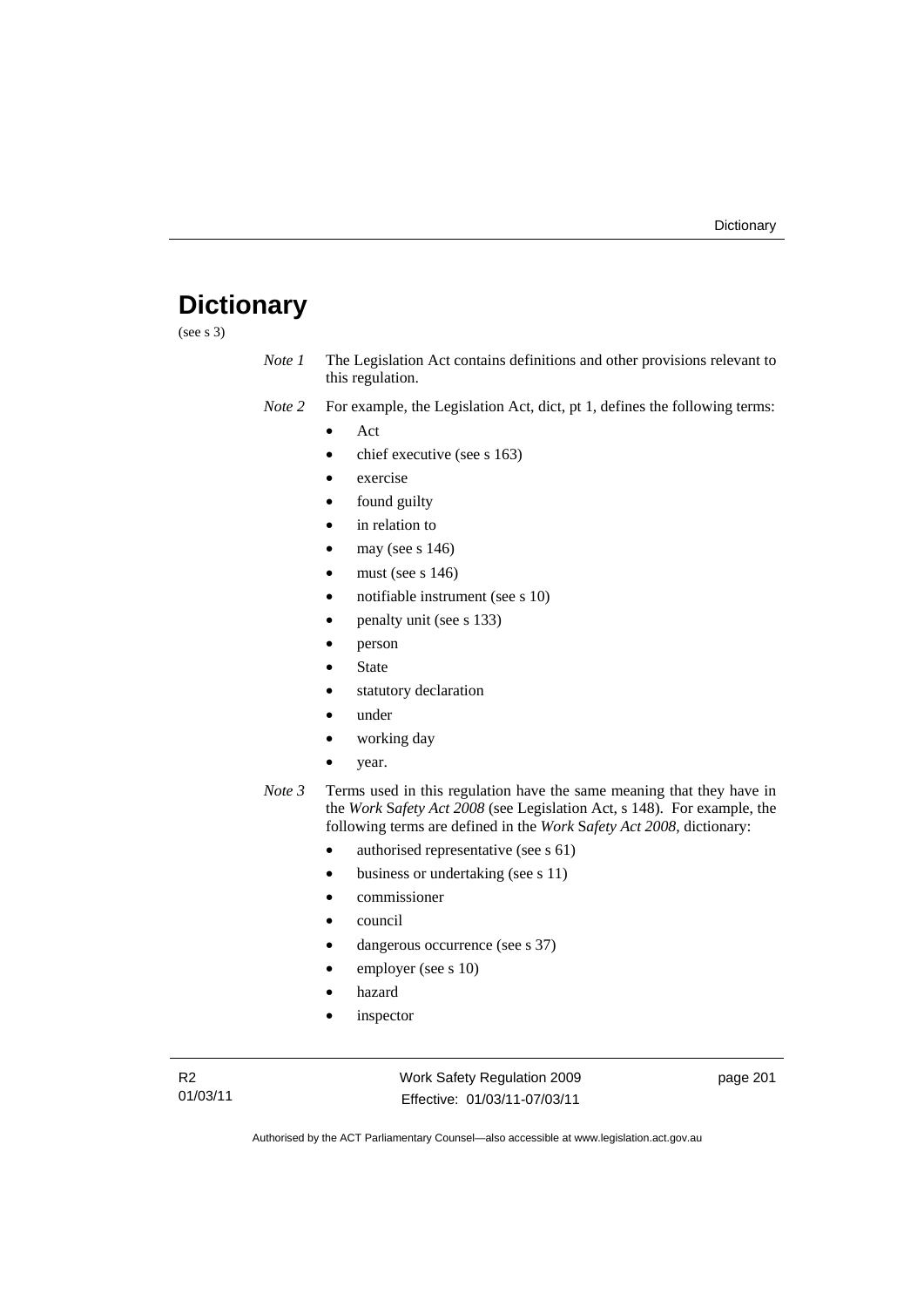#### **Dictionary**

- manages risk (see s 14)
- person in control (see s 13)
- plant
- premises
- reasonably practicable steps (see s 15)
- registered organisation
- $risk$  (see s  $8)$
- substance
- worker (see s 9)
- worker consultation unit (see s 46)
- workplace (see s 12)
- work safety (see s 7)
- work safety committee
- work safety representative.

*anchorage*, for division 7.3 (Prevention of falls)—see section 73 .

*approved refresher training course*—see section 41.

*approved training course*—see section 40.

*AQF*—see *Australian qualifications framework*.

*AQTF*—see *Australian quality training framework*.

*atmospheric contaminant*, for division 7.8 (Confined spaces)—see section 95.

*Australian qualifications framework* (or *AQF*)—

- (a) for part 8 (Licensing high risk work)—see section 119; and
- (b) for part 9 (Construction induction training)—see section 166.

*Australian quality training framework* (or *AQTF*)—

- (a) for part 8 (Licensing high risk work)—see section 119; and
- (b) for part 9 (Construction induction training)—see section 166.

*boiler*, for schedule 1 (High risk work)—see schedule 1, section 1.1.

R2 01/03/11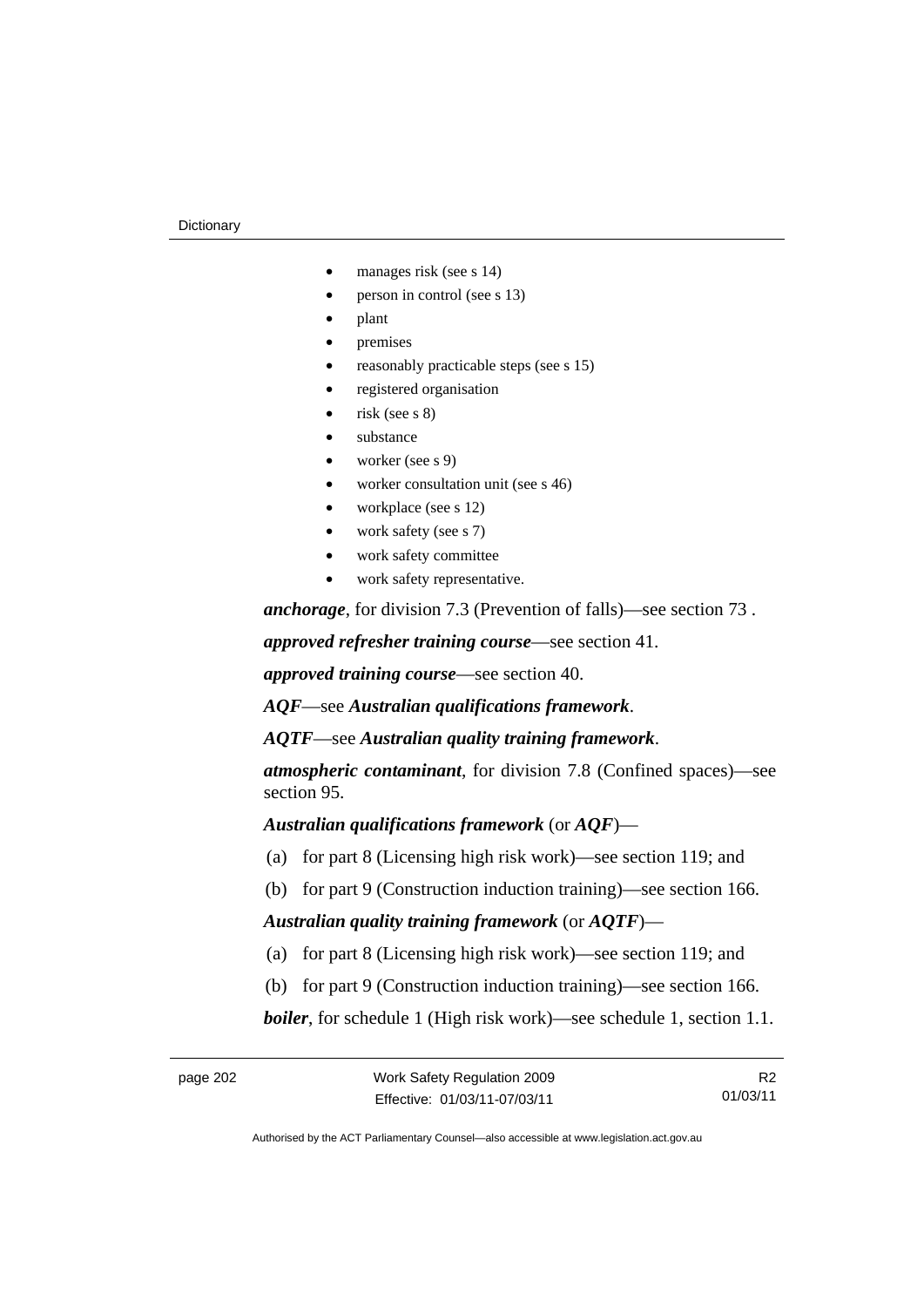*boom-type elevating work platform*, for schedule 1 (High risk work)—see schedule 1, section 1.2.

*bridge crane*, for schedule 1 (High risk work)—see schedule 1, section 1.3.

### *Commonwealth regulatory authority*—

- (a) for part 8 (Licensing high risk work)—see section 119; and
- (b) for part 9 (Construction induction training)—see section 166.

*competency*, for part 8 (Licensing high risk work)—see section 119.

*competency standard*, for part 8 (Licensing high risk work)—see section 119.

*confined space*, for a workplace, for division 7.8 (Confined spaces)—see section 95.

*construction induction training*, for part 9 (Construction induction training)—see section 166.

*construction induction training card*, for part 9 (Construction induction training)—see section 166.

*construction site*, for part 9 (Construction induction training)—see section 166.

*construction work*, for part 9 (Construction induction training)—see section 166.

*corresponding law*—

- (a) for part 8 (Licensing high risk work)—see section 119; and
- (b) for part 9 (Construction induction training)—see section 166.

*crane*, for schedule 1 (High risk work)—see schedule 1, section 1.4.

*dangerous substance*—see the *Dangerous Substances Act 2004*, section 10.

page 203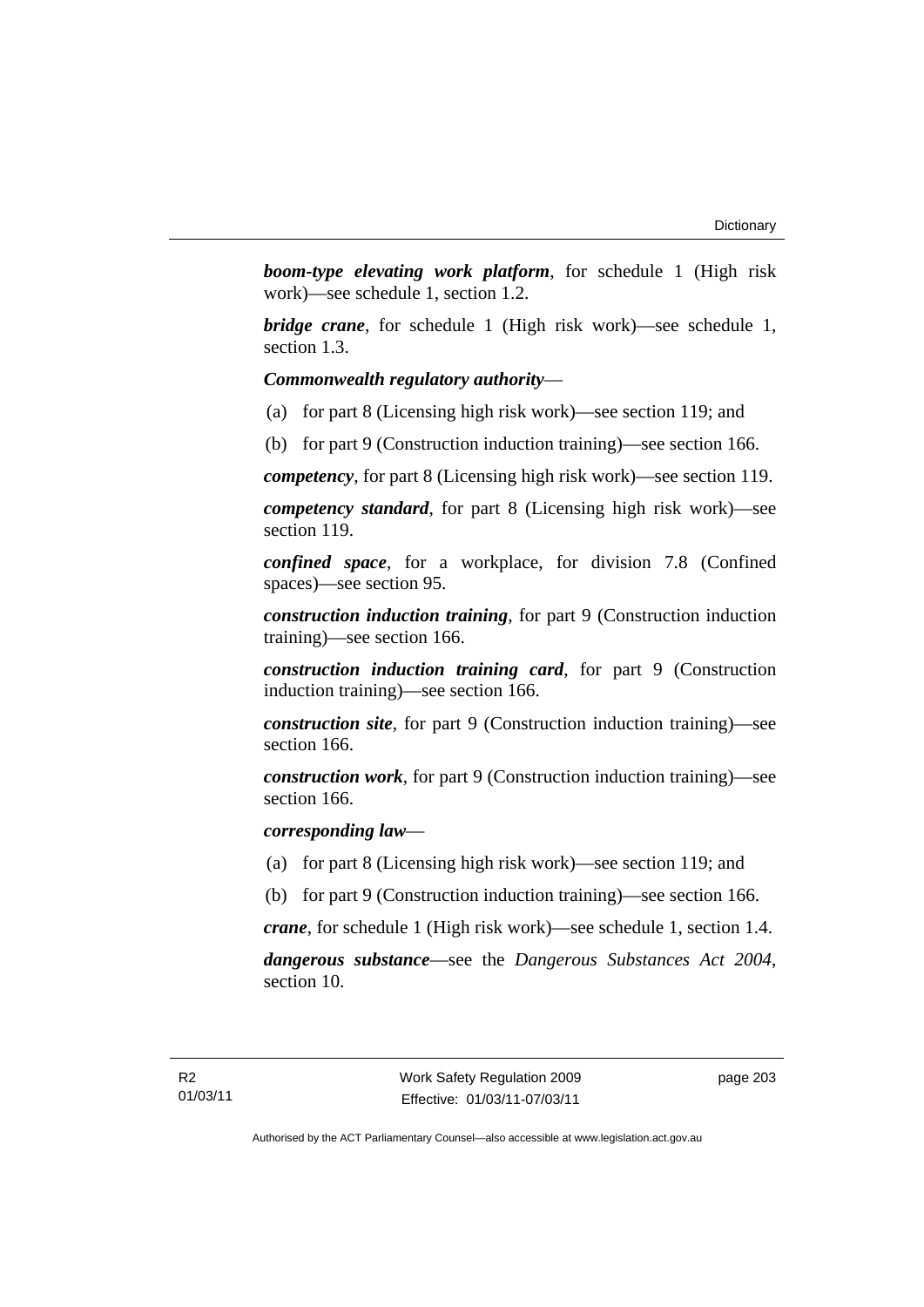*derrick crane*, for schedule 1 (High risk work)—see schedule 1, section 1.6.

*direct-fired process heater*, for schedule 1 (High risk work)—see schedule 1, section 1.5.

*direct supervision*, of a trainee, for part 8 (Licensing high risk work)—see section 119.

*dogging work*, for schedule 1 (High risk work)—see schedule 1, section 1.7.

*electrical inspector*, for division 7.7 (Electricity)—see section 91.

*electrical installation*, for division 7.7 (Electricity)—see the *Electricity Safety Act 1971*, dictionary.

*entry permit*, for division 7.8 (Confined spaces)—see section 95.

*exposure standard*, for division 7.10 (Noise management)—see section 110.

*fixed workplace* means a workplace in a building or other permanent structure.

*forklift truck*, for schedule 1 (High risk work)—see schedule 1, section 1.8.

*gantry crane*, for schedule 1 (High risk work)—see schedule 1, section 1.9.

*guy-derrick*, for schedule 1 (High risk work)—see schedule 1, section 1.6.

*high risk work*, for part 8 (Licensing high risk work)—see section 119.

*hoist*, for schedule 1 (High risk work)—see schedule 1, section 1.10.

*incorporated document*—see section 190.

*inhalable dust*, for division 7.4 (Atmosphere and ventilation)—see section 79.

page 204 Work Safety Regulation 2009 Effective: 01/03/11-07/03/11

R2 01/03/11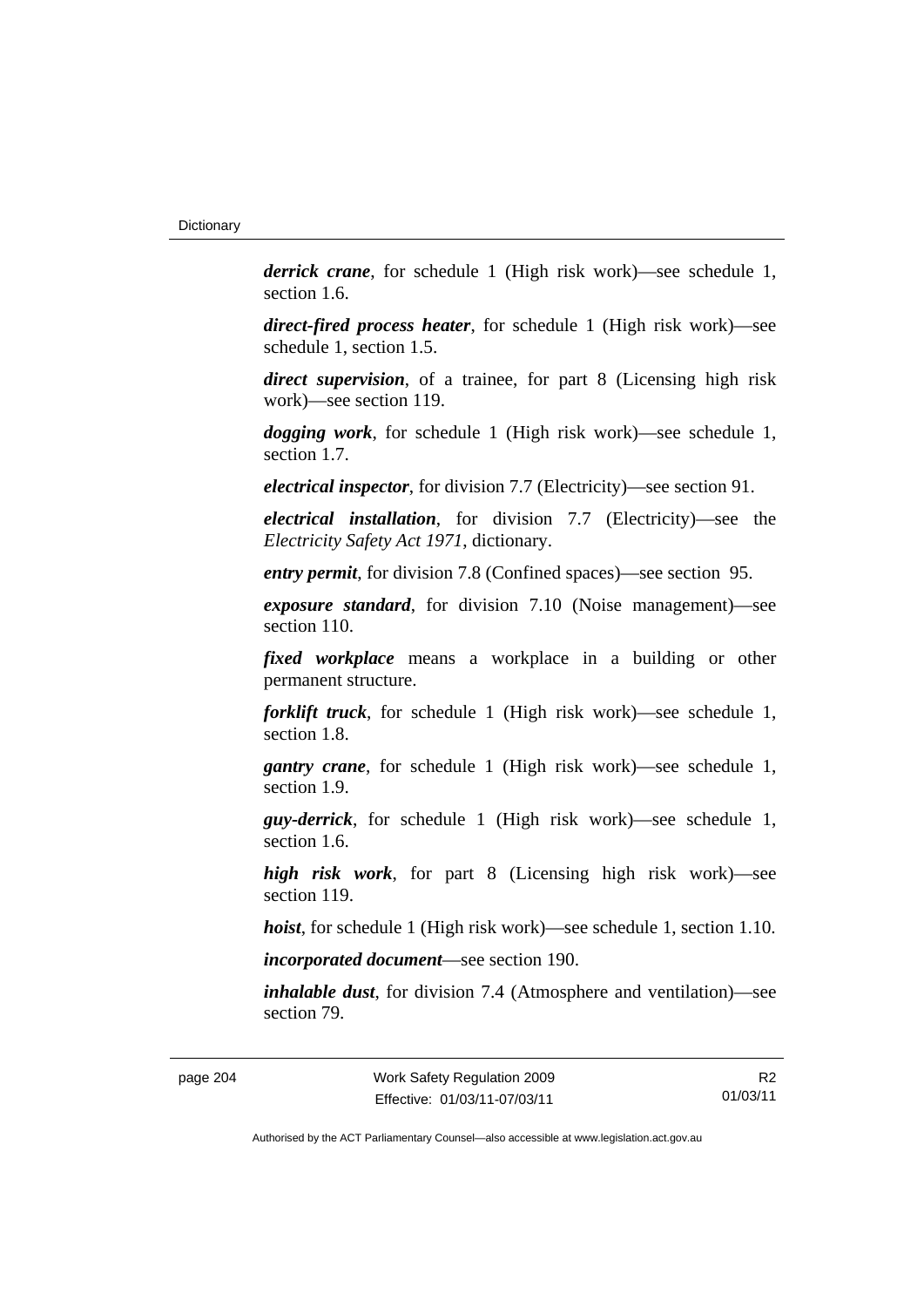### *licensing authority*—

- (a) for part 8 (Licensing high risk work)—see section 119; and
- (b) for part 9 (Construction induction training)—see section 166.

*manual task*, for part 10 (Carrying out manual tasks)—see section 186.

*materials hoist*, for schedule 1 (High risk work)—see schedule 1, section 1.11.

### *Ministerial Council*—

(a) for part 8 (Licensing high risk work)—see section 119; and

(b) for part 9 (Construction induction training)—see section 166.

*mobile crane*, for schedule 1 (High risk work)—see schedule 1, section 1.12.

*national exposure standards* means the *Exposure Standards for Atmospheric Contaminants in the Occupational Environment* (NOHSC 1003 (1995) and Guidance Note NOHSC 3008 (1995)) published by the National Occupational Health and Safety Commission.

*national licence*, for part 8 (Licensing high risk work)—see section 119.

*nationally endorsed*, for a training package—

- (a) for part 8 (Licensing high risk work)—see section 119; and
- (b) for part 9 (Construction induction training)—see section 166.

*non-slewing mobile crane*, for schedule 1 (High risk work)—see schedule 1, section 1.13

*order-picking forklift truck*, for schedule 1 (High risk work)—see schedule 1, section 1.14.

*outrigger* , for schedule 1 (High risk work)—see schedule 1, section 1.15.

page 205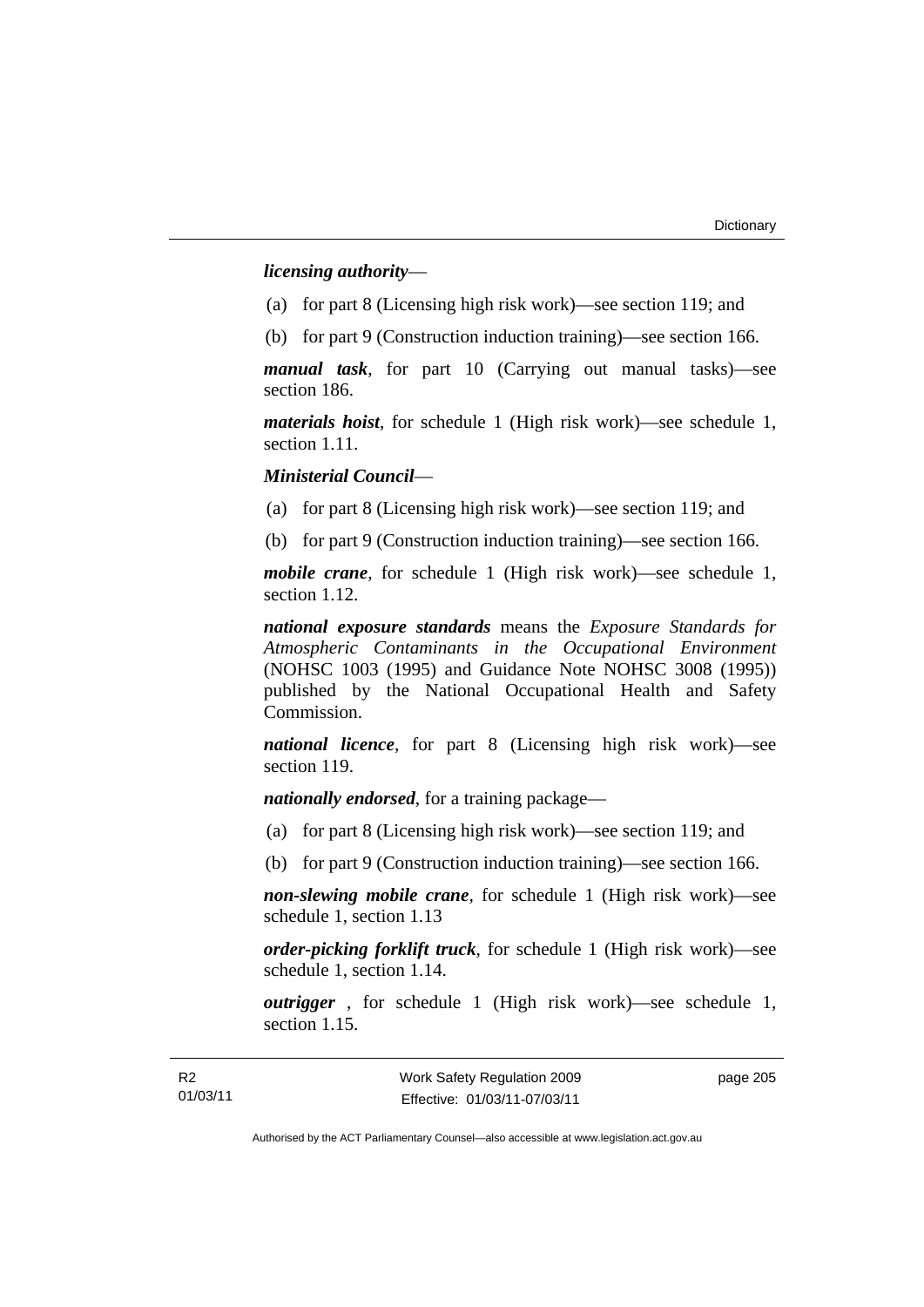*personal health information*, of a consumer—see the *Health Records (Privacy and Access) Act 1997*, dictionary.

*personal protective and safety equipment* includes anything used, or to be used, to protect a person's health, safety or welfare.

#### **Examples**

- 1 protective clothing
- 2 sunscreen
- *Note* An example is part of the regulation, is not exhaustive and may extend, but does not limit, the meaning of the provision in which it appears (see Legislation Act, s 126 and s 132).

*personnel and materials hoist*, for schedule 1 (High risk work) see schedule 1, section 1.16.

*portal boom crane*, for schedule 1 (High risk work)—see schedule 1, section 1.17.

*reciprocating steam engine*, for schedule 1 (High risk work)—see schedule 1, section 1.18

*recognised qualification*, to carry out high risk work under a corresponding law, for part 8 (Licensing high risk work)—see section 119.

## *registered training organisation*—

- (a) for part 8 (Licensing high risk work)—see section 119; and
- (b) for part 9 (Construction induction training)—see section 166.

*represented worker*, for a worker consultation unit, means a worker in the unit.

*responsible person*, for division 4.5 (Work safety representatives provisional improvement notices)—see section 45 (1).

*rigging work*, for schedule 1 (High risk work)—see schedule 1, section 1.19.

*safe oxygen level*, for division 7.4 (Atmosphere and ventilation) and division 7.8 (Confined spaces)—see section 79.

| page 206 | Work Safety Regulation 2009  |          |
|----------|------------------------------|----------|
|          | Effective: 01/03/11-07/03/11 | 01/03/11 |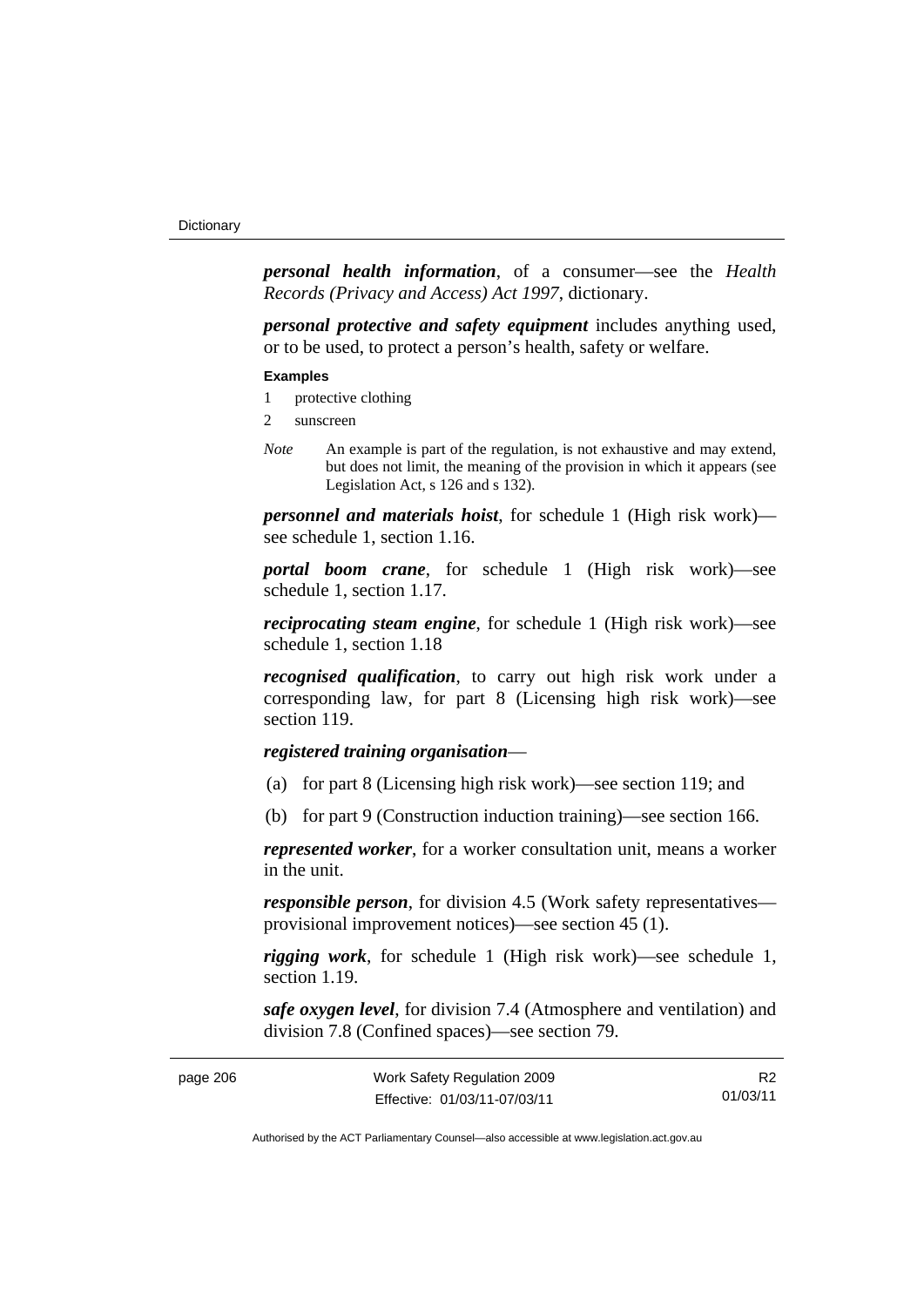*safety harness*—see AS/NZS 1891.

*safe unclassified inhalable dust level*, for division 7.4 (Atmosphere and ventilation)—see section 79.

*scaffolding work*, for schedule 1 (High risk work)—see schedule 1, section 1.20.

*self-erecting tower crane*, for schedule 1 (High risk work)—see schedule 1, section 1.21.

*show cause notice*—

- (a) for part 4 (Work safety representatives)—see section 37 (1); and
- (b) for part 6 (Authorised representatives)—see section 64 (1).

*slewing mobile crane*, for schedule 1 (High risk work)—see schedule 1, section 1.22

*slinging techniques*, for schedule 1 (High risk work)—see schedule 1, section 1.23.

*sound pressure level*, in relation to a person, for division 7.10 (Noise management)—see section 110.

*stabiliser*, for schedule 1 (High risk work)—see schedule 1, section 1.24.

## *statement of attainment*—

R2

- (a) for part 8 (Licensing high risk work)—see section 119; and
- (b) for part 9 (Construction induction training)—see section 166.

*state registering body*, for part 8 (Licensing high risk work)—see section 119.

*stiff-leg derrick*, for schedule 1 (High risk work)—see schedule 1, section 1.6.

*supervisor*, for a trainee carrying out a class of high risk work, for part 8 (Licensing high risk work)—see section 119.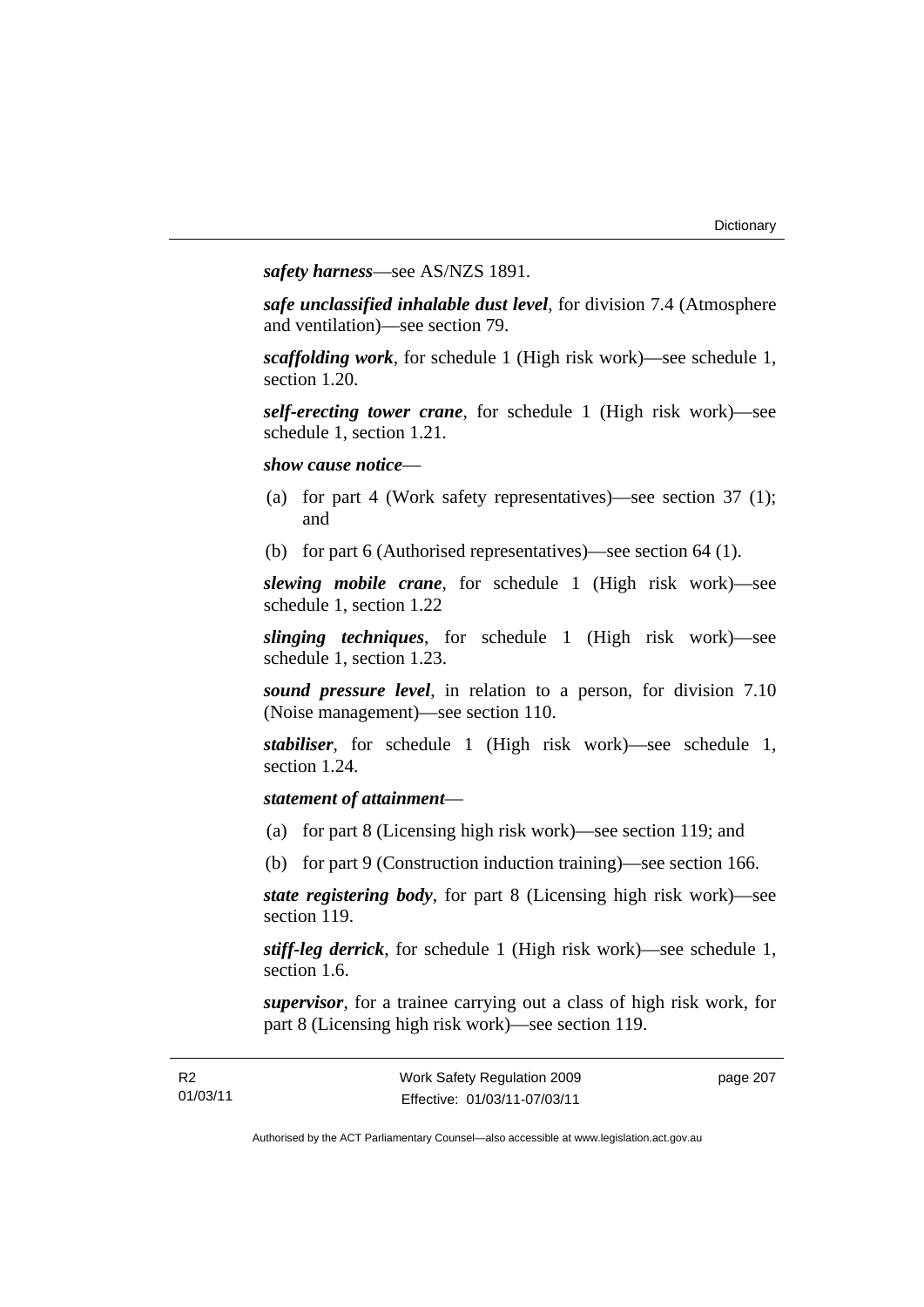*time-weighted average*, for division 7.4 (Atmosphere and ventilation)—see section 79.

*tower crane*, for schedule 1 (High risk work)—see schedule 1, section 1.25.

*trainee*, for part 8 (Licensing high risk work)—see section 119.

*training package*—

(a) for part 8 (Licensing high risk work)—see section 119; and

(b) for part 9 (Construction induction training)—see section 166.

*turbine*, for schedule 1 (High risk work)—see schedule 1, section 1.26.

### *TWA*—see *time-weighted average*.

*unclassified inhalable dust*, for division 7.4 (Atmosphere and ventilation)—see section 79.

### *unit of competency*—

- (a) for part 8 (Licensing high risk work)—see section 119; and
- (b) for part 9 (Construction induction training)—see section 166.

*unsafe oxygen level*, for division 7.4 (Atmosphere and ventilation) and division 7.8 (Confined spaces)—see section 79.

*unsafe unclassified inhalable dust level*, for division 7.4 (Atmosphere and ventilation)—see section 79.

*vehicle-loading crane*, for schedule 1 (High risk work)—see schedule 1, section 1.27.

*vehicle-mounted concrete-placing boom*, for schedule 1 (High risk work)—see schedule 1, section 1.28.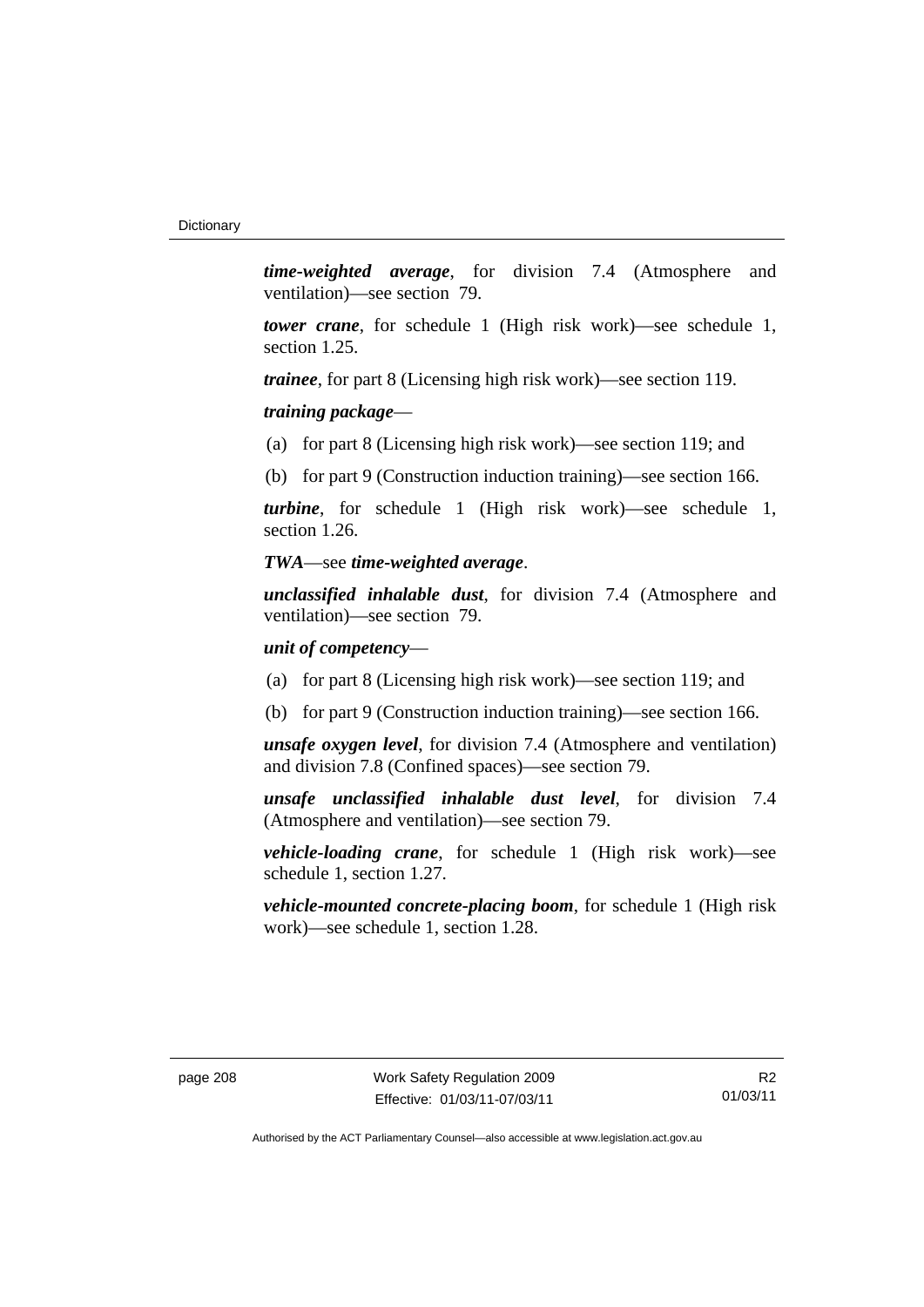#### **Endnotes**

# **Endnotes**

## **1 About the endnotes**

Amending and modifying laws are annotated in the legislation history and the amendment history. Current modifications are not included in the republished law but are set out in the endnotes.

Not all editorial amendments made under the *Legislation Act 2001*, part 11.3 are annotated in the amendment history. Full details of any amendments can be obtained from the Parliamentary Counsel's Office.

Uncommenced amending laws and expiries are listed in the legislation history and the amendment history. These details are underlined. Uncommenced provisions and amendments are not included in the republished law but are set out in the last endnote.

If all the provisions of the law have been renumbered, a table of renumbered provisions gives details of previous and current numbering.

The endnotes also include a table of earlier republications.

| $A = Act$                                    | NI = Notifiable instrument                |
|----------------------------------------------|-------------------------------------------|
| $AF =$ Approved form                         | $o = order$                               |
| $am = amended$                               | $om = omitted/report)$                    |
| $amdt = amendment$                           | $ord = ordinance$                         |
| $AR = Assembly resolution$                   | $orig = original$                         |
| $ch = chapter$                               | par = paragraph/subparagraph              |
| $CN =$ Commencement notice                   | $pres = present$                          |
| $def = definition$                           | $prev = previous$                         |
| $DI = Disallowable instrument$               | $(\text{prev}) = \text{previously}$       |
| $dict = dictionary$                          | $pt = part$                               |
| $disallowed = disallowed by the Legislative$ | $r = rule/subrule$                        |
| Assembly                                     | $reloc = relocated$                       |
| $div =$ division                             | $remum = renumbered$                      |
| $exp = expires/expired$                      | $R[X]$ = Republication No                 |
| $Gaz = gazette$                              | $RI = reissue$                            |
| $hdg =$ heading                              | $s = section/subsection$                  |
| $IA = Interpretation Act 1967$               | $sch = schedule$                          |
| $ins = inserted/added$                       | $sdiv = subdivision$                      |
| $LA =$ Legislation Act 2001                  | $SL = Subordinate$ law                    |
| $LR =$ legislation register                  | $sub =$ substituted                       |
| $LRA =$ Legislation (Republication) Act 1996 | underlining = whole or part not commenced |
| $mod = modified/modification$                | or to be expired                          |
|                                              |                                           |

## **2 Abbreviation key**

R2 01/03/11 Work Safety Regulation 2009 Effective: 01/03/11-07/03/11

page 209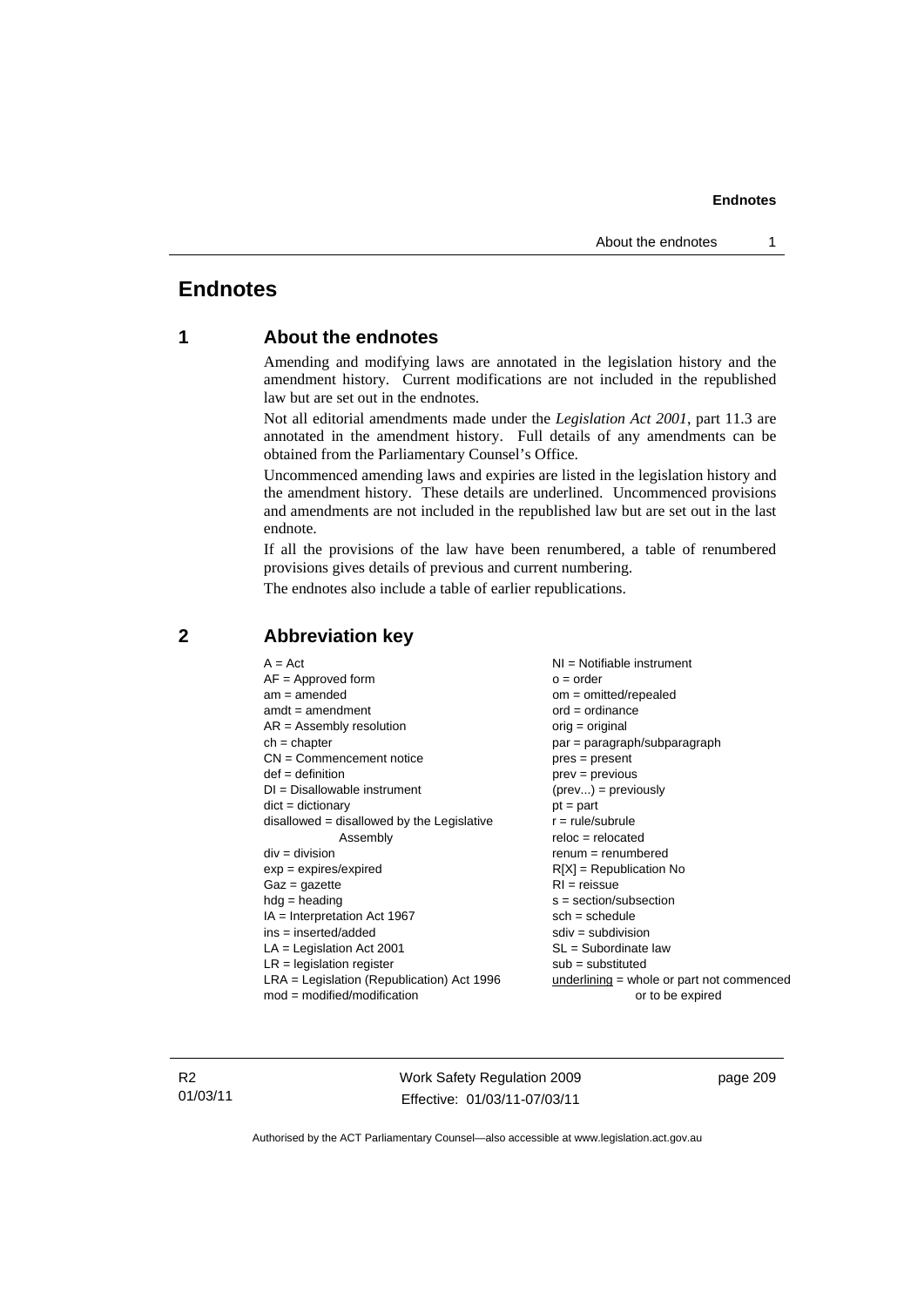#### **Endnotes**

3 Legislation history

# **3 Legislation history**

## **Work Safety Regulation 2009 SL2009-45**

notified LR 24 September 2009

s 1, s 2 commenced 24 September 2009 (LA s 75 (1)) remainder commenced 1 October 2009 (s 2 and see Work Safety Act 2008 A2008-51, s 2 (1) (b) and CN2009-11)

as amended by

# **Work Safety Amendment Regulation 2010 (No 1) SL2010-46**

notified LR 25 November 2010

s 1, s 2 commenced 25 November 2010 (LA s 75 (1)) remainder commenced 1 March 2011 (s 2 and see Statute Law Amendment Act 2011 A2011-3 s 2)

## **4 Amendment history**

| <b>Commencement</b><br>S <sub>2</sub>                                                                                                        | om LA s 89 (4)                                                                                                                       |  |  |  |
|----------------------------------------------------------------------------------------------------------------------------------------------|--------------------------------------------------------------------------------------------------------------------------------------|--|--|--|
| s <sub>7</sub>                                                                                                                               | Requirements for notice—Act, s 38 (2)<br>am SL2010-46 s 4                                                                            |  |  |  |
| <b>Transitional</b><br>pt 13 hdg                                                                                                             | exp 1 October 2014 (s 201 (LA s 88 declaration applies))                                                                             |  |  |  |
| Definitions-pt 13<br>s 196                                                                                                                   | exp 1 October 2014 (s 201 (LA s 88 declaration applies))                                                                             |  |  |  |
| Transitional—continuing application of repealed regulation in relation to<br>scheduled work etc.                                             |                                                                                                                                      |  |  |  |
| s 197                                                                                                                                        | exp 1 October 2014 (s 201 (LA s 88 declaration applies))                                                                             |  |  |  |
| s 198                                                                                                                                        | Transitional—application of requlation in relation to scheduled work etc<br>exp 1 October 2014 (s 201 (LA s 88 declaration applies)) |  |  |  |
| Transitional—certificates of competency                                                                                                      |                                                                                                                                      |  |  |  |
| s 199                                                                                                                                        | exp 1 October 2014 (s 201 (LA s 88 declaration applies))                                                                             |  |  |  |
| Transitional—converting certificate of competency to licence<br>exp 1 October 2014 (s 201 (LA s 88 declaration applies))<br>s <sub>200</sub> |                                                                                                                                      |  |  |  |
| Expiry-pt 13<br>s 201                                                                                                                        | exp 1 October 2014 (s 201 (LA s 88 declaration applies))                                                                             |  |  |  |

page 210 Work Safety Regulation 2009 Effective: 01/03/11-07/03/11

R2 01/03/11